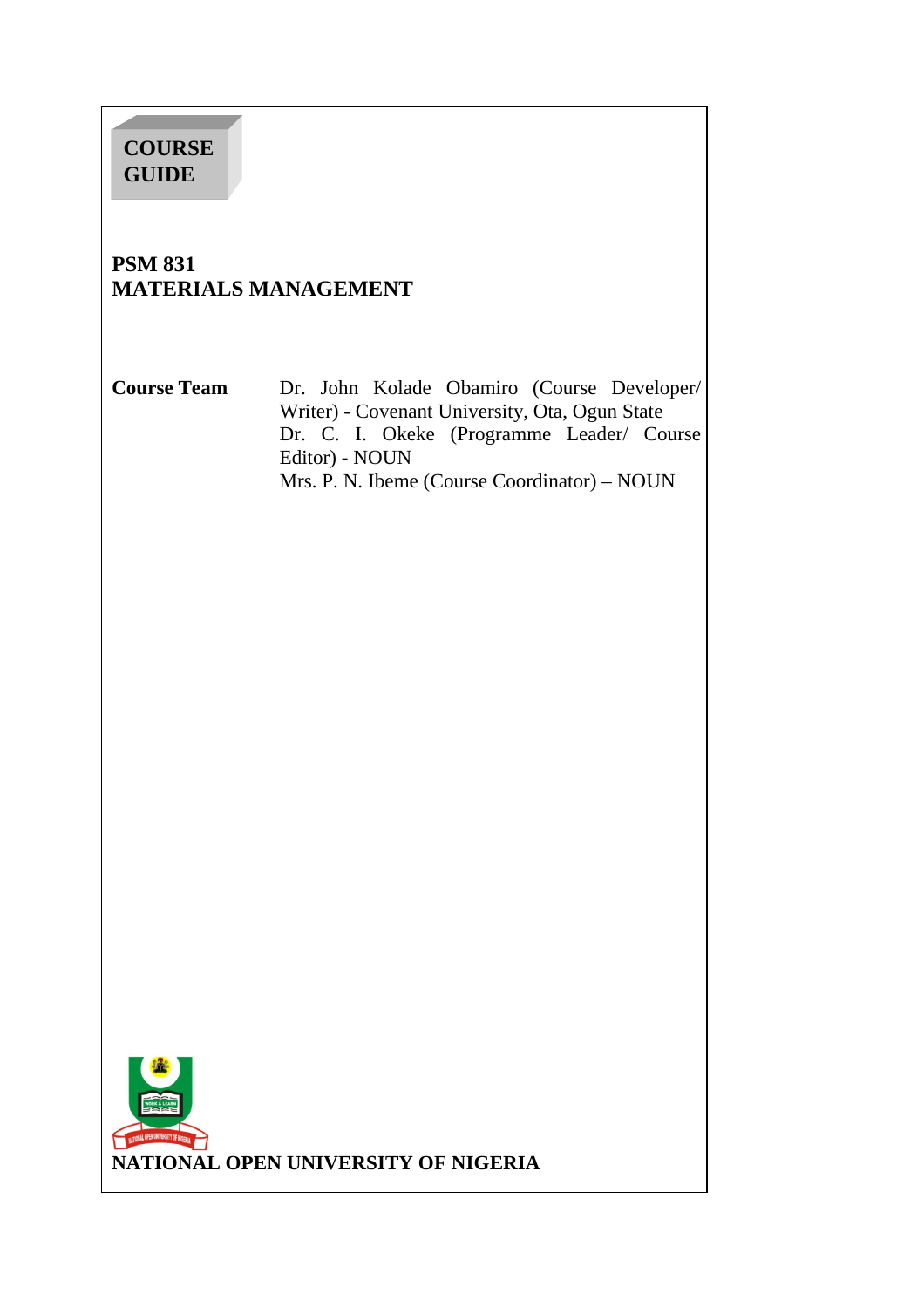National Open University of Nigeria **Headquarters** 14/16 Ahmadu Bello Way Victoria Island Lagos

Abuja Office No. 5 Dar es Salaam Street Off Aminu Kano Crescent Wuse II, Abuja

e-mail: centralinfo@nou.edu.ng URL: www.nou.edu.ng

Published by: National Open University of Nigeria

Printed 2013

ISBN: 978-058-422-6

All Rights Reserved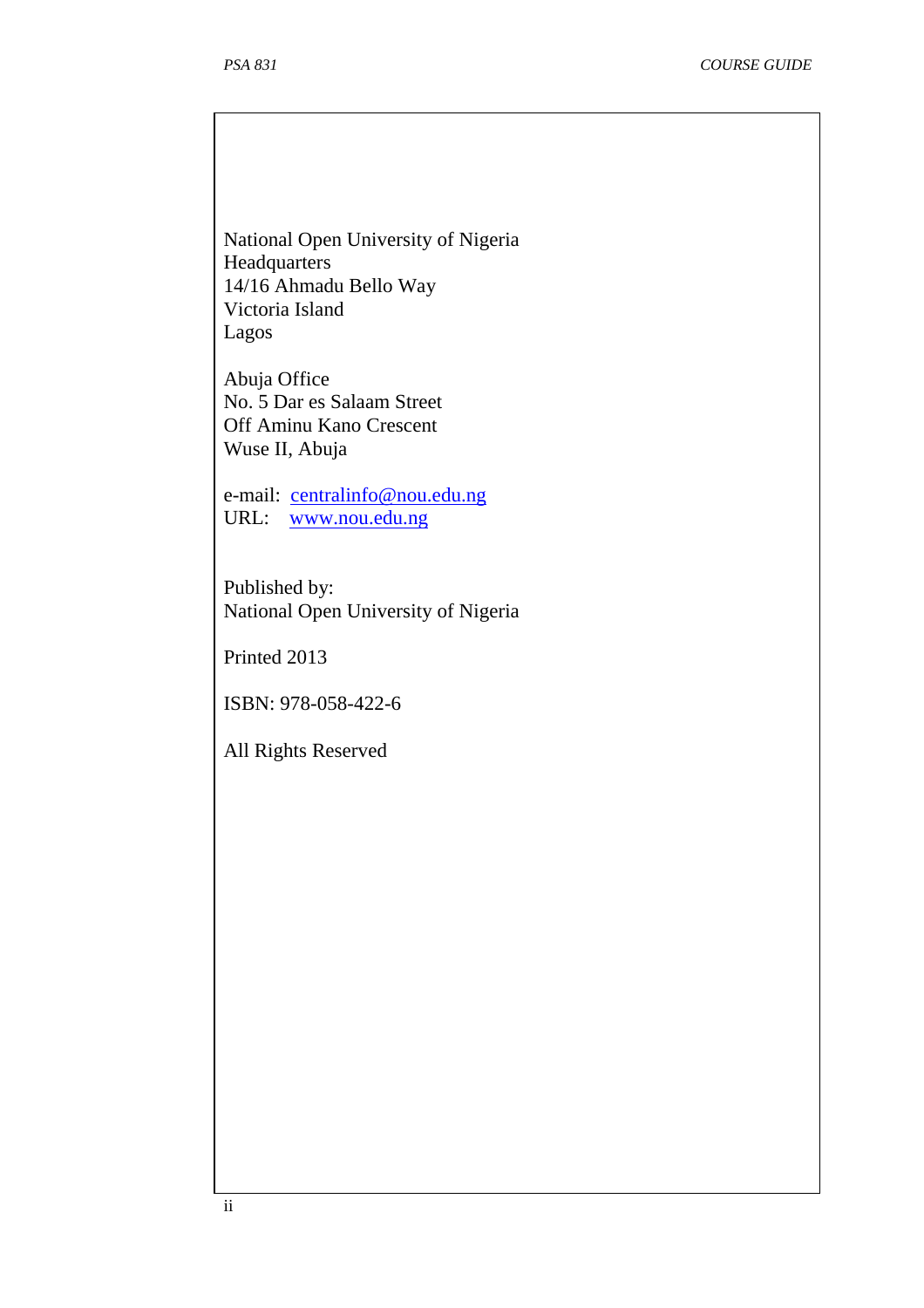# **CONTENTS PAGE**

| 1V              |
|-----------------|
| 1V              |
| 1V              |
| 1V              |
| V               |
| V <sub>1</sub>  |
| vi              |
| vi              |
| viii            |
| viii            |
| viii            |
| V <sub>11</sub> |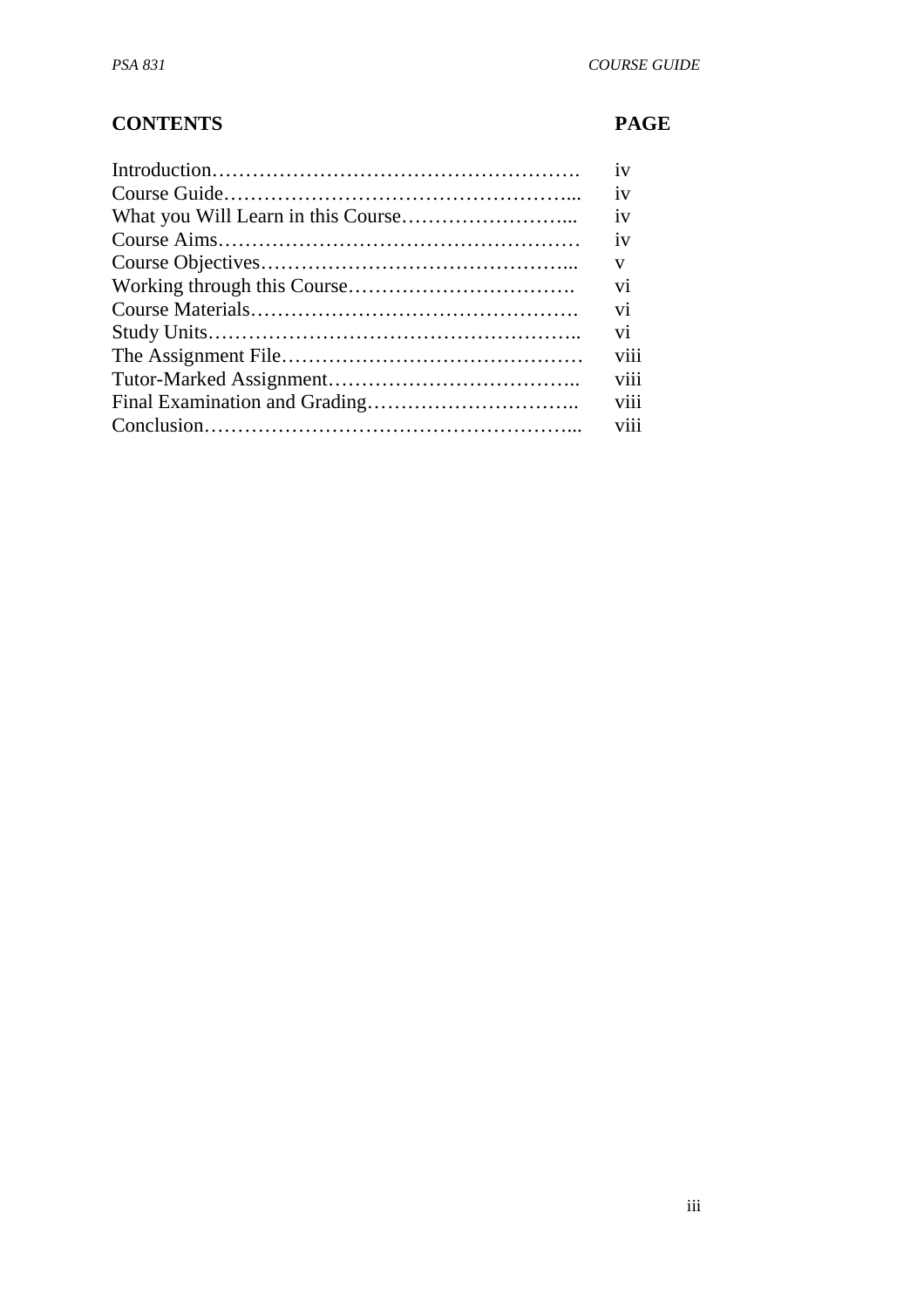## **INTRODUCTION**

Materials Management (**PSM831**) is a core course of two credit units. It is offered by students who are taking a masters programme with specialisation in Purchasing and Materials Management. It is a fundamental course for management students and it is useful for existing and potential managers and administrators.

## **WHAT YOU WILL LEARN IN THIS COURSE**

The course consists of fifteen (15) units. The first section addresses the nature, objectives and importance of materials management as well as the organisational structure of Materials Management department. Also, purchasing process, policies, procedures, strategic decisions and types of purchasing would also be examined. Furthermore, supplies, information management system and how to manage quality materials to required processing units are not left out in our discussion. The section covers how qualified employees can be hired to issues related to materials management activities such as purchasing, materials forecasting, inventory determination and warehousing of materials procured for the future.

The last section focuses on the technicality involved in receiving and delivering materials to the right place(s) at the right time. Also, how to turn waste materials into money or profit for organisations and disposing scrap or unwanted waste according to environment regulations are integrated in the study.

## **COURSE GUIDE**

The Course Guide is designed to provide you the necessary information about the study, the nature, the materials and how to optimally benefit from the use of the materials, towards successfully passing the examinations and completing your programme. It further directs and guides you on how to tackle the Tutor-Marked Assignment (TMA) questions and provides suggestions for further readings. There will be tutorial meetings during the programme and issues concerning the course will be explained by the facilitators. The details of the tutorial section in terms of timing and period of facilitating will be determined by the study centre.

## **COURSE AIMS**

The aims of the course are to make you familiar, understand and realise the importance of effective materials management to an organisation's survival and profitability. Also, you learn about the major activities of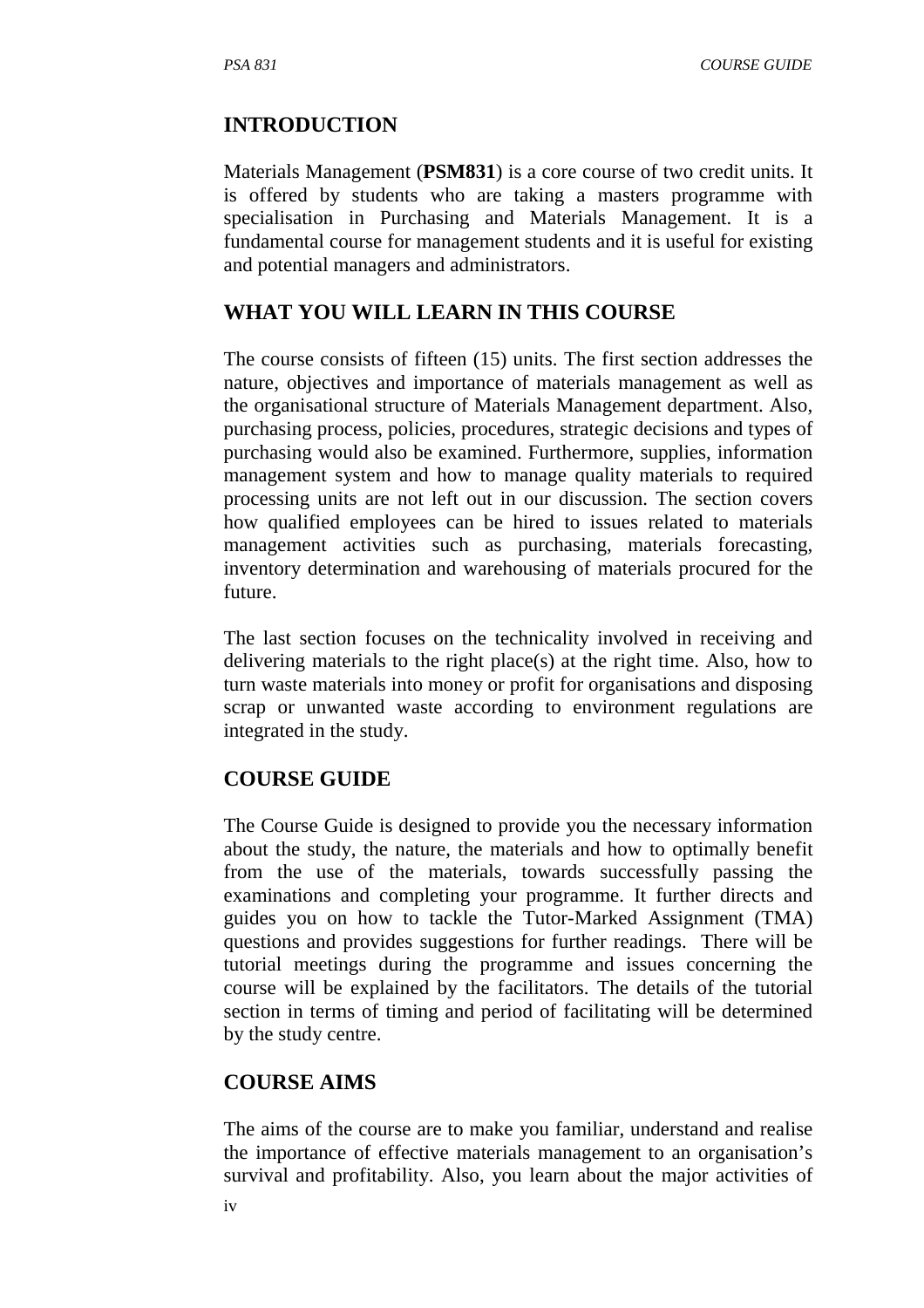materials management and linkages between one another. The study will expose you to the extent at which the huge investment on materials (raw materials, parts and components, work-in-process and finished goods) can be effectively and efficiently managed to improve the quality of product, reduce inventory order time, production cycle time and providing prompt and quality customers' services.

These aims shall be achieved through the following:

- explaining the nature and importance of materials management
- identifying the major activities of materials management
- describing the organisational structure of materials management
- discussing purchasing function;
- explaining supplies management information system
- discussing issues relating to employees selection, training and developments
- describing the forms of forecasting
- explaining inventory and warehousing functions of materials management
- identifying and explaining the types of materials handling equipment
- discussing recovering and recycling waste materials as well as disposing waste materials
- stating how public property can be disposed
- discussing Nigerian Public Procurement Act of 2007
- discussing the formation and functions of Due Process Office.

# **COURSE OBJECTIVES**

Upon completion of this course (PSM 831) you should be able to:

- define materials management and state its relevance to firm's profit maximization objective
- explain and demonstrate the basic understanding of purchasing process, policies and procedures
- discuss the use of information technology in supply management
- explain the concept of quality as it relates to supply chain management
- discuss how competent personnel can be hired to better the functions of materials management
- explain forecasting methods and why materials forecast must be done
- explain the roles of inventory management, how to determine order quantity using inventory models
- discuss how materials can be transported to right place of usages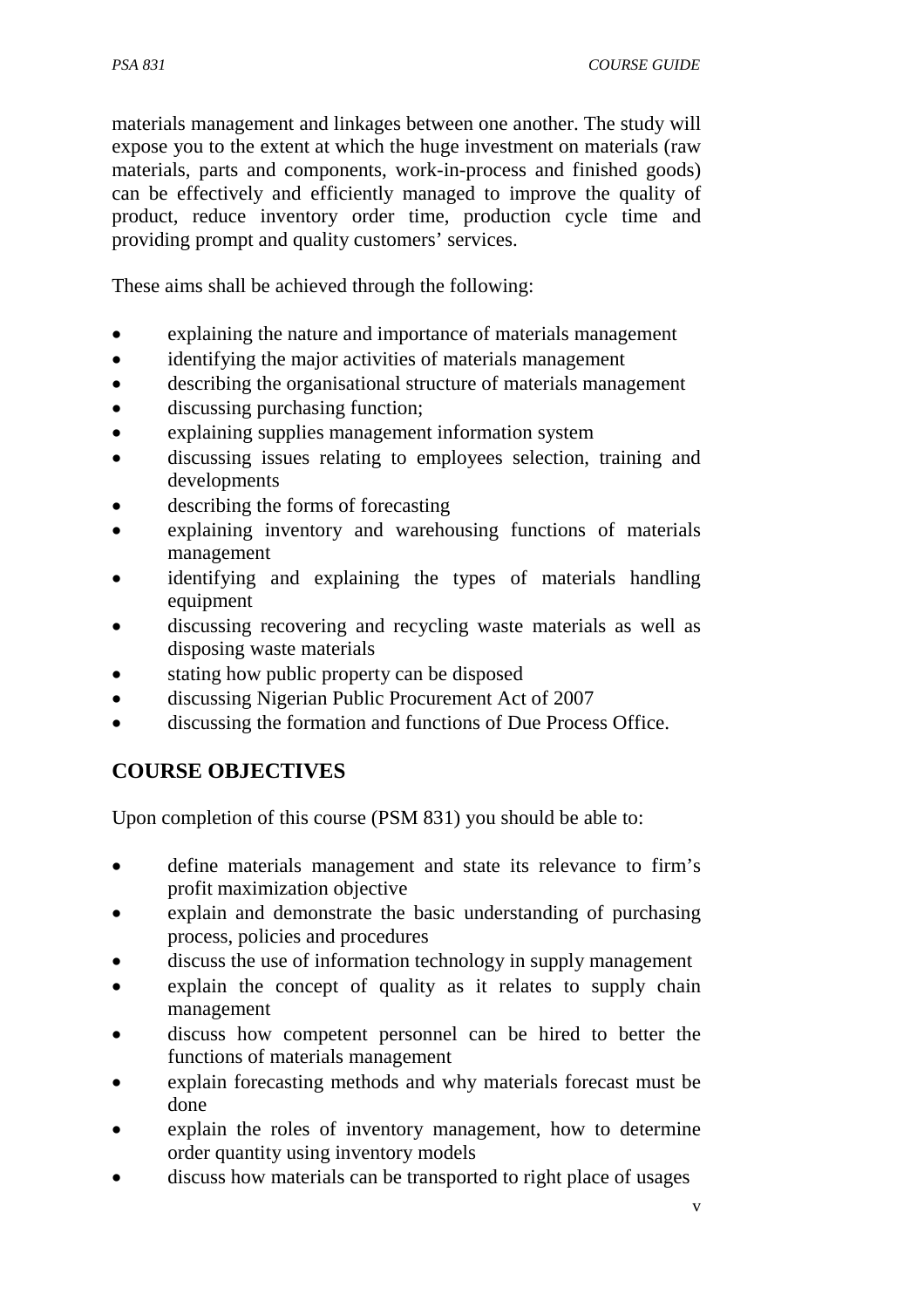- identify and discuss the common types of materials handling equipment
- discuss how an organisation can make money from waste materials through investing in recovering and recycling of materials
- explain some of the provisions of Public Procurement Act of 2007 that relate to this study
- state how Public Property can be disposed; and
- explain the functions of Due Process Office.

## **WORKING THROUGH THIS COURSE**

This course consists of the basics of materials management, nature of purchasing, purchasing policy and procedures, supplies management information system, supplier quality management, human resource management in purchasing and supply, materials forecasting, supply chain inventory management, basic inventory models, transportation management, warehousing management, materials handlings and computerisation, recovery, recycling and disposal of scraps, Public Procurement Act, disposal of public property and Due Process Office.

## **COURSE MATERIALS**

The major components of the course are:

- 1. Course Guide
- 2. Study Units
- 3. Textbooks
- 4. Assignment Guide

## **STUDY UNITS**

## **Module 1**

- Unit 1 Basics of Materials Management
- Unit 2 Nature of Purchasing
- Unit 3 Purchasing Policy and Procedures
- Unit 4 Supplies Management Information System
- Unit 5 Supplier Quality Management

## **Module 2**

- Unit 1 Human Resource Management in Purchasing and Supply
- Unit 2 Materials Forecasting
- Unit 3 Supply Chain Inventory Management
- Unit 4 Basic Inventory Models
- Unit 5 Transportation Management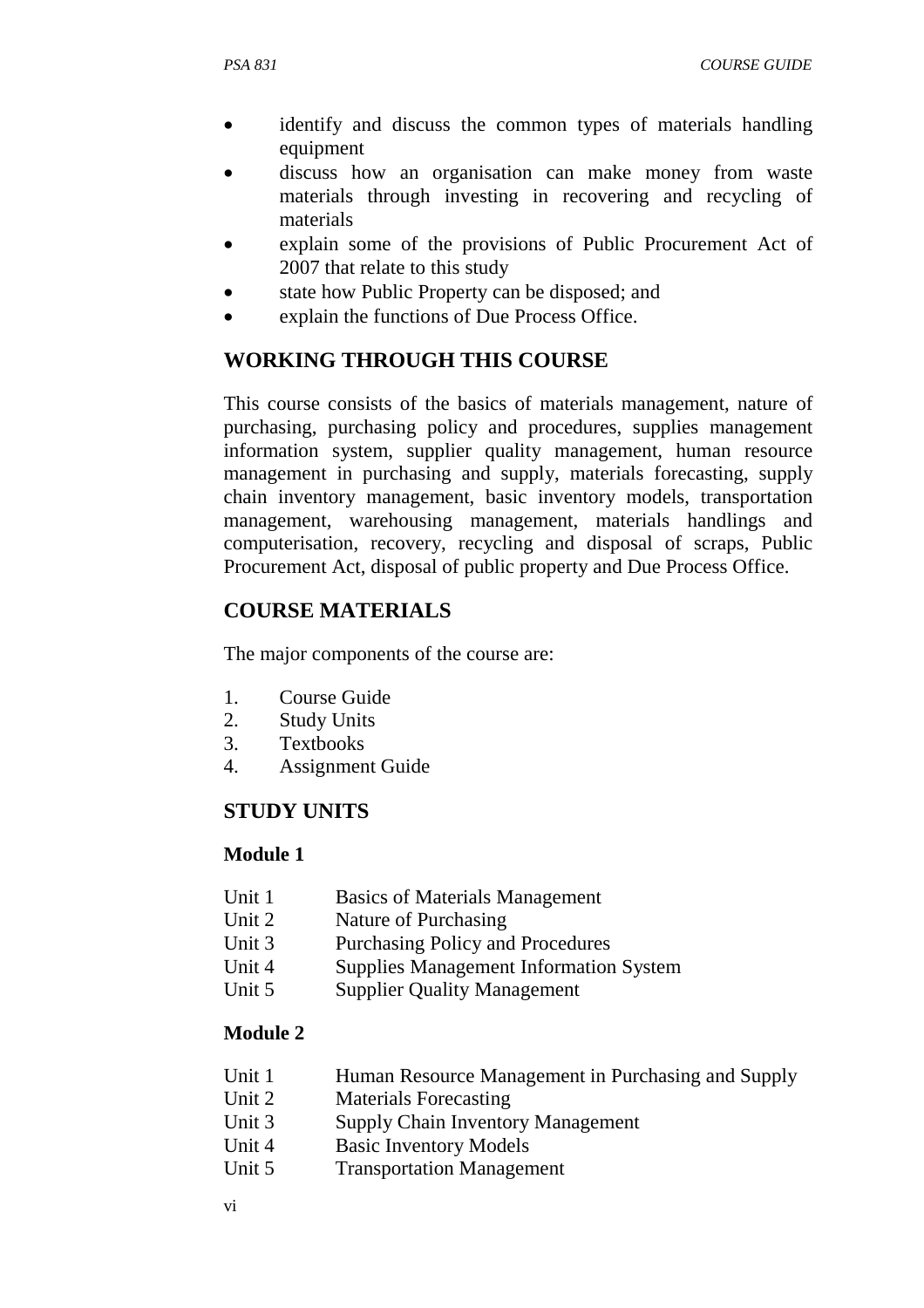## **Module 3**

| Unit 1 | Warehouse Management                              |
|--------|---------------------------------------------------|
| Unit 2 | Materials Handlings Equipment and Computerisation |
| Unit 3 | Recovery, Recycling and Disposal of Scraps        |
| Unit 4 | Public Procurement Act of 2007                    |
| Unit 5 | Disposal of Public Property/ Due Process Office   |

The first unit of module one addresses the general background of materials management and its functions and positions within an organisational structure. The second and third units presented facts on purchasing process, policies and procedures. Units 4 and 5 expose you to how information technology is facilitating materials acquisition, receiving, storing and delivering to the right place(s) of usages.

The first two units (1and2) under module two discussed issues surrounding recruitment and selection of qualified employees that will effectively and efficiently perform all materials management functions. Also, reasons and methods of materials forecasting were treated. Unit 3, 4 and 5 are devoted to reasons of carrying inventory, types of inventory costs and how to use some models of inventory to determine optimum ordered quantity. This ordered quantity must be transported to the warehouses for storing in anticipation for future requirements using some materials handling equipment (units 1 and 2 of module three). Unit three of module three presents how organisations can make profit from materials recovering and recycling and how to dispose scraps. The last units (4 and 5 of module three) explain some provisions of Public Procurement Act of 2007 of Nigeria and, objectives and functions of the Due Process Office.

Each study unit will take at least two hours of intensive study. Each unit begins with introduction, objectives, main content, self-assessment exercises, conclusion and summary as well as references/further readings. Also, tutor-marked assignments questions are provided for you to further understand and have in-depth knowledge of the course. It is advisable that you study the units carefully and do all the selfassessment questions to get prepared before your contact with your facilitator.

There are recommended textbooks and references for further reading and for better understanding of the course. These texts are suggested to provide additional information on each unit. By following these steps, the stated learning objectives of the course will be achieved.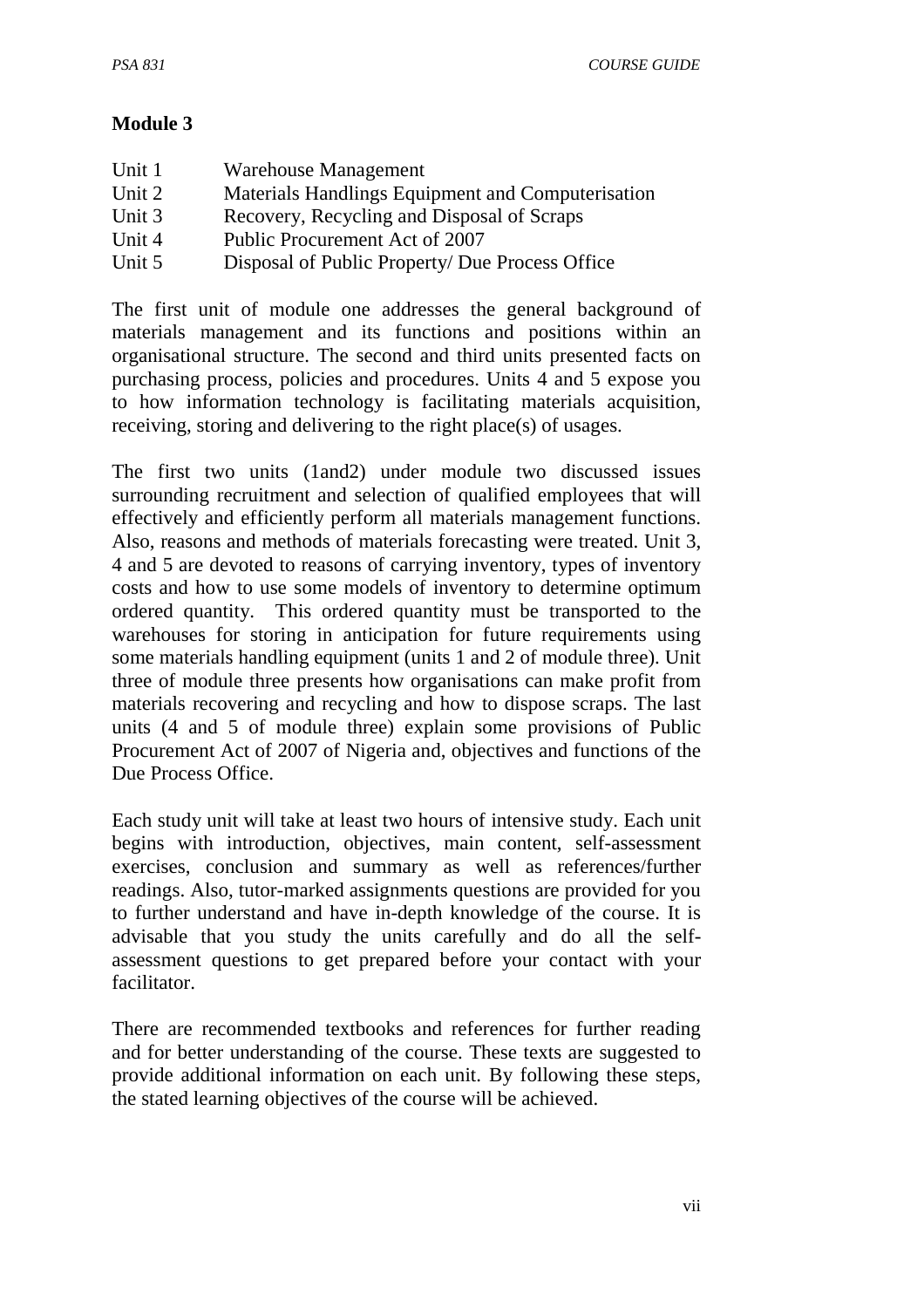#### **THE ASSIGNMENT FILE**

Each unit presents at least three assignments and it is expected of you to do all of them by following the schedule prescribed in terms of when to attempt them and submit same for grading by your tutor.

#### **TUTOR-MARKED ASSIGNMENT**

You are expected to apply transfer knowledge and what you learnt in the study units to do the tutor-marked assignments. By doing these assignments, you are assessing your level of understanding the course and also preparing yourself for the final examinations. You are expected to submit these assignments to your tutor for grading.

#### **FINAL EXAMINATION AND GRADING**

At the end of the course, you will write the final examination. It will attract the remaining 70%. This makes the total final score to be 100%.

#### **CONCLUSION**

This course, Materials Management (PSM 831) seeks to expose you to major functions of materials management and how they are performed. On successful completion of this course, you would have been armed with the basic functions of materials management and their contributions to organisational productivity.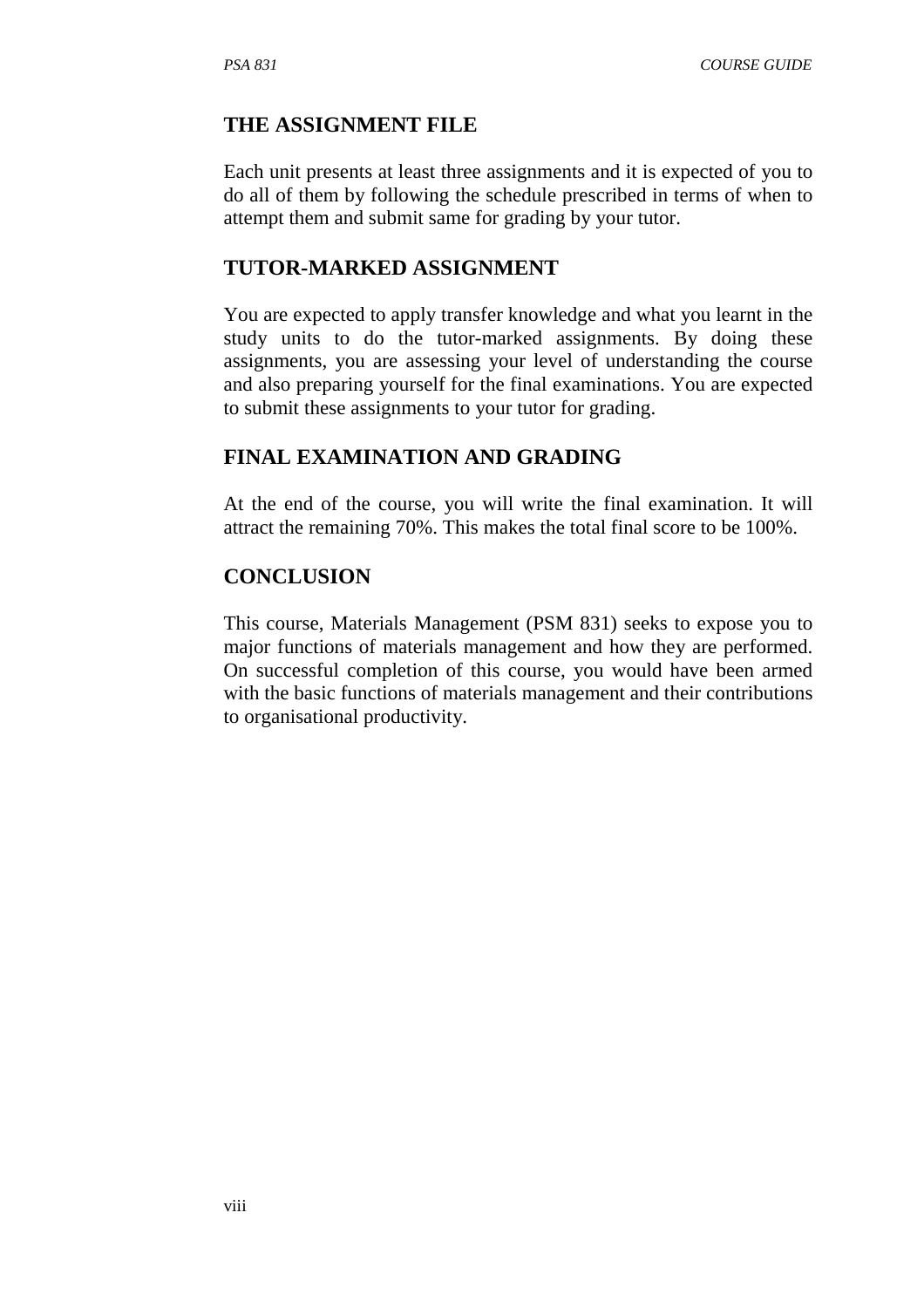# **MAIN COURSE**

# **CONTENTS PAGE**

| <b>Module 1</b> |                                            |     |
|-----------------|--------------------------------------------|-----|
| Unit 1          | Basics of Materials Management             | 1   |
| Unit 2          |                                            | 12  |
| Unit 3          | Purchasing Policy and Procedures           | 22  |
| Unit 4          | Supplies Management Information System     | 32  |
| Unit 5          | Supplier Quality Management                | 42  |
| <b>Module 2</b> |                                            |     |
| Unit 1          | Human Resource Management in Purchasing    |     |
|                 |                                            | 52  |
| Unit 2          |                                            | 61  |
| Unit 3          | Supply Chain Inventory Management          | 78  |
| Unit 4          |                                            | 88  |
| Unit 5          | Transportation Management                  | 98  |
| <b>Module 3</b> |                                            | 109 |
| Unit 1          |                                            | 109 |
| Unit 2          | Materials Handling Equipment and           |     |
|                 |                                            | 121 |
| Unit 3          | Recovery, Recycling and Disposal of Scraps | 131 |
| Unit 4          | Public Procurement Act of 2007             | 140 |
| Unit 5          | Disposal of Public Property/Due Process    |     |
|                 |                                            | 157 |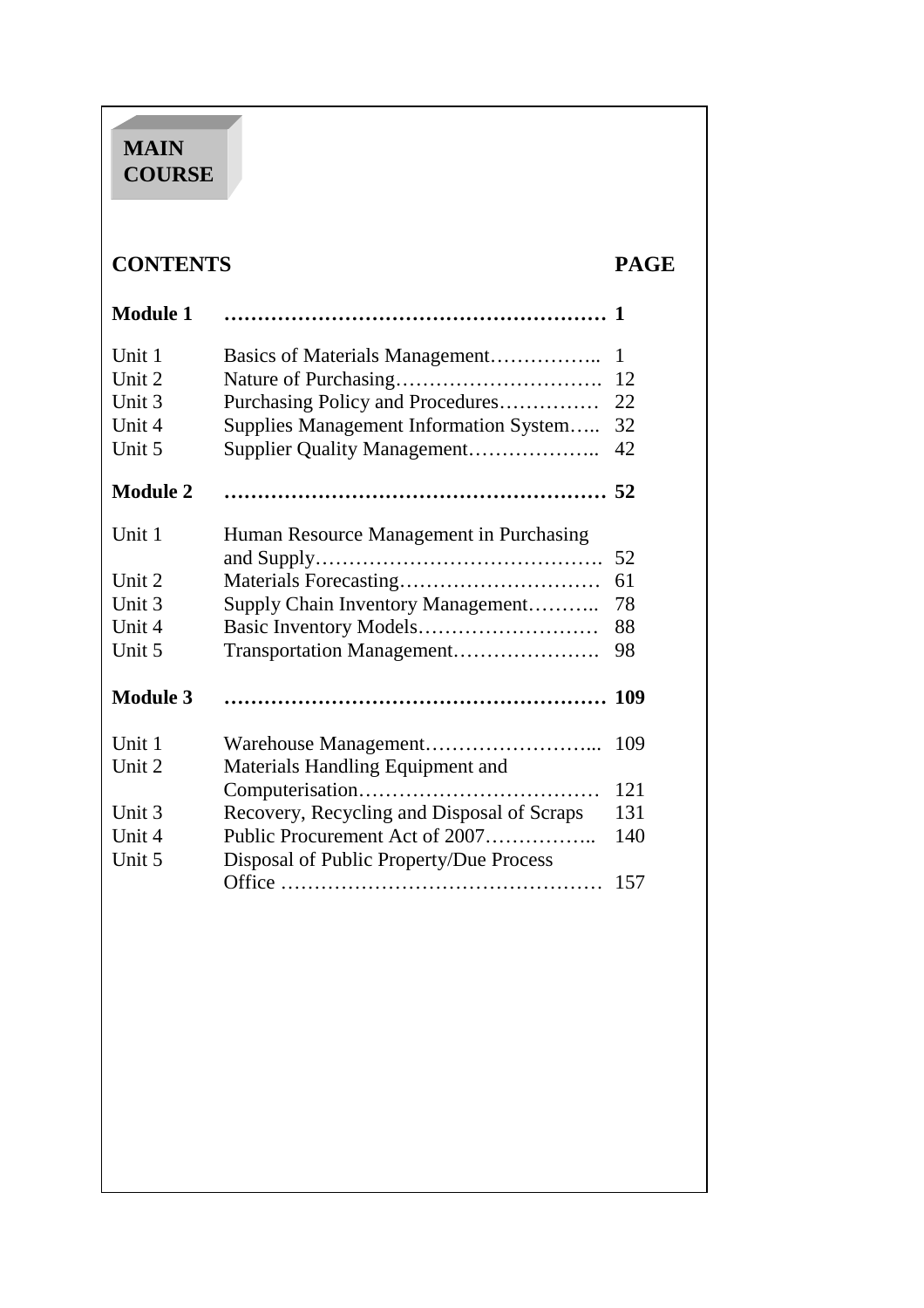# **MODULE 1**

- Unit 1 The Nature of Materials Management
- Unit 2 The Nature of Purchasing
- Unit 3 Purchasing Policy and Procedures
- Unit 4 Supplies Management Information System
- Unit 5 Supplier Quality Management

# **UNIT 1 THE NATURE OF MATERIALS MANAGEMENT**

## **CONTENTS**

- **1.0** Introduction
- **2.0** Objectives
- **3.0** Main Content
	- 3.1 Definition of Materials Management
		- 3.1.1 Primary Objectives
		- 3.1.2 Secondary Objectives
	- 3.2 Types of Materials
		- 3.2.1 Purchase Materials
		- 3.2.2 Work-in-Process Materials
		- 3.2.3 Finished Products
	- 3.3 Materials Management Organisation
- 4.0 Conclusion
- 5.0 Summary
- 6.0 Tutor-Marked Assignments
- 7.0 References/Further Reading

# **1.0 INTRODUCTION**

Organisations, whether private or public, exist to satisfy some needs and wants of the society by producing goods and services. The production process involves the use of organisational resources popularly referred to as 5M: men, machines, money, method and material. Management must plan, organise, and control the flow of these resources from pointof source to the point-of–consumption in order to produce wantsatisfying products. An important part of the flow, referred to as materials management consists of organisation function responsible for the materials planning, material forecasting, sourcing, purchasing, inbound traffic, incoming quality control, inventory control, receiving, storing, production scheduling, manufacturing, control and distribution activities of materials used in the internal and external fulfillment of demand. It also involves the management of recovering and recycling of waste materials, scrap and surplus disposal. The basic function of any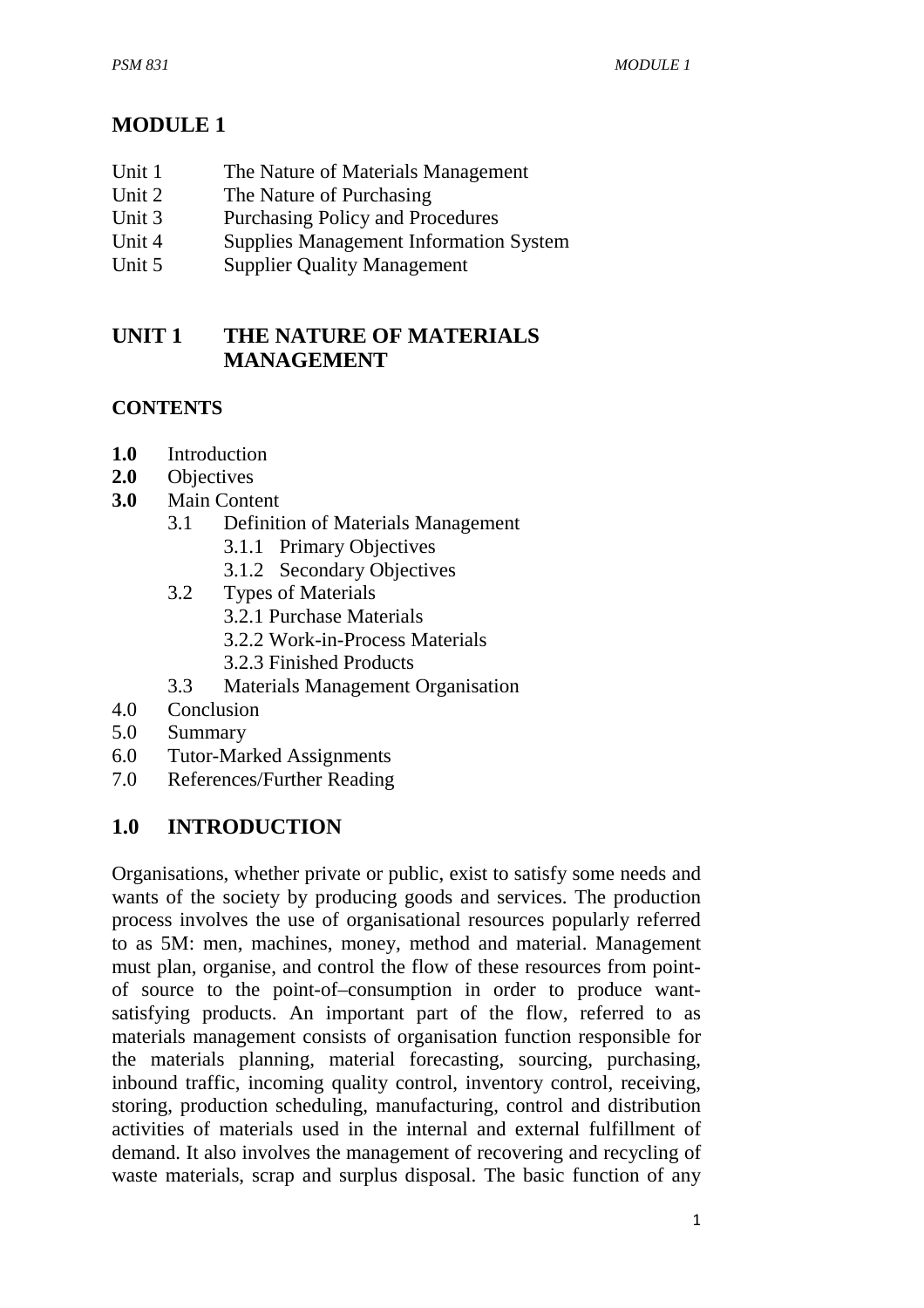production system is to transform raw materials into useful products. Materials must be managed in such a way that they will be available when and where needed. The intent of the organisation is to make the relationship between the suppliers and the users as simple as possible within the framework of stated polices. Effective materials management involves establishing a good relationship between the two complex operations of production and supply. The success of materials management at any activity depends largely on the success of this coordination between these two operations.

The term materials has a government or military connotation and over the years, growing management interest necessitates industrial technology evolution. The terms such as material, material management, purchasing, procurement, logistics management, supply management, supply chain management and purchasing, integrated logistics management and supply management are used almost interchangeably in literature and organisations. The rationale of materials management is the integration of related materials functions to provide cost-effective delivery of materials and services to the organisation (Leenders, et al., 2002).

The goal of materials management department is to develop and implement an optimum material availability plan that supports the company's daily operation and the overall strategic plan. Research reveals that in manufacturing companies, purchased materials cost accounts for 60% of the total product cost. In the retail and wholesale business, the cost of a purchased materials especially finished goods to sell can be higher than 60%. If these purchased material costs are added to the costs of other activities such as sourcing, purchasing and utilisation of materials, it will account for greater part of product costs.

In this first unit, issues on conceptual framework of materials management, types of materials used by organisations and importance of effective materials flows to operations are to be examined.

## **2.0 OBJECTIVES**

At the end of this unit, you should be able to:

- define materials management
- explain the components of materials management
- explain the types of materials used by organisations
- discuss the importance of materials management.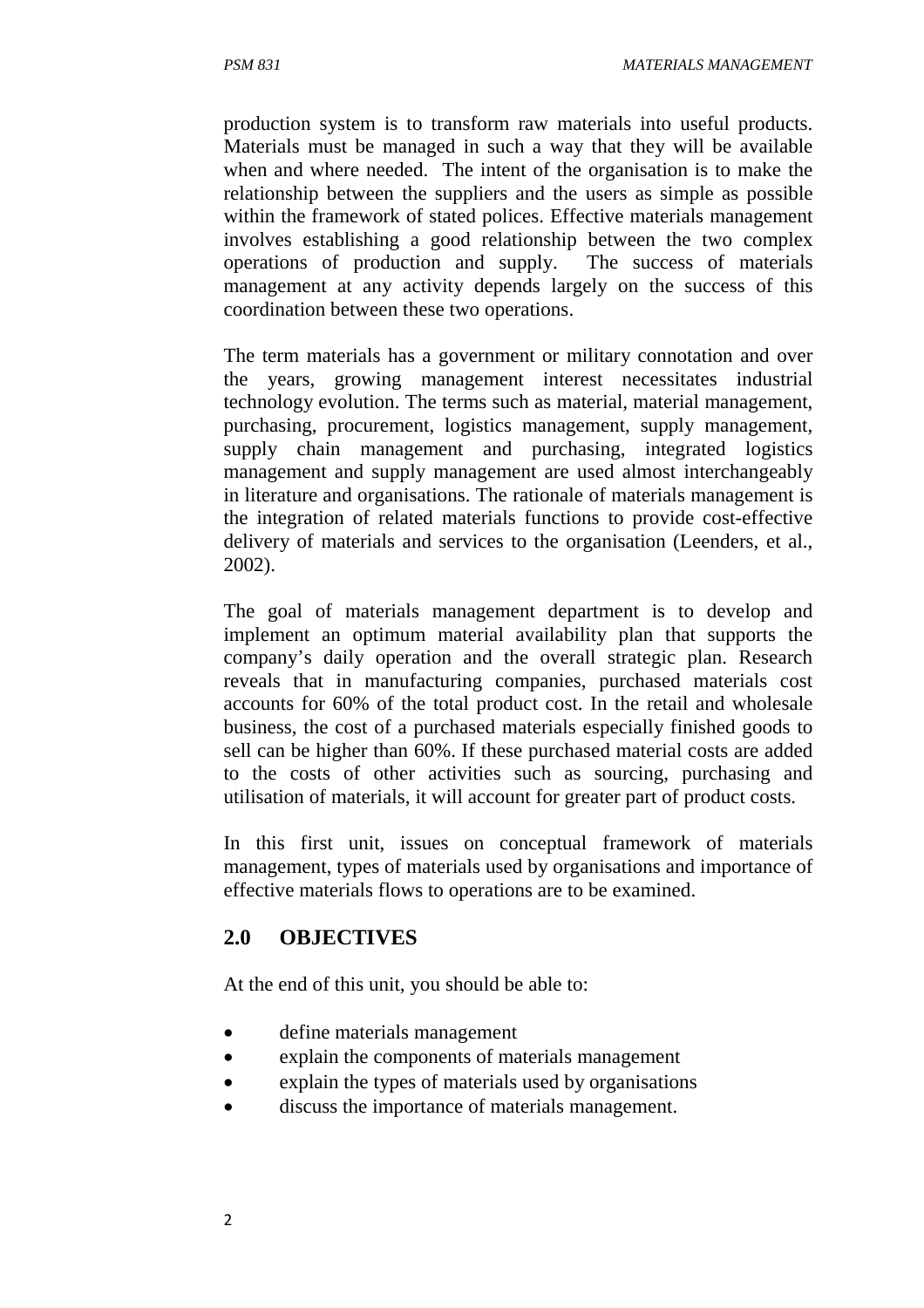# **3.0 MAIN CONTENT**

## **3.1 Nature of Materials Management**

Materials management can be defined as the process of planning, organising, procuring, storing and providing the appropriate material of right quality, right quantity at right place in right time so as to coordinate and control production operations effectively and efficiently. Materials management, a subset of logistics management functions consist of management of raw materials, subassemblies, component parts, packing and labeling materials and work-in-process stocks. Generally, materials management deals with issues relating to materials requirements planning, purchasing, transporting, inventory planning and controlling, warehousing of required materials to produce goods and services. These functions of making materials available for production of goods and services require various types of materials to manage and control their storage, flow and supply at various places. It is only possible by efficient materials management.

The relevance of materials management to the total production operation cannot be overestimated. Materials management activities actually start before the production begins by providing optimum materials required for production and its supply at the various production centres. Forecasting of company's sales and purchasing of various materials required for production is needed at the planning stage. Purchasing, procurement of materials, transportation, storage, inventory control, quality control and inspection of materials, materials handling, packaging, warehouse planning, accounting, scrap, surplus and obsolete materials disposal, finished goods safety and care are the functions performed by materials management. Also the department has the responsibility of selecting and training eligible personnel for purchasing, inventory control, stores management and materials handling.

The effectiveness and efficiency of materials management department decision concerning material flow has direct effect on product quality, profit level, company's market share, profit and position in the industry. Inefficient and ineffective managerial decisions concerning materials management activities will hinder an organisation from producing products at the right time and costs. According to Stock et al (2001), materials management activities can basically be categorised into four activities:

- i. anticipating materials requirements
- ii. sourcing and obtaining materials
- iii. introducing materials into the organisation
- iv. monitoring the status of materials as a current asset.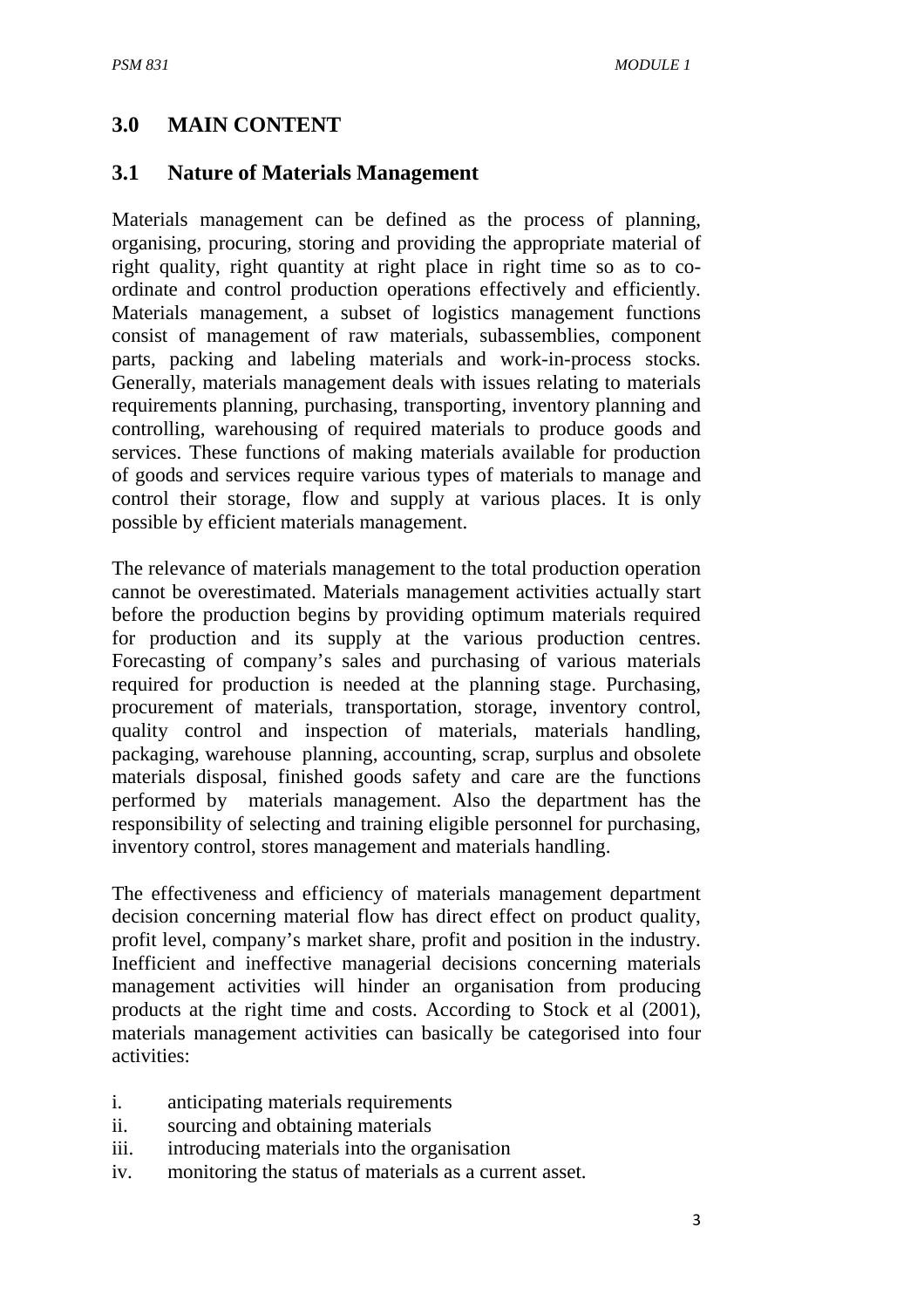The objectives and functions of materials management as asserted by Sadiwala and Sadiwala, (2007) can be categorised in two ways as follows:

- (i) primary objectives
- (ii) secondary objectives

## **3.1.1 Primary Objectives**

- (*i*) Efficient materials planning
- (*ii*) Buying or purchasing
- (*iii*) Procuring and receiving
- (*iv*) Storing and inventory control
- (*v*) Supply and distribution of materials
- (*vi*) Quality assurance
- (*vii*) Good supplier and customer relationship
- (*viii*) Improved departmental efficiency

## **3.1.2 Secondary Objectives**

There can be several secondary objectives of materials management. Some of them are given below:

- (*i*) efficient production scheduling
- (*ii*) to take make or buy decisions
- (*iii*) prepare specifications and standisation of materials
- (*iv*) to assist in product design and development
- (*v*) forecasting demand and quantity of materials requirements
- (*vi*) quality control of materials purchased
- (*vii*) material handling
- (*viii*) use of value analysis and value engineering
- (*ix*) developing skills of workers in materials management
- (*x*) smooth flow of materials in and out of the organisation

To fulfill all these objectives, it is necessary to establish harmony and good co-ordination among all the employees of materials management department. This department should have good co-ordination with the other departments of the organisation to serve all production centres.

The basic objectives of management in an organisation are:

- (1) sales increase through sales promotion
- (2) profit maximisation
- (3) improvement in customer services
- (4) globalisation of its product sales
- (5) meet the technological changes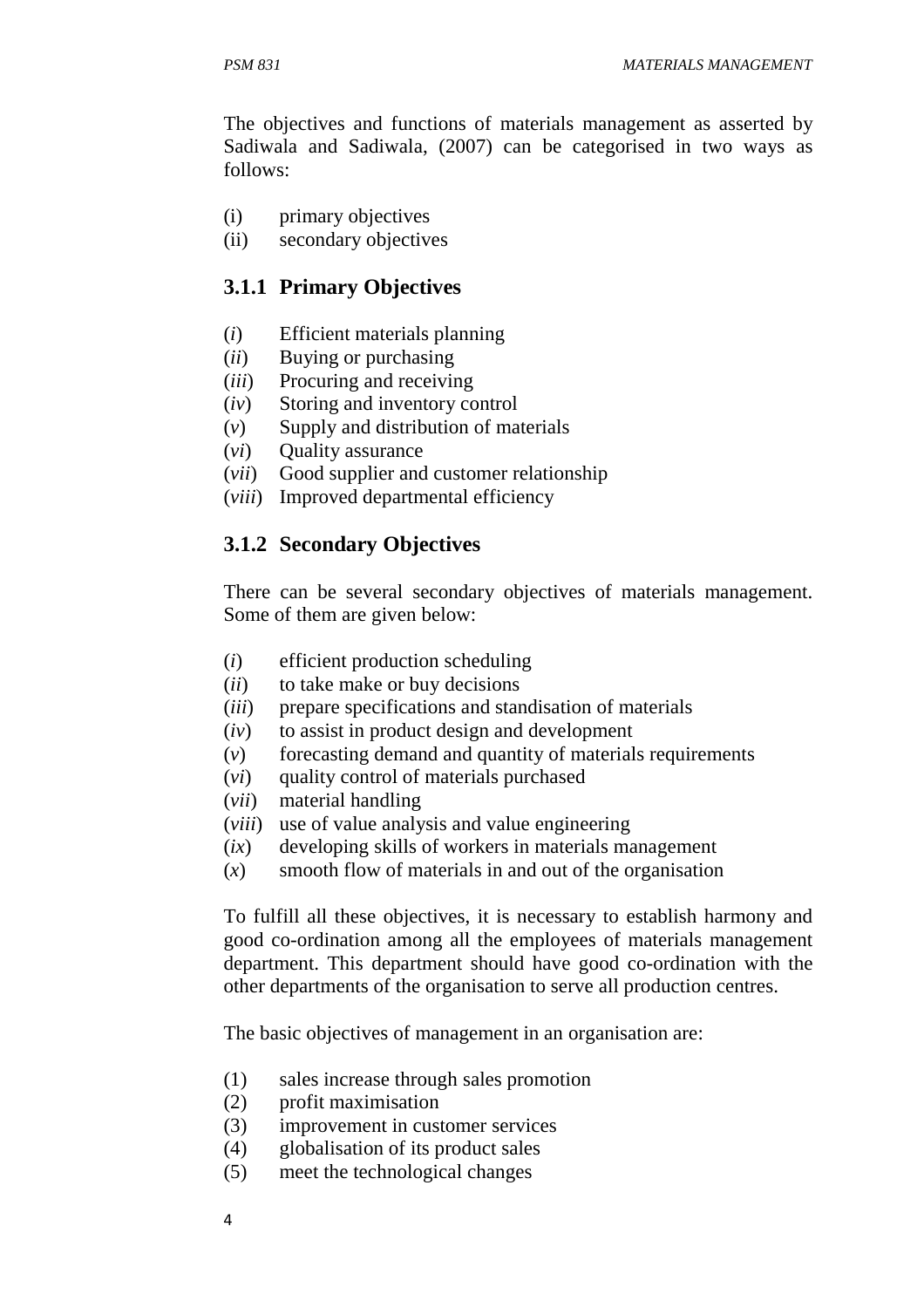- (6) good employer employee relationship
- (7) selection of alternative materials
- (8) reduction in manufacturing and other cost
- (9) social objectives

In order to fulfill these basic objectives, materials management should be set in such a way that they should totally help to meet ultimate goals.

#### **SELF-ASSESSMENT EXERCISE 1**

Define materials management and its basic objectives.

## **3.2.0 Types of Materials**

Producing goods and services involves the use of various types of materials. The type of materials to be used depends on the production operations, volume of system output, and the overall complexity of jobs. Materials can be classified into the following:

## **3.2.1 Purchased Materials**

These are stocks or materials purchased from other organisations for production process. They form part of the product being produced. They are classified as raw materials, fabricated materials and parts, installations (capital items), accessory equipment, operating supplies, etc.

- 1. **Raw materials**: raw materials are the unprocessed items that are broken down, processed or combined with other materials to create an end product. Raw materials are purchased according to production requirements. Sometimes raw material inventories in excess of production requirements can result from speculative purchases made to take advantage of quantity discount and future price increase. They are materials or substances used in the primary production or manufacturing of a finished good. Raw materials are converted into semi finished/work-in-process and finished products depending on the objective of the organisations. Raw materials can be categorised into two:
	- i. **Agricultural Products:** agricultural products are obtained from farms and most are highly perishable. Agricultural products are seasonal in nature and there is fluctuation in supply. Most are graded and standardised before usage. Examples are cocoa, rubber, rice, cotton, livestock, etc.
	- ii. **Mineral Resources:** these are the natural resources which cannot be renewed. They are extracted in their natural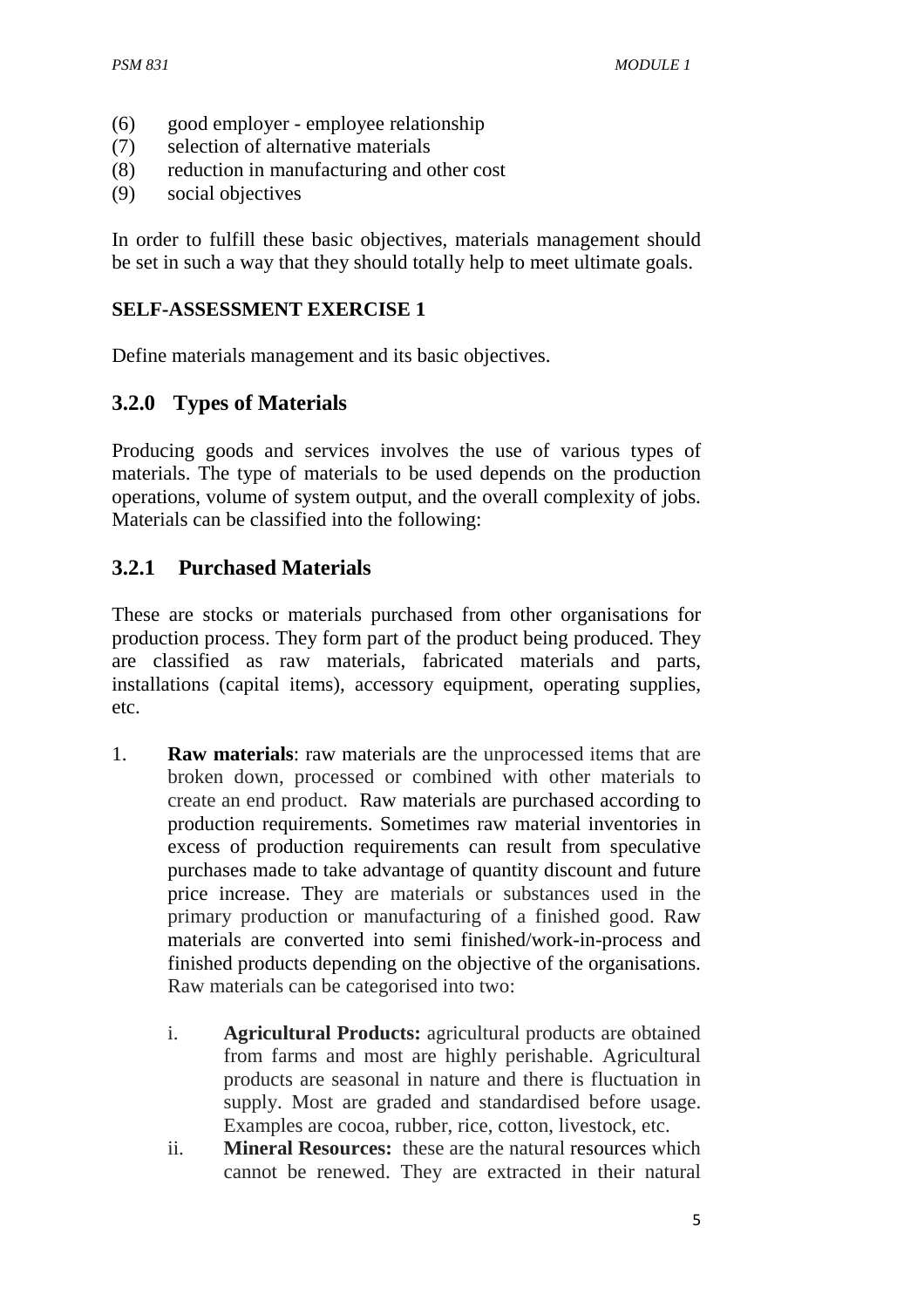state and supply is limited in nature. They are also graded and standardised before usage.

- 2. **Fabricated Materials and Parts:** These are purchased materials that become part of another finished product after undergoing further processes. These materials are not processed further but fixed as part of final product. Tyres, nuts and seats used in automobile, computer parts, zips and buttons used in cloths are examples of fabricated materials and parts.
- 3. **Installations (Capital materials):** These types of materials do not become part of any finished products and are not used up in production process. They are capital intensive items that affect the scale of operations and they are depreciated over time. Examples are machines and major equipment, factory building, vehicles, big generators, etc. Capital materials are always acquired by organisations according to product and production process specifications. They require both pre and post installation service which must be handled by qualified technical persons.
- 4. **Accessory Equipment**: these materials are consumed during production process but do not become part of any finished products. Compared to capital materials they have shorter life span. Examples are hand tools and office equipment and material handling devices, etc.
- 5. **Operating Supplies**: these materials are industrial convenience materials in which the purchasing process is less cumbersome and the time spent in procuring them is limited. They are consumed as operating activities but do not form part of any finished products. Examples of operating supplies are petrol, diesel, lubricating oil, grease, broom, staplers, and pens, etc.

## **3.2.2****Work-in-Progress Materials**

These are semi-finished and finished parts and components required for production operation. These types of materials must be made available at floor of production to avoid a shutdown if a critical piece of machines were to break down. These work-in-progress materials include items, which enter into final production. They can be single component, subassembly, assembly, sub-system and system that form part of the products. The inventory of work-in-process materials enhances the scale of economies of production without work stoppage. The computer manufacturers or engineers purchase motherboards, central processing unit and monitors to assemble a desktop computer system.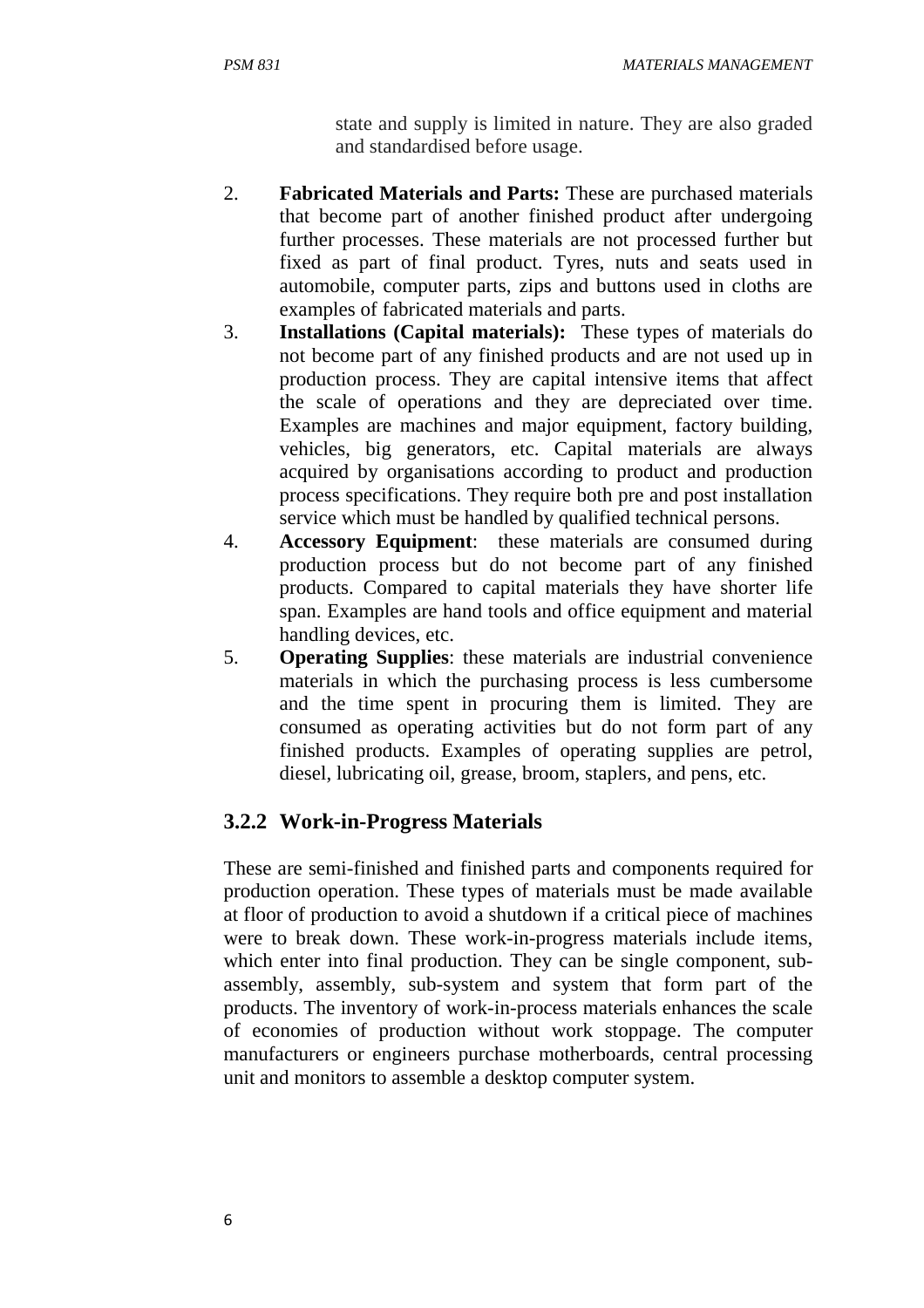## **3.3.3 Finished Goods**

These are the final products either waiting to be assembled, packaged or in stores which are stocked for final delivery waiting for customers. Finished goods are products an organisation sends to society for consumption. Finished goods inventory is a means of enhancing customer service levels by making provision for unanticipated demands and managing the challenge of stock out. Organisations can purchase the finished parts either for their internal use or resale. Many wholesale companies purchase the finished goods of different companies and sell to their customers.

Inventory management is vital to successful production processes because inadequate availability of raw material and work-in-process materials can lead to loss of production hours, shut down in the production line and could as well lead to an adjustment in production schedule. These occurrences can increase production costs and result into shortage of finished goods. As shortage of materials can disrupt planned production processes, excessive materials can increase costs and reduce profitability. The different costs involved in these materials acquisition and inventory are basic price, purchasing costs, transportation cost, warehousing cost, materials handling cost, office cost, packing cost, marketing cost, obsolescence and wastages.

## **SELF-ASSESSMENT EXERCISE 2**

Mention and discuss the various types of materials.

## **3.3 Materials Management Organisation**

One of the major tasks in any organisation is how to manage materials effectively and efficiently to run smooth production operations. The objective of materials management department in any organisation is to plan the materials requirements for the production operations. The operations of any organisation must be structured in such a way as to have the efficient management of materials flow from materials research and planning, purchasing, storing controlling, to materials conservation and utilisation with other organisation functions. All these activities must be efficiently integrated within the materials management department and other organisation functional departments so as to regulate the supply and use of material to create stable production operations. Figures 1.0 and 1.1 present the typical organisational structure and the position of materials management department within the overall organisational structure. Figure 1.2 shows the major activities performed by material managers. These activities must be effectively and efficiently coordinated and integrated with one and another and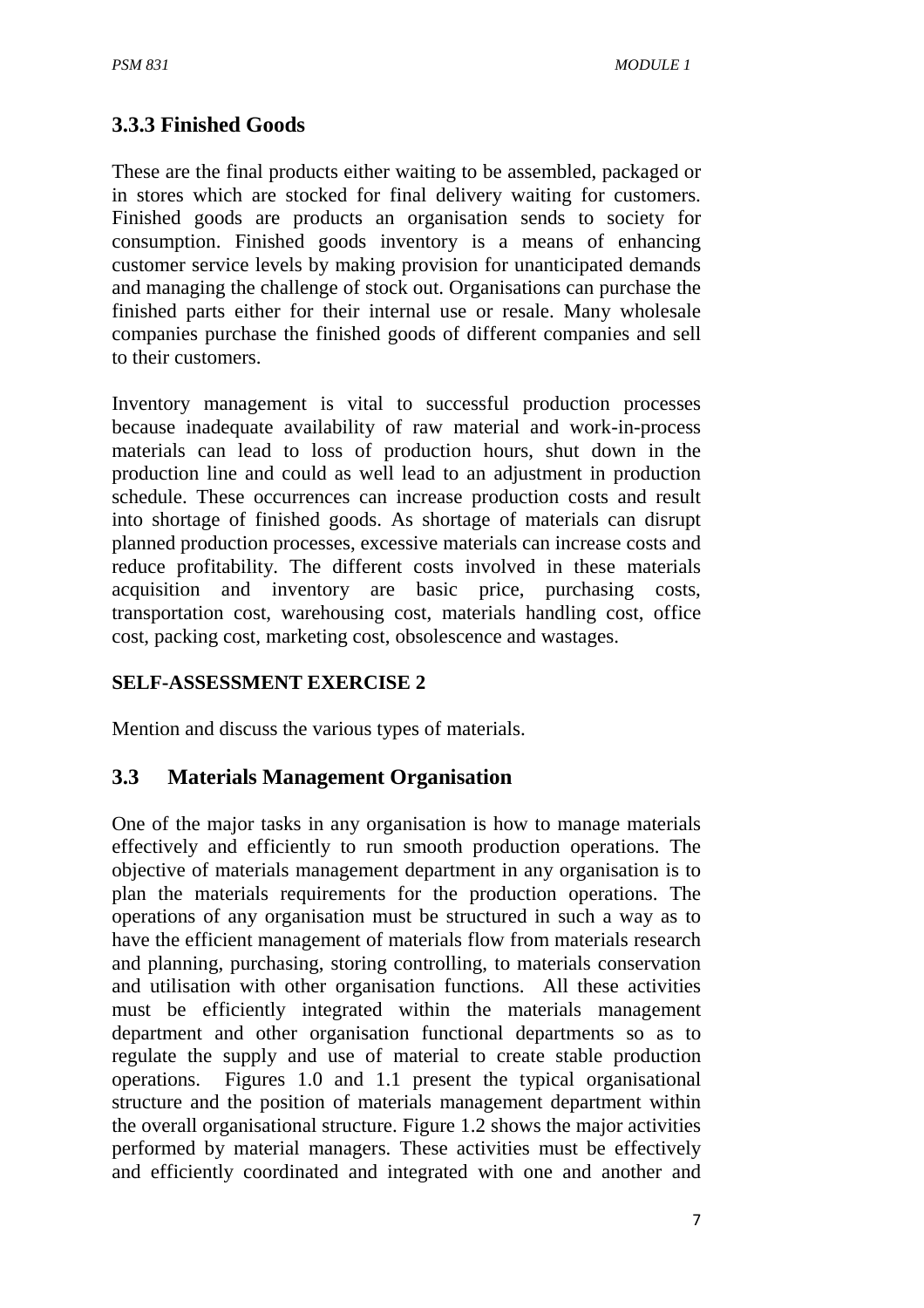other departmental activities to achieve individual departmental objectives and corporate goals.



Figure 1.0: A Simple Organisation Structure (Source: adapted from Obamiro, 2008)



**Figure 1.1: Structure of Materials Management Department (Source:** adapted from Sadiwala and Sadiwala, 2007)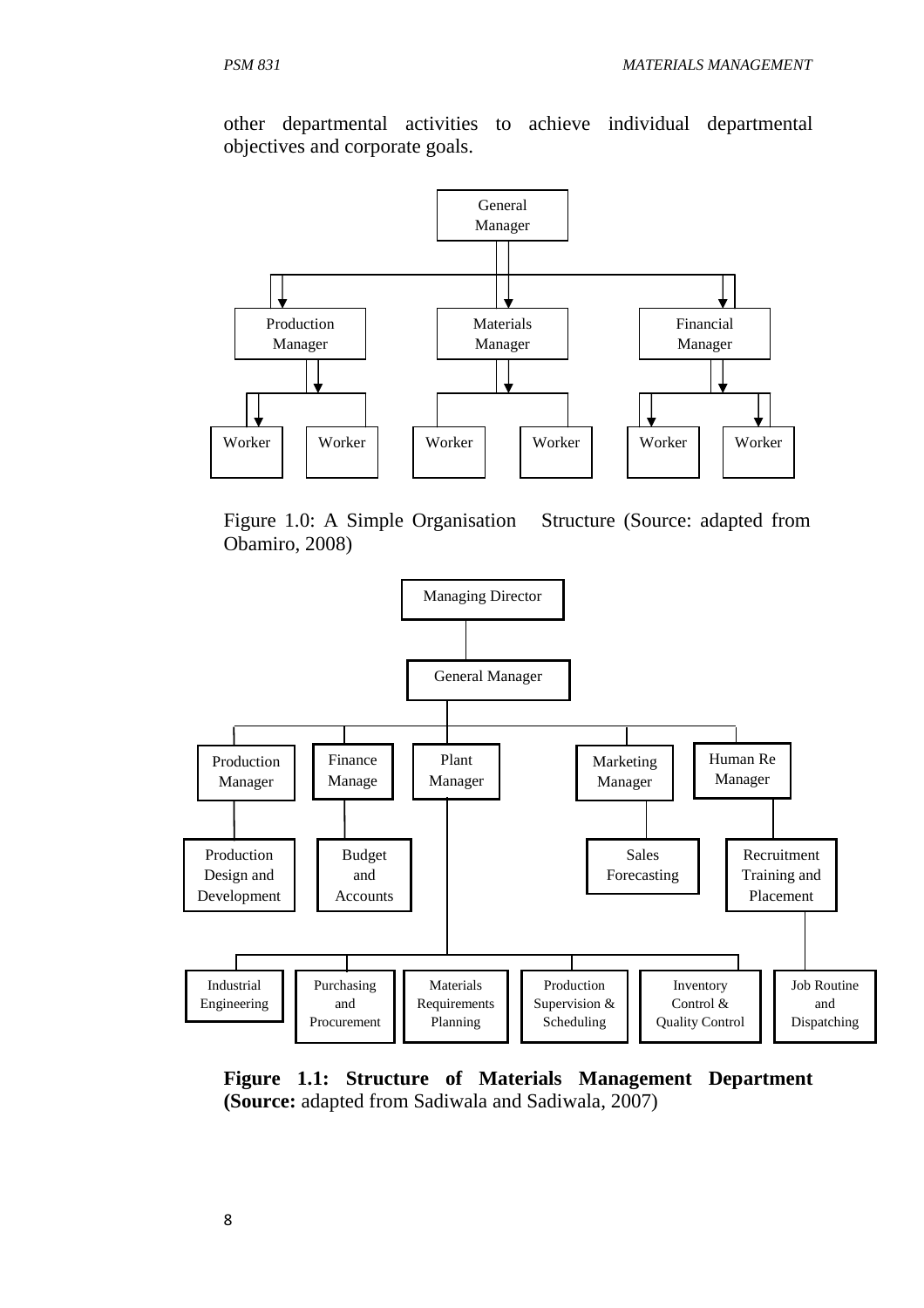

**Figure 1.2: Materials Management Activities in an Organisation (Source: Sadiwala and Sadiwala, 2007)** 

## **SELF-ASSESSMENT EXERCISE 3**

Identify the various activities of Materials Management?

## **4.0 CONCLUSION**

We have been able to situate the position of materials management and its relevance to achieving an organisation's objectives. It has been demonstrated that for an organisation to have competitive edge over competitors it must produce quality products at right prices and make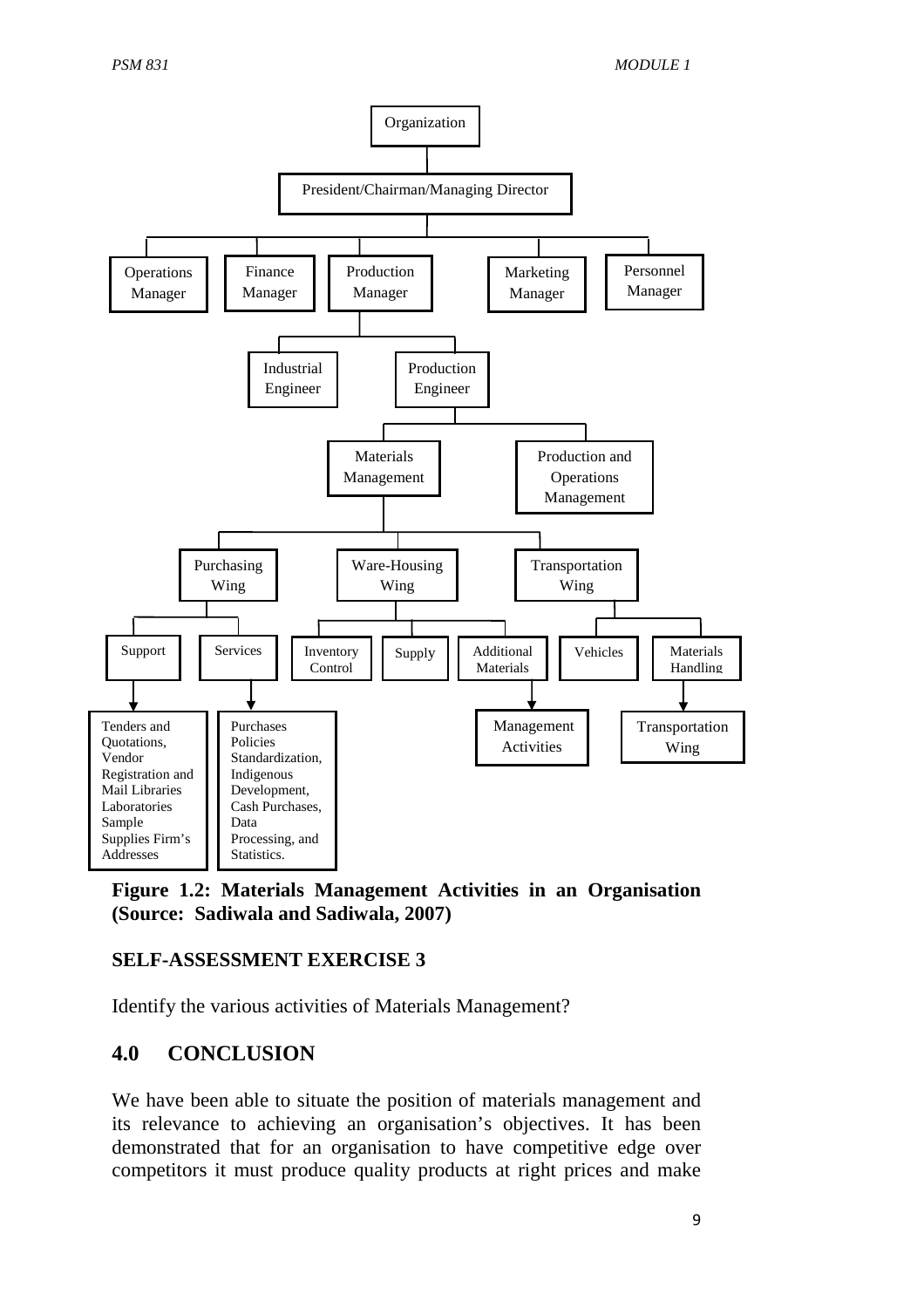them available for customers at the right time. These objectives can only be achieved if the production department receives quality materials at the right prices, right quantities and right places of usage; and these are the responsibilities of materials management department.

## **5.0 SUMMARY**

Materials management, is a managerial function defined as a process of planning, organising, procuring, storing and providing the appropriate material of right quality, right quantity at right place in right time so as to co-ordinate and control the production operation effectively and efficiently. This function is fundamental to the survival of any organisation (especially manufacturing companies).

Today's competitive organisations have made materials management activities central to the organisation because of the inherent importance and problems if not properly managed. Top managers and other relevant level managers must embark on strategic materials planning to ensure optimum availability to avoid stock out of materials (either raw materials, work-in-process, components and parts) required for production and shortage of finished goods for existing and potential customers.

In the next study unit, we shall discuss purchasing as a function of materials management.

# **6.0 TUTOR-MARKED ASSIGNMENT**

- i. Discuss the objectives of materials management.
- ii. Explain the types of materials commonly used in organisations.
- iii. Draw and discuss a typical organisation structure of materials management department.
- iv. What is material management and how does it contribute to the success of organisations.
- v. What do you understand by purchased materials?

# **7.0 REFERENCES/ FUTHER READING**

- Bowersox, D.J. & Closs, D.J. (1996). *Logistical Management: The Integrated Supply Chain Process*. New York: The McGraw-Hill.
- Burt, N. D., Dobler, W. D. & Starling, L. S. (2003). *World Class Supply Management: A Key to Supply Chain Management*. (7th ed.) Boston, Irwin: Mcgraw\_Hill.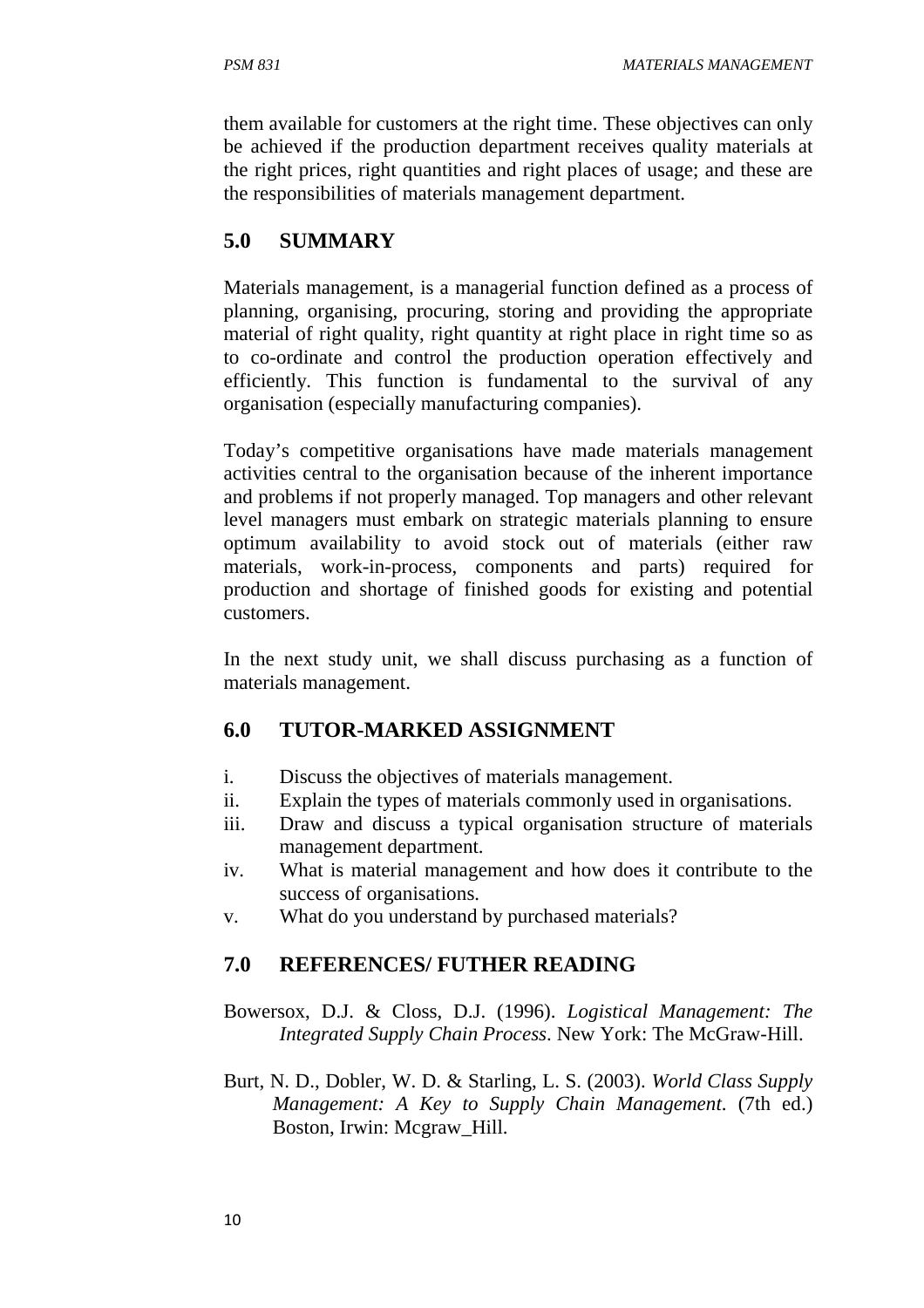- Lambert, M., Stock, J.R. & Ellram, L.A. (1998). *Fundamentals of Logistics Management*. Boston: McGraw-Hill, International Edition
- Leenders, R. M., Fearon, E. H., Flynn, E. A. & Johnson, F. P. (2002). *Purchasing and Supply Management*. (12th ed.). Boston: Mcgraw-Hill Irwin.
- Monczka, M. R., Trent, J. R. & Handfield, B. R. (2002). *Purchasing and Supply Chain Management*. Australia: South-Western.
- Sadiwala, C. M. & Sadiwala, R. C. (2007). *Materials and Financial Management*. New Delhi: New Age International.
- Stock, J.R. & Lambert, D. M. (2001). *Strategic Logistics Management*. Boston: McGraw-Hill, International Edition.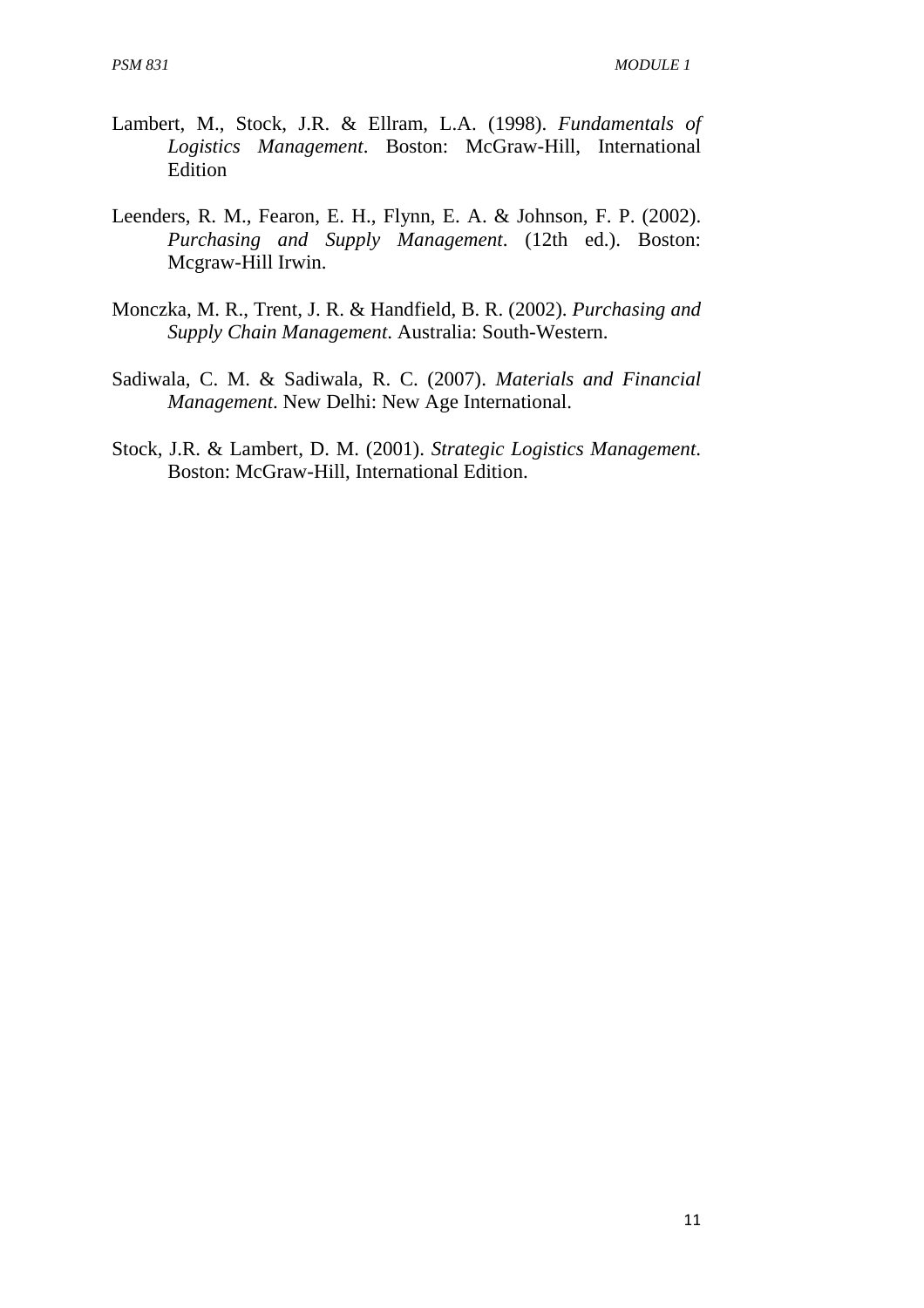#### **UNIT 2 THE NATURE OF PURCHASING**

#### **CONTENTS**

- 1.0 Introduction
- 2.0 Objectives
- 3.0 Main Content
	- 3.1.1 Elements of Purchasing
	- 3.2.1 Objectives of Purchasing
	- 3.2.2 Importance of Purchasing
	- 3.1.2 Types of Purchasing
- 4.0 Conclusion
- 5.0 Summary
- 6.0 Tutor-Marked Assignments
- 7.0 References/Further Reading

## **1.0 INTRODUCTION**

In production operation, acquisition of materials, services, and equipment at the right qualities, at the right quantities, at the right prices, at the right time, on a continuing basis has long been an important aspect of materials management and has occupied the attention of many managers in both private and public sectors. Dynamism in supply environments in terms of abundance and shortages of materials, price fluctuations, and lead-time variability all provide ongoing challenges to effective and efficient material flows. A major goal of purchasing and procurement management is the acquisition of materials, supplies, equipment, and services that will add value to the acquisition process and entire production operations in achieving strategic goals and objectives. In some manufacturing organisations, materials acquisitions may account for over half of overall organisation costs annually. Therefore, sound and effective purchasing and materials management policies and procedures are required to reduce cost of operations and maximize profit to owners. Because organisations spend hugely on materials of any kind, purchasing is clearly a potential area for cost savings. This fact encouraged organisations that want to remain competitive to establish a good relationship with suppliers and develope several concepts (such as Economic Order Quantity (EOQ), Just-in-Time management (JIT), Lean management, Materials Requirement Planning (MRP), ABC Analysis, etc.) of materials management.

 Effective purchasing and supply management has a significant impact on quality product and entire organisation process. Materials can promote or destroy a company, in terms of providing products and services that satisfy regulatory requirement and exceed customers' expectations. Also, poor or wrong materials can fail miserably to meet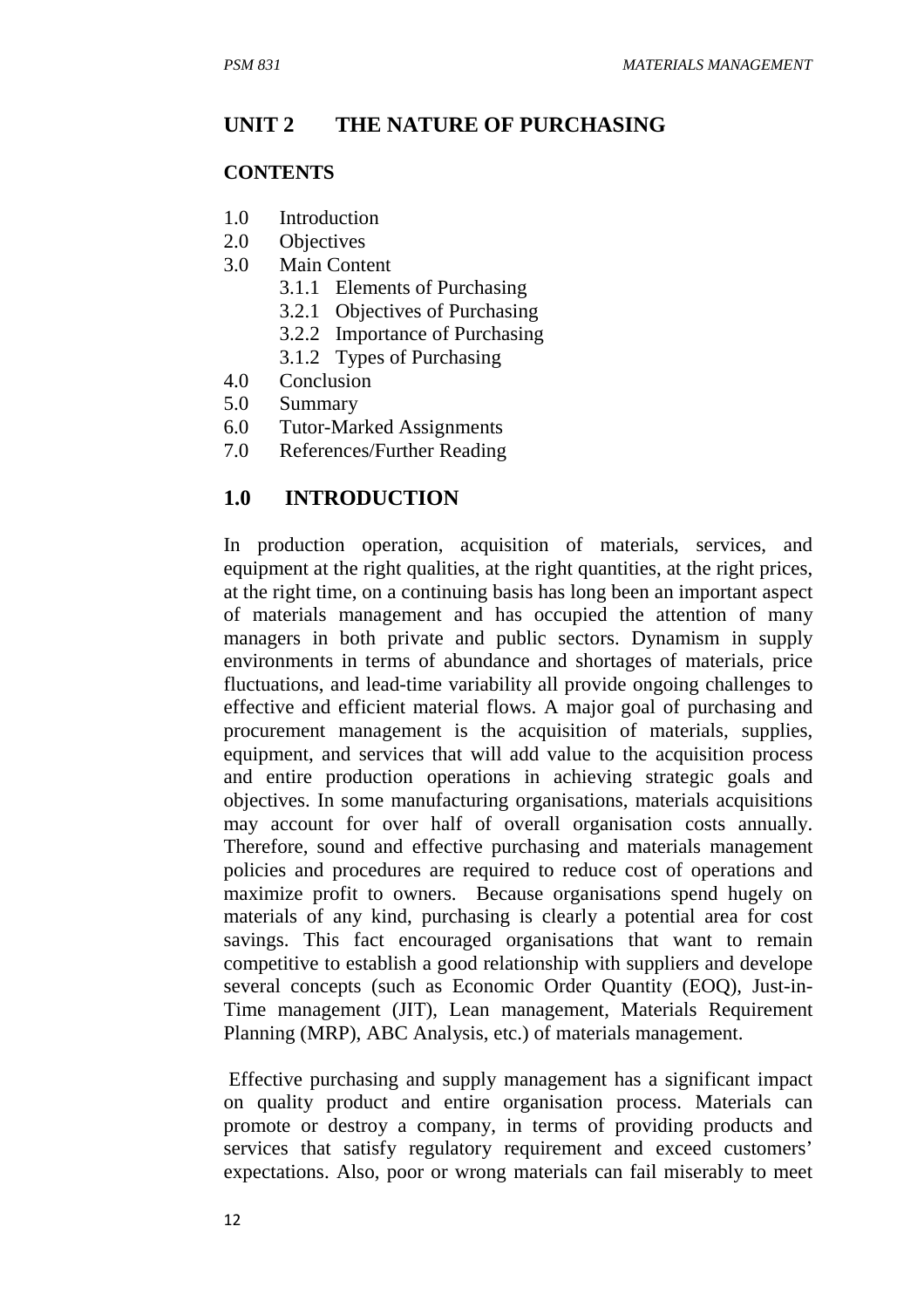the set targets. A poor or wrong quality product can shut down a company's operations. In today's competitive business operations, organisations place more attention in meeting their numerous customer expectations and therefore the buying of quality raw materials, parts, components and services they consume which are mostly outsourced. This further increases the relevance of purchasing function to the organisation.

Purchasing and procurement functions are intertwined and therefore often used interchangeably, although the activities differ in scope. Purchasing function refers to the actual buying of materials and those activities associated with the buying process. Procurement is wider in scope and includes purchasing, traffic, receiving, and storing materials.

This second unit covers activities that are central to acquisition of materials, services, and equipment at the right qualities, at the right quantities, at the right prices, at the right time, on a continuing basis and importance of effective purchasing management to production operations.

# **2.0 OBJECTIVES**

The aim of the unit is to make you appreciate the relevance of purchasing function in any competitive organisation. At the end of this unit, you should be able to:

- define purchasing management
- explain the objectives and importance of purchasing
- discuss types of purchasing.

# **3.0 MAIN CONTENT**

# **3.1 Element of Purchasing**

Purchasing as an activity of materials management can be defined as the process that consists of all activities that lead to effective buying of raw materials, parts, components, equipments, spare parts, tools and supporting items required by any organisation to deliver quality products to meet customer requirements at competitive prices. Effective purchasing can also be described as buying of materials at the right quality, in the right quantity, at the right price, at the right time, from the right source. The emphasis of effective purchasing is doing what is "right" at all stages as discussed below:

a. **Right Quality:** right materials means buying materials that meet organisation set standard, fulfill all necessary requirements to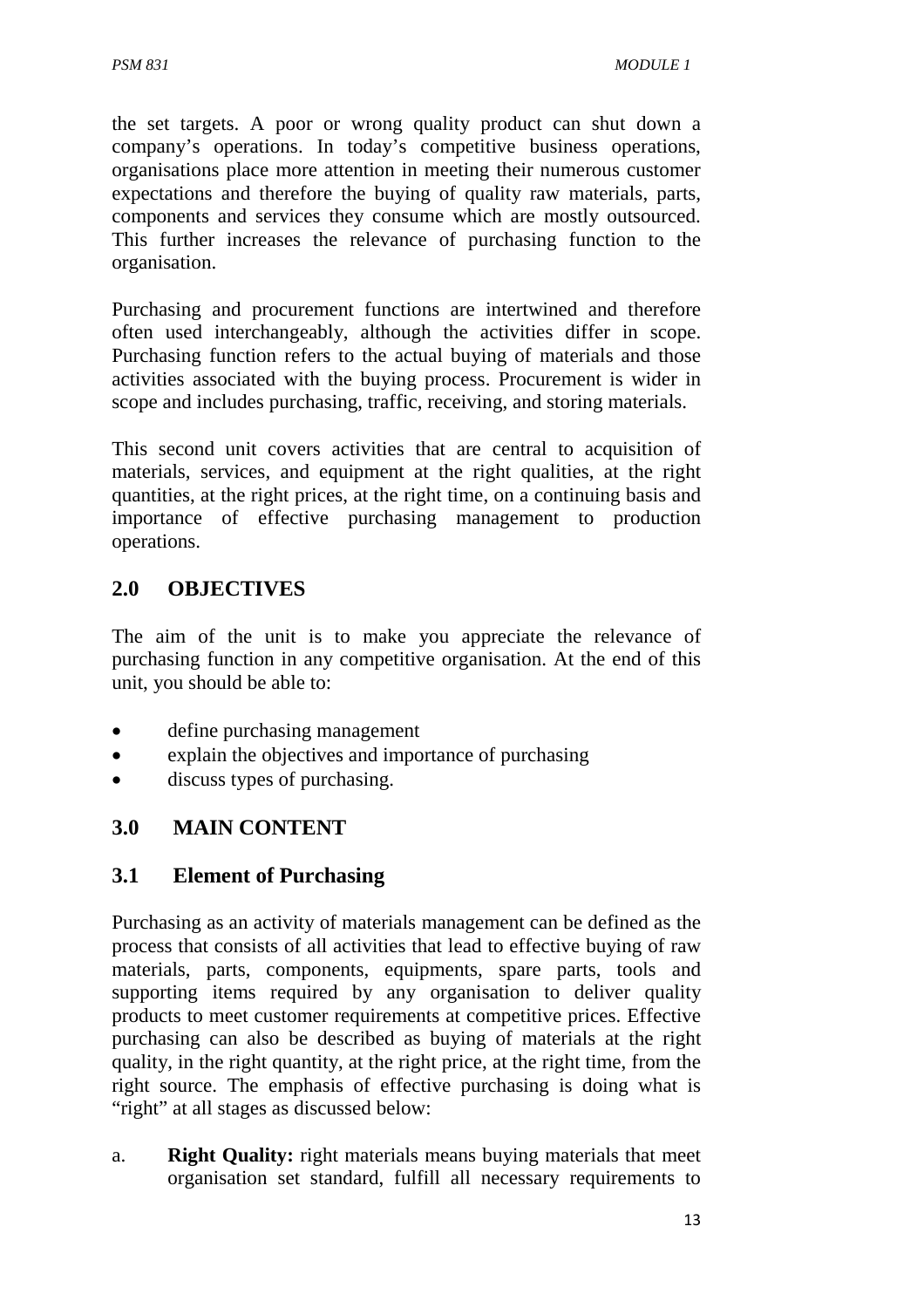meet the final user's needs for a particular item at the lowest overall cost. It is pertinent to mention that right quality does not always connote the best or highest quality or most expensive, nor is it always the lowest or cheapest. The most important fact is that buying the materials that satisfy the company expectation in terms of increasing product quality, reducing product cost and overall cost.

- b. **Right Quantity**: this means that the purchasing agent should ensure that there is adequate inventory of raw materials, parts, components, equipments, spare parts, tools and supporting items as required by the organisation at all times. Materials should be ordered at the right quantity because a too small order repeatedly can lead to higher price per unit and stock out i.e. the risk of running out of critical materials. When materials orders are too large than what is required at a period, inventory "carrying and holding costs" are higher, extra warehouse space and staff may be needed, and expensive stock may become "spoiled" or obsolete in the store.
- c. **Right Price**: in some organisations, prices of materials are determined through competitive bidding or inviting suppliers to submit price quotations or other procedures designed to permit cost comparisons and hold costs to reasonable levels. The prices of materials must be fair and reasonable to both the buyer and seller. The goal of every purchasing officer, whether competitive or not, should be that his/her organisation and suppliers both realise a "win" or "satisfy" as a result of the transaction.
- d. **Right Time**: the materials management department should ensure that required materials are available where they are needed at the right time. Effective planning helps in buying optimum materials at right time while poor planning may result into rushed buying at a premium, or the quality specified does not meet the organisation's specifications; or, even worse, both.
- **e. Right Source:** purchasing department must select a responsible and responsive supplier who has a good record of performance and who can provide the best combination of quality, quantity, and price, at the right time. Failure of delivery, delays in delivery and delivery of low quality materials and inadequate service can all contribute to higher product costs.

Basically, purchasing is to obtain raw materials, components, parts, as well as information that are required for the production of goods or providing services. This purchasing process involves the following:

- (1) to receive materials requirements and requisitions from various departments
- (2) to determine the materials to be purchased on priority of usage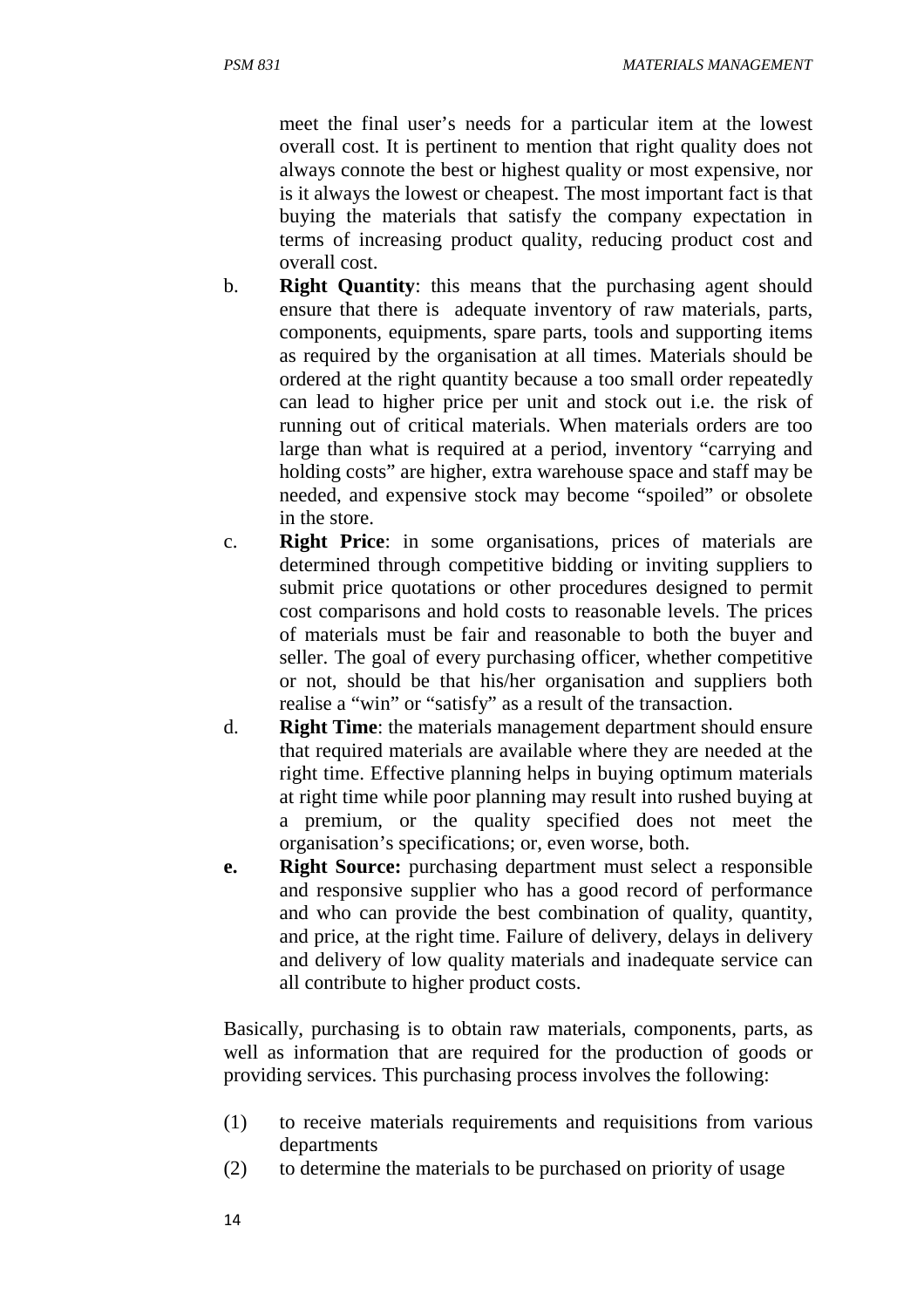- (3) to formulate the purchasing policy and procedures
- (4) to conduct supplier market analysis
- (5) to determine the source of supply
- (6) to prepare specifications and request for tenders and quotations of materials
- (7) to purchase the optimum materials in terms of quantity, quality, and price at the right time
- (8) to get deliveries at the right time where needed
- (9) to check and inspect the materials and determine whether they meet prepared specifications
- (10) to make necessary arrangement for storage where applicable
- (11) to effect prompt payments and make necessary co-operation

## **SELF-ASSESSMENT EXERCISE 1**

Discuss the attribute of effective purchasing

## **3.2.1 Objectives of Purchasing**

The aims of a competitive purchasing unit or departmentt go far beyond the traditional belief that purchasing's primary role is to buy materials in response to internal needs. The primary objective of purchasing is to buy materials of right quantity and quality at the right time and at the cheapest cost. Besides, there are some objectives of purchasing:

## **1. Support Operational Requirements**

Purchasing supports the requirements of organisations through the buying of raw materials, components, sub-assemblies, repair and maintenance items and services from the right source at the required specification and, delivery of the right quality at the right time and place. It also expects to facilitate the requirements of physical distribution, warehousing the materials and delivering materials required for effective operations or finished goods to the customers. Purchasing unit also assists engineering and technical teams in designing and new product development.

In today's competitive business environment, many organisations outsource required materials against the past business practice of vertical integration as a means of sourcing materials and selling finished products to final customers. Vertical integration which is either backward or forward means that an organisation controls and owns the units that support the supply chain. Today attention has shifted to external suppliers, purchasing must support this movement by providing an uninterrupted materials flow for both internal and external customers requirements. Uninterrupted flow of materials is achieved only when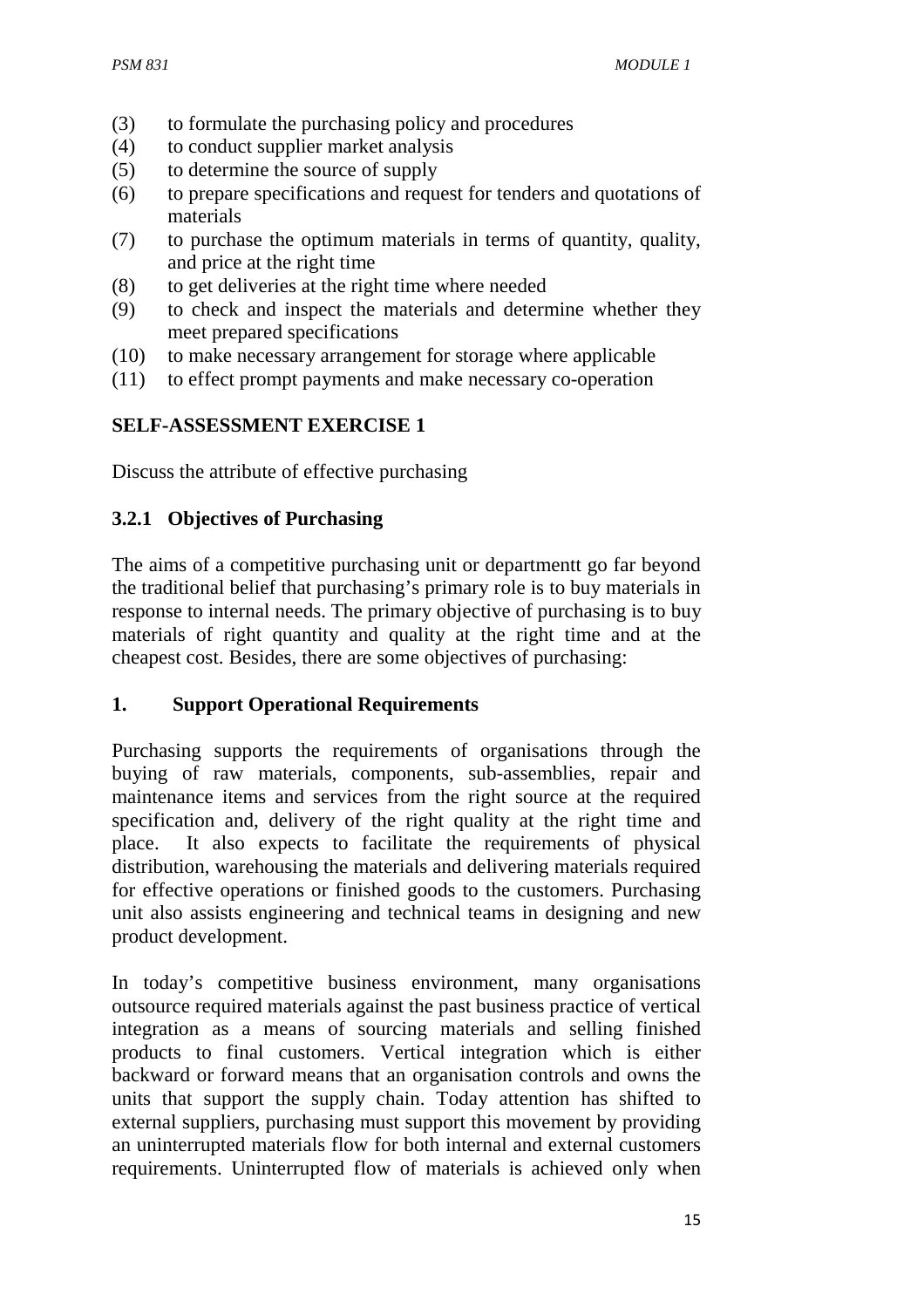materials are purchased at the appropriate right price, from the right sources as well as taking into consideration the factors such as specifications, quantity, quality and delivery of materials at the right time to the right place.

## 2. **Effective and Efficient Purchasing Process**

Management of internal purchasing operations is paramount to the smooth running of production process regarding production of wantsatisfying products at the cheapest costs. Investment in the materials should be optimal and judicious utilisation is important. To perform purchasing related activities efficiently, the following must be done: -

- (i) determining the qualified purchasing staff
- (ii) developing and adhering to budget allocation
- (iii) providing training and developing opportunities for purchasing employees
- (iv) making better decisions of purchases after evaluating other alternatives

## 3. **Determining Source of supply Decision**

The main objective of the purchasing unit is to select, develop and maintain the supply base of materials that is capable of providing performance advantages in product cost, quality, and efficient delivery, development of technology or new product development. The selection of the right source of supply is always necessary to achieve organisation objectives. Purchasing department must select a supply base that improves their scheduling processes, reduces setup times, reduces order entry errors and do whatever programme that can improve their delivery performance. Efficient purchasing is a function of developing better relationship with suppliers and select reliable and high quality suppliers that have the potential for excellent performance and high reputation in prompt delivery of goods. Many companies have improved on-time delivery, reduced lead time and cycle times by working closely with suppliers in sharing production schedules and forecasts and helping them in improving the scheduling of deliveries.

## **4. Develop and Maintain Strong Relationships with other Functional Departments**

Purchasing department must communicate clearly with marketing, manufacturing, store, engineering, office and finance, security, etc., who are regarded as internal customers. Developing and maintaining a positive close relationship with them will reduce complaints, conflicts,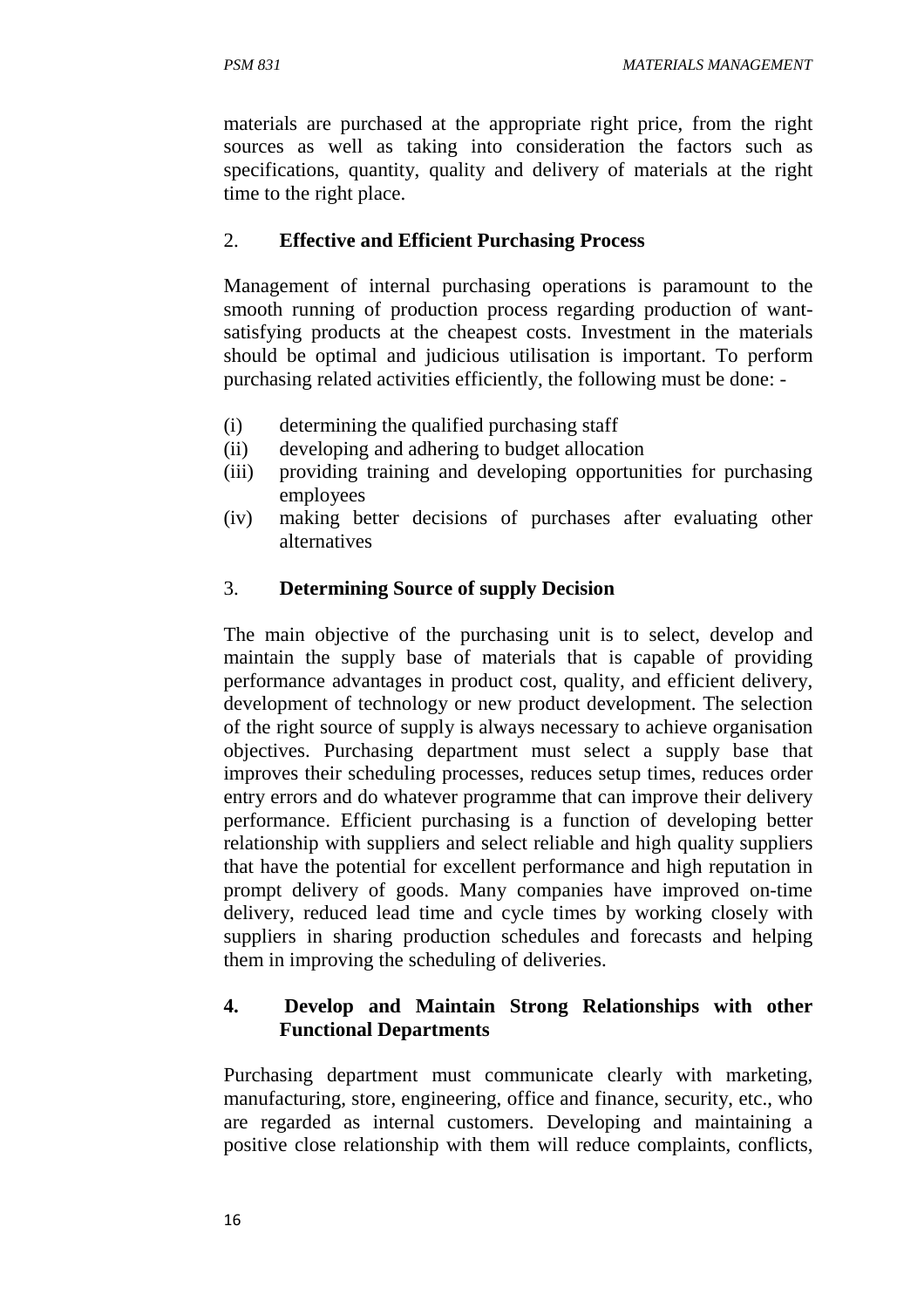and duplication of orders and buying sub-standard or wrong materials at highest costs.

## **5. Conform with Organisation Goals and Objectives**

To have a competitive edge, organisations' purchasing department should develop and implement purchasing policies to promote the goals and objectives of the company and establish its reputation. This means purchasing has direct effect (positively/negatively) on the overall productivity of the organisation. Purchasing can no longer be a support but must be recognised as a strategic function that can provide a powerful competitive advantage in the marketplace. Therefore, purchasing policies and procedures should be coordinated to deliver timely results that contribute to organisation goals and objectives.

## 6. **Develop Purchase Strategies that Support Organisation Strategies**

Purchasing department should adopt strategies that align or integrate with organisation strategies. The purchasing department may sometimes fail due to insufficiency in the integration of its plans and strategies with overall plans; strategies due to improper selection and training of purchase personnel; slow recognition of the benefits that a progressive procurement function can provide and not participating in the corporate planning process. Therefore, efficient purchasing department should actively participate in corporate planning process and abide by the following strategies:

- (i) observe supply markets and trends and determine the implications on companies' objectives
- (ii) identify major materials and services that are required to support companies' strategies
- (iii) develop supply plans that support company plans.

# **3.2.2 Importance of Purchasing**

Despite the complexity of managing world-class organisations, organisations are exploiting their purchasing for competitive advantages. Organisations have discovered that focusing on purchasing and supply chain management will help to increase customer value by improving performance while simultaneously reducing costs. The following benefits are what organisations can derive from effective purchasing:

- 1. improved quality of materials supplies
- 2. enhanced prompt material delivery
- 3. improved performance of their products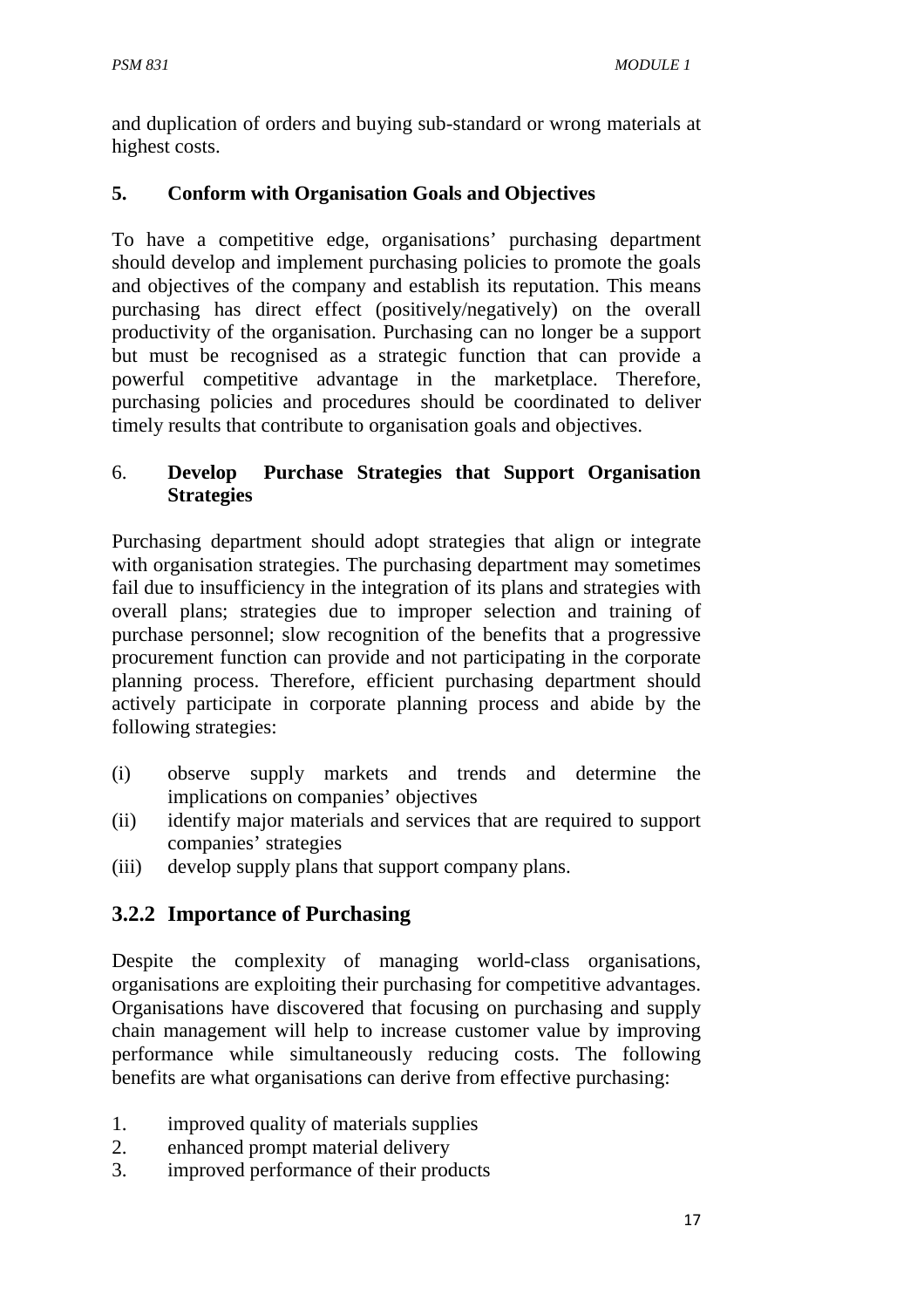- 4. operational cost reduction or improvement
- 5. shorter production cycle time, including product development cycle times
- 6. continuous quality improvement
- 7. promote the development of new technology for production process
- 8. establish good buyer-supplier relationship

#### **SELF-ASSESSMENT EXERCISE 2**

Mention the importance of effective purchasing

#### **3.3 Types of Purchases**

Organisations purchase different materials depending on what they produce and sell. All purchases are the outcome of a strategic decision on make or buy approach which determines what materials the purchase department has to source externally or manufacture internally by the production department. If a company is to purchase its materials externally, the issue is which suppliers offer the optimum opportunity for required materials. The following section discusses the types of purchases commonly made.

#### **1. Raw Materials**

Raw materials consist of both extracting and agricultural products such as petroleum products, coal, rice, bean, copper, lead, irons, cotton, cocoa, coffee and soybeans. These materials most time undergo further processing to semi finished and finished saleable products. Also, raw materials are not of equal quality. They are classified in grade according to their qualities. For example crude oil, cocoa and coffee are in different grades, by various firms. Purchasing department buys based on the required grade. It is the duties of purchasing department to understand clearly; buy and receive the quality of raw materials that is required for operations, because effectiveness and efficiency of production operations to a large extent is determined by the quality of raw materials that go into production.

#### **2. Semi-finished Products, Parts and Components**

Semi-finished products, parts and components include processed products purchased from suppliers that will be used in the later stage of production process and physically present in the final production. They consist of single component, sub assembly, and assembly that do not need any physical changes but can be incorporated into the final products. Semi-finished products, parts and components purchased by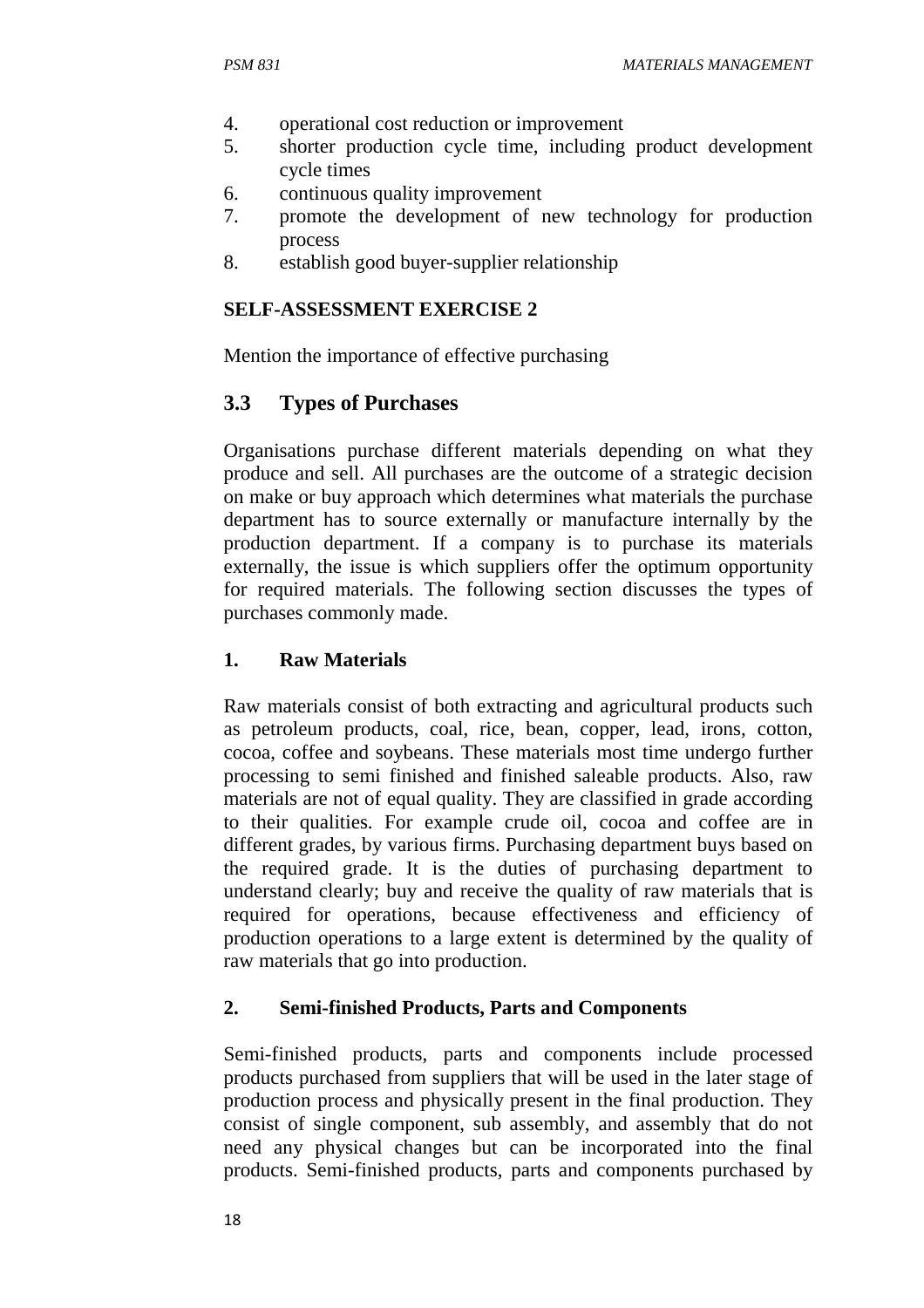automobile manufacturer are tyres, mirrors, car frames, seat assemblies, head lamp, bulbs etc. The computer producers purchase motherboards, central processing unit, mouse, monitors, etc. Managing the purchase of these items is critical as the quality and cost of the final product is also a function of these items.

## **3. Finished Products**

These are products that are not manufactured by the organisation but can be purchased from external suppliers for internal use or resale. Finished products are obtained after the final processing stage mostly from reputable suppliers. Some well known companies or brand names are used to buy the finished products from small manufacturers and market under brand names. Organisations adopt this strategy to offer a full range of products outside their production capacity and to take advantage of their excellent design capacity despite lacking production capability and capacity. Purchasing and technical departments must relate closely with the producer of a finished product to use specified materials and produce to meet technical and customer specification in terms of quality at the lowest costs.

## **4. Maintenance, Repair and Operating Items**

These are materials or products that do not enter production line but are essential for running the business. They are required regularly for continuous functioning. These materials include computers, printers, spare machine parts, cleaning and maintenance supplies. Maintenance, repair and operating materials are required in every unit of the organisation and this makes the monitoring and buying of these materials difficult. It is advisable for purchasing department to adopt Just-in-Time technique of inventory to reduce the challenges of large inventories of these items.

## **5. Production Support Items**

These materials such as pallets, boxes, containers, tape, bags, wrapping, and handling items are required for packing and shipping the final products either for internal users or external customers. Production support materials go directly with the products and support the production operations. Sometimes, large inventories of these materials are purchased because of frequent usages and they constitute the major source of inventory investment. It is advisable that purchasing department should adopt a creative approach to control the buying of these items.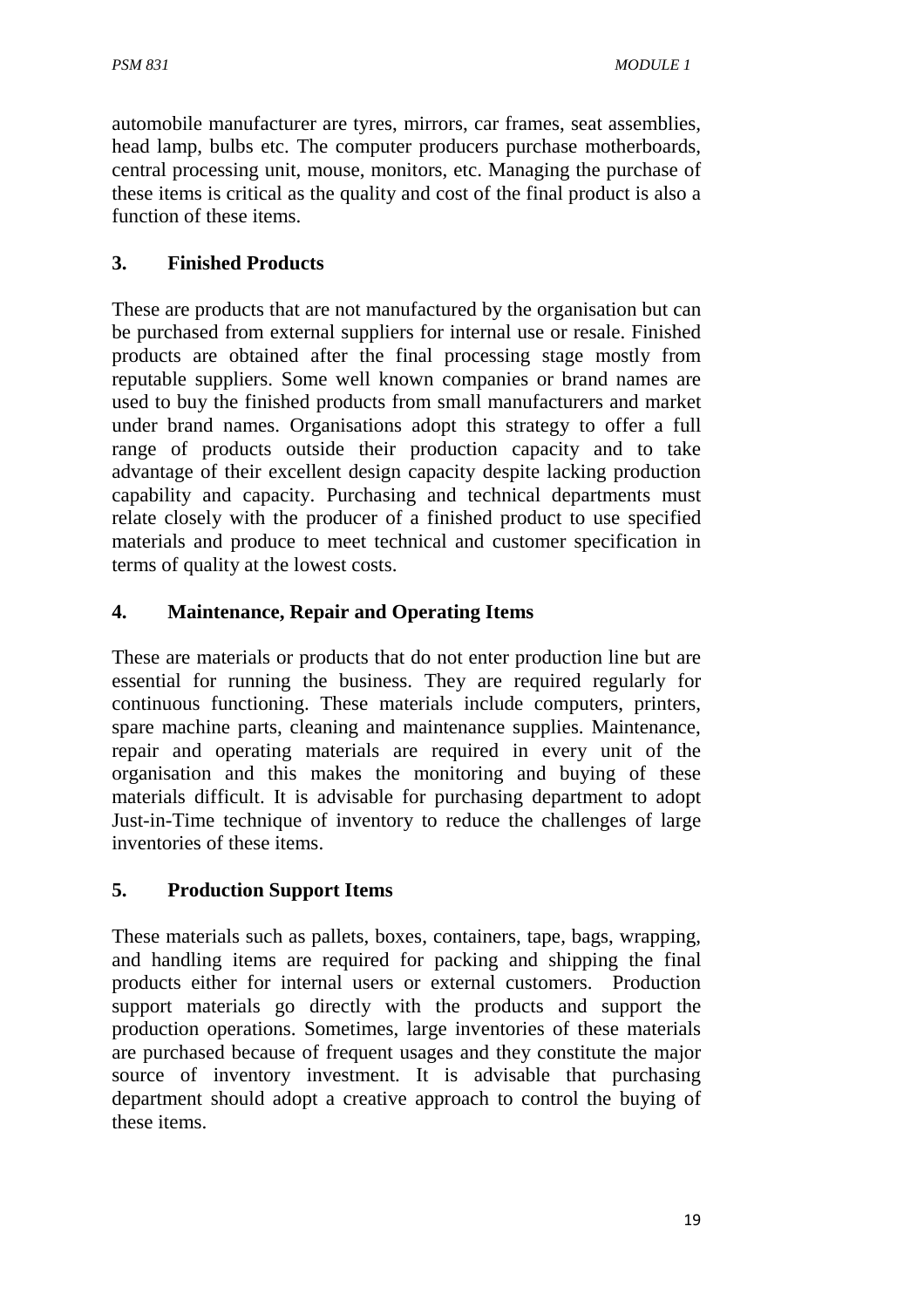#### **6. Services**

All organisations outsource certain services externally based on contract. The services can range from office cleaning, repair, maintenance, housekeeping, building repairs, cafeteria, heating, cooling, and safety services to setting up a new production facility. Effective and efficient strategy of contracting these services will reduce operational costs.

## **7. Capital Equipment**

These types of materials are purchased for use over one year. Purchasing capital equipment involves huge investments and they depreciate and become obsolete after a period of time. Capital equipment purchases can be categorised as general purpose material that requires no special design requirements. Examples include general purpose handling equipments, computer systems and furniture. Another categorised is special equipment designed specifically to suit the requirements of the purchaser. Specialised production machinery, new machine tools and power generating equipments are called capital equipments. Purchasing department should select qualified capital equipment suppliers who can supply, install and service these items as and when required.

#### **SELF-ASSESSMENT EXERCISE 3**

Discuss the types of materials purchasing.

## **4.0 CONCLUSION**

For the smooth flow of materials in an organisation, effective buying of raw materials, parts, components, equipments, spare parts, tools and supporting items required to produce and deliver quality products to meet customer requirements at the competitive prices should be the concern of management. Effective purchasing occurs when materials are procured at the right quality, in the right quantity, at the right price, at the right time, from the right source. The emphasis of competitive purchasing is doing what is "right" at all stages.

## **5.0 SUMMARY**

The aims of a competitive purchasing unit or department go far beyond the traditional belief that purchasing's primary role is to buy materials in response to internal needs. The primary objective of purchasing is not to just buy but to buy materials of right quantity and quality at the right time and at the cheapest cost. Nowadays, organisations have discovered that focusing on purchasing and supply chain management will help to increase customer value by improving performance while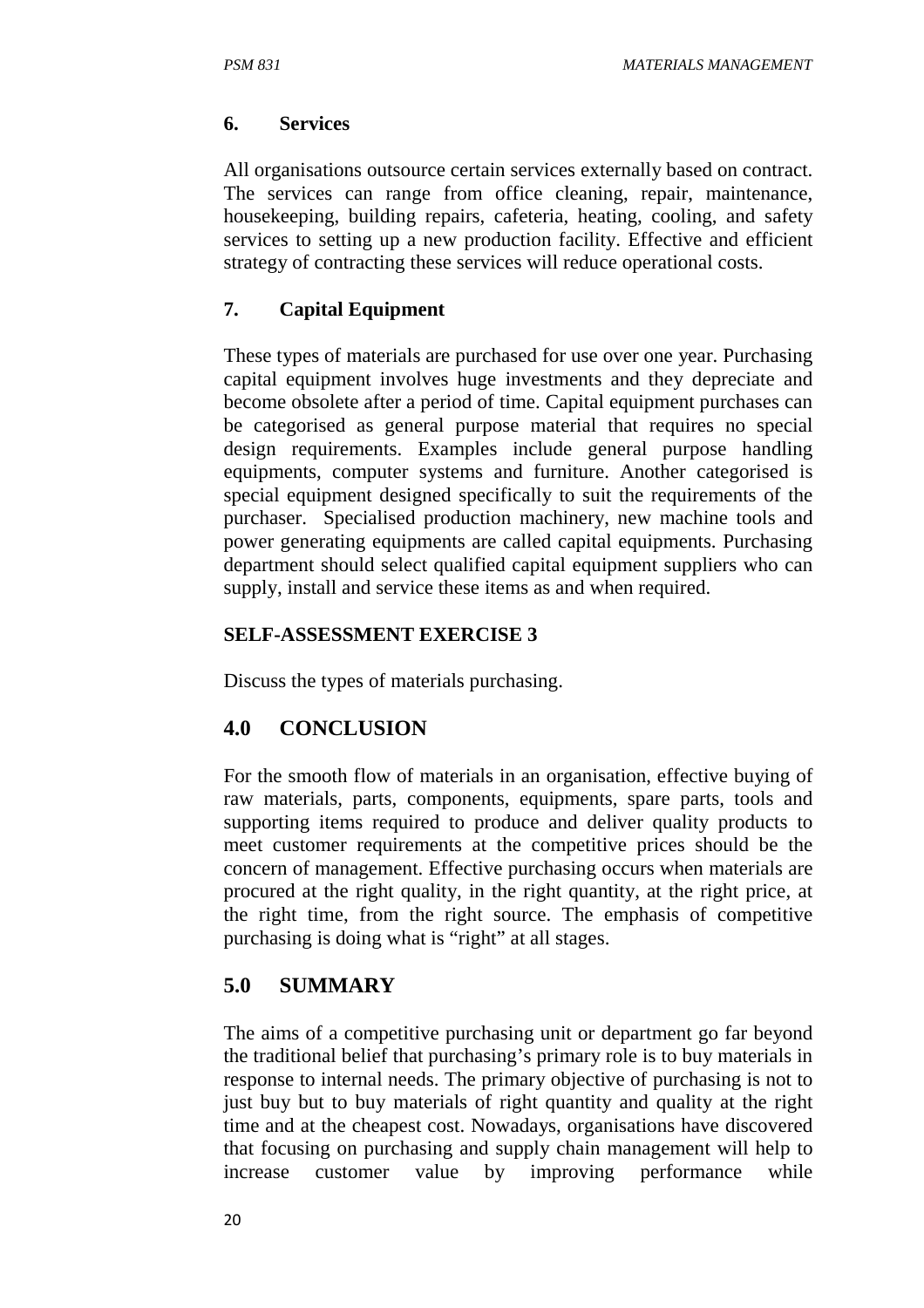simultaneously reducing costs. So all purchases is the outcome of strategic decision on make or buy approach which determine what materials the purchase department should source externally or manufacture internally by the production department.

In the next study unit, we shall discuss issues on purchasing policy and procedure.

## **6.0 TUTOR-MARKED ASSIGNMENT**

- i. What is effective purchasing and explain its features?
- ii. Discuss the objectives of effective purchasing.
- iii. State the importance of purchasing.
- iv. Explain the types of purchases in organisations.

## **7.0 REFERENCES/FURTHER READING**

- Bowersox, D.J. & Closs, D.J. (1996). *Logistical Management: The Integrated Supply Chain Process*. New York: The McGraw-Hill Companies, Inc.
- Burt, N. D., Dobler, W. D. and Starling, L. S. (2003) World Class Supply Management: *A Key to Supply Chain Management*. Mcgraw\_Hill Irwin: Boston, Seventh Edition.
- Lambert, M., Stock, J.R. & Ellram, L.A. (1998*). Fundamentals of Logistics*
- Leenders, R. M., Fearon, E. H., Flynn, E. A. & Johnson, F. P. (2002). *Purchasing and Supply Management.* Boston: Mcgraw-Hill Irwin, Twelfth Edition.
- *Management*. Boston; McGraw-Hill, International Edition.
- Monczka, M. R., Trent, J. R. & Handfield, B. R. (2002). *Purchasing and Supply Chain Management*. Australia: South-Western.
- Sadiwala, C. M. & Sadiwala, R. C. (2007). *Materials and Financial Management*. New Delhi: New Age International.
- Stock, J.R. & Lambert, D. M. (2001*). Strategic Logistics Management* Boston; McGraw-Hill, International Edition.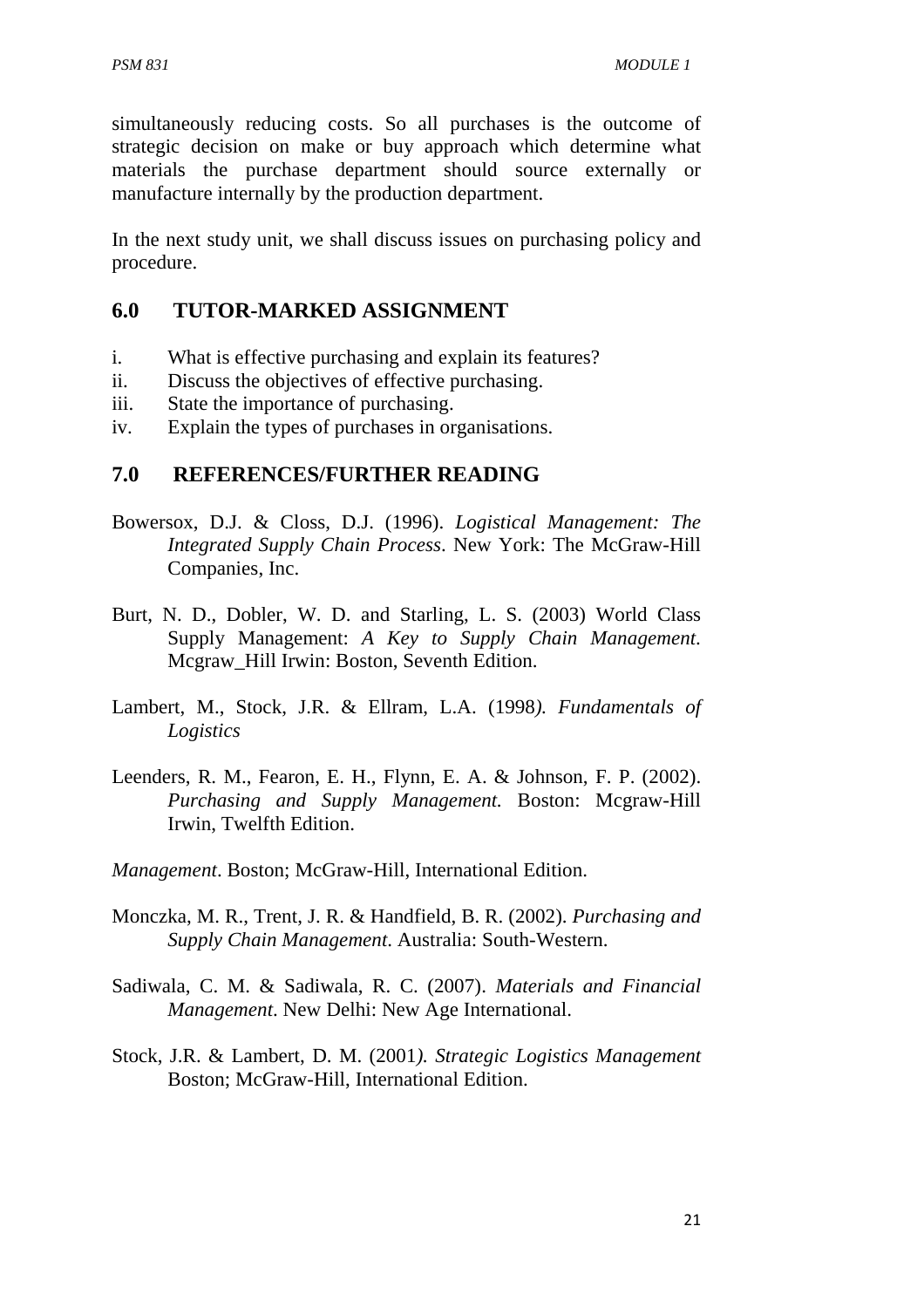#### **UNIT 3 PURCHASING POLICIES AND PROCEDURES**

#### **CONTENTS**

- 1.0 Introduction
- 2.0 Objectives
- 3.0 Main Content
	- 3.1.1 Meaning of Policies and Various Types
	- 3.1.2 Purchasing Policy and Procedures
	- 3.1.3 Methods of Purchasing
- 4.0 Conclusion
- 5.0 Summary
- 6.0 Tutor-Marked Assignment
- 7.0 References/Further Reading

#### **1.0 INTRODUCTION**

Once organisations have set clearly defined corporate objectives as well as purchasing objectives, the next step is to determine the manner it intends to achieve them. Purchasing policy statement is formulated to show the stakeholders what the organisation and purchasing department will, and will not do in achieving their goals and objectives.

Policies are both written and unwritten statements that reflect a plan's basic values and provide guidelines for managers' decisions toward the accomplishment of the stated objectives. Policies are general or broad statements that guide managers' thinking which facilitate objective accomplishment. Policies help organisations in objective-setting and attainment process. Policies can be implied and expressed. Implied policies refer to unwritten statements which are understood over time and eventually become part of an organisation. Expressed policies are written statements that guide manager's actions or decisions. Strategy and policy are directives to plans and affect all areas of management. They harness the daily activities in various departments along with what an enterprise intends to do.

Purchasing department having written and implied policies create an opportunity to define and clarify corporate objectives as related to purchasing. Another advantage is that it ensures purchasing personnel act uniformly and consistently with departmental objectives. Adhering strictly to set policies may discourage innovativeness, creativity and flexibility in handling issues relating to purchasing.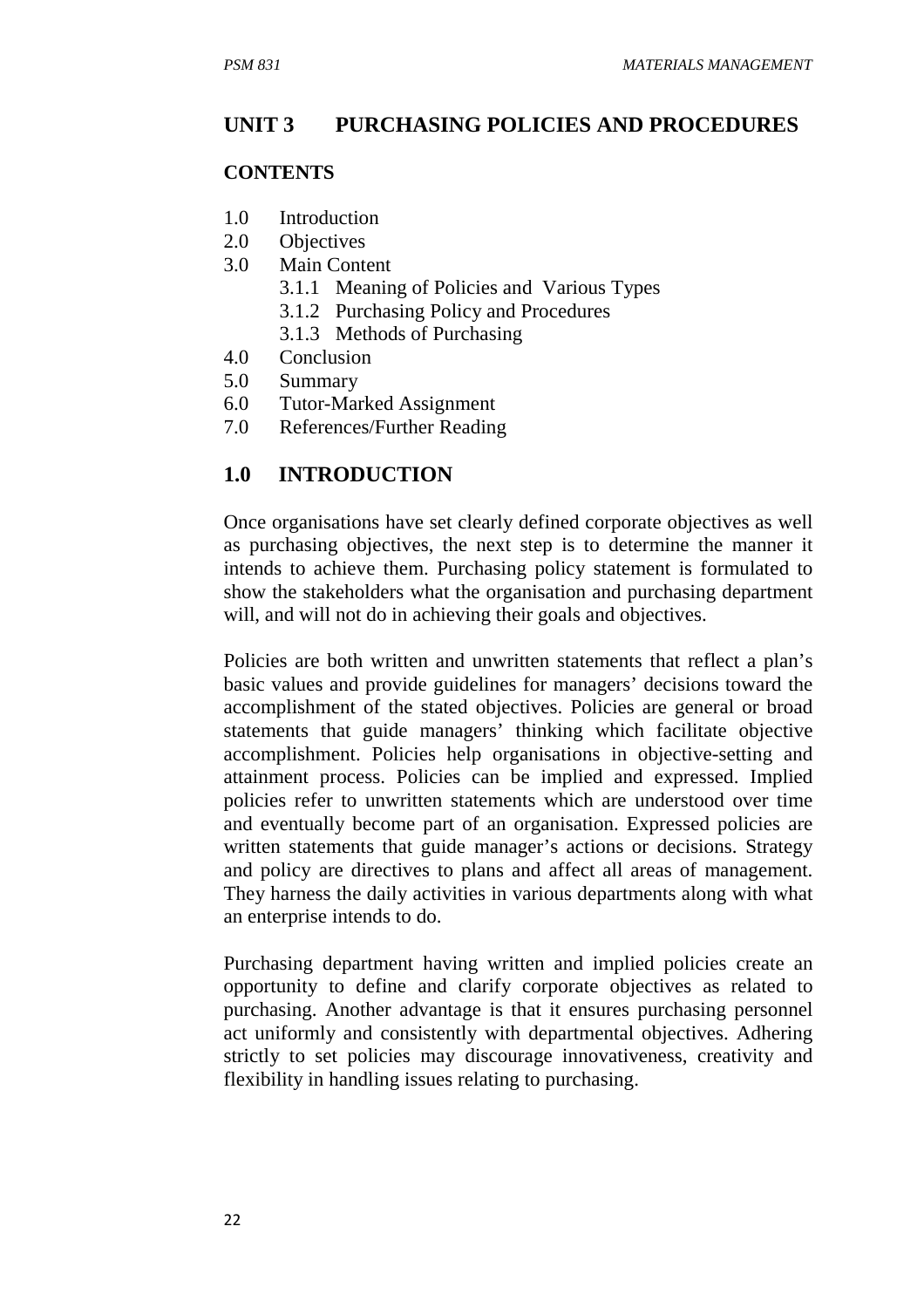## **2.0 OBJECTIVES**

At the end of this unit, you should be able to:

- define policy and explain its various types
- explain purchasing policy and procedure
- explain the types of materials used by organisations

## **3.0 MAIN CONTENT**

## **3.1.1 Purchasing Policy and Procedures**

Purchasing Policy refers to general or broad statements that guide purchasing agents' thinking which facilitate objective accomplishment. Purchasing department develops policies to provide rules of actions, guidance and general support for its staff. Most existing purchasing policy provides the guidelines and direction in the following categories.

- (i) It defines roles of purchasing
- (ii) It claries conduct of purchasing personnel
- (iii) It defines minority business objectives
- (iv) It defines purchasing department-supplier relationship
- (v) It states operational issues

## • **Policies Defining the Role of Purchasing**

The purchasing department must set policies that define purchasing authority. The policies define the objectives of purchasing and responsibilities of various buying levels. These policies address the following areas:

- (*i*) the limit of purchasing authority of personnel.
- (*ii*) duties and responsibilities of the corporate purchasing office.
- (*iii*) process of analysing make or buy decision across functional departments.
- (*v*) personnel operating guidelines to negotiate with suppliers.

## • **Policies Clarifying the Conduct of Purchasing Personnel**

Policies should clarify management's commitment toward purchasing personnel ethical behaviour in relating to suppliers. Purchasing department must develop policies for its personnel to cultivate highest standard as stated by top management. This policy must address purchasing personnel and other department that have direct communication contacts with existing and potential suppliers. These policies must consider issues concerning employee leaving to work for a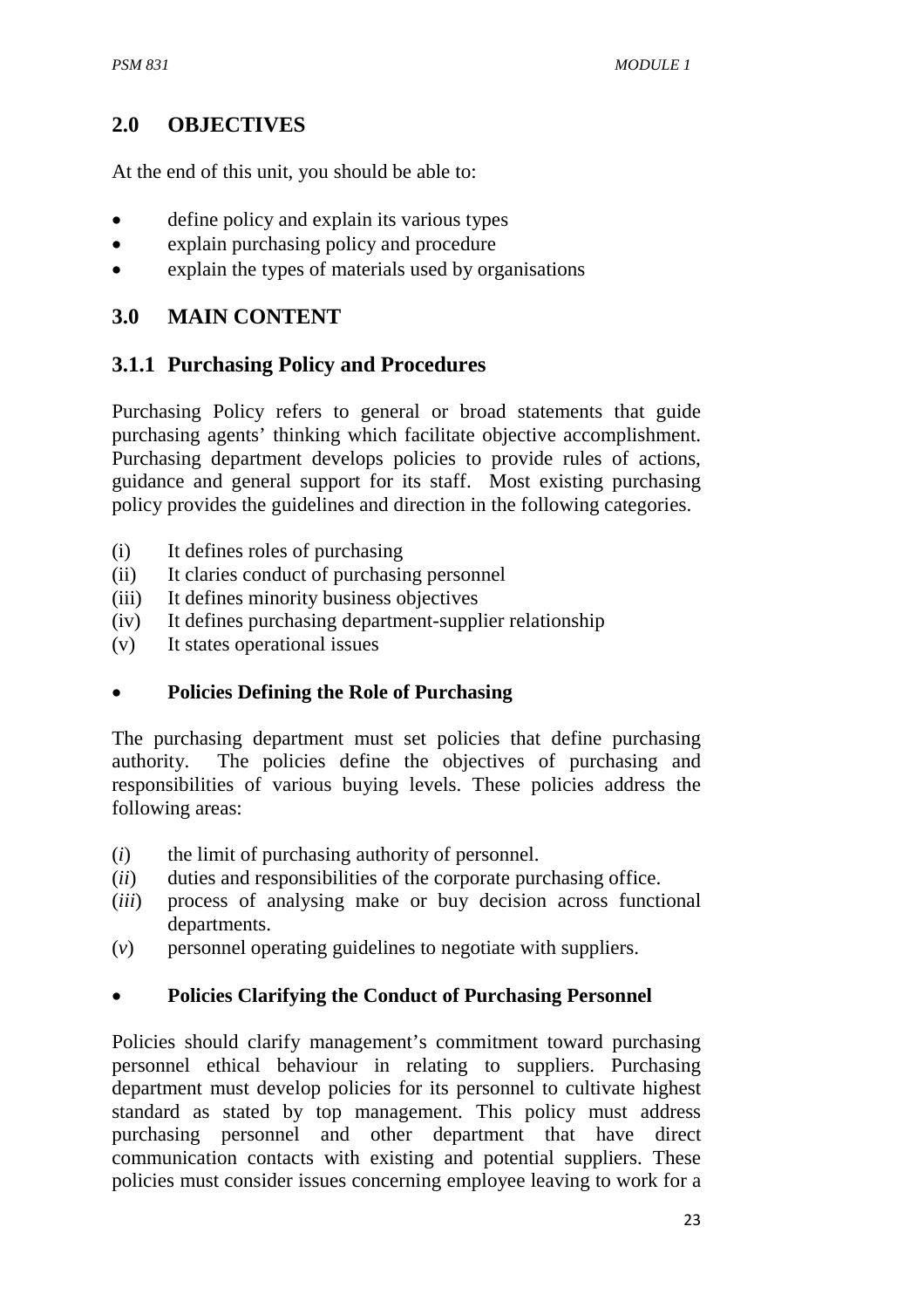supplier and developing a means of reporting any irregular business dealings. Former employees working for a supplier is a serious concern to the management because he/she may reveal confidential information that can give the current supplier some leverage over other suppliers. The policy that handles reporting irregular business activities (such as accepting gifts or bribes, releasing vital information to a supplier, accepting late bids) must specify the right office and formal of reporting. Whistle blowing concept of reporting illegal business dealings can be encouraged and they should be arrangement to safeguard whistle blowers.

## • **Policies Defining Social Business Objectives**

This policy statement addresses the purchasing position as related to environmental issues. Policies must be formulated to handle issues of waste materials, recycled materials, disposal of hazardous wastes, reducing pollution as required by Federal, State and Local government regulations. Policy should regulate companies to cleanse up the environments where they operate and make them safe and harmless.

## • **Policies Defining Purchasing Department-Supplier Relationship**

These policies contain the guidelines that promote positive relationships between the buyer and seller. The relationships should be based on honesty, mutual trust and respect for purchasing process. Some rules that support these positive relationships are:

- (i) fairness and integrity should be the watchword when dealing with suppliers
- (ii) adopt a fair suppliers' selection process and purchase contract award.
- (iii) necessary support should be given to suppliers of high reputation in quality improvement, prompt delivery, cost minimization, etc.
- (iv) have stated and open communication channels
- (v) effect prompt payment to suppliers.

Purchasing department's position concerning the performance criteria of evaluating the suppliers on both traditional and non-traditional materials will guide staff in rating the suppliers. According to Monczka et al. (2002), some supplier selection criteria include:

- (i) price/cost competitiveness
- (ii) product quality
- (iii) delivery performance
- (iv) financial condition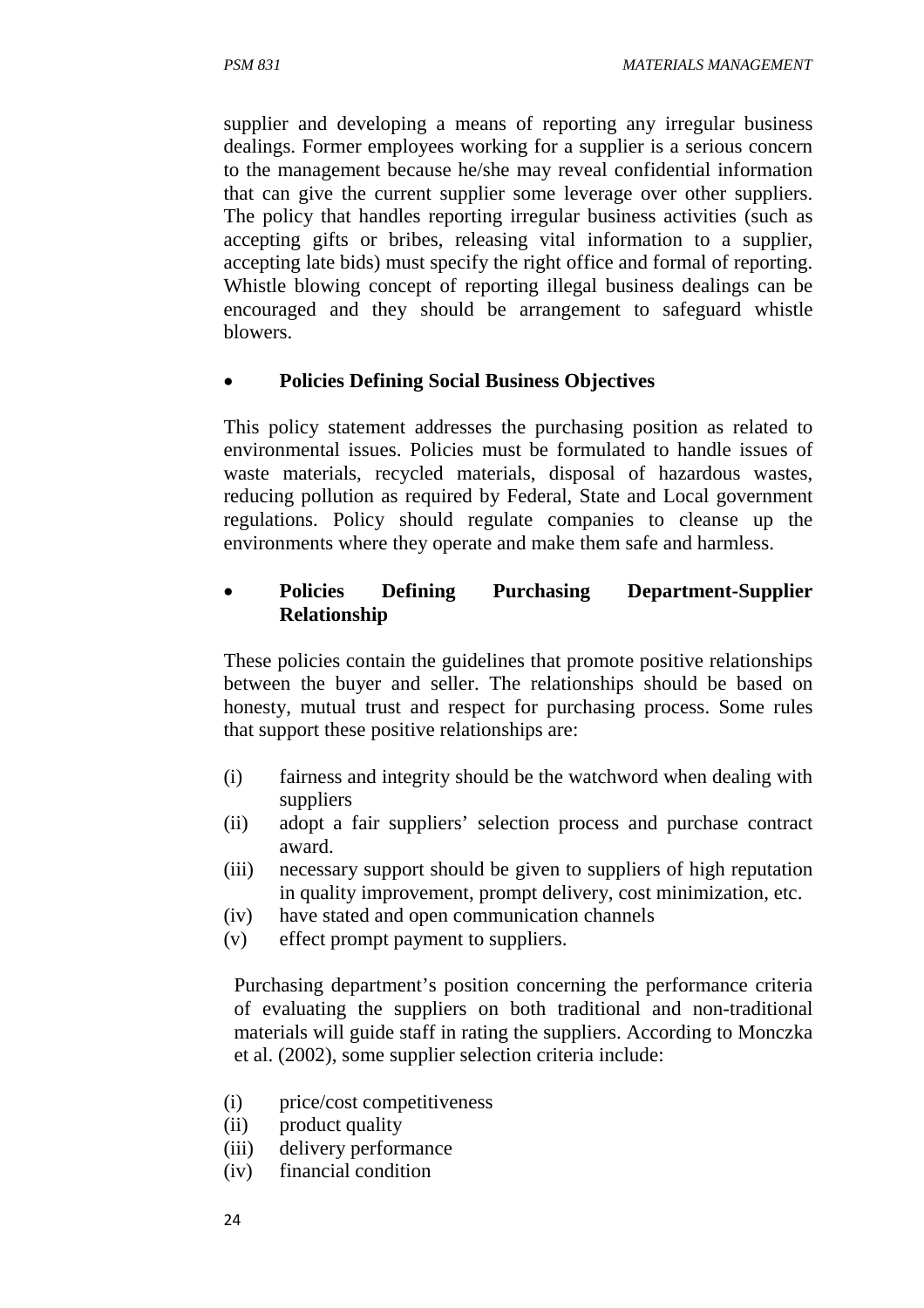- (v) engineering and manufacturing competence
- (vi) management of its own suppliers
- (vii) ability to work with the customer
- (viii) potential for innovation.

After suppliers' evaluation, policies concerning principles and guidelines of selecting and awarding purchase contracts must be clearly known. These policies address of issues who have the authority to award a purchasing contract and within what limit, process of competitive bids, conditions of accepting or rejecting competitive bid, and situations prompting a rebid, etc.

#### • **Policies Stating Operational Issues**

As required by Federal, State and Local laws, organisations must have means of disposing their waste especially hazardous or toxic waste. Waste disposal services are responsibilities of purchasing departments, so organisations must have policies that state clearly the legal requirements and conditions for handling waste products. Also, these policies outline in detail how to manage issues of supplying defective or non-performing materials. Other operational issues that need policy guide are: compliance with general laws and requirement of government agencies, and proper disposal of material assets, etc.

## **3.1.2 Purchasing Procedures**

Purchasing procedure describes appropriate steps and instructions in written form required for the acquisition of various materials needed by organisations for production operations. This procedure provides information on purchasing process to achieve successful strategies. It is important to know that this document varies according to organisations but in spite of this it serves as a guide or provides routine method to follow by employees, purchasing persons, etc. Purchasing process includes various steps to be followed for routine purchase of materials starting from passing the material requisitions information of the user to the purchaser and later to the supplier. In summary, the steps involved in the purchasing process are listed below:

- (i) need for materials to be purchased.
- (ii) define materials requisitions and specifications
- (iii) obtain information and evaluate suppliers relating to interest of providing the materials.
- (iv) select supplier (s) based on qualifications to provide the materials
- (v) determine the prices and availability of materials.
- (vi) award a purchase order based on price quotation
- (viii) receipt of materials and inspection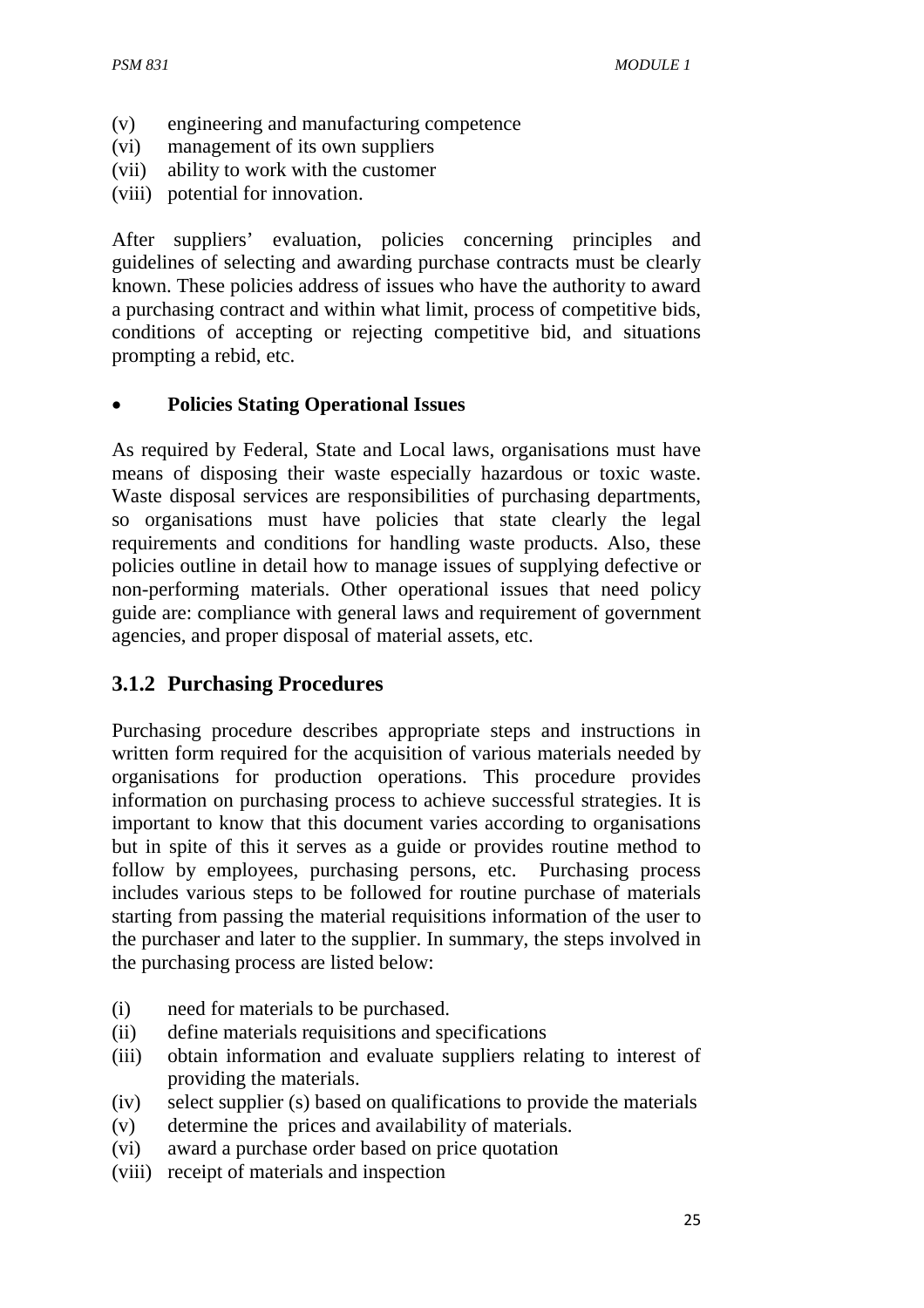#### (x) inventory of material

Summarised steps of purchasing process are given below.

- **Step 1: Recognition of Need** purchase process begins with identification and definition of individual or department needs in the company. The request should state materials specification in terms of quantity, quality, delivery time and place.
- **Step 2: Supplier Evaluation and Selection** supplier selection is a strategic decision to a purchasing department and the organisation. This is done after analysing the suppliers in terms of past supplies, financial positions, price trend, supplier availability, market condition, material quality, prompt delivery, services, etc.
- **Step 3: Contract Negotiations** this step starts with inviting suppliers to submit quotations after the purchasing personnel summarised the items they want to purchase into various categories using commodity characteristics in terms of importance and urgency.
- **Step 4: Place Purchase Order** purchase order is placed after the buyer and supplier have signed the purchasing contract. The purchase order document contains information on required product specifications such as product quantity, quality, unit price, total cost, time and place of delivery, payment arrangement and other required information. Once the document is delivered to the supplier, the purchase order form becomes an effective legal document.
- **Step 5: Monitor Purchase** the purchasing department should monitor order status after the supplier receives the order document and ensures materials are supplied promptly. The supplier should be contacted immediately if there is need for adjustment.
- **Step 6: Order Receipt and Processing** when the materials are supplied they should be inspected and verified in terms of quantity and quality. If variation in terms of quantity and/or quality occurs, the differences should be corrected before final acceptance.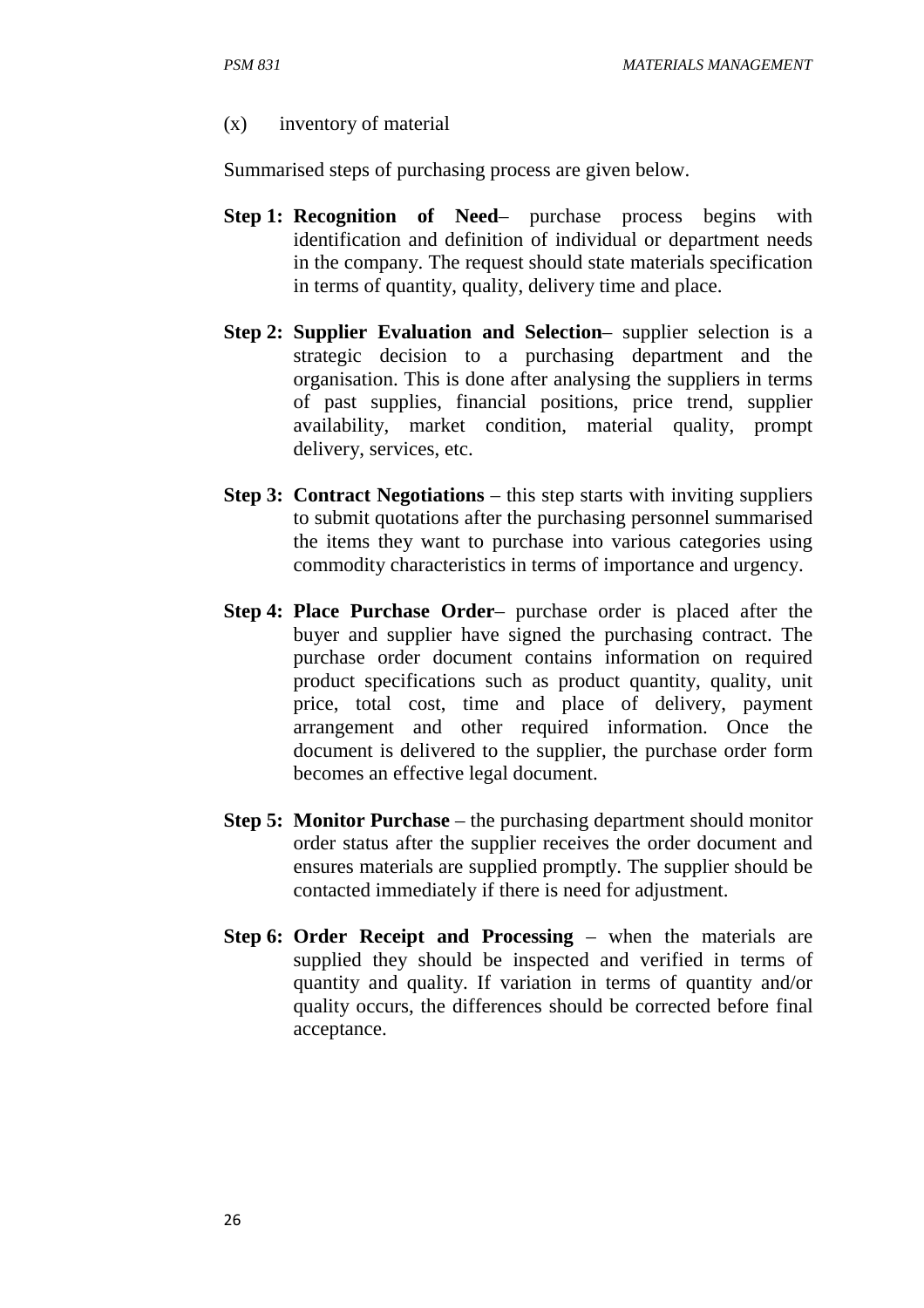

**Figure 3.0: Purchasing Process** 

## **SELF-ASSESSMENT EXERCISE 2**

Discuss the purchasing procedures

# **3.1.3 Methods of Purchasing**

## • **Centralised Purchasing**

Centralisation refers to retaining authority or strategic decision at or near the top echelon of the organisation hierarchy, department or in the hands of top-level managers. Centralised purchasing allows all types of materials purchases of the entire organisations to be handled by the purchasing department or its single authority. All purchases of stores shall be made by the purchase department and not by the administration section. Materials requisitions are supplied from all the departments to a centralised purchase system. Centralised purchasing is suitable to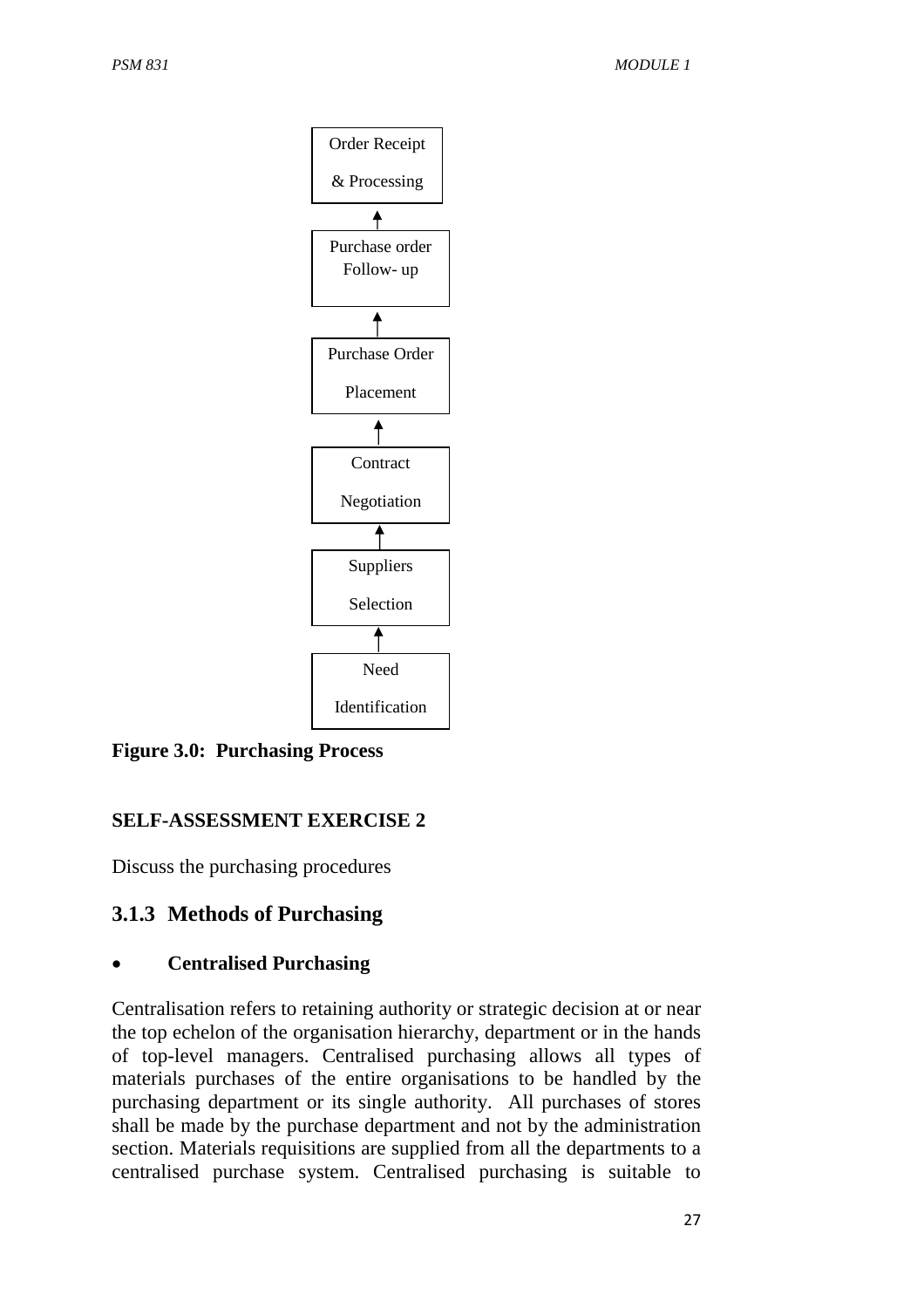organisations having single branch/ plant or various branches/plants producing the same or similar products.

### **Advantages of Centralised Purchasing**

- (i) Since centralisation of purchasing authority withholds delegated authority, it makes for uniformity of activities such as actions, policies and procedures of purchasing
- (ii) It encourages proper co-ordination of purchasing and organisation resources
- (iii) It reduces the duplication in purchasing and avoids excessive purchasing since different units do not do similar activities
- (iv) It reduces conflict and unhealthy rivalry between purchasing department and other units /in an organisation
- (v) Centralising purchasing decision making activities at one location or department minimises the overhead costs of Decentralised locations or departments
- (vi) Central purchasing allows bulk purchase and enjoys discounts and cost reduction.
- (vii) The method relieves engineering, technical and production departments of purchasing related activities to focus on core areas of competences
- (viii) It enhances greater purchasing specialisation, buyer's influence, and better service.

### **Disadvantages of Centralised Purchasing**

- (i) Total centralisation of purchasing means that the future of the company is put in the hands of few
- (ii) Engaging only a few purchasing employees in making strategic decision disallows the richness of decisions obtainable by allowing contributions from relevant people
- (iii) The concept of centralised purchasing authority does not provide training opportunity for middle and lower-level managers.
- (iv) Centralised purchasing policy may cause delays as various departments send their materials requisitions to one department for necessary actions and this may take time
- (v) Centrally controlled purchasing sometimes disallows priority or flexibility in departmental purchase of their materials requirements.

## • **Decentralised Purchasing**

Decentralised purchasing is a process whereby purchasing decision making authority is distributed through all levels of an organisation. It gives the business unit more power to evaluate and choose the best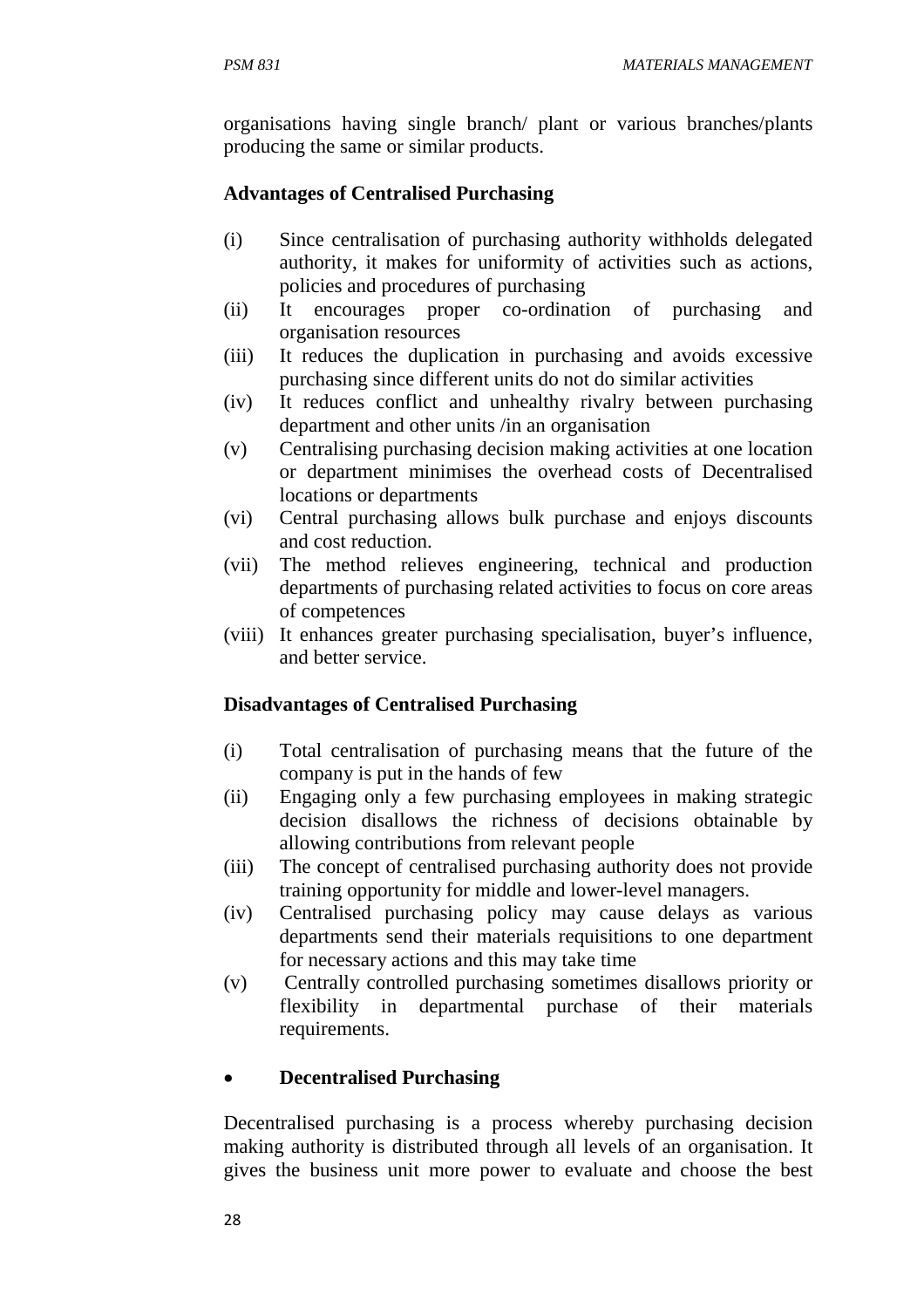suppliers and award purchasing contract. Decentralised purchasing allows disperse authority to every individual department to make purchases of its own requirements of materials and is responsible to make its deliveries. Organisation that operates decentralised purchasing policy allows (1) authority for most departmental purchasing decisions be taken by the departmental heads, while (2) control for major companywide purchasing decisions are situated at the top or headquarters if the company has different plants and product lines. In a decentralised purchasing organisation, a relative amount of purchasing authority and accountability are delegated to different units. This method of purchasing is widely used in large organisations that have different product lines and plants. These companies' plants and product lines require different types of materials and experience frequent changes in purchasing policies and procedures.

### **Advantages of Decentralised Purchasing**

- 1. It promotes initiative and enriches other departmental employees' jobs by offering them the opportunity of making important decisions concerning departmental needs to be purchased
- 2. It relieves purchasing department of some duties and workload which in turn allows them to concentrate on more strategic issues
- 3. It increases job satisfaction and employee morale because of the sense of belonging derived as a result of their involvement in materials purchasing decision making process
- 4. Decentralised purchasing places decision making authority in the hands of people familiar with or who want to use the materials
- 5. It provides opportunity to react quickly to changes in materials specifications.
- 6. Decentralised purchasing leads to faster decision making by user's department because most purchasing decisions do not need to go to central purchasing department
- 7. It enhances better understanding of user's needs and material specifications, easier communication and coordination.

## **Disadvantages of Decentralisation**

- 1. The extent of purchasing decentralisation can be constrained by the availability of qualified employees in each department
- 2. It involves expensive management training and orientation to bring up some employees to the state of making effective purchasing decisions
- 3. Decentralised purchasing leads to non-uniformity of purchasing policy because of individualistic factor in performing daily responsibilities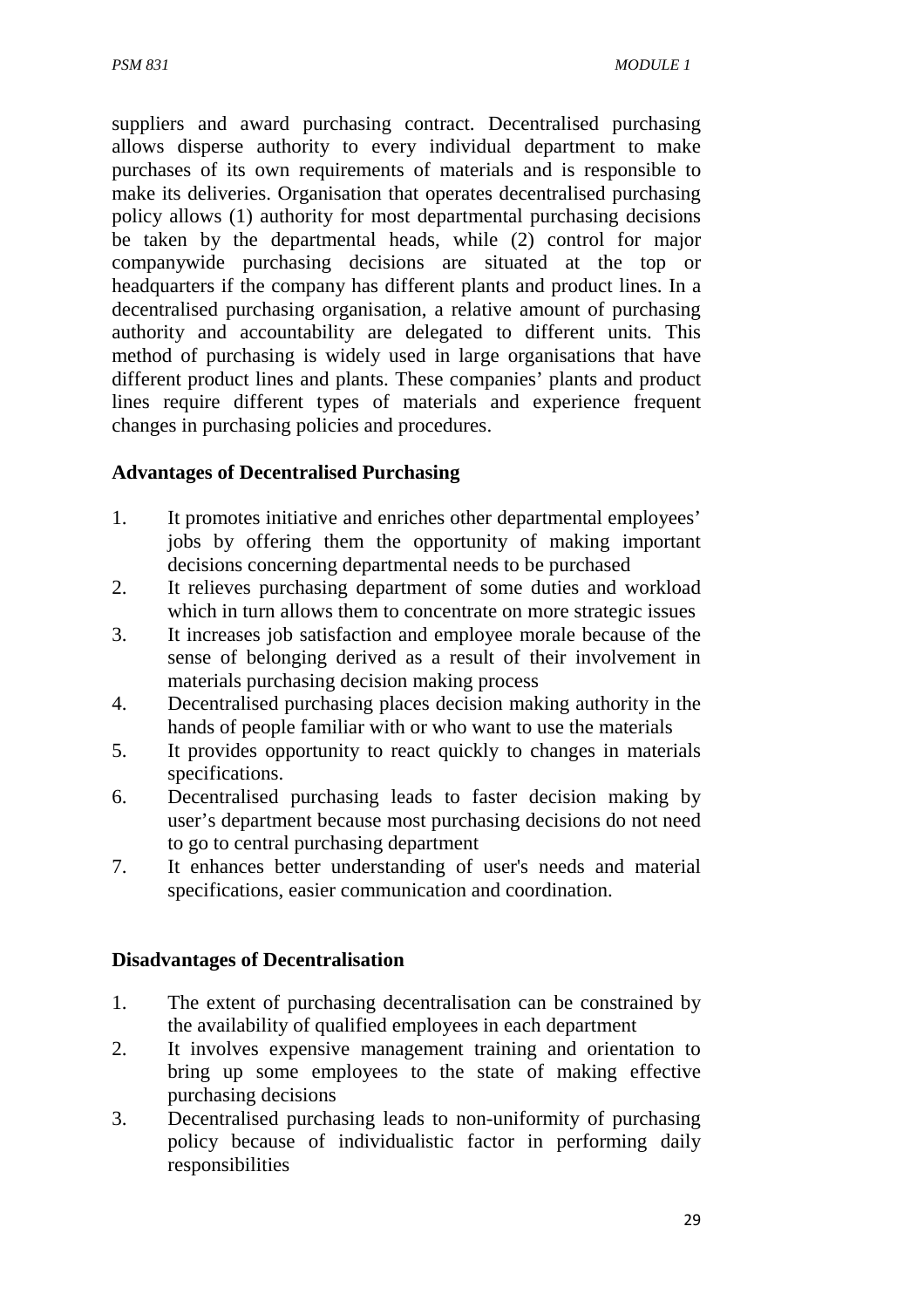- 4. Difficulty of control arises since more units become purchasing independent
- 5. Decentralised purchasing leads to duplication of activities in different departments, hence, increases the cost of production
- 6. Purchasing decentralisation may result in loss of some controls in terms of when and what materials to buy, at what price and who to supply.

Considering the merits and demerits of centralised and decentralised purchasing, no method is best. Application depends on existing situation. Big organisations nowadays adopt a hybrid purchasing system that integrates both centralised and decentralised purchasing for organisations that have different plants and product lines to take advantage of the two methods.

## **4.0 CONCLUSION**

The objective of purchasing policies is to guide management's commitment toward purchasing personnel ethical behaviour in relating with suppliers. The unit has demonstrated how to develop policies and why purchasing department must develop policies for its personnel to cultivate highest standard as stated by top management. This policy must address purchasing personnel and other department that have direct visits or communication contacts with existing and potential suppliers. These policies must centralise and decentralise purchasing, consider issues concerning employee leaving to work for a supplier and developing a method of reporting any irregular business dealings.

# **5.0 SUMMARY**

This unit was devoted to the understanding of the fundamental principles behind the purchasing manager's actions and decisionspolicies which can either be expressed or implied. This was followed by the categories where purchasing policy provides the guidelines and directions in any organisation. (i) It defines roles of purchasing, (ii) It clarifies conduct of purchasing personnel, (iii) It defines minority business objectives, (iv) It defines purchasing department-supplier relationship, (v) It states operational issues.

Two methods of purchasing-centralised and decentralised purchasing were discussed. The unit concluded with the advantages and disadvantages of the methods to the organisation.

In the next unit we shall discuss supplies management information system.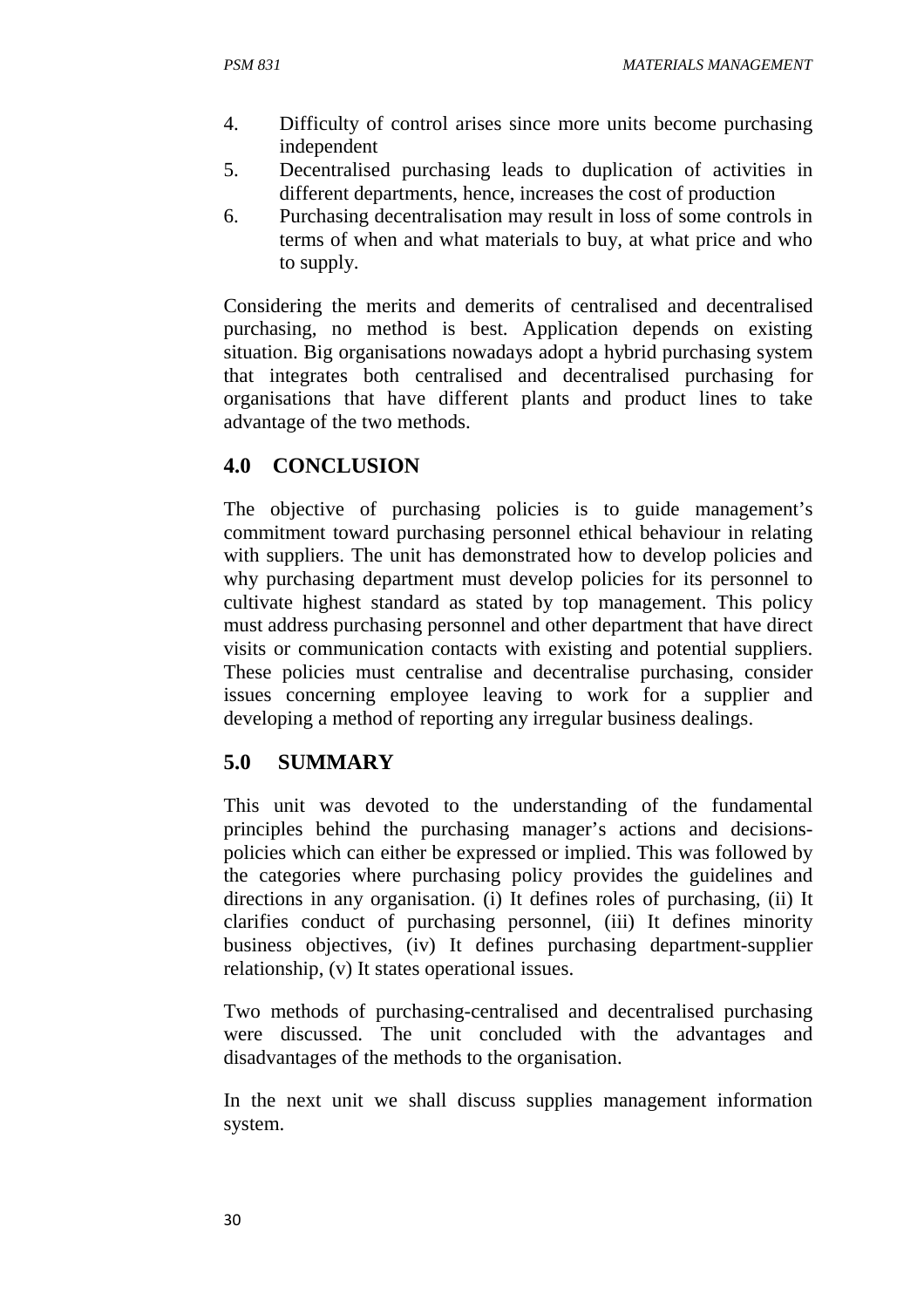### **6.0 TUTOR-MARKED ASSIGNMENT**

- i. Define purchasing policy and explain why organisations have a set of policies that direct the actions and decisions of purchasing officers?
- ii. Discuss the categories where purchasing policies provide guidelines and direction.
- iii. Differentiate between centralised and decentralised purchasing polices and which of the two methods is considered best?
- iv. With diagram discuss purchasing procedures.

### **7.0 REFERENCES/FURTHER READING**

- Bowersox, D.J. & Closs, D.J. (1996). *Logistical Management: The Integrated Supply Chain Process*. New York: The McGraw-Hill Companies, Inc.
- Burt, N. D., Dobler, W. D. and Starling, L. S. (2003) World Class Supply Management: *A Key to Supply Chain Management*. Mcgraw\_Hill Irwin: Boston, Seventh Edition.
- Lambert, M., Stock, J.R. & Ellram, L.A. (1998*). Fundamentals of Logistics*
- Leenders, R. M., Fearon, E. H., Flynn, E. A. & Johnson, F. P. (2002). *Purchasing and Supply Management.* Boston: Mcgraw-Hill Irwin, Twelfth Edition.
- *Management*. Boston; McGraw-Hill, International Edition.
- Monczka, M. R., Trent, J. R. & Handfield, B. R. (2002). *Purchasing and Supply Chain Management*. Australia: South-Western.
- Sadiwala, C. M. & Sadiwala, R. C. (2007). *Materials and Financial Management*. New Delhi: New Age International.
- Stock, J.R. & Lambert, D. M. (2001*). Strategic Logistics Management* Boston; McGraw-Hill, International Edition.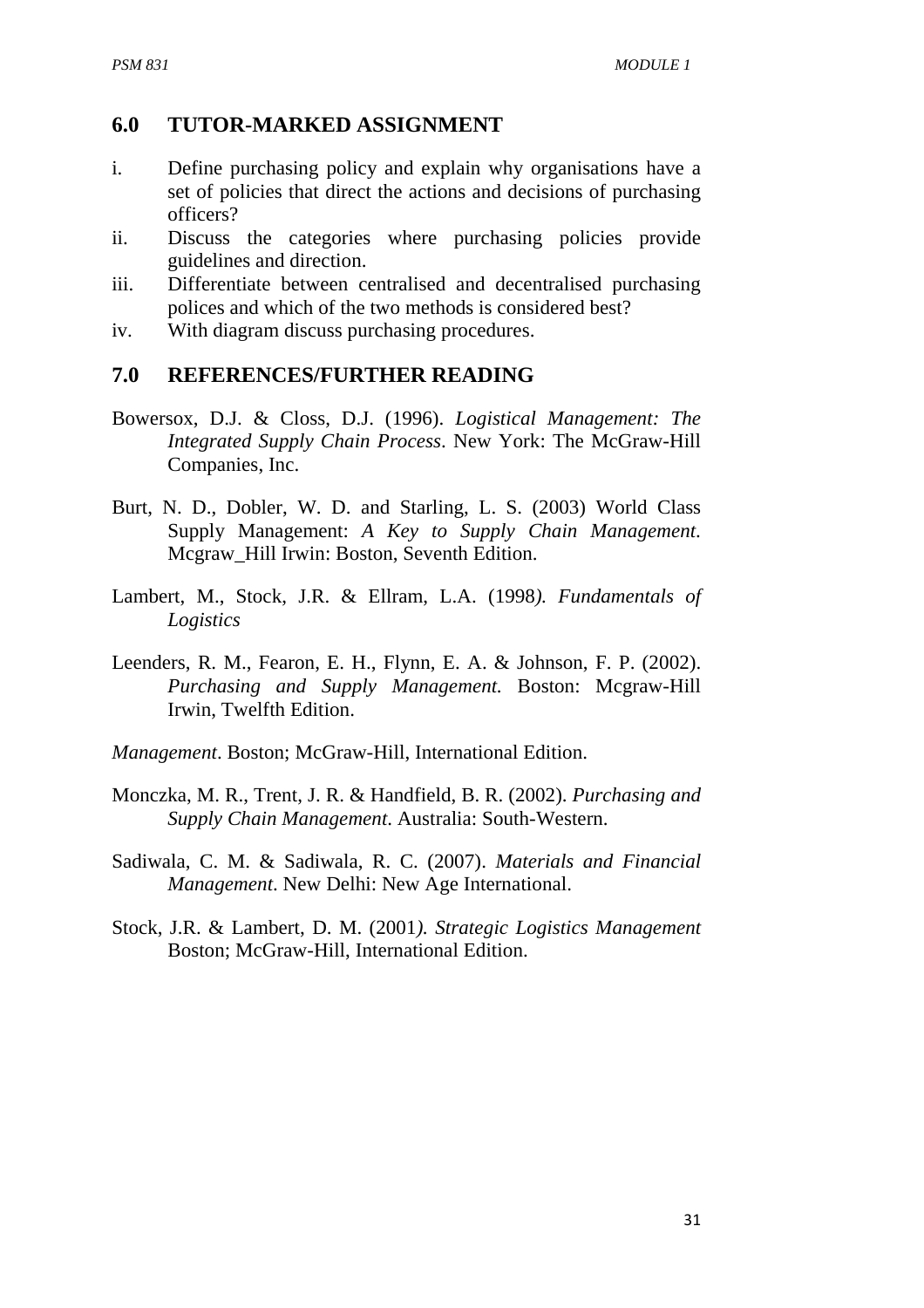### **UNIT 4 SUPPLIES MANAGEMENT INFORMATION SYSTEM**

#### **CONTENTS**

- 1.0 Introduction
- 2.0 Objectives
- 3.0 Main Content
	- 3.1 Supplies Management Information System
		- 3.1.1Supplies Management Information Processing System
		- 3.1.2 Characteristics of Useful Information
	- 3.2 Subsystems in Management Information System
		- 3.2.1 The Order Management System
		- 3.2.2The Warehouse Management System
		- 3.2.3Transport Management System (TMS)
	- 3.3 Applications of Management Information System
		- 3.3.1 Warehouse Management System
		- 3.3.2 Transport Management System.
- 4.0 Conclusion
- 5.0 Summary
- 6.0 Tutor-Marked Assignment
- 7.0 References/Further Reading

## **1.0 INTRODUCTION**

Information may be seen as the lifeblood or one of the major intangible assets of any organisation. Business operations thrive on information. Information must be properly harnessed with other resources for the purpose of effectiveness and efficiency of business operations. Effective materials management is practically impossible without reliable, current, and accurate information. Regardless of the types of organisation (large or small, profit-oriented or non profit-oriented), and the sizes of materials management department, quality information is needed by managers to harness internal resources, obtain and process necessary information concerning organisation materials. Materials managers use the information to tap opportunities and manage threats in the logistics external environment. The usefulness of information is determined by its positive effect on decision making, especially, as it relates to materials management.

As a result of its indispensability and utmost importance, information must be managed effectively by understanding the skills of designing, implementing and controlling the information system by materials management department in particular and the entire organisation in general. Therefore, different departments within the organisation gather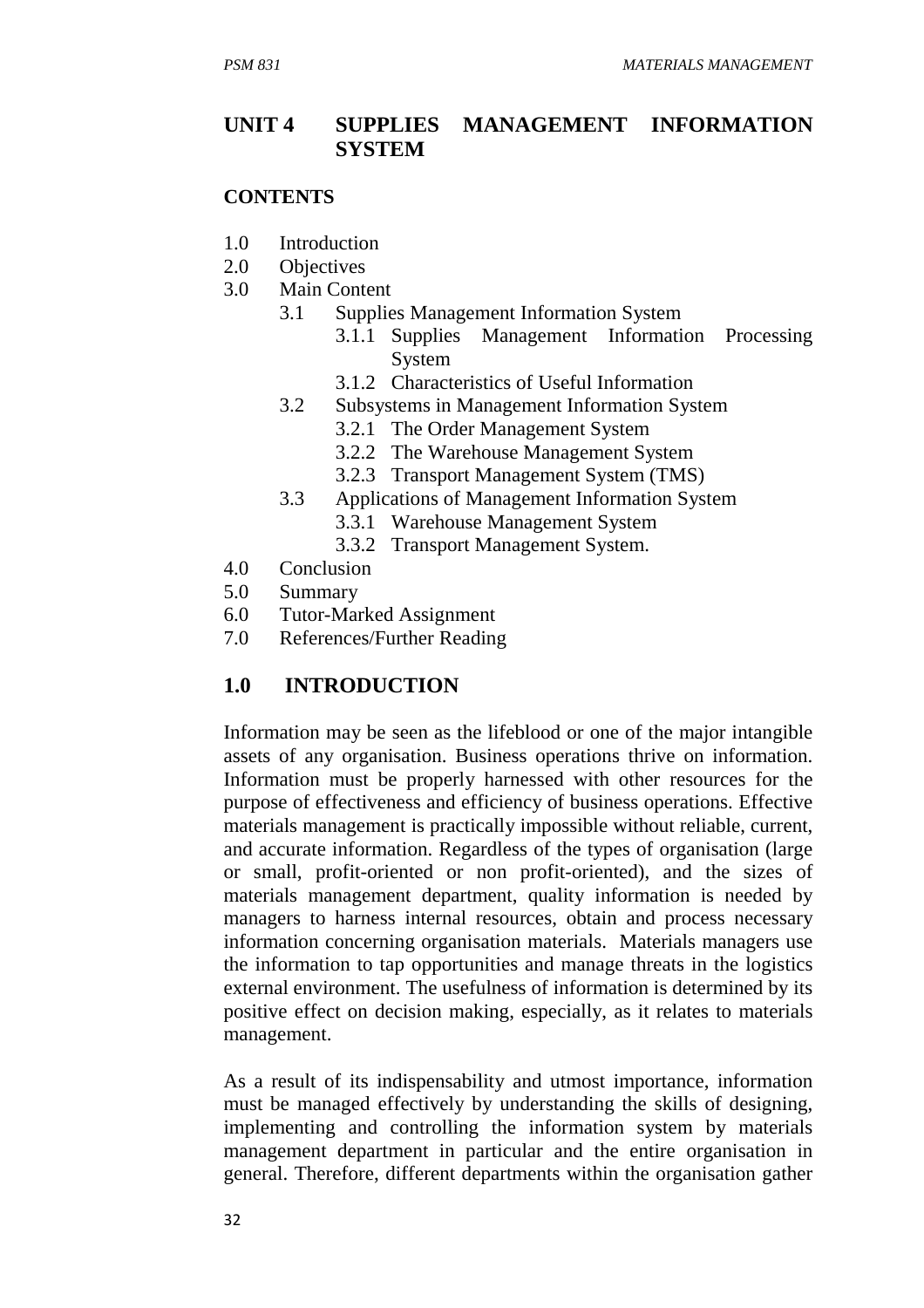necessary data about materials requirement in terms of characteristics, time and place(s) of usage. This information must be processed and stored in an organised manner in order to facilitate easy accessibility any time it will be needed for decision making. Nowadays, the cost of providing quality information throughout the supply chain has dropped dramatically, whereas the costs of labour and materials have risen. This is as a result of utilisation of computer and information technology to support logistics systems.

In this particular unit of the course, the discussion will be on the conceptual clarification of supplies management information system, different forms of supplies management information system as well as order processing and information system.

# **2.0 OBJECTIVES**

At the end of this unit, you should be able to:

- explain the meaning of Supplies Management Information System
- identity major sub-systems in Supplies Management Information System
- discuss the applications of materials Supplies Management Information
- explain how information system aids order processing

# **3.0 MAIN CONTENT**

## **3.1 Supplies Management Information System (SMIS)**

A Supplies management information system can be described as a computer-based information system that transforms internal and external sourced materials data into information needed by employees of materials management department and other relevant departments to enable them to make appropriate decisions for materials planning, forecasting, purchasing, transporting, inventory and warehousing. The SMIS can also be defined in terms of its functionality and its internal operation. The major purpose of collecting, retaining and manipulating data concerning materials requirements is to make decisions ranging from strategic to operational and to facilitate logistics system.

Recently, the availability of modern information technology such as powerful computer memory space, internet, intranets, computer analysis software, and increased access to information throughout the organisation through intranets and company website has improved platforms for transmitting information. Also, it has created the opportunity for firms to share information conveniently and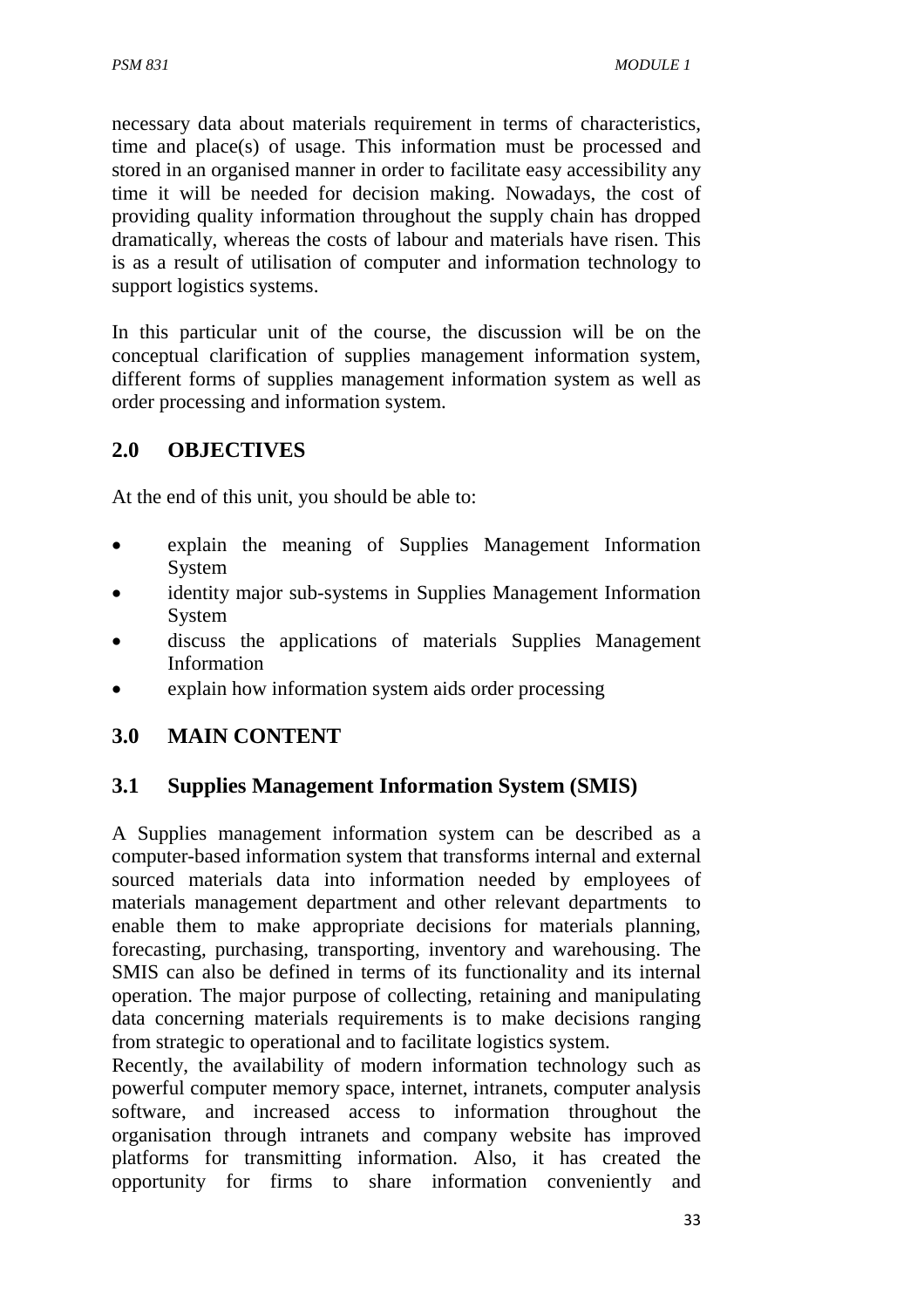inexpensively throughout the supply chain. More efficient materials management activities are made possible from the benefits that timely and comprehensive information provide within the firm, as well as from the benefits of sharing appropriate information among other supply chain members.

A supplies management information system should be comprehensive and capable to allow free communication within materials management department, between the functional areas of the firm (marketing, production, finance, production, etc) and also between the members of the supply chain (vendors, materials handler, carrier and customers). Sharing selected information about sales, demand forecasts, purchasing, transportation, inventory warehousing, materials handling devices, production schedules, stock availability, etc. with sellers can improve performance and reduce uncertainties throughout the supply chain as users find ways of benefiting from information availability. Of course, we should realise that there is need to manage priority information that can jeopardise a firm's competitive position from the general public. Even though the benefits of free information sharing across the organisations are being recognised, there is likely to be a limit to how much information firms are willing to share with others outside their control.

### **3.1.1 Supplies Management Information Processing System**

A system approach to generating the information required by materials management department for various purposes requires organisations to develop materials information system. An information system consists of inter-related parts working together in a holistic way to provide required information for managers.

Information processing system as illustrated in figure 1, obtains input resources from both internal (organisation's material requirements) and external (supply chain) environment. These resources include materials characteristics, prices, purchasing policy and procedures, inventory, transportation, warehousing, materials handling equipment, personnel, financial, etc. The inputs are put through a conversion or transformation process (technology) which manipulates and analyses the data into output. The output can be in form of reports, documents, queries, etc.

An information-processing system has data storage and feedback loop which help in storing data or information for use at a later time. The feedback loop serves as a control mechanism that helps the materials management department obtain feedback information on the quality of materials delivered to various departments and the relationship with other members of logistics system.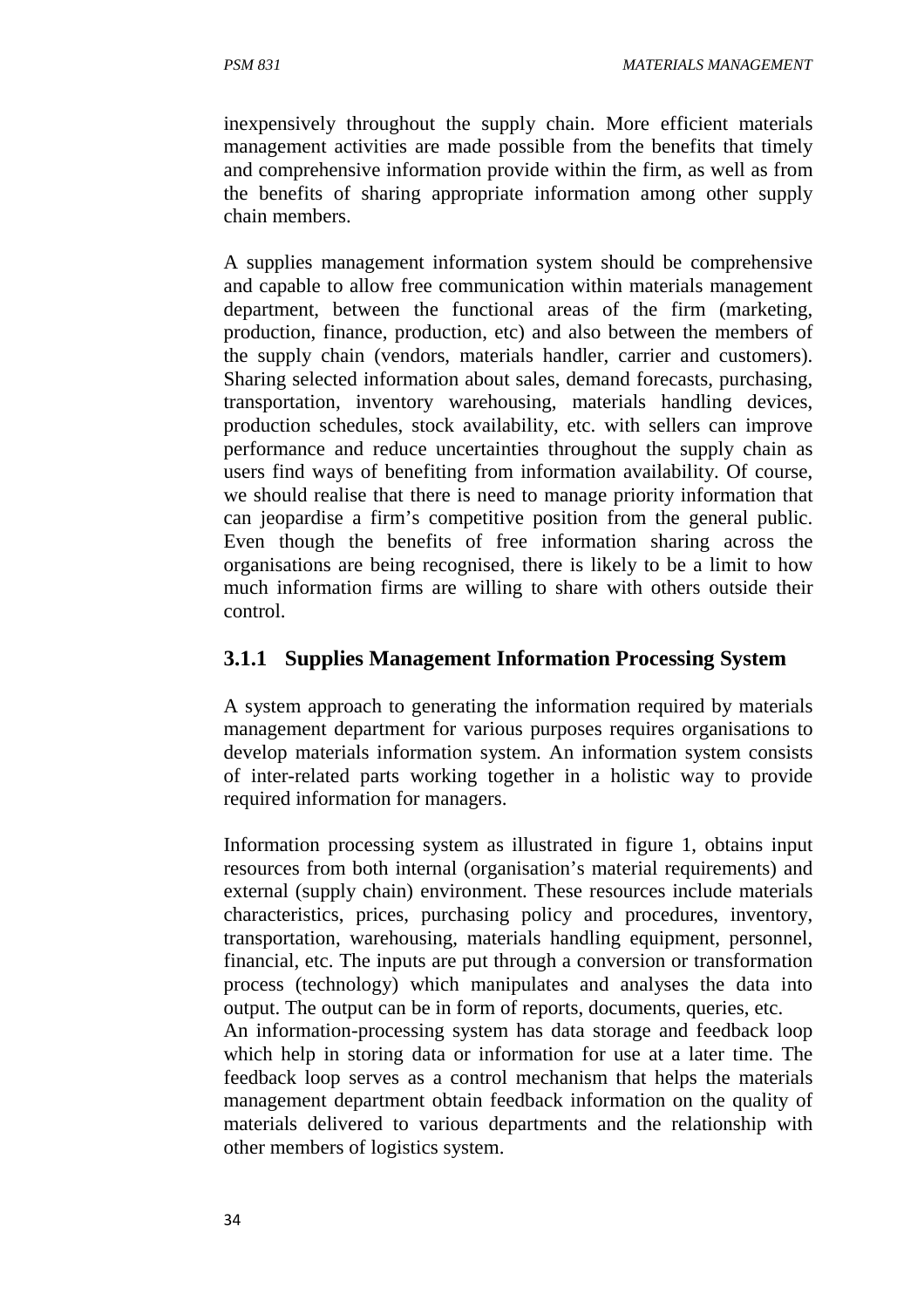

**Figure 4.0: Basic Components of Information System (Source: Bartol and Martin ,1998)** 

## **3.1.2 Characteristics of Useful Information**

The usefulness of information is determined by it positive effects or changes on decision making. In order for information to be useful in decision making, it must have the following characteristics as illustrated below:

**Relevance:** information is said to be relevant if it is appropriate or pertinent to the decision making situation or problem at hand. Relevant information is directly related to solving the problem or situation facing the organisation.

**Accuracy:** accuracy of information is needed for the quality of information. Accurate information is error free i.e. correct enough to form the platform for sound decision making. Accurate information must be precise, concise, verifiable, and applicable to the problem at hand.

**Timely:** information is useful when it is timely. Timeliness refers to the availability of information when needed. To make effective decision and react to today's complex and dynamic business environment, managers need updated and current information. However, with today's information technology-based business operations, computer has the ability to process, analyse, store, retrieve and disseminate needed information within a very short period of time.

**Comprehensive:** information is comprehensive if it contains the complete ingredients necessary to make decisions, exercise control, influence, co-ordinate or when it covers all required areas. Therefore, the comprehensiveness of information is measured in terms of coverage and appropriateness. It is important to know that because of the dynamism and uncertainty of the environment, managers rarely have access to complete information.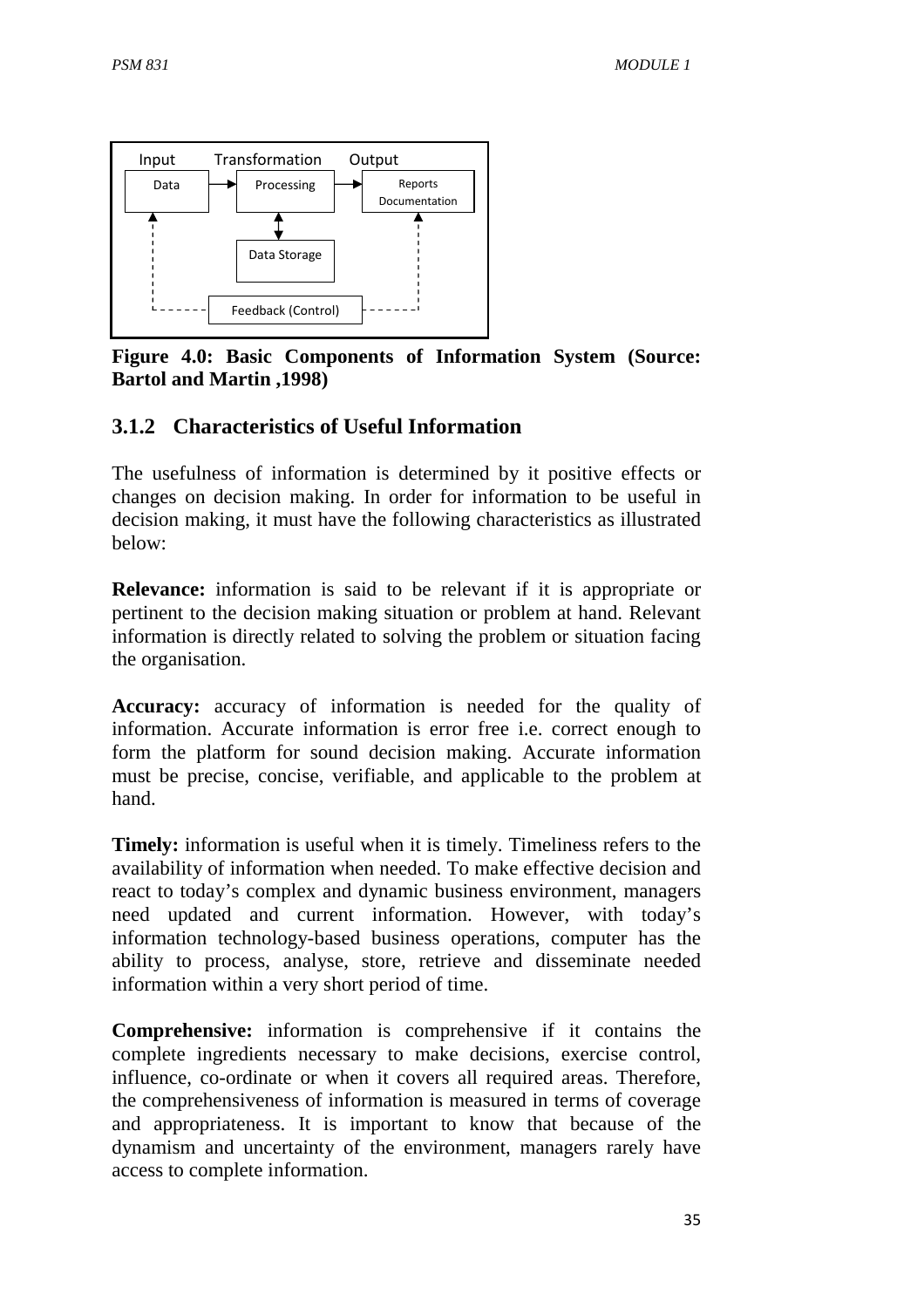**Conciseness: c**onciseness of information refers to the extent at which the present information is summarised to the level that is useful to the decision making process.

**Understandability:** quality information is the one that has every bit of it understood by the user(s). Therefore, information preparation and presentation should take into consideration the perception and background of the user(s). For instance, information meant for human resource or marketing officers should not be encoded in scientific jargons.

### **SELF ASSESSMENT EXERCISE 1**

Explain the meaning and the need for supplies management information system.

# **3.2 Sub-Systems of Supplies Management Information System**

There are major subsystems within the supplies' management information system that work together to achieve a set of goals. These major subsystems are (i) order management system (OMS), (ii) warehouse management system (WMS) and (iii) transportation management system (TMS). Each of the subsystems operate together and provide information required to improve materials transaction purposes but also serve as decision support tools that assist in planning the particular activity.

# **3.2.1 The Order Management System**

The order management subsystem (OMS) begins with materials order placement and ends when they are delivered into point of usage or warehouse. It manages the initial contact with the materials department or customer at the time of materials inquiries and order placement. The OMS make contact electronically with the warehouse management system to check materials availability, either from inventories or from the production schedules. This provides necessary information about materials availability, location on the supply network, quantity available and the expected time of delivery. Once materials availability is confirmed, communicated and accepted by the customer, OMS communicates with the company's financial information system to check customer status and verify credit standing. If customer financial information is satisfactory and order is accepted, the OMS will allocate the product to the customer order, get the product from warehouse or production line and when shipping has been confirmed prepare an invoice. However, some companies make the mistake of planning and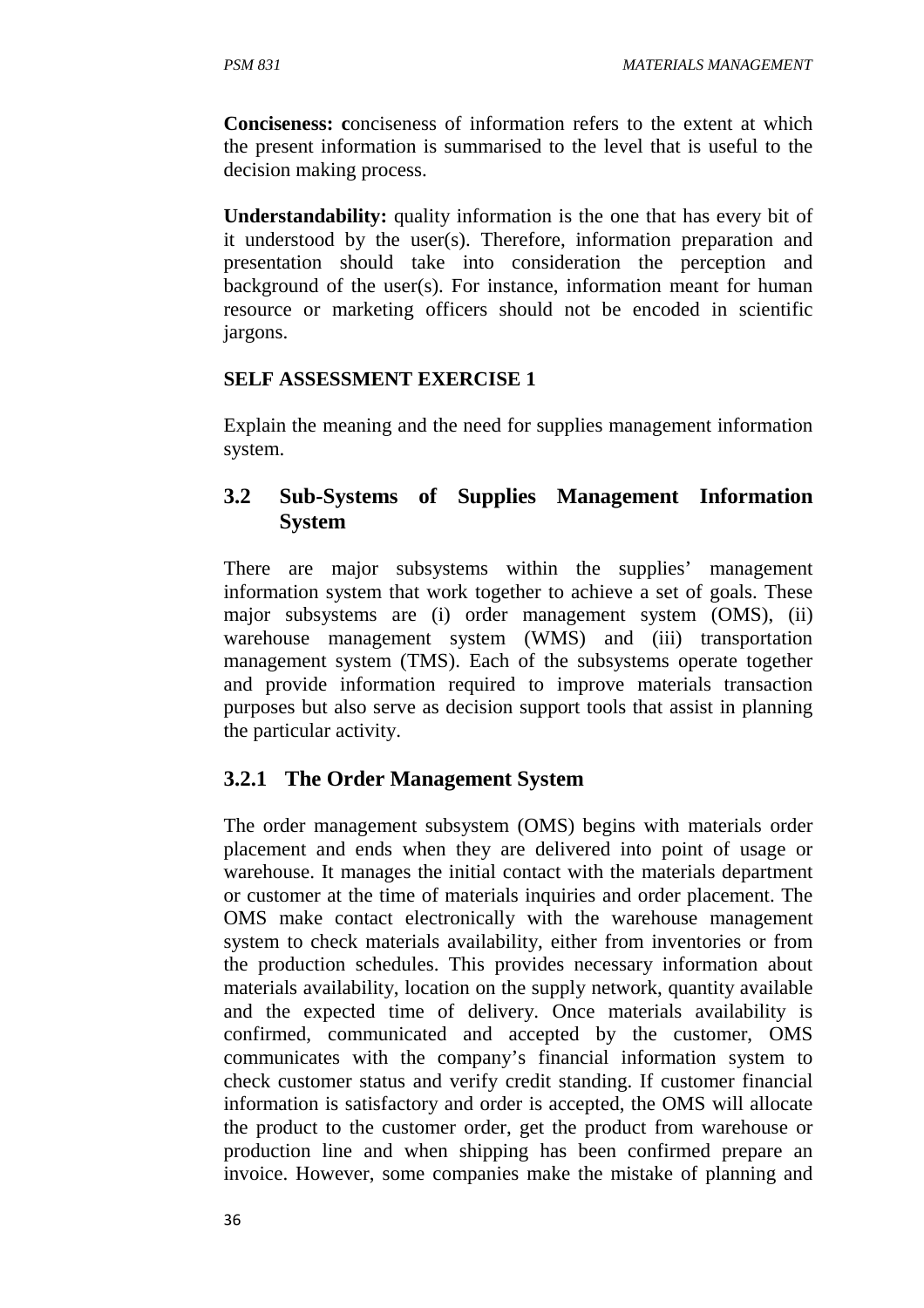controlling only the portion of the order cycle that is internal to their operations. That is, they monitor only the activities and time between receipt of customer order and shipment of the materials, but over look the monitoring of the order quantity on transit.

The OMS does not operate in isolation from the other information systems of the firm. If the customer is to be served effectively and efficiently, information must be shared. For example, if the OMS is to provide order tracking, the warehouse and transportation management system will be integrated. A typical materials order cycle comprises the following steps: (1) order preparation (2) order receipt and record, (3) order processing, (4) warehouse receiving order, (5) order transportation, and (6) customer delivery.

It is pertinent to mention that besides OMS orders being received by a firm, there is a similar OMS that handles company purchase orders. Whereas a customer-based OMS obtains information on firm's customers, the purchase-based OMS concentrates on the company's suppliers, showing their delivery performance ratings, costs and terms of sale, capabilities, availabilities and financial strength. Frequency monitoring and evaluation of suppliers is necessary in optimising selection process.

# **3.2.2 The Warehouse Management System**

The warehouse management system (WMS) can operate as a separate subsystem of logistics system or contain the OMS. The WMS performs based on the information obtained from OMS so that materials/sales department knows the available materials. It is a management information subsystem that updates management with information on materials movement. WMS functions consist of the following activities (i) receiving; (ii) put away (iii) inventory management (iv) order processing and retrieving and (v) shipment preparation.

## **1. Receiving**

Receiving is the starting point of loading information into the WMS. Materials are off-loaded from the receiving carrier at the warehouse's inbound dock and identified by product code and quantity data. Products are entered into the WMS using bar code scanners, radio frequency (RF) data communication terminals or manual keyboards. Materials characteristics such as size, weight and package configuration are determined by matching the product code against an internal product file.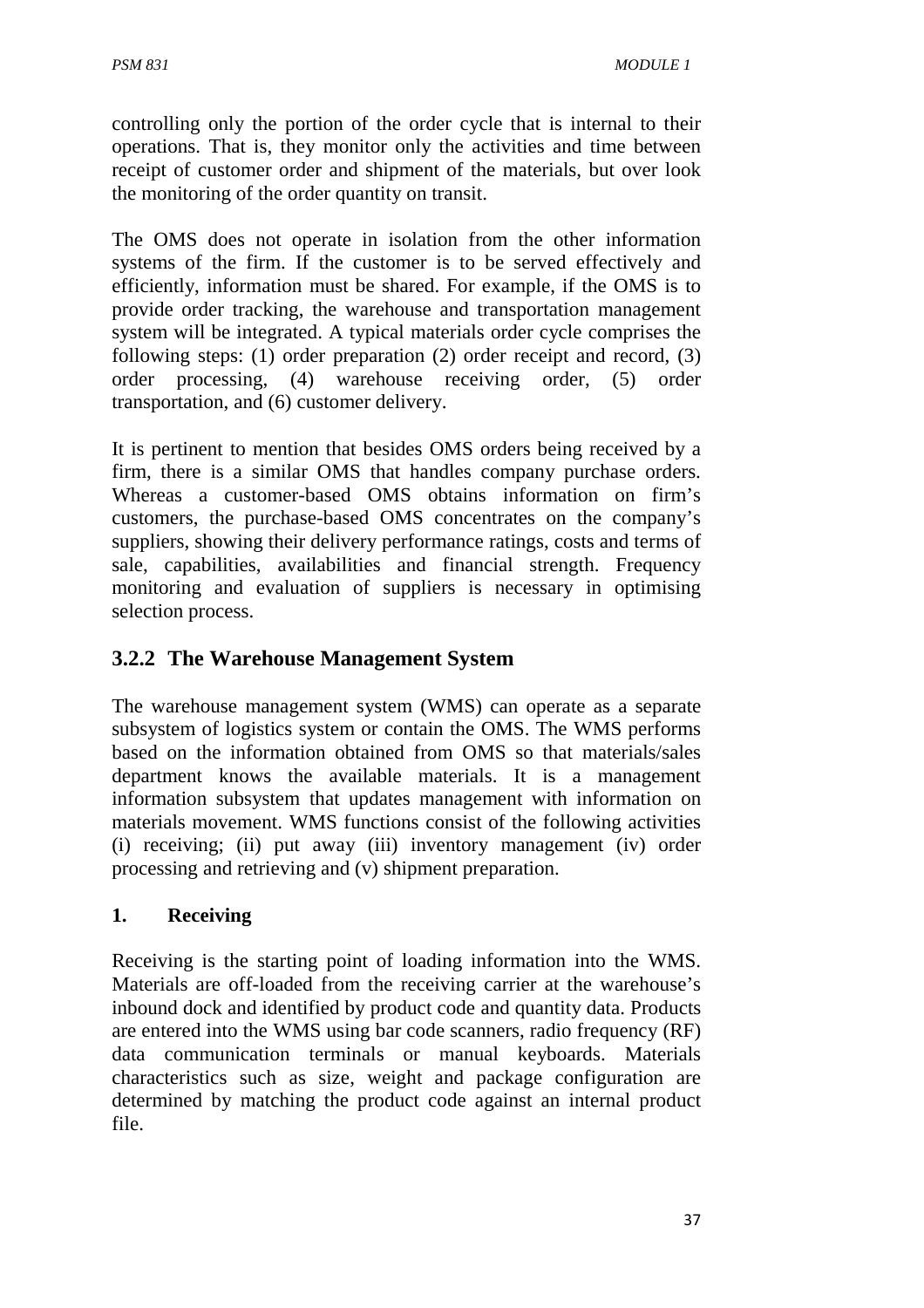## **2. Putaway**

The materials need to be temporarily or permanently stored within the warehouse. The WMS has information on the available space and its layout rules within the building and the inventory stores in other locations. Then WMS assigns the received materials to a specific location for later retrieval. If multiple materials are received and they are to be stored in multiple locations at the time, the WMS can specify the putaway sequence and route to minimize travel time.

## **3. Inventory Management**

The WMS obtains information and manages the inventory levels at all the stores. In organisations where managing inventory levels is under the control of the warehouse, then the materials replenishment in terms of quality, quantity and timing is suggested according to specified rules. This material replenishment request is wired to the higher authority for approval, then to purchasing department or directly to suppliers through Electronic Data Interchange (EDI) or the internet.

## **4. Order Processing and Retrieving**

Receiving and retrieving materials from stores are major and most valuable activities of WMS. Stock retrieval is the most labour intensive and usually the most expensive part of warehouse operations because it results to huge capital investments in personnel and, semi-automated and automated materials handling equipment.

Based on internal guidelines, WMS decomposes the received order into material groups that require different types of processing and picking based on location where inventory is stored. Materials with similar picking characteristics are grouped together. For instance, materials that require picking in small, split case quantities, and others that require picked in full-case or pallet-load quantities are grouped separately. The WMS organises the order splitting for efficient order picking and schedules the order flow through the various areas of the warehouse so that the complete materials are prepared for shipping.

## **5. Shipment Preparations**

Once materials orders are successfully splitted and picked in the warehouse, the size of this order subsets is selected based on shipment considerations. Customers located within the same areas get their orders picked and processed for shipping almost at the same time.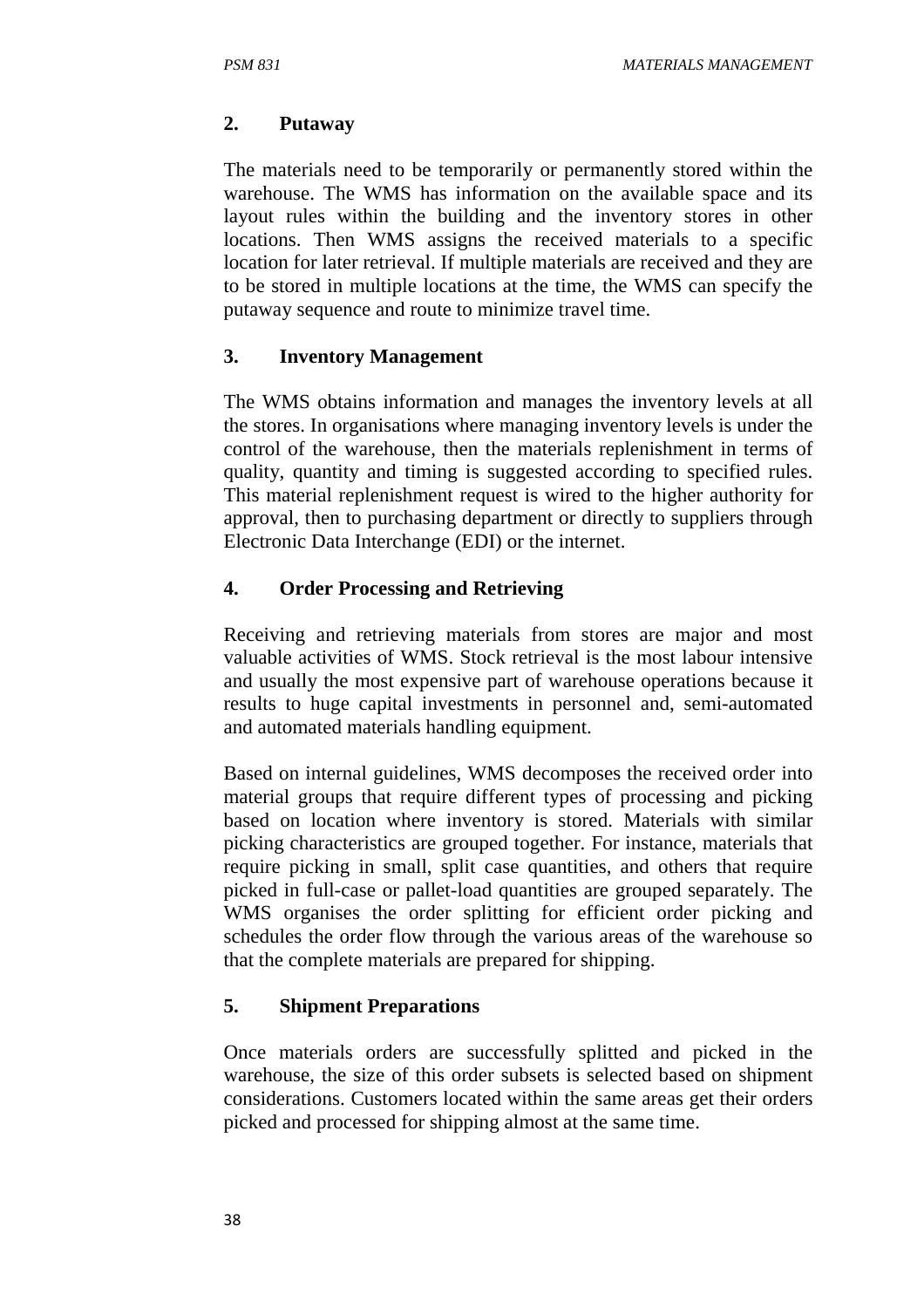WMS aids managing warehouse operations in the form of order processing; labour planning, inventory management, space utilization and picker processing. All the subsystems- MWS, OMS and TMS share information with one another to achieve integrated performance.

# **3.2.3 Transport Management System (TMS)**

TMS coordinates materials shipment and freight bill payment. Ascertaining freight charges for shipments can be complex and complicated because of the many exceptions that can be placed on the freight rates. A computer-based TMS helps in solving the complicated problems of freight billing and auditing which always involves a large number of routes and rate combinations.

## **SELF-ASSESSMENT EXERCISE 2**

Identify and describe various subsystems of supplies' management information system.

# **3.3 Applications of Information System**

Information system assists supply chain planning and operations in a number of ways as stated below:

- **1. Retail System:** companies with extensive retail options had developed integrated information systems to speed up customer services and increase the efficiency of inventory management. The high volume daily routine sales and inventory turnover that retailers experience had forced them to imbibe the use of computers and the latest order-handling technology to realize their goals.
- **2. Vendor-Managed Inventory:** information technology permits suppliers to manage the inventory level of their clients on continuous replenishment. With electronic data interchange and point-of-sale data, vendors can be aware of retailer's sales and inventory levels. Some retailers allow vendor inventory, deciding what and when to buy and ship. The growing information technology is allowing emerging ways for managing the materials flow of goods in a logistics system.

For the method to be successful, retailers must furnish the vendors with required information about product sales, current inventory levels, dates for receipts of goods and dead stock and returns. This Information flows to the vendor through an EDI or other electronic network.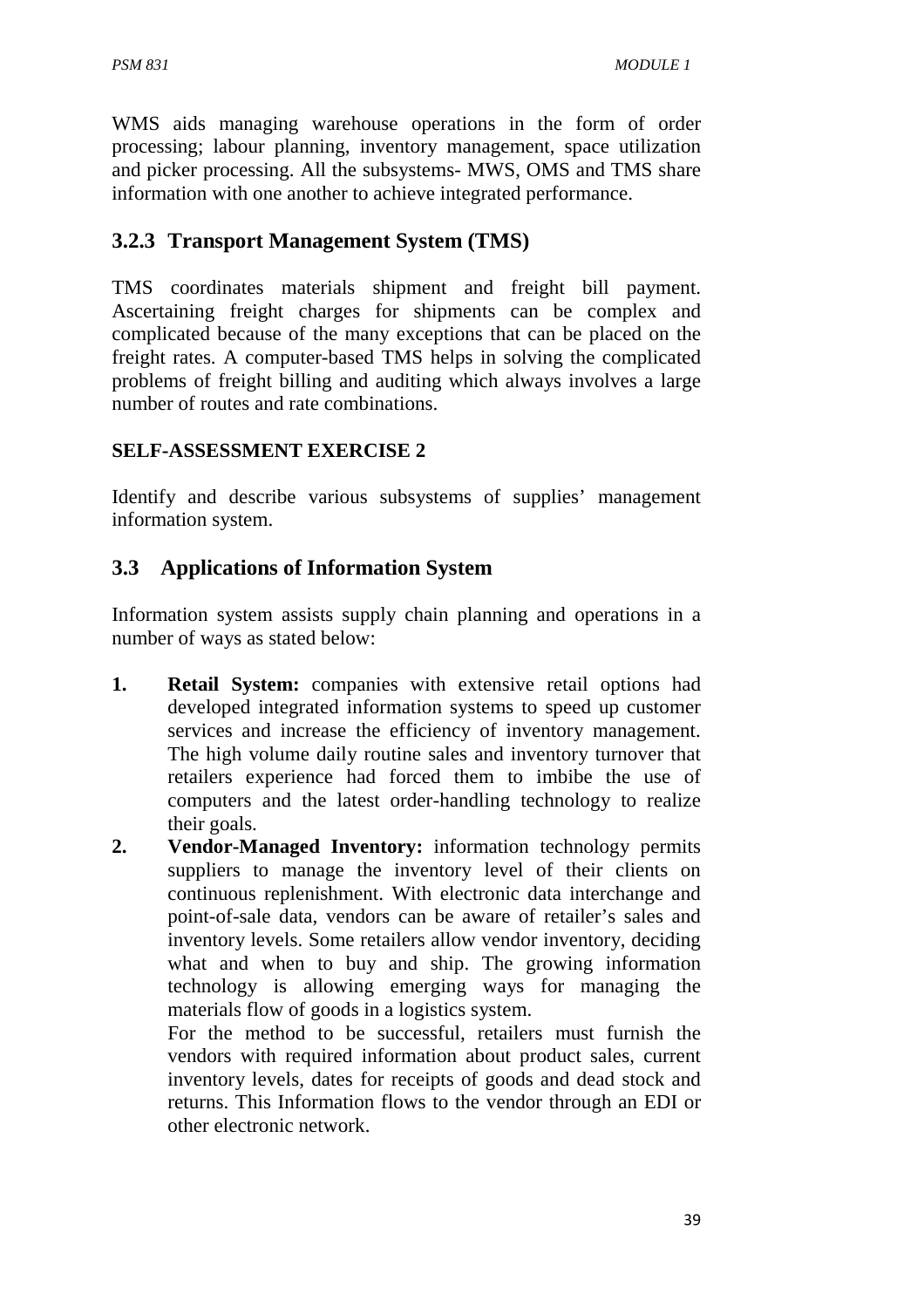- **3. E-Commerce:** e-commerce uses the internet to facilitate business transactions. It is a modern way of organising purchasing, delivering and warehousing materials through websites.
- **4. Decision Support System:** supplies management information system makes available quality information to management for better managerial decisions. A well-designed supplies management information system can obtain and analyse logistics related data as well as organise and present it to support the user in making important decisions.

### **SELF-ASSESSMENT EXERCISE 3**

Give practical examples of how information system has helped in facilitating supply chain management.

## **4.0 CONCLUSION**

The materials manager needs direct access to a firm's information system in order to properly coordinate materials flow within and outside the organisation. The types of information often needed by the materials manager include demand forecast, production schedules, profiles of suppliers and suppliers characteristics, materials prices, inventory levels, transportation routing, and various other financial and marketing facts. With the proliferation of computerised information systems, including electronic databases, this facet of materials management will become more significant in the future.

## **5.0 SUMMARY**

The initial unit of this course discussed the meaning of suppliers' management information system. The scope of suppliers' management information system in terms of its various subsystems was discussed. Practical applications of suppliers' management system were also identified and discussed. In the next study unit, you will be taken through discussion on suppliers quality management.

## **6.0 TUTOR-MARKED ASSIGNMENT**

- i. Highlight the relevance of supplies management information system to material management.
- ii. With the aid of diagram discuss the supplies management information system.
- iii. Discuss the characteristics of useful information.
- iv. Give account of the different subsystems of supplies management information system.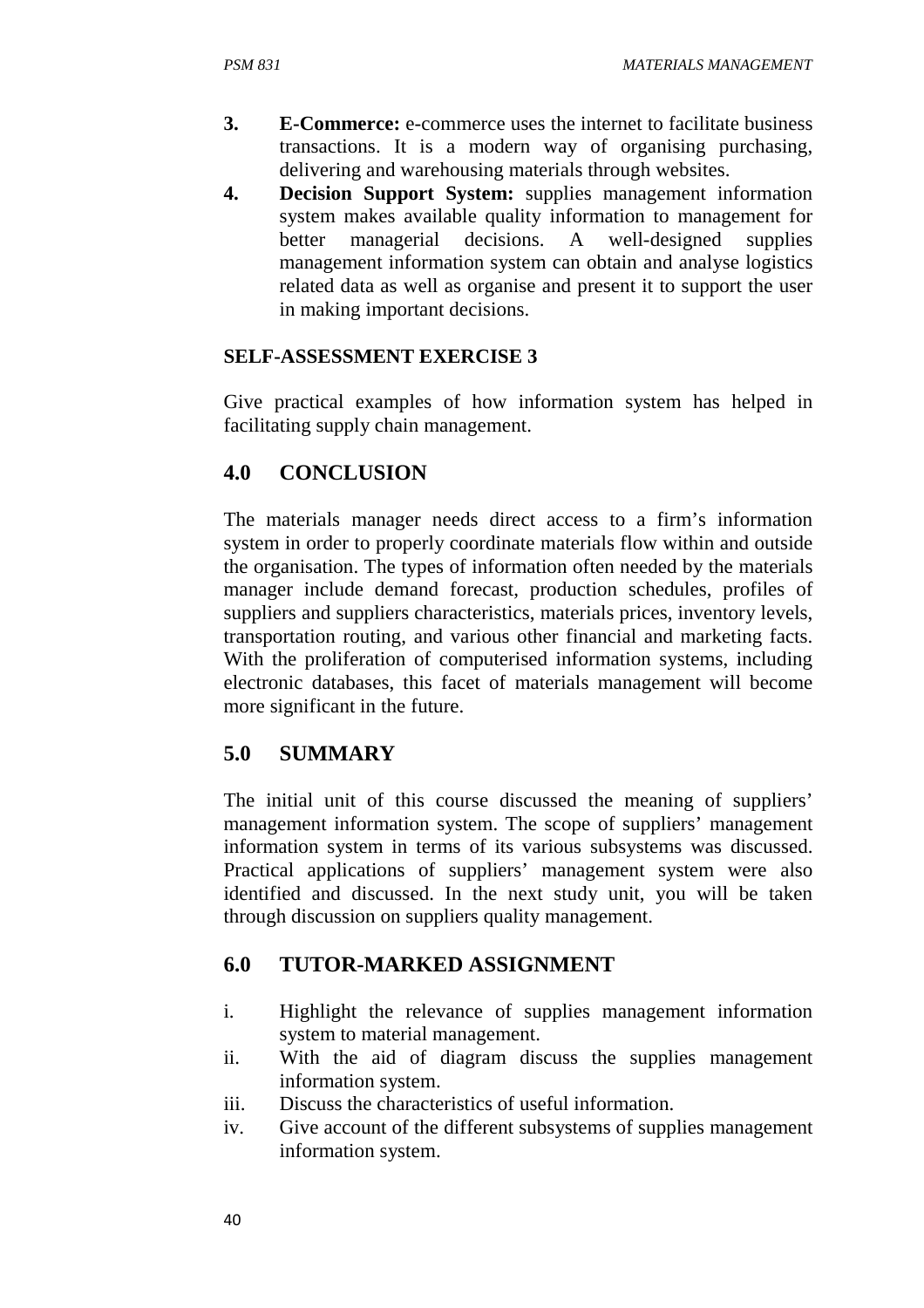#### **7.0 REFERENCES/ FUTHER READING**

- Bowersox, D.J. & Closs, D.J. (1996). *Logistical Management: The Integrated Supply Chain Process*. New York: The McGraw-Hill Companies, Inc.
- Lambert, M., Stock, J.R. & Ellram, L.A. (1998). *Fundamentals of Logistics Management*. Boston; McGraw-Hill.
- Obamiro, J.K. (2008). *Management; Principles and Stategies*. Lagos; Pumark Nigeria Limited.
- Olakunori, O.K. (2006). *Transport Management*. Enugu; Giovanni Publishers.
- Stock, J.R. & Lambert, D. M. (2001). *Strategic Logistics Management*. Boston: McGraw-Hill.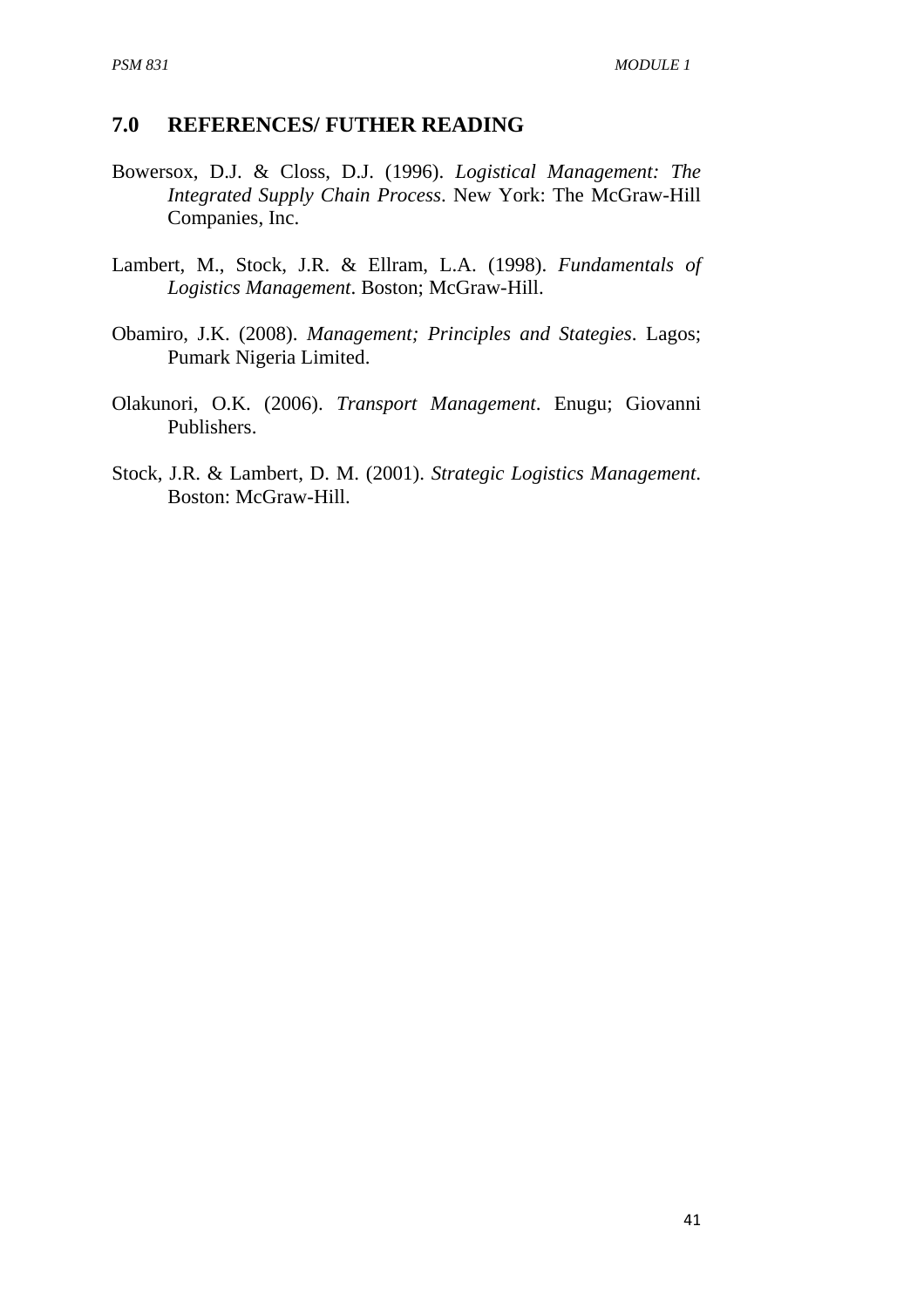#### **UNIT 5 SUPPLIERS QUALITY MANAGEMENT**

#### **CONTENTS**

- 1.0 Introduction
- 2.0 Objectives
- 3.0 Main Content
	- 3.1 Nature of Supplier's Supply Management
		- 3.1.1 Defining Quality Management
		- 3.1.2 Managing Supplier Quality- The Role of the Buyer
		- 3.1.3Factors that Influence Buying Firm Commitment towards Managing Supplier Quality
		- 3.2.1 Need for Quality Management
		- 3.2.2 Dimensions of product quality
		- 3.3.1 Quality Improvement
		- 3.3.2 Deming'14 Points Of Quality
		- 3.3.3 Total Quality Management
- 4.0 Conclusion
- 5.0 Summary
- 6.0 Tutor-Marked Assignment
- 7.0 References/ Further Reading

#### **1.0 INTRODUCTION**

One of the primary roles of management should be to make its daily operations as effective as possible. Being 'effective' in production enhances daily operation and maintains the organisation as a viable enterprise. Quality has become an important factor in effectiveness. Thus, quality management becomes customer oriented i.e. customers are now the centre or source of standard for defining quality.

Effective quality management helps build differentiation, low cost and response strategies. For instance, producing quality product and delivering quality service have differentiated these companies from their competition. Improvement in quality helps increase market share and reduce cost both of which can increase profitability. Increase in market share often occurs from lower selling prices as a result of economies of scale and improve their reputation for quality products. Similarly, improved quality allows cost to drop as firms increase productivity and lower rework, scrap and warranty cost (Heizer and Pender, 1999).

The quality management philosophy led to the introduction of a concept called Total Quality Management (TQM). Total quality management is based on the assumption that continuous quality improvement in materials acquisition lowers materials defects, product failure and less wastage and reduces total cost of operation. This unit defines quality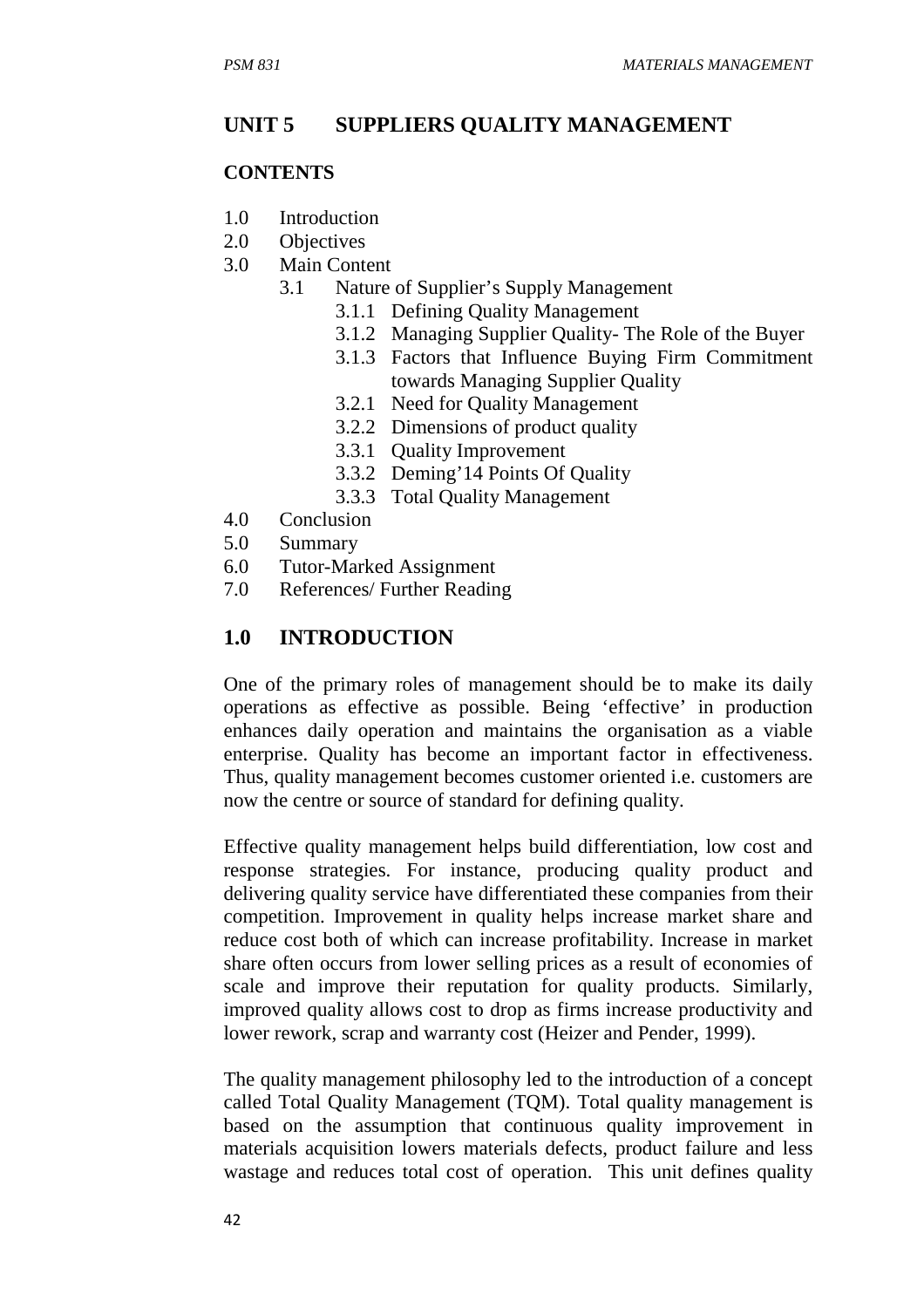and explains the dimension of quality. Thereafter the concept of total quality management as it relates to materials management will be discussed.

## **2.0 OBJECTIVES**

At the end of this unit, you should be able to:

- explain the meaning and importance of Suppliers quality Management
- describe the roles of buyers in managing suppliers' quality
- identify the dimensions of quality management
- highlight the guidelines for quality improvement
- describe different types of TQM techniques you are familiar with.

# **3.0 MAIN CONTENT**

## **3.1.0 Nature of Suppliers Quality Management**

## **3.1.1 Defining Quality Management**

Quality is a relative term with various definitions by different people. This is not surprising for a concept that is the determinant of organisation success and survival. For our present purposes, quality refers to the ability of materials to satisfy the departmental needs of consumer based on inherent features and characteristics.

Quality can also be described as a measure of the degree at which materials satisfy the expectation of users with respect to certain tangible and intangible characteristics inherent to the design of the product and its performance under normal use.

 In general terms, quality refers to production of defect free, totally reliable goods or services that do what they are intended to do. It is believed that quality may exist in the eyes of the beholder, but the materials manager should have materials to meet what the beholder (the consumer) expects. These definitions recognise that quality is an inherent value of product and service which has the ability to satisfy the clearly stated and implied needs of users.

# **3.1.2 Managing Supplier Quality- The Role of the Buyer**

Buyers play an important role in managing supplier quality. According to Monezka, Trent and Handfield (2001) buyers can be actively involved in managing supplier's quality through the following means: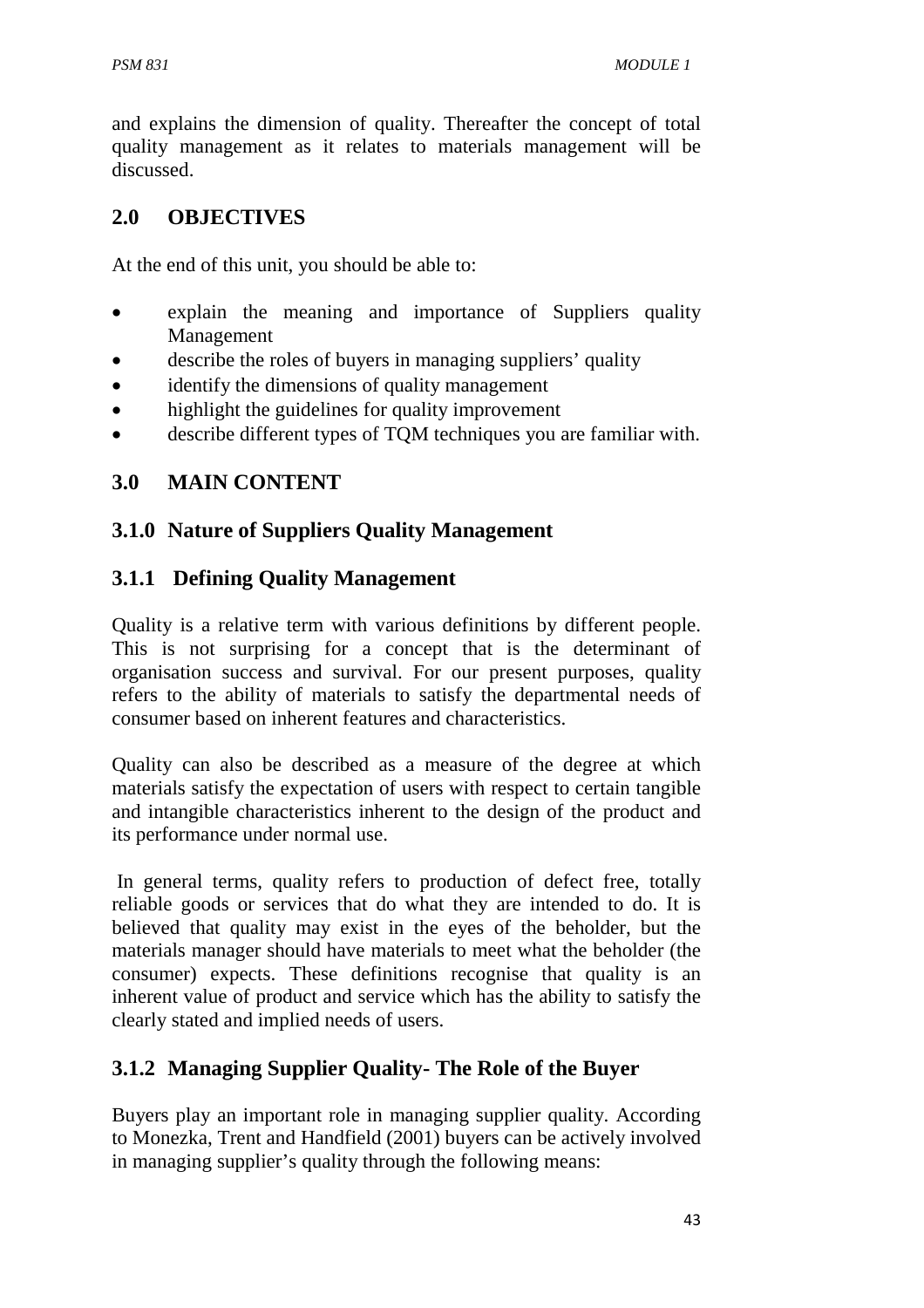### **1. Clearly Communicate Specifications and Expectations**

Specifications are characteristics that are detailed by performance, drawings, commercial standards, or a combination of these. Providing clear, meaningful and mutually acceptable specifications that define requirements or expectations is an important part of supplier quality management. The buyer must carefully and clearly define the level of quality required.

### **2. Be a Good Customer**

Supplier's quality performance requires that a buyer be a good customer by understanding the supplier's needs and expectations. Some of the expectations that suppliers have of buyers within a supply chain relationship include:

- minimal product design changes once production begins
- visibility to future purchase volume requirements to assist in planning
- early visibility to future new-product requirements
- adequate production lead time
- ethical treatment
- payment in reasonable time
- clear understanding of physical product specifications and delivery requirements.

## **3. Provide Feedback**

One of the primary responsibilities of buyers is to provide supplier performance feedback. It is difficult to provide the highest levels of quality when a supplier is unaware of a buyer's current perception of supplier performance. The supplier feedback is expected to be timely, specific and accurate in order to be effective.

## **3.1.3 Factors that Influence Buying Firm Commitment towards Managing Supplier Quality**

It must be noted that there are some factors and constraints that influence how much attention a buying firm commits to managing supplier quality performance. Some of them are:

- i. the ability of a supplier to affect a buying firm's total quality
- ii. the resources available to support supplier quality management and improvement
- iii. the ability of a buying firm to practice world class quality practices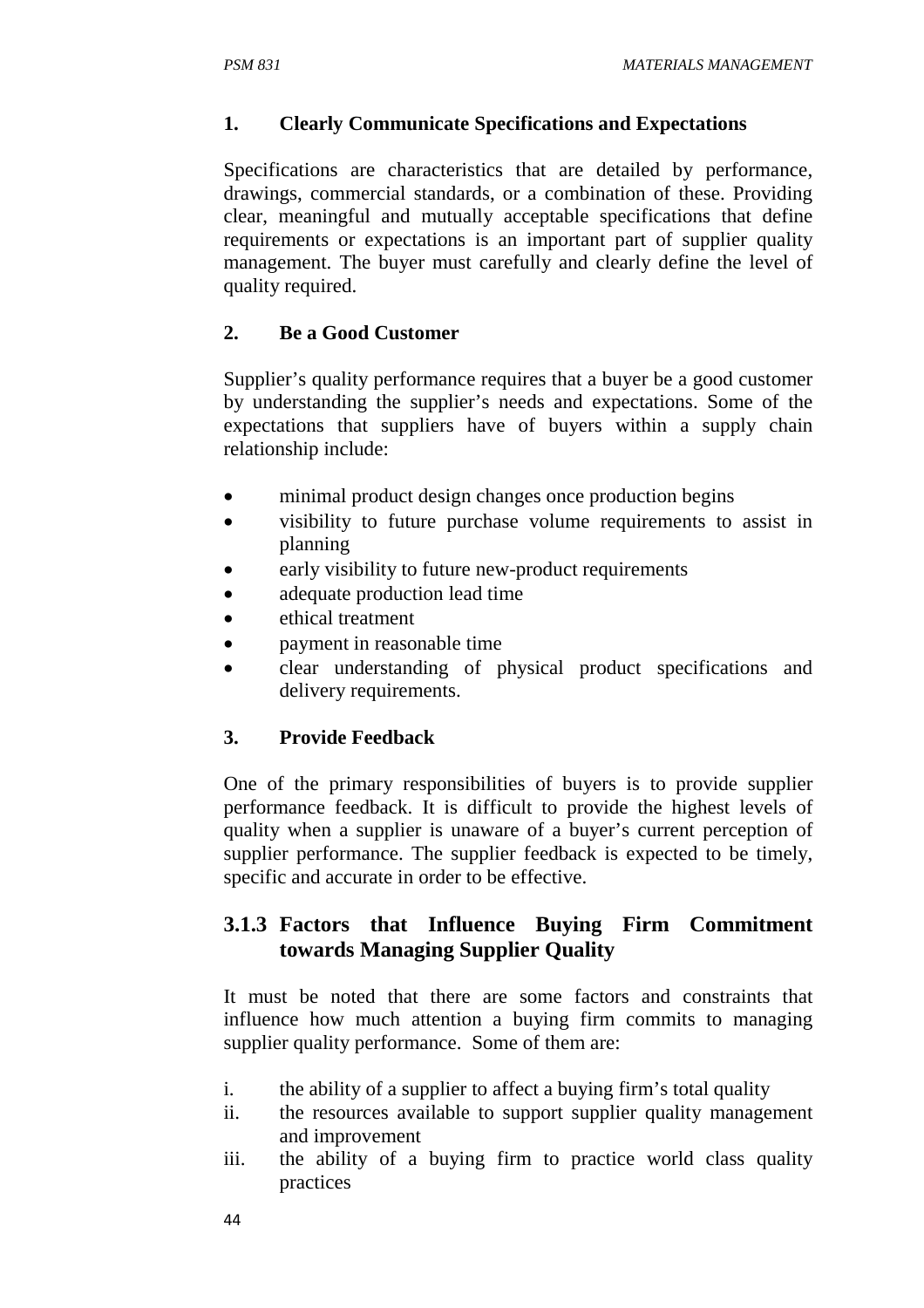- iv. a supplier's willingness to work jointly with a buying firm to improve quality.
- v. a supplier's current quality levels
- vi. a buying firm's ability to collect and analyze quality-related data
- vii. a buyer's ability to quantify quality expectations and requirements.

#### **SELF-ASSESSMENT EXERCISE 1**

In what ways can buying firms affect supplier's quality management?

### **3.2.1 Need for Quality Management**

The significant impact of quality product and service on organisation is examined in these four basic areas.

- 1. **Competition**: producing quality goods and services is the only way a company can be customer-driven in today's stiff competition. The Japanese captures a greater share of the world market through its new waves of quality products especially the automobiles and electronic appliances.
- 2. **Productivity**: there is a strong relationship between quality operation and productivity as proved by the Japanese. As a result of this, the industrial world now knows that quality should be the watch word of their operations because of the following potential benefits. Firstly, if the defect rates are reduced, there will be a reduction in product returns. Secondly, if the defect rates are decreased, fewer resources (such as personnel, materials, time, etc.) will be devoted to defect correction. Lastly, setting quality control at all levels reduces the need for quality inspectors.
- 3. **Costs**: cost of production increases, most times as a result of wastage due to defect rate. Error-free products save organisations from customers' high return rate, high warranty cost, high compensation, expensive law suits. These actions have implications on the total costs.
- **4. Profit**: business operation is more profitable if the organisation is customer-driven by providing error free goods and services, by avoiding costly mistakes through inbuilt quality control in all operations. This leads to cost reduction, lower selling prices and increased sales and profit.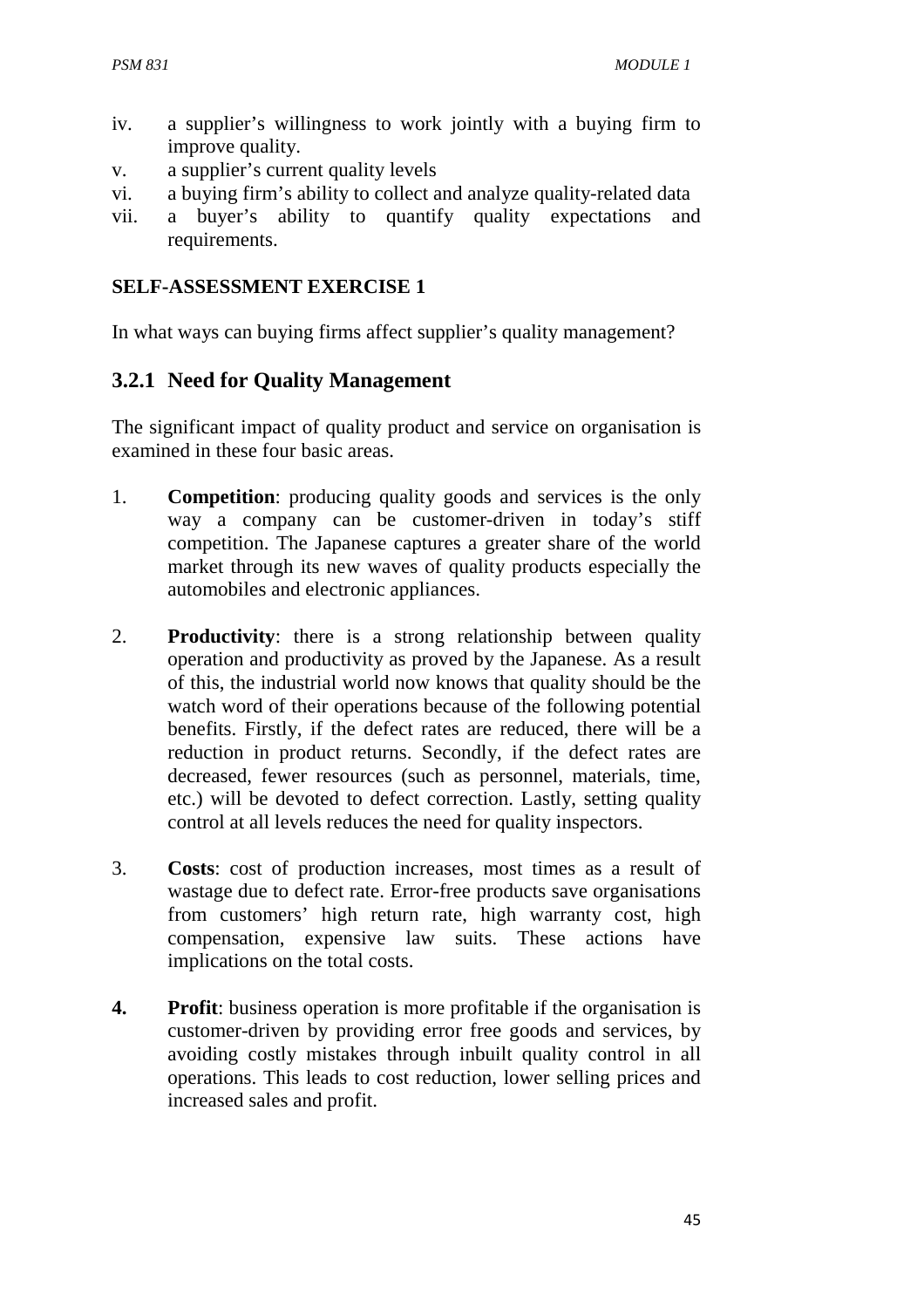### **3.4 Dimensions of Product Quality**

According to Garvin (1987), organisations having chosen appropriate strategies, quality can be used strategically to gain competitive advantage. He measures or evaluates product quality on the following dimensions:

- 1. **Performance** this refers to the main operating characteristics of goods and services. For examples, cream and a house have the primary performances to provide beauty and shelter respectively.
- 2. **Special Features** these are supplements to product's main characteristics. For examples airbags, electronic windows and alloy wheel for cars are secondary to the basic operating functions.
- 3. **Conformance** conformance is the measurement of the extent to which the product's basic operating characteristics meet established performance standard. For example, if Peugeot Assembly of Nigeria (PAN) claims that a particular brand (406) of its products can travel from Kaduna to Lagos with a full tank of fuel. And if the car traveled down to Lagos and does not consume more than that, you then say the actual performance conforms to predetermined standard.
- 4. **Reliability** this measures the degree of product working properly, consistently or performing adequately over a period of time.
- 5. **Durability** this refers to the measurement of the product useful life or what benefits people derive from the product before malfunctioning, deteriorating to where replacement is a better option than repair or failure. Although repair and maintenance are not applicable to items that work to a particular time and fail without notice, e.g. electric bulbs, fuses, fan belt, etc.
- 6. **Serviceability** this refers to the case of promptness, proficiency and speed of handling repairs. It also involves the availability of genuine serviceable parts. For example, most cars' major distributors in Nigeria (such as Elizade Motors, Dana Motors, Shittu Motors and Okocha Motors) have maintenance and service centres that handle repairs of their products (vehicles).
- 7. **Aesthetics-** this measures the appeal of product in terms of products' looks, smells, sounds feels and tastes. This dimension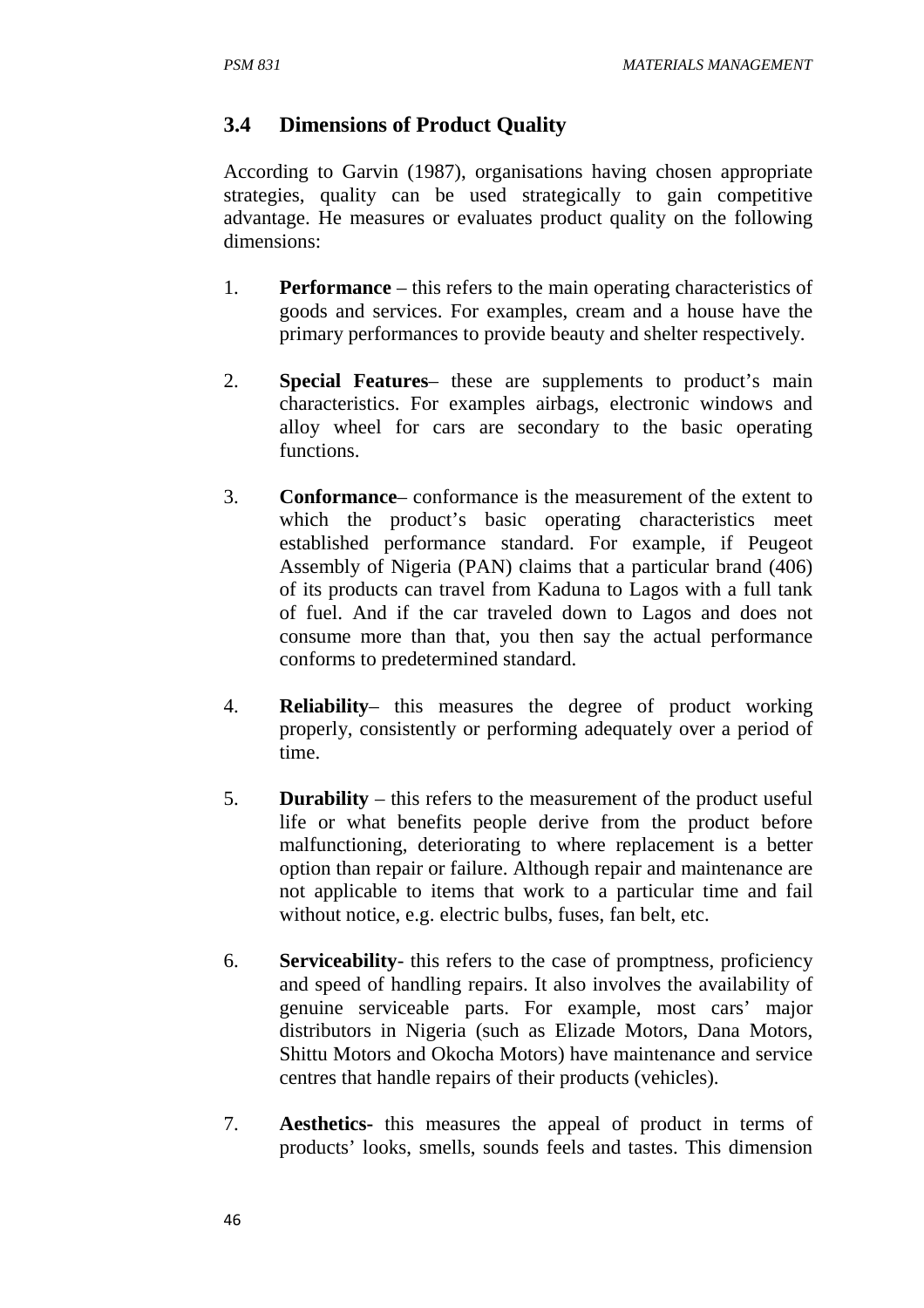is technical and sometimes difficult to evaluate because the issues depend on personal judgment and preference.

8. **Perceived Quality**- perceived quality means evaluation or subjective assessment of product quality by customers.

#### **SELF-ASSESSMENT EXERCISE 2**

Enumerate the dimensions of product quality.

### **3.3.1 Quality Improvement**

Although, specific approaches to quality improvement depend on the situation at hand, certain guidelines can be of assistance (Dreyfuss, 1988).

- 1. Quality improvement must be a long term, continuous effort; must not be a fad. There is always room for improvement.
- 2. Quality improvement should be a priority of all employees, from top-downward. All employees must be committed to quality.
- 3. All the functional departments: production, information technology, manufacturing, marketing, finance, etc., must be integrated and coordinated to solve some pertinent quality problems.
- 4. Management should allow quality improvement initiative from many sources such as distributors, consumers, workers and suppliers.
- 5. Quality control programs should be built into the production system i.e. there should be quality criteria for each major step of the operation. This solves deviation problem immediately it is identified (than waiting to test the product at the finished stage).
- 6. A well formulated quality improvement is not only the answer. They must be properly implemented to achieve the stated objectives.

## **3.3.2 Deming's 14 Points or Implementing Quality Improvement**

- 1. *Create constant purpose*: strive for the consistency of purpose in improvement of products and services to become competitive.
- 2. *New Philosophy*: in this current new economic age, western managers need to be awakening to the realities of demand for wiser use of all resources.
- 3. Quality should be built into the product from the designing stage to final production. Stop inspection to detect faulty product at the end of production.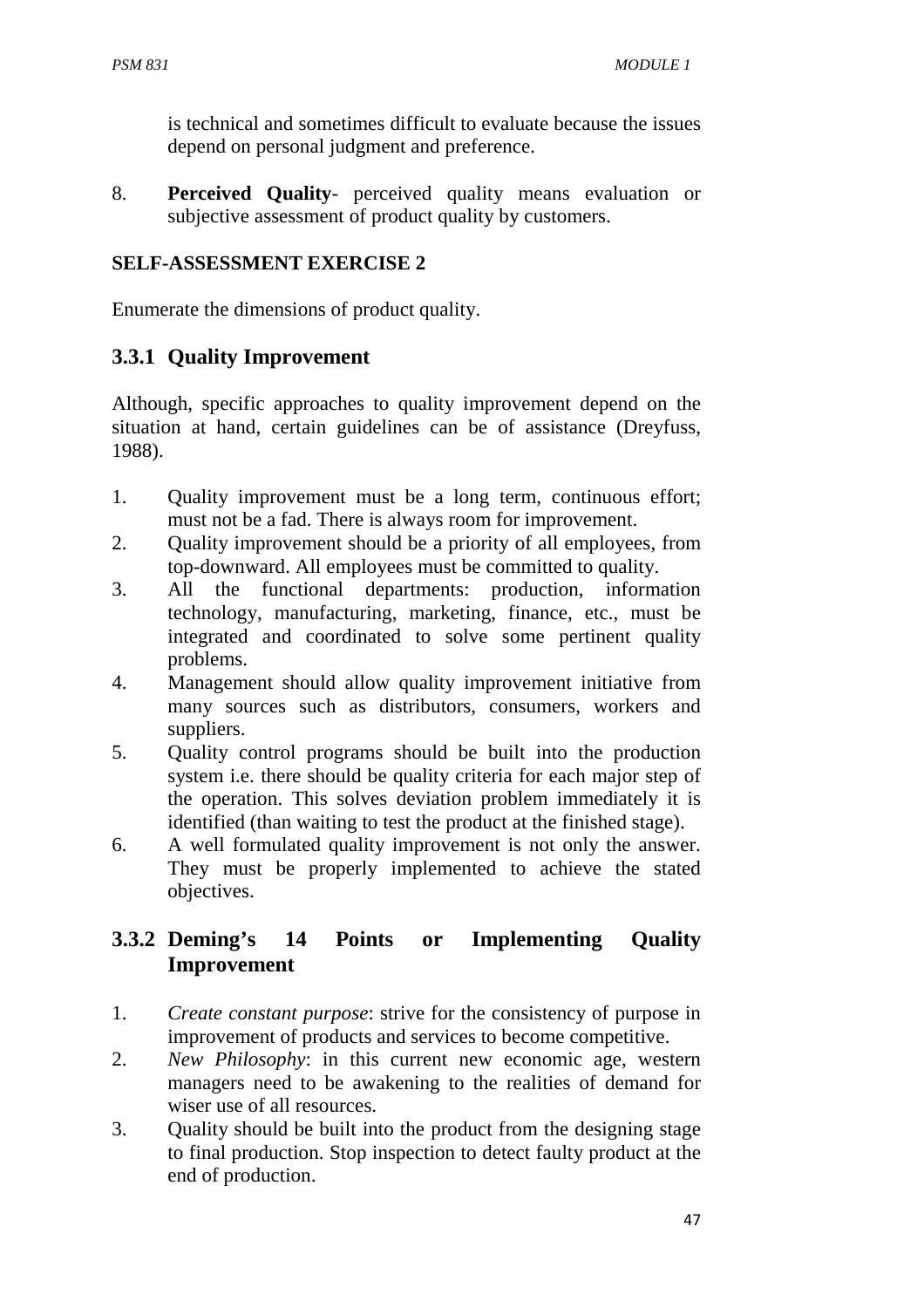- 4. Build long time relationships of loyalty and trust with one single supplier instead of awarding businesses based on lowest price.
- 5. Continuously improve production system to improve product and service quality for greater productivity.
- 6. *Continuous training*: there should be constant training of people to have a clear understanding of what to do and how to do their jobs.
- 7. *Emphasize effective leadership*: institute leadership that will provide individualized help for people to do their jobs better.
- 8. Drive out fear in employees so that they put in their best performance for the company. No one can work effectively if he's fearful. Job insecurity is a serious challenge for implementing total quality management in organisation.
- 9. *Encourage group work and teamwork:* remove communication barriers between functional units or departments. Workers in different departments (such as marketing, finance, research and development, production and human resource) should work together to satisfy customers.
- 10. Avoid slogans, targets and exhortations for the workforce. Instead learn and institute ways for improvement.
- 11. Get rid of work standards (quotas) for production. Instead support and help workers for continuous improvement.
- 12. Eliminate barriers that rob people of pride of workmanship.
- 13. Vigorous program of education and self-improvement is essential for people to acquire greater knowledge.
- 14. Everybody in the organisation should be part of the transformation

# **3.3.3 Total Quality Management Techniques**

The implementation of total quality management (TQM) involves the use of different approaches. Some of the approaches include the following:

- 1. **Quality Improvement Team**: this is also known as quality circle, which consists of small groups of cross-functional employees who meet regularly to solve specific problems in their work areas with stated targets for improvement. The team meets once in a week to tackle the problems identified by either management or workers themselves, and compare the output with the specific improvement standard. A quality focus team is highly productive in terms of cost reduction and improvement of quality.
- 2. **Continuous Improvement**: continuous improvement concept requires unending improvement of all activities involving acquisition of raw materials, transformation of inputs into outputs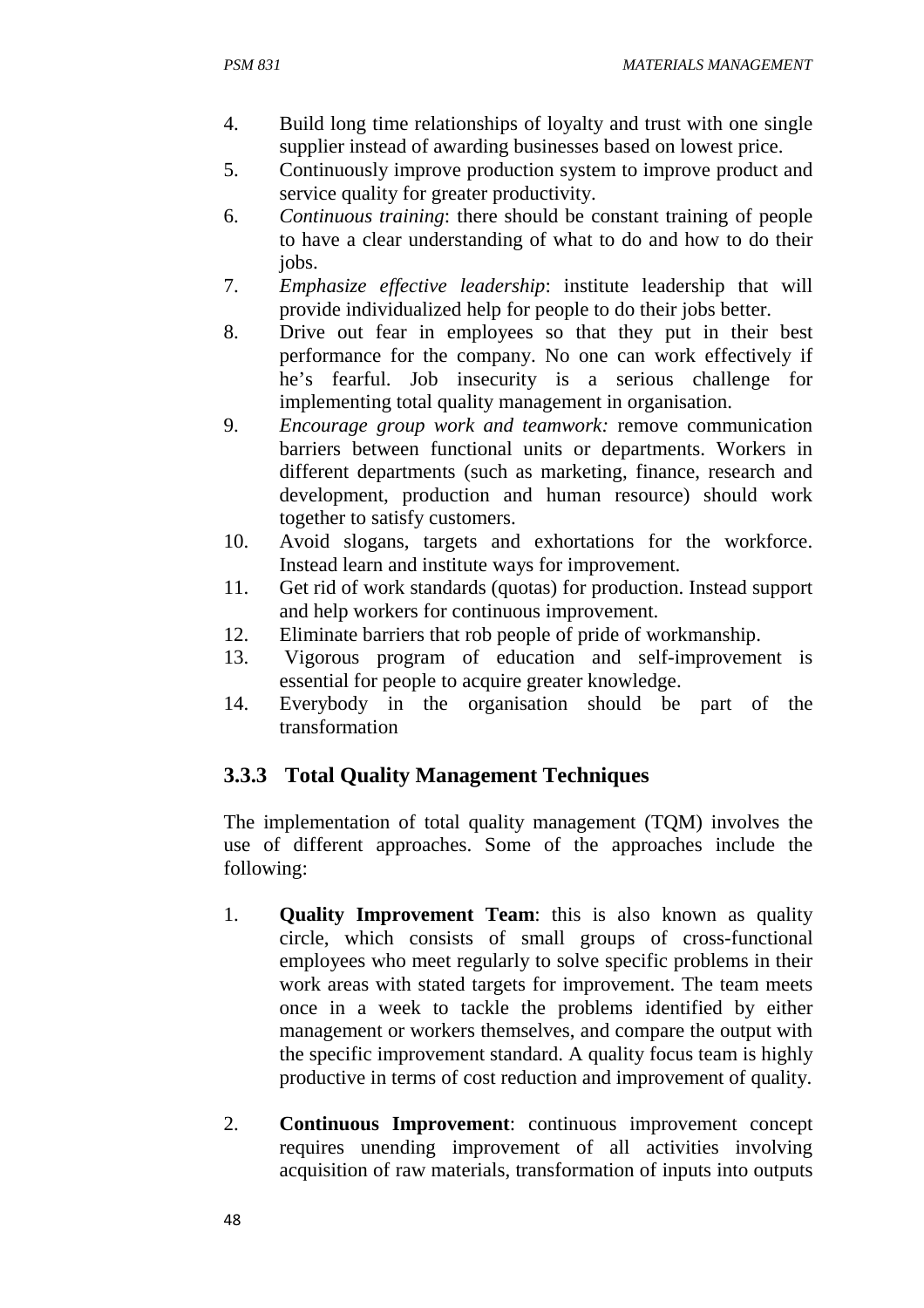and delivery of goods and services. The continuous improvement covers people, methods, equipment, materials, suppliers and distributors to make improvements in every part of the organisation in relation to products and services.

For TQM system to be successful, the entire employees must initiate change in their jobs by improving things a little at a time. The belief is that no improvement is too small to implement, and an aggregate of several little improvements lead to innovation.

- 3. **Just-In-Time (JIT)**: Just-In-Time is a philosophy of continuous improvement designed to produce or deliver goods just as they are needed. Successfully implemented JIT system coordinates production in such a way that inventory is acquired just in time for use. There are two ways in which JIT is related to quality:
	- i. JIT reduces the cost of quality through reduction in inventory at hand at all times
	- ii. JIT enhances quality by reducing lead time and potential sources of error.
- 4. **Outsourcing**: outsourcing is a fastest growing trend in today's modern business. Outsourcing means engaging an outside hand or organisation to perform a task that is normally carried out in the organisation. That is, contracting out a company's in-house operation to an outsider who will do better than insiders. This strategy is popular among multinational companies such as Shell petroleum and banks in Nigeria.
- 5. **Statistical Process Control:** statistical process control is a statistical technique using periodic random samples taken during actual production to determine whether acceptable quality levels are being met or production should be stopped for remedial action (Bartol et al, 2004). In other words, it is a TQM technique that examines production process to confirm whether the set quality standard is achieved or identify the poor output or product during the process and make the necessary adjustment. This process is called concurrent control.
- 6 **Empowermen**t: empowerment refers to involving employees, suppliers and customers in all steps of production process. *Empowering employees* who do the job, design the process and acquire materials reduce or eradicate mistakes, thus, produce the desired quality. Ways of empowering employees are (i) include employees in communication network (ii) operate open policies and encourage superiors-subordinates interaction (iii) enlarge employee's jobs and (iv) build committed, motivated and high morale employees.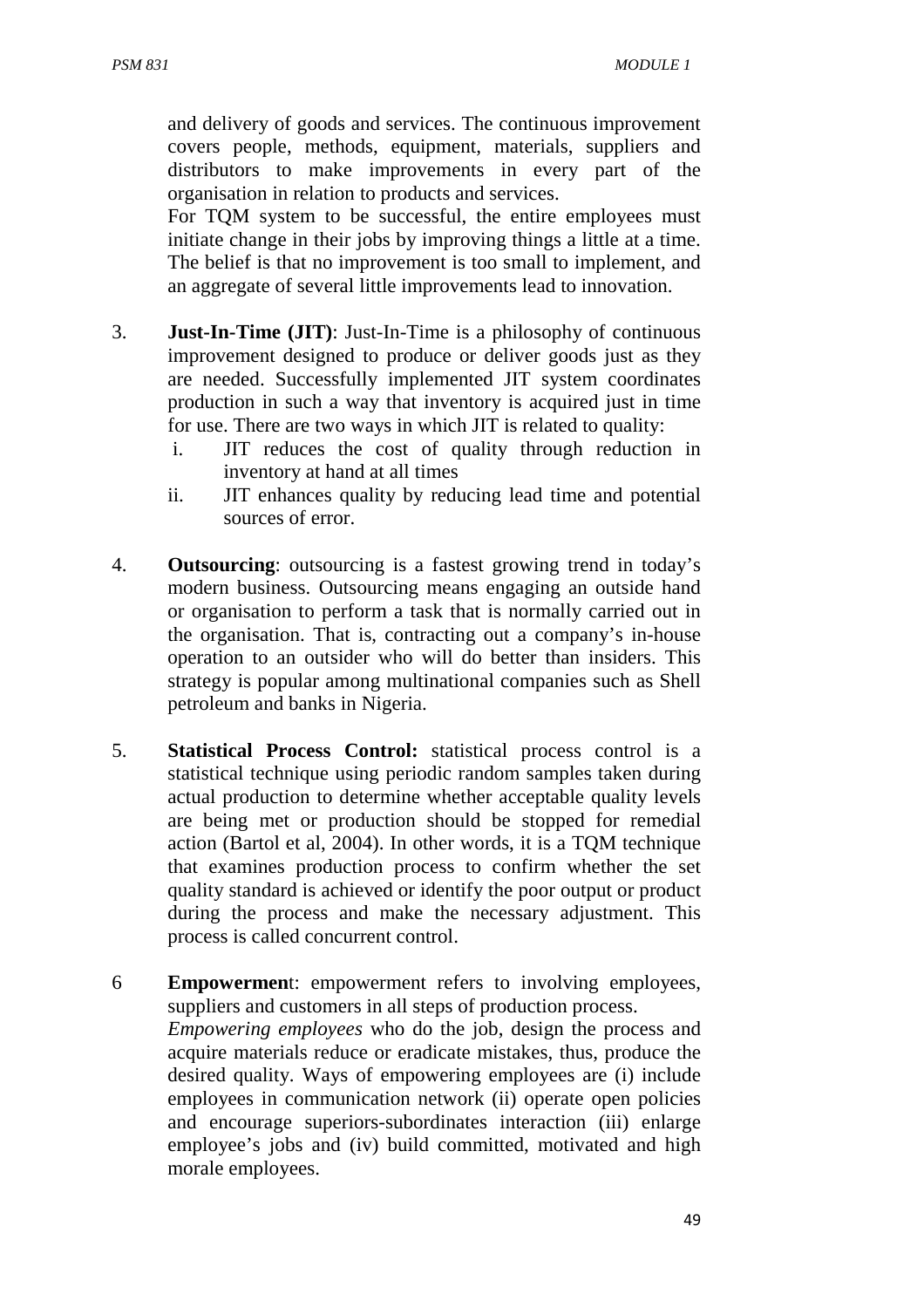*Customer empowerment* involves customers ordering for customized products with features designed to meet their specifications and life styles. This concept is called customisation and commonly used in automobile industry, fashion industry, construction industry, etc.

- 7 **Benchmarking**: benchmarking is another major TQM technique. Benchmarking involves identifying and studying other companies recognised as market leaders that are best in their operations and copy how they do it to improve your operation. The idea of benchmarking means studying a better organisation in a particular area, measuring how it is being done, compare yourself and make adjustments to perfect your operation. The key to effective benchmarking lies in the following steps:
	- i. identifying what to benchmark (i.e. operations that need improvement)
	- ii. incorporating a benchmark team
	- iii. determining benchmark companies i.e. competitors worthy of copying.
	- iv. collecting and analysing benchmarking information, i.e. comparing the internal operation of your company with that of benchmark companies
	- v. implementing formulated strategy to match or exceed the benchmark companies.

#### **SELF-ASSESSMENT EXERCISE 3**

Identify different TQM techniques that you are familiar with.

### **4.0 CONCLUSION**

Every organisation that wants to be competitive and remain relevant in the marketplace takes the issue of quality management seriously. Both product and service quality remains the primary focus of management of every organisation. As earlier discussed, organisations employ various techniques in order to promote quality which will in turn enhance effectiveness and efficiency. Quality must be continuously improved upon if quality must be sustained and maintained. Buying firms must also strive to remain committed to improving its supplier's quality management.

## **5.0 SUMMARY**

This particular section of the study material provides vivid explanation on the meaning of quality and why quality management is important. The material provides guidelines that must be followed for quality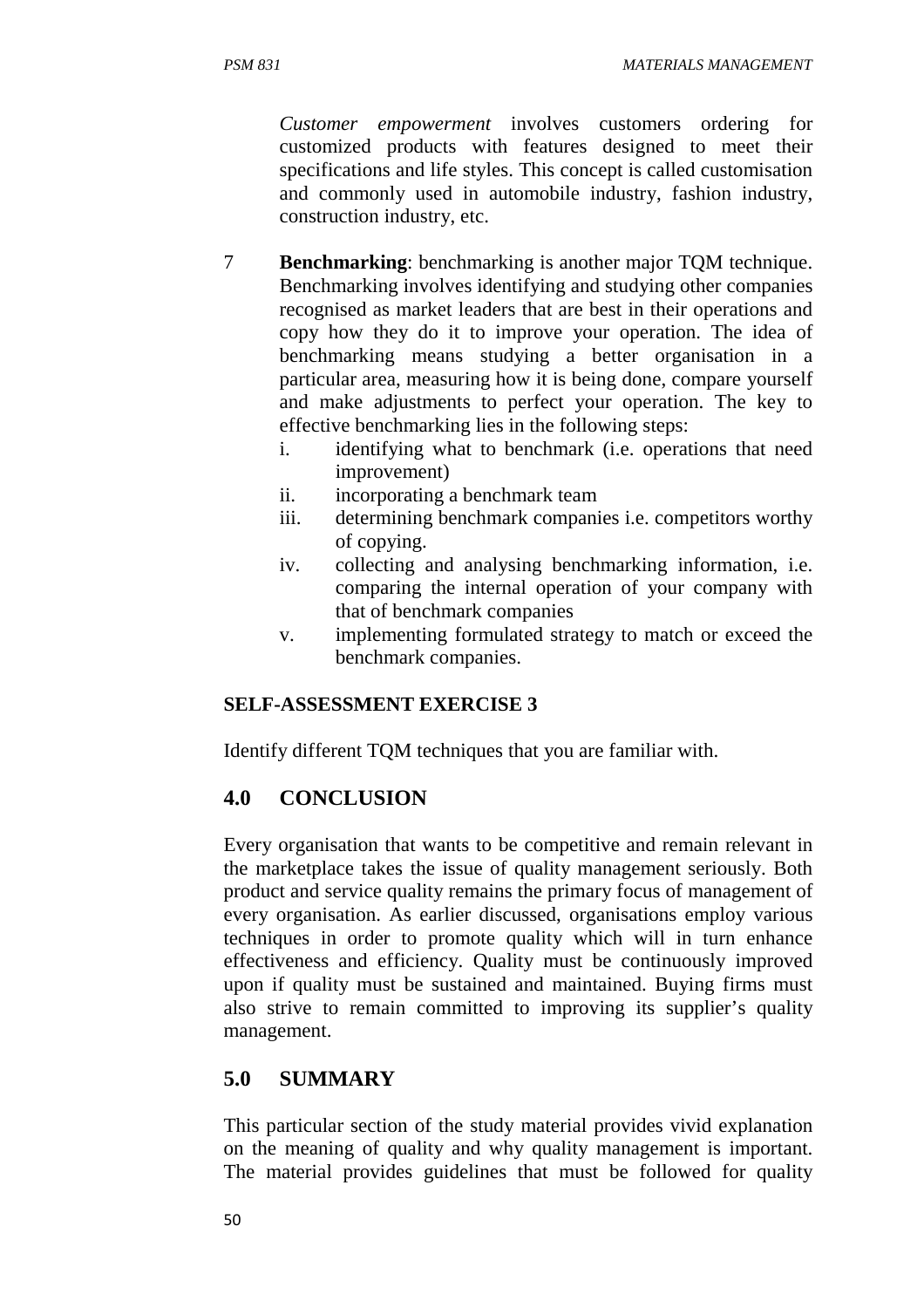improvement. The relevance of TQM was discussed and various techniques of TQM were identified and discussed.

## **6.0 TUTOR-MARKED ASSIGNMENT**

- i. TQM is found to be very essential to organisations from four different perspectives. Discuss.
- ii. Define quality and quality management.
- iii. Of what relevance is quality management to the success of suppliers' organisation?
- iv. Identify 14 points for implementation of quality improvement

### **7.0 REFERENCES/FUTHER READING**

- Bowersox, D.J.& Closs, D.J. (1996*). Logistical Management: The Integrated Supply Chain Process*. New York: The McGraw-Hill Companies, Inc.
- Lambert, M., Stock, J.R. & Ellram, L.A. (1998). *Fundamentals of Logistics Management*. Boston: McGraw-Hill.
- Obamiro, J.K. (2008). *Management: Principles and Stategies.* Lagos: Pumark Nigeria Limited.
- Olakunori, O.K. (2006). *Transport Management*. Enugu: Giovanni Publishers.
- Stock, J.R. & Lambert, D. M. (2001). *Strategic Logistics Management.* Boston: McGraw-Hill.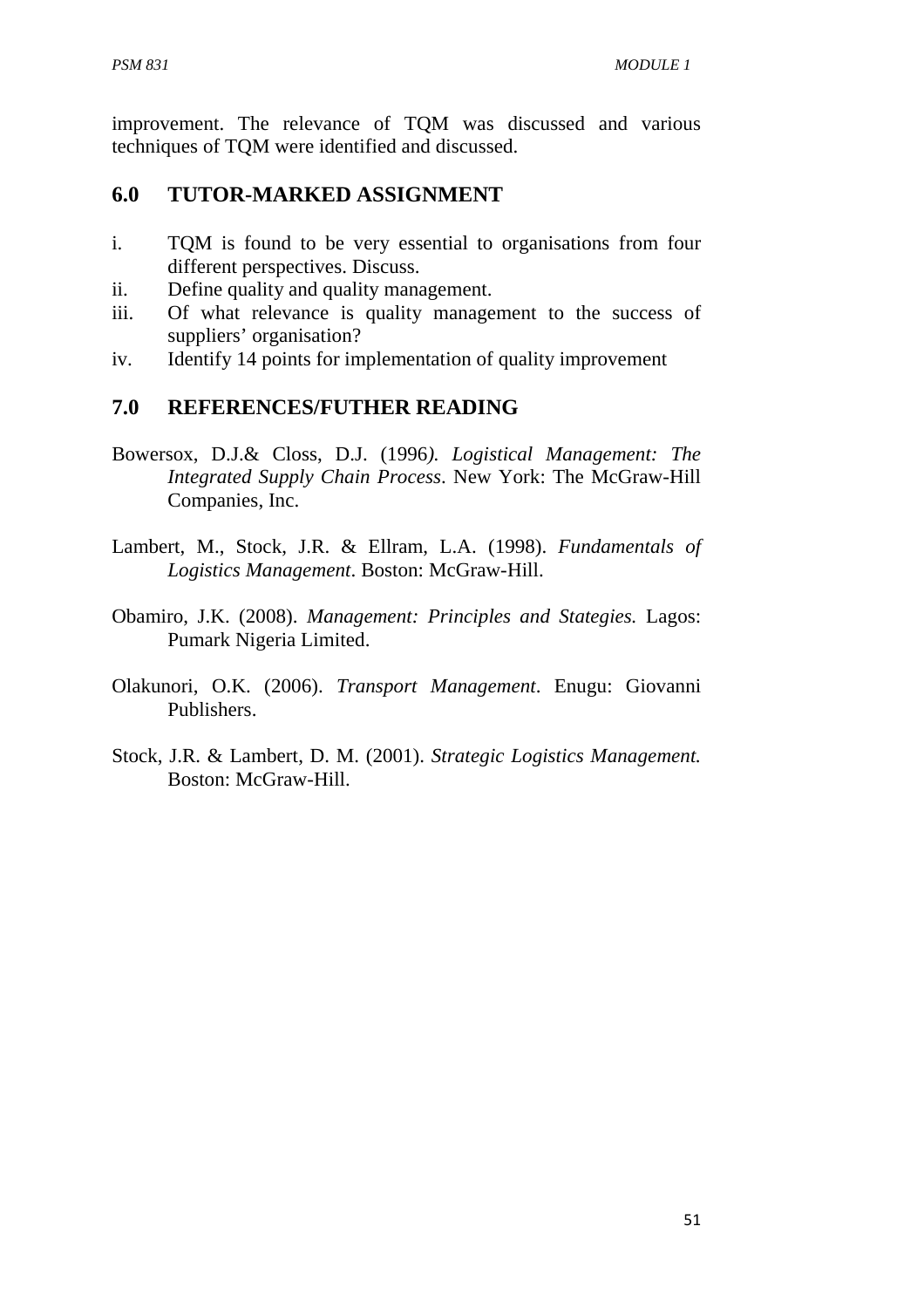### **MODULE 2**

- Unit 1 Human Resource Management in Purchasing and Supply
- Unit 2 Materials Forecasting
- Unit 3 Supply Chain Inventory Management
- Unit 4 Transportation Management
- Unit 5 Warehousing Management

## **UNIT 1 HUMAN RESOURCE MANAGEMENT IN PURCHASING AND SUPPLY**

#### **CONTENTS**

- 1.0 Introduction
- 2.0 Objectives
- 3.0 Main Content
	- 3.1 Human Resources Management in Purchasing and Supply
	- 3.2 Staffing
		- 3.2.1 Recruitment
		- 3.2.2 Selection
	- 3.3 Training and Development
- 4.0 Conclusion
- 5.0 Summary
- 6.0 Tutor-Marked Assignment
- 7.0 References/Further Reading

## **1.0 INTRODUCTION**

Just like any other organisation and department, materials management section is expected to be manned by personnel who are competent and conversant with modern methods in materials management. The obvious importance of human resource towards accomplishment of organisation goals especially in the area of materials management places a serious task on management. In the search of the contributions or importance of human resources to make quality happen and to provide the organisation a competitive advantage, Peter and Waterman (1982) suggested that workers must be treated as the important asset for the purpose of productivity and financial reward that will accrue to the organisation. If the five basic functions of management are planning, organising, staffing, leading, and controlling, then human resource management (HRM) is concerned with the staffing function (Bartol et al, 2005). That is, Human Resource Management is a management function that recruits, selects, trains and develops people in the employment relationship.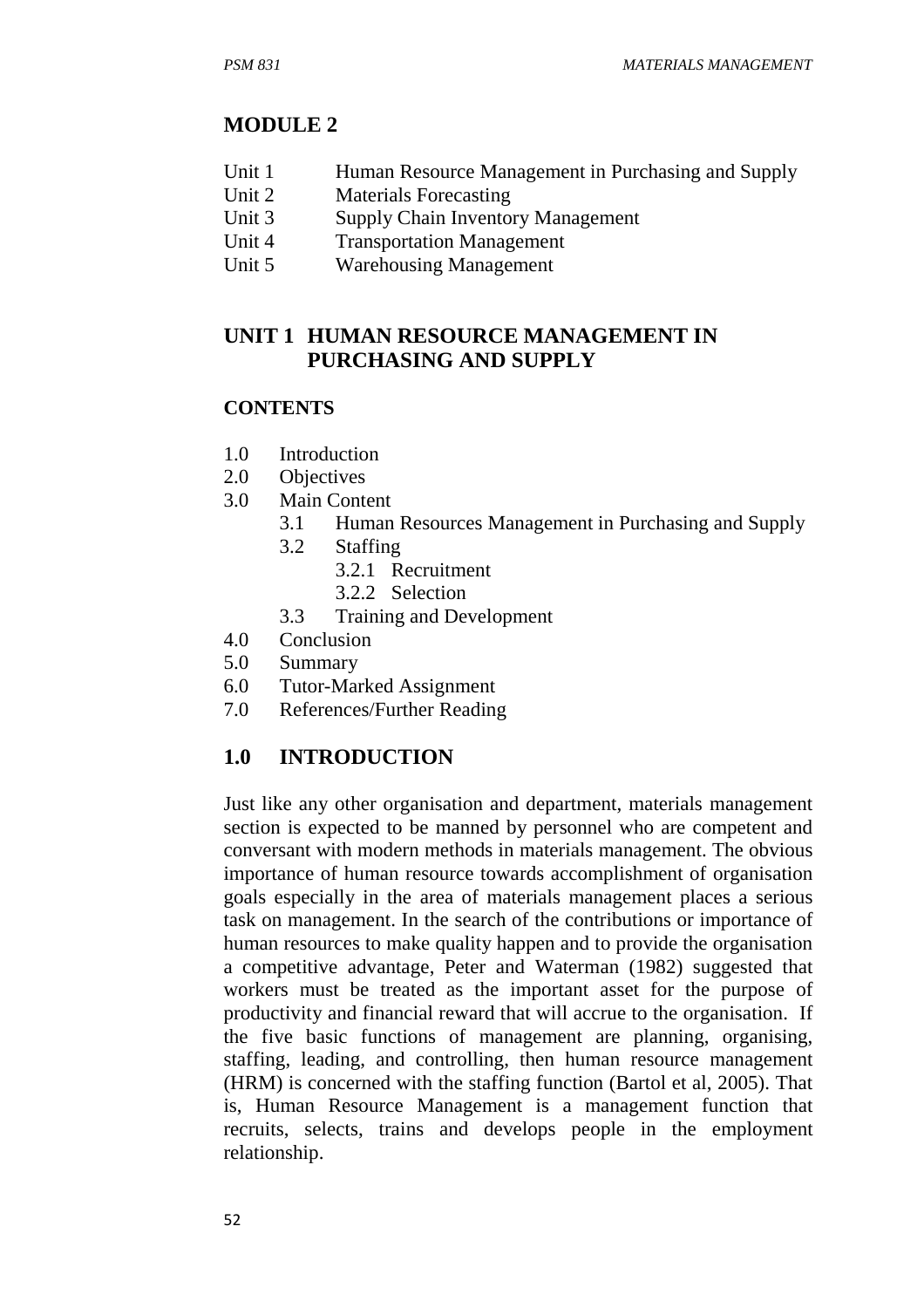People are the main resource in a customer driven organisation. The acquisition of other resources does not produce goods and services. It is the human resources in right number and quality that transform the other resources such as machine, money, information and materials to want satisfying goods and services. Materials, as part of the essential resources for productivity, must be manned by right persons and these persons must be adequately trained for effective and efficient delivery of their duties.

This section of the study material exposes the reader to the meaning of human resources management process, human resource planning and, training and development.

## **2.0 OBJECTIVES**

At the end of this unit, you should be able to:

- explain the meaning of Human Resources Management Process
- identity different sources of recruitment
- explain the selection process
- distinguish between training and development
- explain why and how employees are appraised.

## **3.0 MAIN CONTENT**

## **3.1 Human Resource Management in Purchasing and Supply**

Human Resource Management process is an ongoing activity that is performed by Human Resource (HR) departments in most large organisations with help from other units' managers. All managers in the organisation are involved in recruiting, selecting, training and developing employees. The basic activities of HRM process include human resource planning, staffing (recruitment and selection), orientation, training and development, performance appraisal, and promotions, transfers, demotions, and separation. Attempt will be made to discuss some of these basic activities in human resource management.

#### **SELF-ASSESSMENT EXERCISE 1**

Identify the basic activities that are involved in human resources management process.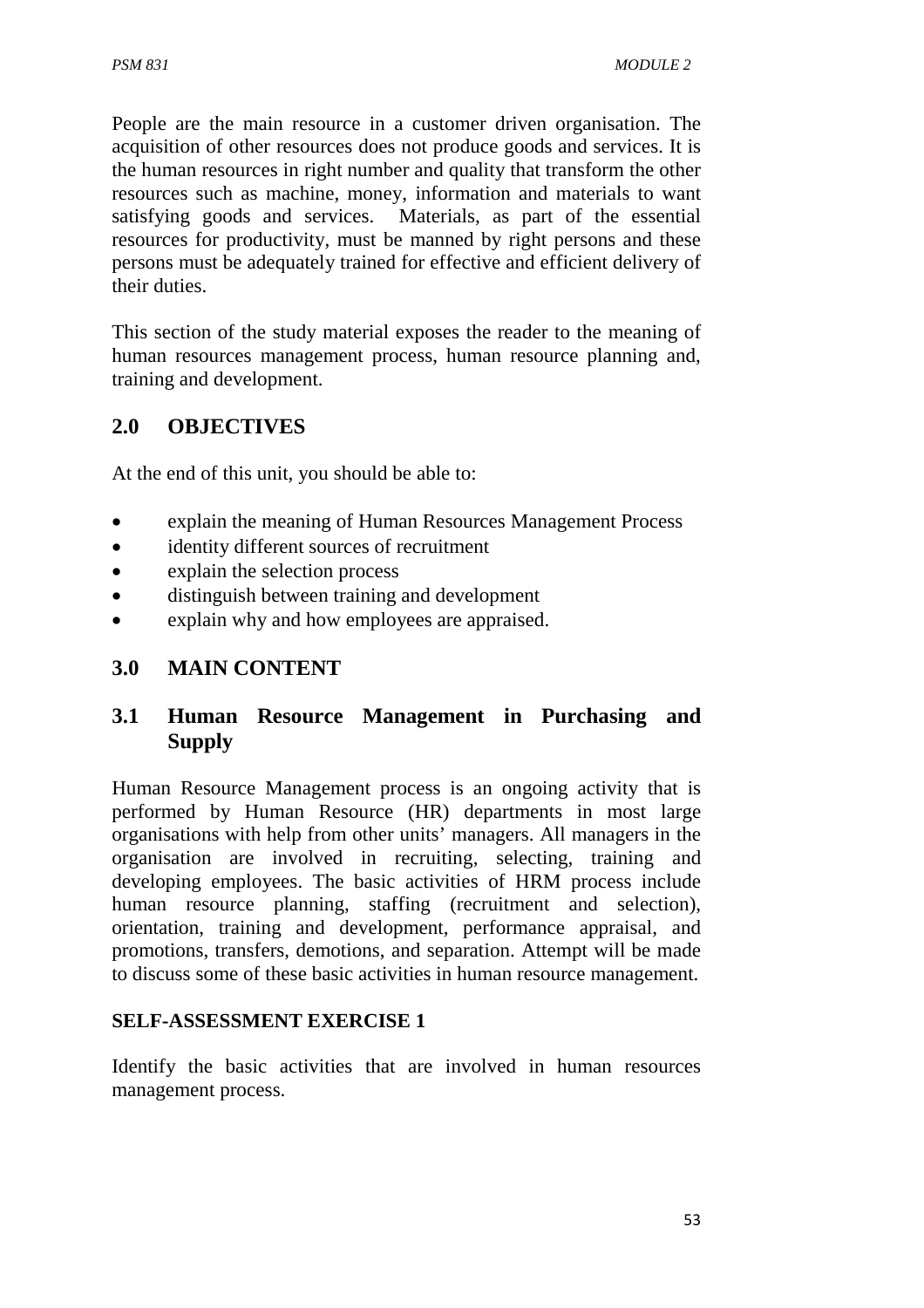## **3.2 Staffing**

## **3.2.1 Recruitment**

Recruitment is a process of seeking and attracting job applicants that have the required education, skills and knowledge, to apply for jobs in an organisation. Recruitment creates a pool of applicants or candidates from which human resource manager can select to fill vacant positions.

#### **Sources of Recruitment**

After a thorough knowledge of the job content and specifications, recruiters should be able to identify sources of viable job applicants. The pool of viable job applicants (people with relevant skills and knowledge) to fill open positions is referred to as labour market. Since labour market is dynamic, human resource specialists of organisations must constantly study and monitor the labour market to know where, when and what type of strategies and tactics to use to attract job applicants in a competitive industry.

Sources of recruitment open to human resource specialists depend on the availability of right people, the number of people needed and the nature of the position to be filled. Sources of recruitment available to fill a position are categorised into two broad areas, namely:

- a) internal sources
- b) external sources

**Internal Recruitment**: internal source of recruitment is the filling of vacancies or positions from existing employees in an organisation. Using internal recruitment policy, management appoints or promotes individual who is already working for the organisation and qualified for the open position. Where a manager decides to fill vacancies internally, the personal records of the employees such as education, skills, experience and commitment need to be evaluated. The internal source of recruitment makes use of the following media to inform the workers: notice boards, e-mail, bulletin, newspaper and internal memo.

**External Recruitment:** external recruitment is a method that fills job vacancies from sources outside the organisation. Some organisations especially the small ones prefer internal recruitment except the position that cannot be filled by existing employees. Most big enterprises operate an open-door policy that gives equal opportunity to sources inside and outside the organisation. Some companies make use of internal source of recruitment for key positions and fill the entry-level positions using external sources of recruitment.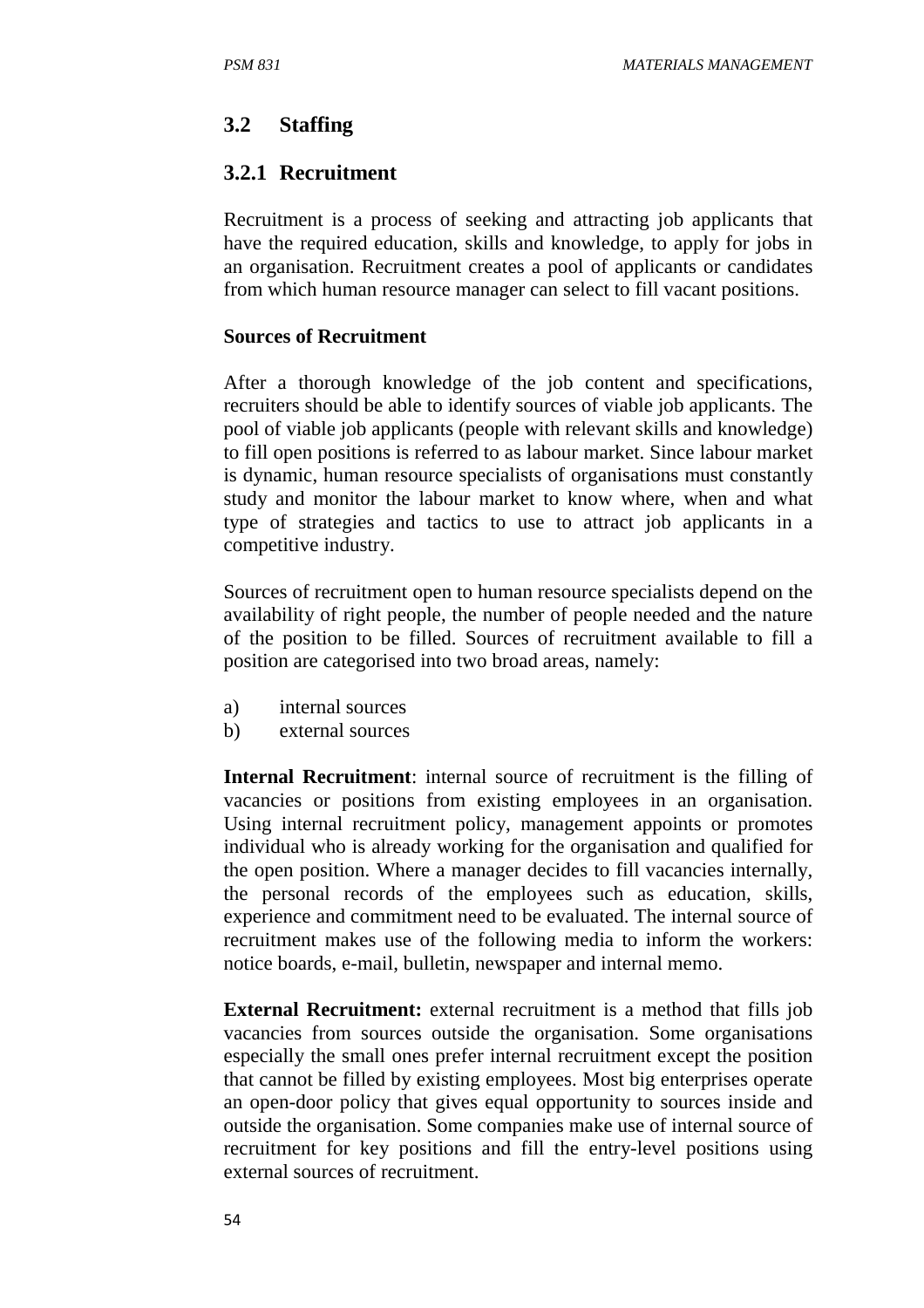## **3.2.2 Selection**

Having got enough suitable applicants to fill vacant positions, the next stage is the selection process. *Selection* is the process of choosing the most appropriate applicants from the pool of applicants. Ivancevich (1994) defines selection "as the process by which an organisation chooses from a list of applicants the person or persons who best meet the criteria for the position available, considering current environmental conditions". The selection process helps human resource specialist to thoroughly evaluate applicants' characteristics and select the one(s) who can effectively and efficiently contribute to the attainment of organisation goals.

#### **A Selection Process**

The selection process consists of a series of logical procedure through which job applicants are examined in order to be selected. At each stage, the number of applicants is reduced until finally, the needed one(s) are hired.

- 1. **Application Blank**: completing application form of companies either electronically or in hard copy is required for prospective applicants seeking employment. Application form and curriculum vitae provide historical information about applicants such as, name, sex, educational background, work experience, state of origin, professional qualification, and the like. The application form provides information for interview and final selection. A detailed analysis of the information obtained can be used to determine the applicant's skills, abilities and subsequent performance on the job.
- 2. **Employment Tests**: this is commonly used to measure and identify the applicant with the greatest potential required to perform the job. A test is a sample of a person's behaviour. Employment test measures the applicant's job skills and ability to learn on the job. Test is another standardised means of screening and obtaining information about the applicant. The major advantages of employment test are: (1) it is highly objective and less biased than other forms of screening, (2) it improves accuracy in selection process and, (3) it provides information about the applicants' needs which is useful for counseling, training and development.
- 3. **Employment Interviews:** interviews are the most popular and commonly used screening device. Interview involves face to face interaction between the interviewers and interviewee with the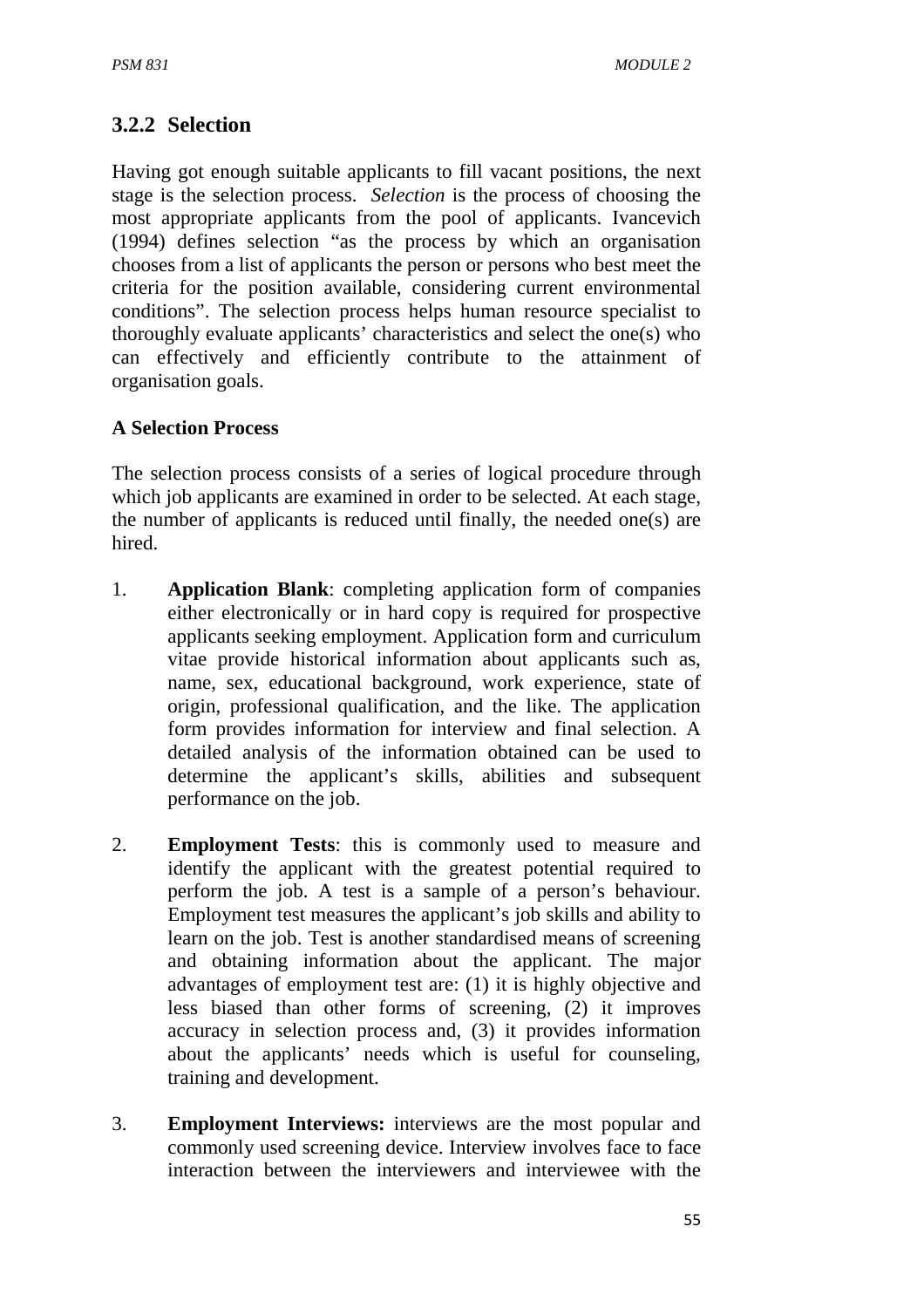intention of gathering information about the interviewee's skills, interests and abilities. During the interview, interviewee is allowed to ask questions about the job and the organisation. The nature and number of interviews depend on individual organisation. Usually, there is more than one interview i.e. a successful candidate at first interview is invited for a follow-up interview. The final interview is often conducted with the Managing Director (MD) or she/her representative.

- 4. **Supervisor's Approval**: most employment interviews are conducted by human resource specialists with representatives (supervisor) from the department where vacancy is declared. This is necessary because the supervisor is most familiar with job conditions, the kind of skills and abilities required. Therefore, the approval of the supervisor of the candidate's application gives him or her opportunity to proceed to the next stage of selection process.
- 5. **Reference Checks**: this is designed to obtain additional information and to ascertain the truthfulness of the information with respect to the applicant's work performance, skills, education, and professional status previously supplied. Reference check is more of ensuring the truthfulness or confirming the information provided in the application blank by applicant(s).
- 6. **Physical Examination**: most corporate organisations ask candidates to take medical examinations either before or immediately after offer of employment. The aim of this is to determine the physical fitness and employees' health status and to know if there are any medical limitations the company should take into account.
- 7. **Offer of Employment:** here, the final selection is done and qualified applicant(s) are given letter of employment. All applicants who were issued letter of employment have a time limit to accept or reject the offer. If accepted, on resumption, employee(s) are taken through orientation/induction programme. Applicants who are not employed should also be communicated; this helps to promote the public image and reputation of the company.

#### **SELF-ASSESSMENT EXERCISE 2**

Identify and explain series of logical procedures that are involved in the selection of applicants into an organisation.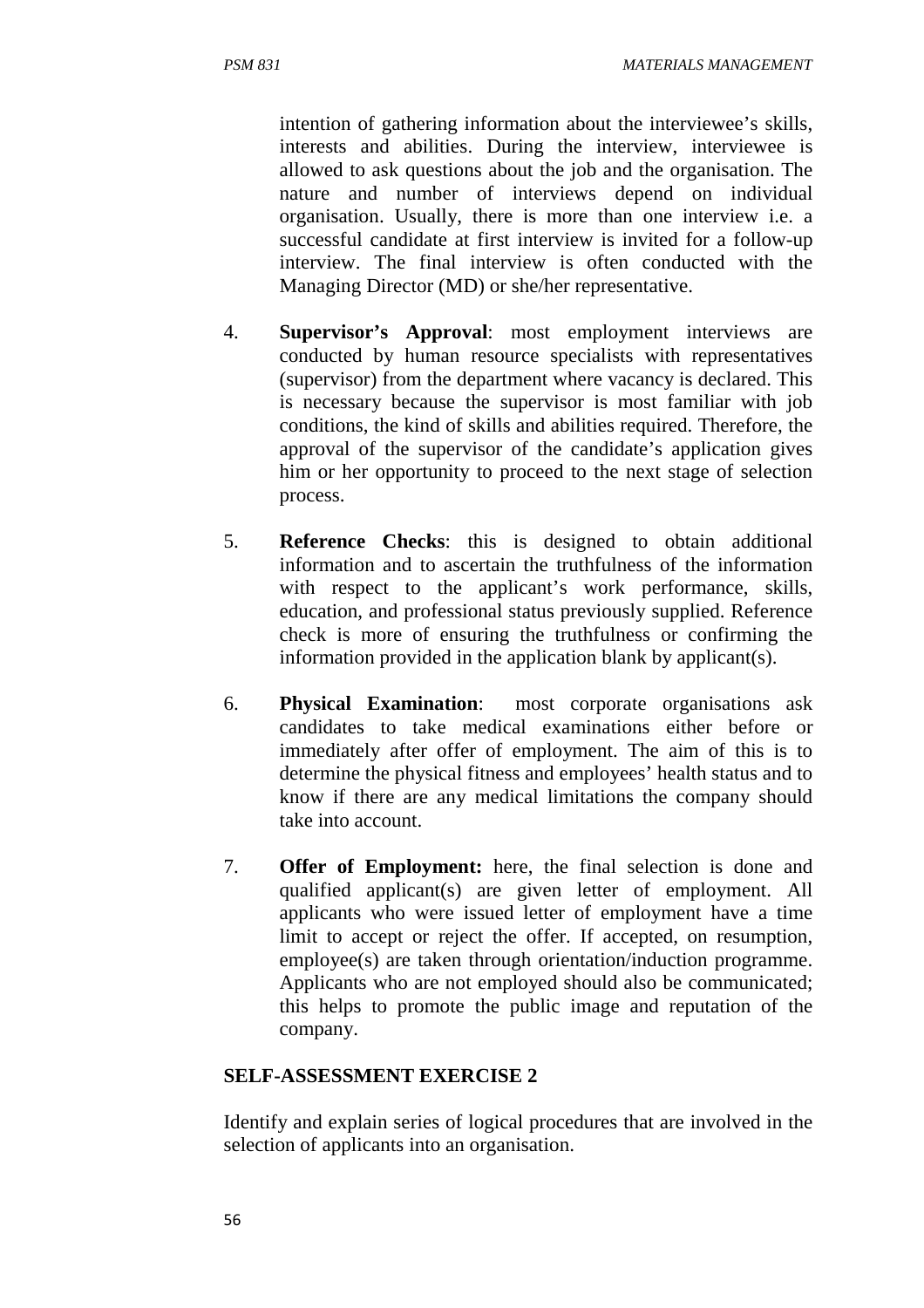### **3.3 Training and Development**

Training is the process of developing employees' skills and learning new concepts, rules or attitudes in order to increase effectiveness on a particular job. Ubeku (1975) in his contribution, defines management training as the process of developing managers' knowledge, skills and attitude through instruction, demonstration, practice, and planned experience to meet the present and future needs of the business. In other words, training refers to teaching employees required skills and knowledge to perform the assigned tasks effectively and efficiently.

 Development refers to the process of teaching managers and professional employees the knowledge, skills needed for present and future task accomplishment. Anao, (1993) defines management training and development as "management development whose major concern is to ensure the continuing availability of component and highly motivated managers that possess the required positive and innovative outlook for a successful prosecution of organisation's mission against the background of the challenges, uncertainties, hostilities and threats posed by the environment".

In summary, training and development involve the systematic and continuous development of skills, learning concepts, attitudes and knowledge needed by employees to perform effectively and efficiently at work.

### **3.3.1 Training and Development Methods**

Few among the most commonly used training and development methods by management are:

- **1. On-the-Job Training**: this takes place as employees perform their regular jobs during working hours. The greatest disadvantage of this method is that mistake committed while learning can be very costly.
- **2. Off-the-Job Training**: this occurs when trainees or employees have to seek for more knowledge or widen their job experiences outside their workplace. Off-the-job training techniques include seminar, films and television conferences, case studies etc.
- **3. Apprenticeship**: apprenticeship is a common means of learning trades. It is a formal assignment to serve in an understudy capacity to a skilled worker until a certain skill or trade is learnt.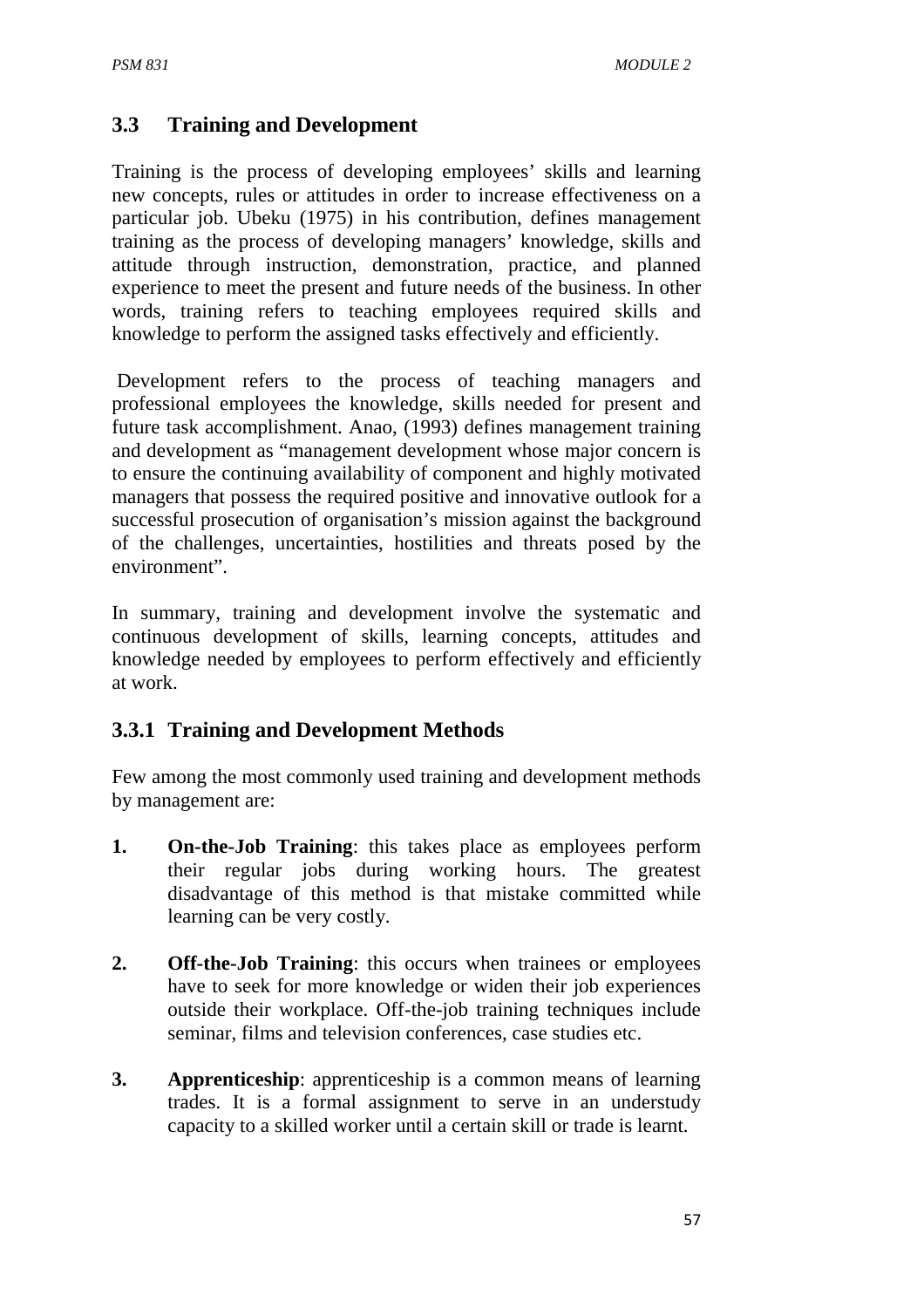- **4. Vestibule Training**: this is a form of off-the-job training where the trainees use equipment or machines and procedures similar to those he would use in on-the-job training but the equipment is set up in a separate area from the work place. The emphasis is on safely, learning, and feedback rather than productivity.
- **5. Simulation**: simulation is advance training program mainly designed for executive officers. It involves carefully developed exercises, modeled on life practicable situations, in which trainees participate and receive feedback. It could be inform of paper simulation (such as in-basket exercises) and computer based business 'games' to teach management.
- **6. Case Studies**: these comprise the discussion and proffering practical solutions to real-life or hypothetical cases to demonstrate the reality in the business world.
- **7. Business Games**: this method allows participants to be trained in handling situation or event that involves competition between two equally strong opposing groups. The aim of the method is to enable managers to appreciate the fact that today's modern business is competitive and a business thrives better depending on the tactical capability of its managers in developing and implementing strategic decisions.

### **SELF-ASSESSMENT EXERCISE 3**

Identify and discuss various methods of training and development

## **4.0 CONCLUSION**

Human resource management is sequential in its process. It begins with human resource planning. Human resource (manpower) planning is the process that identifies the right quality and the right number of people to fill vacant positions. It is the forecasting of future human resource needs and planning appropriate programs to provide and manage these needs. Manpower planning involves four main activities:

- 1) to collect information on current employees such as level of education, age, sex, skill, ability and commitment.
- 2) to forecast demand for labour in line with the requirements of the long and short term plans.
- 3) forecast internal and external supply of labour.
- 4) plan programmes to deal with shortages or surpluses of human resource.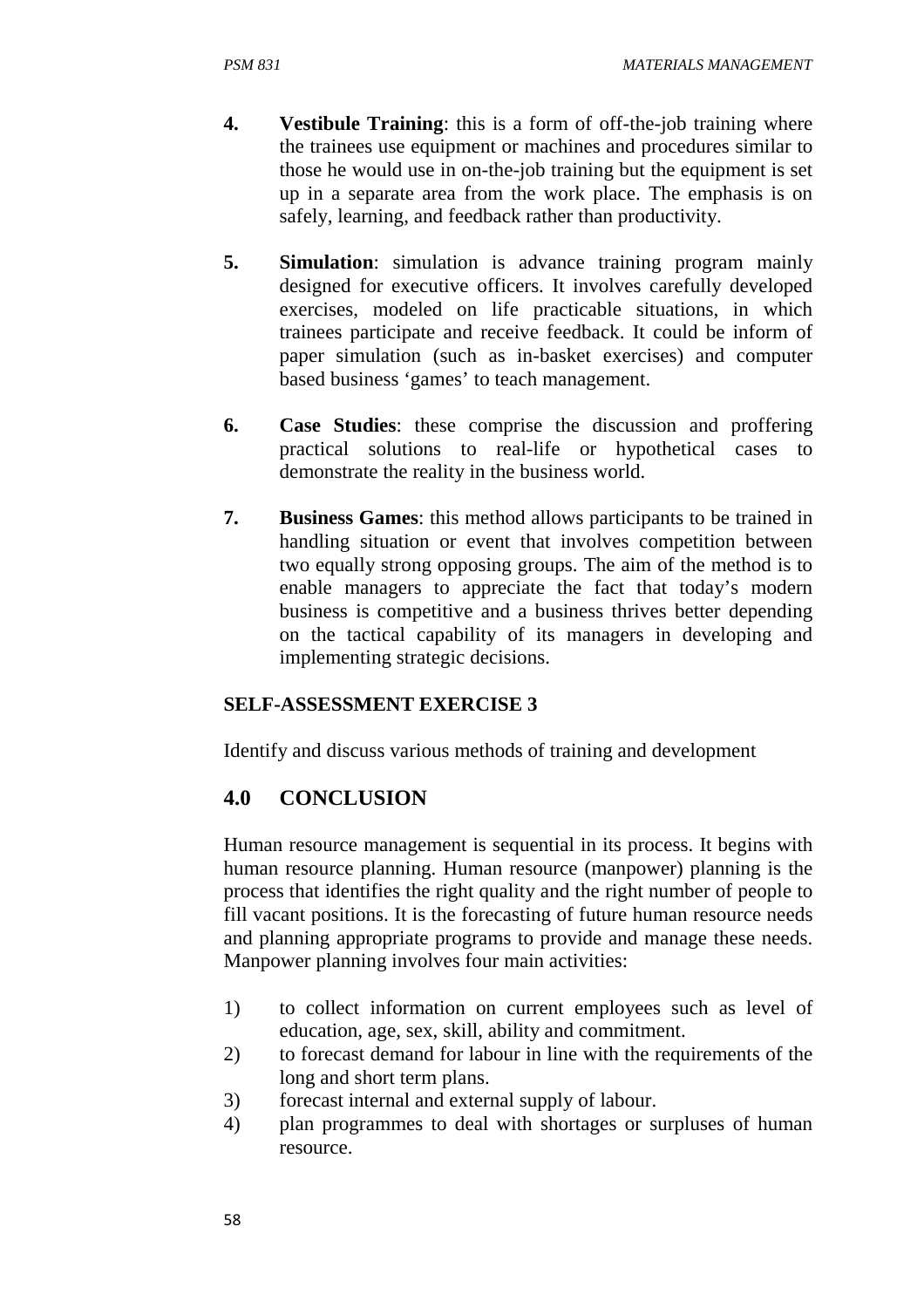Human resource planning has the following benefits:

- 1) it establishes a framework where personnel decisions such as recruitment and selection, orientation, training and compensation are taken
- 2) it forecasts the organisation's human resource needs in the light of organisation's objectives
- 3) effective manpower planning solves the problem of unnecessary labour shortage and surplus
- 4) the success of organisation's expansion schemes depends on effective manpower planning by ensuring a steady supply of experienced and qualified employees
- 5) it helps in managing labour turnover and morale challenges
- 6) it provides the basis for training and development of employees to acquire the right skills and abilities.

However, other HRM activities as earlier discussed include staffing (recruitment and selection), orientation, training and development, performance appraisal, and promotions, transfers, demotions, and separation.

# **5.0 SUMMARY**

This second module of the course has exposed you to human resource management process. Each stage of the process was discussed. For example, recruitment and selection were discussed. The need for training and development as well as performance appraisal was also emphasised in the course of the discussion.

In the next study unit, you will be taken through discussion on warehousing management.

# **6.0 TUTOR-MARKED ASSIGNMENT**

- i. What are the procedures involved in recruiting and selecting competent materials manager in a multinational organisation?
- ii. Define recruitment and identify different sources of recruitment.
- iii. Explain the selection process.
- iv. Identify and discuss the types of training and development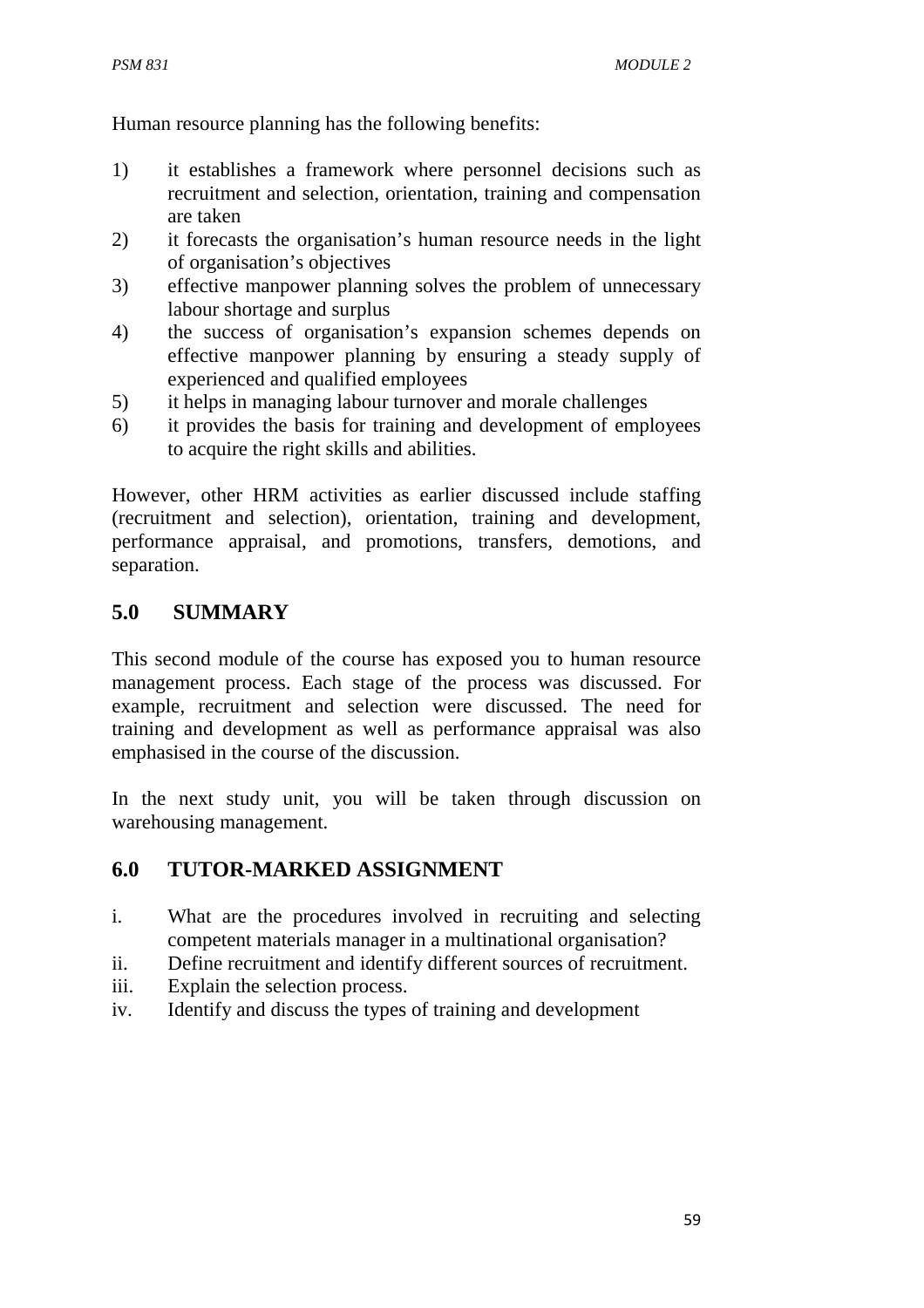#### **7.0 REFERENCES/FURTHER READING**

- Anao, A. R. (1993). "Corporate Success in the 1990's: The Role of Training and Development". *Nigerian Management Review*, 8 (2).
- Anao, A.R. (1993). "Corporate success in the 1990's: The Role of Training and Development". *Nigerian Management Review*, 8(2).
- Banjoko, S.A.(2002). *Human Resource Management, Lagos*: Pumark Nigeria Limited.
- Bartol, K., Teijn, M., Matthews, G & Martin, David (2004). *Management: A Pacific Rim Focus*. Boston: McGraw-Hill Australia, Enhanced Edition.
- Bateman, T. S & Snell, A S.(2004). *Management: The New Competitive Landcape*, Boston: McGraw-Hill/Irwin.
- Bowersox, D.J. & Closs, D.J. (1996*). Logistical Management: The Integrated Supply Chain Process.* New York: The McGraw-Hill Companies, Inc.
- Fajana, S. (2002). *Human Resource Management: An Introduction.* Lagos: Labofin and Company, Lagos.
- Ivancevich, J. M. (2004). *Human Resource Management*. Boston: McGraw Hill/Irwin.
- Lambert, M., Stock, J.R. & Ellram, L.A. (1998) *Fundamentals of Logistics Management*. Boston; McGraw-Hill.
- Obamiro, J.K. (2008) *Management; Principles and Stategies.* Lagos; Pumark Nigeria Limited.
- Olakunori, O.K. (2006). *Transport Management*. Enugu: Giovanni Publishers.
- Peter, T and Water Waterman, R. (1982). *In Search of Excellence.* New York: Harper and Row.
- Stock, J.R. & Lambert, D. M. (2001). *Strategic Logistics Management*. Boston: McGraw-Hill.
- Ubeku, A. K. (1997). *Personnel Management in Nigeria*. Benin City: Ethiopia Publishing Corporation.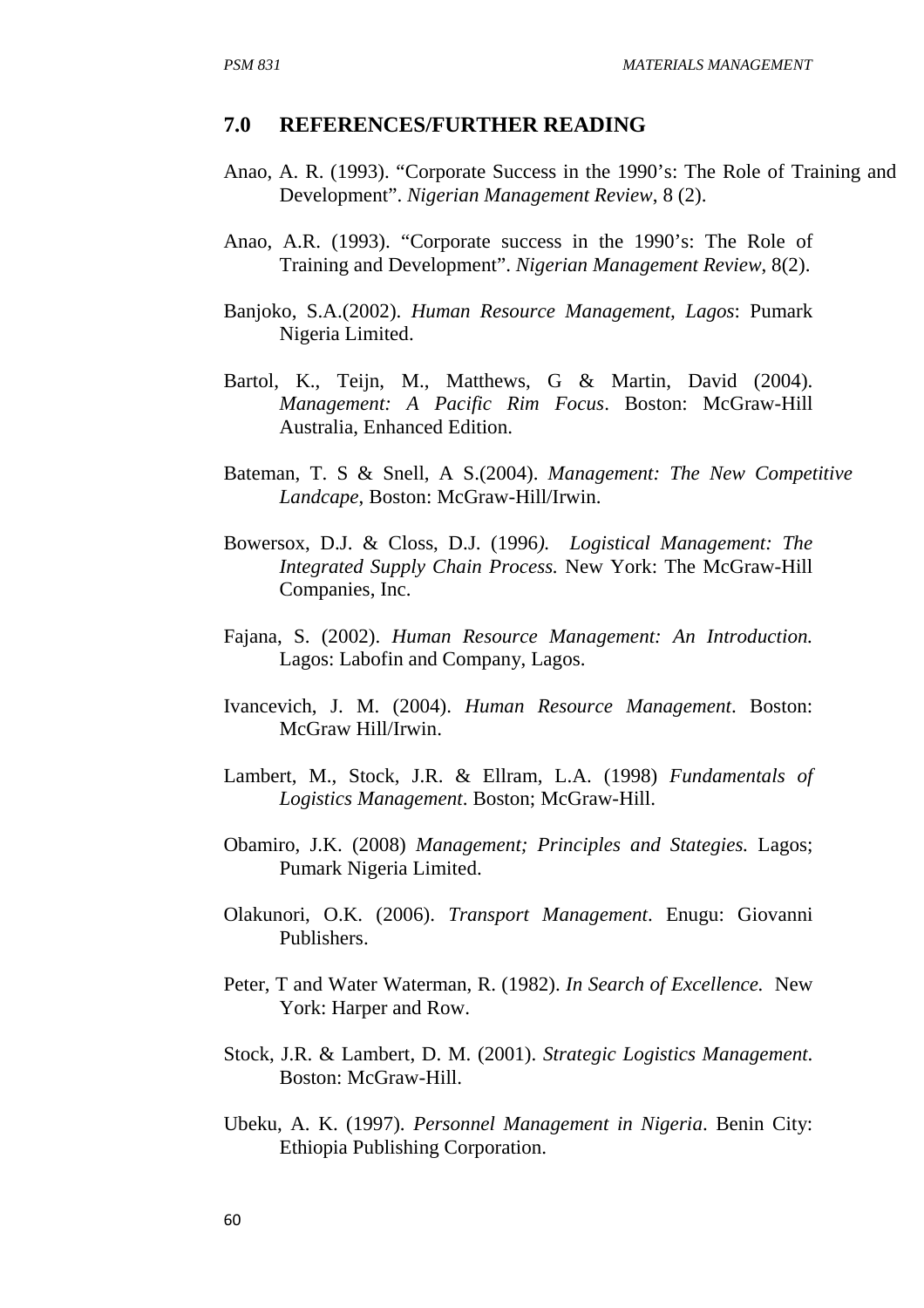# **UNIT 2 MATERIALS FORECASTING**

### **CONTENTS**

- 1.0 Introduction
- 2.0 Objectives
- 3.0 Main Content
	- 3.1 Nature of Forecasting
		- 3.1.1 Definition of Forecasting
		- 3.1.2 Reasons for Material Forecasting
		- 3.1.3 Types of Forecasting
	- 3.2 Characteristics of Sound Forecasts
		- 3.2.1Components of a Good Forecast
		- 3.2.2 Factors Affecting Accuracy of Forecast
		- 3.2.3 Procedures of Sales and Materials Forecasting Process
	- 3.3 Methods of Forecasting
		- 3.3.1 Qualitative Forecast Methods
		- 3.3.2 Types of Qualitative Forecasting Methods
		- 3.3.2 Types of Quantitative Forecasting Methods
		- 3.3.3 Quantitative Forecasting Methods
		- 3.3.4 Types of Quantitative Forecasting Methods
		- 3.3.5 Forecast Errors
- 4.0 Conclusion
- 5.0 Summary
- 6.0 Tutor-Marked Assignment
- 7.0 References/Further Reading

# **1.0 INTRODUCTION**

Forecasting is one basic area of materials management that must not be underrated because business operations are dynamic and full of uncertainties. Managers make decisions to predict what the future holds for their products. They buy materials, design products, employ personnel and produce goods and service to sell to both existing and potential customers. Sales of firms' products depend on demand. The demand for a goods or services is a function of customer requirements and needs and it fluctuates. The organisation has to plan its operations along the dynamism in customer demands. The estimate of market demand of a product or service is based on past sales record and current business trend. Materials managers are also trying to make better estimates of some major materials in anticipation for future in the face of uncertainty. Management would not like to have excess inventory or leftover of finished goods at the end of a lucrative season since it could lead to selling out stock at a loss nor would it like potential drop in revenue from sales due to shortfalls in stock. There is need to make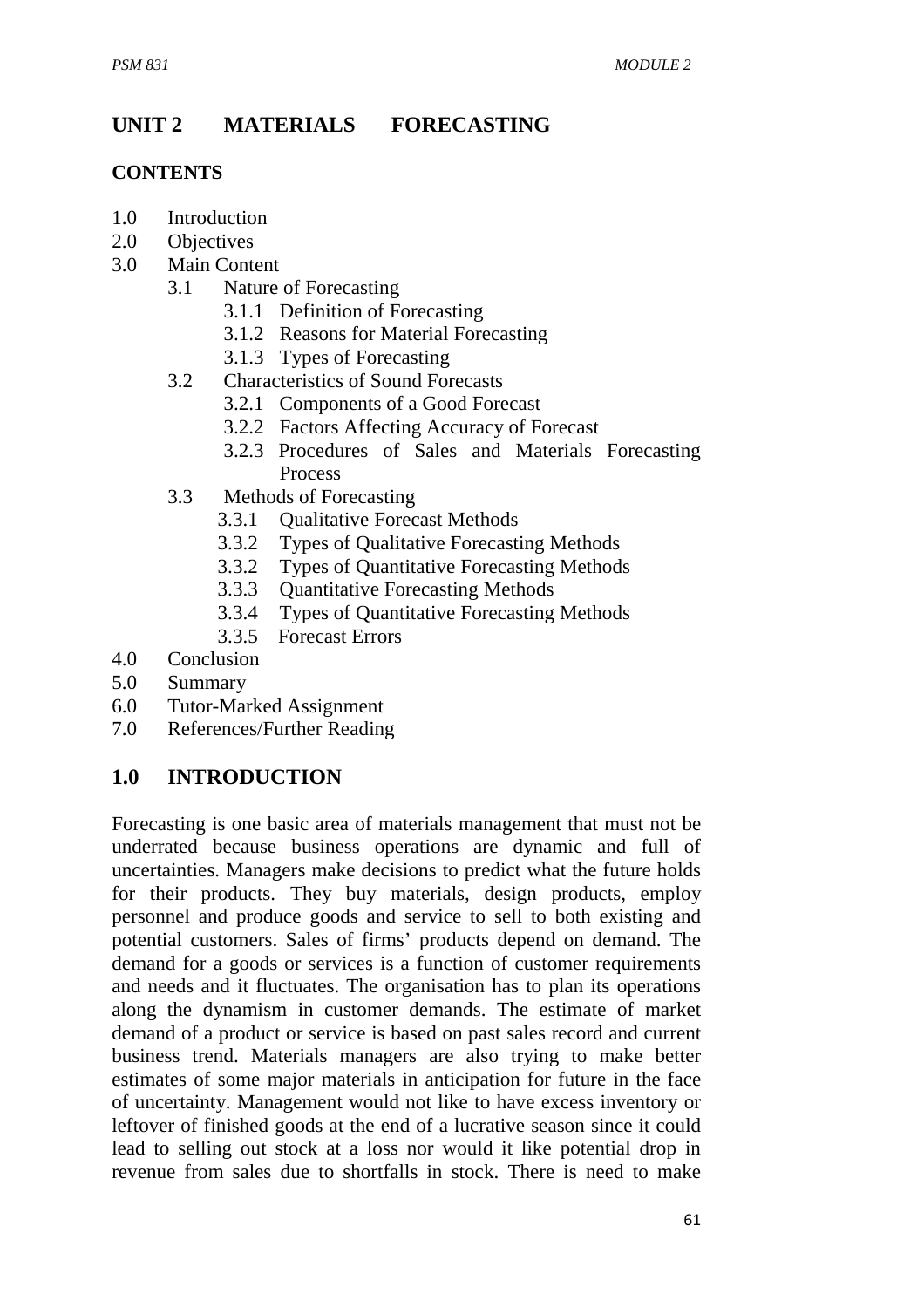good estimates and prediction of future in order to provide required materials at the right prices and right place to produce goods and services that meet customer demands and organisation's profits target. Ability to make good estimates is the main purpose of forecasting.

## **2.0 OBJECTIVES**

At the end of this unit, you should be able to:

- define forecasting and types of forecasting
- explain the reason for carrying inventory
- discuss the various inventory management models
- discuss the concept of Just-In-Time Philosophy.

## **3.0 MAIN CONTENT**

## **3.1 Nature of Forecasting**

## **3.1.1 Definition of Forecasting**

Forecasting can be defined as the process of accurately predicting future sales or events by examining historical data or past experiences etc. and projecting them into the future by using qualitative and quantitative means. It may involve using subjective or intuitive prediction or managers' good judgment or past and present data. After detailed analysis, management will be able to forecast the future requirements and decides the quantity and capacity of production and operations. Materials plan and purchasing are done based on forecast capacity of production process. Therefore materials forecasting can be described as anticipation of materials requirement for the planned production capacity. The method of forecasting materials must consider the previous sales and materials and anticipated demands of the organisations to give accurate materials required for proposed period. It is therefore necessary to mention that forecasting not only plans the capacity of production and sales but also is necessary to plan material requirements, production schedule, manpower requirements, etc.

## **3.1.2 Reasons for Materials Forecasting**

Forecasting is central to the planning process which is a perquisite for materials management. Material planning is greatly required if the materials manager wishes to keep operations running smoothly, to adequately prepare for and meet future market conditions, and to minimise potential problems that can occur in materials acquisition.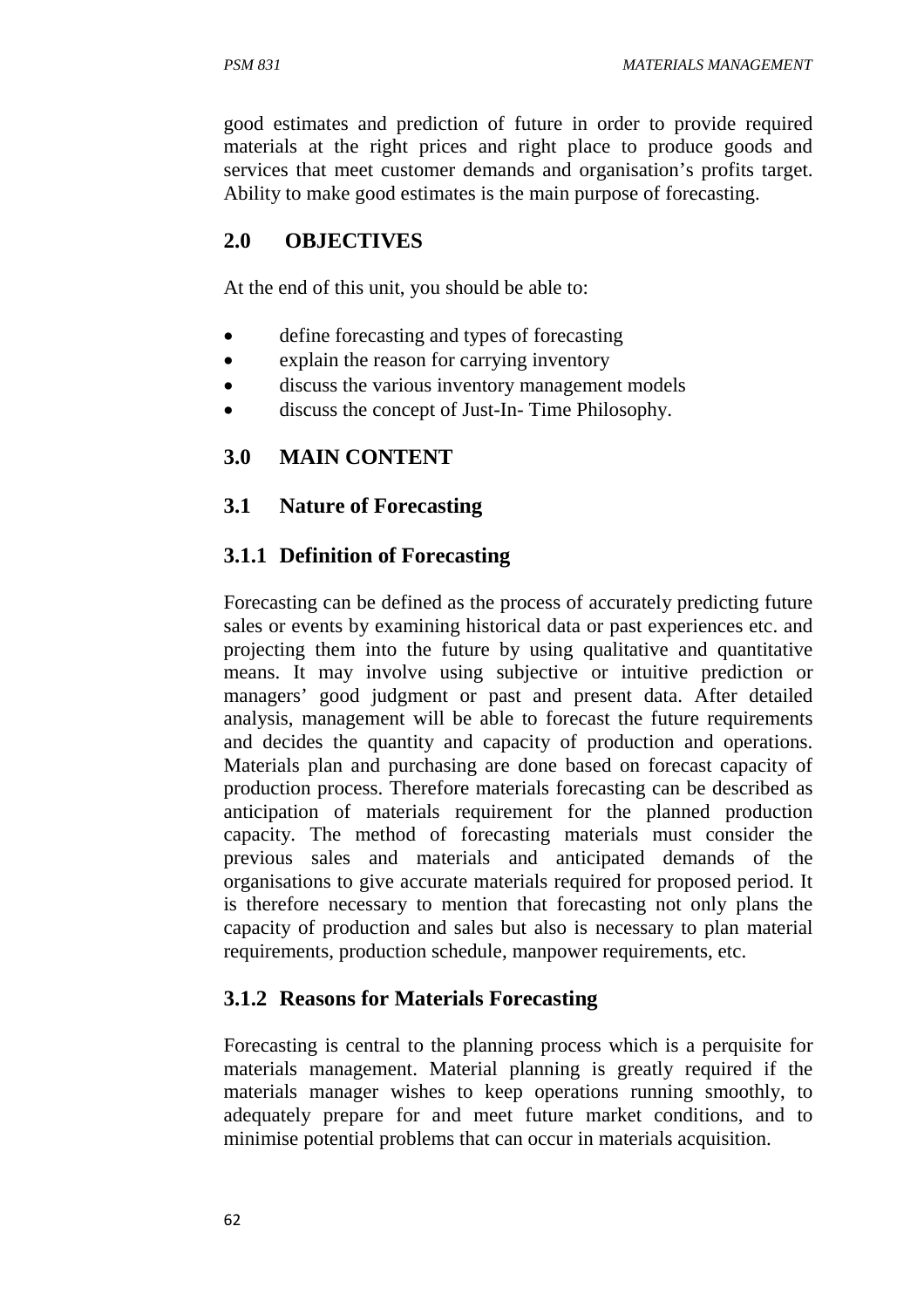Also, materials forecasting is required if management want to predict the future concerning material availability with some degree of accuracy. Forecasting can render near accurate information of the future, hence provides useful information for material planning. Some of the other reasons why competitive organisations engage in materials forecasting are listed below:

- 1. to produce quality product
- 2. to reduce production cost and unit price
- 3. to take decisions on production capacity (volume)
- 4. to Meet the needs of customer, hence, increasing customer satisfaction
- 5. to reduce the problem of shortage or stock out of materials for production and finished good for customers
- 6. to schedules production process more efficiently
- 7. to enable the adoption of JIT philosophy in purchasing, transportation and production
- 8. to reduce material waste and product obsolescence costs
- 9. to foster buyer and seller relationship
- 10. it is a starting point for budgeting.

# **3.1.3 Types of Forecasting**

A forecast is usually classified by the future period of time it intends to cover. This classification is given as follows:

### **Short-Term Forecast**

This forecast has a time frame of three months to one year. It is used for materials planning, purchasing and supply, job assignment for short period operational logistics planning process. It is usually used at operational level for mostly daily and perishable materials, vegetables, eggs, food products and some of the materials are forecasted monthly or weekly. This is required to be done by all units to know the actual materials to be purchased and transported for short finite periods. There is always fluctuation and variability in demands and prices of these products.

## **Medium-Term forecast**

Materials manager also carries forecast for duration spans, one year to three years. It is useful in planning for materials that go into operation within these periods and mostly suitable for seasonal goods such sweaters, rain coats and bouts, students' bags, shoes and clothing, etc. It addresses budgeting issues concerning materials and sales.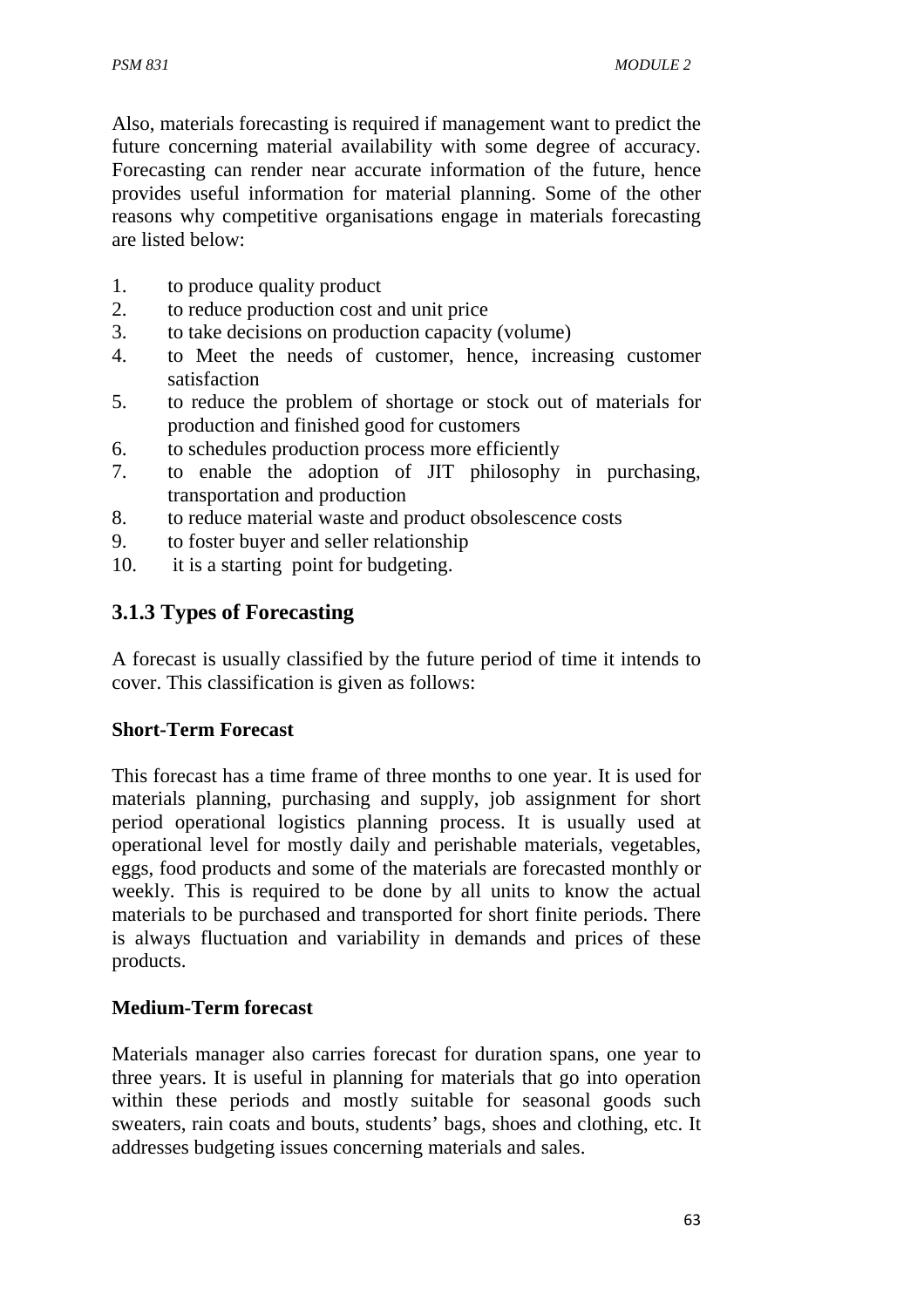#### **Benefits of Short-Term and Medium-Term Forecasting**

- (*i*) The fluctuation in demands and variability in prices of inventories are envisaged and necessary steps will be taken to purchase the materials to meet future requirements
- (*ii*) It helps to manage investment of perishable materials
- (*iii*) It ensures production for consumer product.

#### **Long-Term forecasting**

This forecasting usually covers more than three years and it is useful for long run planning and strategic issue concerning fundamental materials requirements of strategic projects. When management does sales forecasting for long period of time such as three years or more, it must be supported by material forecast for same period and this affects the strategic decisions of an organisation. It is useful in new product development, facility location and research and development, constructing big buildings and plants. It would mostly be done for product lines or division throughput capacity.

#### **Benefits of Long-term Forecasting**

- (*i*) It provides the materials required for new product design and development
- (*ii*) For economic, social and technology development of less industrial areas long-term planning and forecasting is necessary
- (*iii*) To predict long-term financial requirements for materials acquisition and entire operations
- (iv) Long-term sales and materials forecasting is a management tool used for development expansion, diversification and profit maximisation.

# **3.2 Characteristics of Sound Forecasts**

Despite the distinction of forecasting methods, certain features are peculiar, namely:

- 1. short-term material forecasts are more accurate in terms of predict than long-term material forecast
- 2. forecasts for groups of materials tend to be more accurate than forecast for individual material because forecasting errors among items in group have a cancelling effect
- 3. forecasts are never perfect but a guide for managerial decisions; hence actual results usually differ from predetermined values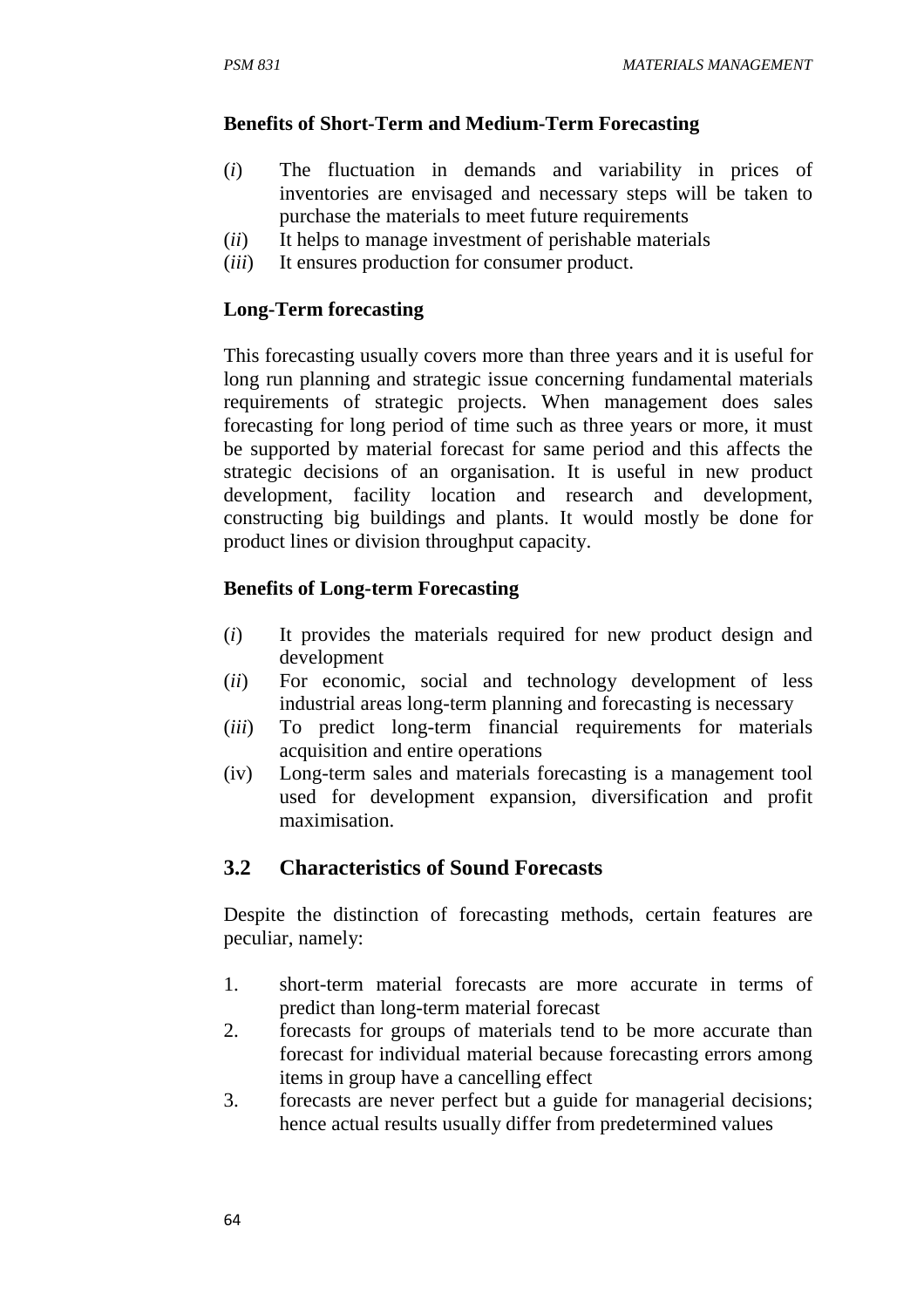4. most quantitative forecasting techniques assume that the same underlying business environmental variables that existed in the past will repeat themselves in the future.

## **3.2.1 Components of a Good Forecast**

A sound forecast should meet the following requirements:

- 1. the forecasting technique should be simple, comprehensive, easy to understand
- 2. forecast should be timely and current
- 3. forecast should be accurate and able to predict the future
- 4. forecast should be reliable; it should be able to provide same or similar results over time
- 5. forecast process should be documented for objectivity of evaluating forecasting outcomes
- 6. forecasting should be cost-effective. The gains or benefits should outweigh the costs.

## **3.2.2 Factors Affecting Accuracy of Forecast**

- **1. Quality of Data:** past sales and material data must be accurate, current, detailed, complete, error free, and relevant to the objective of forecast. The higher the quality and quantity of data used for forecasting materials and sales, the better the accuracy of forecast.
- **2. High Technology Change:** the frequent changes of information technology for better quality improve the accuracy of sales and materials forecast, hence, leading to error free prediction. In highly automated companies, forecasting is easier and reliable because past sales and materials data required for forecasting are available electronically.
- **3. Period of the Forecast:** the shorter the time of forecast, the more accurate it can predict future materials need of the organisations, while the longer the period, the less the accuracy of such forecast.
- **4. Dynamism:** some of the assumptions of forecasting are stability and reliability of results over the planned period. This is not always achieved as unplanned or unforeseen changes could affect the accuracy, stability and reliability.
- **5. Elasticity of Demand:** accuracy in prediction of demands and materials requirement of goods (food items, shelter items, etc.) that are elastically demanded is high than accuracy for demands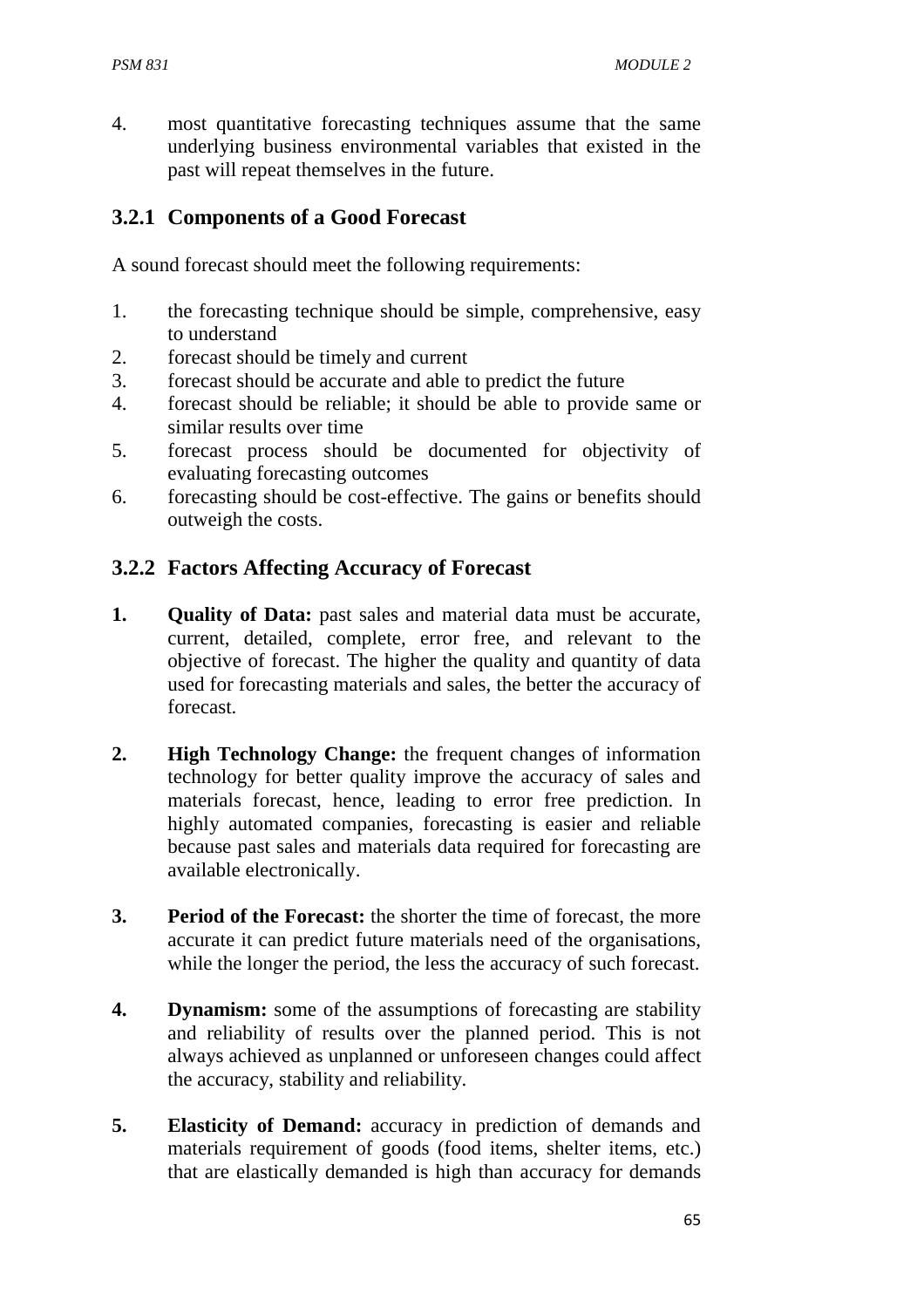for inelastic goods such travelling abroad for summer or shopping.

## **3.2.3 Procedures of Sales and Materials Forecasting Process**

To arrive at accurate, reliable and up-date forecasting, managers must consider the following steps among others:

- 1. clearly define the objective(s) of forecasting. This means what do want you to achieve; materials or sales forecast
- 2. determine and select the materials to be used in the forecast.
- 3. determine the time frame of forecast; whether short, medium and long-term forecasting?
- 4. select the forecasting techniques. Management should determine the method(s) of forecasting to be adopted. Is it qualitative or quantitative forecasting or combination of two methods? This depends on the nature of the materials or products. For instance, a new material or product may require qualitative forecasting because of lack of past records
- 5. gather, process and analyse data: analyst collect, process and analyse the required data to achieve the predetermined objective(s) of the forecast
- 6. make the forecast based on the analysis
- 7. validate the process and implement the results to meet the demands of production units and customers.

# **3.3 Methods of Forecasting**

As earlier mentioned, forecasting is fundamental to sales, materials, production planning processes and future expansion of the business. There are different methods of predicting the materials requirement and demand of various products in the market. Management can use different methods or combination of two or more methods of forecasting to analyse the past records and current trends and predict future forecast**.**  Basically, approaches available for managers, namely**, qualitative and quantitative.** 

# **3.3.1 Qualitative Forecast Methods**

Qualitative forecast methods involve the use of soft data such as decision maker's intuition, emotions, value system, personal experiences and good judgment of market and business trend to predict the future. Any of the approaches of qualitative can be used for forecasting. In practice, a combination of two with quantitative method (s) is usually most effective. A qualitative forecast may or may not consider previous events. A sound qualitative forecast can be supplemented with the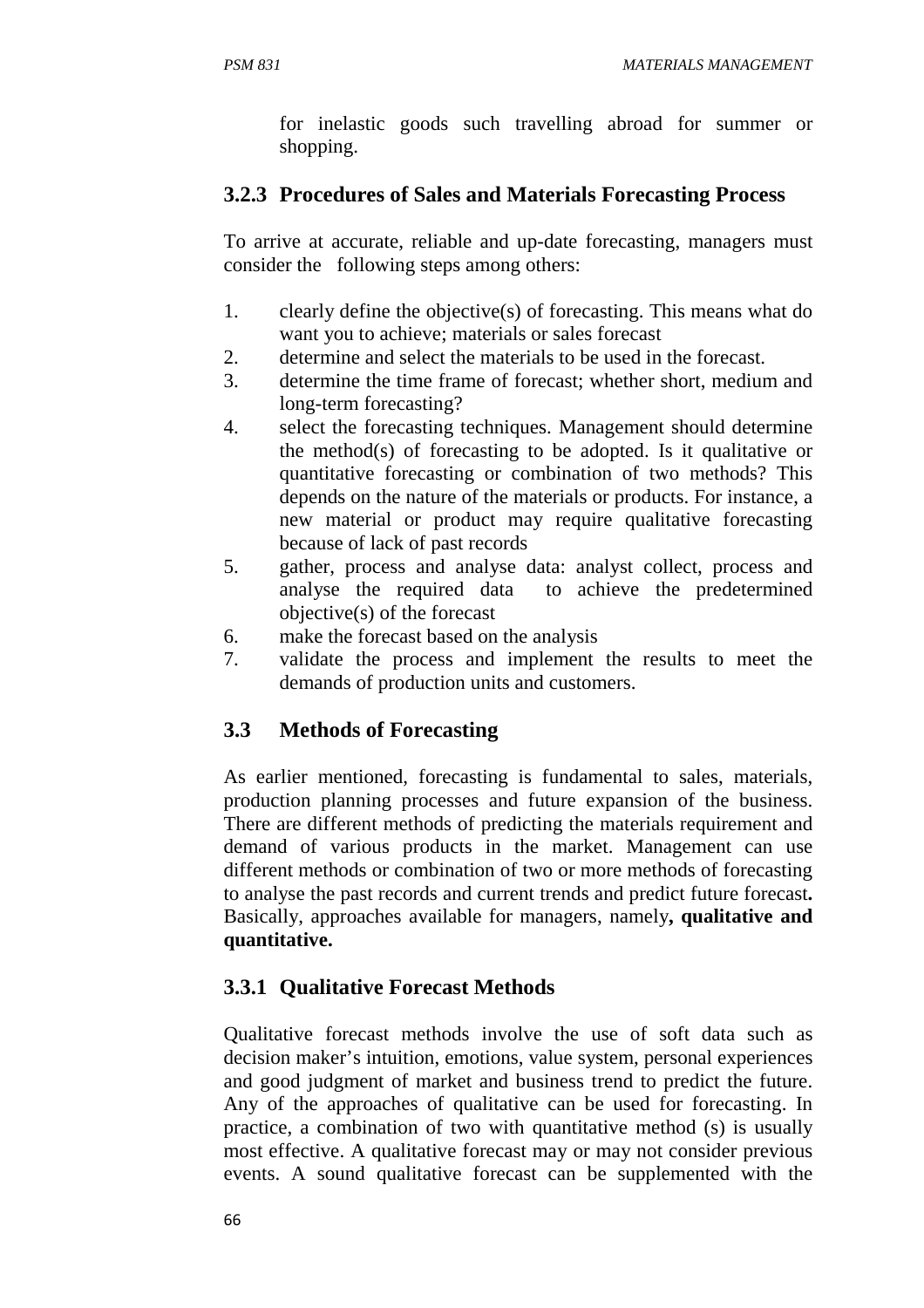scientific and mathematical quantitative method of forecasting techniques. Modern organisations use computers and the relevant software such as Excel, Lindo, Tora, etc, of forecasting methods to generate results quickly and accurately to predict the future sales. Qualitative forecasting methods are mostly where little historical data and much personal experiences and managerial judgment are required. They use input from the sales force as the basis for forecast and suitable to forecast new region or building new plant and new product for a company.

# **3.3.2 Types of Qualitative Forecasting Methods**

# **1. Delphi Method**

This method usually involves the use of questionnaire to obtain the required information from a panel of experts; individuals who possess the knowledge and ability to contribute meaningfully to forecasting process. Individual responses are obtained and kept on anonymous which tends to encourage honest responses and reduce the possibility that one person's opinion will prevail. All the experts use their intuitions, emotions, value systems, personal experiences and good judgments to respond to an initial questionnaire relating to the area of investigation. A summary of their responses is then given to each expert who then revises his response in the light of other people's view. This process is repeated until an agreed consensus is reached. This method thus gives a narrow range of forecast of the future and involves few persons although knowledgeable in the forecast area.

# **2. Sales Force Composite**

Company sales representatives serve as a good source of information required for forecasting because of direct contact with customers. They have first hand information on consumers' needs and wants and their opinions about company's products. Each sales representative estimates expected sales in his or her region. The figures or forecasts are checked to ensure that they are realistic and attainable. These forecasts are combined at the district and national levels to reach an overall forecast and the summation of the estimates are used to project production and materials requirements. The major disadvantages of using this method are: it is most difficult to predict customers' behaviours accurately. Also, sales representatives may make optimistic and pessimistic forecast when past sales performances are high and low respectively.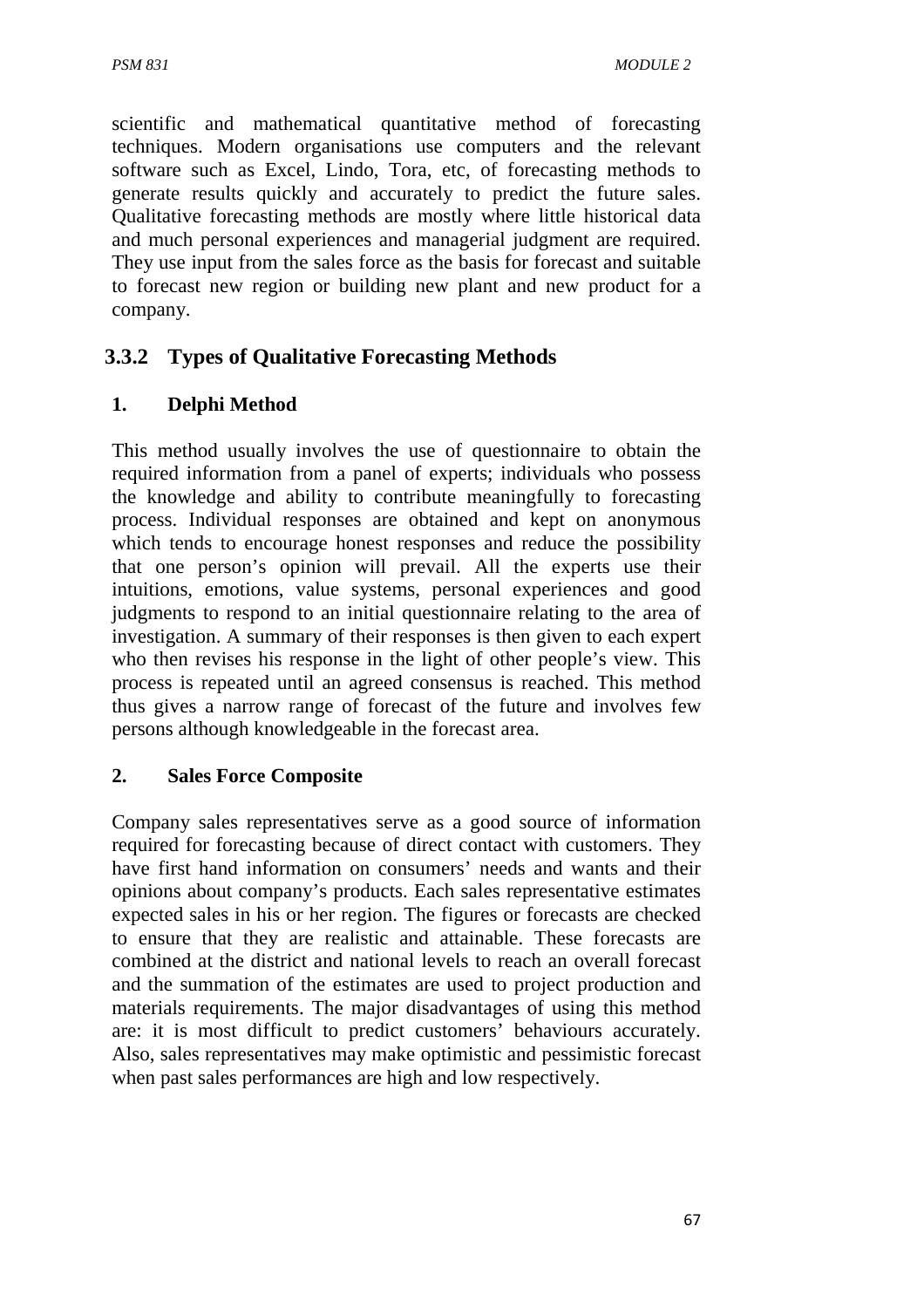## 3. **Jury of Executive Opinions (Panel Consensus)**

This method is similar to the Delphi method. A panel of executive consists a group of higher and medium-level managers (i.e. marketing manager, operations manager, finance manager, research and development manager, information technology manager, etc.) to develop panel consensus forecast by sharing expertise information, judgments, opinions and assumptions and is particularly useful where an organisation has no or little comparable historical data especially when developing and launching new products. A facilitator is appointed to coordinate the process of arriving at a consensus. The method has the benefit of bringing together the rich opinions of various experienced managers. However, the major danger is that of the view of one person who has the high reputation dominating by force and persuasion to prevail over the view of others. It is commonly used as part of long-term planning for expansion, facility location and diversification.

### **4. Customers Surveys**

Since market constitutes both existing and potential customers, it seems necessary to solicit information directly from customers to know what they want to buy in the nearest future, how they want them and how much. The survey of customers is done from different areas of the target people to know their purchasing plans. The obvious advantages of customer survey are (i) buyers purchasing habits which change regularly are studied; (ii) the customers may provide information about alternative products that might not be available elsewhere. However, customers' survey is time-consuming and very expensive. There are two types of customers' surveys, namely:

- (i) **Direct Survey Method:** in direct survey method, the customers are directly contacted to solicit for information on purchase behaviour regarding future expectations
- (ii) **Indirect Survey Method***:* using this method, customers' purchasing habits and behaviours will be obtained indirectly from the market, retail and wholesale shops, sales representatives and agent.

# **3.3.3 Quantitative Forecasting Methods**

Quantitative forecast methods make use of past data or rely on historical data by studying the pattern of customers purchase habits and demands as they changes with respect to time to project future trend using a quantitative technique. They use refined and specific data regarding variables to develop a relationship that can predict forecast. Quantitative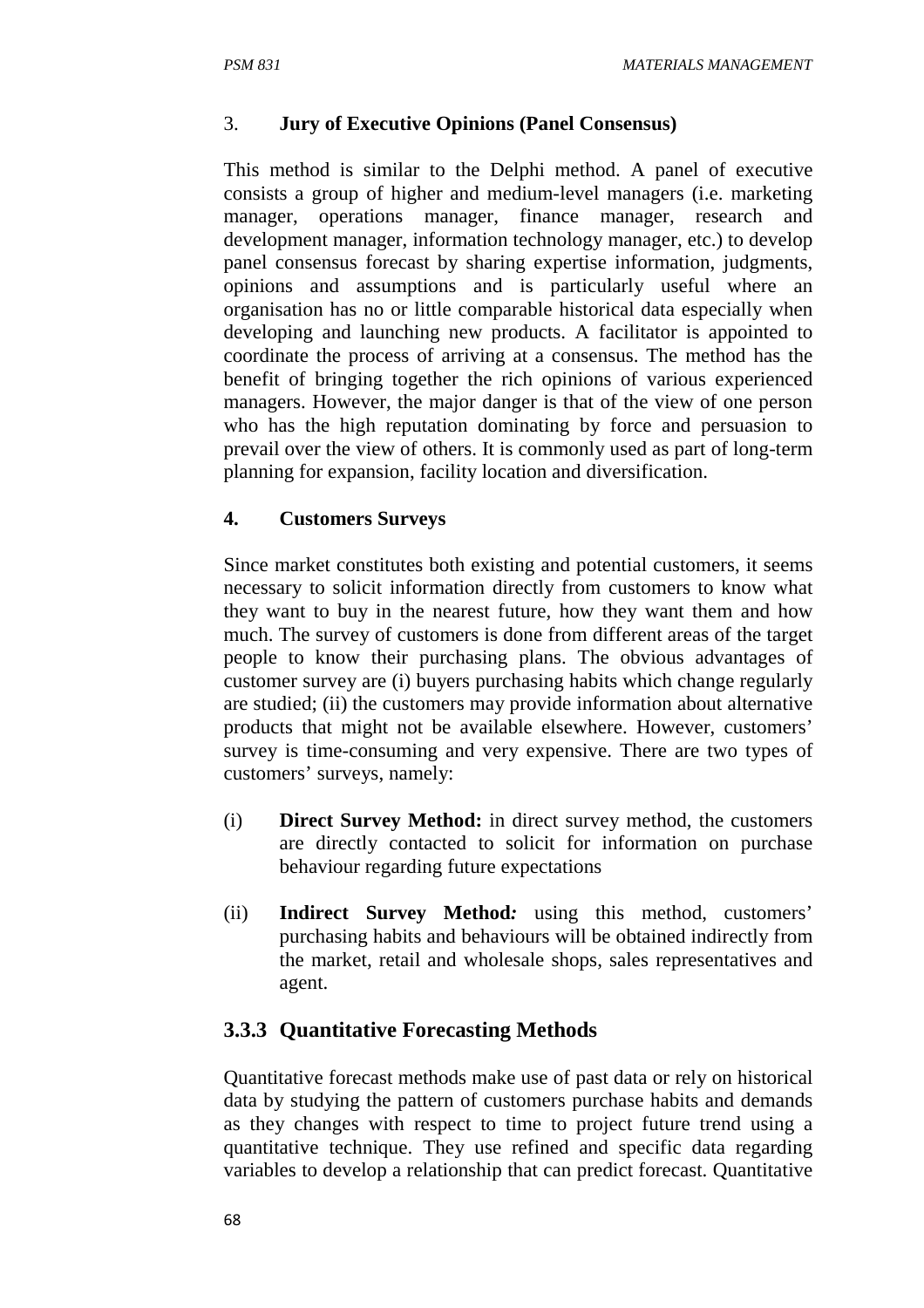forecast can be categorised into two, namely; casual model and trend projections using time series model. Trend projection can be divided into smoothing methods (moving average forecast and exponential smoothing) and time series decomposition. There is naive method which may not always yield accurate forecast.

# **3.3.4 Types of Quantitative Forecasting Methods**

# **1. Naïve Forecasting Methods**

This is the simplest, oldest and widely used method of forecasting. The method makes use of a single previous value of a time series as the forecast. The model assumes that immediate previous demand is a good determinant of most recent period. The immediate previous demand and material consumed will be equal to the demand in most recent period. Thus, if 1 million crates of Pos drink were sold this year the next year sales will be million crates of Pos drink. Naïve approach is most used by small organisations. It is cost effective, quick and easy to prepare and easily understood. The argument against this method is its ability to provide highly accurate and reliable forecasts.

# **2. Moving Averages Forecasting Method**

This method of forecasting assumes that forecast for a particular period mostly depends on some near past sales or materials consumed. It uses an average of the most recent period's sales and material requirements. The orientation is that the old data mostly do not reflect and predict the proper forecast for n+1. This method helps to smooth out the peaks and valleys in the data. For instance, a two-month moving average uses the average of the last two months. When a new month of actual data becomes available, it replaces the oldest time month data. Moving averages are useful in a relatively stable industry and or if market demands for products will stay fairly steady over time. The advantages of the method are: it is easy to calculate and understand but unresponsive to change and cannot be used to forecast a relatively new product. Also, if actual sales variations are large, average becomes unreliable for forecast.

The moving average forecast can be calculated using the following

Moving average = 
$$
\sum
$$
 demand in previous **n** periods  
\n**n**  
\nwhere **n** is the number of periods in the moving average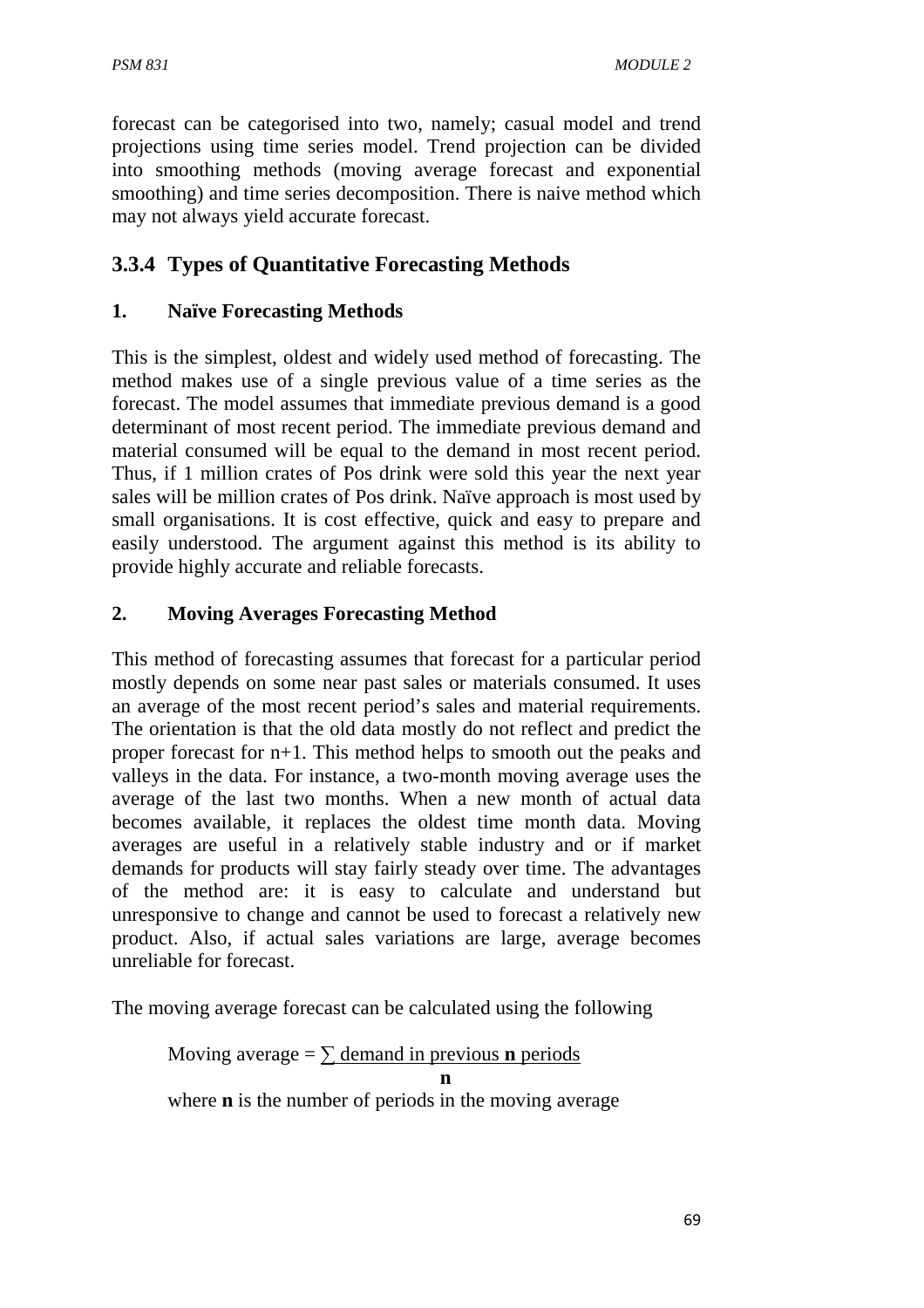#### **Example 1**

You are given the information about the sales of shoes for 12 months as shown in the table below; compute a two- month moving average forecast.

| <b>Month</b> | <b>Actual Sales</b> | <b>Two-month Moving Average</b> |
|--------------|---------------------|---------------------------------|
| January      | 30                  |                                 |
| February     | 34                  |                                 |
| March        | 33                  | $(30+34)/2 = 32$                |
| April        | 40                  | $(34+33)/2 = 33.5$              |
| May          | 38                  | $(33+40)/2 = 36.5$              |
| June         | 37                  | $(40+38)/2 = 39$                |
| July         | 41                  | $(38+37)/2 = 37.5$              |
| August       | 46                  | $(37+41)/2 = 39$                |
| September    | 50                  | $(41+46)/2 = 43.5$              |
| October      | 25                  | $(46+50)/2 = 48$                |
| November     | 28                  | $(50+25)/2 = 27.5$              |
| December     | 20                  | $(25+28)/2 = 26.5$              |

**Solution**: We used the two-month moving average to make forecast. That is, to forecast for March  $=$  January (actual sales)  $+$  Feb (actual sales)/2 =  $(30+34)/2 = 32$  (see the third column of the table above).

### **Example 2**

Using the above example, compute a three-month moving average forecast for sales of shoes for the 12 months in the table above.

#### **Solution**

Using the moving average formula  $=$   $\sum$  demand in previous **n** periods

 **n**  where **n** is the number of periods in the moving average

The forecast for the four month is the average of the sales in the first, second and third months i.e.  $(30+34+33)/3=32.3$ . Similarly, the forecast for May is the average of the actual sales of February, March and April so on through the months.

### **3. Weighted Moving Average Forecast Method**

In weighted moving average method, all the previous relevant data (actual sales) are used for forecast. This method tries to partially overcome the challenges of ordinary moving average. In using this method, different weights are assigned to each period but emphasis is on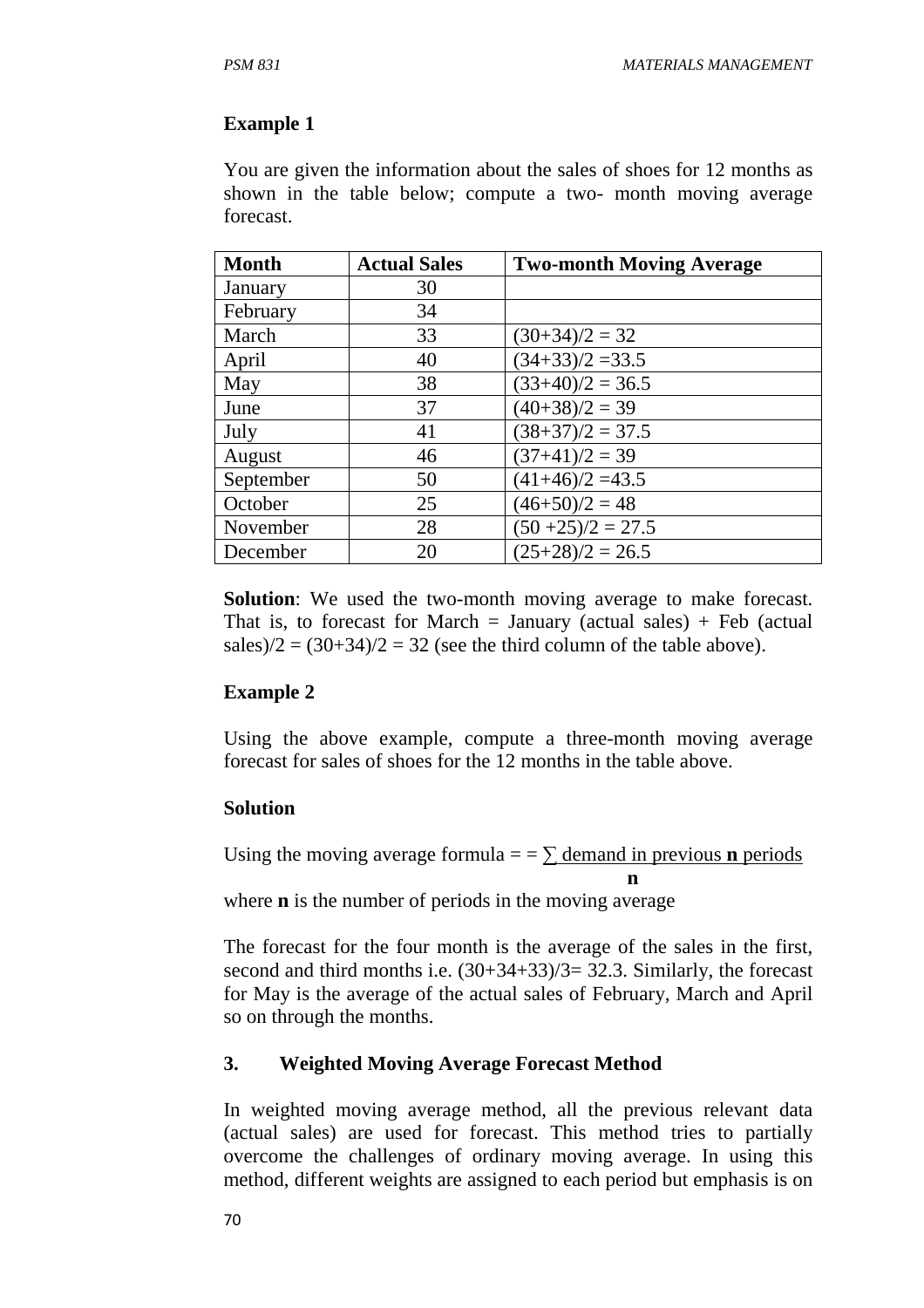recent observations. For examples, the most recent observation or data can be assigned .40, the next most recent data can be assigned .30 and subsequent data may be assigned .15, .10 and .50 respectively. The sum of the all weights must be equal  $= 1$ . Therefore, weighted moving average =  $\sum$  (weight for given period n) (demand for period n) ∑ (weights)

## **Example 3**

Calculate a four- month weighted moving average for the following sales data of Motorcycle for six months.

| Month    | Weight | <b>Sales</b> |
|----------|--------|--------------|
| January  |        | 4,000        |
| February |        | 5,000        |
| March    |        | 6.000        |
| April    | .18    | 3,000        |
| May      | .20    | 2,700        |
| June     | .27    | 5,200        |
| July     | .35    | 3,500        |

### **Solution**

Weighted Moving Average

 $=$   $\sum$  (weight for given period n) (demand for period n)  $\Sigma$  (weights)

 $= .18(3000) + .20(2700) + .27(5,200) + .35(3500) = 540 + 540 + 1404 +$  $1225 = 3709$ 

# **Example 4**

Johnny Rite Departmental Store wants to forecast sales by weighting the previous four (4) years as follows; 4, 3, 2 and 1 for the more recent year and subsequent years respectively. Find the four-year weighted moving average for other years using the data below:

| Year                        | <b>Actual Sales</b> | <b>Four Year Weighted Average</b>                                    |
|-----------------------------|---------------------|----------------------------------------------------------------------|
|                             | 30                  |                                                                      |
| $\mathcal{D}_{\mathcal{L}}$ | 34                  |                                                                      |
| 3                           | 36                  |                                                                      |
|                             | 40                  |                                                                      |
|                             | 44                  | $[(4 \times 40) + (3 \times 36) + (2 \times 34) + (1 \times 30)]/10$ |
|                             | 42                  | $[(4 \times 44) + (3 \times 40) + (2 \times 36) + (1 \times 34)]/10$ |
|                             | 38                  | $[(4 \times 42) + (3 \times 44) + (2 \times 40) + (1 \times 36)]/10$ |
|                             | 28                  | $[(4 \times 38) + (3 \times 42) + (2 \times 44) + (1 \times 40)]/10$ |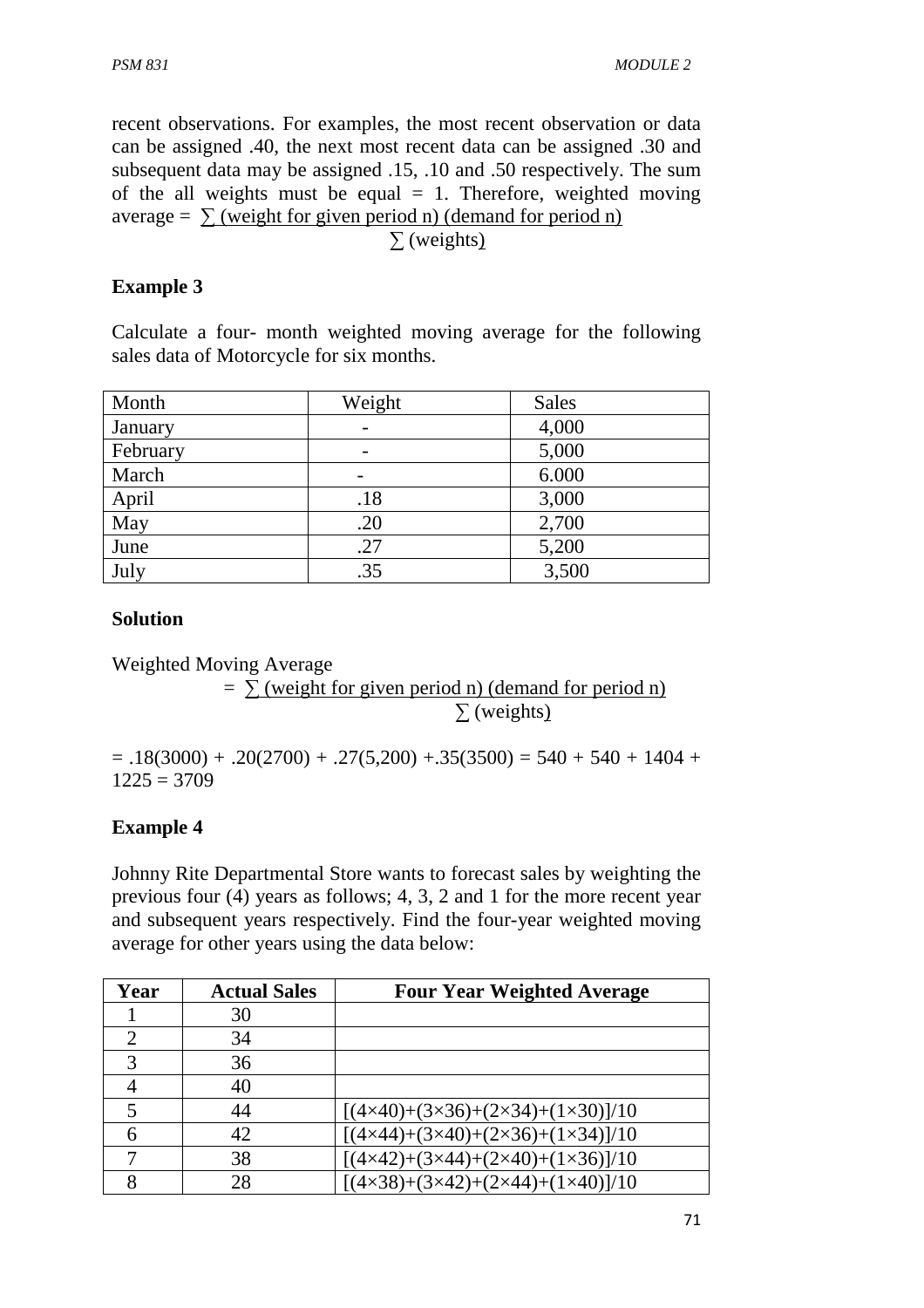### **Solution**

The forecast can be calculated by multiplying each year by the corresponding weight and dividing by total weights of  $4 + 3 + 2 + 1 = 10$ (see the table above).

## **1. Exponential Smoothing**

Exponential smoothing is a better form of weighted moving average. In moving average, there is a challenge of what moving periods to use and each item having equal weight is not justifiable. Also, assigning weight to data based on currency (i.e. more recent events having higher weights than older ones because they may be less relevant in predicting the future). Exponential smoothing estimates future sales using current forecast as the weighted average of the last forecast and the current actual sales. Although the method is a sophisticated weighted moving average, it is easy to use and understand, and it overcomes the limitations of moving averages

Mathematically, exponential smoothing is expressed as

New forecast= previous forecast +  $\alpha$  (actual-+ previous forecast).

$$
F_{t+1} = \alpha O_t + (1 - \alpha) F_t
$$
  
\n
$$
F_{t+1} = {}_+F_t + \alpha (O_t - F_t)
$$

Where  $Ft_{+1}$  = New forecast

 $F_t$  = Old or previous forecast

 $\alpha$  = Alpha factor or smoothing constant and takes value between 0 and 1

 $O_t$  = Actual demand for the previous period

The alpha factor  $\alpha$ ) is the percentage of the forecast affected by the most recent actual sales. For example, if  $\alpha = 0.6$  it means the most previous data had 60% effect on the new forecast and 40% will be affected by earliest sales data.

# **Example 6**

Assuming the forecast for the most recent month was 200 units and actual sales was 250 units. Assume the smoothing constant is 0.3 then forecast for next period.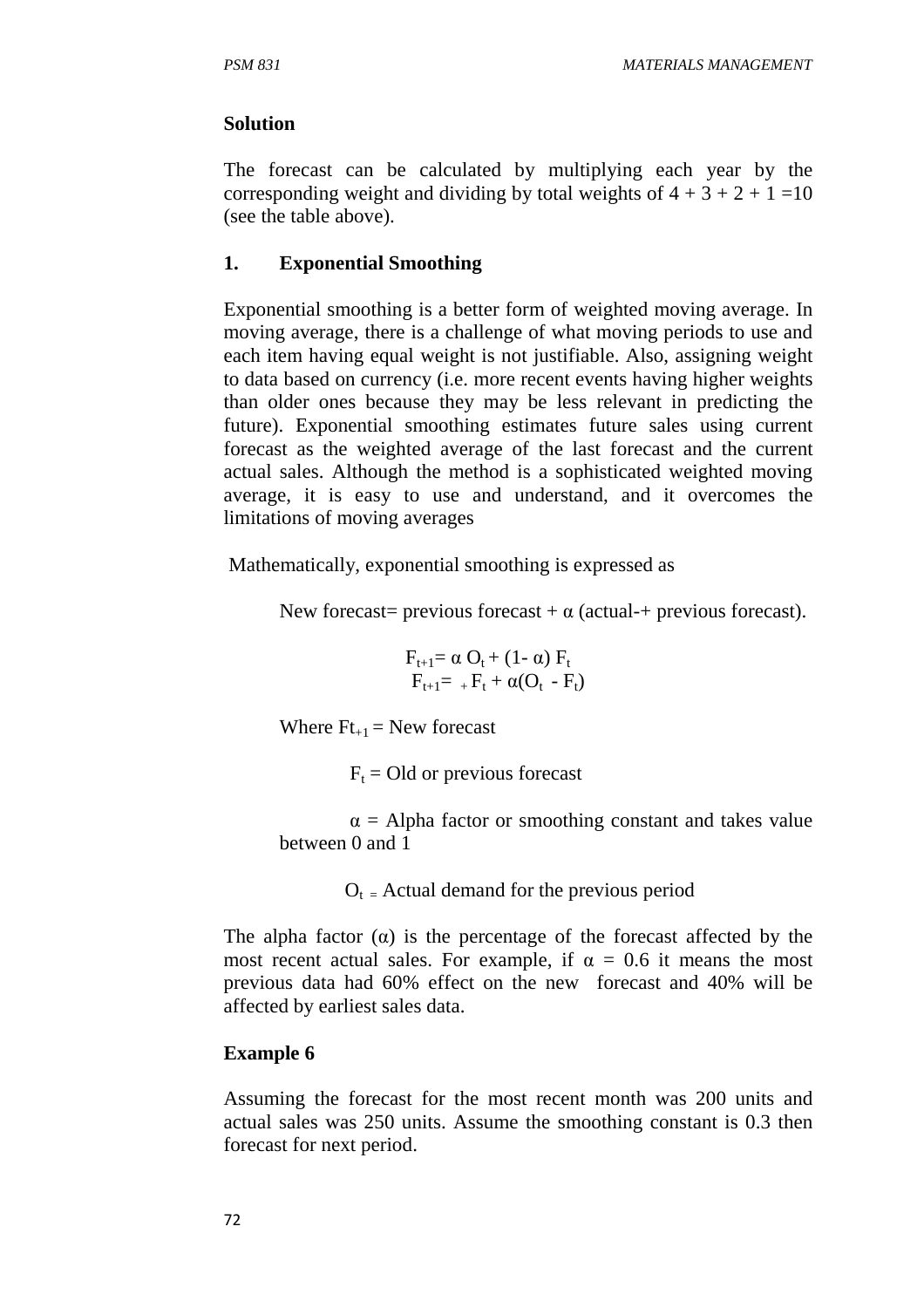#### **Solution**

$$
F_{t+1} = _{+}F_{t} + \alpha (O_{t} - F_{t})
$$
  
= 200 + 0.4(250-200) = 200 + 0.4(50) = 220  
= 220 units

#### **Example 7**

Given the data below, use exponential smoothing to forecast for the month of February to July using alpha factor  $\alpha = 0.2$ .

| <b>Month</b> | <b>Actual Demand</b> | <b>Forecast</b> |
|--------------|----------------------|-----------------|
| January      | 850                  | 770             |
| February     | 800                  | 786             |
| March        | 750                  | 788.8           |
| April        | 700                  | 781.04          |
| May          | 770                  | 778.83          |
| June         | 670                  | 757.06          |
| July         | 600                  | 736.65          |

#### **Solution**

Exponential smoothing Formula:  $F_{t+1} = F_{1} + \alpha (O_t - F_t)$ . To get started, we assume January forecast to be 770 units

Forecast (Feb) = January forecast  $+\alpha$  (January demand – January forecast) **F** Feb  $= 770 + 0.2(850 - 770)$  $= 770 + 16 = 786$ **F** March = February forecast +  $\alpha$  (February demand – February forecast)  $= 786 + 0.2(800 - 786)$  $= 786 + 2.8$  $= 788.8$ **F** April  $=$  March forecast +  $\alpha$  (March demand – March forecast)  $= 788.8 + 0.2(750 - 788.8)$  $= 788.8 + 0.2(-38.8)$  $= 788.8 - 7.76 = 781.04$ **F** May  $=$  April forecast +  $\alpha$  (April demand – April forecast  $= 781.04 + 0.2 (770 - 781.04)$  $= 781.04 + 0.2(-11.04) =$  **=** 781.04 – 2.208= 778.83 **F** June  $=$  May forecast +  $\alpha$  (May demand – May forecast)  $= 778.83 + 0.2 (670 - 778.83)$  $= 778.83 + 0.2$  (-108.83)  $= 778.83 - 21.77$  $= 757.06$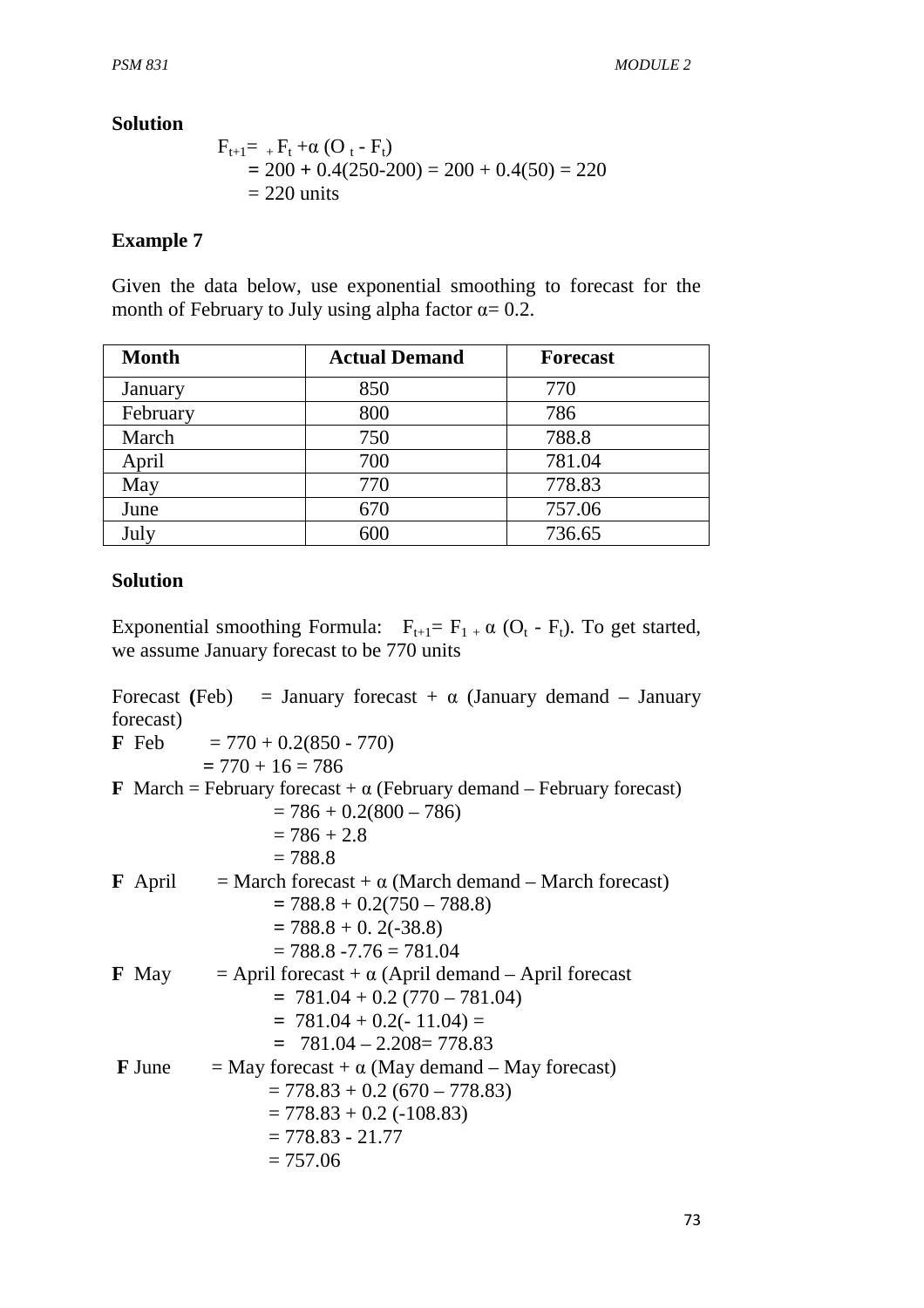**F** July = June forecast + 
$$
\alpha
$$
 (June demand – June forecast)  
= 757.06 + 0.2 (650 – 757.06)  
= 757.06 + 0.2 (-107.06)  
= 757.06 - 21.41  
= 735.65

#### **3.3.5 Forecast Errors**

This section addresses some of the errors made in forecasting that can affect the overall accuracy and reliability of the forecasting method. These errors can be corrected by finding differences between the original data and the forecast figure. The formula is as follows:

 $E_{t+1} = O_{t+1} - F_{t+1}$ 

- Where  $E_{t+1}$  is the error
- O  $_{t+1}$  is the original data
- $F_{t+1}$  is the forecast data.

There are different methods of accessing the accuracy of the forecast over the entire period, namely:

- 1. **Mean Absolute Deviation (MAD):** This entails finding the average of the absolute value of each error
- 2. **Mean Squared Error (MSE):** This involves finding the average of the square of each error
- 3. **Mean Absolute Percentage Error (MAPE):** To find MAPE, divide each absolute error by its corresponding original value, then multiply by 100 and average the result. That is;

#### **Formulas**

 $MAD = (\sum |E|)/T$  where T is the total number of forecast errors  $MSE = (\sum E|^2)/T$ MAPE =  $\sum$  [  $|E| \times 100$ ] where  $O_t$  is the original data that corresponds to error  $E_t$  $O_t$ 

#### **Example 1**

Compute the forecast error for the two-month using the Mean Absolute Deviation (MAD) and the Mean Squared Error (MSE). Comment on your results.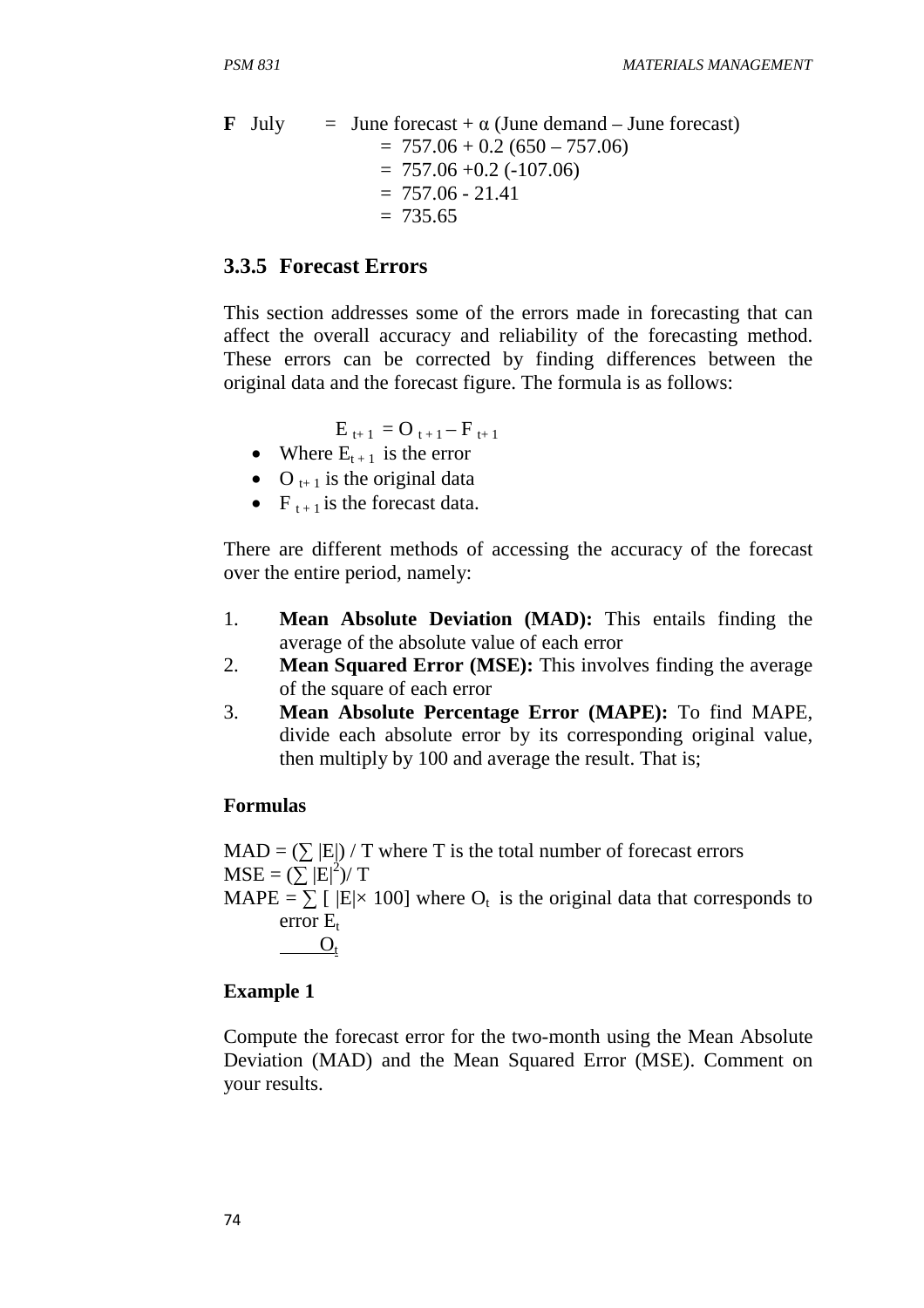| <b>MONTHS</b> | <b>SALES</b> | M/AVE | E      | $ {\rm E} $    | $ E ^2$        |
|---------------|--------------|-------|--------|----------------|----------------|
| Jan           | 21           |       |        |                |                |
| Feb           | 25           |       |        |                |                |
| Mar           | 24           | 23    |        |                |                |
| April         | 31           | 24.5  | 6.5    | 6.5            | 42.25          |
| May           | 29           | 27.5  | 1.5    | 1.5            | 2.25           |
| June          | 28           | 30    | $-2$   | $\overline{2}$ | $\overline{4}$ |
| July          | 32           | 28.5  | 3.5    | 3.5            | 12.25          |
| Aug           | 37           | 30    | 7      | 7              | 49             |
| Sept          | 41           | 34.5  | 0.5    | 0.5            | 42.25          |
| Oct           | 16           | 39    | $-23$  | 23             | 52.9           |
| <b>Nov</b>    | 19           | 28.5  | $-9.5$ | 9.5            | 90.25          |
| Dec           | 11           | 17.5  | $-6.5$ | 6.5            | 42.25          |
| Σ             |              |       |        | 67             | 814.5          |

# **TWO MONTHLY MOVING AVERAGES**

Therefore, for two monthly forecast

Mean Absolute Deviation =  $67.0/10 = 6.7$ Mean Squared Error for two month forecast =  $814.5/10 = 81.45$ 

## **4.0 CONCLUSION**

The discussion above has shown that materials and demand forecasting is fundamental activity of materials management as well as marketing department. Therefore material forecasting is required to predict materials requirement for the planned production capacity. The method(s) of forecasting materials must consider the previous sales and materials and anticipated demands of the organisation to give accurate materials required for the proposed period. Forecasting can render near accurate information of the future, hence provides useful information for materials planning.

# **5.0 SUMMARY**

This unit of the course exposes you to the basis of material and demand forecasting methods. Also, reasons and importance of forecasting were discussed. The forecasting has been explained along with various materials management activities such as purchasing, transportation, inventory, and warehouse. In the next study unit, we shall examine inventory management and reasons why organisations carry inventory despite that it ties up invested funds.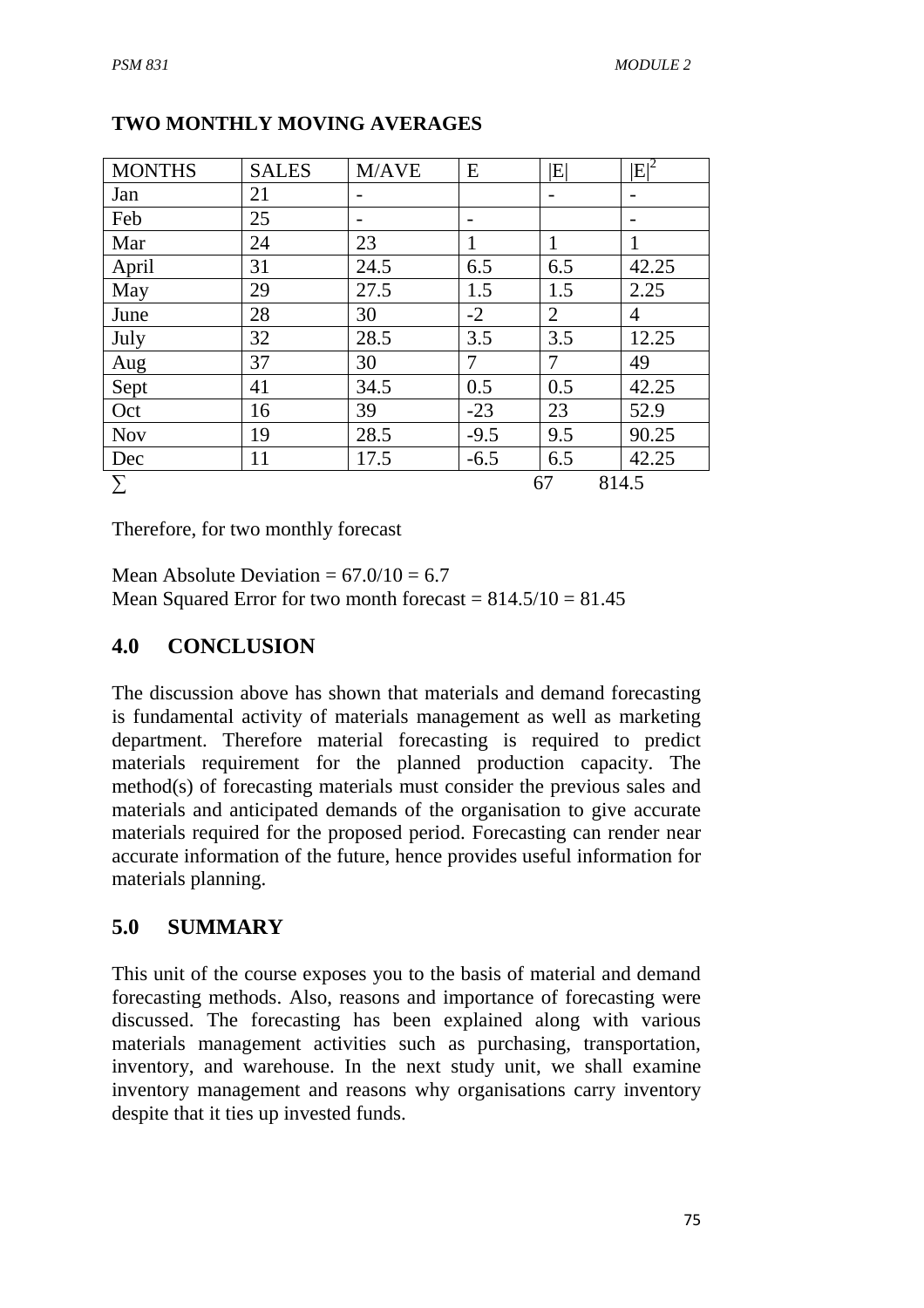### **6.0 TUTOR-MARKED ASSIGNMENT**

- i. What are the reasons for organisations involvement in materials forecasting?
- ii. Discuss the types of qualitative forecasting methods.
- iii. 'Quantitative forecast produces reliable and scientific results than qualitative forecast' discuss.
- iv. Given the data below, find the two-year weighted moving average for other years.

| Year           | <b>Actual Sales</b> |
|----------------|---------------------|
|                | 4                   |
| $\overline{2}$ |                     |
| 3              | 46                  |
|                | 50                  |
|                | 54                  |
|                | 52                  |
|                |                     |
|                | 38                  |

#### **7.0 REFERENCES/FURTHER READING**

- Adedayo, A.O., Ojo, O. & Obamiro, J. K.(2006). *Operations Research in Decision Analysis and Production Management*. Pumark: Lagos.
- Bowersox, D.J. & Closs, D.J. (1996). *Logistical Management: The Integrated Supply*
- Burt, N. D., Dobler, W. D. & Starling, L. S. (2003). *World Class Supply Management: A Key to Supply Chain Management*. Mcgraw\_Hill Irwin: Boston, Seventh Edition.

*Chain Process.* New York: The McGraw-Hill Companies, Inc.

- Lambert, M., Stock, J.R. & Ellram, L.A. (1998). *Fundamentals of Logistics Management*. Boston; McGraw-Hill, International Edition.
- Leenders, R. M., Fearon, E. H., Flynn, E. A. & Johnson, F. P. (2002). *Purchasing and Supply Management.* Boston: Mcgraw-Hill Irwin, Twelfth Edition.
- Monczka, M. R., Trent, J. R. & Handfield, B. R. (2002). *Purchasing and Supply Chain Management.* Australia: South-Western.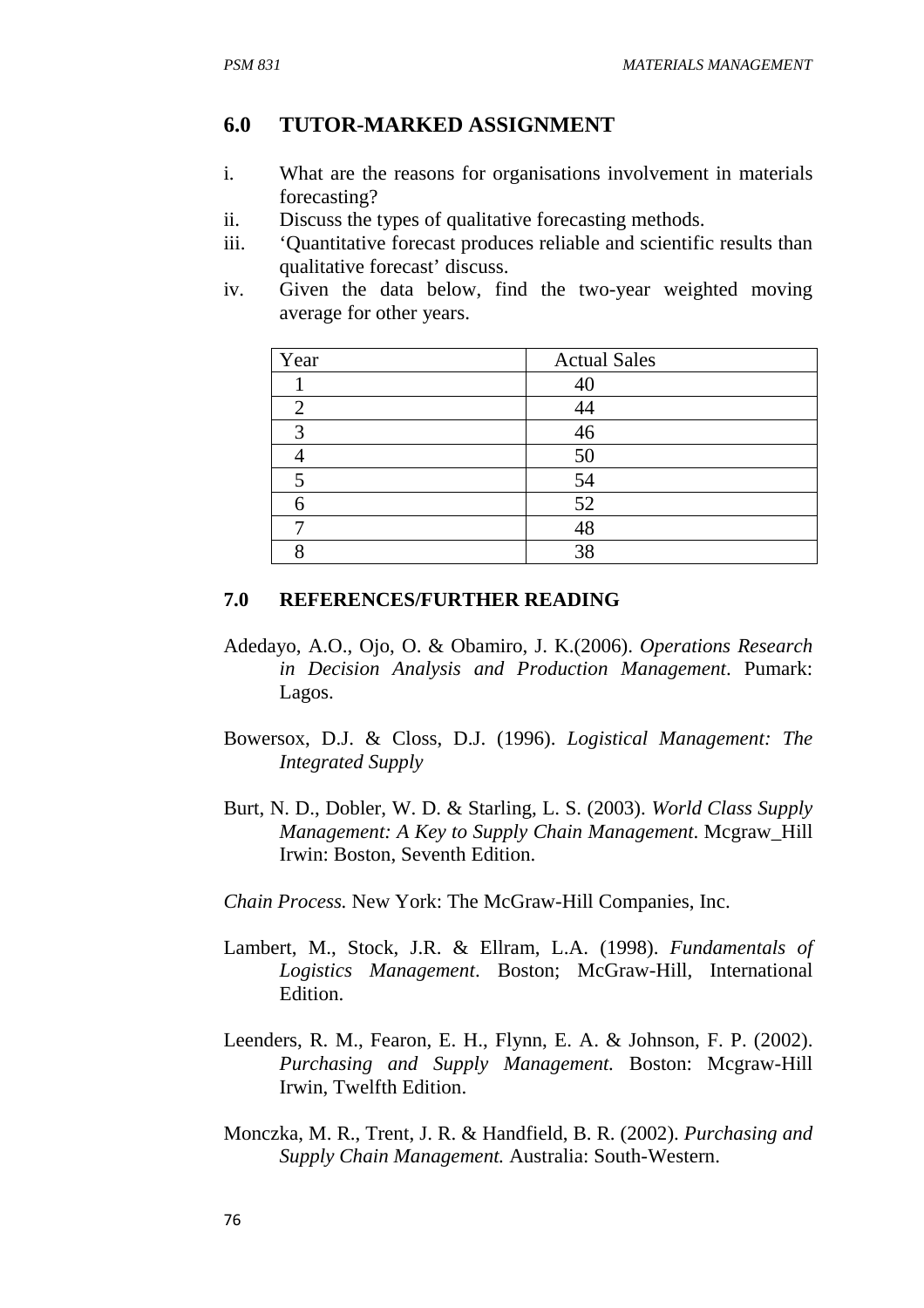- Sadiwala, C. M. & Sadiwala, R. C. (2007). *Material and Financial Management.* New Delhi: New Age International.
- Stock, J.R. & Lambert, D. M. (2001). *Strategic Logistics Management.* Boston; McGraw-Hill, International Edition.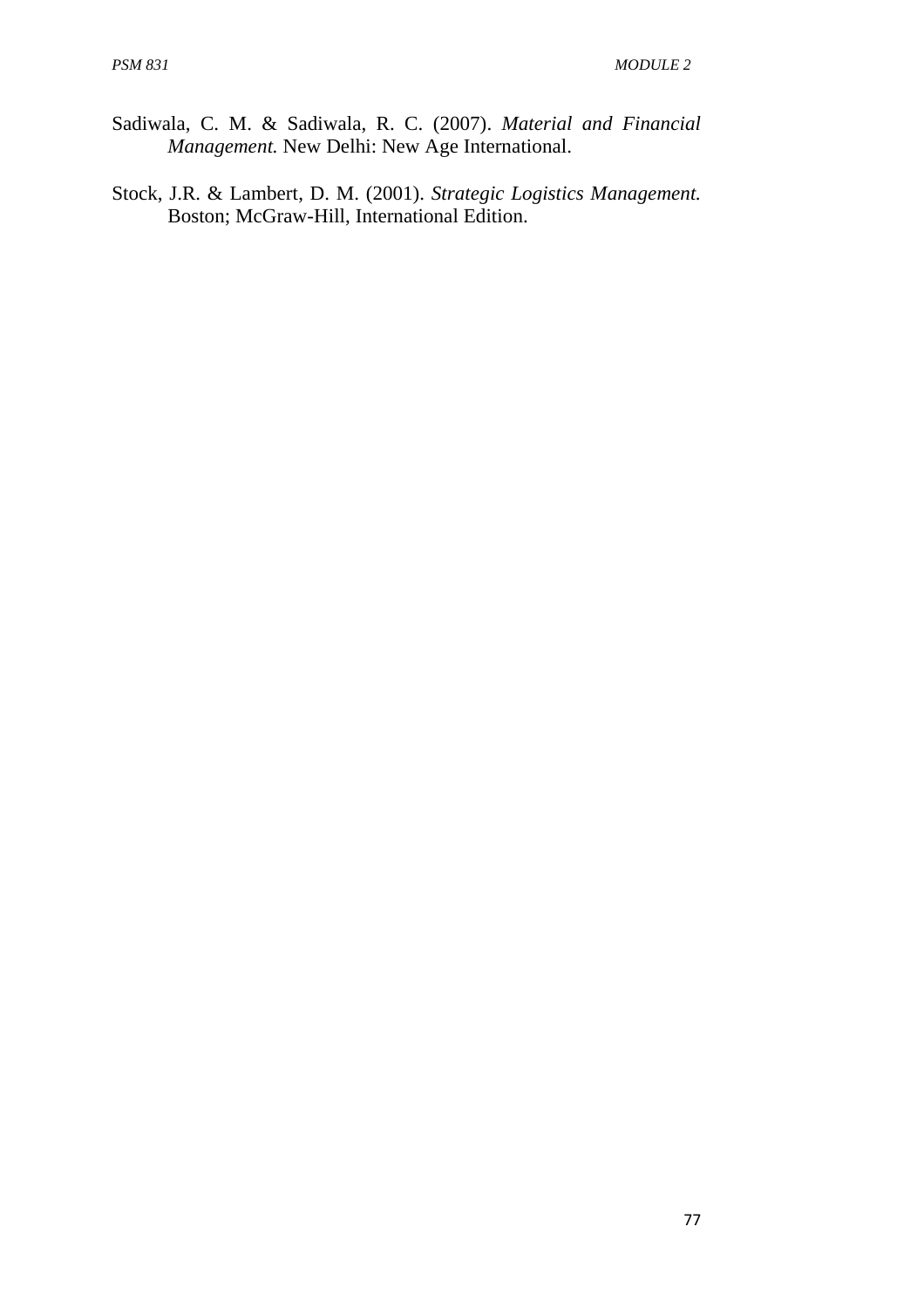#### **UNIT 3 INVENTORY MANAGEMENT**

#### **CONTENTS**

- 1.0 Introduction
- 2.0 Objectives
- 3.0 Main Content
	- 3.1 The Nature of Inventory Management
		- 3.1.1 Meaning of Inventory Management
		- 3.1.2 Classification of Inventory
		- 3.1.3 Types of Inventory
	- 3.2 Fundamentals of Inventory Management
		- 3.2.1 Goals of Inventory Planning and Management
		- 3.2.2 Inventory Reduction Techniques
		- 3.3.1 Advantages and Disadvantages of Carrying Inventory
		- 3.3.2 Types of Inventory Costs
- 4.0 Conclusion
- 5.0 Summary
- 6.0 Tutor-Marked Assignment
- 7.0 References/Further Reading

#### **1.0 INTRODUCTION**

Many organisations have been under pressure to effectively and efficiently handle their supply chain, minimise large inventories, and cut carrying costs on inventory. In the past, the aim of inventory management was not to run out of materials (stock out). This caused manufacturers to stockpile large amounts of raw materials, work in process, and finished goods. The extra materials would be to protect them from going out of stock for smooth production and meeting the demands of customers. Inventories tie up money and the success of the organisation if it is negatively managed. As having too much inventory is problematic to the organisations likewise having too little inventory is a serious issue. Having extra inventory results to unnecessary costs related to issues of storage, and obsolescence, theft, damages while too little inventory causes stock outs or disrupted production. Therefore the major reason for managing inventory is to maximise purchasing process, materials supply, production process, customer service, minimising inventory investment, maximising efficiency and effectiveness of factory operations and thus increase profit.

Inventory management can help the organisation to reduce the total cost drastically. There are two classifications of inventory, namely direct inventory and indirect inventory. Direct inventory refers to the raw materials or the goods that are on the verge of production whereas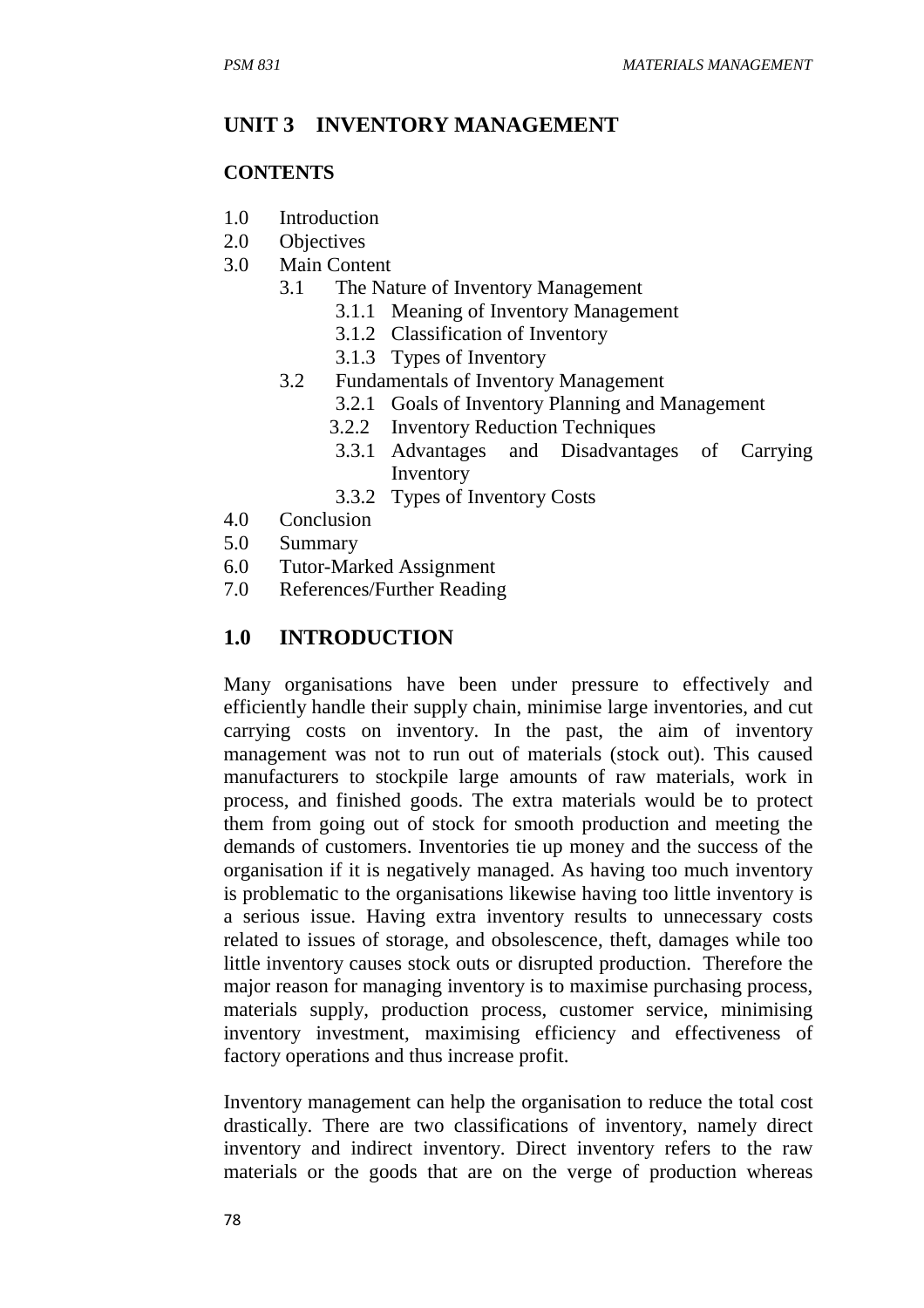indirect inventories consist of the materials that are required to run the production process. Other than the items, inventory consists of the machines that are under repair. Inventory is part of doing business and its importance must be recognised at all stages of manufacturing, marketing, financing, etc. Proper control of inventory ensures that effective management of stock is maintained.

Research shows that inventory control model was propounded in 1915 with the development of the Economic Lot Size Equation but later expanded by Raymond in the early 1930s. Though only little work was done on inventory model until 1950 when Moses Abramvitz published his research findings on inventories and economic cycles.

# **2.0 OBJECTIVES**

At the end of this unit, you should be able to:

- explain the concept of Inventory management
- explain the reason for carrying inventory
- discuss the objectives of inventory management
- discuss types of costs associated with inventory.

# **3.0 MAIN CONTENT**

# **3.1 The Nature of Inventory Management**

# **3.1.1 Meaning of Inventory Management**

Inventory is stock of resources that are set aside or which a company has on hand for future use. It consists of things, especially items of materials, property, assets or other resources. Inventory is a record of a business' current assets including property, raw materials, and the value of work-in-progress and finished goods not sold. They are those stocks or materials used to support production process (raw materials and semi-finished goods), supporting activities (maintenance, repair, and operating supplies), and customer service (finished goods and spare parts). Inventory is an idle resource of any kind held for a time in a relatively unproductive state, which has some economic value but do not bring in any earning when static. It can also be said to be the material held in an idle or incomplete state awaiting its intended use, transformation or sale.

There are two important questions usually asked in inventory management namely; "when" and "how much". For instance, it is important to know when an order should be placed for any materials or how much is the required quantity. To answer these questions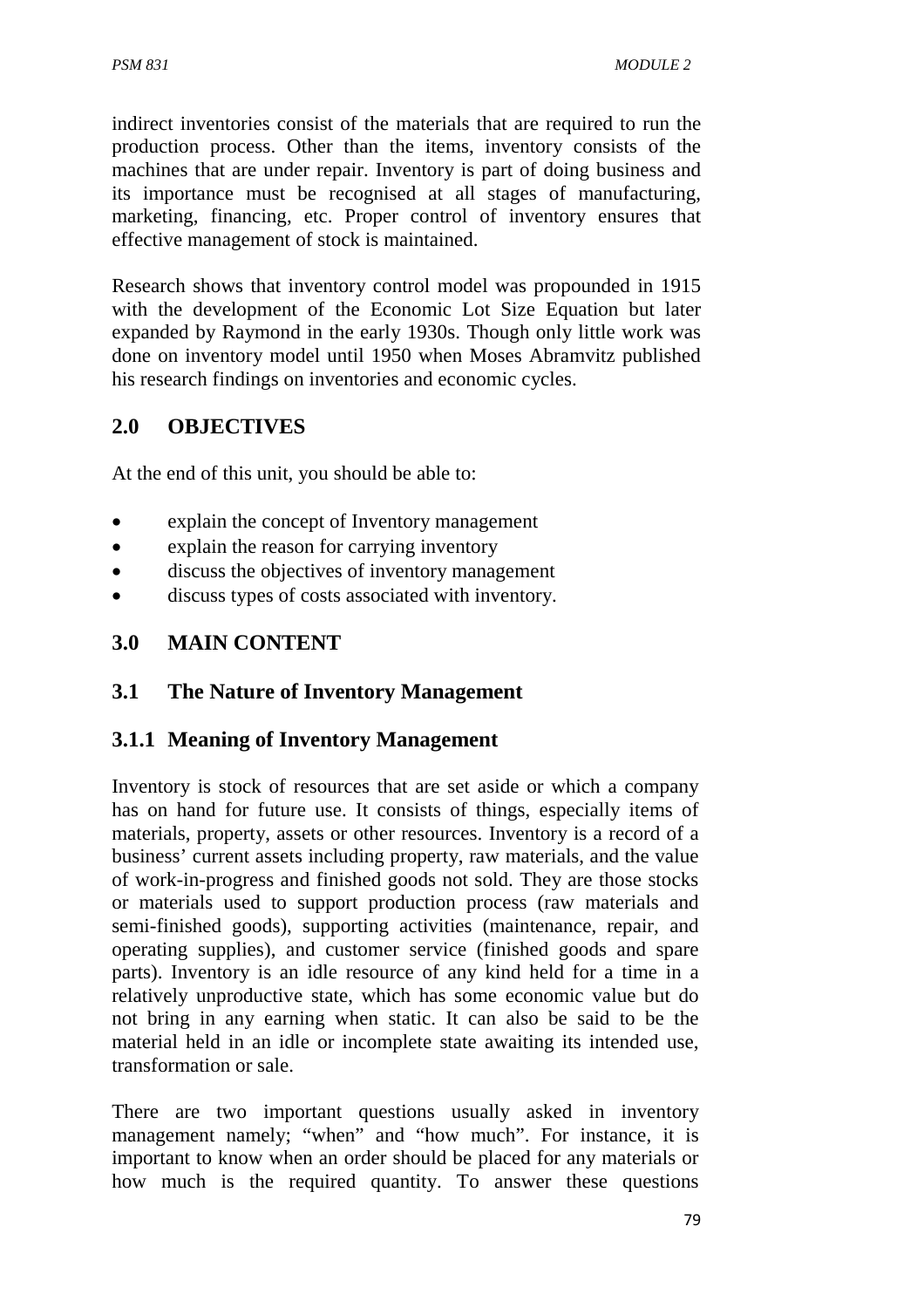effectively there are quantitative approaches in operations management that enhance efficient management of inventory.

# **3.1.2 Classification of Inventory**

Inventory classification is essential to reveal the multipurpose roles played by inventories. The classifications below are according to their functions.

## **1. Pipeline Inventory**

This inventory is used to stock the supply and distribution of pipelines materials linking an organisation to its processing outlets or suppliers and customers. Pipeline inventory starts at one point and ends at the other point of the entire material flow of the process.

## **2. Cycle Inventory**

This stock arises because of management's decision to purchase, produce or sell with respect to lot size rather than individual units or continuously.

## **3. Safety Stock Inventory**

It is defined as stock that exists as a result of uncertainties in demand or supply. Safety stock inventory caters for the time between the order placement and the delivery. Management holds inventory to overcome the uncertainties.

### **4. Anticipation or Certainty Inventory**

This inventory is accumulated for a well-defined future need in anticipation of demand which is due to the uncertainties. They differ from safety stock inventory in that they are committed in the face of certainty and therefore have less risk attached to them.

# **3.1.3 Types of Inventory**

Inventory can also be presented in five primary categories based on the following:

(*i*). inventories of direct materials consist of raw materials and production inventories, parts, components, subassemblies, assemblies and finished goods.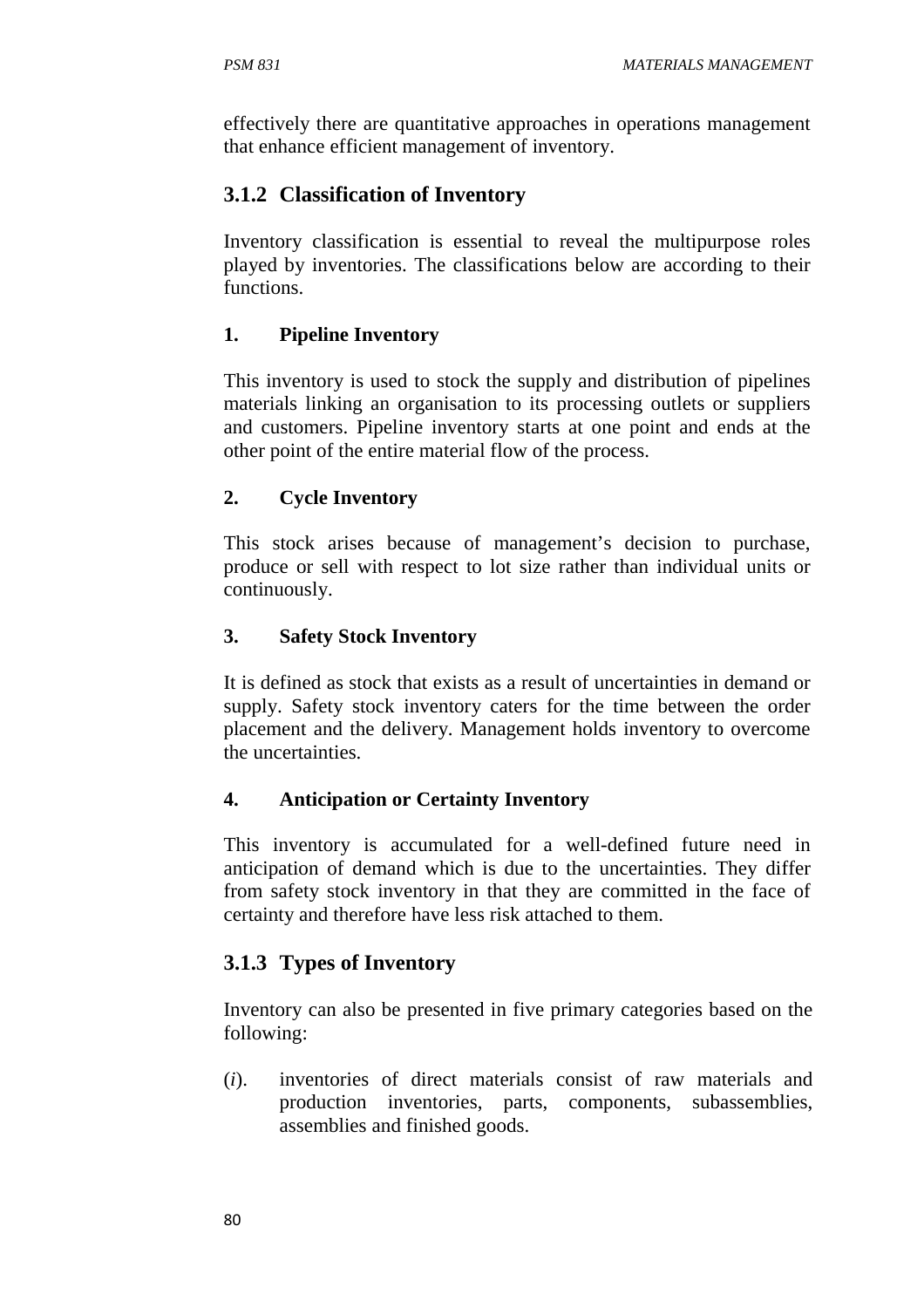(*ii*). inventories of indirect materials are spares parts, tools, general supplies, stationeries, fuels, , oil, lubricants and maintenance materials.

### **1. Raw Materials**

These are materials purchased from outside either from a manufacturer or suppliers directly to support production requirements. These items enter into the product. They are mostly purchased in bulk and stocked according to their functions. Examples of raw materials are maize, starch, chemicals, petroleum, sugar, etc.

## **2. Work-in Progress Inventories**

These inventories are produced internally or purchased from external suppliers. These materials are incomplete (i.e. they have not yet been converted to final product or saleable finished goods). They are parts, components and other materials that are currently being worked upon at a work centre, used as input or waiting to be assembled during final production process. For example, automobile companies purchase, tyres, mirrors, glass, several parts of engine, gear assembly, wheels, sheet metal parts, etc. These materials are manufactured at different centers or different companies and they are purchased, stored as semifinished inventories and supplied to production floor according to the requirements of assembly shop.

### **3. Maintenance, Repair, and Operating Supplies Inventories**

MRO are the maintenance, repair and operating supplies materials used to support production and operations. These materials are consumed for production operation but not physically part of product but are major for the continuous operation of equipment, plant, vehicles, etc. Examples of MRO inventories are grease, spare parts, tools, oil, lubricant, cutting fluids, and chemical.

### **4. Finished Goods**

Finished goods inventories are final finished products or items ready for customer orders, transporting for sale or temporarily stocked before demand. For example, finished goods inventories of companies are laptops, shoes, shirts, cars, buses, machines, etc. Finished goods inventory should be effectively and efficiently monitored in respect to customers' demands fluctuations.

# **SELF-ASSESSMENT EXERCISE 1**

Explain the concept of inventory management and its classification.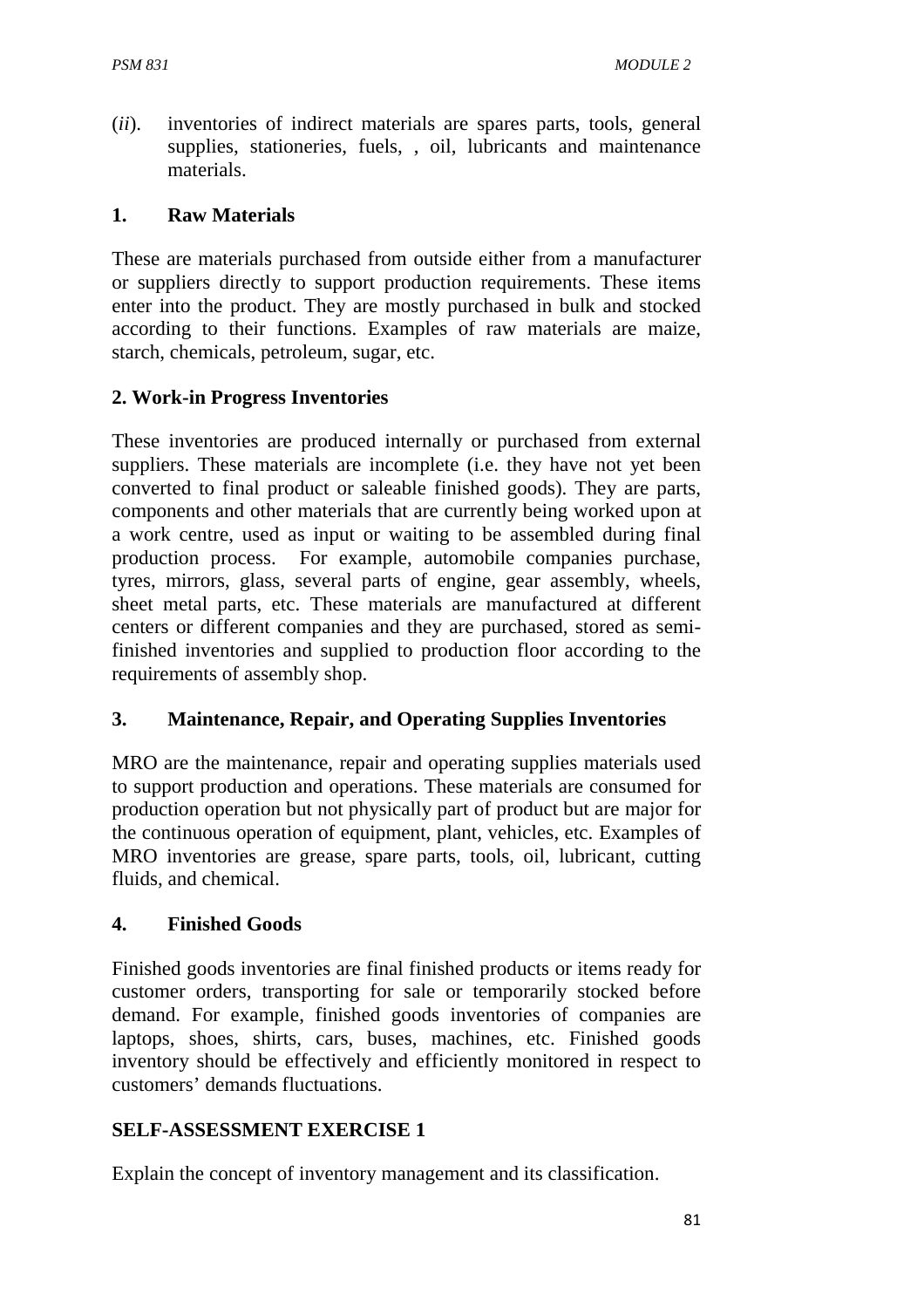### **3.2 Fundamentals of Inventory Management**

## **3.2.1 Goals of Inventory Planning and Control**

Inventory planning and control must be put in place to ensure that adequate inventories exist since failure to do so can lead to overstocking or under-stocking of inventories. If stock out exists, there will be lost of production hours, customers and revenue from sales. If overstocking occurs, it will lead to incurring costs on storage, theft, damages or obsolescence or selling goods at give away prices. The goals of inventory planning and control are as follows:

### **(i) Ensure Availability of Optimum Materials**

The long term goal of inventory management is to maintain stock of all material supplies to production operations at the right quantity, right time, right prices and place thereby enhancing customers' satisfaction. The materials requirements planning is an important method materials managers use for planning inventory of materials required for production.

#### *(ii)* **Optimising Supply and Demand of Inventory**

Materials manager should keep a balance between quantity of inventory purchased and stored with production requirement so that overstocking and under stocking will not occur.

#### **(iii) Minimising Costs of Ordering and Carrying Inventory**

The cost of ordering and carrying inventories should be minimised and maintained within reasonable limit so that organisation can minimise production cost and maximise profit.

#### **(iv) Minimising the Wastage of Materials**

Another major objective of inventory management is to achieve minimum materials wastage or operate at zero tolerance for materials waste. Materials wastages may occur as result of leakages, mishandling of materials, spoilages, purchasing substandard materials, deterioration, obsolescence, theft, etc. This challenge can be managed through effective inspection, cleaning and protection.

### **(v) Enhancing Customers Satisfaction**

Inventory planning and control aims at enhancing customers' satisfaction by storing materials in line with anticipated demands.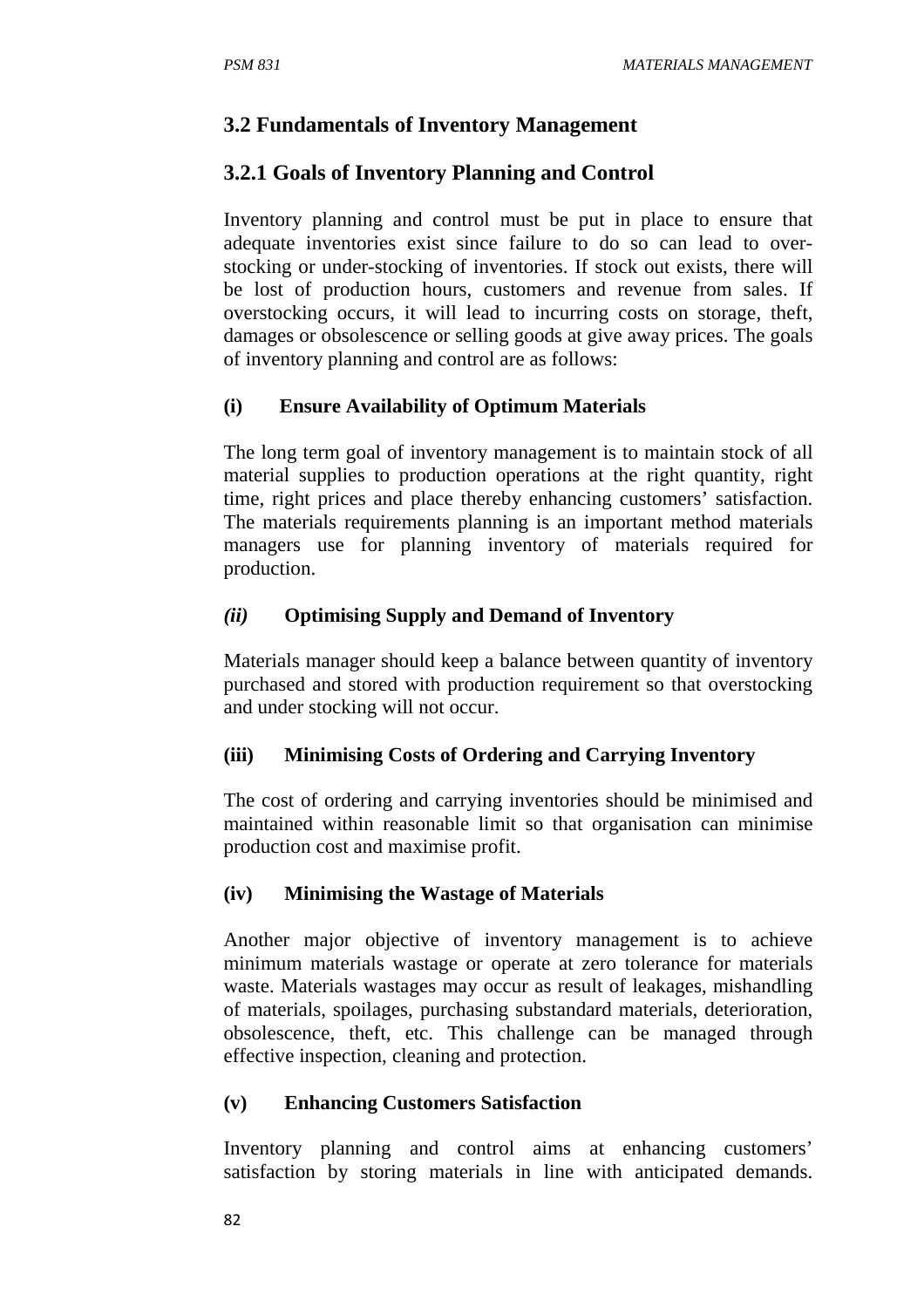Effective inventory serves the customers better to fulfill their demands by providing required product to satisfy their needs and wants. It is worth to mention that appropriate finished goods inventory is determined through sales forecast and production capacity planning. This implies finished goods inventory is the responsibility of sales department, production and materials management departments.

# **3.2.2 Inventory Reduction Techniques**

- 1. Sales forecasts help to anticipate the customer demand. This can help to overcome overstocking and under stocking of inventories
- 2. Management should have a policy that reduces lead time on purchase order. This would reduce the uncertainties of customers' demand
- 3. The managers should choose efficient and effective suppliers and means of transportation of goods
- 4. Organisations should consider adopting Just-in-Time concept in purchasing, transportation and production. This will help in the elimination of lead time or any delay in operations
- 5. Sales department should embark on detailed analysis of customer demand characteristics
- 6. Management should reduce or eliminate low turnover and /or obsolete materials.

# **1.2.3 Advantages and Disadvantages of Carrying Inventory**

# **Advantages of Carrying Inventory**

Inventory is vital to doing business and its importance must be recognised. Without some levels of inventory, organisations cannot produce goods and services to meet customers' needs and wants. It is pertinent to know that organisations should carry inventory only when the benefit of holding inventory exceeds the cost of holding the inventory. The right reasons of carrying inventory are as follows:

- (i) to support production requirements by ensuring continuous supplies of materials thus preventing a stock out situation
- (ii) to support operational requirements by providing maintenance, repair and operating supplies for keeping the plant functioning.
- (iii) it helps in providing goods to meet customer service requirement
- (iv) storing extra goods enables a company to receive higher discounts for larger or bulk orders, hence, increasing their net profit margin.
- (v) purchasing large quantities of goods at once enhances saving on price negotiation especially in international trade where purchasing of goods needs intense negotiation.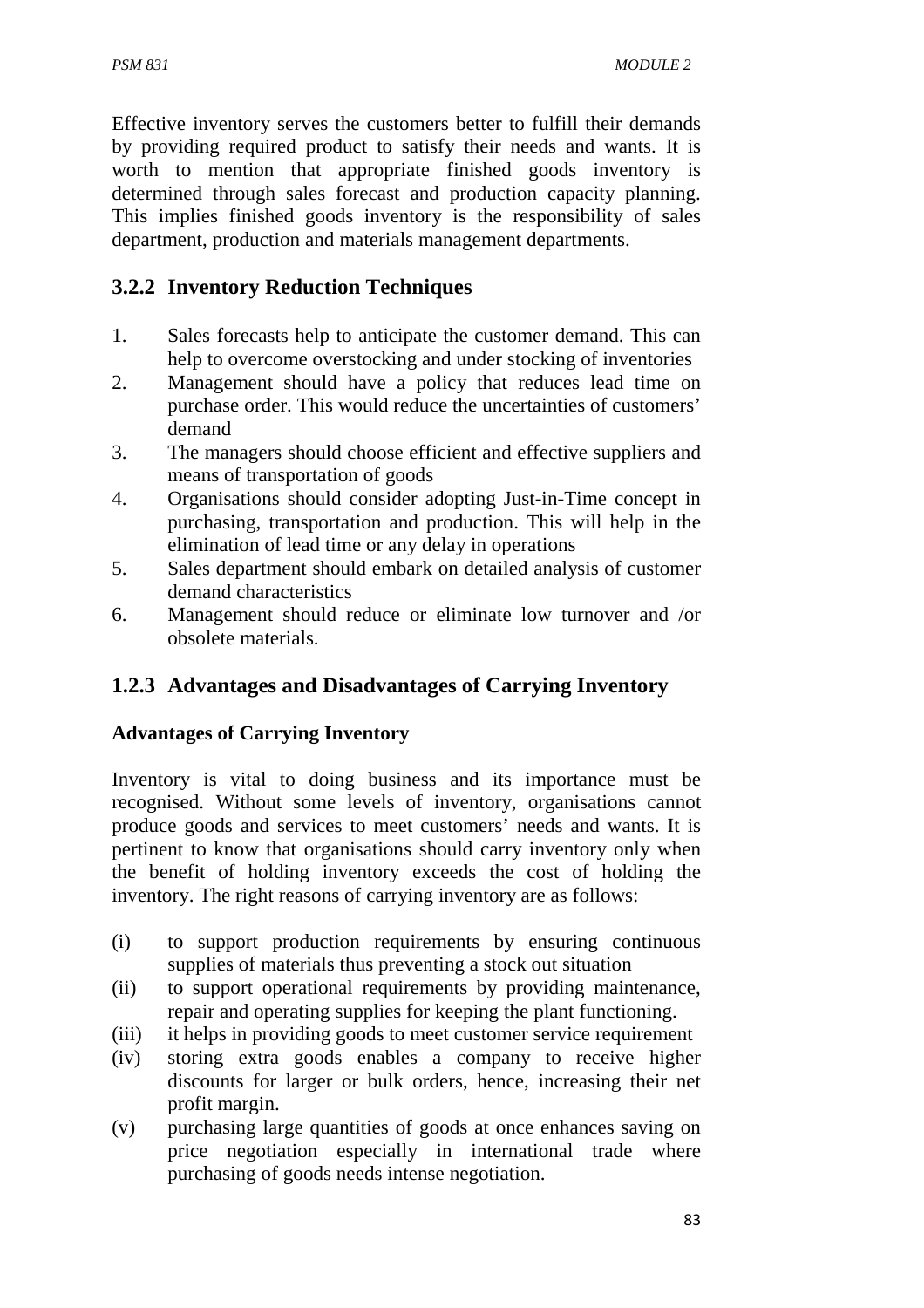(vi) inventory helps against marketplace uncertainty. Inventories are sensitive to changes in markets especially the availability of quality material as well as price changes.

### **Disadvantages of Carrying Inventory**

- (*i*) The carrying cost of inventories can increase production cost especially when they are stored for longer time.
- (*ii*) Inventory ties up capital if large inventories are purchased and stored. The capital is idle and cannot generate income.
- (*iii*) The storage, safety and handlings of materials may be costly.
- (*iv*) The risk of wastage, pilferages, deterioration and obsolescence of materials and parts could occur and it will affect customers' demands.
- (*v*) In case of depression where there is sharp reduction in cost of materials, it will have negative impact on company profitability.

# **3.2.4 Types of Inventory Costs**

Inventory related costs are very fundamental to total production costs so they can be critically managed so that funds that can productively be used elsewhere will not be tied up unnecessarily. Therefore, it is important to identify these costs so they will be given necessary consideration.

**Purchase Cost:** this is the cost of buying a unit of materials, generally known as unit cost. It is the basic and the simplest of inventory costs to ascertain. Purchased cost can be determined from supplier sales price and finished product total cost. Finished product total cost comprises of direct material cost, labour cost and allocated overhead cost.

**Ordering Cost:** this is a cost of generating, sending and receiving goods and. This cost is associated with calling, paper work, data processing, placing purchase orders, purchasing, follow up costs, transporting, receiving, inspecting, verification and other costs connected with acquiring materials. When the item is produced internally, the costs include machine setup costs. Ordering cost is generally expressed as a fixed amount per order, regardless of the size of order. Graphically, ordering cost is presented in figure 3.0.

**Holding or Carrying Cost:** this is the cost of warehousing manufactured items or purchased materials in store for a specific time and this depends on the size of the materials. This cost consists (*i*) cost of storage space, (*iii*) sudden drop in prices of materials, (*iv*) cost of damages, spoilage, obsolescence, theft, leakage, deterioration and depreciation of materials during storage, (*v*) salaries of inventory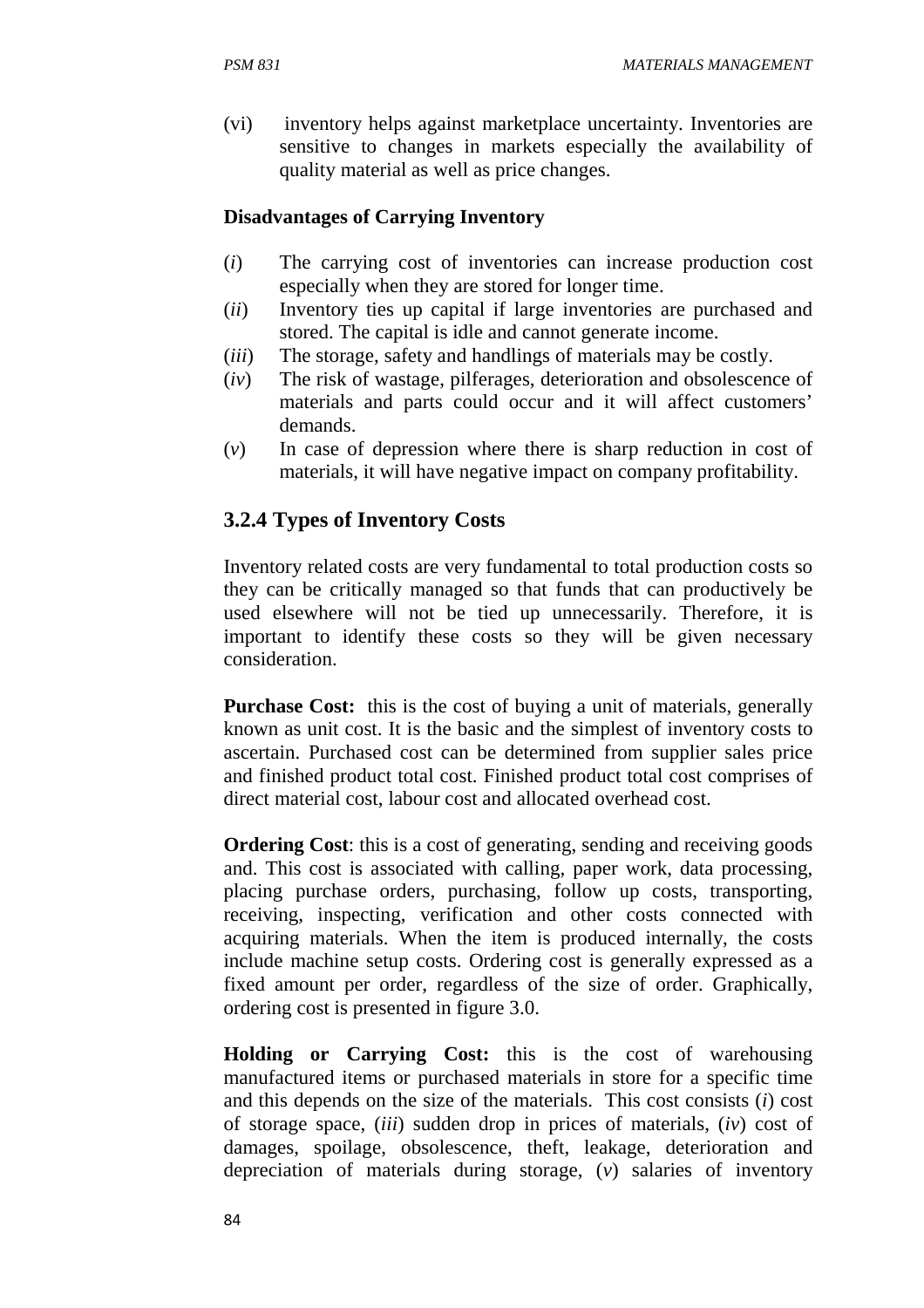officers, (*vi*) insurances, (*vii*) opportunity cost of tied up funds, (*viii*) any other costs related to storage and materials handling. Holding or carrying cost is expressed as a given percentage of the stock value. For instance, if a stock costs # 400 and it costs 50% to carry the stock so holding cost per unit of stock is 50% of  $#400 = #200$ .

**Shortage or Stock-out Cost:** this cost is incurred when there is shortage of materials for production and finished goods for sales. Shortage or stock-out cost is incurred when there is loss of sales, delay in supply, goodwill and opportunity cost of not making sales, loss of customers patronage, etc. The cost is expressed in Naira cost per unit of materials per time, although stock out cost estimation is subjective.



**Figure 3.0: Graph of Total Ordering Cost**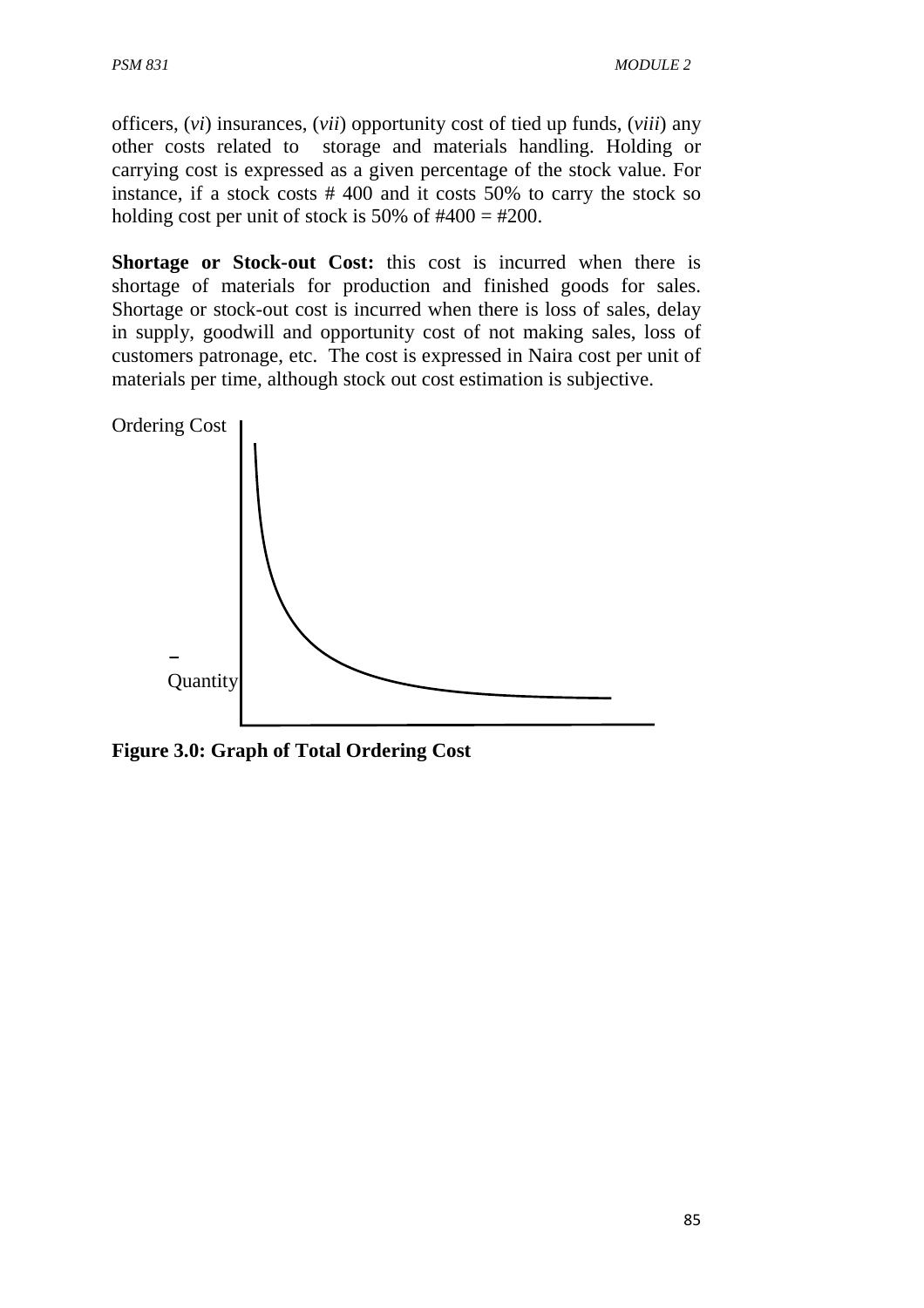

### **Figure 3.1: Graph of Holding Cost**

# **4.0 CONCLUSION**

The relevance of effective inventory management to achieving the goals and objectives of organisations cannot be overemphasised as demonstrated in this unit. The orientation is to stockpile large amount of raw materials to avoid production breakdown and, shortage of finished goods to meet customers' demands and avoid loss of revenues. Despite this, huge investment in inventory which in some cases is tied up carrying inventory is inevitable.

# **5.0 SUMMARY**

We have attempted in this unit to address the nature and reasons why organisations hold inventory and how they can operate at close to zero inventory level. Classification of inventory and inventory reduction techniques were among the scope of this unit. We also examined the different costs associated with organisations carrying inventory.

In the next unit, we shall enlighten you on types of inventory management models and how they can be used to obtain optimum inventory. Also, the modern inventory management philosophy-JIT concepts shall be discussed.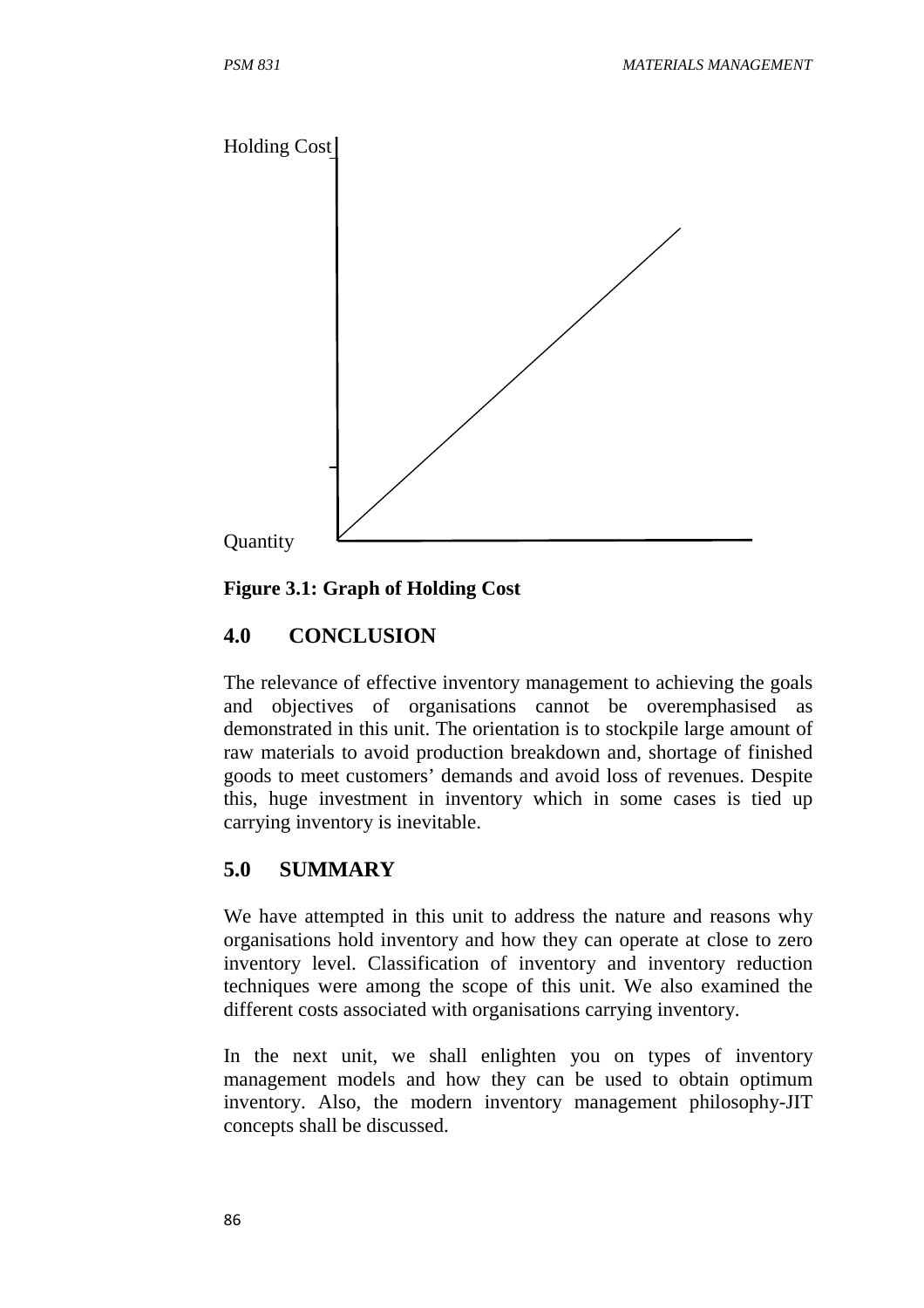## **6.0 TUTOR-MARKED ASSIGNMENT**

- i. What do you understand by inventory management? State the objectives of inventory management?
- ii. Mention the reasons for firms carrying inventory.
- iii. Discuss the types of inventory costs with graphical illustration where applicable.
- iv. Explain the classifications of inventory.

### **7.0 REFERENCES/FURTHER READING**

- Adedayo, A.O., Ojo, O & Obamiro, J. K.(2006*). Operations Research in Decision Analysis and Production Management*. Pumark: Lagos.
- Bowersox, D.J. & Closs, D.J. (1996). *Logistical Management: The Integrated Supply Chain Process.* New York: The McGraw-Hill Companies, Inc.
- Burt, N. D., Dobler, W. D. & Starling, L. S. (2003). *World Class Supply Management: A Key to Supply Chain Management*. Mcgraw\_Hill Irwin: Boston, Seventh Edition.
- Lambert, M., Stock, J.R. & Ellram, L.A. (1998). *Fundamentals of Logistics Management*. Boston; McGraw-Hill, International Edition.
- Leenders, R. M., Fearon, E. H., Flynn, E. A. & Johnson, F. P. (2002). *Purchasing and Supply Management.* Boston: Mcgraw-Hill Irwin, Twelfth Edition.
- Monczka, M. R., Trent, J. R. and Handfield, B. R. (2002). *Purchasing and Supply Chain Management*. Australia: South-Western.
- Sadiwala, C. M. & Sadiwala, R. C. (2007). *Material and Financial Management*. New Delhi: New Age International
- Stock, J.R. & Lambert, D. M. (2001). *Strategic Logistics Management.* Boston; McGraw-Hill, International Edition.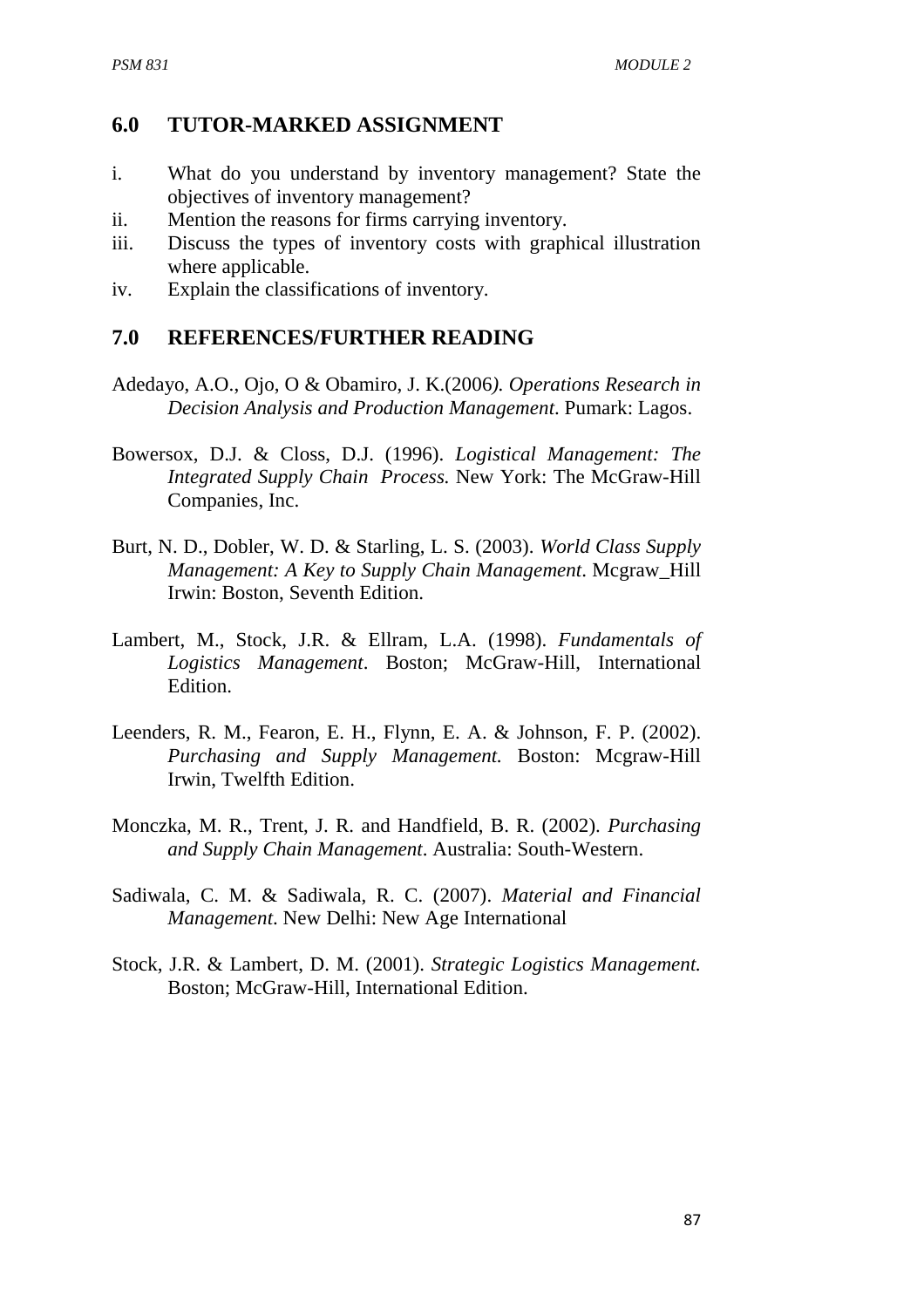#### **UNIT 4 BASIC INVENTORY MANAGEMENT MODELS**

#### **CONTENTS**

- 1.0 Introduction
- 2.0 Objectives
- 3.0 Main Content
	- 3.1 Inventory Control Model under Conditions of Certainty-Economic Order Quantity Quantity
	- 3.2 Economic Order Quantity with Volume Discount
	- 3.3 Just-in-Time Philosophy
- 4.0 Conclusion
- 5.0 Summary
- 6.0 Tutor-Marked Assignment
- 7.0 References/Further Reading

### **1.0 INTRODUCTION**

In making decisions on complex and uncertain business situations, we resort to the use of models to reduce the complexity into a manageable situation. Models can be defined as a situation where by a complex reality confronting an organisation is reduced to a simplified version of the situation. That is, modeling is a process whereby simple inexpensive objects that focus on the key factors represent complex or uncertain situations. Inventory management model is a mathematical formula that organisations use to determine inventory level or optimum quantity to order, frequency of ordering, to keep smooth production and goods or services flowing to the customer without interruption or delay.

In this unit, we will consider some common types of models starting with the deterministic-Economic Order Quantity to Just-in-Time Philosophy. Although, inventory system involves some levels of uncertainties, it is common to assume much simpler deterministic models for which solutions are found using quantitative equations.

#### **2.0 OBJECTIVES**

At the end of this unit, you should be able to:

- explain the concept of inventory management models
- mention the assumptions of EOQ
- solve inventory problems using EOQ
- solve problems of inventory using EOQ with Quantity Discount
- discuss Just-In-Time philosophy.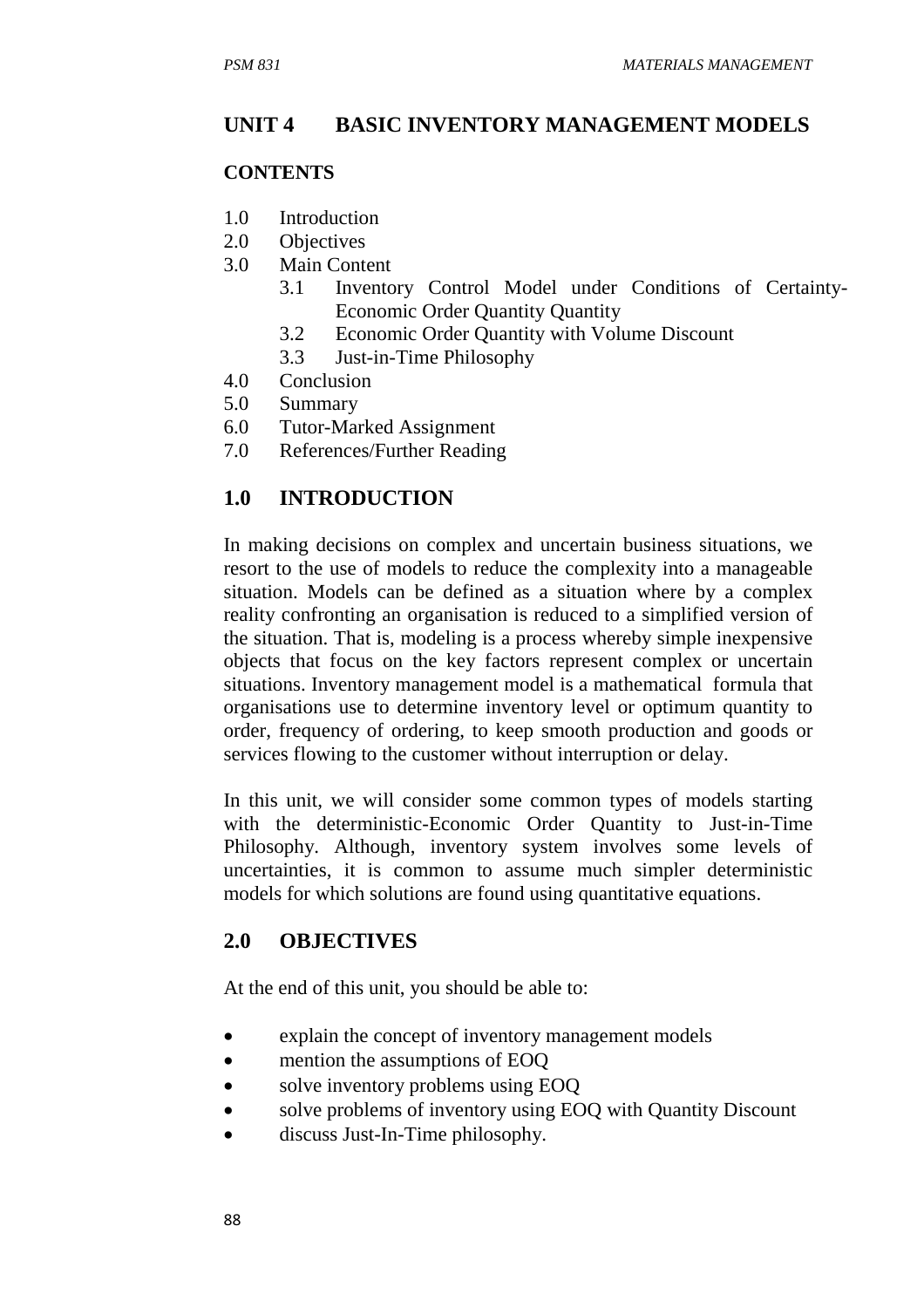# **3.0 MAIN CONTENT**

# **3.1 Inventory Control Model under Conditions of Certainty-Economic Order Quantity**

This is a deterministic inventory control model which is applicable when demand of materials is assumed to be fixed and completely known with certainty. Also, demand remains constant over a period under consideration. The most popular deterministic model is Economic Order Quantity (EOQ). Economic Order Quantity (EOQ) refers to the model that helps to identify the best ordering policy that determines the order quantity that minimises the annual holding cost and the annual ordering cost and hence sets these costs at equilibrium. In determining the economic order quantity, there is a trade-off between ordering and holding costs as shown in figure 4.0. This model may be adequate for small organisations but rather crude for large organisations. For this model to be applicable the following assumptions must be met.



### **Figure 4.0: Relationship between Total Cost, Total Ordering Cost and Total Holding Cost (source: Adedayo et al, 2006)**

### • **Assumptions of Economic Order Quantity**

- (1) It deals with only one material whose demand is assumed to be fixed and completely predetermined
- (2) Demand remains constant over a period of time
- (3) Holding and ordering related costs per unit remain constant during the period of one year irrespective of the order quantity
- (4) No stock out is allowed and ordered materials arrive instantaneously
- (5) The lead time which is the time between ordering and receiving goods is instantaneous and is equal to 0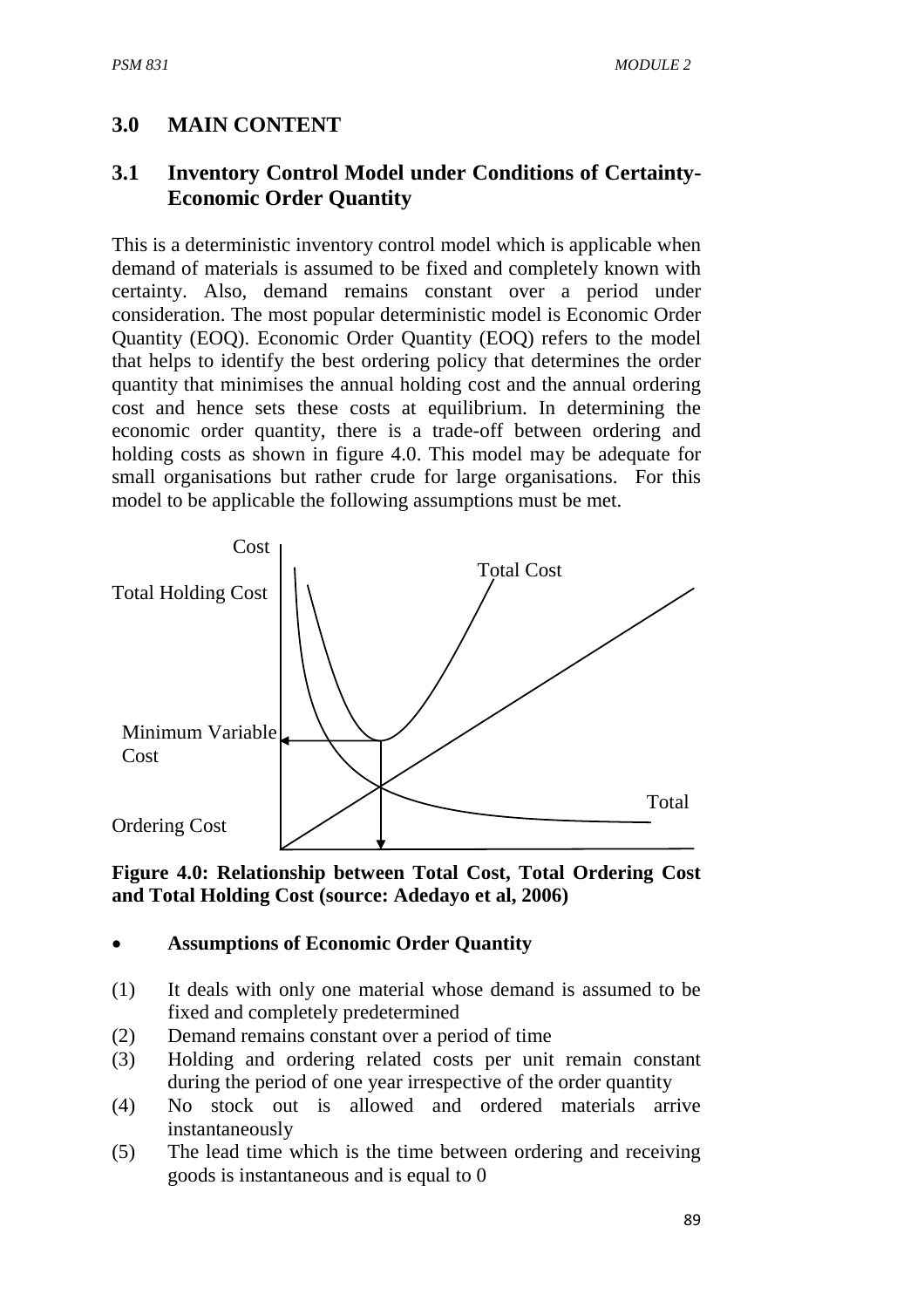- (6) All materials ordered are delivered at the same time, i.e. no piecemeal delivery is allowed
- (7) No quantity discount is permitted irrespective of quantity
- (8) Rate of demand is constant.

The various notations used in deterministic basic Economic Order Quantity (EOQ) are shown below;

- $D =$  Total demand for inventory material
- $C =$  fixed cost per order
- $Q =$  order quantity in units
- $P =$  Inventory holding cost rate in percentage
- $H =$  Holding or inventory carrying cost per unit quantity per unit time.
- $C =$  Ordering cost per order or set-up cost per unit
- $Cs =$  Shortage or stock-out cost per unit quantity per time
- $N =$  Number of orders placed
- $f(x) =$  Probability density function for demand x.

#### **Derivation of EOQ Formulas**

- Cost of holding  $(H)$  one inventory item = Purchased cost per unit of inventory item x unit holding cost rate  $= PS$ , therefore  $H = PS$ ………….. (1)
- Total inventory holding  $cost = Cost$  of holding one inventory item x average stock. Recall average stock  $= \frac{1}{2}Q$  and so we have Total holding  $cost = PS \times 2 = PSQ/2$  ………… (2)
- Number of orders = Total annual demand for the period/ Order Quantity  $= D/Q$
- Ordering  $cost = number of quantity ordered x ordering cost per$ order =  $D/O \times C = CO$  ........ (3)
- Total cost = Total Holding cost + Total Ordering cost =  $T =$ PSQ/2 + CD/Q ………………………… (4)

See if the second derivative  $\frac{\partial^2 T}{\partial Q^2}$  is positive (calculus)

Equate the first partial derivative  $\partial T / \partial Q$  to 0.

 $\partial T / \partial Q = PS/2 - CD/Q^2$ So

Also  $\partial^2 T / \partial Q^2 = 2CD/Q^2$  which is positive since all the variables are positive?

So T is a minimum when  $\partial T / \partial Q = 0$ 

So 
$$
\partial T / \partial Q = PS/2 - CD/Q^2 = 0
$$
  
PS/2 = CD/Q<sup>2</sup>  

$$
Q = \frac{2CD}{PS}
$$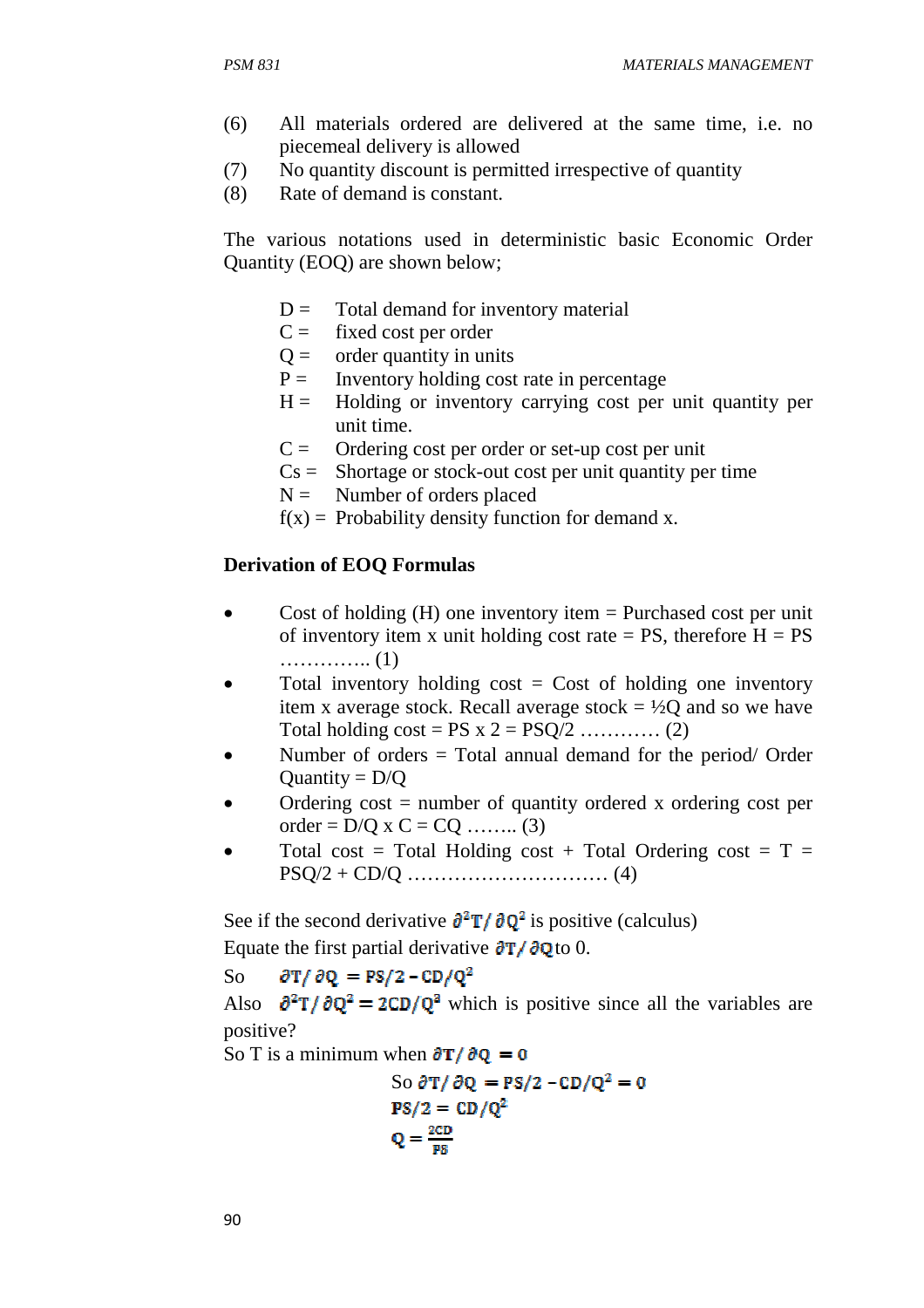.

$$
Q = \sqrt{\frac{2CD}{PS}}
$$

This implies that economic order quantity as  $Q^*$  and PS as H to obtain

$$
\mathbf{Q} = \sqrt{\frac{\text{2CD}}{\mathbf{H}}} \dots \dots \dots (5)
$$

#### **Inventory Total Cost**

The annual cost associated with holding and ordering cost equation  $T =$  $PSQ/2 + CD/Q$  can be written as  $T = \frac{Q}{2}H + DC/Q$  since  $PS = H$ The total cost per optimum order quality for a given inventory model  $=\mathbf{T} = \sqrt{2 \mathbf{C} \mathbf{H} \mathbf{D}}$ , where we substitute H, D, C and Q.

#### **Example 1**

Let annual demand (D) of ABC Ltd be  $= 6,000$  units, ordering cost  $=$ #40 and Holding cost  $=$  #2. Find (i) optimal quantity (ii) total inventory cost.

#### **Solution**

(a)  

$$
Q * = \sqrt{\frac{2CD}{H}} = Q = \sqrt{\frac{2 \times 40 \times 6000}{2}} = \sqrt{240000} = 490 \text{ units}
$$

(b) Total inventory  $cost =$ 

# **1 st Method**

$$
T = \frac{DC}{Q} + \frac{HQ}{2} = \frac{40 \times 6000}{490} + \frac{490 \times 2}{2} = 490 + 490 = #980
$$

**2 nd Method**  Using  $T = \sqrt{2CDH}$ 

Total inventory cost  $T = \sqrt{2 \text{CDH}} = \sqrt{2 \times 40 \times 6000 \times 2} = \sqrt{960000} = #980$ 

#### **Example 2**

Brown Ltd annual holding cost rate of an inventory item is 30% unit cost of inventory item of  $\mathbb{N}150$ , ordering cost  $=\mathbb{N}40$ , and the company annual demand  $= 200,000$ .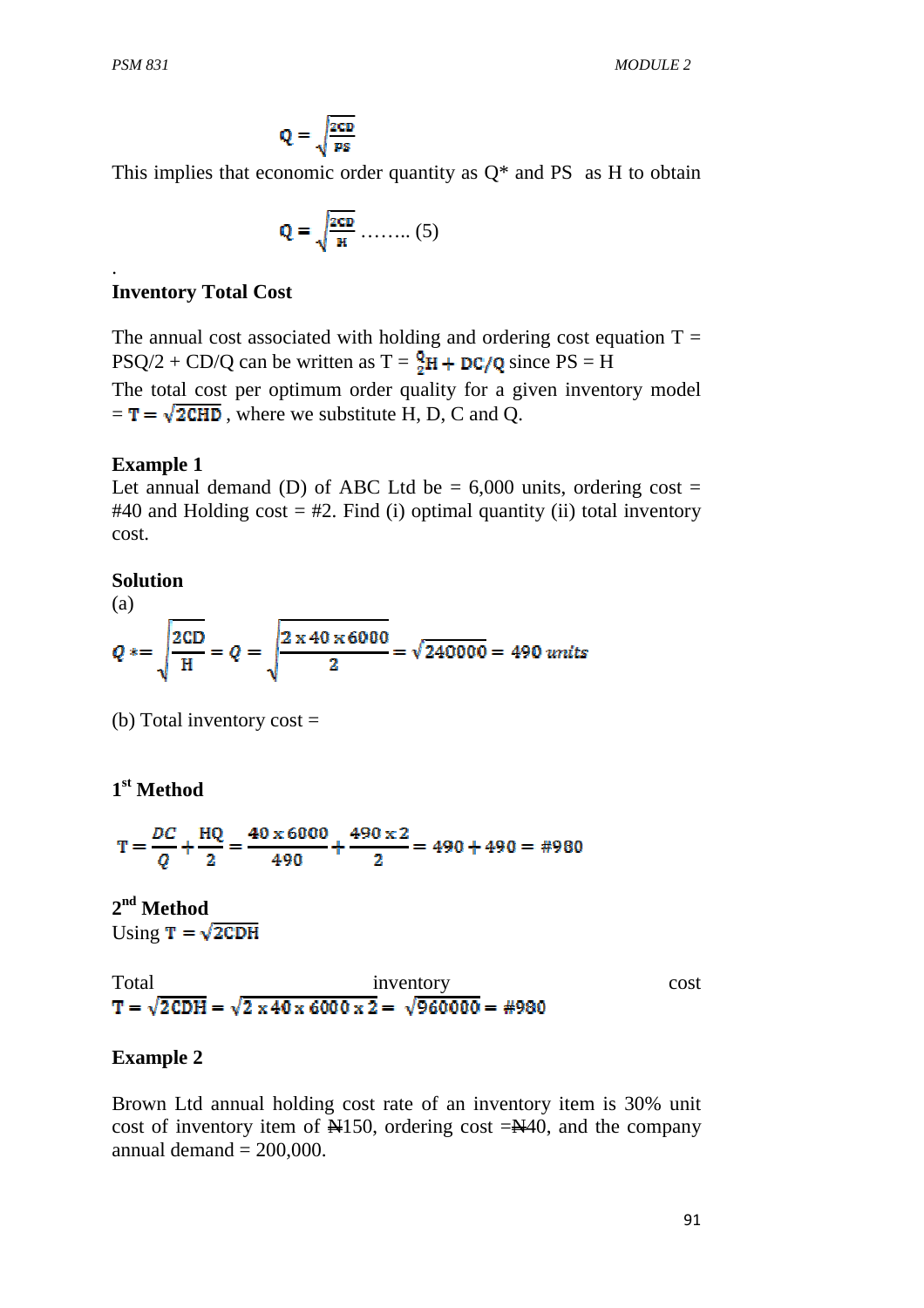- (a) Identify the EOQ
- (b) Calculate the number of order
- (c) Determine the total cost.

#### **Solution**

(a) The EOQ- optimal quantity  
\nHolding cost = 30% of 150= .3\*150= #45  
\n
$$
Q * = \sqrt{\frac{2CD}{H}} = Q * = \sqrt{\frac{2 \times 40 \times 200000}{45}} = \sqrt{355556} = 596
$$
\n(b) Number of order = D/ $Q$ \* = 20001 00/596 = 336 times  
\n(c) Total cost;  $T = \sqrt{2CDH}$   
\n
$$
= T = \sqrt{2 * 40 * 200000 * 45}
$$
\n
$$
= #26,833
$$

### **Example 3**

XYZ pure water producer demands 600,000 units of pet bottles per year. The ordering cost is  $\mathbb{H}120$  while it costs  $\mathbb{H}80$  per unit of inventory. If the annual inventory holding rate is 20% of the unit cost of inventory. Calculate:

- (a) the economic order quantity
- (b) the number of orders
- (c) the total cost

#### **Solution**

$$
D = 600,000, C = 120, H = 80 \times 0.20 = 16
$$

(b) 
$$
Q = \sqrt{\frac{2CD}{H}} = \sqrt{\frac{2 \times 120 \times 600000}{16}} = 3000
$$

(c) Number of orders

Annual Demand

\n
$$
\frac{600,000}{8000} = 2000 \text{ times}
$$
\n(d)

\n
$$
T = \frac{cD}{Q} + \frac{HQ}{2} = \frac{600000 \times 120}{3000} + \frac{3000 \times 16}{2} = 24000 + 24000 = #48,000
$$
\nOr

\n
$$
T = \sqrt{2 CDH}
$$
\n
$$
= \sqrt{2 \times 120 \times 16 \times 600000} = #48,000
$$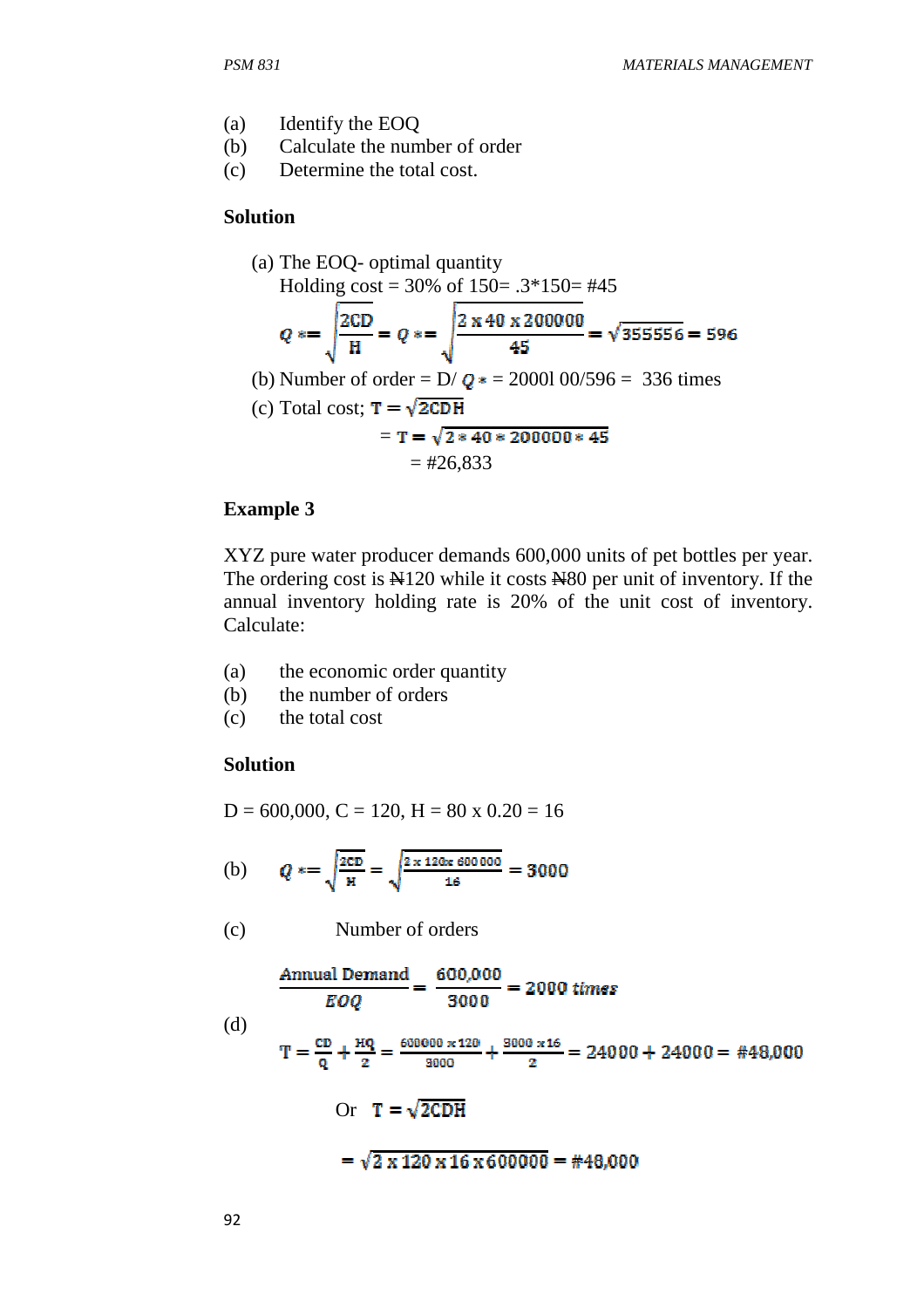# **3.2 Economic Order Quantity with Volume Discount**

One of the major assumptions of EOQ model is constant price per unit inventory irrespective of the volume of materials. However, in reality sellers give discount to buyers who purchase large quantity of materials to encourage them to buy more. When this occurs, the buyers select the order quantity that will minimise total cost of materials. It is pertinent to know that total cost is the summation of new purchased cost, holding cost and ordering cost.

Tc= Total holding cost +Total ordering cost + Purchased cost Tc=  $QH/2 + (D/Q)/2 + PD$  where P= unit price or cost of purchased of unit of material

### **Example 4**

ABC Construction Company uses about 4000 bags of cement annually. Ordering cost is N2000, holding cost N50 per cement/year and a new price policy shows that orders less than 200 bags will cost N2000 per bag; 200 to 599 will cost N1950 per bag; 600 to 999 will cost N1900 per bag and 1000 and above will cost N1850 per bag. Calculate the optimal order quantity and the total cost.

#### **Solution**

 $D = 4000$ ,  $C = 2000$ ,  $H = 50$ Range of orders The Price 1- 199 2000  $200 - 599$  1950  $600 - 999$  1900 1000 and above 1850

i. The common EOQ Q =  $\sqrt{2CD} = \sqrt{2 \times 2000 \times 4000} = 566$  bags of cement H 50

The 566 bags will be purchased at #1950 per bag.

So T<sub>566</sub> 
$$
\frac{QH}{2}
$$
 +  $\frac{CD}{Q}$  + SD =  $\frac{566 \times 50}{2}$  +  $\frac{4000 \times 2000}{566}$  + 1950\* 4000 = 14150 + 14134 + 7,800000  
= #7828284

Total costs for the remaining categories i.e. 600 – 999 and 1000 and above.

$$
T_{600} = \underbrace{OH}_{2} + \underbrace{CD}_{Q} + SD = 6\underbrace{00 \times 50}_{2} + \underbrace{4000 \times 2000}_{600} + 1900 \times 4000
$$
\n
$$
= 15000 + 13333 + 7,600000 = #7628333
$$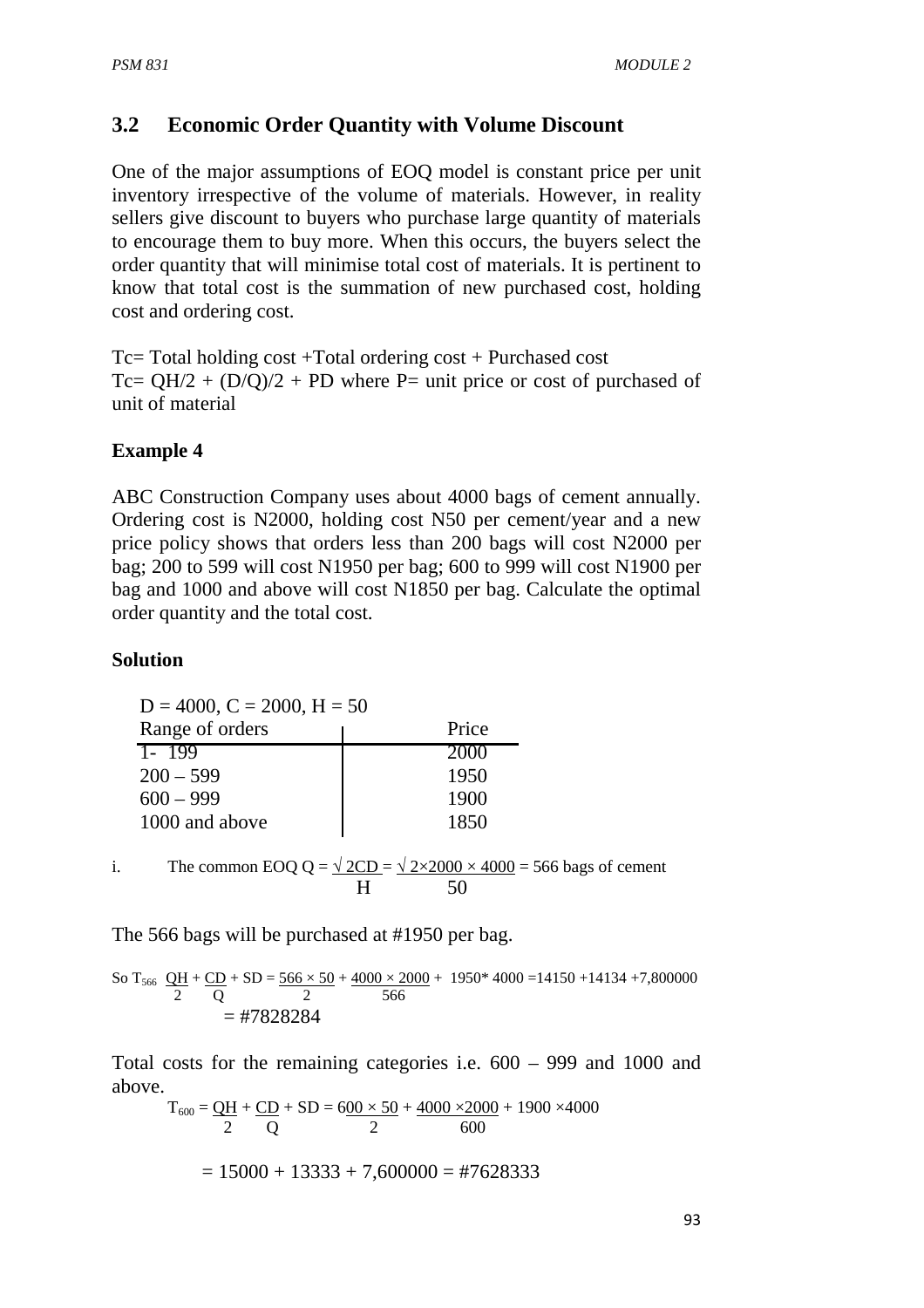$$
T_{1000} = \underbrace{OH}_{2} + \underbrace{CD}_{Q} + SD = \underbrace{1000 \times 50}_{2} + \underbrace{4000 \times 2000}_{1000} + 1850 \times 4000
$$

 $= 25000 + 8000 + 7400000 = 47433000$ 

The results show that it is better to order 1000 and above bags of cement since it has the lowest total cost of #7433000.

### **3.3 Just-In-Time Philosophy**

Just-in-time philosophy (JIT) was introduced by the Ford motor company but publicised by Total Motor Corporation of Japan as part of its Toyota Production Systems (TPS). Toyota's effort to continually improve their production system over years, along with diffusion of their improved production system to other Japanese companies and a dedicated effort to pursue perfection has resulted in the effective, efficient, integrated materials management system known as Just-In-Time manufacturing technique. Just in Time (JIT) manufacturing is described as a system that helps in making appropriate order of materials available to each operating unit at the right time in the right quantity. JIT is a systematic concept consisting of JIT purchasing, JIT transportation and JIT production. These three elements combine to create a material handling system that avoids waste and minimises inventory investment. The technique has changed employees' belief, attitude, work habits and awareness of quality assurance.

JIT technique's main focus is identification and elimination of all material handling related activities that do not add value to product or service, a commitment to a high level of quality from purchasing, transporting to production, a commitment to continuous improvement in the efficiency of materials management activities and quality product. Product quality is one of the central managerial focuses of any competitive organisations. It requires planning and organising and controlling manufacturing resource tailored towards high quality and performance. Just-in-time is a method based on initiation of a "pull" system of manufacturing (matching production to predetermined demand) and the advantages include significant reductions of raw materials, semi-finished goods, components and parts, and finished goods inventories. Also, some benefits include meaningful reduction in throughput time and reduction of production process space. Hence, this helps management to reduce production costs, achieve their target and offer quality product to customers.

The JIT philosophy begins with purchasing the raw materials by receiving frequent receipts of material from supplier to meet immediate requirements. This is achieved if there are close and collaborative buyer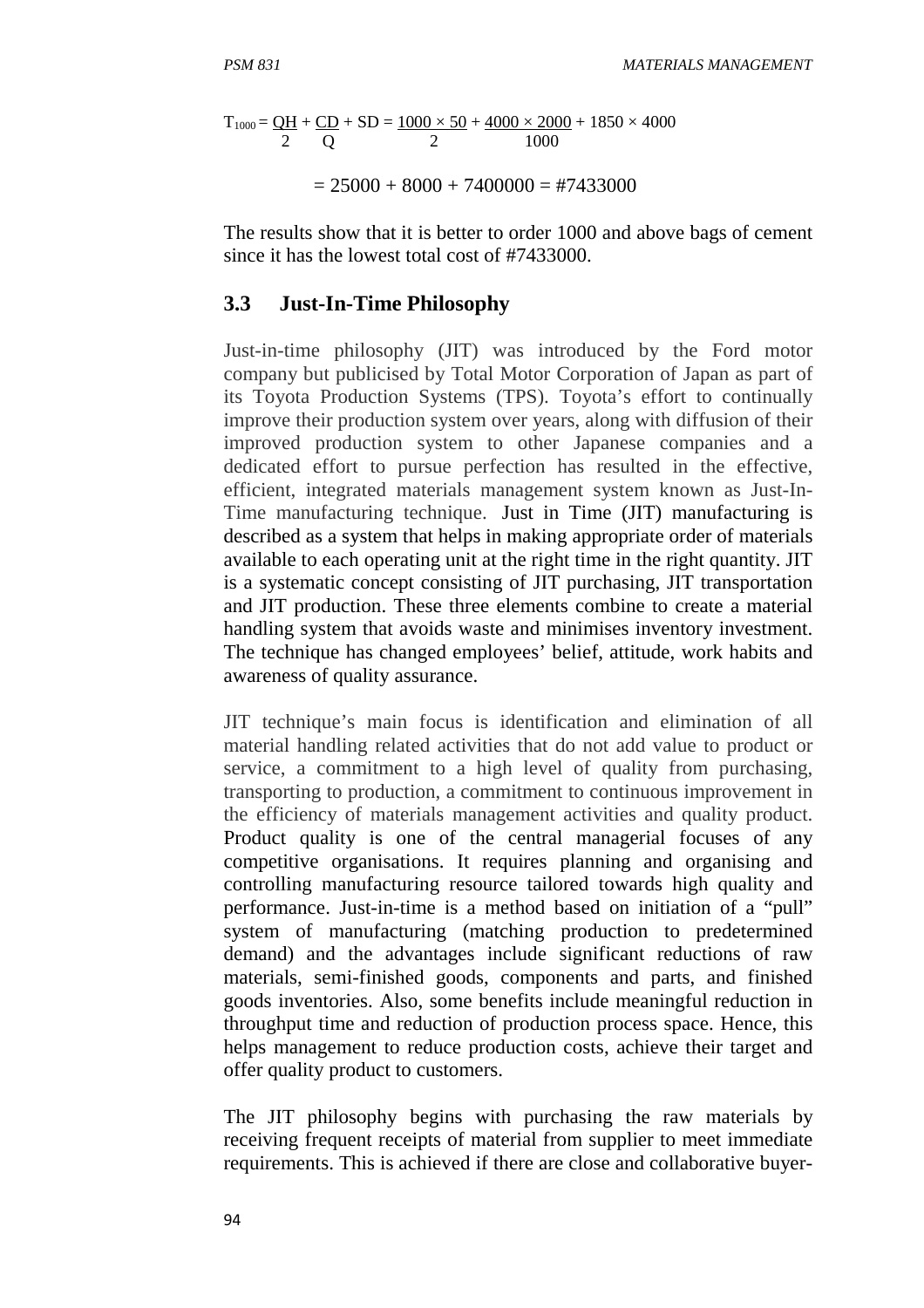seller relationships, extensive sharing of information between parties, a commitment to zero defects and processing data electronically. JIT purchasing method does not tolerate high inventory levels, less materials quality, waste between buyer and seller and related inefficiency. JIT transportation is the next important philosophy which addresses the efficient movement of materials between the buyer and seller. This entails frequent deliveries of materials directly to the right pace as required by the buyer. JIT transportation relies on efficient private or public carriers that move materials between buyer and seller on a regular and repetitive basis. Closed-loop system of transportation refers to a situation where materials are moved from seller to buyer and then from buyer back to seller with return material where necessary. Adopting efficient JIT transportation scheme involves the following: organisation must adjust its structure to support JIT deliveries, reduce the number of carrier, have long-term agreements with carriers to foster commitment and dedication, process supply chain related activities electronically, a closed-loop system of delivery should be adopted and materials flow should be handled by modern equipment and technology.

The third aspect of JIT philosophy is JIT production which involves transforming raw and semi finished materials to finished products to satisfy the needs and wants of customers. JIT production addresses the following activities among others: machine setup time reduction, adjusting facility layout, focused factory, group technology layout, pull production system, total quality management, product and process improvement, teamwork management, sound performance evaluation, flexible workforce arrangement, harmless material handling and packages, preventive maintenance and safe work environment, etc.

### **Objectives of Just-in-Time Technique**

The objectives of JIT are to reduce processing time, elimination of waste, have respect for people and cost minimisation. This can be achieved if firms hold zero inventory; a system known as lean supply chain. The summary of the objectives of lean supply chain oriented organisations is to improve productivity by minimising the cost of the quality product. The following factors can be considered for the required improvements:

- 1. process and product design
- 2. using state-of-the art equipment and technology
- 4. holding zero inventory
- 5. reducing lead-time of supply of materials
- 5. reducing batch size
- 6. using pull production system.
- 7. simplifying factory layout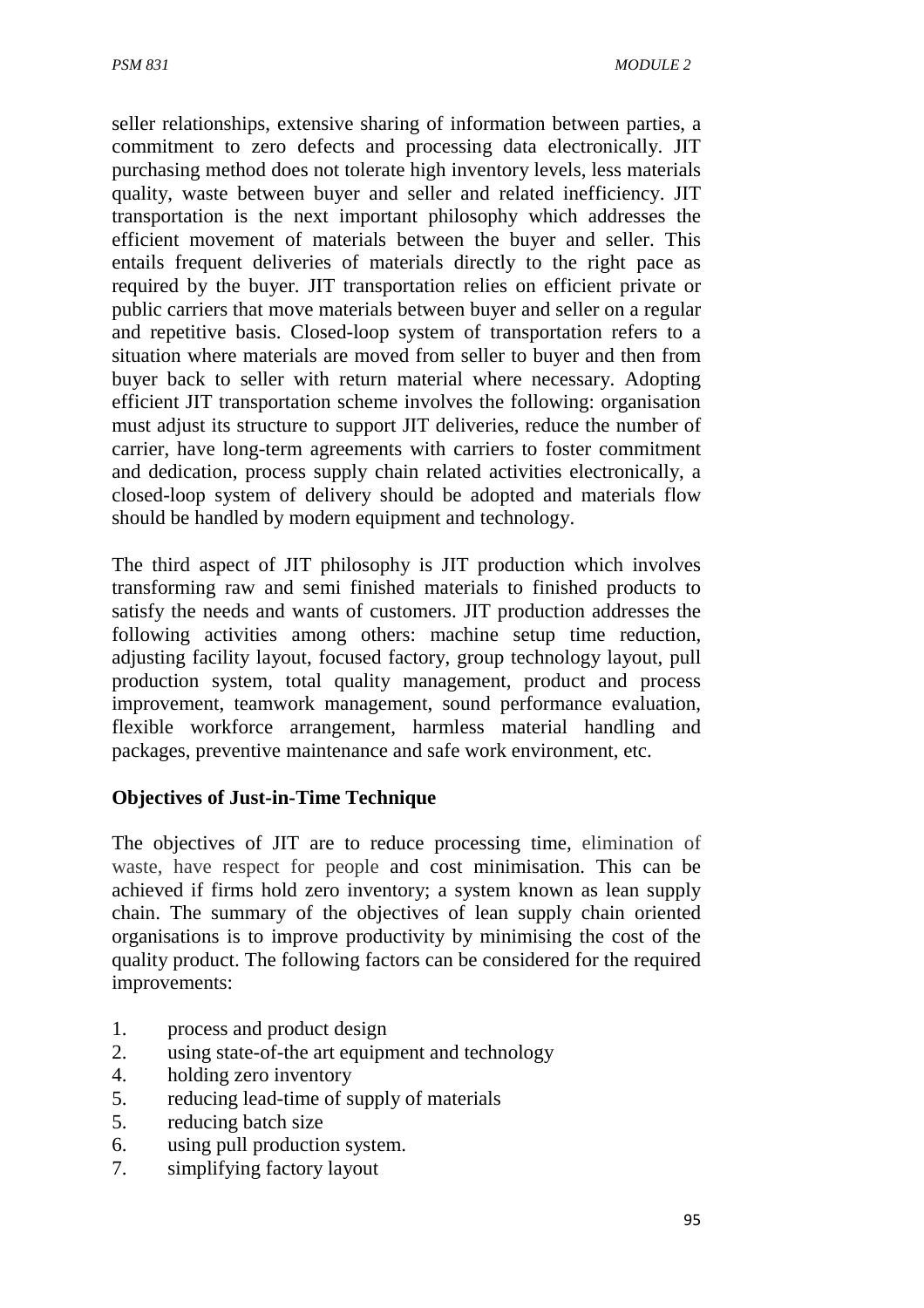- 8. reducing machine set up
- 9. improving on waste reduction

In order for organisations to achieve these objectives, JIT practices must be linked with other activities that provide supporting infrastructure. Supporting infrastructure refers to those concepts that give synergy advantages to JIT practices in items of above mentioned factors. Few amongst the JIT supporting infrastructures that are considered important are: visionary leadership, total organisation commitment, customer empowerment, strict adherence to product quality standard, qualified personnel, employee's education and training, systematic performance appraisal, good salaries and other benefits and employees' empowerment.

## **4.0 CONCLUSION**

 The past orientation of stockpiling large amount of raw materials to avoid stock out and production breakdown and, shortage of finished goods to meet customers' demands and avoid loss of revenues led to huge investment on inventory. This challenge of carrying too much inventory has been resolved with the adoption of Just-In-Time philosophy by competitive organisations in areas of purchasing, transportation and manufacturing. To achieve the objectives of JIT concept, certain supporting infrastructures such as having visionary leadership who is totally committed to the organisation, customers and employees should be empowered, etc. We therefore conclude that while inventory is considered a technical asset, it has direct effects on organisations' financial performance.

### **5.0 SUMMARY**

The discussion in this unit is a continuation of previous unit. You have learnt how to use some inventory models to determine optimum quantity. We have discussed how organisations can operate at close to zero inventory level using JIT philosophy, a system of lean supply chain- a combination of JIT purchasing, JIT transportation and JIT production.

### **6.0 TUTOR-MARKED ASSIGNMENT**

- i. Explain Economic Order Quantity and its assumptions.
- ii. Assuming ABC Ltd uses 1000 bags of Rice annually, ordering cost per bag is #6500 and holding cost is 300per bag. Calculate
	- a. Economic order quantity
	- b. Number of order
	- c. Total cost of order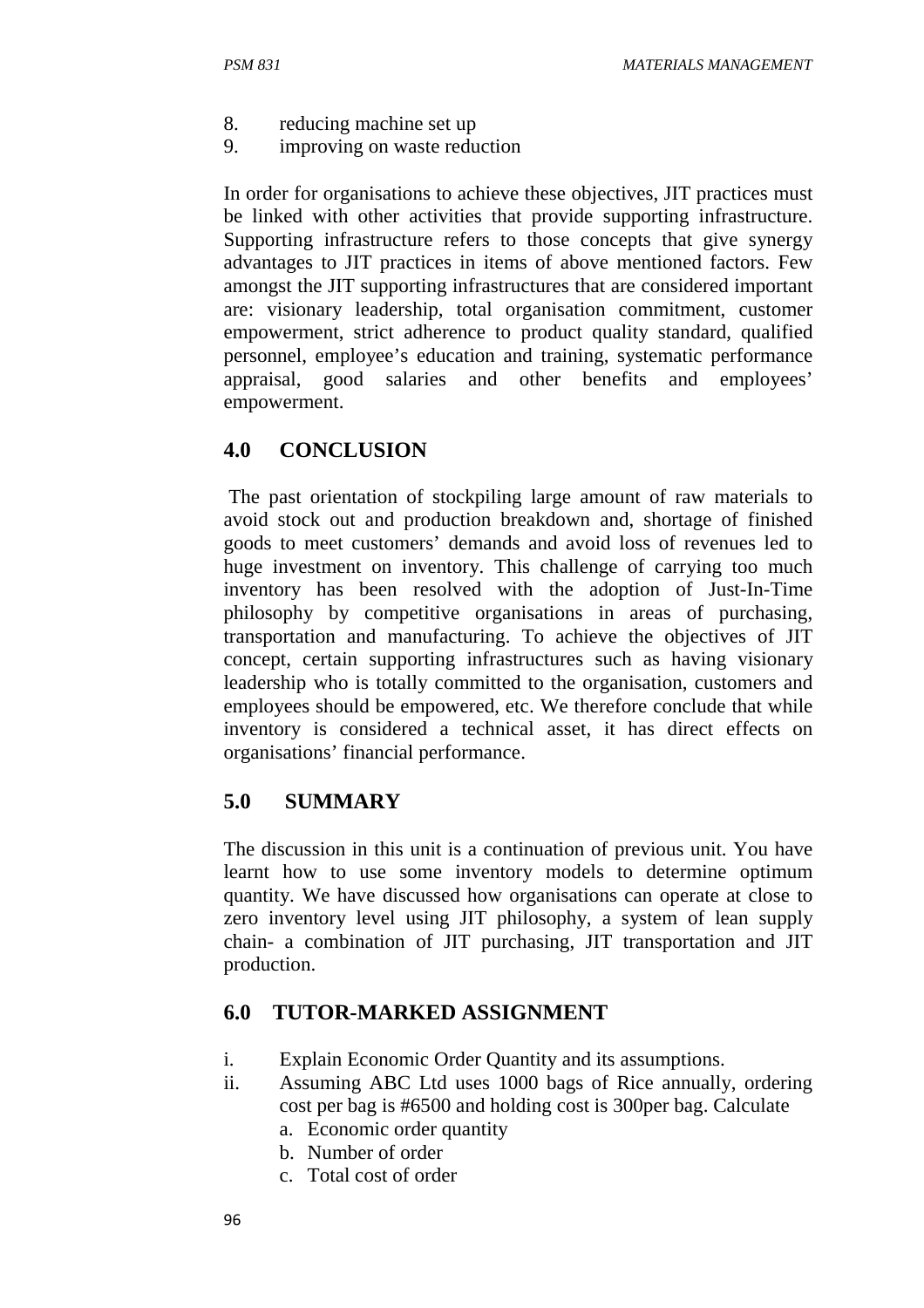- iii. What are the main objectives of JIT philosophy.
- iv. Discuss the likely benefits of adopting JIT concept to organisations.

## **7.0 REFERENCES/ FURTHER READING**

- Adedayo, A.O., Ojo, O. & Obamiro, J. K. (2006). *Operations Research in Decision Analysis and Production Management*. Pumark: Lagos.
- Bowersox, D.J. & Closs, D.J. (1996). *Logistical Management: The Integrated Supply Chain Process.* New York: The McGraw-Hill Companies, Inc.
- Burt, N. D., Dobler, W. D. & Starling, L. S. (2003). *World Class Supply Management: A Key to Supply Chain Management*. Mcgraw\_Hill Irwin: Boston, Seventh Edition.
- Lambert, M., Stock, J.R. & Ellram, L.A. (1998). *Fundamentals of Logistics Management*. Boston; McGraw-Hill, International Edition.
- Leenders, R. M., Fearon, E. H., Flynn, E. A. & Johnson, F. P. (2002). *Purchasing and Supply Management.* Boston: Mcgraw-Hill Irwin, Twelfth Edition.
- Monczka, M. R., Trent, J. R. & Handfield, B. R. (2002). *Purchasing and Supply Chain Management.* Australia: South-Western.
- Sadiwala, C. M. & Sadiwala, R. C. (2007). *Material and Financial Management.* New Delhi: New Age International.
- Stock, J.R. & Lambert, D. M. (2001). *Strategic Logistics Management.* Boston; McGraw-Hill, International Edition.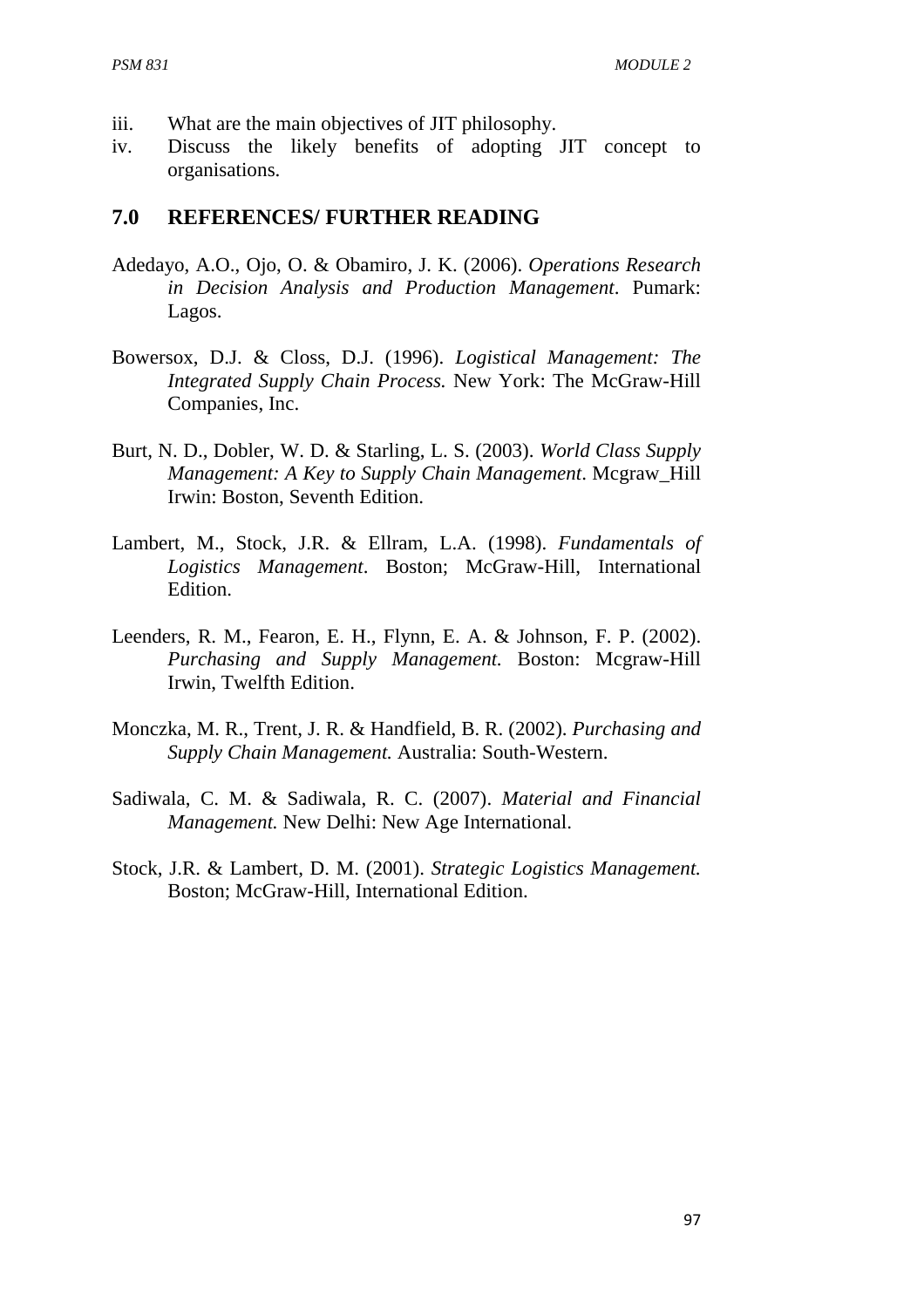# **UNIT 5 TRANSPORTATION MANAGEMENT**

#### **CONTENTS**

- 1.0 Introduction
- 2.0 Objectives
- 3.0 Main Content
	- 3.1 Transportation
		- 3.1.1 Transportation Functionality and Principles
		- 3.1.2 Role of Transport in the Society
		- 3.2.1 Participants in Transportation Decisions
		- 3.2.2 Transport Infrastructure
		- 3.3 Suppliers of Transportation Services
- 4.0 Conclusion
- 5.0 Summary
- 6.0 Tutor-Marked Assignment
- 7.0 References/Further Reading

# **1.0 INTRODUCTION**

Transportation is an integral part of any economy. It is an essential vehicle for social and political integration and development. Transportation evolves in order to cope with the demand for it in the society. The enormity of the role of transportation makes it constitute the major chunk of government's annual budget and developmental attention. This section explains how transportation forms the integral part of purchasing and supply management. It highlights the basic functions of transportation and identifies the major participants in transportation decisions.

# **2.0 OBJECTIVES**

At the end of this unit, you should be able to:

- identify the two major functions of transport and describe the fundamental principles guiding transport management
- identify the major participants in transport decisions
- describe the basic methods of transport and identify different transportation formats that you are familiar with
- identify different suppliers of transportation services.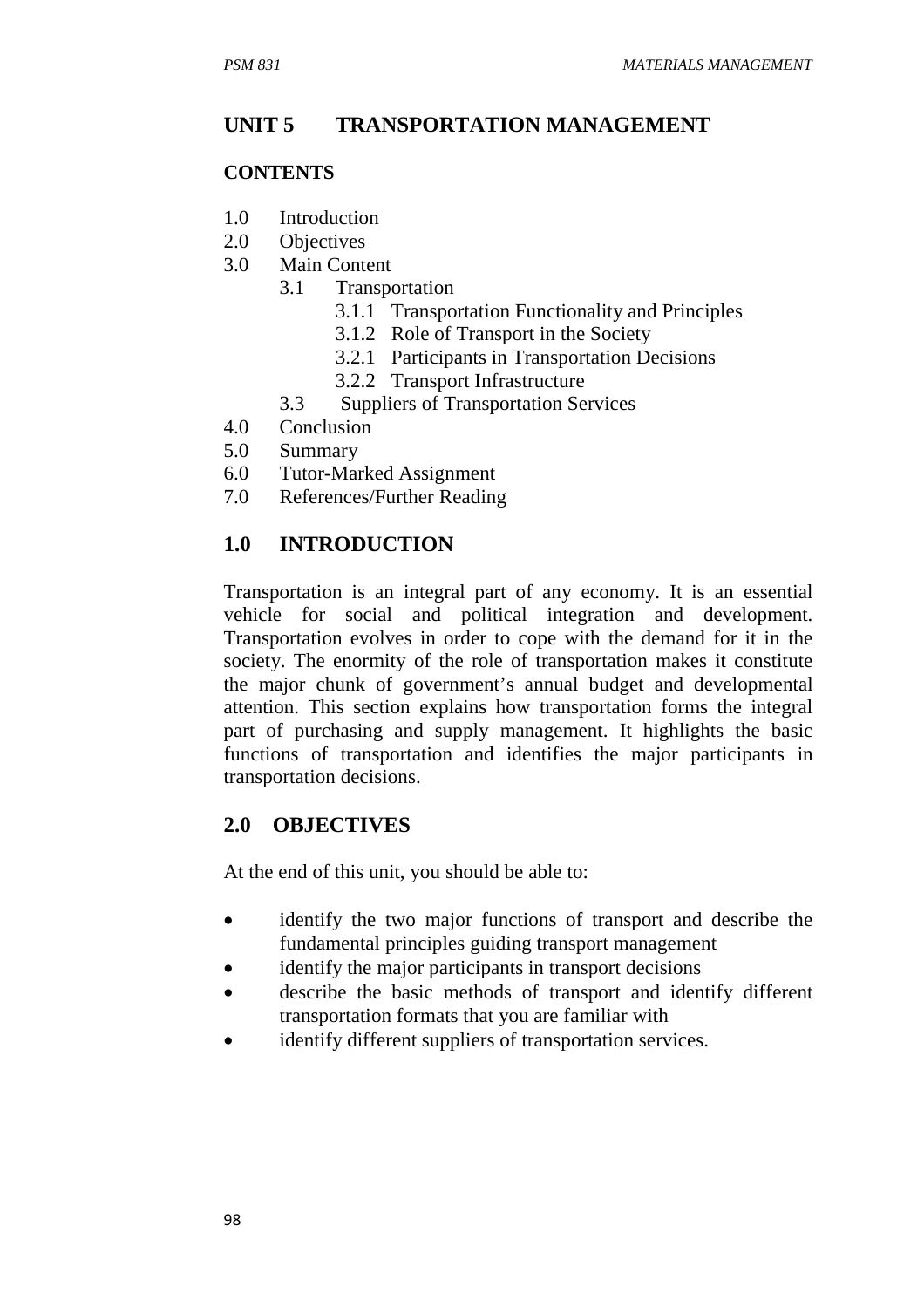# **3.0 MAIN CONTENT**

## **3.1 Transportation**

# **3.1.1 Transport Functionality and Principles**

Transportation is one of the most visible elements of logistics operations. As consumers, we are accustomed to seeing trucks and trains moving product or parked at a distribution facility. While this experience provides a good visual understanding of transportation elements, it does not allow the necessary depth of knowledge to understand transportation's role in logistics operations. This section establishes that foundation by reviewing functionality provided by transportation and the underlying principles of transport operation.

### **Transport Functionality**

Transportation functionality provides two major functions: product movement and product storage. Each is briefly described.

- **Product Movement** whether the product is in the form of materials, components, assemblies, work-in-process, or finished goods, transportation is necessary to move it to the next stage of manufacturing process or physically closer to the ultimate customer. A primary transportation function is product movement up and down the value. Since transportation utilises temporal, financial, and environmental resources, it is important that items be moved only when it truly enhances product value.
- **Product Storage** a less common transportation function is temporary storage. Vehicles make rather expensive storage facilities. However, if the in-transit product requires storage but will be moved again shortly (e.g., in a few days), the cost of offloading and reloading the product in a warehouse may exceed the per diem (Daily) charge of storage in the transportation vehicle.

### **Principles**

There are two fundamental principles guiding transportation management and operations. They are economy of scale and economy of distance.

• Economy of scale refers to a situation where transportation cost per unit of weight decreases when the size of the shipment increases. Transportation economies of scale exist because fixed expenses associated with moving a load can be spread over the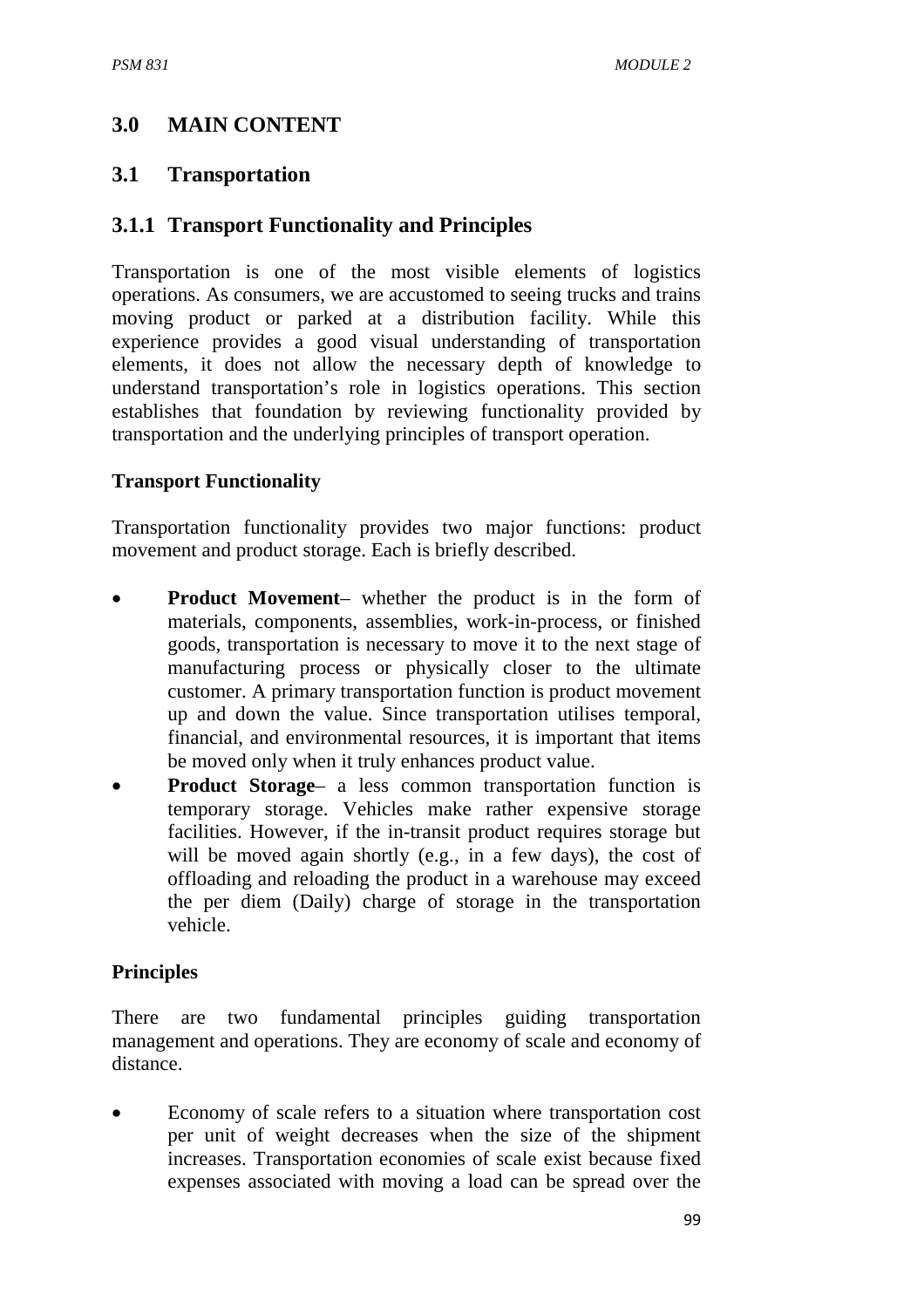load's weight. As such, a heavier load allows cost to be "spread out," thereby decreasing cost per unit of weight.

• Economy of distance refers to a situation where transportation cost per unit of distance decreases as distance increases. For example, a shipment of 1600 miles will cost less than two shipments (of the same combined weight) of 800 miles. Transportation economy of distance is also referred to as the *tapering* principle since rates or charges taper with distance. The rationale for distance economies is similar to that for economies of scale. Specifically, the relatively fixed expense incurred to load and unload the vehicle must be spread over the variable expense per unit of distance. Longer distances allow the fixed expense to be spread over more miles, resulting in lower overall per mile charges.

These principles are important considerations when evaluating alternative transportation strategies or operating practices. The objective is to maximise the size of the load and the distance that it is shipped while still meeting customer service expectations.

## **3.1.2 Role of Transport in the Society**

The role of transport in the society cannot be over emphasised or exhausted. As already observed, transport is indispensible if any meaningful economic development, social integration and development, and the enhancement of standard of living is to be achieved in any society. Below are some important roles played by transport:

- 1. **Communication:** transport is a major vehicle for communication. People have to take transport in order for them to make contact with others and disseminate information. Mails and other materials for information dissemination are also taken to their destination by transport.
- 2. **Global Sourcing of Raw Materials and Production Input:** in the past, industries were usually sited close to the source of raw materials. But with increasing competition and the development of faster and cheaper means of transport, most entrepreneurs now prefer to site their production plants close to the market. With good transport they can now easily source their raw materials and any other production input from any part of the world.
- 3. **Aid to the Mobility of People and Freight:** transport is synonymous with mobility. People rely on the means of transport to move from place to place for economic, social, political, religious and other purposes. They also use transport to move their effects from one location to another.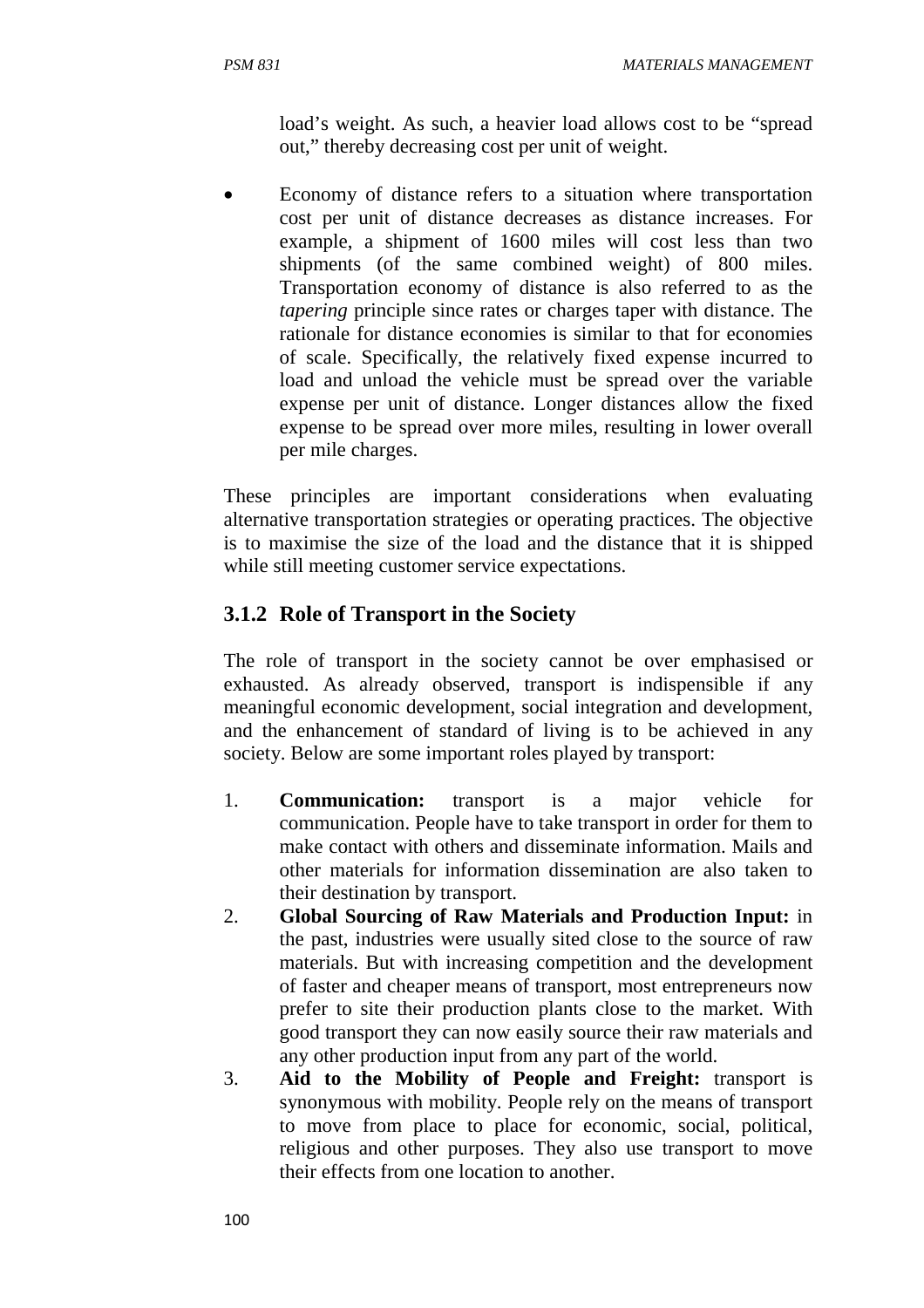- 4. **Stabilization of Prices:** transportation cost has a direct bearing on the price of goods and services. This is more so in our developing economy in which competitive pressure is not yet much high.
- 5. **Intensification of Production Activities:** without transport, it would be useless encouraging farmers and manufacturers to intensify their production activities. It is through the means of transport that they are able to effectively source their input from far places and distribute their output to consumers that are far away.
- 6. **Facilitation of Geographical Specialisation**: the law of comparative advantage encourages geographical specialisation of production activities. But it cannot be carried out if transport is not available to make people obtain and enjoy the goods which they have comparative disadvantages in producing.
- 7. **Disposal of Surplus Production Output**: transport enables manufacturers and farmers link up with the buyers who would absorb their surplus production output.
- 8. **Increasing the Volume of Trade:** where there is no good means of transport the volume of trade and tempo of economic activities would be low.
- 9. **Expansion of Market:** through the means of an efficient transport system, producers can take their goods to new markets or exploit old markets more efficiently.
- 10. **Effective and Efficient Physical Distribution of Goods:** the increasing competition and growing consumer affluence have made it necessary for manufacturers and marketers to bring their goods closer to consumers.
- 11. **Aid to Uniform Pricing Policy Implementation**: it is only an efficient transport system that can enable a firm to get its goods to all consumers at a uniform price.
- 12. **Decongestion of Highly Populated Cities**: the most effective way to decongest these cities is the provision of mass transit vehicles and other transport facilities that would enable people live in the suburbs of these big cities while transporting themselves to and fro the cities for work every day.
- 13. **Generation of Revenue for the Government**: transport is a great source of revenue for the government. The government generates a lot of revenue from the issuance of vehicle licenses, registration of vehicles, motor parks, airports, sea ports, fines, and other fees and charges imposed on transporters and users of transport facilities.
- 14. **Provision of Career Opportunities:** this refers to driving or operating transport vehicles, automobile repairs or maintenance, traffic control or navigation.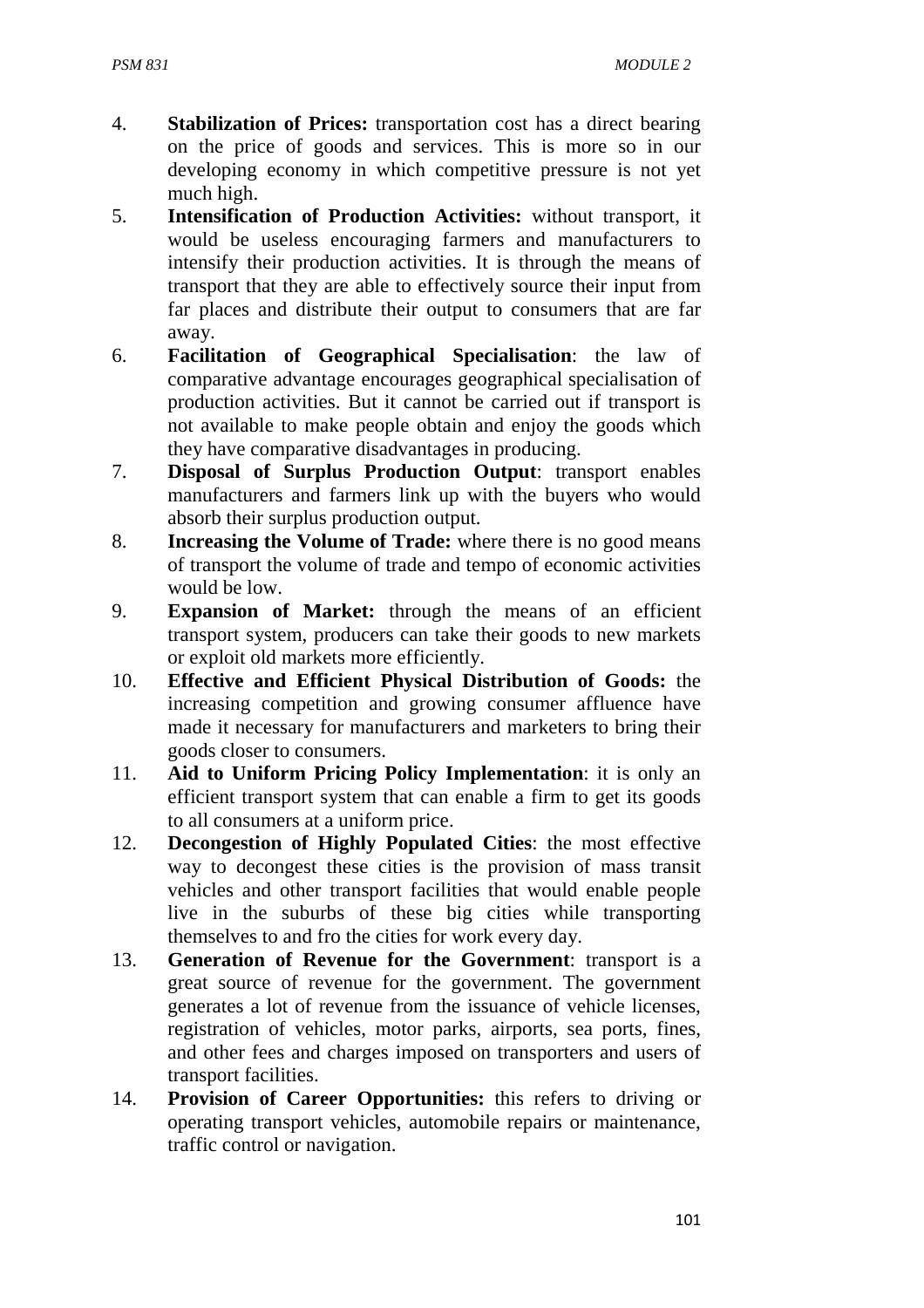- 15. **Enhancement of Peoples Standard Of Living**: people employ transport to go to work to make their living. The goods and services they consume also get to them through the means of transport.
- 16. **Enhancement of The Socio-Economic And Political Development Of The Society**: experience has shown that the more developed the transport facilities of a society, the more rapid its growth economically, socially, and politically.
- **17. Promotion of Tourism:** the success of the whole tourism industry greatly depends on the contribution of the society's transport system. No matter how fascinating or great a tourist attraction is, it would not be able to draw any meaningful number of visitors if it is not well-accessible, transport wise.

#### **SELF ASSESSMENT EXERCISE 1**

Examine the contributions of transport to national development

### **3.2.1 Participants in Transportation Decisions**

In order to understand transportation decision making, it is necessary to first understand the transportation environment, which is unique compared to many commercial enterprises. Buyers and sellers alone negotiate the terms and conditions and then consummate the sale. While government involvement is necessary for some commercial transactions, it is not customary for most.

However, unlike most commercial buying and selling, transportation transactions are often used by five (5) parties: the shipper (originating party), the consignee (destination party or receiver), the carrier, the government and the public.

- **Shippers and Consignees** the shipper and consignee have the common objective of moving goods from origin to destination within a prescribed time at the lowest cost. Services include specified pickup and delivery times, predictable transit time, zero loss and damage, as well as accurate and timely exchange of information and invoicing.
- **Carriers** the carrier, as the intermediary, takes a somewhat different perspective. Careers desire to maximise their revenue associated with the transaction while minimising the costs necessary to complete the transaction. The perspective suggests that a carrier wants to charge the highest rate that the shipper (or consignee) will accept and minimise the labor, fuel, and vehicle costs required to move the goods. To achieve this objective, the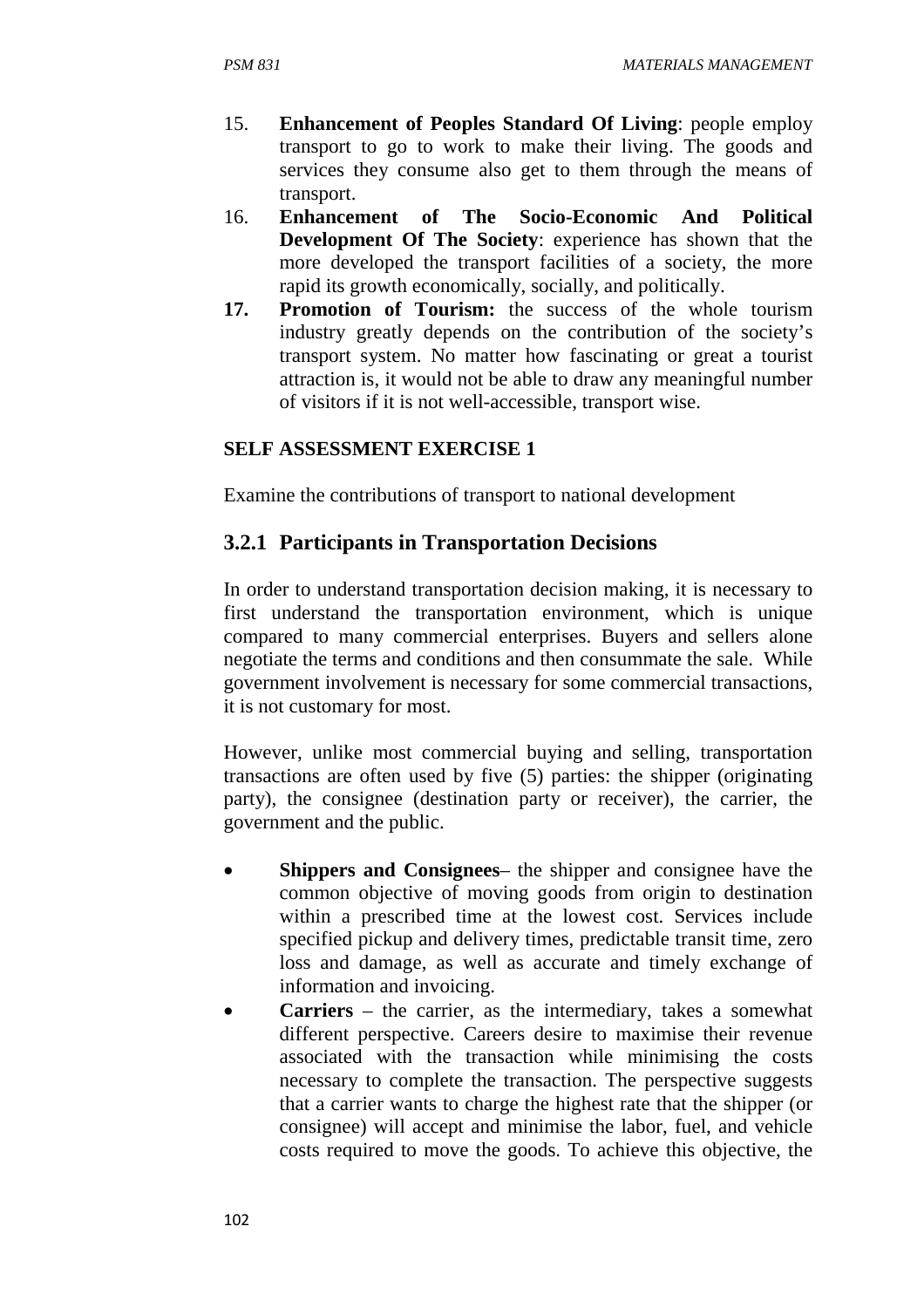carrier desires flexibility in pickup and delivery times to allow individual loads to be consolidated into economic moves.

- **Government** the government maintains a high interest level in transaction because of transportation's impact on the economy. Government desires a stable and efficient transportation environment to sustain economic growth.
- **The Public–** the final participant, the public, is concerned with transportation accessibility, expense, and effectiveness, as well as environmental and safety standards. The public ultimately determines the need for transportation by demanding goods from around the world at reasonable prices. While minimisation cost is important to customers, trade-offs associated with environmental and safety standards also require consideration.

## **3.2.2 Transport Infrastructure**

Transportation infrastructure consists of the rights-of-way, vehicles, and carrier organisations that offer transportation services on a for-hire or internal basis. The nature of the infrastructure also determines a variety of economic and legal characteristics for each mode or multimodal system. A mode identifies the basic transportation method or form.

### **Modal Characteristics**

The five (5) basic transportation modes are rail, highway, water, pipeline, and air. The relative importance of each mode can be measured in terms of system mileage, traffic volume, revenue, and the nature of traffic composition.

- **Rail Network** historically, railroads have handled the largest number of ton-miles within Nigeria. As a result of the early establishment of a comprehensive rail network connecting almost all major cities and towns, rail roads dominated intercity freight tonnage. This early superiority resulted from the capability to transport large shipments economically and to offer frequent service, which gave rail roads somewhat a monopolistic position.
- **Motor Carriers** highway transportation has expanded rapidly. To a significant degree the rapid growth of motor carrier industry results from door-to-door operating flexibility and speed of intercity movement.
- **Water Transport** water is the oldest mode of transportation. The original sailing vessels were replaced by steamboats in the early 1800s and by diesel power in the 1920s. A distinction is usually made between deep-water and navigable inland water transport.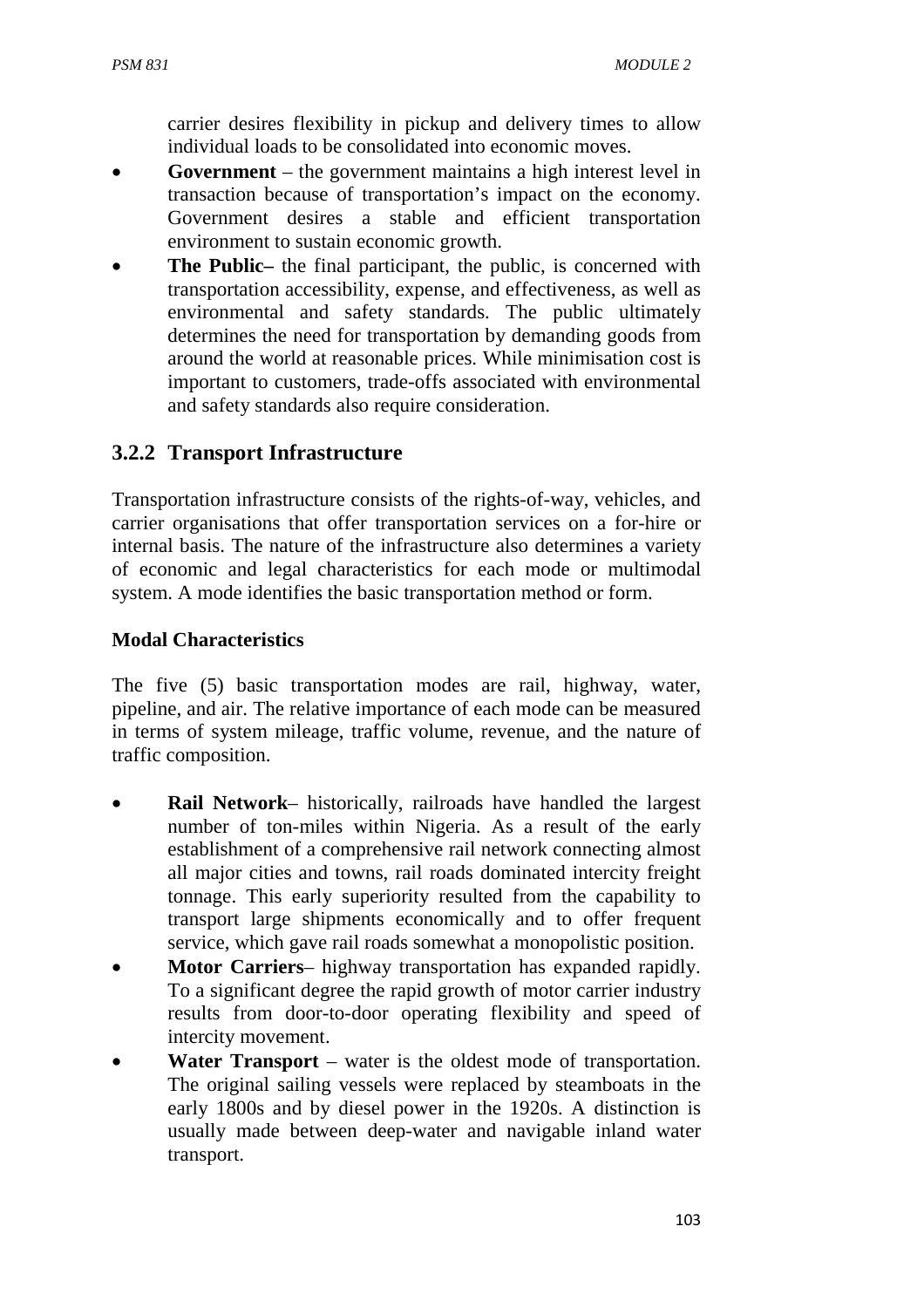- **Pipelines** pipelines are a significant part of the business operation. They are used to transport all crude and petroleum products.
- **Air Transport** the newest but least utilised mode of transport is air freight. Its significant advantage lies in the speed with which a shipment can be transported. A coast-to-coast shipment via air requires only a few hours contrasted to days with other modes of transportation. One prohibitive aspect of air transportation is the high cost. However, this can be traded off for high speed, which allows other elements of logistic design, such as warehousing, or inventory, to be reduced or eliminated. Air transport still remains more of a potential opportunity than a reality.

### **Modal Classification**

The basic modes of transportation were reviewed in terms of historical development and share of intercity ton-miles and freight revenue. The essential operating characteristics of each mode were noted. They are speed, availability, dependability, capability, and frequency.

#### **Transportation Formats**

In addition to classifying transportation by mode, another common grouping is the legal status, or format of carrier operating authority. Unlike most free enterprise operations, governments may restrict carriers to specific markets and services to maintain carrier and market stability. The restrictions limit competition in individual markets, so carriers are able to operate in a stable pricing and competitive environment. Individual carrier restrictions, called operating authority, form the legal authorisation to transport goods and commodities between two points.

- **Common Carriers** the basic foundation of the public transportation system is the carrier. Common carriers have the responsibility to offer service at non-discriminative prices to the public. The operating authority received by a common carrier may include the right to transport all commodities, or it may limit transport to specialized commodities such as steel, household goods and computers. In addition, the operating authority specifies the geographical area the carrier may service and indicate if such service is to be on a scheduled or unscheduled basis
- **Contract Carriers** they provide transport services for selected customers. Although contract carriers must receive authorisation, requirements are normally less restricted than common carrier operating authority. The basis for the contract is an agreement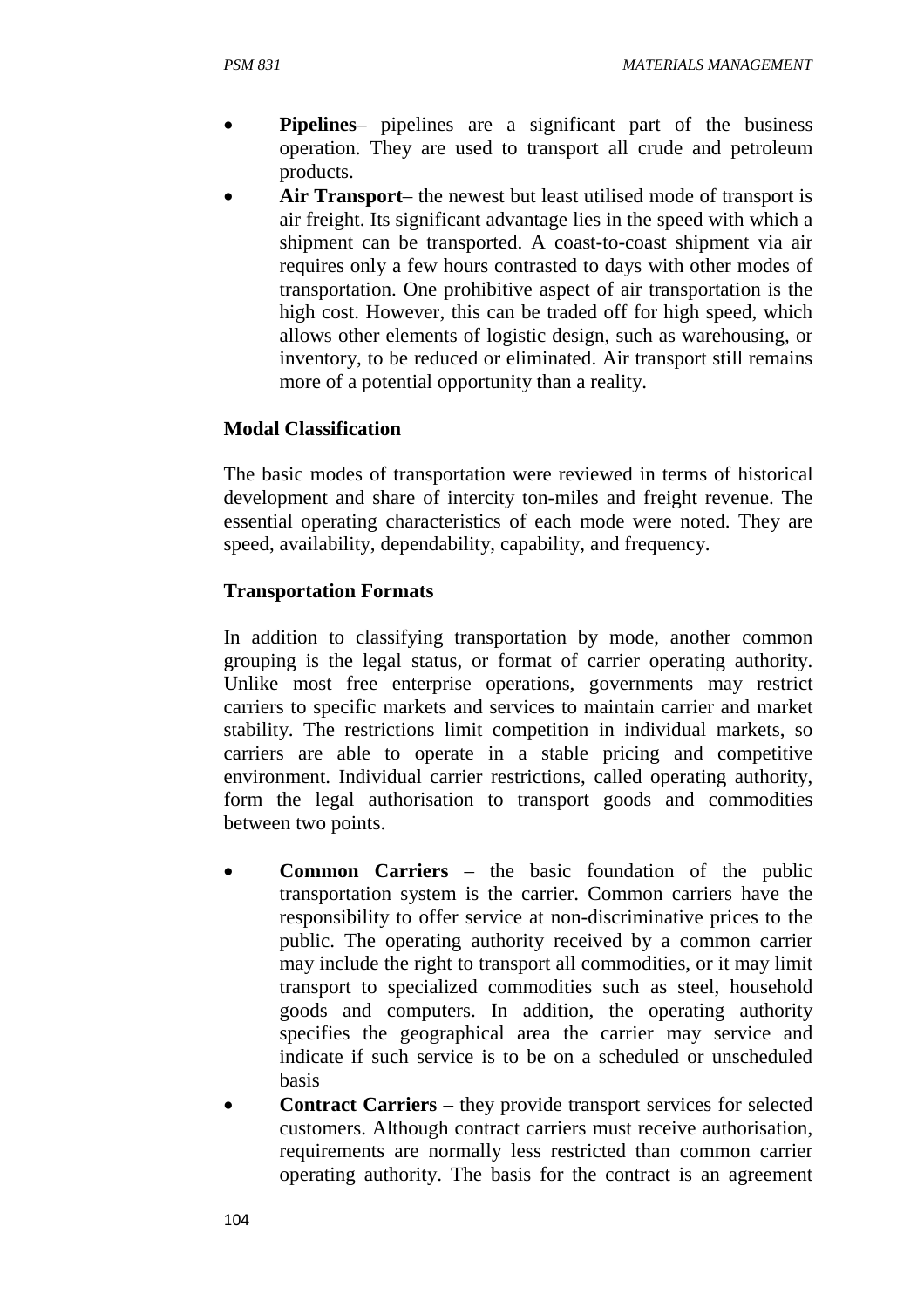between a carrier and a shipper for a specified transportation service at a previously agreed cost. For example, the agreement may be a contract to move a single load or a number of loads over time. The business agreement becomes the basis for the contract carrier to receive a permit to transport the specified commodities

- **A Private Carrier** this consists of a firm providing its own transportation. Private carriers are not for hire and are not subject to economic regulation although they must comply with regulations concerning hazardous goods movement, employee safety, vehicle safety, and other social regulations established by government agencies such as the department of transportation (DOT).
- **Exempt Carriers–they, as their name implies, are not** constrained by economic regulation. The traditional exemption was for specific commodities called hauled or market served. Typical exempt commodities include unprocessed agricultural products and extracted raw materials. Typical exempt market includes the zones around airport or metropolitan areas. Exempt carries, however must comply with the licensing and safety laws of the state in which they operate. If the exempt carrier is engaged in interstate movement, rates must be published.

#### **SELF ASSESSMENT EXERCISE 2**

Highlight the basic functions and the principles that guide transport management.

#### **3.3 Suppliers of Transportation Services**

Transportation services are offered by a combination of suppliers. Historically, government policy limited providers to single-mode operation. This restriction was designed to promote competition between modes and thus limit the potential for monopoly practices experienced in the early railroad era. The limitations were lifted following deregulation so that carriers could develop integrated intermodal services to more efficiently and effectively meet the needs of customers. The following sections review the services that are offered by different carrier types.

#### **Single-Mode Operators**

The most basic carrier type is a single-mode operator that offers service utilising only one transport mode. This degree of focus allows a carrier to become highly specialised, competent, and efficient. However, the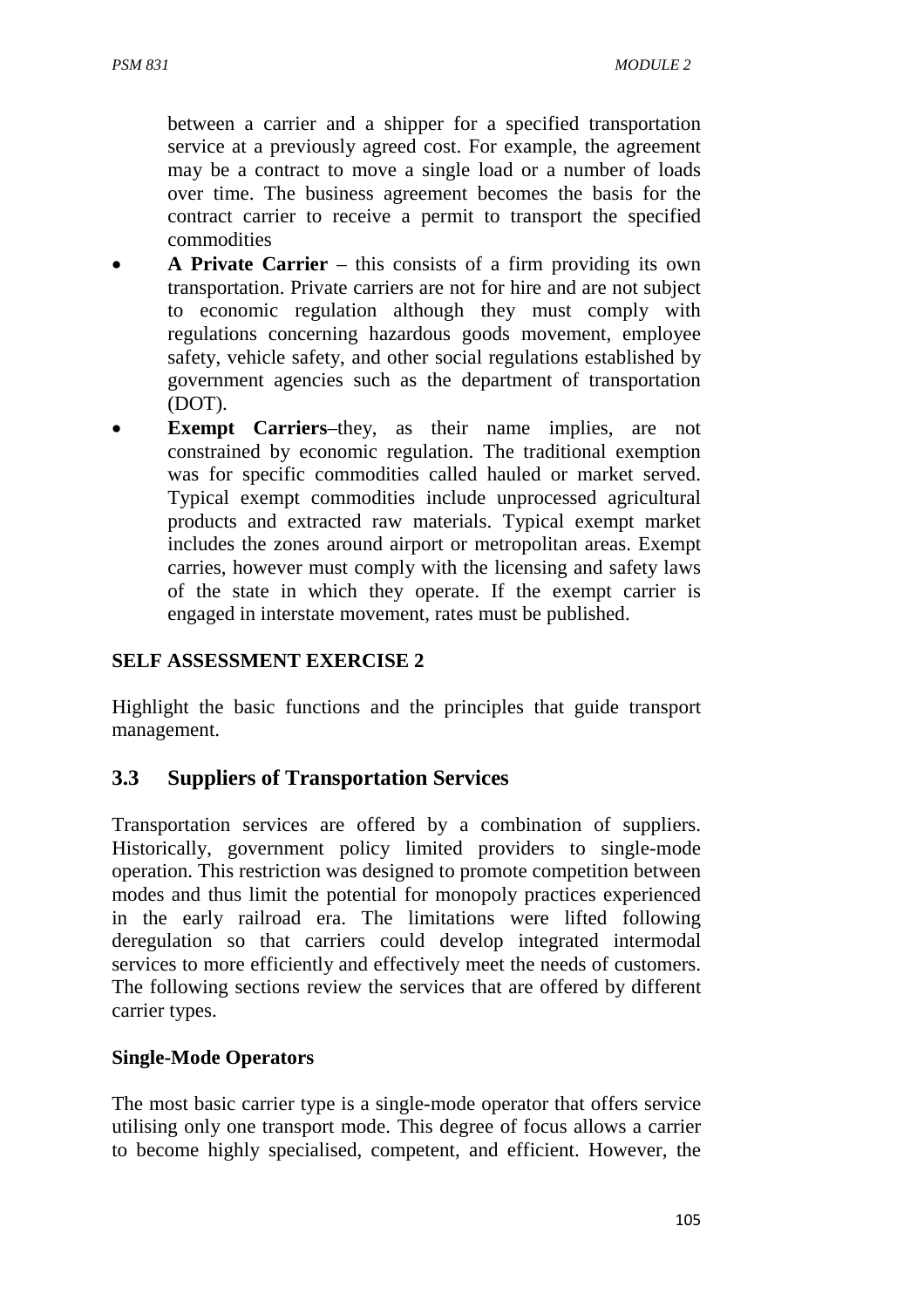approach creates significant difficulties for intermodal transport because it requires negotiation and a transaction with each individual carrier.

#### **Specialised Carriers**

Over the past several decades a serious problem existed in smallshipment transportation. The minimum charge and lack of low cost rail alternatives, gives an opportunity for companies offering specialised service to enter the small-shipment or package-service market.

- Basic Package Services– numerous carriers offer package delivery services within commercial zones of metropolitan areas. As noted earlier, this type of service is classified as exempt common carriage.
- Premium Package Services Several carriers– such as Federal Express (Fed Ex), Roadway, Emery Worldwide, and DHL – have entered the package or premium transportation market over the past two decades. Most organisations that provide routine package service also offer premium service.

### **Intermodal Operators**

Intermodal operators use multiple modes of transportation to take advantage of the inherent economies of each and thus provide integrated service at the lowest total cost.

- **Piggyback/TOFC/COFC/Roadrailer** the best known and most widely used intermodal system is the trailer or container on a flatcar (TOFC or COFC). Containers are the "boxes" utilised for intermodal product storage and movement between motor freight, railroads, or water transportation.
- **Containerships** fishyback, trainship, and containerships are examples of the oldest form of intermodal transport. They utilise water ways which are one of the least expensive modes for linehaul movements.
- **Coordinated Air and Truck** another form of intermodal is the combination of air and truck. Local cartage is a vital part of every air movement because air freight must be eventually moved from the airport to the final delivery destination. Air-truck movements usually provide service and flexibility comparable to straight motor freight.

#### **Non-operating Intermediaries**

Other transport service providers are non-operating intermediaries that typically do not own or operate equipment but broker the services of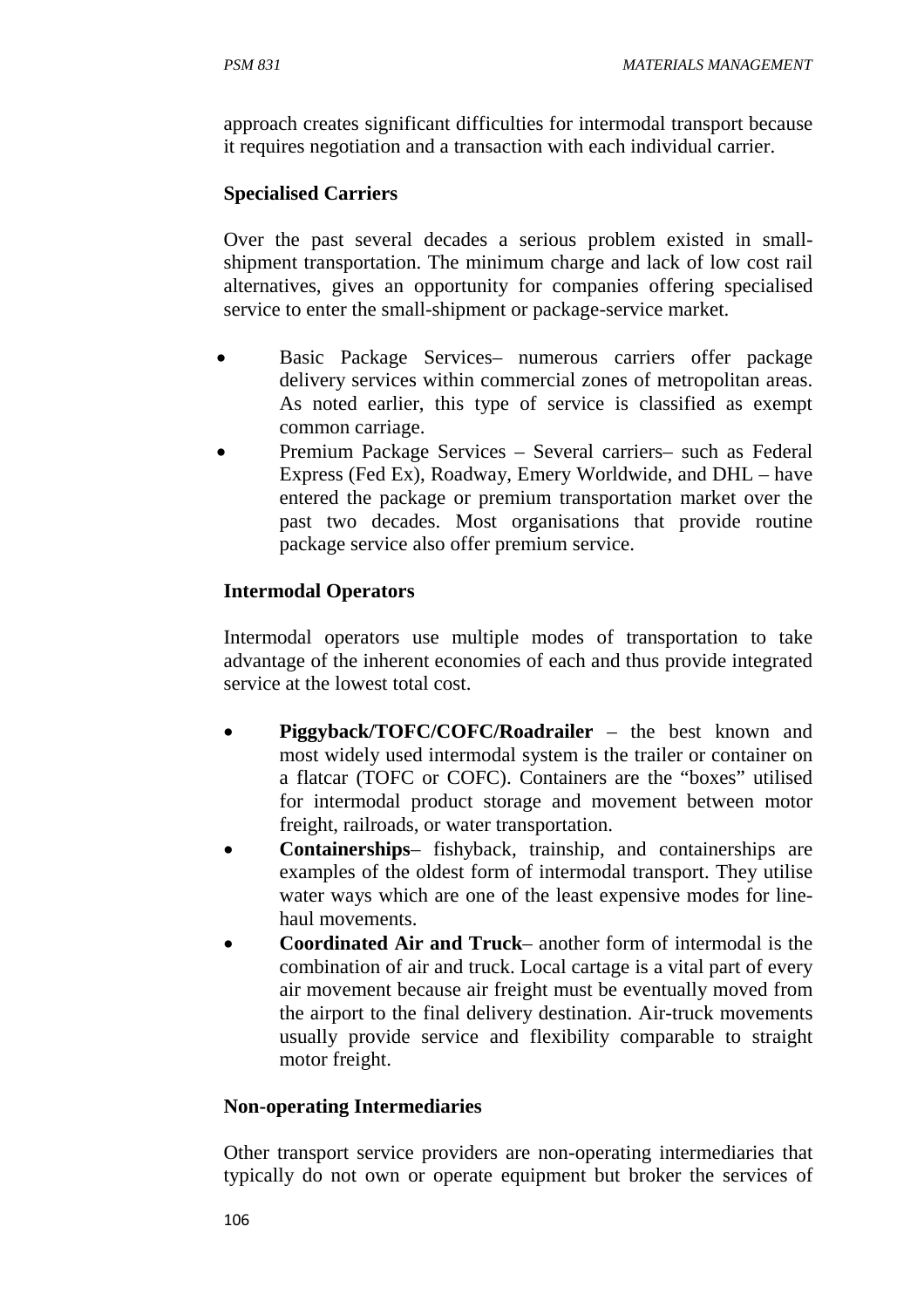other firms. Their functions are somewhat analogous to that of wholesales in marketing channels.

- **Freight Forwarders** freight forwarders are for profit business that consolidates small shipments from various customers into a bulk load and then utilise a common carrier (surface or air) for transport. At the destination, the freight forwarders split the bulk loads into the original smaller shipments.
- **Shipper' Association/Cooperatives and Agents** shippers associations are usually similar to freight forwarders in that they consolidate individual small loads into bulk shipments to gain cost economies. However, shippers' associations are voluntary non-profit entities where members, operating in a specific industry, join to manage small-shipment purchases.

**Brokers**– brokers are intermediaries that coordinate transportation arrangements for shippers, consignees, and carriers. They also locate shipment for exempt carriers and owner operators. Brokers who must obtain a license from the ICC, typically operate on a commission basis.

## **SELF-ASSESSMENT EXERCISE 3**

Discuss the activities of non operating operators in transport business?

## **4.0 CONCLUSION**

Although problems do exist within and between modes, shippers have many choices for transport between two locations. Within the five basic modes, several legal forms exist. In addition, intermodal arrangement, specialised carriers, and auxiliary transportation add to the alternatives. The task in logistical system design is to select the transport mix that best satisfies the overall transportation requirements.

Traditionally, the transportation supply market included a large number of relatively segmented carriers. Segmentation was based on multi-mode operations and service restriction, which reduced the alternatives offered to shippers as well as carrier competitiveness and responsiveness. While this made shipper decisions easier, it also resulted in transportation system inefficiencies and higher cost.

## **5.0 SUMMARY**

Transportation is a key activity in the logistics value chain as it moves product through the various stages of production and ultimately to the consumer. This section reviewed transportation's role, infrastructure, suppliers, economies, and decision making. The objective was to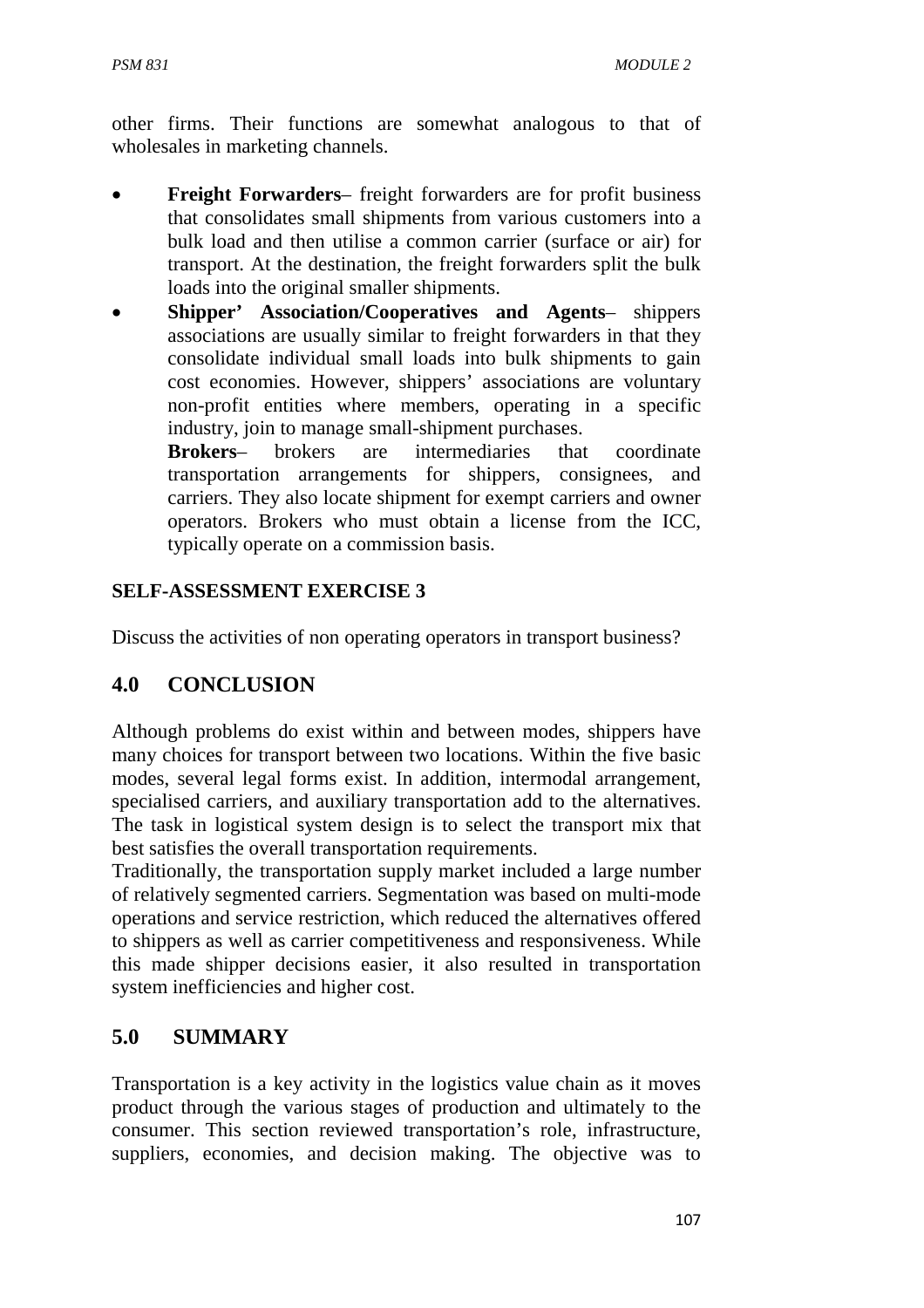provide an overview of transportation resources and an understanding of the factors influencing transportation management.

# **6.0 TUTOR-MARKED ASSIGNMENT**

- i. Identify and describe at least ten suppliers of transport services in Nigeria.
- ii. Describe the five basic transportation modes you are familiar with?
- iii. Discuss the modal characteristics.

# **7.0 REFERENCES/FURTHER READING**

- Bowersox, D.J.& Closs, D.J. (1996). *Logistical Management: The Integrated Supply Chain Process*. New York: The McGraw-Hill Companies, Inc.
- Lambert, M., Stock, J.R. & Ellram, L.A. (1998*). Fundamentals of Logistics Management.* Boston; McGraw-Hill.
- Obamiro, J.K. (2008). *Management: Principles and Strategies.* Lagos; Pumark Nigeria Limited.
- Olakunori, O.K. (2006). *Transport Management*. Enugu: Giovanni Publishers.
- Stock, J.R. & Lambert, D. M. (2001). *Strategic Logistics Management.* Boston: McGraw-Hill.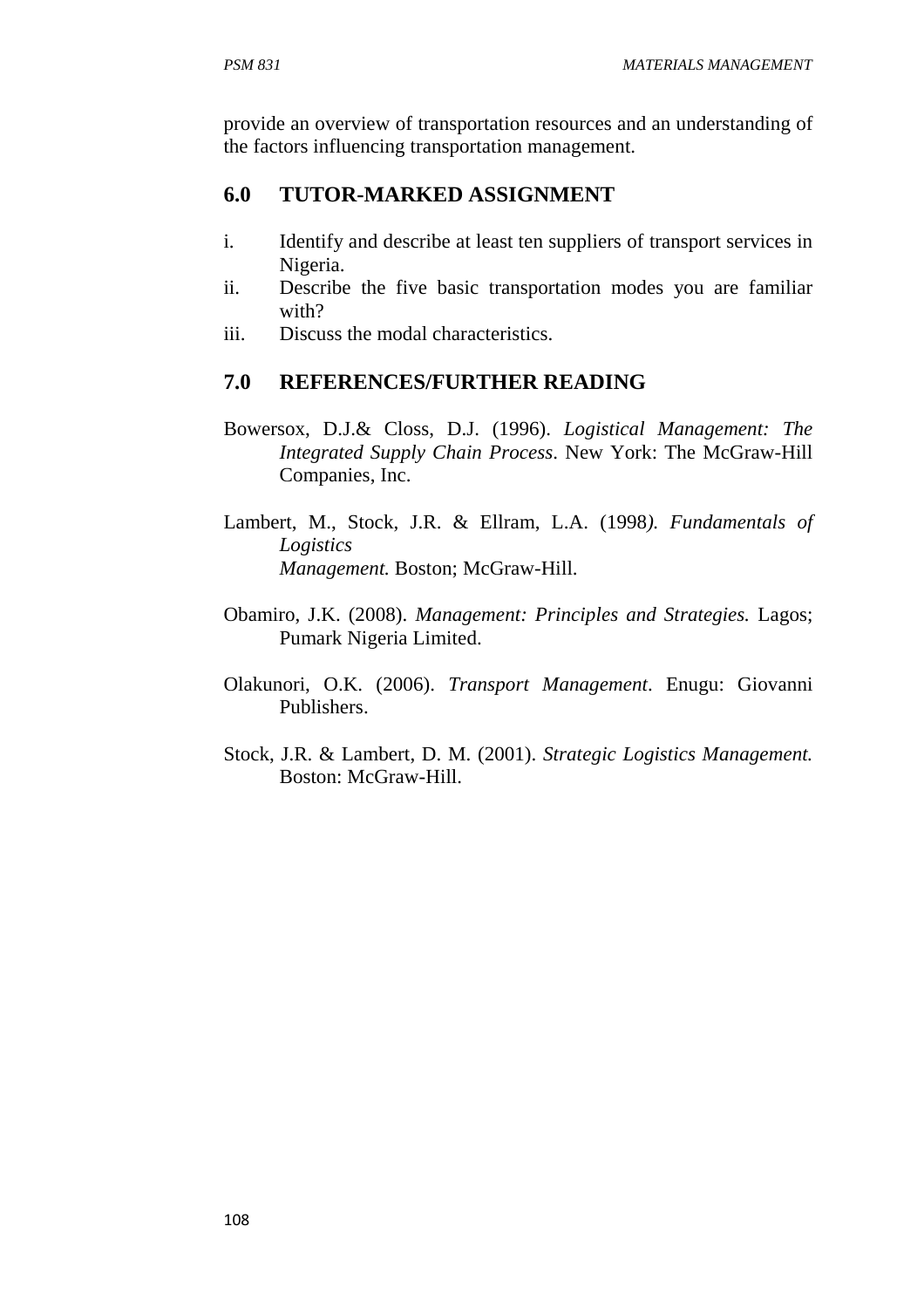# **MODULE 3**

- Unit 1 Warehousing Management
- Unit 2 Materials Handling and Computerisation
- Unit 3 Recovery, Recycling and Disposal of Scraps
- Unit 4 Public Procurement Act/ Due Process Office
- Unit 5 Disposal of Public Property/ Due Process Office

# **UNIT 1 WAREHOUSING MANAGEMENT**

## **CONTENTS**

- 1.0 Introduction
- 2.0 Objectives
- 3.0 Main Content
	- 3.0 The Nature of Warehousing Management
		- 3.1.1 Definition of Warehousing Management
		- 3.1.2 Objectives of Warehousing
	- 3.2 Warehousing Decision Strategy
		- 3.2.1 Centralized and Decentralised Warehouses
		- 3.2.2 Classification of Warehouses
		- 3.2.3 Factors Influencing the Nature of Warehousing
		- 3.2.4 Importance of Warehousing
	- 3.3 Types of Warehousing
		- 3.3.1 Direct Store Delivery
		- 3.3.2 Private Warehouse
		- 3.3.3 Public Warehouse
		- 3.3.4 Contact Warehouse
- 4.0 Conclusion
- 5.0 Summary
- 6.0 Tutor-Marked Assignment
- 7.0 References/Further Reading

## **1.0 INTRODUCTION**

Warehousing is an integral part of material management which is found in every manufacturing firm. It ranges from self-store facilities, garages stockroom, to integrated computerised professionally managed warehouses. Warehousing can be described as 'transportation at zero miles per hour'. Warehousing plays a significant role in keeping various types of materials, semi-finished, parts purchase and internally manufactured materials for production requirement and providing finished goods to satisfy customer needs at the lowest possible total cost. It has been estimated that effective warehousing management can reduce the cost of a firm's physical distribution cost, and entire operations.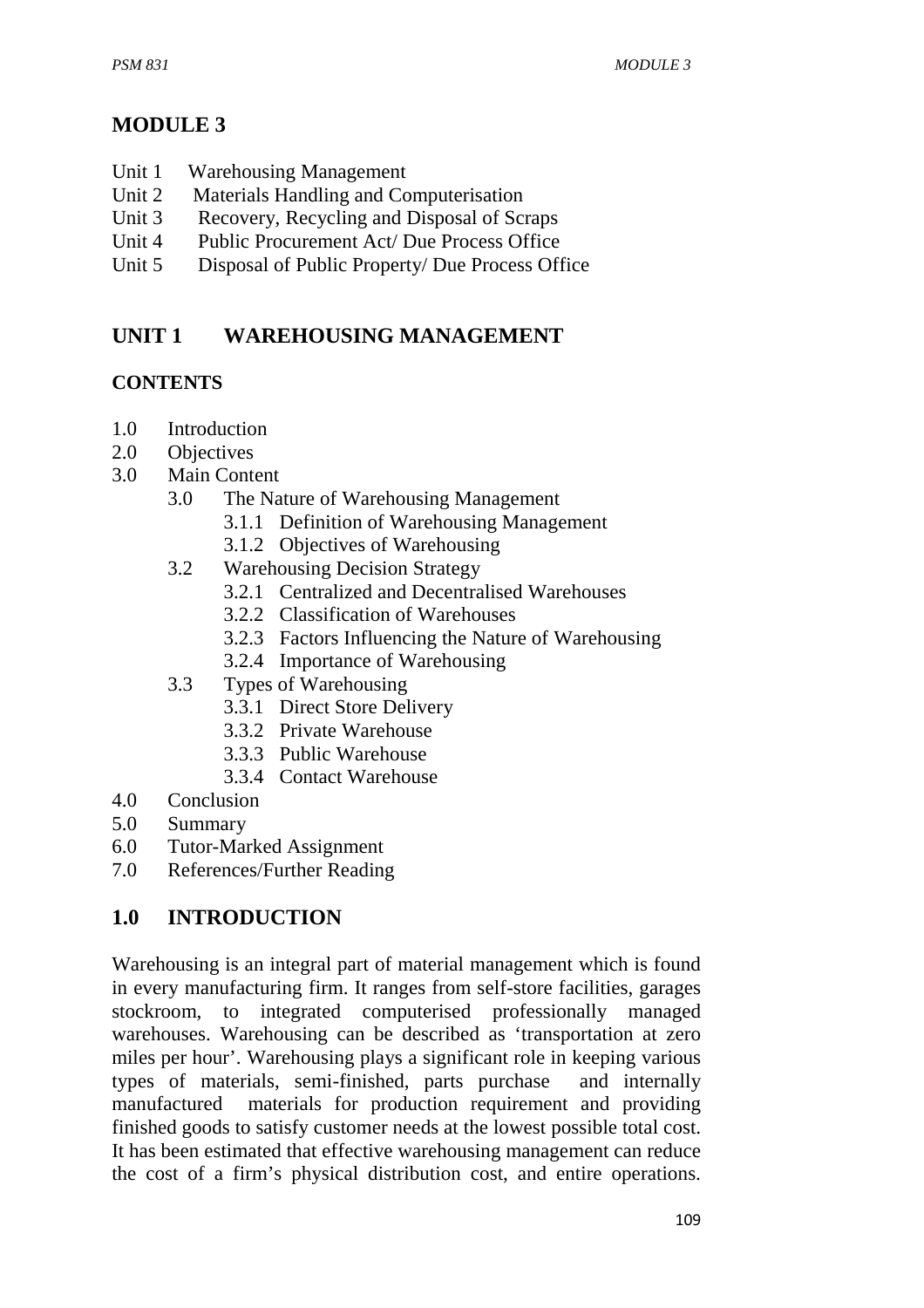Effective warehousing management promotes a better understanding of functions of warehousing, advantages of public or private warehousing, and financial and service involvement in warehousing decision.

The warehousing and materials handling costs are justified because they can be traded off with purchasing, transportation and production costs. In effective warehousing inventories, overall production costs can be reduced through optimum purchase and right transportation of materials. This implies that firms can avoid the wide fluctuations in materials prices and supplies, and production output level due to uncertainties and variations in demand pattern. Furthermore, warehousing inventories can lead to lower transportation cost through the shipment of larger, more economical quantity of materials. The aim is effective warehousing so that productivity can be realised among warehousing, production, and transportation costs.

## **2.0 OBJECTIVES**

At the end of this unit, you should be able to:

- explain the meaning and objectives of warehousing
- explain centralised and decentralised warehousing
- explain the importance of warehousing
- discuss the types of warehousing.

## **3.0 MAIN CONTENT**

### **3.1 The Nature of Warehousing Management**

### **3.1.1 Definition of Warehousing Management**

Warehousing can be defined as materials management that houses and stores materials (raw materials, parts, components, work-in-process and finished goods) temporarily or for sufficient period between the point of origin and place of consumption and provision of necessary managerial information about the conditions of stored materials. All organisations have a minimum level of inventory they keep for future operation whether they operate JIT or traditional delivery system. Where inventory is kept is typically referred to as warehouse. Although, in many logistical arrangements the role of warehouse is more properly viewed as a switching facility as contrasted to a storage facility, i.e. effective distribution systems should be designed not to hold inventory for an excessive length of time but there are times when inventory storage is economical. In the same vein, warehouse management means effective and efficient storage and provision of required materials to ensure smooth operations.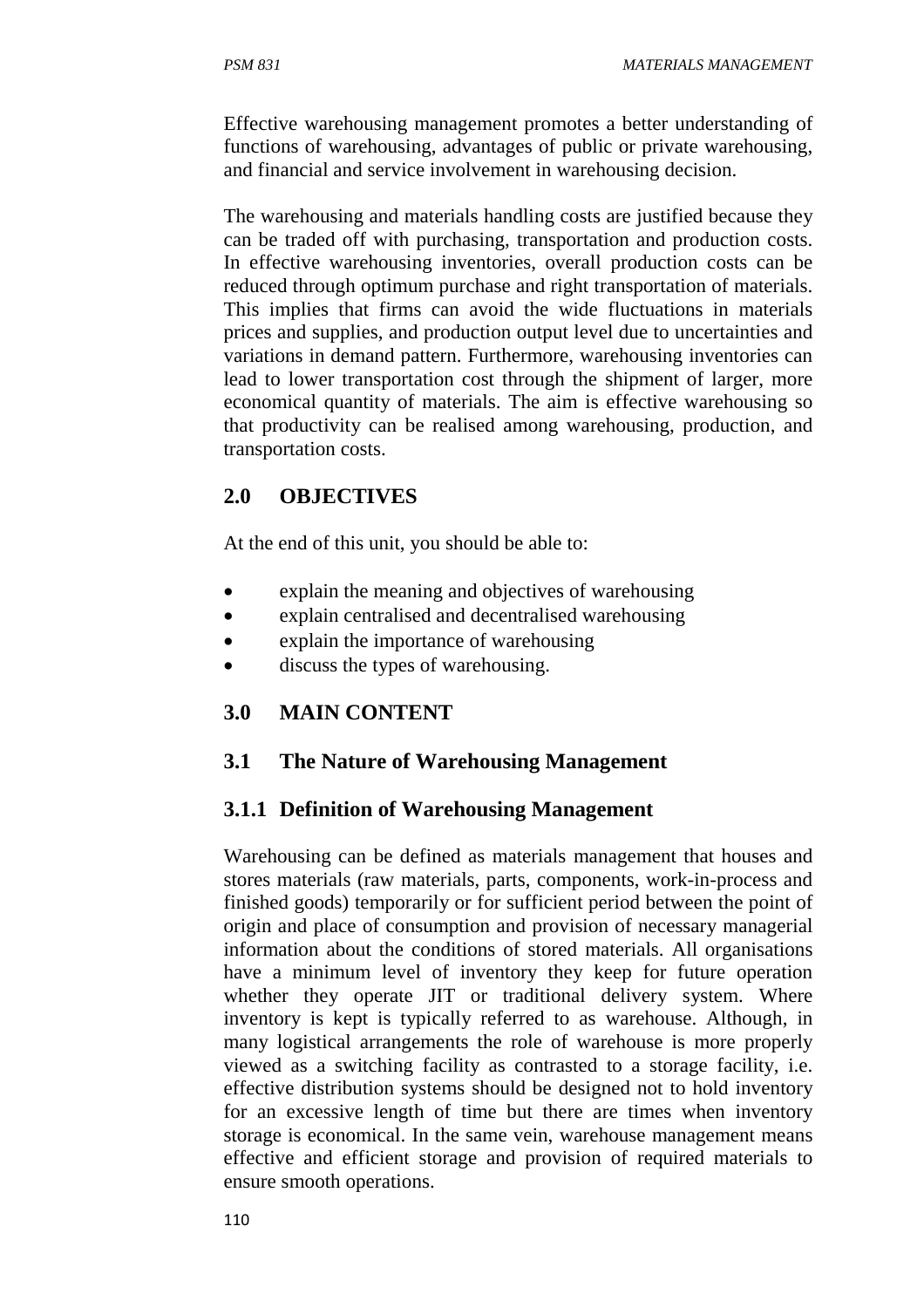Warehouse decisions fall into major categories, namely; strategic and operational. Strategic decisions plan logistical activities and resources over a long period of time in a manner that supports overall organisation goals and policies. For instance, should company hold or rent a warehouse or should warehouse handling materials be fully automated. Operational warehouse decisions have to do with daily activities whose are routine in nature and covers a period of one year or less. They involve the coordination of the various activities and the performance of warehouse. For example manager must decide who to operate handling devices daily.

# **3.1.2 Objectives of Warehousing Materials**

The objective of warehousing is to provide storage facilities for materials procured by purchasing department and deliver them to production units and other departments when they are needed. It also collects, processes and disseminates information on the status of stored materials to appropriate officers. The totality of service provided by warehousing can be categories as follows:

- 1. to render advise on procurement and storing of materials ( raw materials, components, parts, equipments, tools and finished goods) for firms' operations and processes
- 2. to provide maintenance care for warehoused materials against damages, spoilage, theft, etc
- 3. to maintain and receive up-to-date records of all materials received and delivered
- 4 to inspect and check the standard of materials at point of taking delivery whether they are of conformity with predetermined standard.
- 5. to store and manage the process of disposing defect, scrap, discarded and obsolete materials
- 6. to receive, warehouse and deliver finished products as required
- 7. to provide information on recovery and recycling of waste
- 9. to assist organisations in waste management according to environmental regulations

## **3.2 Warehousing Decision Strategy**

## **3.2.1 Centralised and Decentralised Warehouses**

A strategic logistics decision is to determine whether to keep all materials at one centralised place or near the place of their usage – workstations (i. e. decentralised warehouses).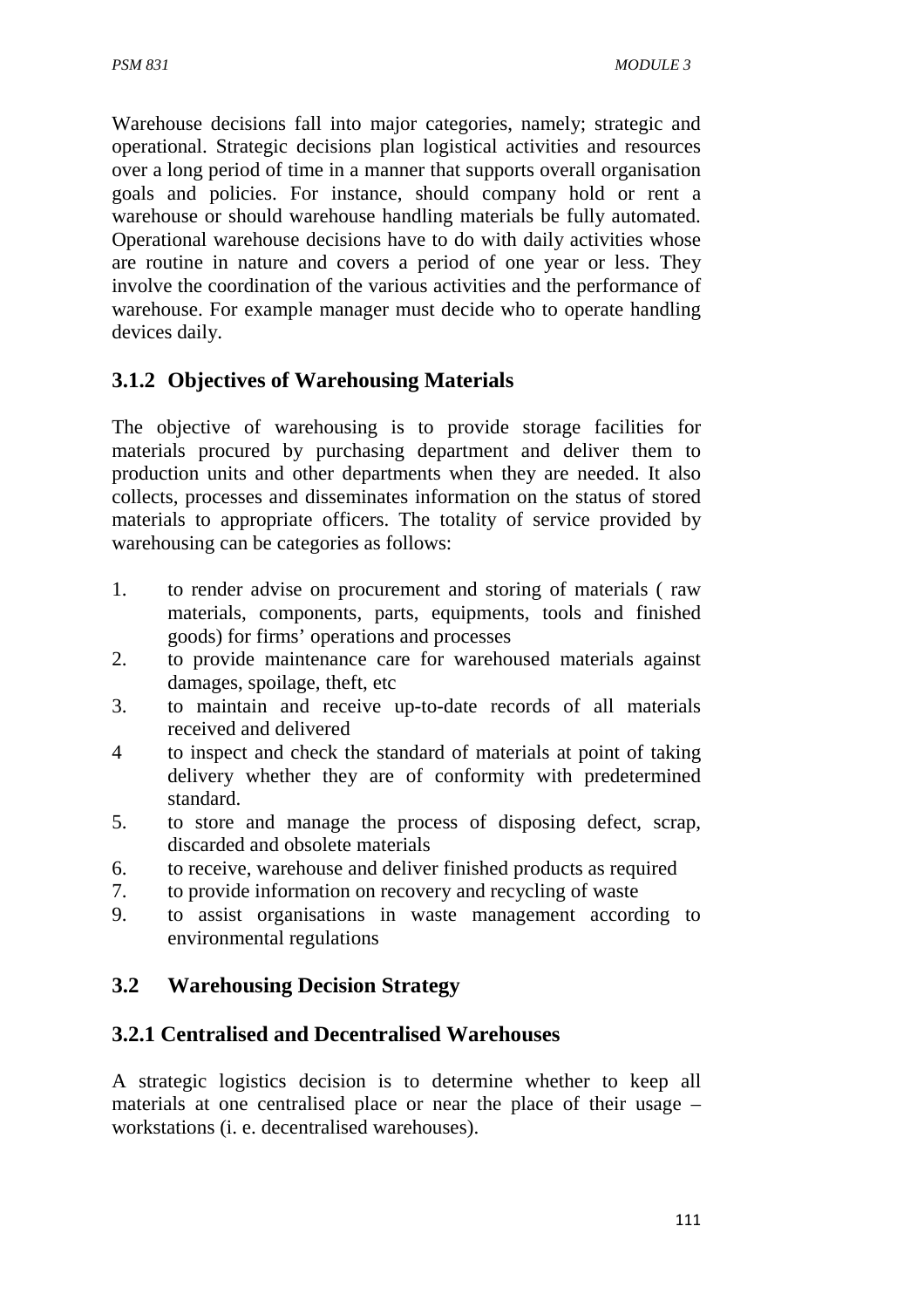A *centralised* warehousing is a situation where all materials (raw materials, parts, components, and finished goods) are stored in a specific location where materials are received and delivered to required operating places. This method is most suitable for small organisations because one store can be sufficient for their operations.

*Decentralised* warehousing permits materials to be stored in different right places to facilitate production operations and provide quality customer services. Decentralisation of warehouse is a common practice of large organisations that have different plants and product lines scattered over the country.

#### • **Advantages of Centralised Warehouse**

- 1. Since different materials are stored in one central location, it encourages uniformity of activities in terms of actions, policies and procedures of receiving and delivering materials to the right place of usage
- 2. It enhances proper co-ordination of warehousing resources and activities because they are located and performed in one place
- 3. It reduces the duplication of same activities in different stores, hence minimising operational costs
- 4. It requires less manpower because activities are performed in one location
- 5. It enhances better control of materials processing and materials handling equipment
- 6. Having materials located in a central store may ensure store and space utilisation
- 7. It reduces conflict and unhealthy rivalry among warehouses personnel if stores are located in different places
- 8. Receipts, inspection and delivery of materials can be efficiently organised
- 9. Central store allows bulk purchase and transportation which enjoys discounts and cost reduction in materials handling
- 10. It reduces wastage and deterioration of materials.

### • **Disadvantages of Centralised Warehousing**

- 1. It may not be suitable for large manufacturing concern that has different plants located in different places and various product lines
- 2. It may increase transportation cost for transportation for receiving and delivering materials to various production units
- 3. Total centralisation of warehousing means that the future of the company is put in one location in the hands of few; this can hold the company to ransom if there is any problem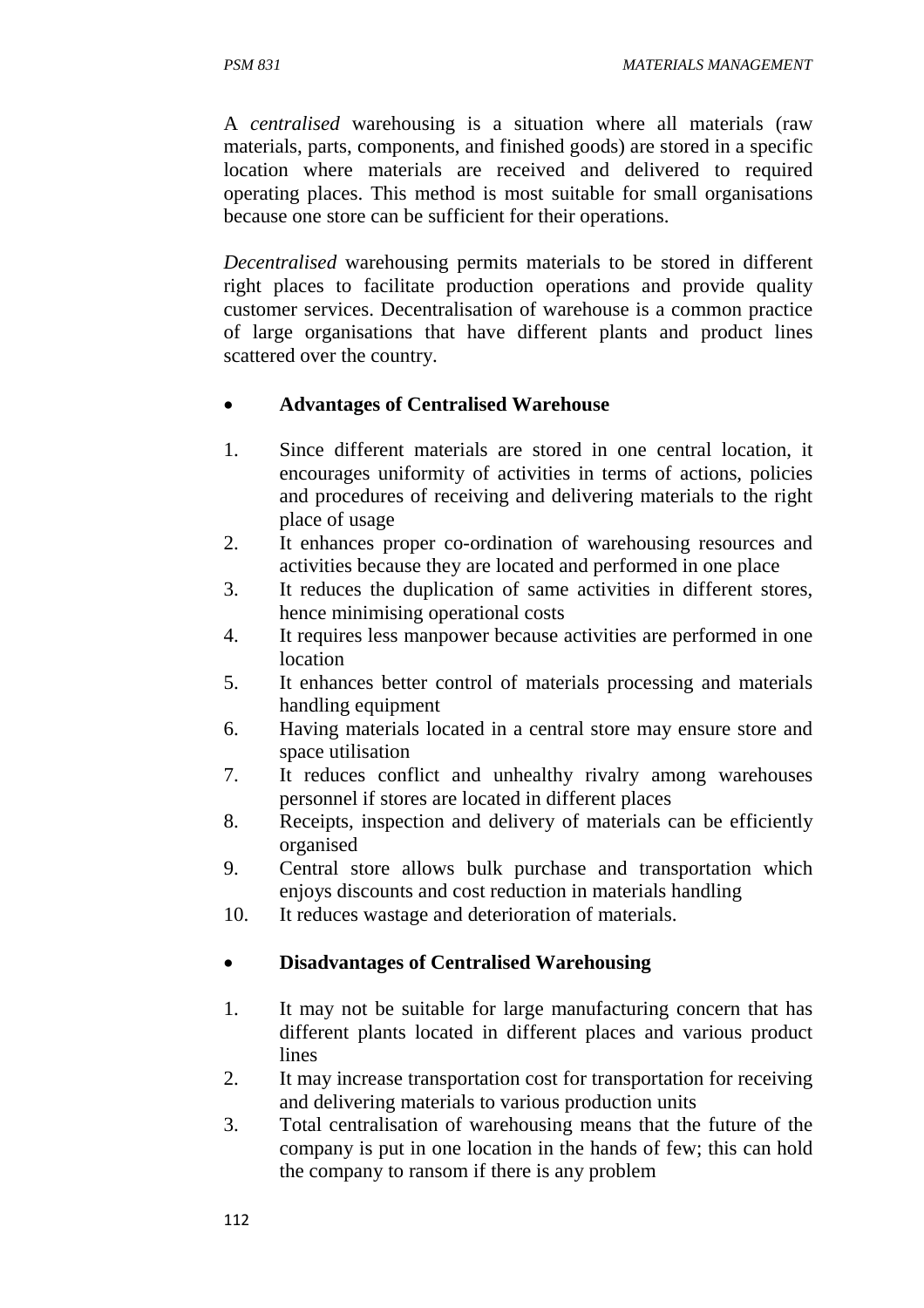- 4. Centralised warehousing policy may cause delays as various departments send their materials requisitions to one department for necessary actions
- 5. Since the activities in central store may be much, proper record keeping is difficult
- 6. This strategy disallows priority or flexibility in departments warehousing their materials
- 7. Centralised warehousing can limit training opportunity to few employees.

It is pertinent to know that centralised and decentralised warehousing are two sides of a coin. This implies that most of the advantages of centralised store are disadvantages of decentralised store and vice versa. Decentralised warehousing major task is the identification of optimum locations to store materials according to places of usage. Another task is the need for efficient planning, organising, coordinating and controlling of materials flows between stores and operating units. However, it is a strategic logistics decision to select any type of warehousing system. Although irrespective of the option some materials such as small parts as nut, bolts, screws, fixtures, chemicals, paints, gas cylinders, grease, containers of flammable liquids like petrol, kerosene and lubricants, etc., are better stored separately and closer to places of requirements.

## **3.2.2 Classification of Warehouses**

Warehouses are classified according to production process, type of materials and so according to location of operations and markets. The common methods of locating warehouses are:

- **1.** Fixed Location: this location permits materials to be stored in a specific place. It is efficient and economical to receive and deliver materials at a fixed location
- **2. Random Location:** in this case, fixed location is not considered for warehousing materials but stores can be randomly located
- **3. Zoned location:** zoned location allows a group of materials to be warehoused in a given region and other classes of materials stored in different regions or zones.

Irrespective of the choice of location of warehouse, the major factors considered in location selection process are (i) to reduce material handling equipment movement in receiving and delivering materials (ii) to enjoy space utilisation and (iii) lower warehouse cost per unit of item.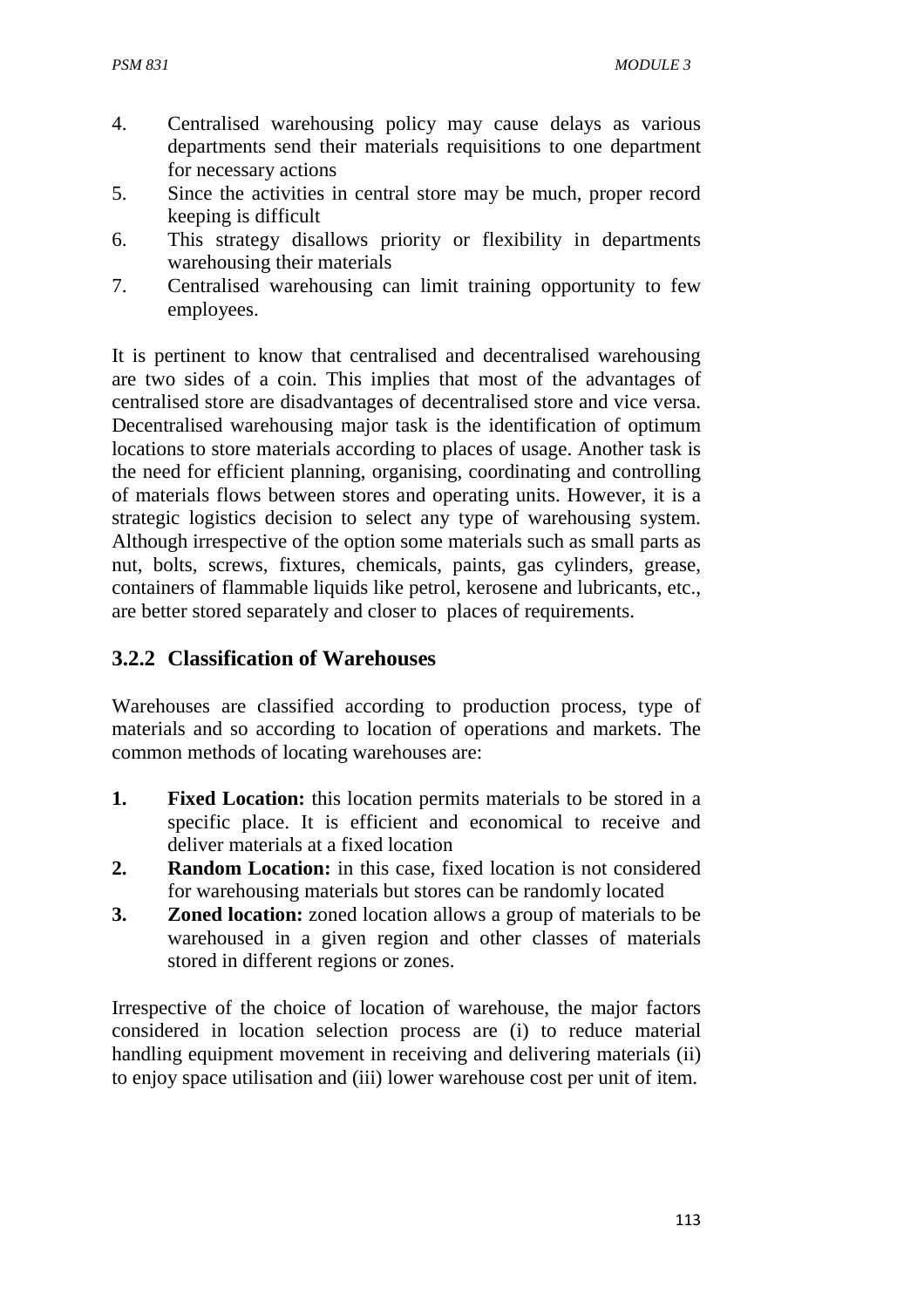# **3.2.3 Factors Influencing the Nature of Warehousing**

Warehouse decisions are fundamental to firms' operations and they are being influenced by some factors as stated below:

- 1. firms' philosophy on whether to run centralised or decentralised and public or private warehousing
- 2. firms' financial ability determines to a large extent the type of storage system it can afford
- 3. materials' characteristics in terms of size, weight, nature (perishability) are also key factors in determining type of warehouse to invest it. For instance (*i*) raw materials , (*ii*) parts and components (that is, major parts like engines, gears, etc, or small parts like screws, pins, bolt and nuts), (*iii*) flammable materials such as petrol, kerosene, etc., (*iv*) hazardous and toxic materials like chemical, acids and gases, (*v*) small parts like nut, bolts, screws, nails and fixtures, (*vi*) manual or semi-automated or automated machines, (*viii*) furniture and office fittings, (*ix*) office stationery etc., may require distinct stores
- 4. numbers of plants and product lines: Firms with various plants located in different places and different product lines must consider locating warehouses closer to points of requirements. Adopting Just-In-Time Philosophy: with which the concept firms can operate near zero inventory level and reduce number of warehouses
- 5. Time: time is of great importance in effective warehousing, hence, the best warehouse operations are those planned to reduce materials handling movement and order cycle time
- 6. Quality: firms expect quality performance from warehouse services because of the continuous quality improvement in all area of production An effective warehouse must empower employees to focus more on value-added services.

## **3.2.4 Importance of Warehousing**

The general purpose of warehousing is to store inventories before, during and after production. Raw materials, parts and components inventories are stored before operation, work-in-progress materials are kept for further processing and finished products are warehoused for prompt delivery to customers. The question is what are the reasons why organisations hold inventories in store despite the capital outlay? The reasons for warehousing inventories are:

1. **To Reduce Transportation Cost:** warehousing and the associated inventory are added expenses, but they may be traded off with lower cost realised if JIT transportation is adopted. The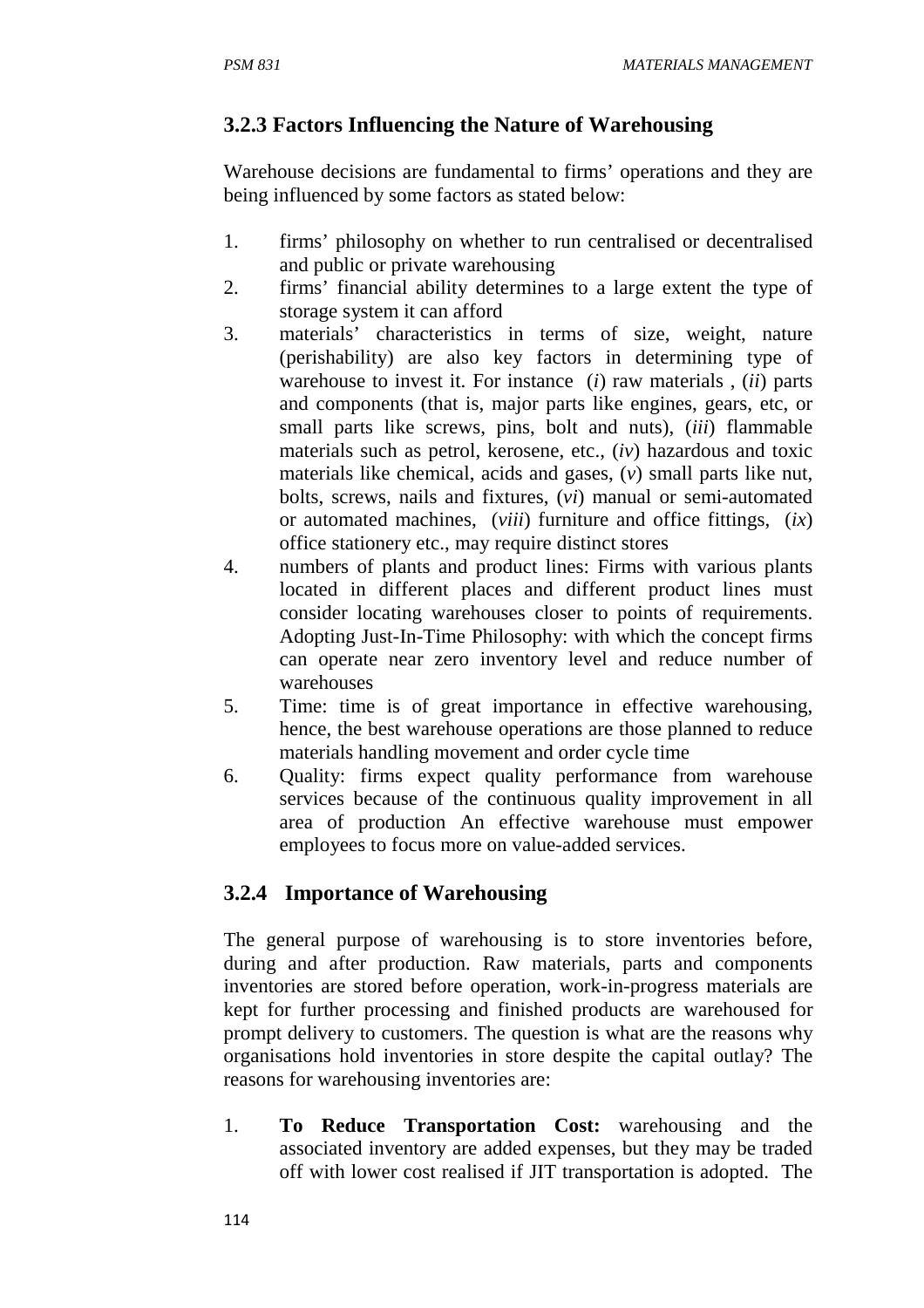use of warehousing enables management to select optimum transportation system that, when combined with other purchasing and production processes lead to total costs minimisation while increasing quality of customer service

- 2. **To Achieve Smooth Production:** warehousing to some levels of inventories make materials available at all time for production process, hence, it helps to avoid stock-out of materials
- 3. **Coordination of Supply and Demand:** firms that experience highly seasonal production and sales most times have problem in coordinating supply with demand of materials. Warehouse helps them to even out supply and demand of materials over a given period. For example, food companies producing canned tomatoes, vegetables and fruits must store perishable agricultural products and final products to guarantee stable supplies.
- 4. **To Take Advantage of fluctuation in Commodity Prices**: seasonal raw materials such as agricultural products are cheaper during their seasons. So it is better to buy the materials at the lowest prices and store for future requirement provided the cost of storage will not be higher than future purchased prices
- 5. **To Enjoy Quantity Purchase Discounts:** availability of warehouse encourages bulk purchases at discounted prices
- 6. **To Maintain a Reliable Source of Supply**: companies that have where to store materials always purchase materials and have regular supplier(s)
- 7. **To Increase Customer Service Quality:** warehousing provides the opportunity for organisations to meet the unpredicted needs of customers at any point in time by delivery as required. This improves customer service through availability and prompt delivery of products.

### **SELF-ASSESSMENT EXERCISE 1**

Identify the basic reasons for warehousing inventory in an organisation.

### **3.3. Types of Warehousing**

Considering the above-mentioned factors, firms can choose the kind of warehouse(s) that suit their operations from the following several alternatives:

### **3.3.1 Direct Store Delivery**

This type of warehousing is used by organisations that produce and deliver straight to the customers and thereby eliminate finished goods warehousing. Though, they use warehousing at a point-of-origin of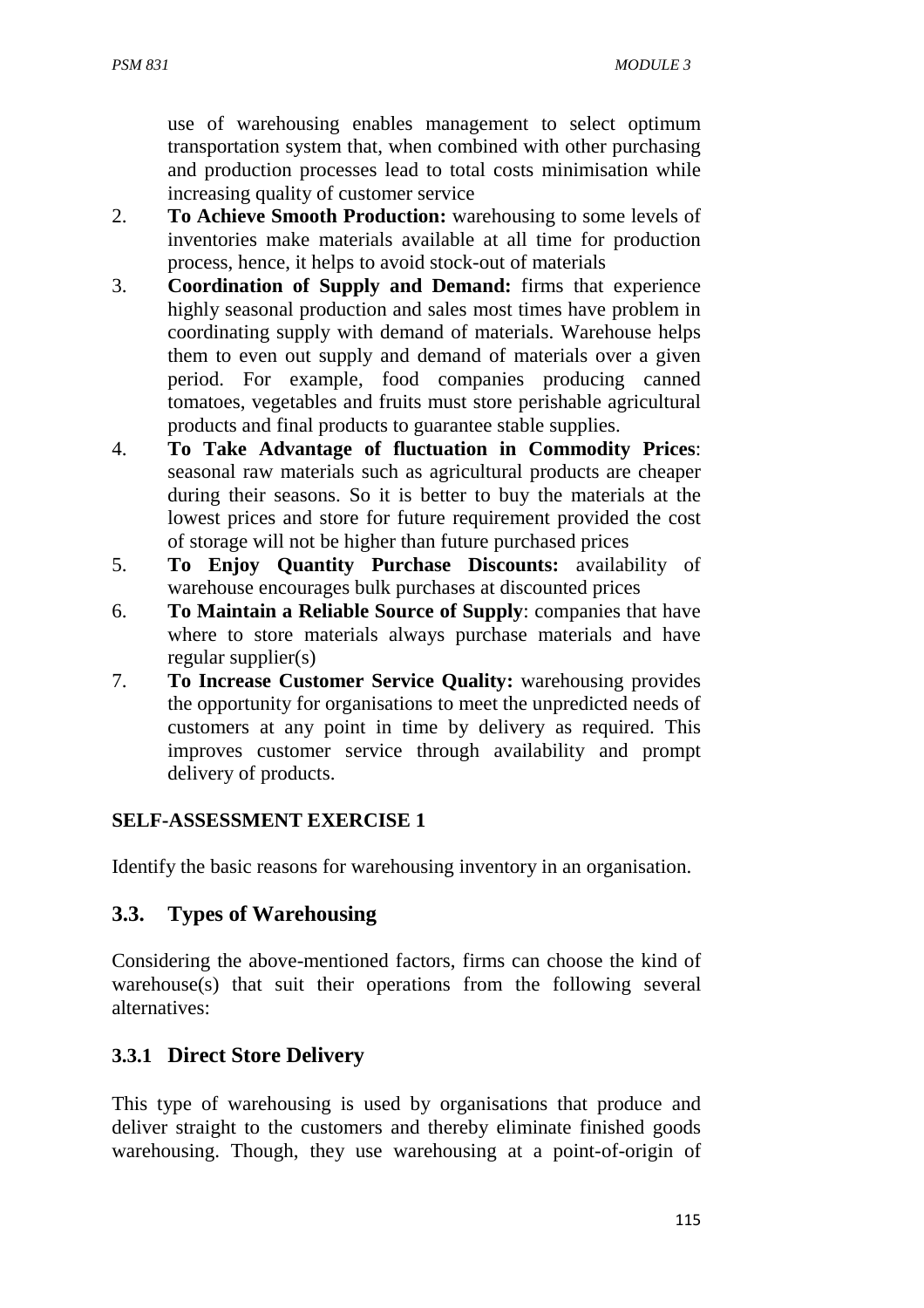products. This method of warehousing is emerging and made possible with JIT philosophy, technology and e-commerce.

## **3.3.2 Private Warehouses**

A firm may decide to store its materials in a facility owned and managed by the company. Private warehouse is a situation whereby firms store their materials in facilities owned and operated by the companies. The actual store, however may be owned or leased but under the control of the company. The basic strategic decision is to determine whether to privately own or lease the facility. Most time, it is difficult to find a warehouse for lease that meets the exact requirement of the firm. However, effective material handling system that can encourage maximum efficiency of material flow is one of the fundamental factors to this strategic decision.

Operating privately owned warehouses offer more flexibility and less costly than public warehousing because private facility operating policies and procedures can be adjusted to meet unique needs and does not have a profit markup like public facility.

### • **Advantages of Private Warehousing**

- 1. **Greater Degree of Control:** privately managed warehouses provide opportunity for the owner of materials to exercise direct control over the store, material handling and management on receiving, storing and delivering to the right place(s). This level of control permits the firm to integrate the warehousing policies and procedures into company's overall logistics system
- 2. **Cost:** private warehousing cost less than public warehousing because private facility has no profit markup
- 3. **Flexibility:** with owner having direct control over the management of the warehouse functions there is more flexibility in designing and operating the facility to suit the unique characteristics of the materials and customers' needs
- 4. **Existing Employees**: private warehousing permits organisations to make greater use of their existing employees who already know the culture and vision of the organisations. Therefore, there is greater care in handling and managing the warehouse
- 5. **Tax Benefits**: a company that holds warehouse facility enjoys tax relief through depreciation allowances on buildings and equipment which can substantially reduce the cost of the facility over its life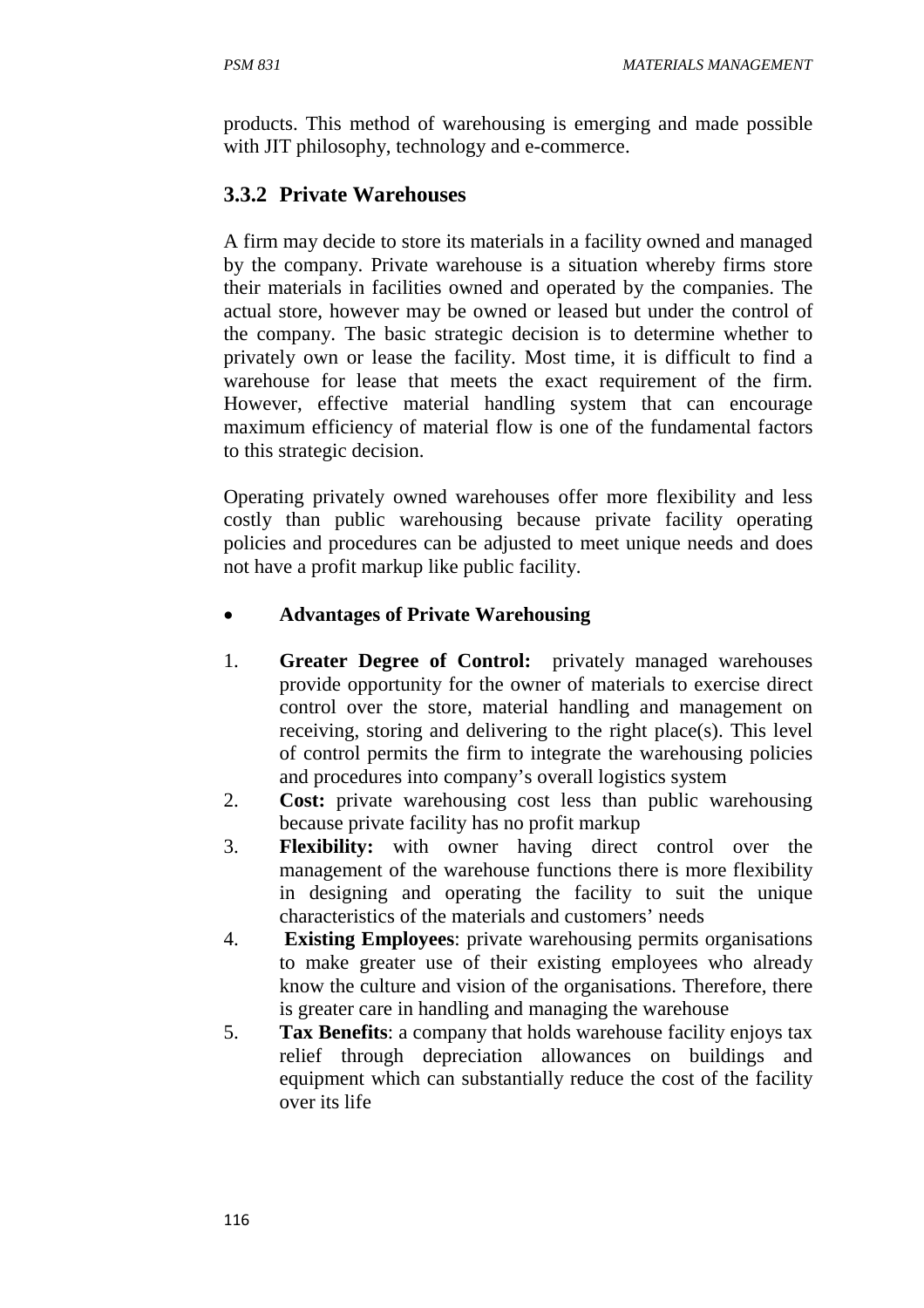### • **Disadvantages of Private Warehousing**

- 1. A privately owned and managed warehouse may be too costly because of it fixed size and cost irrespective of level of demands. It cannot expand facility when the demand is high neither can it be reduced if material demand is low
- 2. Operating a private warehouse is a strategic decision (long-term) and sometimes it is risky and uncertain investment that may be difficult to sell off because of it is custom-built if the need arises
- 3. There is also loss of flexibility in its location if relocation of company arises.

## **3.3.3 Public Warehousing**

This is a situation whereby a firm decides to store its materials on the field in a rented space or with private warehouse operator for either short-term or long duration depending on the company's policies and type of materials. This arrangement is used extensively in modern logistics systems. There are different classifications of public warehouses, namely:

- 1. **Special Commodity Warehouses**: these warehouses offer special services and designed to store one class of product. The services are limited to storing and handling certain commodities such as agricultural products like grains, lumber, cotton, tobacco, etc
- 2. **Bulk Storage Warehouses**: some warehouses offer storage and handling services for product in bulk. They can provide tank storage for liquids materials and large sheltered storage for dry products such as sand, salt, coal, etc.
- 3. **Temperature-Regulated Warehouses:** these facilities regulate environmental temperature to preserve perishable materials such as fruits, vegetables, drugs, chemicals etc. The temperature and humidity of these materials must be controlled for future uses
- 4. **Household Materials Warehouses:** these are for storing and handling of household materials such as furniture, electronics, etc. for long period of time
- 5. **General merchandise warehouses:** this is the most commonly used warehousing facility. They are designed to store all kind of product. They are used by producers, distributors and customers for broad range of merchandise
- 6. **Cross-docking Warehouses:** cross-docking warehouses provide storing services for limited time. It serves as a store and distributing centre by receiving materials in bulk and are immediately broken down and mixed in the proper range and quantity for direct shipment to customer.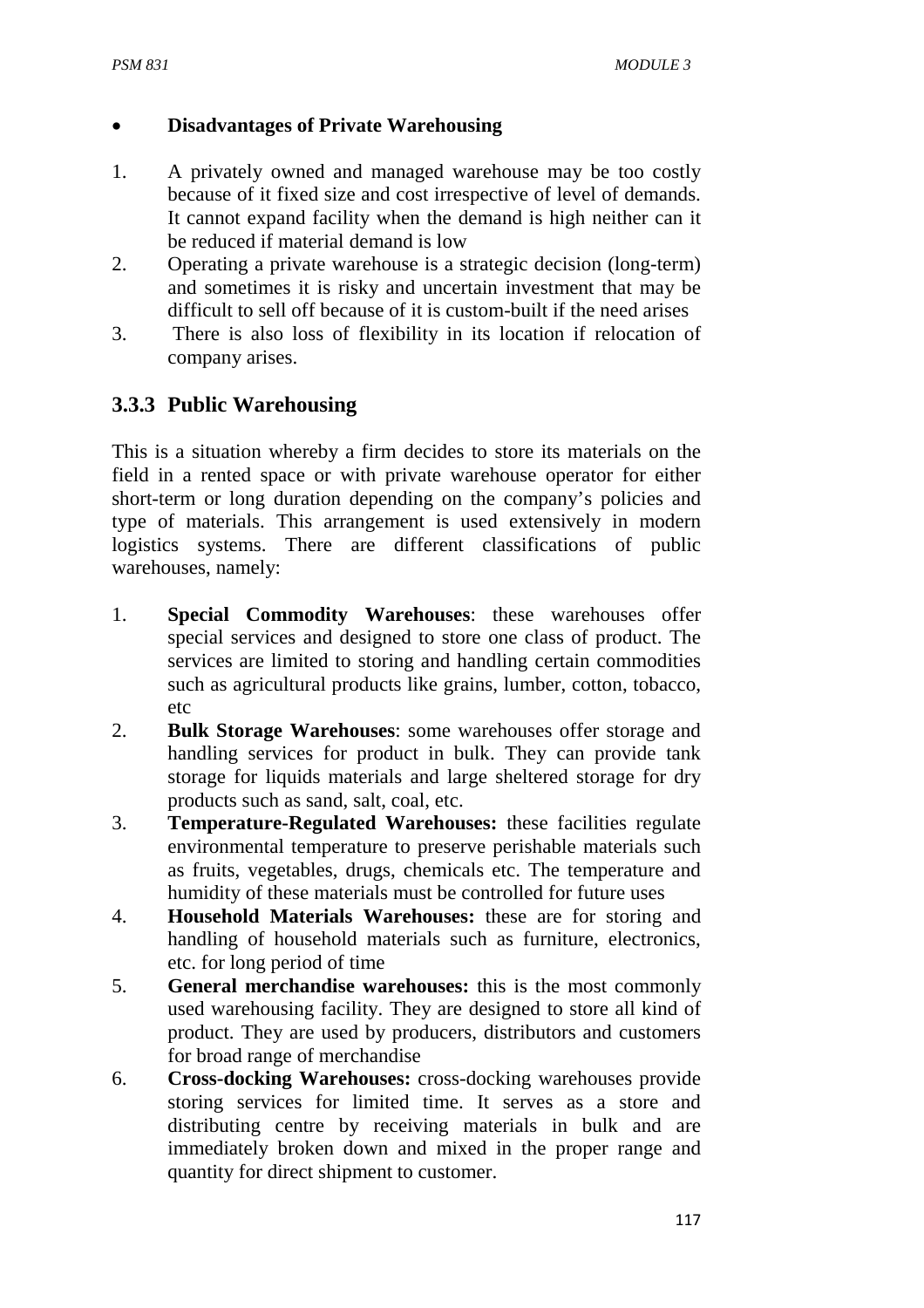#### • **Advantages of Public Warehousing**

- 1. **No Initial Capital Investment:** firms using public warehousing avoid capital investment in land, buildings, and materials handling equipment as well as start up cost and free of the responsibility of hiring and training personnel in different specialised areas
- 2. **Flexibility of Operations:** another advantage is type of flexibility that public warehouse offers. It can easily change the location, size, and number of facilities allowing a firm to quickly respond to suppliers, customers and seasonal demands. Public warehouse allows short-term contract and thus short-term commitments. This allows necessary changes if dictated by business conditions
- 3. **Meet Dynamic Demands:** in different business situations, public warehouse facilities and services can be adjusted to meet current materials requirements. If there are fluctuations in customer demands, there will be variations in production and inventory level and, public warehouses allow materials storage and costs to vary directly with volume of sales and production outputs.
- 4. **Economies of Scale:** since public warehouses provide material storing and handling for a number of firms at the same time, they enjoy economies of scale from service efficiency of specialized employees and use of semi-automated or automated materials handling equipment, and by providing consultancy and administrative services
- 5. **Forecast Storage and Materials Handling Costs:** using public warehouses gives organisations opportunity to know the exact storage and materials handling costs in advance and it can be forecasted. Organisations that use private warehouses find it difficult to determine the exact total storage and materials handling cost because of variability in volume.
- **Disadvantages of Public Warehousing**
- 1. **Inadequate Space:** public warehouses policy of providing storage facilities to a lot of companies may result to nonavailability of space when required and this may have adverse effect on logistics and marketing strategies of companies
- 2. **Lack of Effective Communication**: effective communication may be a challenge between the companies and public warehouses because of volume of the activities and lack of standardisation in contractual agreements. Although, this challenge has been reduced by use of information technology devices such as internet, intranets, phones, e-mail, and electronic data interchange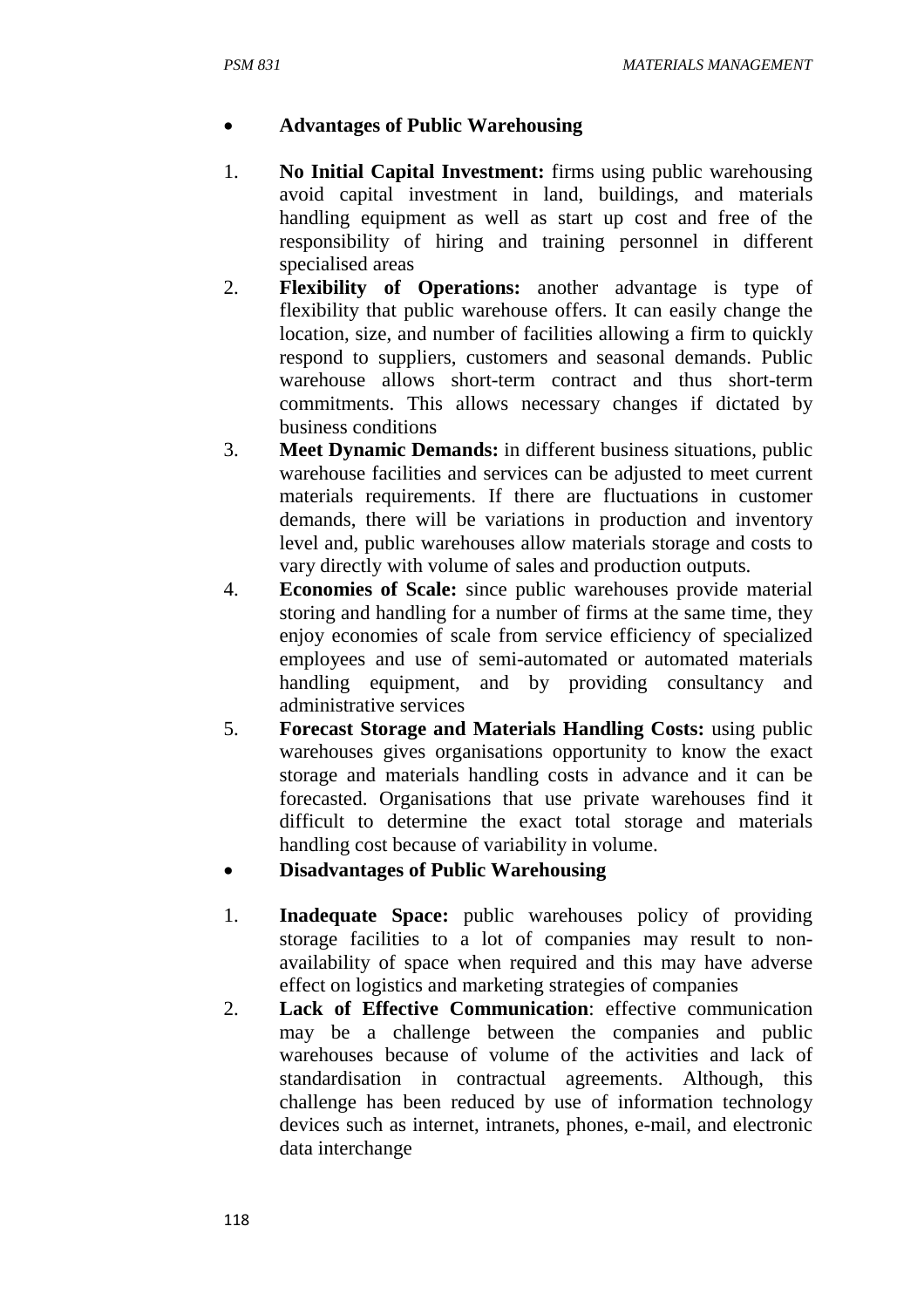3. **Availability of Limited Specialised Services**: in most cases, public warehouses provide general storing and materials handling services and lack some specific services for special materials unless a sufficient number of companies demand for it.

### **3.3.4 Contract Warehouses**

This third type of warehousing combines the best characteristics of both private and public warehousing. The arrangement involves a long-term mutual relationship between the intended firm and the storing and materials handling provider. It provides unique and customised warehousing and logistics services exclusively to the company. The contracted parties shared risk associated with the arrangement. The emphasis of the arrangement is efficient services and productivity. Also, contract warehouse can provide benefits of expertise, flexibility, and economies of scale by shared assets, management, labour, and information resources among clients.

#### **SELF-ASSESSMENT EXERCISE 3**

Identify and describe different types of warehousing that you are familiar with.

#### **4.0 CONCLUSION**

For manufacturing organisations either operating in a single or multiple location, efficient warehousing offers a method of reducing materials and parts storage, and handling costs while optimising production. Warehousing became an internal part of material management. While the basic notion of JIT philosophy is to reduce materials inventory, the concept of manufacturing must be supported by highly dependable delivery. Such logistical support, in a nation as geographically vast as Nigeria, may be possible only through the use of strategically located warehouses. A basic stock of parts can be staged at a central warehouse, thereby reducing the need to maintain inventory at each assembly plant. Using consolidated shipments, products are purchased and transported to the supply warehouse and then distributed to the manufacturing plants as needed. When fully integrated, the warehouse is a valid extension of manufacturing.

#### **5.0 SUMMARY**

The focus of every management is effectiveness and efficiency of business operations. This section described what warehouse management is all about and expatiates on its contributions towards the overall efficiency of the organisation. The basic objectives and reasons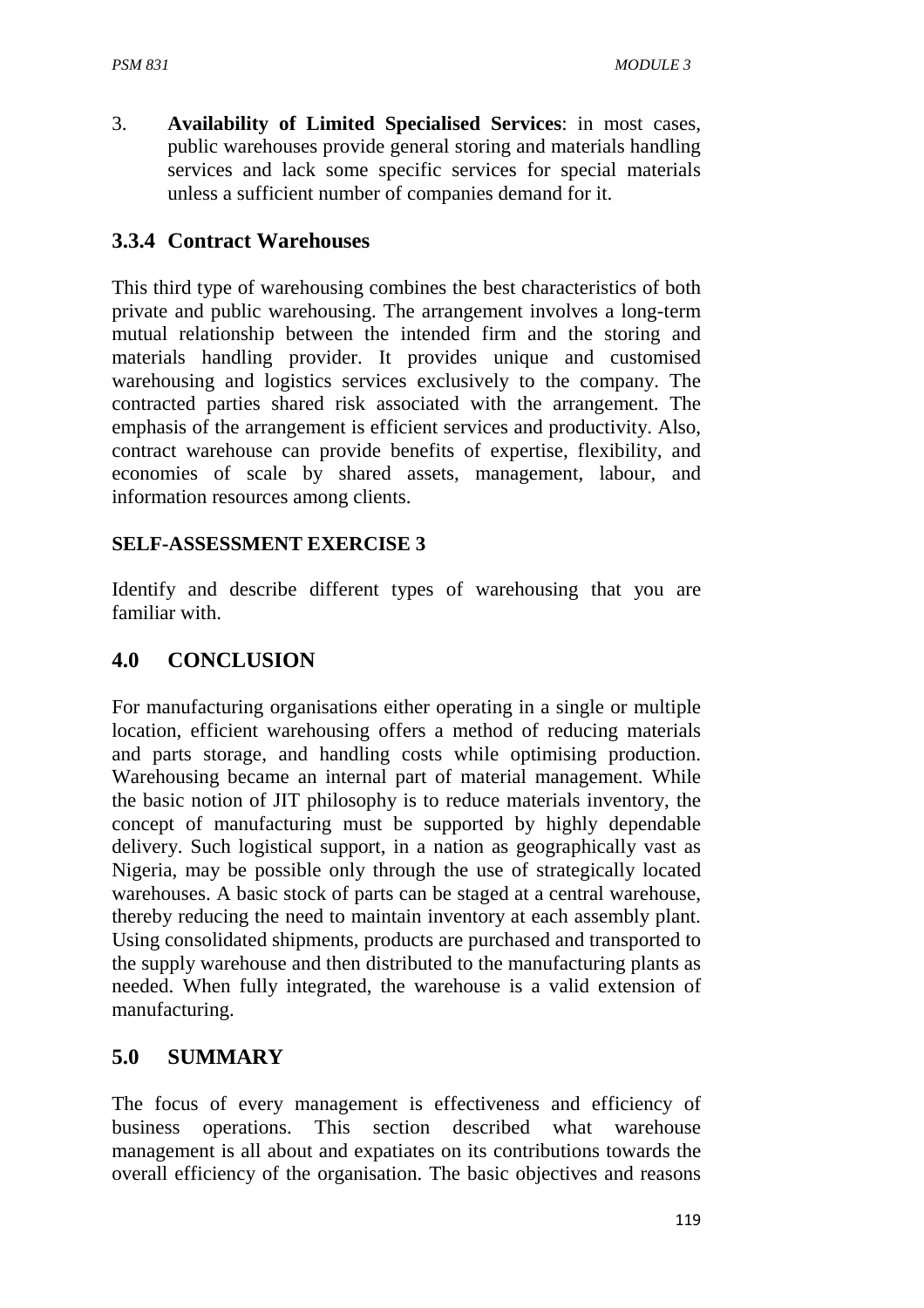for warehousing as well as the factors influencing warehousing decisions were discussed. Different types of warehousing were explored. It is obvious from our discussion so far that proper warehousing management reduces costs, risks and promotes productivity.

## **6.0 TUTOR-MARKED ASSIGNMENT**

- i. Critically examine the economic and service benefits of warehousing.
- ii. State the factors influencing warehousing decisions.
- iii. Distinguish between centralised and decentralised purchasing decisions.
- iv. Differentiate between private and public warehousing. What are the merits and demerits of each type?

### **7.0 REFERENCES/FUTHER READING**

- Adedayo, A.O., Ojo, O. & Obamiro, J. K.(2006). *Operations Research in Decision Analysis and Production Management*. Pumark: Lagos.
- Bowersox, D.J. & Closs, D.J. (1996). *Logistical Management: The Integrated Supply Chain Process.* New York: The McGraw-Hill Companies, Inc.
- Burt, N. D., Dobler, W. D. & Starling, L. S. (2003). *World Class Supply Management: A Key to Supply Chain Management*. Mcgraw\_Hill Irwin: Boston, Seventh Edition.
- Lambert, M., Stock, J.R. & Ellram, L.A. (1998). *Fundamentals of Logistics Management*. Boston; McGraw-Hill, International Edition.
- Leenders, R. M., Fearon, E. H., Flynn, E. A. & Johnson, F. P. (2002). *Purchasing and Supply Management.* Boston: Mcgraw-Hill Irwin, Twelfth Edition.
- Monczka, M. R., Trent, J. R. & Handfield, B. R. (2002). *Purchasing and Supply Chain Management.* Australia: South-Western.
- Sadiwala, C. M. & Sadiwala, R. C. (2007). *Material and Financial Management.* New Delhi: New Age International.
- Stock, J.R. & Lambert, D. M. (2001). *Strategic Logistics Management.* Boston; McGraw-Hill, International Edition.
- Stock, J.R. & Lambert, D. M. (2001). *Strategic Logistics Management.* Boston: McGraw-Hill, International Edition.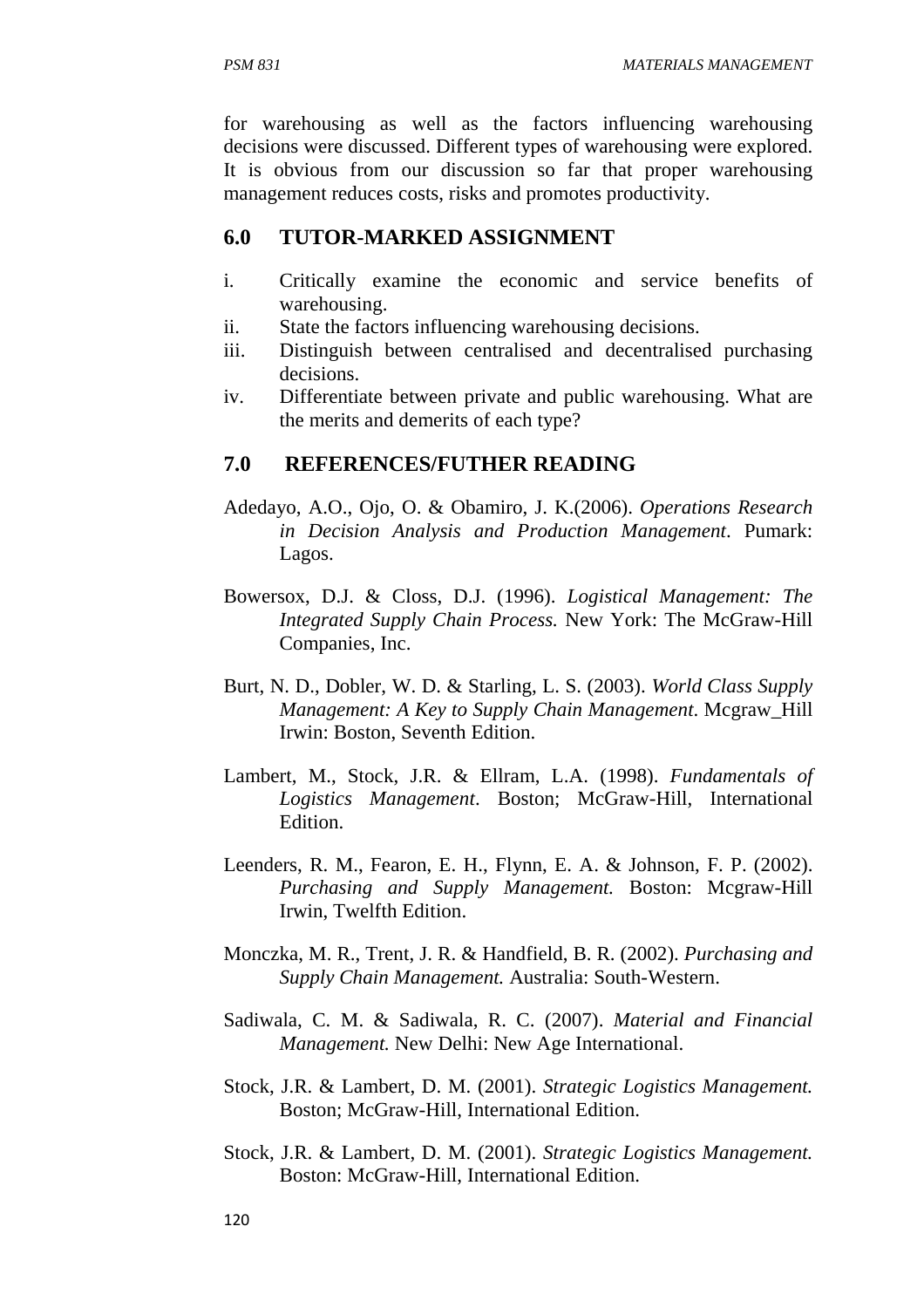## **UNIT 2 MATERIALS HANDLING AND COMPUTERISATION**

#### **CONTENTS**

- 1.0 Introduction
- 2.0 Objectives
- 3.0 Main Content
	- 3.1 The Nature of Materials Handling
		- 3.1.1 Definition of Materials Handling
		- 3.1.2 Objectives of Materials Handling
		- 3.1.3 Types of Material Handling Equipment
	- 3.2 Factors Influencing Selection of Materials Handling Equipment
- 4.0 Conclusion
- 5.0 Summary
- 6.0 Tutor-Marked Assignment
- 7.0 References/Further Reading

### **1.0 INTRODUCTION**

To many production and distribution organisations, material handling is an indispensable factor of their systems. Although most people think material handling is generally adding nothing to the value or cost of the materials (such as raw materials, work-in-progess, components and parts, and finished goods) that flow through the system. It is pertinent to remind us that the process of producing any product involves the movement of materials in the factory from the receiving place(s) to distribution place(s) to operation unit(s) or movement of materials from one stage of the manufacturing process to another. This movement of materials which implies the loading and unloading of different kinds of materials to and from the conveying vehicles to processing units or from department to department necessitates the use of many personnel, equipment and other material handling devices. Materials movement is a continuous activity which frequently occurs everywhere and every time in a factory or warehouse—before, during, and after production. In fact it accounted for over 50% of production activity. Therefore, effective and efficient keeping the materials in different racks, storage places and bins by the material handling equipment helps to reduce the huge material handling costs which may be significant if separated from overall production costs .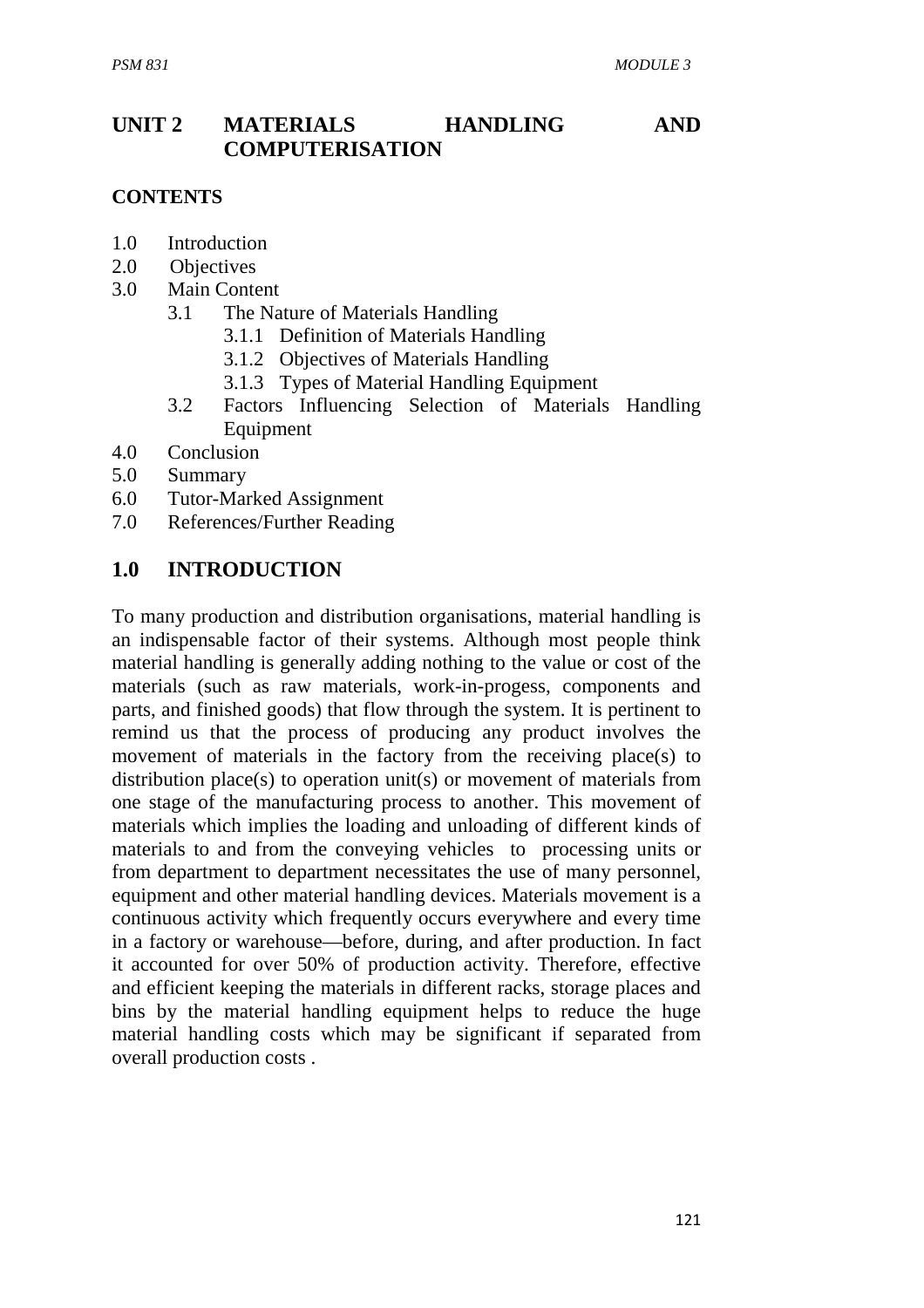### **2.0 OBJECTIVES**

At the end of this unit, you should be able to:

- define materials handling
- explain the objectives of materials handling
- discuss types of materials handling equipment
- mention the factors influencing selection of materials handling equipment.

## **3.0 MAIN CONTENT**

### **3.1 The Nature of Materials Handling**

### **3.1.1 Definition of Materials Handling**

Materials handling can be defined as the process of moving, storing, controlling, containing, unitising and protecting materials (either those required for smooth production process or finished goods) throughout the process of manufacturing, distribution, consumption, and disposal. It involves the use of manual or automated equipment or personnel to manage the movement of material in the warehouse and factory. Management of material handling centres on decisions related to number and size of materials, and location of warehouse(s) and processing points and if not properly coordinated can affect many aspects of the production processes. It is pertinent to mention that in designing materials handling system, consideration should be given to facility layout, products routings, warehouse and material flow control. Also, materials handling equipment should be standardised, the system should be designed to provide continuous material flow, there should be full utilisation of handling equipment, etc.

Traditionally, warehouse materials handling has been done manually with more emphasis on using people and non-automated materials handling systems. But due to the increasing demand for a high variety of products, adopting JIT philosophy, shorter response times and increasing profitability in today's competitive manufacturing industry, a highly integrated, flexible, efficient and automated material handling system with sophisticated management information and control systems is to receive top management attention. Management view of materials handling as the routine transfer of materials from place to place had changed and materials handling system is considered as part of a total materials flow system.

The orientation is that the new material handling concept is capable of improving material information processing, order picking, storage,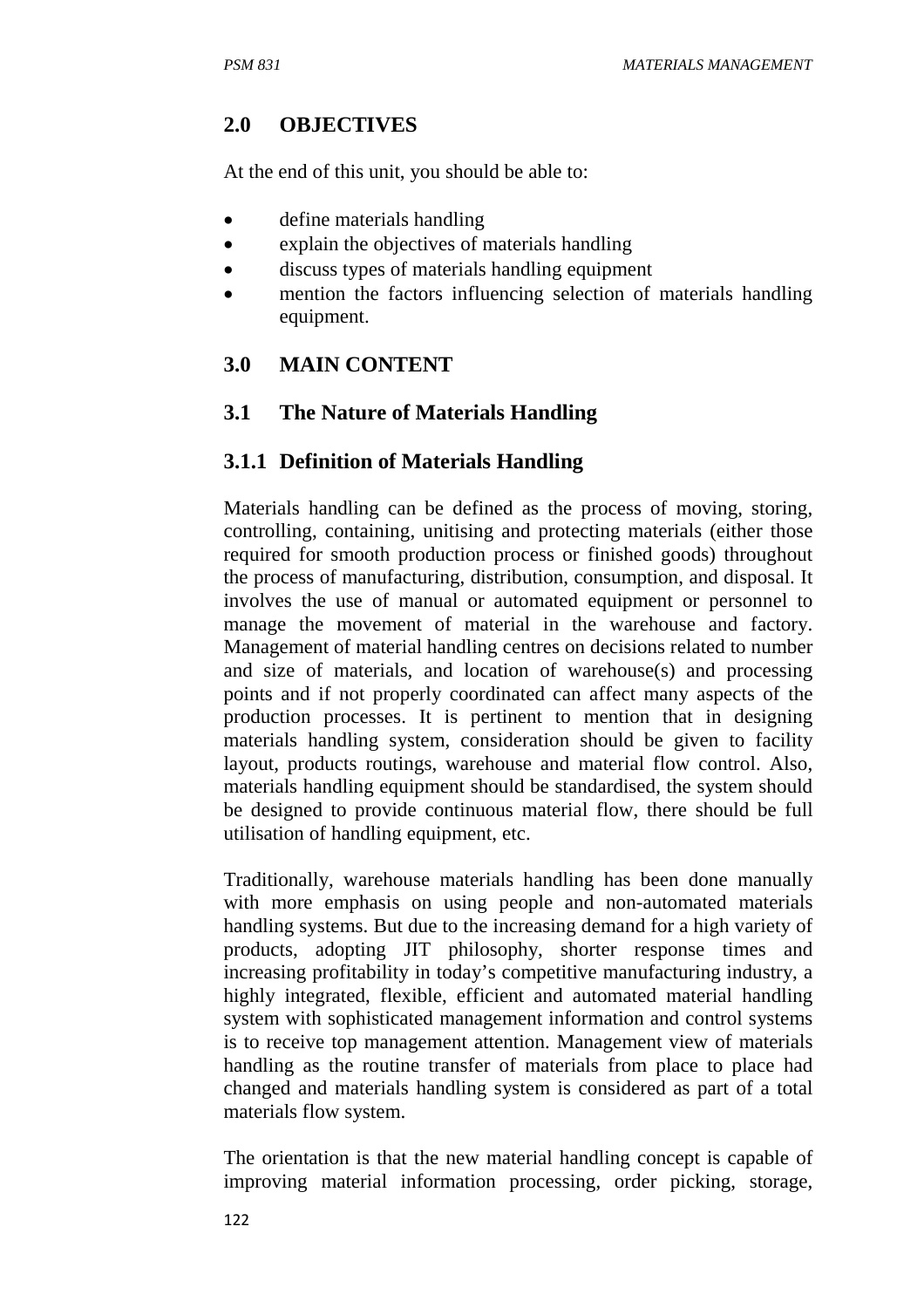materials sorting, shipping and transportation while reducing materials handling labour, order cycle time and reduced inventory level.

The improvement of materials handling system can be done in the following areas:

- **(a) Motion**: this implies that materials movement from one place to another should be handled efficiently to eliminate avoidable movements so as to minimise cost.
- **(b) Time**: materials handling officer must ensure materials get to, or remove from production unit at the right time
- **(c) Place**: materials being at the right place at the right time enhance smooth operations.
- **(d) Quantity**: materials supply to, or remove from the right place should be according to operating unit demands.
- **(e) Space**: efficient storage space is paramount to achieving the objectives of materials handling system and overall organisation goals.

# **3.1.2 Objectives of Materials Handling**

The main objective of materials handling system is reducing the total costs of materials handling by reducing the number of handling involved while the specific objectives amongst other are stated below:

- 1. Reduce materials handling costs per unit. This can be achieved if moving of materials is effectively and efficiently controlled then total materials handling is reduced and obviously item unit handling can be reduced
- 2. Reduce the production cycle time. Effective management of materials can reduce production time i.e. the total time required for processing of raw materials to finished products
- 3. Provide a better control of the flow of materials. Sound control of materials flow system whereby reducing wasted time and movements to improve productivity
- 4. Provide safety environment and conditions for movement of materials. Adhering to safe environment and conditions as relate to material handling reduce industrial accident and conflict
- 5. Provide employee training for proper handling of materials for fewer reject. Proper materials handling will reduce materials (especially goods) damages, and rate of rejection which is a major cost to producer
- 6. Achieve decreased storage requirement. Effective and efficient materials movement enhances storage utilisation
- 7. Reduce total production cost and increase productivity. The aim is to design materials handling system that is efficient, flexible,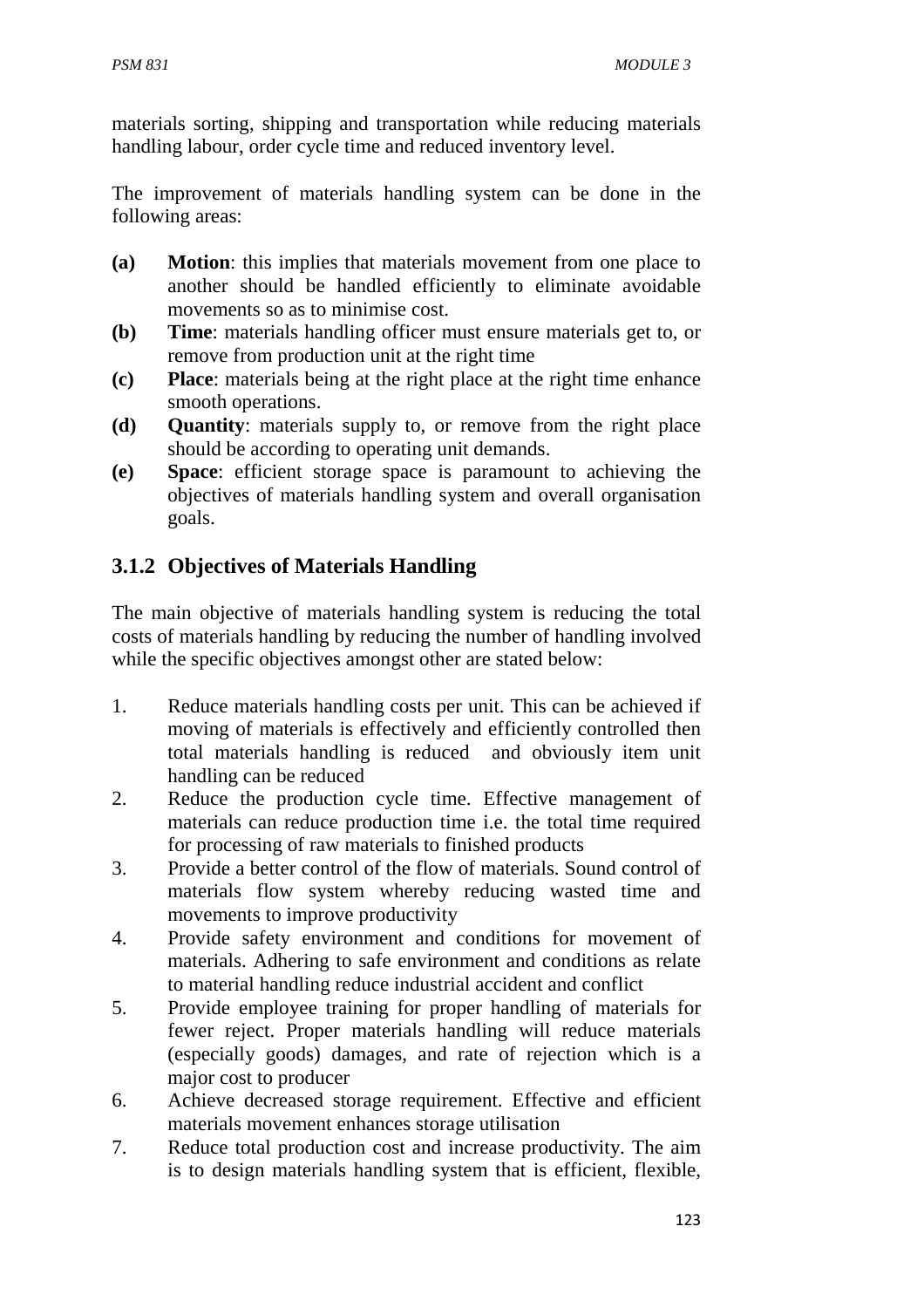and fast, and can process material information without delay. This will improve productivity and reduce overall production cost.

#### **3.1.3 Types of Materials Handling Equipment**

Materials handling system engages a wide range of handling equipment. The equipment are designed, selected and put to use after the analysis of the materials characteristics, movement requirements and nature of handling equipment. Most material handling equipment move materials through material handling paths on the operations shop floor while there are some materials handling equipment that utilise the space above the machines. The decision on a specific material handling depends on a number of factors such as cost, weight, size, volume of the loads, space availability; store and factory floor.

Materials handling system can be classified as manual, semi automated, automated, and integrated computerised tracking and information system. Manual system involves the combination of labour and less complex handling equipment to facilitate receiving and processing of materials but labour account for the high percentage of overall cost. This type of system enjoys the highest level of flexibility in order processing, since it uses the very most flexible handling systems. In contrast, automated materials handling system uses more of technology powered equipment and minimise the use of direct labour. The emphasis of automated handling system is on capital investment on modern equipment that can process materials more effectively and efficiently. Semi-automated materials handling system makes use of less direct labour and modern equipment compared to manual and automated handlings system respectively. In semi-automated system, selected materials handling required are done using modern equipment and the remaining part is performed manually. Few amongst the advantages of automated handling system include reducing operating cost, consistency and accuracy level of service is high, increasing productivity, materials handling reduction, improving service availability and quality levels and; increasing control through more accurate and timely information. While some of the disadvantages involve initial capital outlay, maintenance cost, machine breakdown or unreliability, obsolescence, capacity problem, inflexibility of equipment, worker acceptance, etc. Integrated computerised tracking and information system use various high technology computerised documentation procedures. Companies such as Nigerian Breweries, May and Baker and Ota Pharma centre use this modern materials handling system because they recognise the benefits associated with it namely: improved productivity, maximised space utilisation, enhanced flow of materials, increased customer service quality, and reduced overall operating expenses.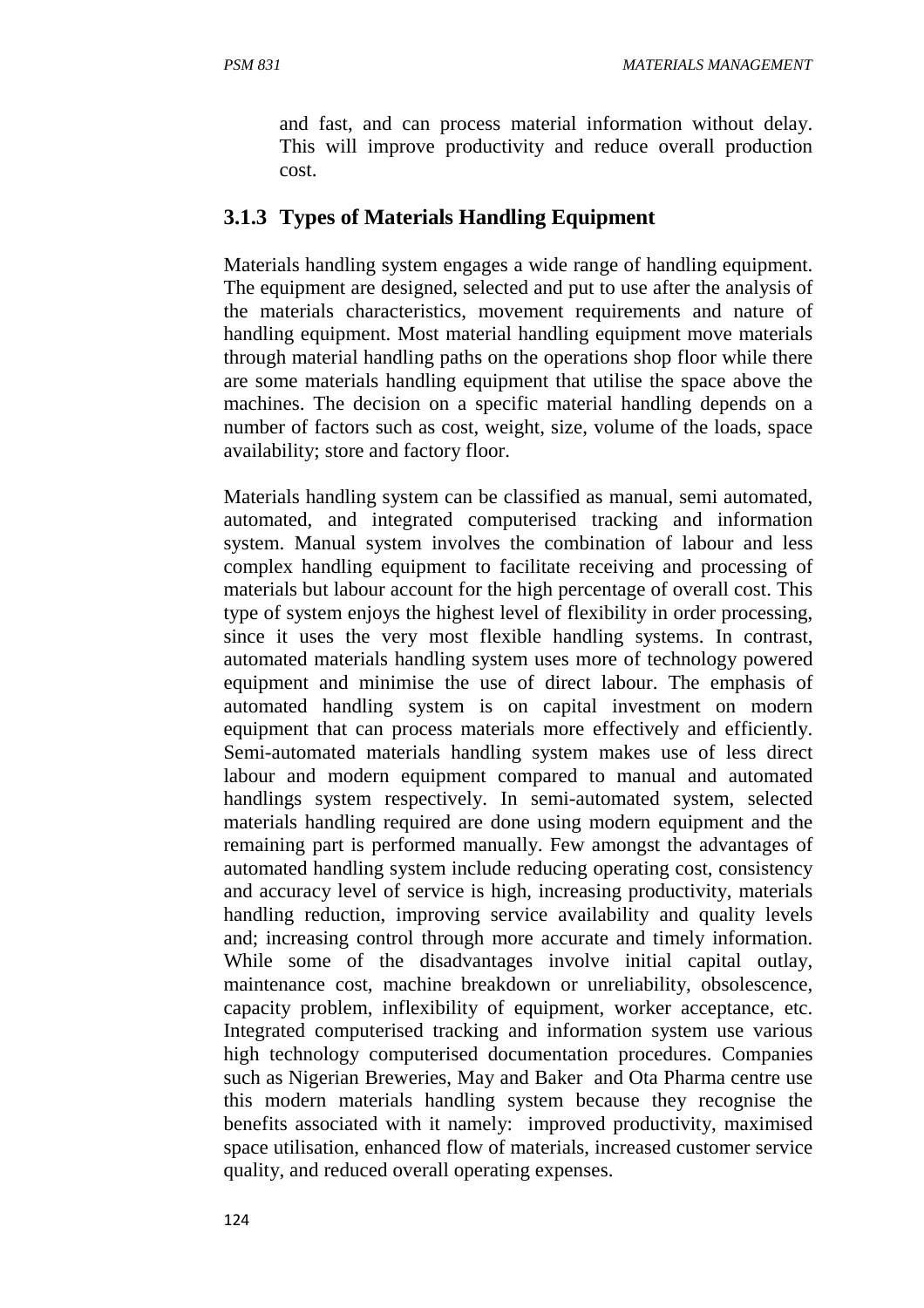Generally, there are several types of materials handling equipment and the handling systems in place in organisations determine the types of equipment to use for receiving and processing materials. The types of handling equipment commonly used are namely forklift trucks, walkie pallet trucks, tow tractors, picker trucks, reach trucks, conveyors, monorails, hoists, cranes, containers and supports, automated guided vehicles, robots, shipping automation, etc. Few of these methods are discussed in the next section.

## **Materials Handling Equipment**

### **1. Forklift Trucks**

Forklift trucks can be powered (by petrol or diesel engines) or nonpowered materials handling devices that can move loads of master cartons both horizontally and vertically. There are different types of trucks which are mostly useful when the volume of material to be moved is small and it varies frequently in size and shape when the number of moves required for each part is relatively small. They are more flexible than conveyors and are very useful to receive and deliver materials in a manufacturing plant.

### **2. Hand-lift Truck**

Hand-lift truck is also known as pallet jack that storage officer(s) can use to reach the higher shelves. It contains two load-carrying tracks that can move about 4 inches to carry pallet loads. It is suitable to move pallet loads that do not have to be stacked and to move loads within short distances. It can be operated in small spaces where forklift truck does not fit. It is highly flexible and does not occupy space since it can be transported anywhere. The other common types of industrial trucks are: walkie trucks, tractor-trailer train, platform truck, pallet truck, counterbalanced truck, and automated guided vehicles (AGVs) etc.

#### **3. Tow Tractors**

These are self-powered operator-driven tractors to tow a number of individual four wheels trailer, wagons and hold several palletised loads. The typical trailer size is about 4 to 8 feet. It is flexible but not as flexible as fork-lift trucks.

#### **4**. **Conveyors**

Conveyors are used widely in shipping and receiving of large volume of materials which is relatively uniform in size and shape over a fixed path. Conveyors are fixed-path materials handling equipment which are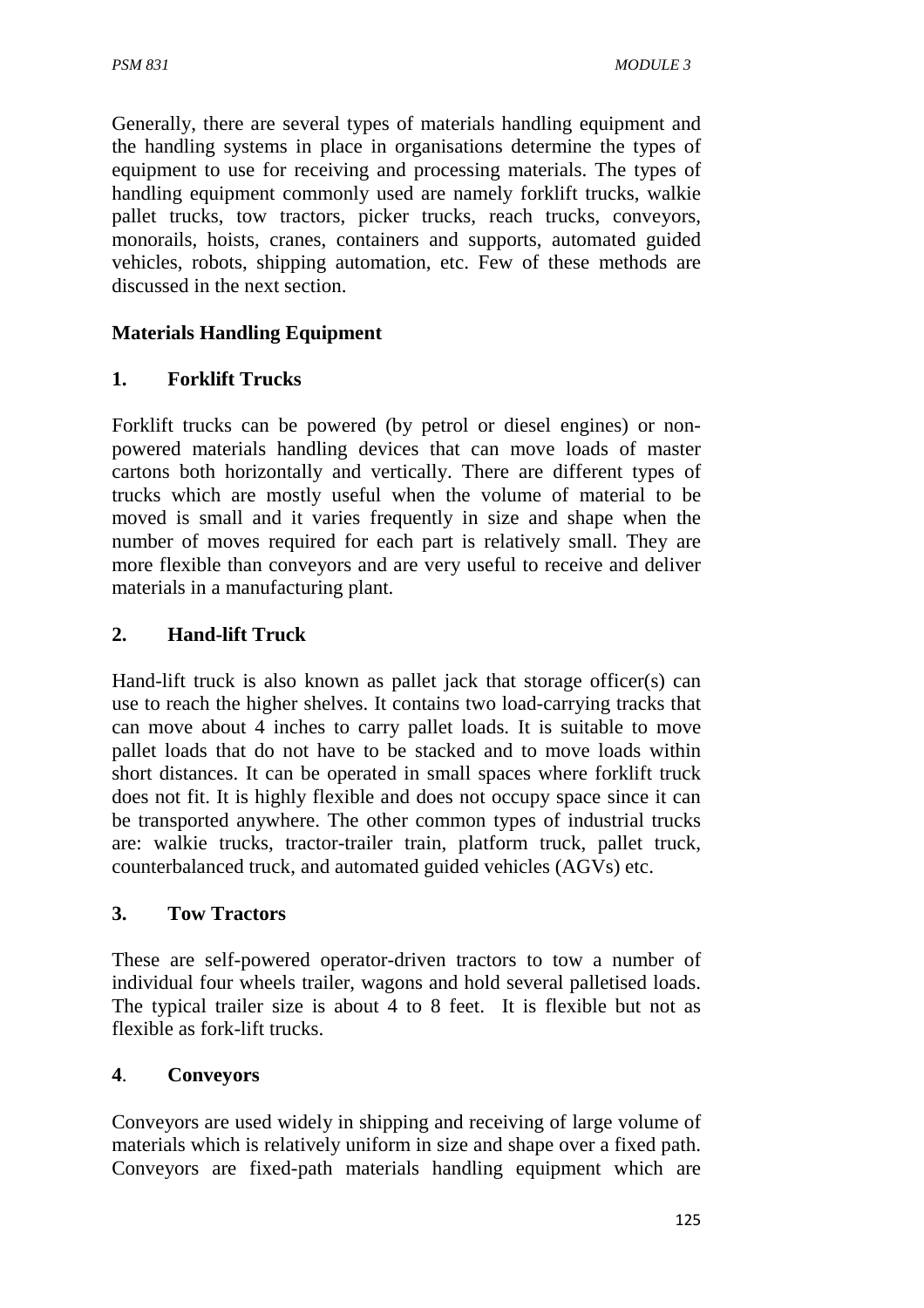classified according to (1) power, (2) gravity, (3) roller or belt movement. They are used mainly for loading and unloading buses, trucks, and cars because they have uniform sizes. The most commonly types of carousels are: belt conveyors, roller conveyors, trolley conveyors, pneumatic conveyors, buckets, chutes and pipes. These devices can move hazardous materials.

### **5**. **Carousels**

Carousels are forms of automated storage and retrieval systems. They are equipment handling devices that house and rotate items for order picking. Carousels deliver the required materials to the order selector by using a series of bins mounted on an oval rack. They are powered electronically and can be operated by computer control or manually by the order picker operating its keypad. They help in maximising floor storage requirements. There are two common types of carousels, namely, vertical or horizontal carousels.

#### **6. Palletisers**

Palletisers are high-speed automated equipment used to pallet building process in a warehouse, distribution, or manufacturing facility. With operator-friendly touch-screen controls, start-up and lead times are reduced, and they palletise at the rate of a hundred cases per minute.

#### **7. Robots**

Robots are human like programmed electronic devices that have resemblance of human arms. They are also capable of moving, welding, picking, loading, unloading, feeding or disengaging parts or tools to or from a location, or for transferring parts from one machine to another like the human arms. Some major advantages of using a robot handling equipment are that they can perform complex repetitive tasks automatically. They reduce involvement of people from tasks that may be hazardous, tedious, or fatiguing. They can work in hazardous and uncomfortable environments for human beings. The major disadvantages are that robots are relatively expensive and lack flexibility like human beings.

### 8. **Automated Guided Vehicles (AGVs)**

The use of AGVs is very common in automated materials handling system. They are driverless devices powered by battery and controlled by computers for task assignment and manage product movements in any manufacturing or industrial warehouse environment with minimal labour intervention. AGVs can be regarded as a type of specially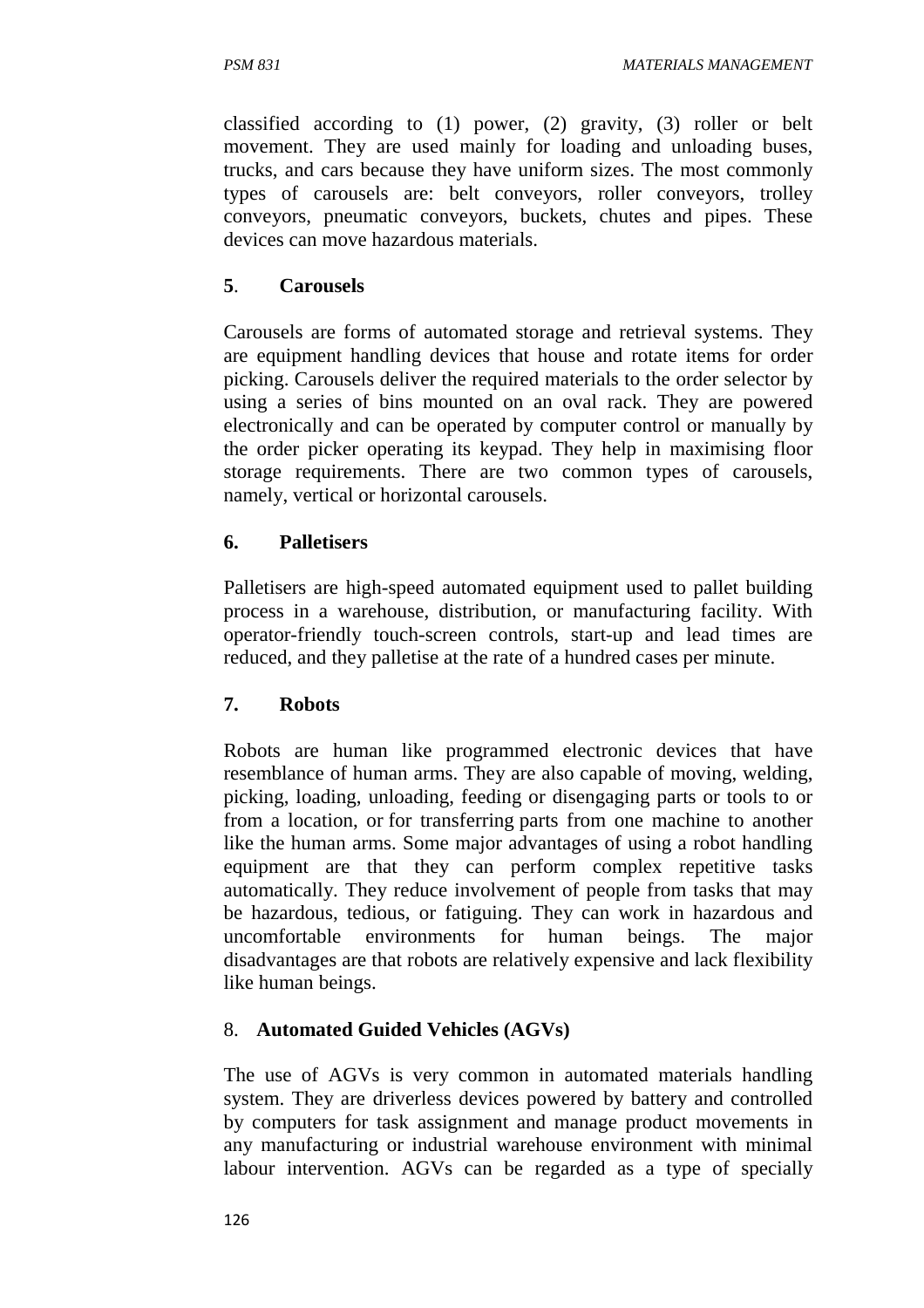designed robots that can pick up and deliver product directly to and from manufacturing paths, storage areas and warehouse without the need to interface with the materials handing devices such as industrial trucks and cranes. The main advantages of AGVs is elimination of product or equipment damages, improving materials movement efficiency, reducing labour intervention and costs, and enjoying safety risks (less machines and people movements) and improved environmental conditions(such as factory noises and exhaust emissions).

### **Hoists, Cranes, and Jibs**

These types of materials handling equipment are used when the materials or parts to be received or delivered are bulky and required more space for transportation. Because they make use of the space above the equipment, there is enough room to move bulky material. This movement of materials in the overhead space does not affect other operations. Hoist, Cranes, and Jibs are used for constructing big and high rising buildings to move cement, planks, concretes, blocks, etc.

## **3.2 Factors Affecting the Selection of Materials Handling Equipment**

The main objective of materials handling is to effectively use the right equipment that will reduce materials handling movements and lower cost per unit of material handled. The following factors are considered in selecting the right equipment:

- 1. **Types of Materials**. The features of material such as size, shape, weight and volume of the materials decide the type of materials handling equipments to be used.
- 2. **Adaptability of Equipment.** The equipment operation and movement should suit the type of materials to be received and delivered.
- 3. **Cost of Equipment.** Since an organisation's resources are limited, thorough cost and benefit analysis of any decision must be done. So cost of materials handling equipment is an important factor in equipment selection.
- 4. **Factory Layout**. Layout of the plant, production centre, warehouse and other operating units are designed to suit the materials handling and the intended equipment must be in conformity.
- 5. **Flexibility of Equipment**. Ability of equipment to move more than a set of materials or been able to adjust operation to suit another class of materials.
- 6. **Production Processes and Systems.** Different types of production processes and systems demand different types of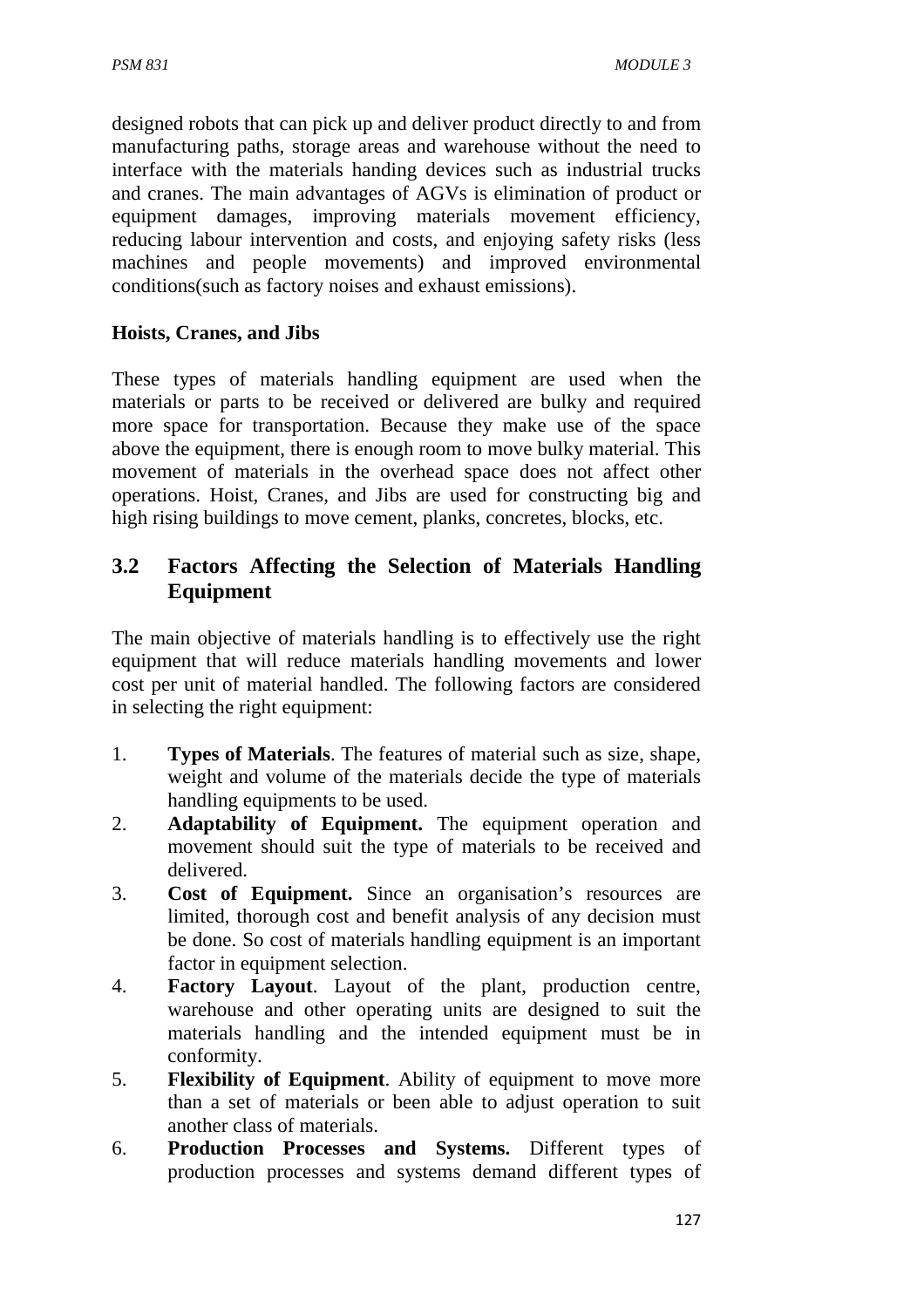material handling equipment. For instance, a continuous production system will require non-stop materials handling equipment. Both supply raw materials and parts to production centres and remove finished goods for warehouse or outright loading of carrier.

- 7. **Equipment Source of Power**. Availability of power should be considered before selection of materials handling equipment.
- 8. **Speed of Equipment**. A highly automated materials handling system may prefer rapid movement material handler, so that receiving and delivering of materials will be done within the limits of the production process.
- 9. **Space Requirements**. Space available in the factory or warehouse will to a large extent determine the type and size of equipment to be installed.
- 10. **Personnel Requirement**. Who to operate handling equipment must be considered before it is purchased.
- 11. **Availability of Spare Parts and Ease of Maintenance**. Equipment spare parts and components should be readily available and should be easily maintained at bearable cost.
- 12. **Environmental Regulation**. Material handling equipment to be purchased must conform to any environment regulations in area of usage.

## **4.0 CONCLUSION**

In today's competitive business operations, organisations must constantly strive to improve on their operations by producing more quality at lowest unit cost. This can also be achieved if quality decisions are made in all aspects of production, especially in area of materials management. Purchasing right materials at the right prices and delivered to the right place (s) can only be through effective materials handling. Therefore, it is important for organisations to design effective material handling system which give consideration to facility layout, products routings, warehouse and material flow control. Also, materials handling equipment should be standardised, the system should be designed to provide continuous material flow and there should be full utilisation of handling equipment etc.

## **5.0 SUMMARY**

In the past, warehouse materials handling has been done manually with more emphasis on using people and non-automated material handling systems. But due to the increasing demand for a high variety of products, adopting JIT philosophy, shorter response times and increasing profitability in today's competitive manufacturing industry; a highly integrated, flexible, efficient and automated material handling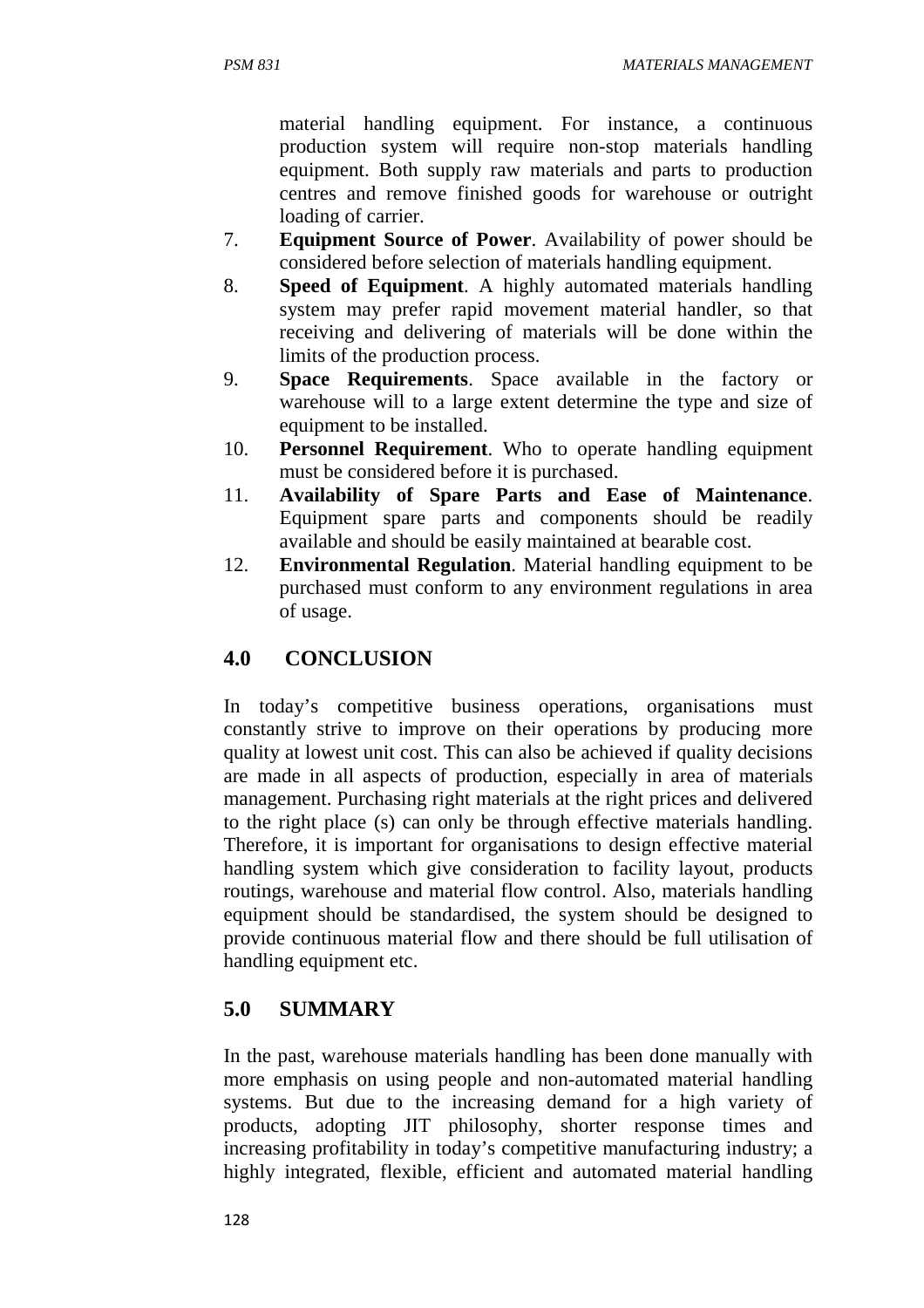system with sophisticated management information and control systems is beginning to receive top management attention.

In the next study unit, we shall discuss how organisations can make money from waste materials through material recovery and recycling. Also, the techniques of disposing scraps or waste materials in conformity with environmental regulations will be examined.

### **6.0 TUTOR-MARKED ASSIGNMENT**

- i. What do you understand by materials handling and why is it relevant to materials management?
- ii. Mention the objectives organisations want to achieve by having a well-designed materials handling system.
- iii. Discuss the common types of materials handling equipment
- **iv.** What are the factors that influence materials handling equipment selection?

### **7.0 REFERENCES/FURTHER READING**

- Adedayo, A.O., Ojo, O. & Obamiro, J. K.(2006). *Operations Research in Decision Analysis and Production Management*. Pumark: Lagos.
- Bowersox, D.J. & Closs, D.J. (1996). *Logistical Management: The Integrated Supply Chain Process.* New York: The McGraw-Hill Companies, Inc.
- Burt, N. D., Dobler, W. D. & Starling, L. S. (2003). *World Class Supply Management: A Key to Supply Chain Management*. Mcgraw\_Hill Irwin: Boston, Seventh Edition.
- Lambert, M., Stock, J.R. & Ellram, L.A. (1998). *Fundamentals of Logistics Management*. Boston; McGraw-Hill, International Edition.
- Leenders, R. M., Fearon, E. H., Flynn, E. A. & Johnson, F. P. (2002). *Purchasing and Supply Management.* Boston: Mcgraw-Hill Irwin, Twelfth Edition.
- Monczka, M. R., Trent, J. R. & Handfield, B. R. (2002). *Purchasing and Supply Chain Management.* Australia: South-Western.
- Sadiwala, C. M. & Sadiwala, R. C. (2007). *Material and Financial Management.* New Delhi: New Age International.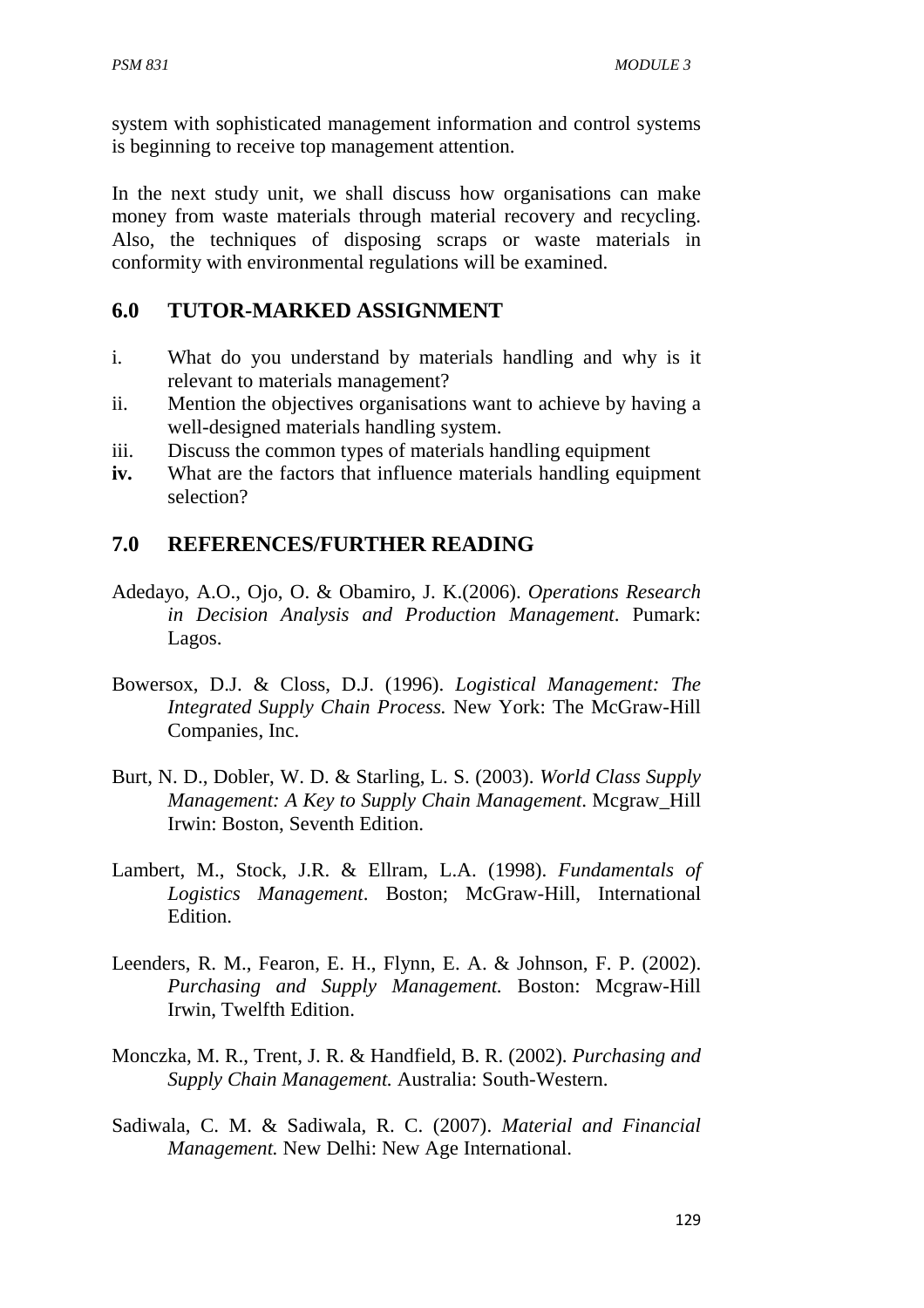- Stock, J.R. & Lambert, D. M. (2001). *Strategic Logistics Management.* Boston; McGraw-Hill, International Edition.
- Stock, J.R. & Lambert, D. M. (2001). *Strategic Logistics Management.* Boston: McGraw-Hill, International Edition.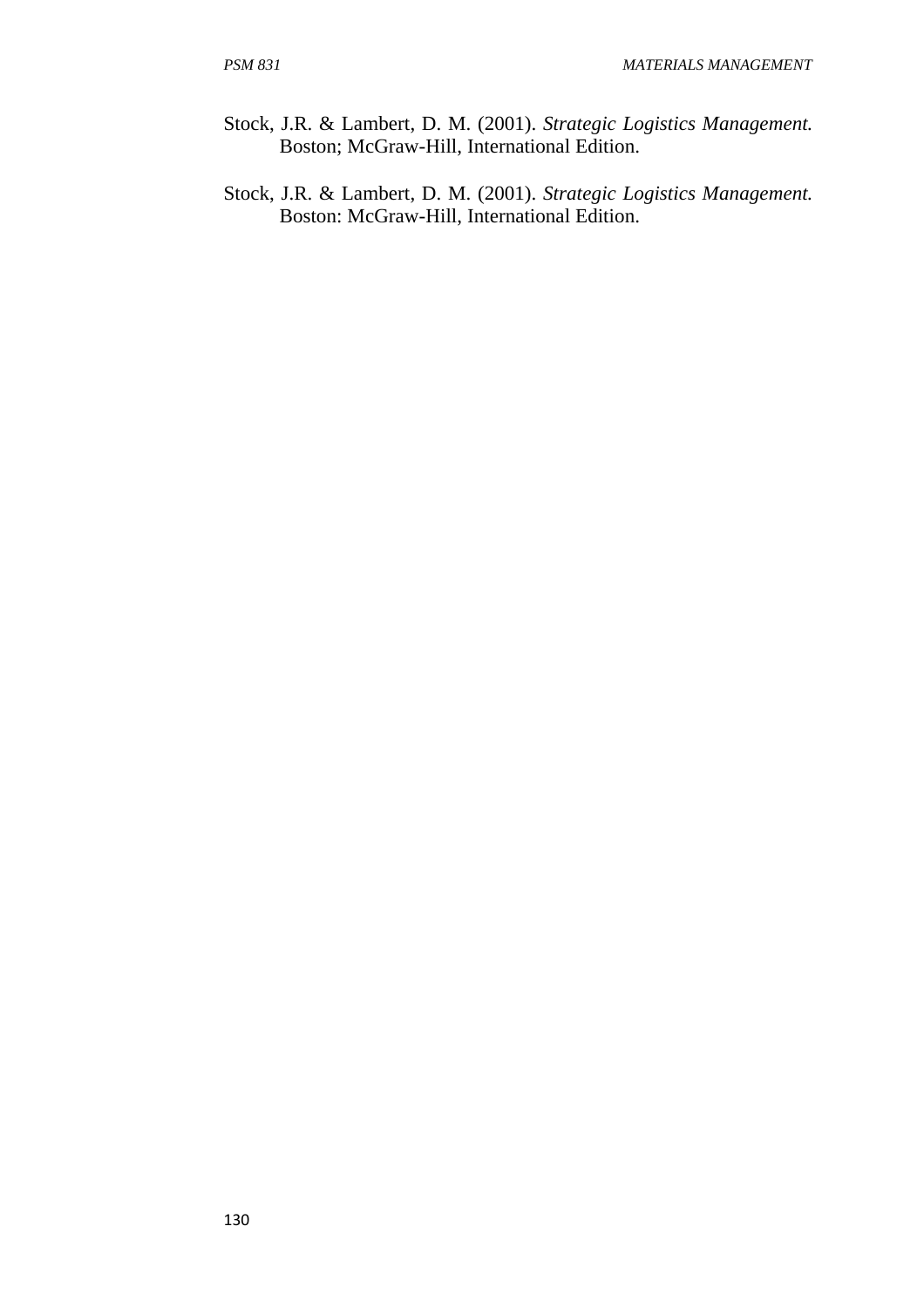## **UNIT 3 RECOVERY, RECYCLING AND DISPOSAL OF SCRAPS**

#### **CONTENTS**

- 1.0 Introduction
- 2.0 Objectives
- 3.0 Main Content
	- 3.1 The Nature of Recovering, Recycling and Disposal of **Scraps** 
		- 3.1.1 Basic Concepts in Recovering and Recycling of Materials
	- 3.2 Disposal Procedures
	- 3.3 Disposal channels
		- 3.3.1 Selection of right disposal partner
- 4.0 Conclusion
- 5.0 Summary
- 6.0 Tutor-Marked Assignment
- 7.0 References/Further Reading

### **1.0 INTRODUCTION**

For every organisation, especially large and highly diversified organisations, there is need for proper disposal management if the best possible results are to be obtained. There is need for good relationship and clear line of communication between the purchasing and supply department and all the other departments within the organisation. This is necessary for timely recovering of scraps and recycling in order to salvage the material for use within the organization.

The financial implication as well as the complexity of laws and regulations guiding environmental issues makes disposal management to be a little bit difficult for small-and medium-sized firms. It is based on all these facts that organisations must strive to obey the existing environmental laws and utilise best means of reducing pollution and enhancing efficiency of business operations.

 The general conclusion is that, except in the cases of companies with separate salvage or investment recovery departments, management has found the supply department, because of its knowledge of original suppliers, materials, markets, prices, and possible uses, in a better position than other departments of the company to salvage what can be used and to dispose what cannot.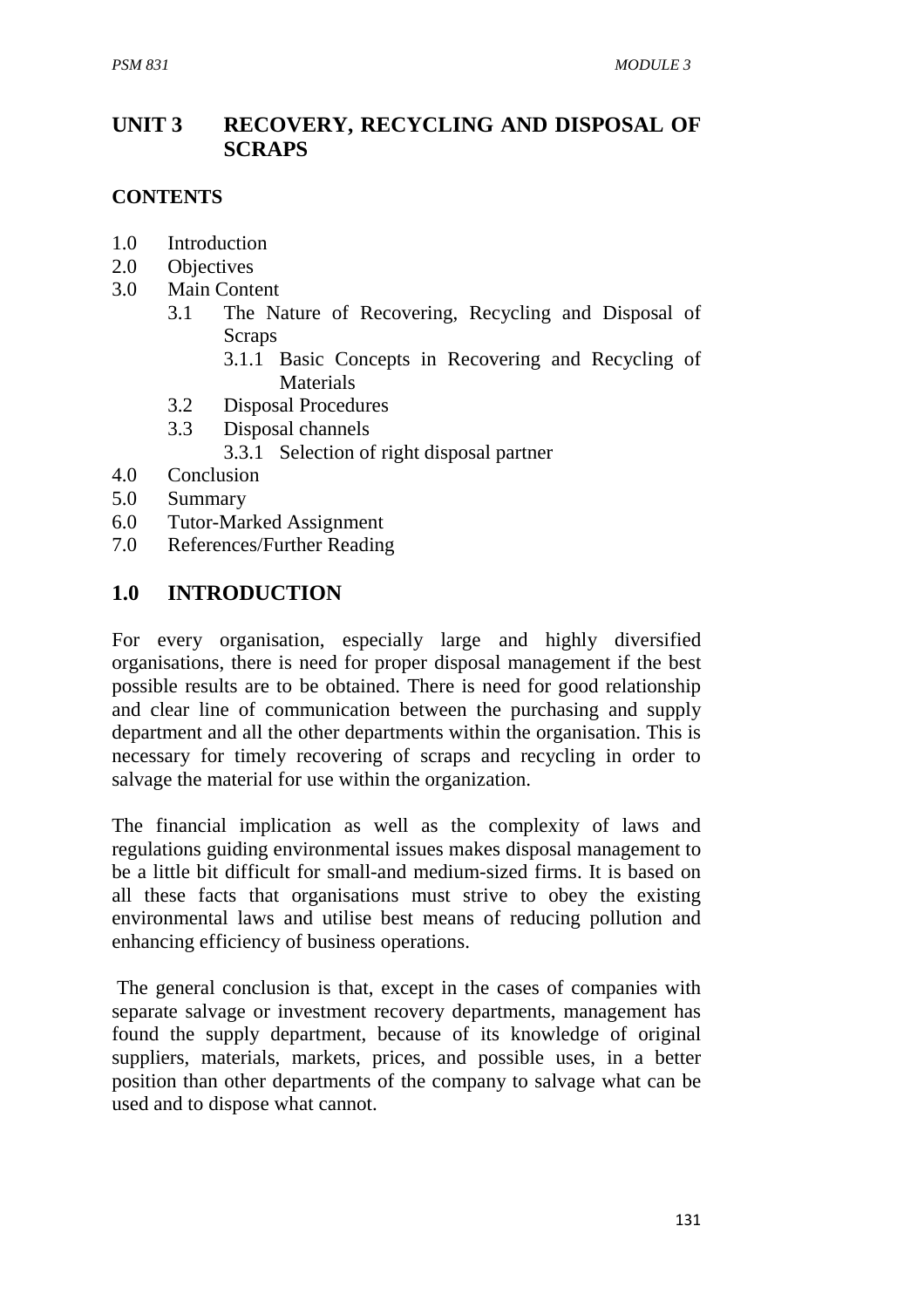# **2.0 OBJECTIVES**

At the end of this unit, you should be able to:

- identify the basic concepts in recovering and recycling of materials
- identify and explain disposal procedures
- describe the basic disposal channels; recovering and recycling
- describe how to select the right disposal partner.

# **3.0 MAIN CONTENT**

## **3.1 The Nature of Recovering and Recycling and Disposal of Scraps**

Organisations are concerned with the effective, efficient and profitable recovery and disposal of scrap, surplus, obsolete, and waste materials and assets generated within the firm. Emerging stringent environmental laws as well as a rise in disposal costs have drawn the attention of many organisations to proper disposal management. Supply chain management is not complete until the organisation recaptures its initial materials investment through recycling. Frantic efforts must be made by organisations to avoid the generation of solid waste products and environmental pollution. In a nutshell, recovery, recycling and disposal of scraps promotes the efficiency of the business operations and at the same time it is a sound environmental management approach. This approach also puts supply in a critical position within the organisation. This section discusses the need for environmentally protective waste

management and concept of an integrated waste management system in general. This calls for material recovering facilities, recycling (returning a product to commerce) and landfills (providing the final disposal option for materials that cannot be reclaimed).

# **3.1.1 Some Basic Concepts in Recovering and Recycling of Materials**

The following concepts will help you to appreciate some terms and concepts in recovery, recycling and disposal of scraps.

**Recovering** simply refers to the process of retrieving the disposed or about to be disposed materials and make it ready for recycling. That is, removal of materials from the solid waste stream for sale, use, or reuse as raw materials.

**Recovered Materials** refer to the materials that have been recovered. Such materials could be plastic paper, metal glass, textile, plastic or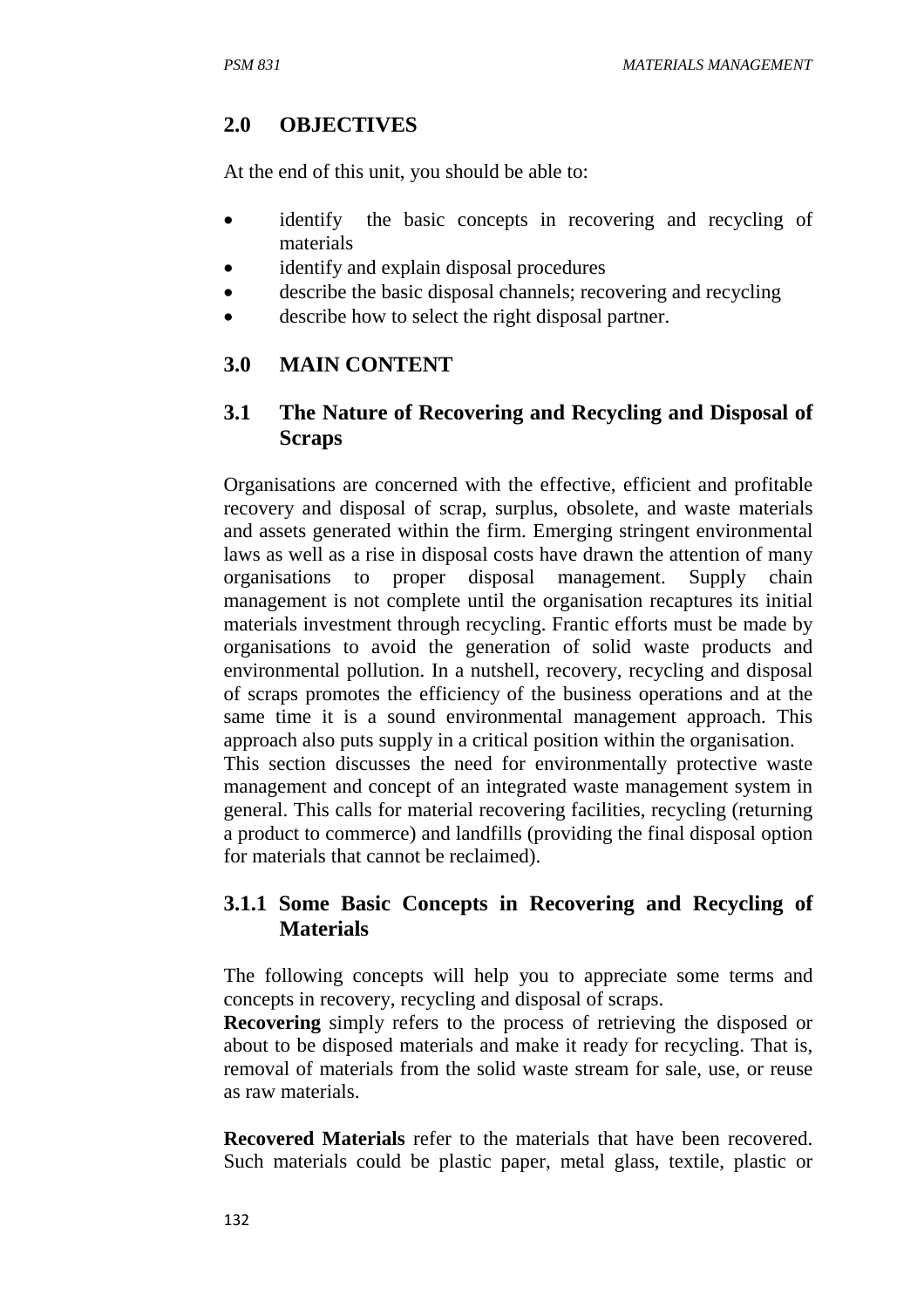rubber materials that have known recycling potential and can be feasibly recycled. It must be noted that these materials are not solid waste but those that have been separated from the solid waste stream.

**Recovered Materials Processing Facility** means a facility put in place mainly for the purpose of storage, processing, resale as well as reuse of recovered materials. Such facility is different from a solid waste management facility.

**Recycling** is the process of converting or processing solid waste for the purpose of returning it to use in the form of raw materials or products.

**Recycling Equipment** means machinery or equipment that is put in place for the actual process of converting the solid waste or materials which would otherwise become solid waste to use in the form of raw materials or products.

**Resource Recovery** means the process of recovering materials or energy from solid waste, excluding those materials or solid waste under control of the Nuclear Regulatory Commission.

**Resource Recovery Equipment** means equipment or machinery exclusively and integrally used in the actual process of recovering material or energy resources from solid waste.

**Putrescible** simply means to be capable of being decomposed by microorganisms thereby constituting nuisances through its odour or gases to the environment.

**Recyclable Material** means solid waste that can be processed and returned to the economic mainstream in the form of raw materials or products. Recyclable material includes, but is not limited to:

- (i) newspaper
- (ii) corrugated cardboard
- (iii) aluminum
- (iv) office paper
- (v) glass
- (vi) tin and steel cans
- (vii) metal
- (viii) motor oil
- (ix) plastic
- (x) wood and
- (xi) food waste.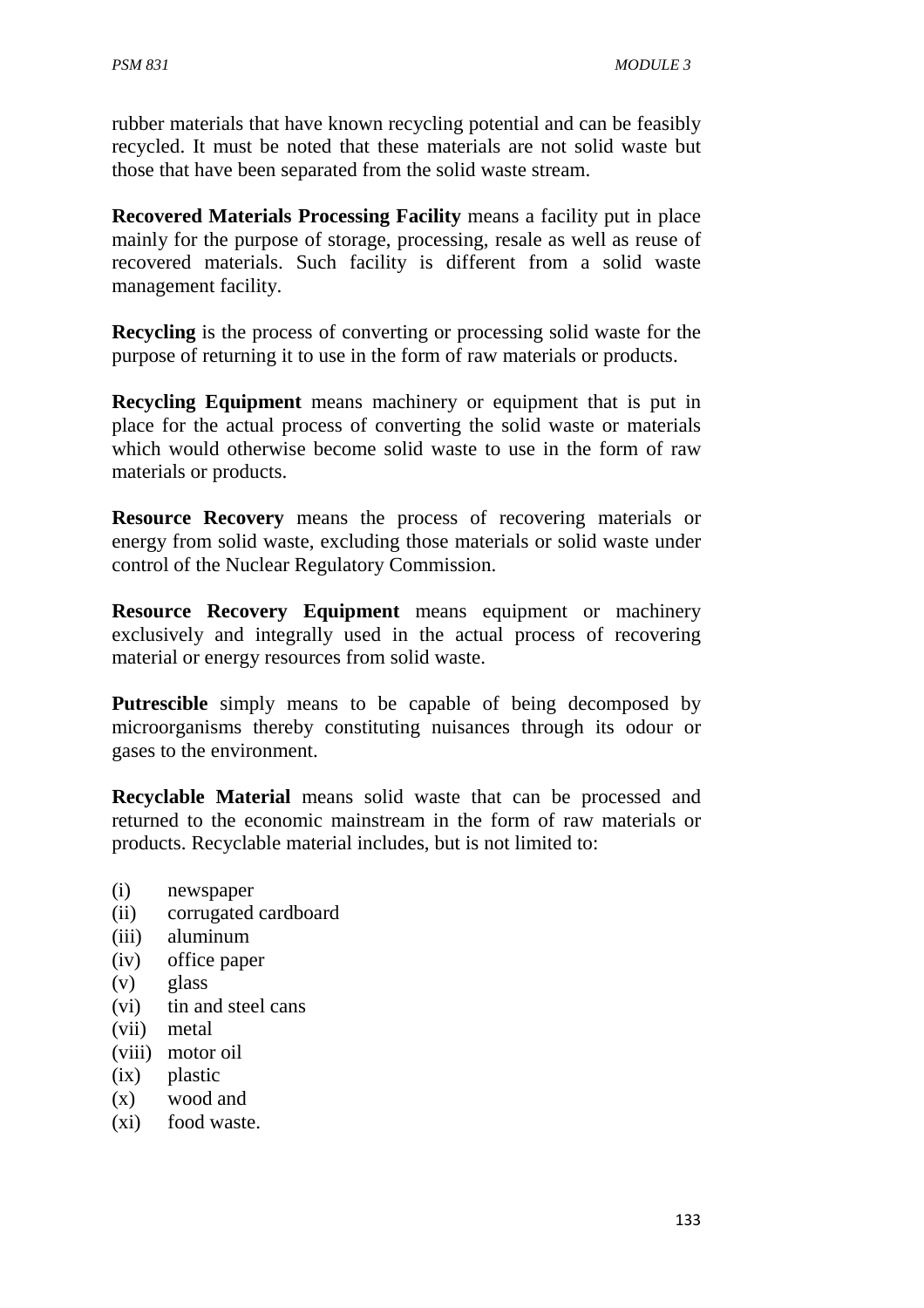**Solid Waste** means all refuse in solid or semisolid form, including, but not limited to construction waste, incinerator residue, dead animals, street refuse, commercial and industrial waste, junk vehicles, garbage, rubbish, ashes and junk vehicles.

#### **SELF-ASSESSMENT EXERCISE 1**

Identify and describe at least five basic concepts in the recovering and recycling of materials.

### **3.2 Disposal Procedures**

When selling scrap and surplus materials, adequate procedures must be established that will protect the company from loss, dishonest employees, and irregular practices on the part of the purchaser. These procedures must cover a broad range of activities, including recovering and storage, negotiation, supplier selection, and payment.

Scrap should be properly segregated in order to avoid being contaminated by foreign materials. For example, assuming steel and copper scrap are mixed, the return per pound on sale will likely be less than the lowest-priced scrap. This is because the buyer would have to incur the expense of separating the scrap before processing. As a result of this, it is advisable that scrap should be segregated, prepared, and analysed systematically during the various stages of the production process in order to protect its value. Scrap can be segregated by type, size, texture, colour, property, alloy and grade as at the time where the scrap is generated. This requires proper planning and organisation of segregation activities, which includes providing instructions to employees at collection points.

Training programmes can also be used to help company employees identify and separate scrap materials. Plants, not the dealers or the processors, should control the collection and classification of scrap materials, and company personnel should be familiar with the grades of scrap produced. Periodic studies should be conducted to evaluate the most effective methods of disposing of scrap in the light of changing volumes and different mixes of scrap grades.

It is also necessary that control measures should be put in place for accurate reporting, payment and conformity of implementation to plan. All sales should be approved by the head of the department and cash transactions should be done through the account section. In other word, there is need for proper documentation of all transactions. All delivery of byproducts sold should be accomplished through the issuing of an order form. The department responsible for the performance of this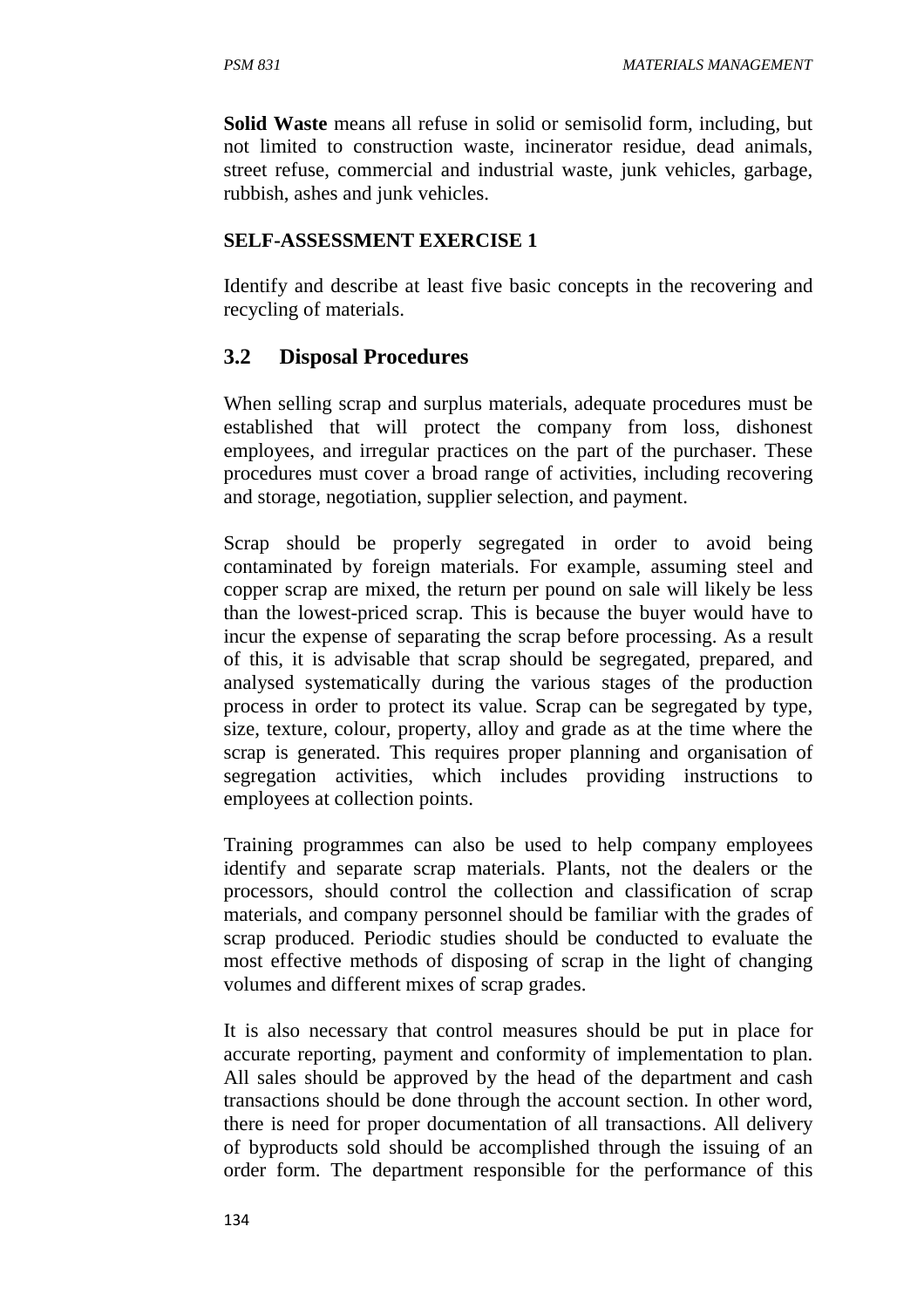function should maintain a list of reputable dealers in the particular line of material or equipment to be disposed of and should periodically review this list. While it is advisable to enter into a long contractual relationship with qualified buyers in order to reduce administrative costs, it is also good to ask for new bidders in order to stimulate competition among the buyers. The contract for sale of scrap items should include price, quantities involved (all or a percentage), time of delivery, FOB point, weight, and payments terms.

### **SELF- ASSESSMENT EXERCISE 2**

Highlight the disposal procedures that you are familiar with.

### **3.3 Disposal Channels**

There are several possible means of material disposal. In general, the options are, in order of maximum return to the selling company.

- 1. **Use elsewhere within the firm on an "as is" basis**. Recovered materials could be used just as they are with little or no modifications. While it may not be found useful again by the department for which it was originally bought for, it could be transferred and used by other plant within the same firm. For example, in the case of a multi-division operation, it is expected that each division should circulate to all other divisions a list of scrap/surplus/obsolete material and equipment and arrange them for interplant transfer. Enterprise resource planning (ERP) system should be put in place to facilitate efficient and effective transfer of these resources.
- 2. **Reclaim for use within the plant**. In a situation where there are shortages, materials could be processed or modified for reuse by the same plant within the organisation. The process could be welding, casting, refining, refurbishing, repackaging and updating depending on the nature of the material. In other words, this method constitutes a recycling; it reduces the waste stream and the cost of operation in organisations.
- 3. **Sell to another firm for use on an "as is" basis**. These materials could be sold to another organisation just as it is with little or no modification. A good example of this is when surplus or obsolete equipment and vehicles are sold at public auction. Some firms encourage its employees to buy, as part of their employee relations program, used equipment or surplus materials at preset prices.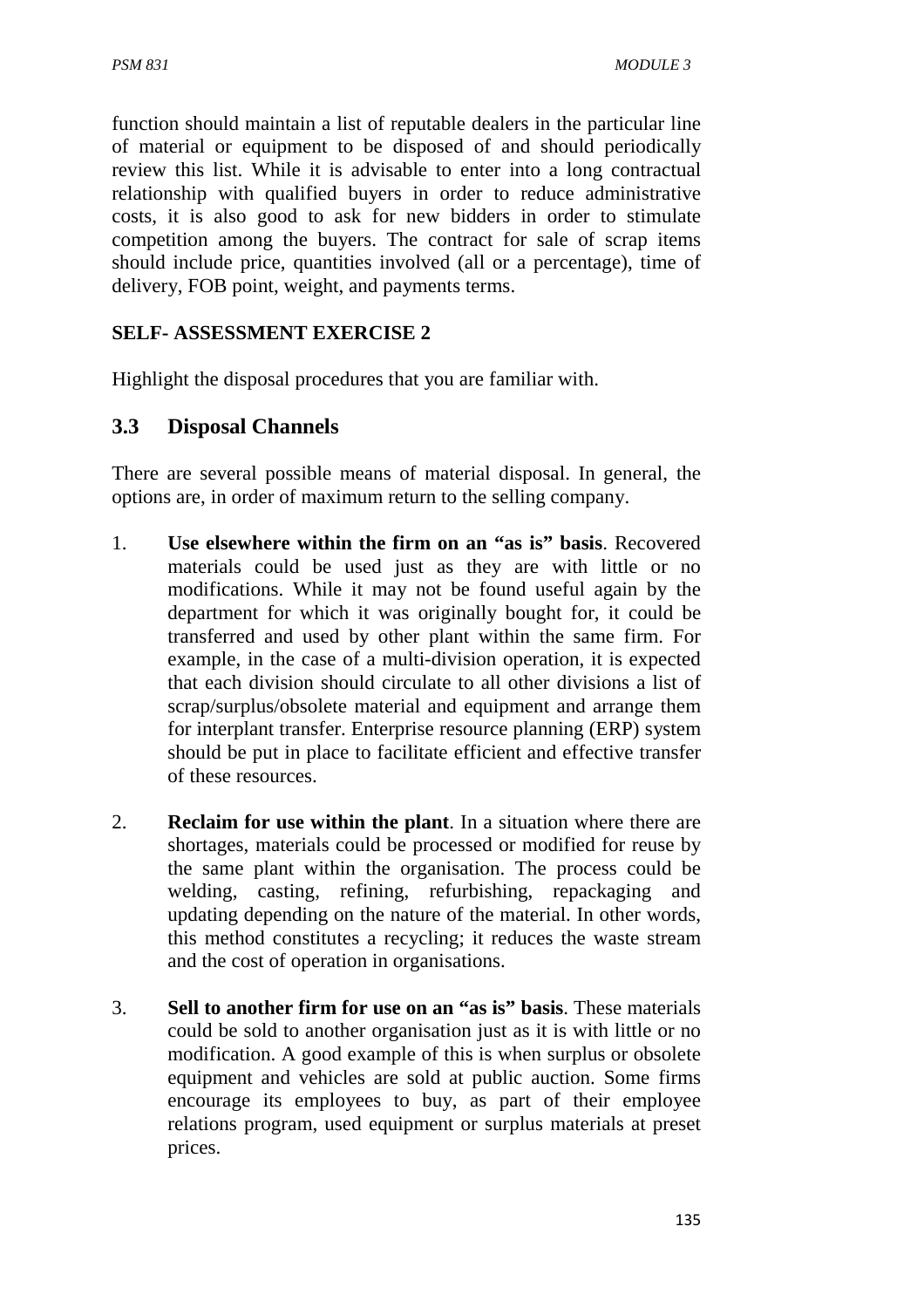- 4. **Return to supplier**. There are situations when materials can actually be returned to the manufacturer or supplier from whom it was purchased, either for cash or for credit on other later purchases. For example, most of the steel scrap is sold by largequantity purchasers directly back to the mills. In the case of surplus (new) inventory items, the original supplier may be willing to accept returned items.
- 5. **Sell through a broker**. There are some brokers that specialise in handling the sale of scrap, surplus, and obsolete equipment and materials. These brokers bring buyer and seller together and get commission once the transaction is successful. Some of these brokers have active websites in order to facilitate direct marketing of these obsolete materials or scraps as the case may be.
- 6. **Sell to a local dealer**. This channel of disposing materials may not be very attractive to firms because the profit margin may be low. Unlike that of broker, the dealer assumes the risk of investment and so will like to buy it at a reduced rate from the firm and then add its own profit margin to the price.
- 7. **Donate, discard, or destroy the material or item**. Apart from all the options already identified above, firms may decide to discard or donate the material to schools or charity homes where such materials will be needed. Before the firm could decide to discard the material it must have been obvious that the material could not be resold, recycled or donated any more perhaps for total erosion of value. There are instances when the material would have to be destroyed if it will constitute pollution to the environment.

### **SELF-ASSESSMENT EXERCISE 3**

Identify and discuss different channels available for disposal of materials.

# **3.3.2 Selecting the Right Disposal Partner**

Disposal of scraps or obsolete materials must be handled with care because of its effects on the cost of operations. It is obvious that supply managers are trained for supply of valuable equipments and materials to the organisation. There is therefore need for adequate orientation for them with regards to disposal or recycling of materials.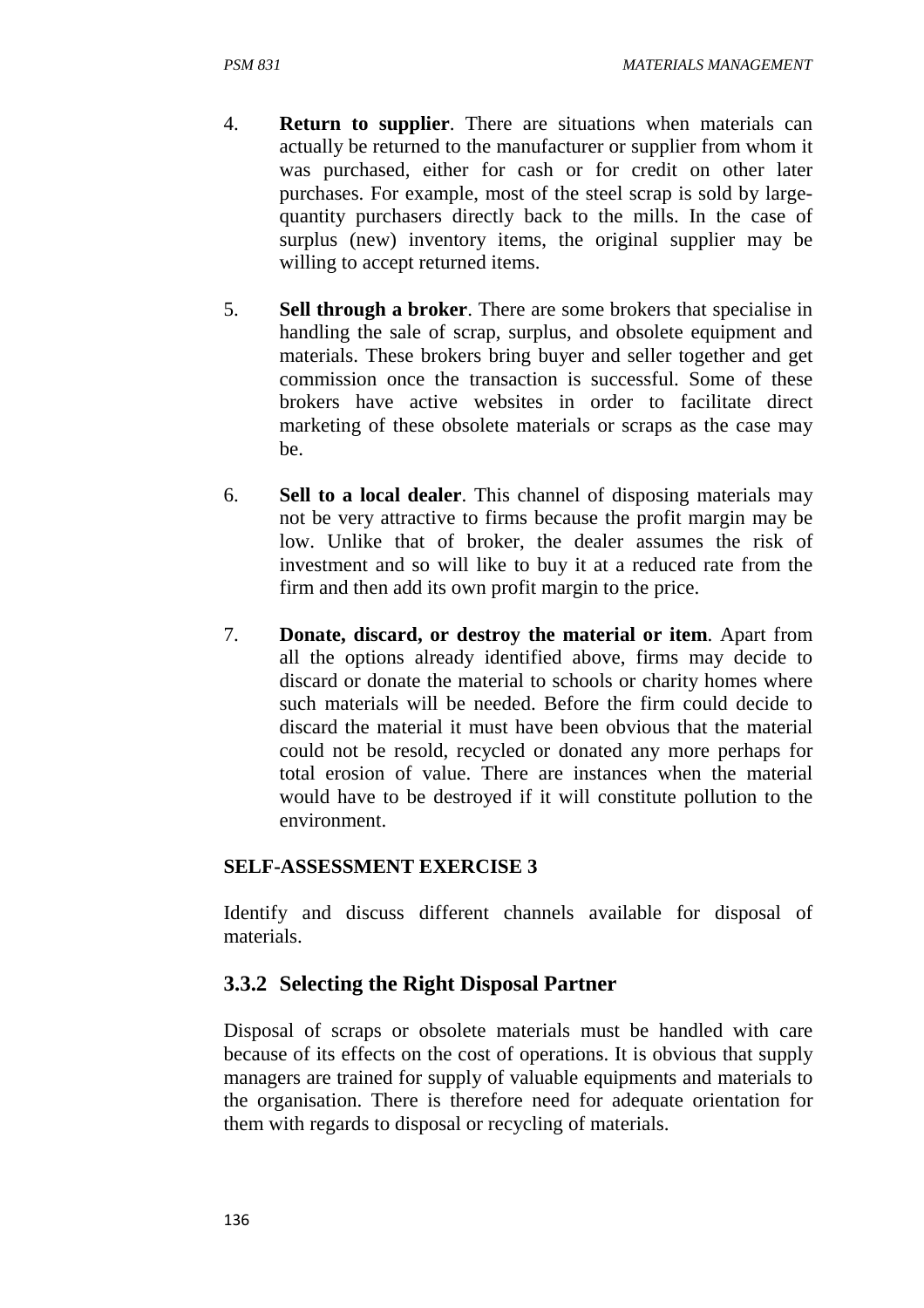In some situations, plants would need to rely on support from scrap dealers to help in managing the elements of their disposal activities. Disposal management is highly regulated especially in developed countries. It is therefore advisable that firms should select qualified dealers based on its level of expertise in areas such as secondary processing and waste treatment capabilities and capacity; size and capacity of truck fleet; ability to provide dependable service; problemsolving capabilities; ability to provide destruction of scrap products in order to avoid entry into the market; and financial stability.

Among other factors that will determine the disposal partners to be selected is the volume of the scrap or waste materials. This has a significant influence on how companies choose to manage their disposal activities. Plants with high volumes often prefer disposal partners with dedicated staff and employ a greater level of resources in the disposition process.

Every effort should be made by firms to secure the right partner that will help to obtain maximum competition from sources available to buy scrap or surplus material. Most of the time, firms would prefer brokers who will only collect commission to dealers, who will likely buy from the firm at a reduced rate. Unfortunately, the number of potential users and buyers of scrap in a particular area may be small, resulting in noncompetitive disposal situations. Firms should actively attempt to find new buyers and encourage them to compete in terms of price paid and services provided.

### **SELF-ASSESSMENT EXERCISE 3**

What are the efforts to be embarked upon in the course of identifying the right disposal partner?

# **4.0 CONCLUSION**

The volume of scrap or waste material has a significant influence on how companies choose to manage their disposal activities. Plants with high volumes often support disposal activities with dedicated staff and employ a greater level of resources in the disposition process. Depending on volume, logistics systems also differ. For example, plants that generate a high volume of a particular grade of scrap may find it cost-effective to utilise rail transportation or specialised highway trailers. Every effort should be made to obtain maximum competition from sources available to buy scrap or surplus material. Unfortunately, the number of potential users and buyers of scrap in a particular area may be small, resulting in noncompetitive disposal situations. Materials management department should actively attempts to find new buyers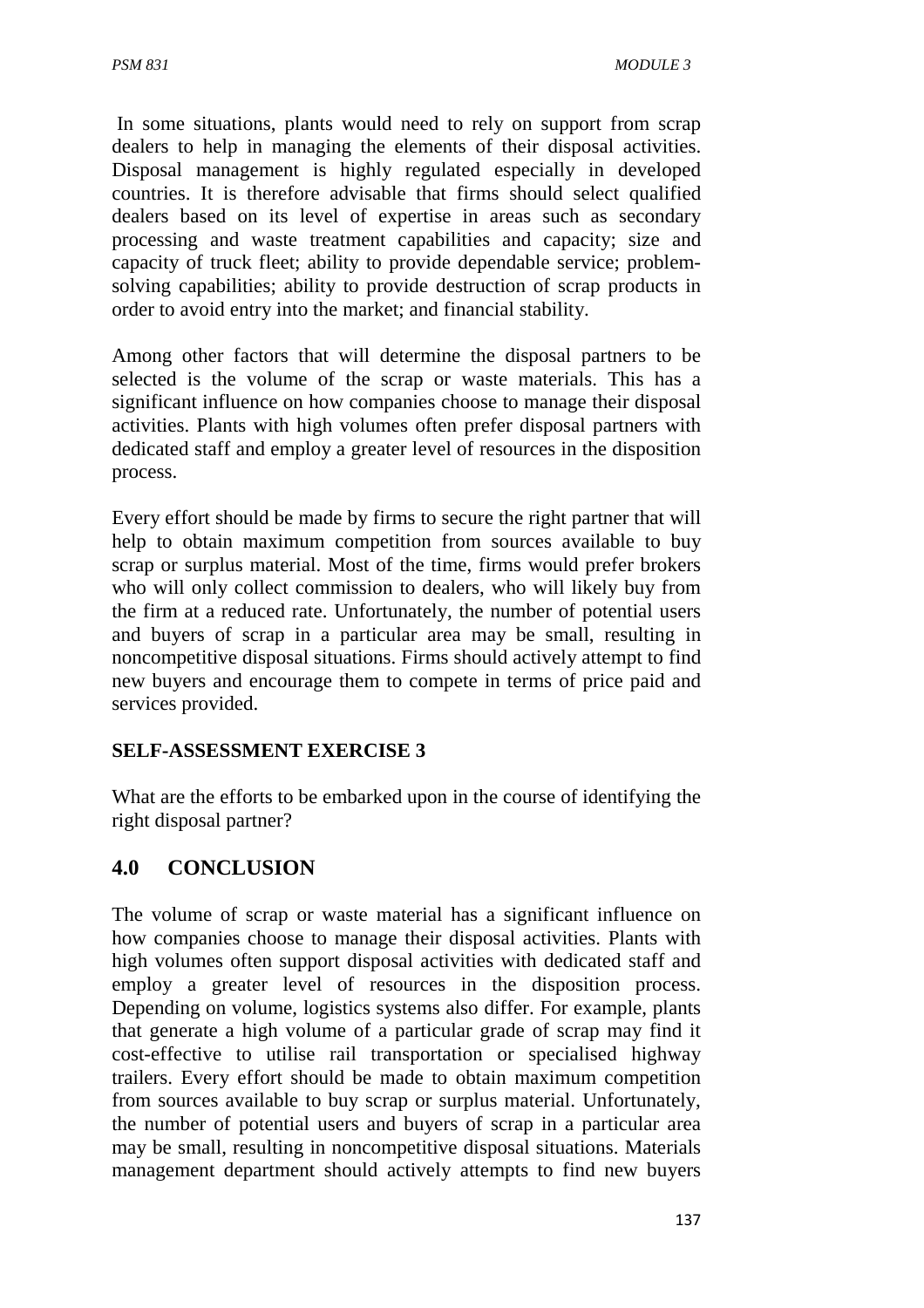and encourage then to compete in terms of price paid and services provided.

# **5.0 SUMMARY**

In most situations, plants must rely on support from scrap dealers to help manage elements of their disposal activities. As a result of the costs associated with regulatory noncompliance, generators of scrap and waste must be aware of what happens to the material after it leaves the company premises. Consequently, only approved processors, dealers, or brokers should be used, with qualification based on a range of possible criteria: secondary processing and waste treatment capabilities and capacity; size and capacity of truck fleet; ability to provide dependable service; problem-solving capabilities; ability to provide destruction of scrap products in order to avoid entry into the market; and financial stability. Assessing the financial stability of the dealer, broker, or processor often requires obtaining a list of credit references or obtaining a credit report from an organisation.

# **6.0 TUTOR-MARKED ASSIGNMENT**

- i. In a situation where the material could not be reclaimed within the plants, what are other options available for the disposal of the material?
- ii. Compare and contrast these two disposal channels: selling through a dealer or selling through a broker. Which one of them would you like to recommend for firms?
- iii. What are the factors that should be considered in the selection of right disposal partner?
- **iv.** "It has been argued that procedures for disposal of materials involve activities such as segregating, planning, training, control, proper record keeping and documentation." Elucidate.

### **7.0 REFERENCES/ FURTHER READING**

- Bowersox, D.J. & Closs, D.J. (1996). *Logistical Management: The Integrated Supply Chain Process*. New York: The McGraw-Hill Companies, Inc.
- Burt, N. D., Dobler, W. D. & Starling, L. S. (2003). *World Class Supply Management: A Key to Supply Chain Management*. Mcgraw\_Hill Irwin: Boston, Seventh Edition.
- Lambert, M., Stock, J.R. & Ellram, L.A. (1998). *Fundamentals of Logistics Management*. Boston; McGraw-Hill, International Edition.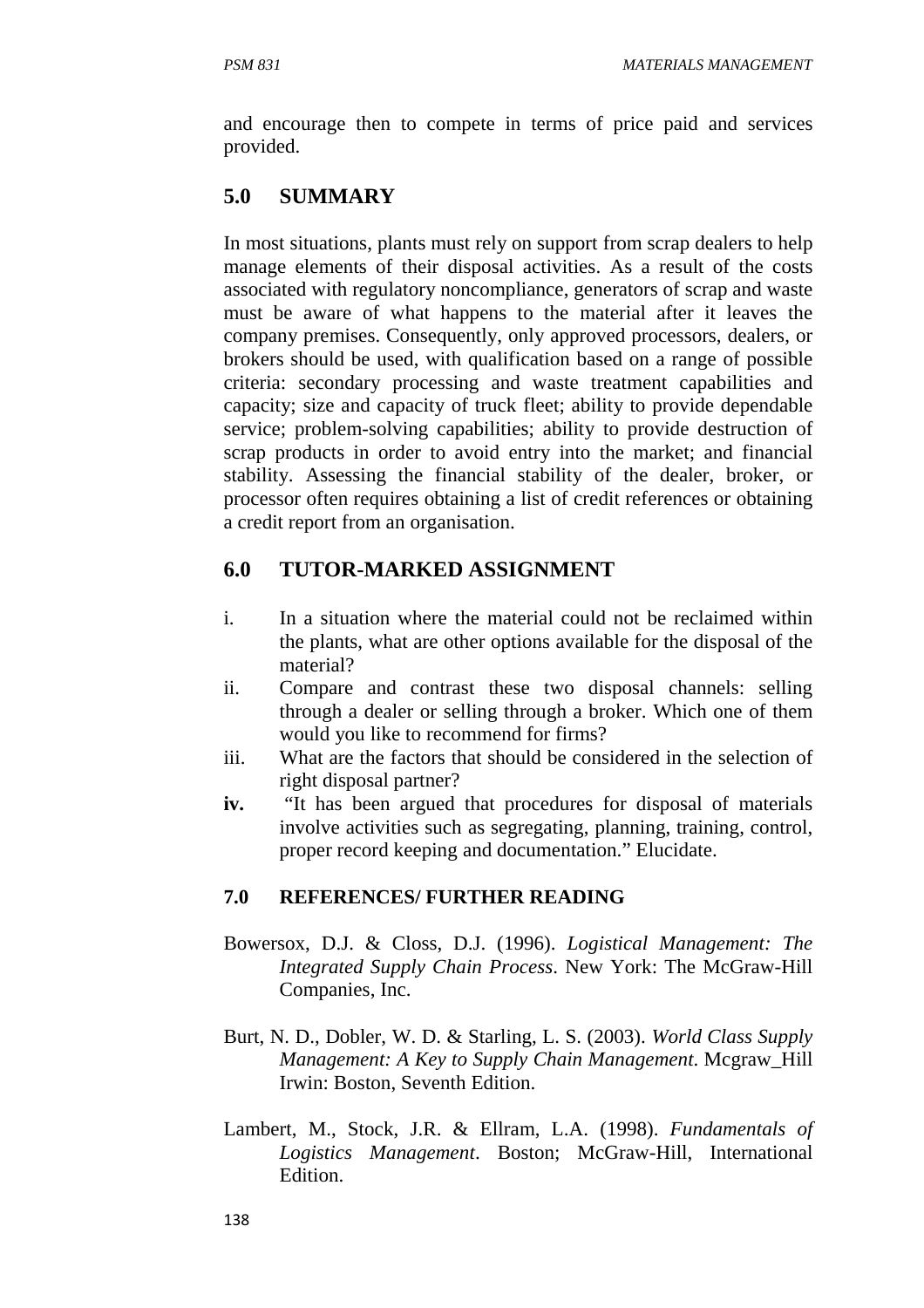- Leenders, R. M., Fearon, E. H., Flynn, E. A. & Johnson, F. P. (2002). *Purchasing and Supply Management.* Boston: Mcgraw-Hill Irwin, Twelfth Edition.
- Monczka, M. R., Trent, J. R. & Handfield, B. R. (2002). *Purchasing and Supply Chain Management.* Australia: South-Western.
- Sadiwala, C. M. & Sadiwala, R. C. (2007). *Material and Financial Management.* New Delhi: New Age International.
- Stock, J.R. & Lambert, D. M. (2001). *Strategic Logistics Management.* Boston; McGraw-Hill, International Edition.
- Stock, J.R. & Lambert, D. M. (2001). *Strategic Logistics Management.* Boston: McGraw-Hill, International Edition.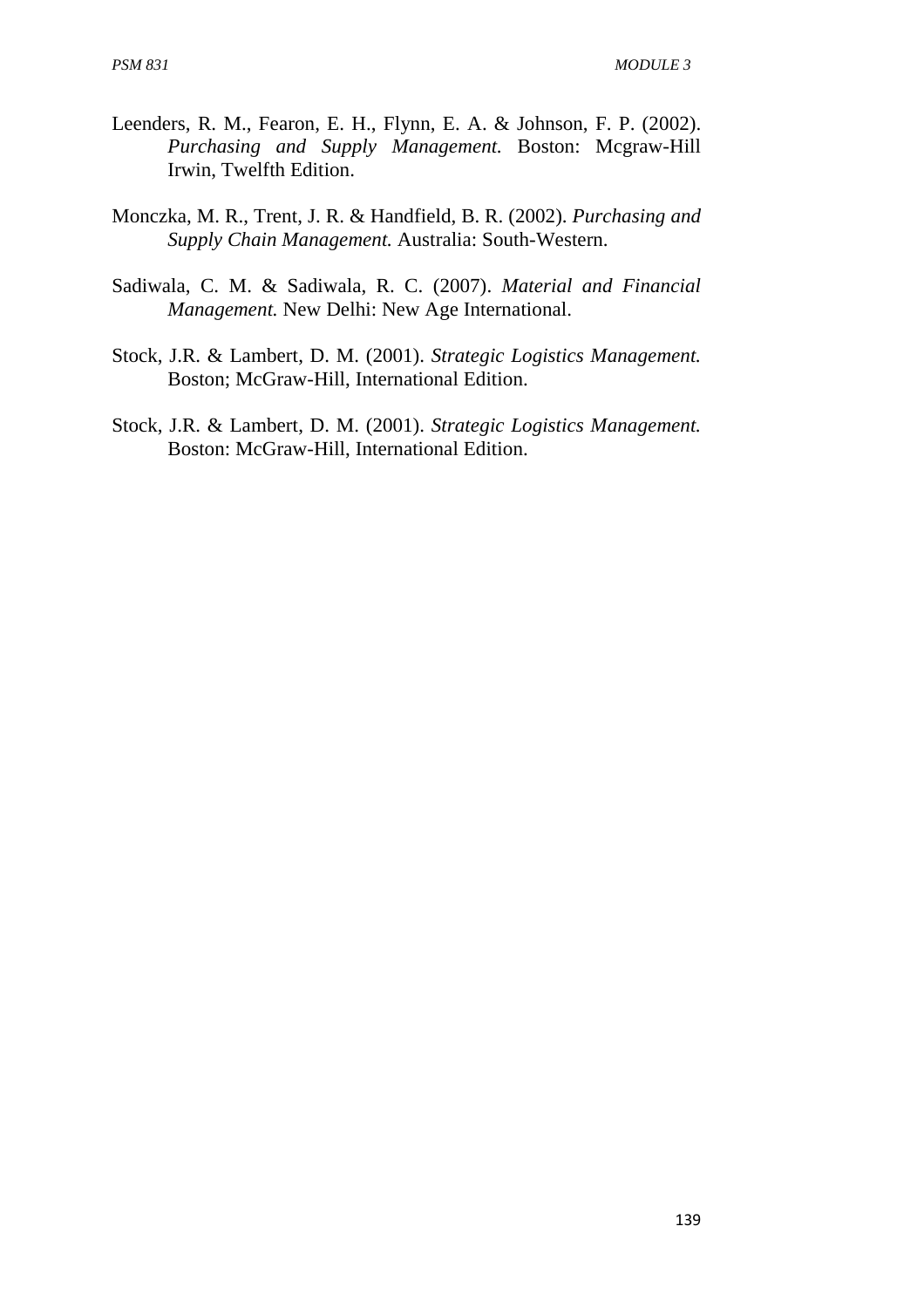### **UNIT 4 PUBLIC PROCUREMENT ACT**

#### **CONTENTS**

- 1.0 Introduction
- 2.0 Objectives
- 3.0 Main Content
	- 3.1 Establishment of National Council on Public Procurement
	- 3.2 Bureau of Public Procurement
	- 3.3 Scope of Application of Public Procurement Act 3.3.1 Fundamental Principles for Procurements
- 4.0 Conclusion
- 5.0 Summary
- 6.0 Tutor-Marked Assignment
- 7.0 References/Further Reading

### **1.0 INTRODUCTION**

Public procurement is described as the acquisition by any means of goods, works and services by the government. By virtue of the provisions of Section 55(2) of Public Procurement Act 2007, a Public Procurement Entity (PPE) is also a Public Disposal Entity (PDE) which by implication means that public procurement also includes the disposal of all government assets (whether tangible or intangible, serviceable or non serviceable) (Bougei, 2012). This description demonstrated clearly that public procurement is part of materials management functions that coordinate the process, systems or other activities of buying materials either raw materials or goods (consumer or industrial goods) or services from suppliers either externally or internally which are required to effectively and efficiently run government at federal, state and local levels.

This Act establishes the National Council on Public Procurement. The Bureau of Public Procurement was established by Public Procurement Act of 2007 to serve as the regulatory authority responsible for the monitoring and oversight of public procurement, harmonising the existing government policies and practices by regulating, setting standards and developing the legal framework and professional capacity for Public Procurement in Nigeria (Public Procurement Act, 2007).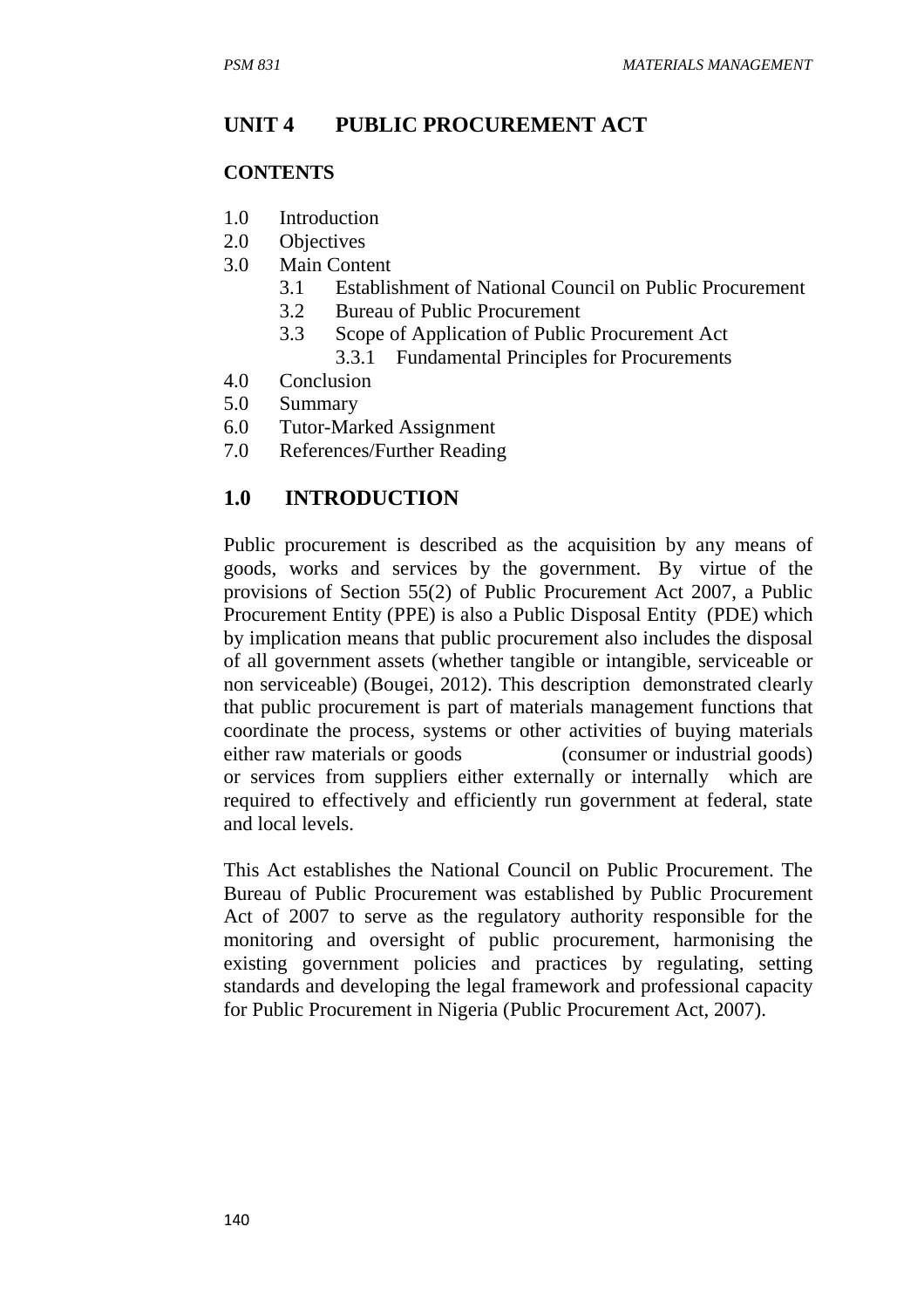# **2.0 OBJECTIVES**

At the end of this unit, you should be able to:

- explain how National Council on Public Procurement is established
- discuss the operations of Bureau of Public Procurement
- explain the scope of application of Public Procurement Act
- discuss the fundamental Principles for Procurements.

# **2.0 MAIN CONTENT**

# **3.1 Part I - Establishment Of National Council On Public Procurement**

According to the Public Procurement Act of 2007, the process of establishment of Bureau of Public Procurement is stated as follows:

# **Part I, Section (2) states that:**

- **(1) ---** (1)There is established the National Council on Public Procurement (in this Act referred to as "the Council").
	- (2) The Council shall consist of:
		- (a) The Minister of Finance as Chairman
		- (b) The Attorney-General and Minister of Justice of the Federation
		- (c) The Secretary to the Government of the Federation
		- (d) The Head of Service of the Federation
		- (e) The Economic Adviser to the President
		- (f) Six part-time members to represent
			- (i) Nigeria Institute of Purchasing and Supply Management
				- (ii) Nigeria Bar Association
				- (iii) Nigeria Association of Chambers of Commerce, Industry, Mines and Agriculture
				- (iv) Nigeria Society of Engineers
			- (v) Civil Society
			- (vi) The Media; and
		- (g) The Director-General of the Bureau who shall be the Secretary of the Council.
	- (3) Notwithstanding the provisions of Section (2), the council may co-opt any person to attend its meeting but the person so co-opted shall not have a casting vote or be counted towards quorum.
	- (4) The Chairman and other members of the Council shall be appointed by the President.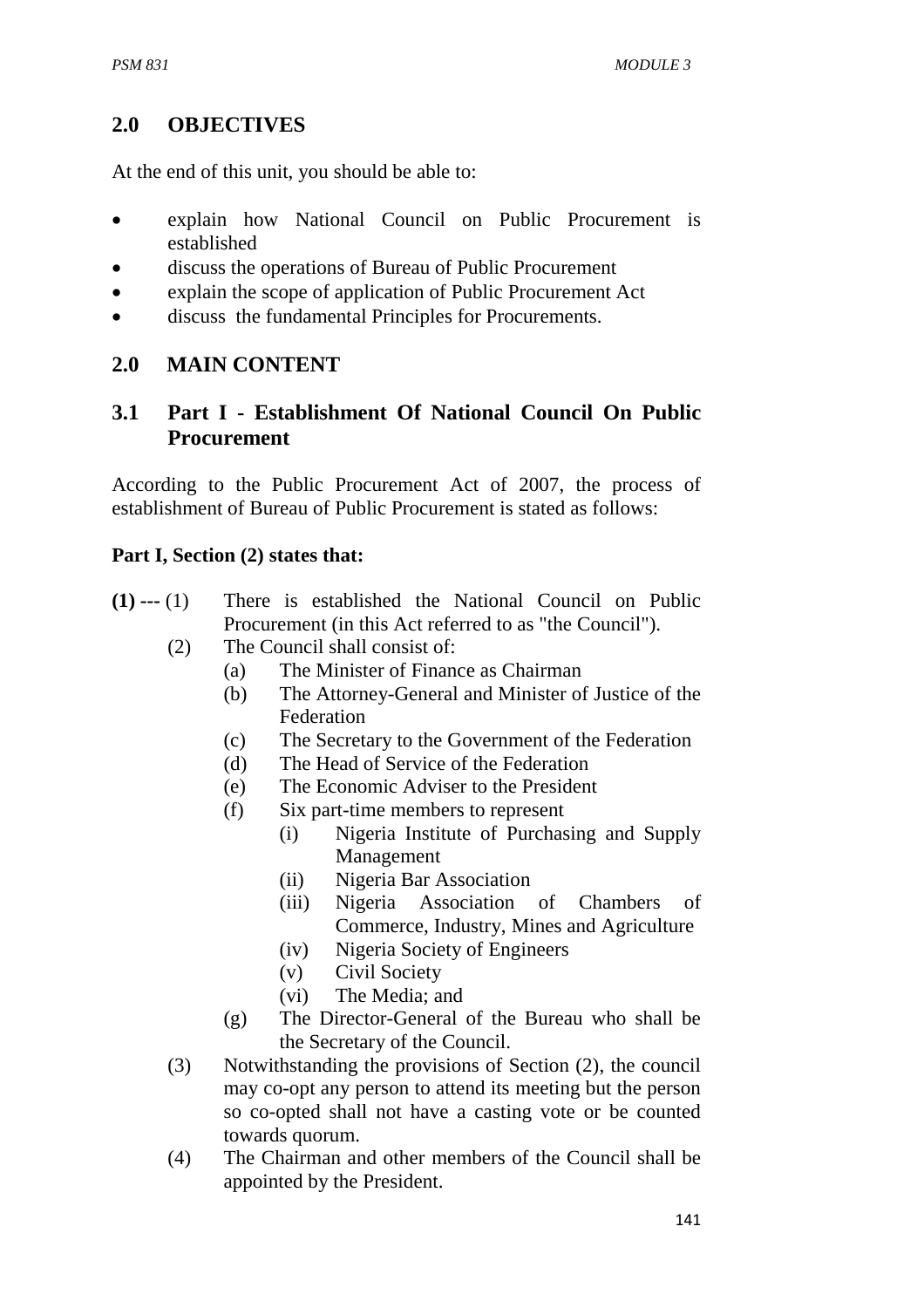- (5) Subject to subsection (2) of this Section. a member of the Council being:
	- (a) the holder of an elective office under the Constitution of Nigeria, shall hold office for the period he remains so elected and no more ; and
	- (b) the Director-General of the Bureau, shall hold office on such terms and conditions as may be specified in his letter of appointment.

### **Functions of the Council**

The Council shall:

- (a) consider, approve and amend the monetary and prior review thresholds for the application of the provisions of this Act by procuring entities
- (b) consider and approve policies on public procurement
- (c) approve the appointment of the Directors of the Bureau
- (d) receive and consider, for approval, the audited accounts of the Bureau of Public Procurement
- (e) approve changes in the procurement process to adapt to improvements in modern technology; and
- (f) give such other directives and perform such other functions as may be necessary to achieve the objectives of this Act.

# **SELF-ASSESSMENT EXERCISE**

List the members of National Council on Public Procurement.

# **3.2 Part II - Establishment Of The Bureau Of Public Procurement**

According to the Public Procurement Act of 2007, the process of establishment of Bureau of Public Procurement is stated as follows:

### **Part II, Section (3) states that:**

1. There is established an agency to be known as the Bureau of Public

Procurement in this Act referred to as "the Bureau".

- 2. The Bureau:
	- (a) shall be a body corporate with perpetual succession and a common seal
	- (b) may sue and be sued in its corporate name; and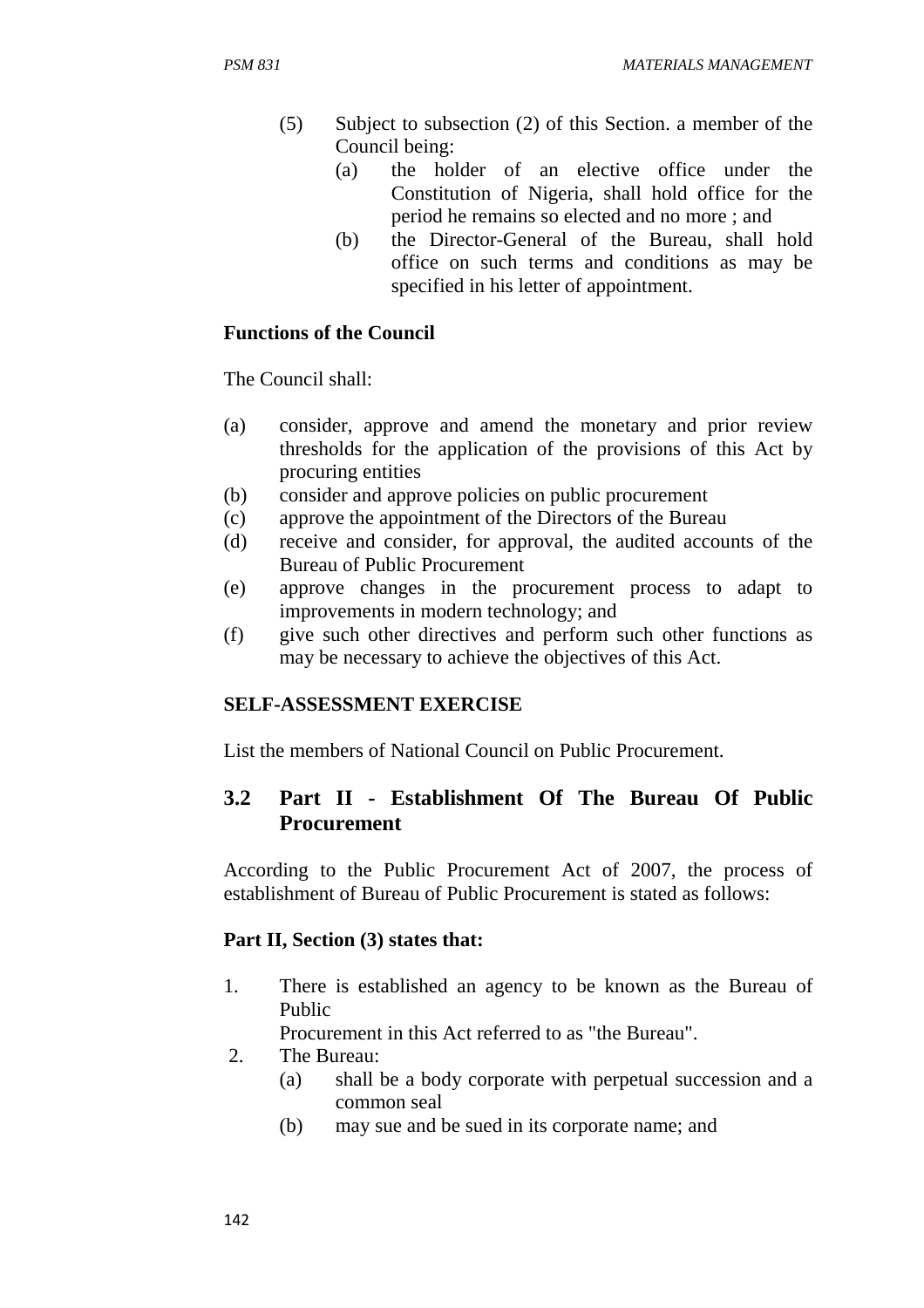(c) may acquire, hold or dispose of any property, movable or immovable for the purpose of carrying out any of its functions under this Act.

### **Part II, Section (4) states that:**

- **(4)** The objectives of the Bureau are:
	- (a) the harmonisation of existing government policies and practices on public procurement and ensuring probity, accountability and transparency in the procurement process
	- (b) the establishment of pricing standards and benchmarks
	- (c) ensuring the application of fair, competitive, transparent, value-for money standards and practices for the procurement and disposal of public assets and services; and
	- (d) the attainment of transparency, competitiveness, cost effectiveness and professionalism in the public sector procurement system.

#### **Part II, Section (5) states that:**

- **(5)** The Bureau shall:
	- (a) formulate the general policies and guidelines relating to public sector procurement for the approval of the Council
	- (b) publicise and explain the provisions of this Act
	- (c) subject to thresholds as may be set by the Council, certify Federal procurement prior to the award of contract
	- (d) supervise the implementation of established procurement policies
	- (e) monitor the prices of tendered items and keep a national database of standard prices
	- (f) publish the details of major contracts in the procurement journal
	- (g) publish paper and electronic editions of the procurement journal and maintain an archival system for the procurement journal
	- (h) maintain a national database of the particulars and classification and categorisation of Federal contractors and service providers
	- (i) collate and maintain in an archival system, all federal procurement plans and information
	- (j) undertake procurement research and surveys
	- (k) organise training and development programmes for procurement professionals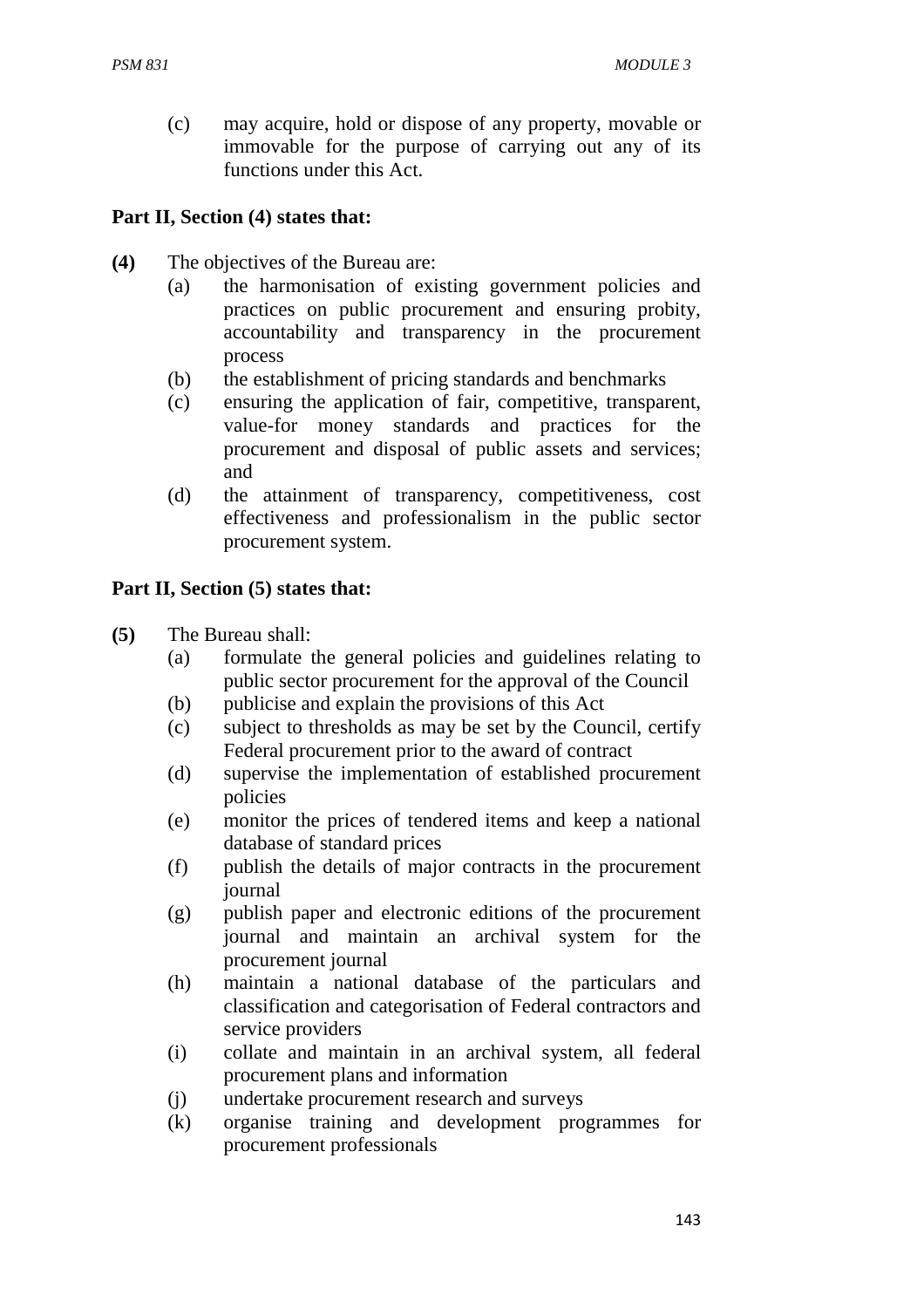- (l) periodically review the socio-economic effect of the policies on procurement and advise the Council accordingly
- (m) prepare and update standard bidding and contract documents
- (n) prevent fraudulent and unfair procurement and where necessary apply administrative sanctions
- (o) review the procurement and award of contract procedures of every entity to which this Act applies
- (p) perform procurement audits and submit such report to the National Assembly bi-annually
- (q) introduce, develop, update and maintain related database and technology
- (r) establish a single internet portal that shall, subject to Section 16 (21) to this Act serve as a primary and definitive source of all information on government procurement containing and displaying all public sector procurement information at all times; and
- (s) co-ordinate relevant training programs to build institutional capacity.

#### **Part II, Section (6) states that:**

- **6---** (**1)**.The Bureau shall have the power to:
	- (a) enforce the monetary and prior review thresholds set by the Council for the application of the provisions of this Act by the procuring entities
	- (b) subject to the paragraph (a) of this subsection, issue certificate of "No Objection" for Contract Award" within the prior review threshold for all procurements within the purview of this Act
	- (c) from time to time stipulate to all procuring entities the procedures and documentation pre- requisite for the issuance of Certificate of 'No Objection' under this Act
	- (d) Where a reason exists:
		- (i) cause to be inspected or reviewed any procurement transaction to ensure compliance with the provisions of this Act
		- (ii) review and determine whether any procuring entity has violated any provision of this Act
	- (e) debar any supplier, contractor or service provider that contravenes any provision of this Act and regulations made pursuant to this Act
	- (f) maintain a national database of federal contractors and service providers and to the exclusion of all procuring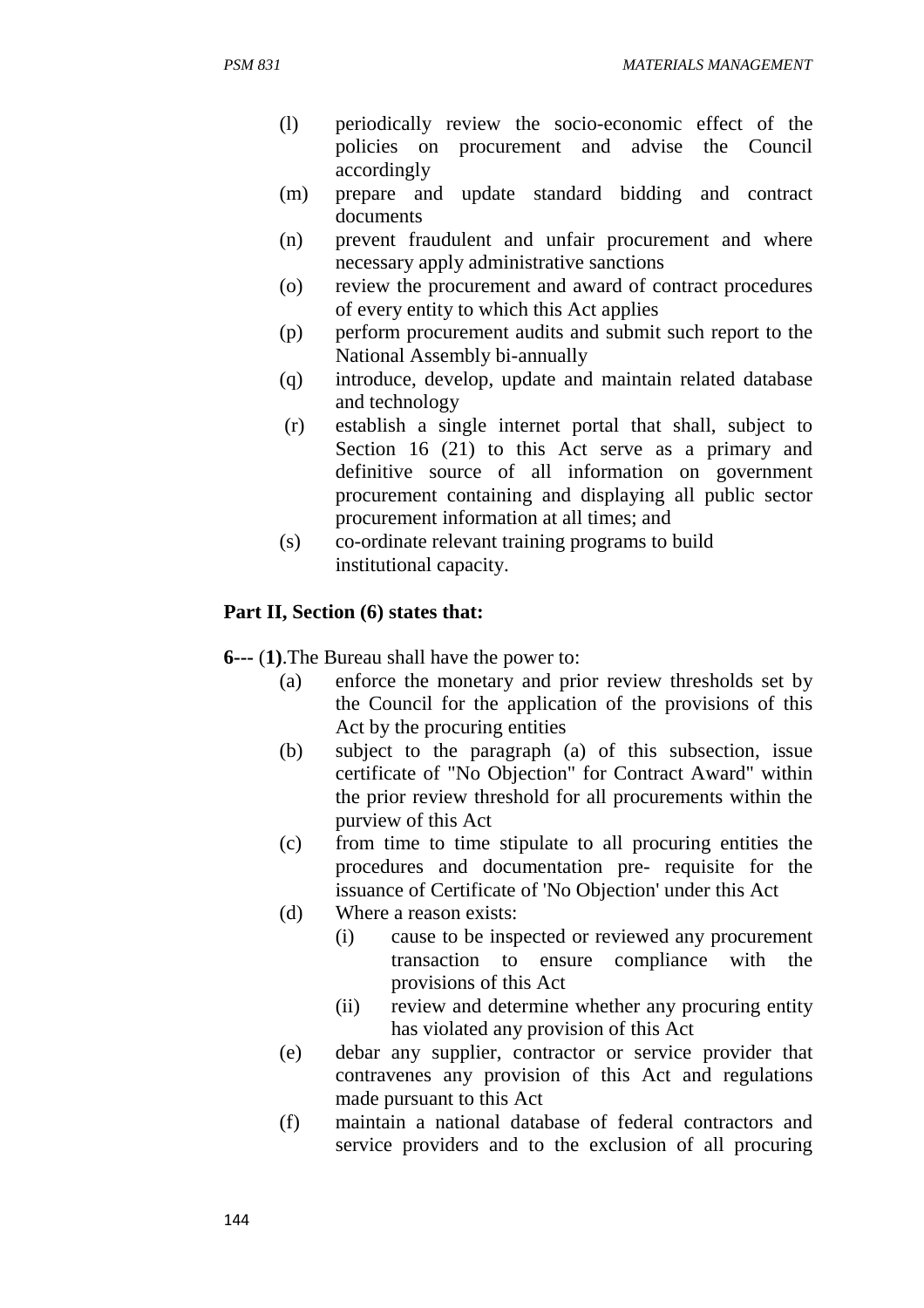entities prescribe classifications and categorisations for the companies on the register

- (g) maintain a list of firms and persons that have been debarred from participating in public procurement activity and publish them in the procurement journal
- (h) call for such information, documents, records and reports in respect of any aspect of any procurement proceeding where a breach, wrongdoing, default, mismanagement and or collusion has been alleged, reported or proved against a procuring entity or service provider
- (i) recommend to the Council, where there are persistent or serious breaches of this Act or regulations or guidelines made under this Act for.
- (j) the suspension of officers concerned with the procurement or disposal proceeding in issue:
	- (ii) the replacement of the head or any of the members of the procuring or disposal unit of any entity or the Chairperson of the Tenders Board as the case may be
	- (iii) the discipline of the Accounting Officer of any procuring entity
	- (iii) the temporary transfer of the procuring and disposal function of a procuring and disposing entity to a third party procurement agency or consultant; or
	- (iv) Any other sanction that the Bureau may consider appropriate
- (k) call for the production of books of accounts, plans, documents, and examine persons or parties in connection with any procurement proceeding
- (l) act upon complaints in accordance with the procedures set out in this Act
- (m) nullify the whole or any part of any procurement proceeding or award which is in contravention of this Act;:
- (n) do such other things as are necessary for the efficient performance of its functions under this Act
- (o) the Bureau shall serve as the Secretariat for the Council.
- (p) the Bureau shall, subject to the approval of the Council, have power to:
	- (a) enter into contract or partnership with any company, firm or person which in its opinion will facilitate the discharge of its functions
	- (b) request for and obtain from any procurement entity information including reports, memoranda and audited accounts, and other information relevant to its functions under this Act; and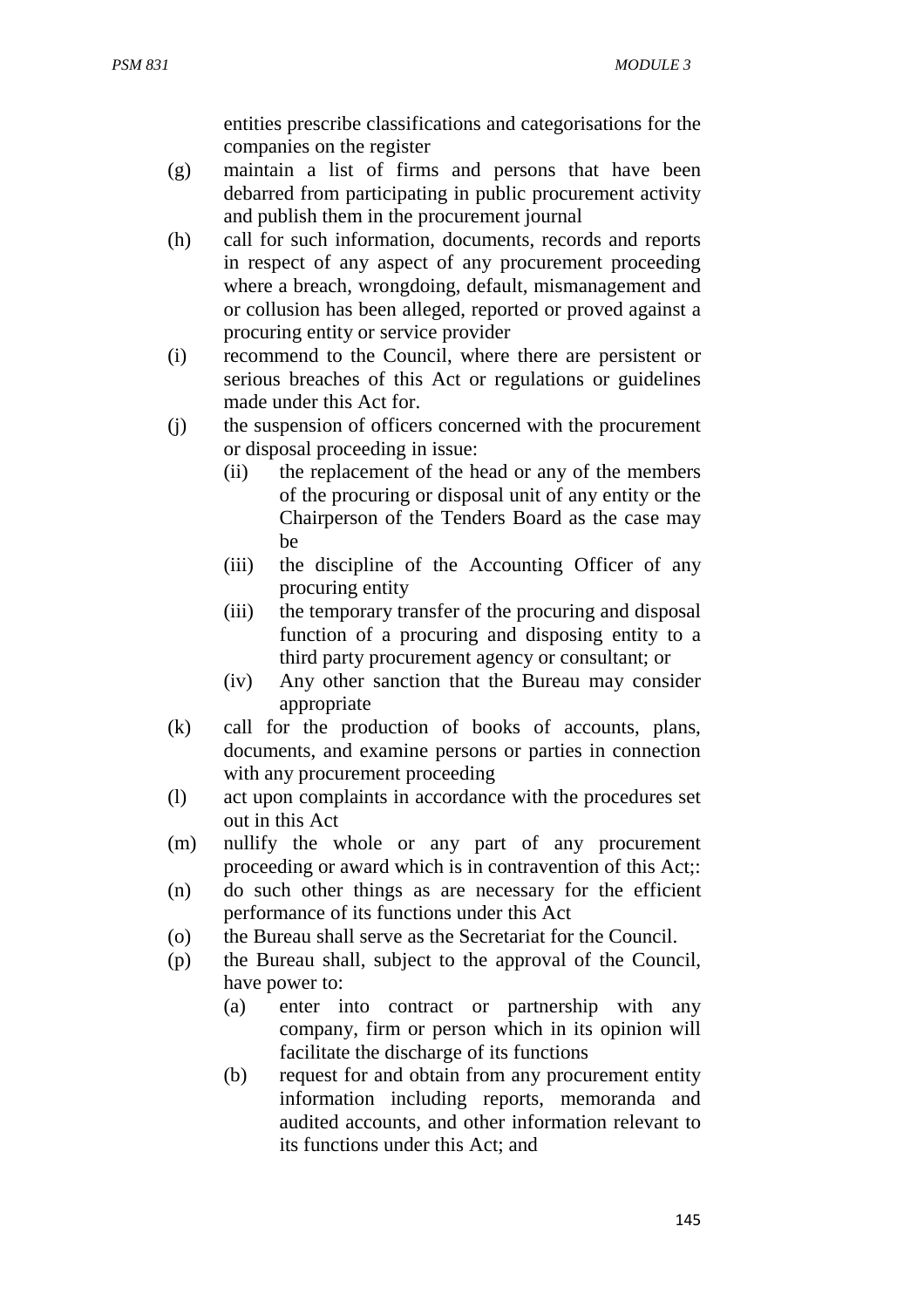(c) liaise with relevant bodies or institutions national and international for effective performance of its functions under this Act.

#### **Part II, Section (7) states that:**

- **7. -- (**1). There shall be for the Bureau, a Director-General who shall be appointed by the President, on the recommendation of the Council after competitive selections.
	- (2) The 'Director-General shall be:
		- (a) the Chief Executive and accounting officer of the Bureau
		- (b) responsible for the execution of the policy and day to day administration of the affairs of the Bureau; and
		- (c) a person who possesses the relevant and adequate professional qualification and shall have been so qualified for a period of not less than 15 years.
	- (3) The Director-General shall hold office:
		- (a) for a term of 4 years in the first instance and may be re-appointed for a further term of 4 years and no more; and
		- (b) on such terms and conditions as may be specified in his letter of appointment.
	- (4) without prejudice to the provisions of this Act, the Director- General of the Bureau may be removed from office at the instance of the President on the basis of gross misconduct of financial impropriety, fraud, and manifested incompetence proven by the Council.

#### **Part II, Section (8) states that:**

- **8. (1)**. the Council shall appoint the principal officers for the Bureau after competitive selection process
	- (2) the principal officers appointed under Section 9 (I) of this Section shall each have the requisite qualification and experience required for the effective performance of the functions of their respective Departments and the Bureau as specified under this Act
	- (3) the Council shall have power to modify the operational structure of the Bureau as may be necessary to enhance the Bureau's duties and functions under this Act.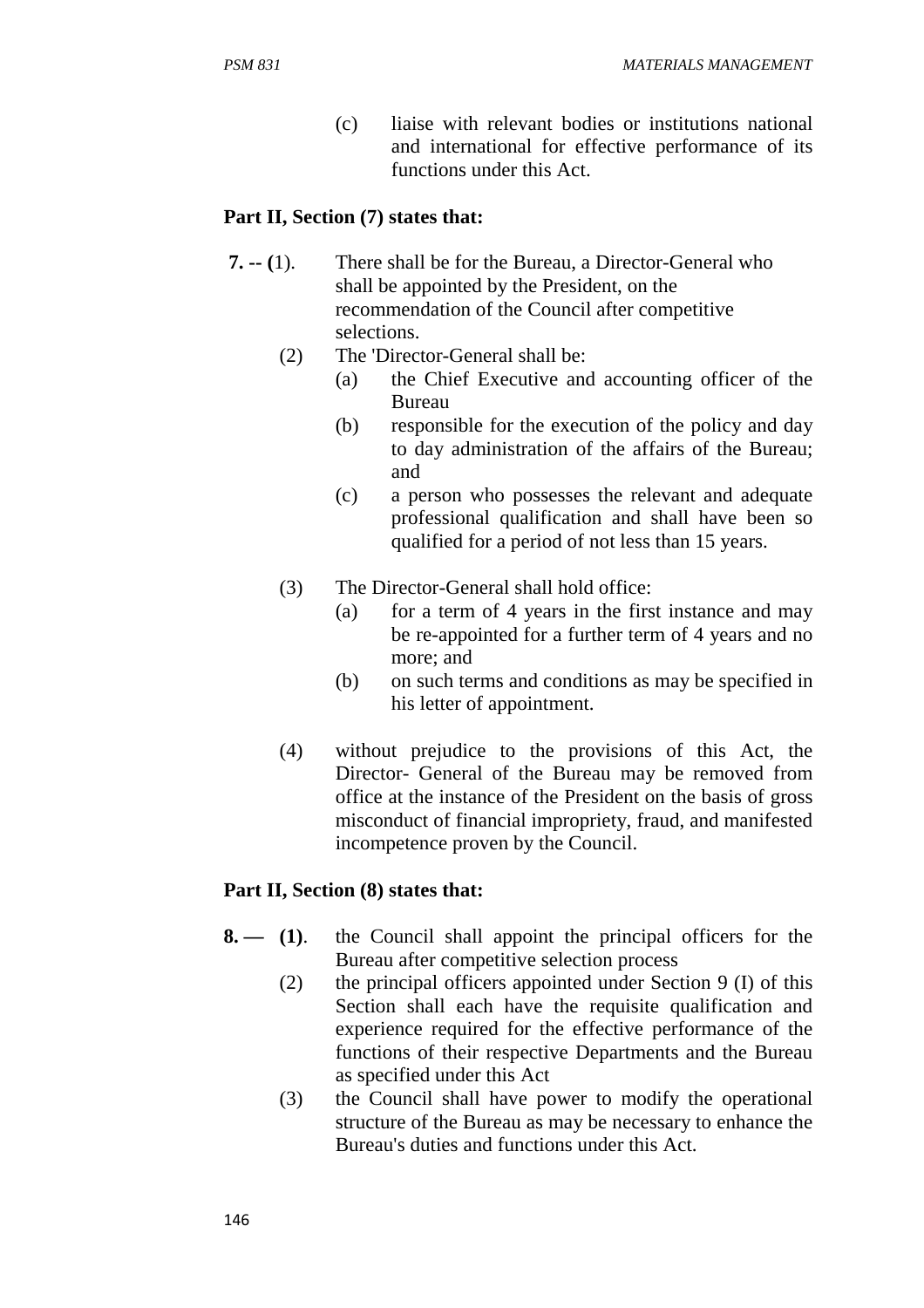### **Part II, Section (9) states that:**

- **9. (1)**. the Council may appoint such officers and other employees as may, from time to time, deem necessary for the purposes of the Bureau.
	- (2) subject to the Pension Reform Act, the terms and conditions of service (including remuneration, allowances, benefits and pensions) of officers and employees of the Bureau shall be as determined by the Council
	- (3) without prejudice to the generality of subsection, the Council shall have power to appoint either on transfer or on secondment from any public service in the Federation, such number of employees as may, be required to assist the Bureau in the discharge of any of its functions under the Act and persons so employed shall be remunerated (including allowances) as the Council may consider appropriate.

### **Part II, Section (10) states that:**

- **10.** (1)the Council may, subject to the provisions of this Act and within six months of the inauguration, make staff regulations relating generally to the conditions of service of the employees of the Bureau and without prejudice to the foregoing, such regulations may provide for:
	- (a) the appointment, promotion and disciplinary control (including dismissal) of employees of the Bureau ; and
	- (b) appeals by such employees against dismissal or other disciplinary measures.
	- (2) Until such regulations are made, any instrument relating to the conditions of service of officers in the civil service of the Federation shall be applicable.

### Part II, Section (11) states that:

**(11)** employees of the Bureau shall be entitled to pensions, and other retirement benefits as prescribed under the Pension Act.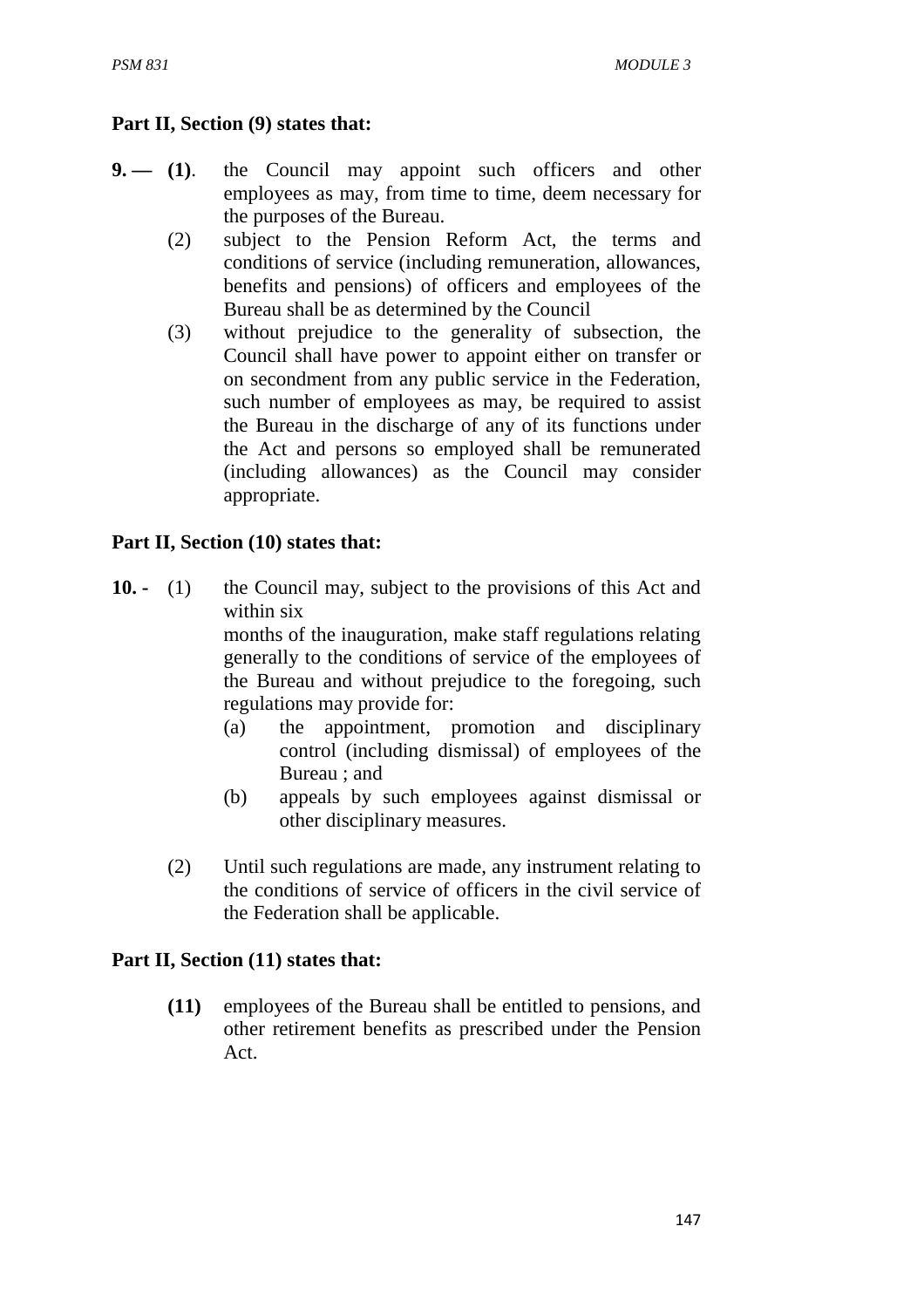### Part II, Section (12) states that:

- **(12) 1.** the Bureau shall establish and maintain a Fund to be approved by the Council into which shall be paid and credited:
	- (a) the sums appropriated by the National Assembly for the running of the Bureau
	- (b) all subventions, fees and charges for services rendered or publications made by the Bureau; and
	- (c) all other assets which may from time to time accrue to the Bureau.
	- (2) the Bureau shall charge its fund to meet all its expenditure
	- (3) the Council may make regulations for the Bureau:
		- (a) specifying the manner in which assets or the fund of the Bureau are to be held, and regulating the making of payment into and out of the fund; and requiring the keeping of proper accounts and records for the purposes of the fund in such form as may be specified in the rules.
	- (4) the Bureau may, from time to time, apply the proceeds of the fund for:
		- (a) the cost of administration of the Bureau;
		- (b) the payments of salaries, fees and other remuneration, employees of the Bureau or experts or professionals appointed by the Bureau;
		- (c) the maintenance of any property acquired by or vested in the Bureau;
		- (d) any matter connected with all or any of the functions of the Bureau under his Act.
		- (e) the payments of salaries, fees, and other remuneration, of employees of the Bureau or experts or professionals appointed by the Bureau; and
		- (f) any expenditure connected with all or any of the functions of the Bureau under this Act.

### Part II, Section (13) states that:

**13. -** (1) the financial year of the Bureau shall be the same as that of the

Federal Government.

(2) not later than 6 months before the end of the financial year, the Bureau shall submit to the Council an estimate of its expenditure and projected income during the next succeeding year.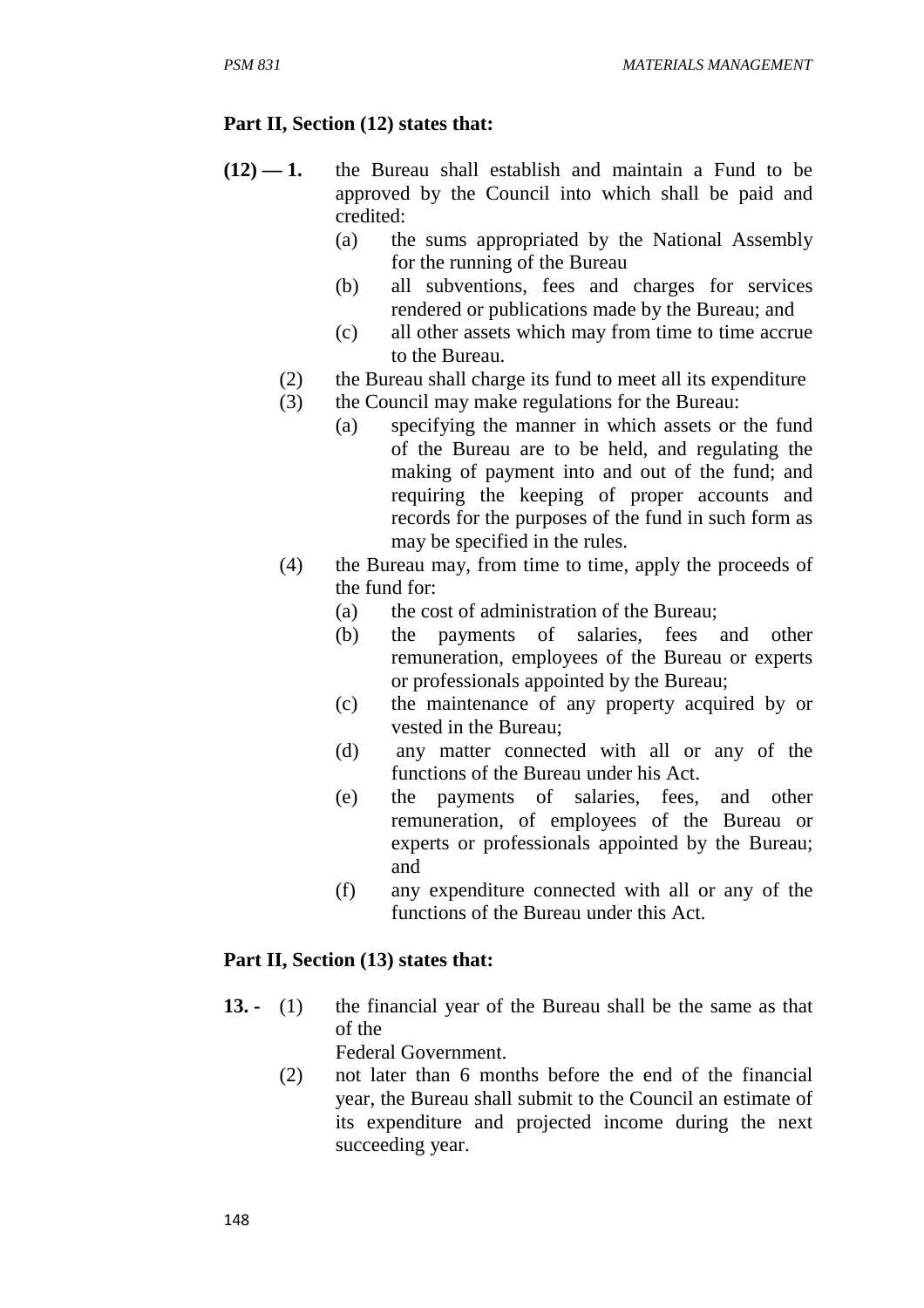- (3) the Bureau shall keep proper accounts and records of its receipts, payments, assets and liabilities and shall in respect of each financial year prepare a statement of account in such form as the Council may direct.
- (4) the Bureau shall within 6 months after the end of the financial year to which the accounts relate cause the accounts to be audited in accordance with guidelines supplied by the Auditor-General of the Federation.
- (5) the Bureau shall at the end of each financial year, prepare and submit to the Council a report in such form as shall accurately capture all the activities of the Bureau during the preceding year and shall include in their report a copy of the audited accounts of the Bureau for that year.

### Part II, Section (14) states that:

- **14. --- (1)** subject to the provisions of this Act, no suit shall be commenced against the Bureau before the expiration of 30 days after written notice of an intention to commence the suit shall have been served upon the Bureau by, the intending plaintiff or his agent; and the notice shall clearly and explicitly state:
	- (a) the cause of action
	- (b) the particulars of the claim
	- (c) the name and address of legal practitioner of the intending plaintiff; and
	- (d) the relief being sought.
	- (2) the Director-General of the Bureau, its officers, employees or agents shall not personally be subject to any action, claim or demand by, or liable to any person in respect of anything done or omitted to be done in exercise of any functions or power conferred by this Act upon the Bureau, its Director-General, officers, employees or agents.
	- (3) a member of the Bureau or the Director-General or any officer or employee of the Bureau shall be indemnified out of the assets of the Bureau against any liability incurred by him in defending any proceeding, whether civil or criminal, if the proceeding is brought against him in his capacity as a member, Director-General, officer or other employee of the Bureau.
	- (4) a notice, summons or other documents required or authorized to be served upon the Bureau under the provisions of this Act or any other law enactment may be served by delivering it to the Director-General or by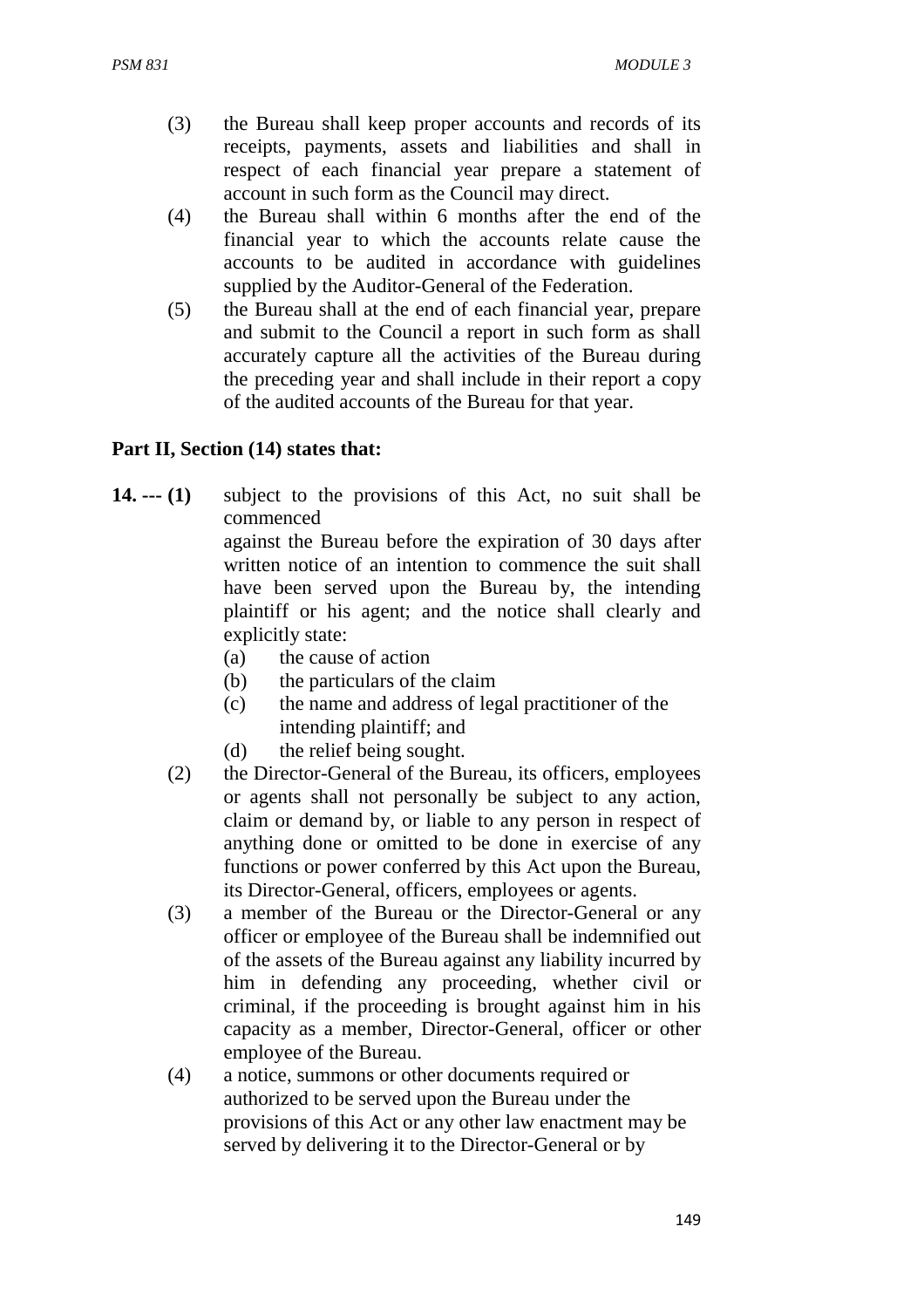sending it by registered post and addressed to the Director-General at the principal office of the Bureau.

# **SELF-ASSESSMENT EXERCISE 2**

Highlight the functions of Bureau of Public Procurement

# **3.3.1 PART III –Scope of Application Public Procurement Act**

According to Public Procurement Act of 2007, the scope of application of Public Procurement Act is stated as follows:

# **Part III, Section (15) states that:**

**15. -** (1)the provisions of this Act shall apply to all procurement of goods,

works, and services carried out by:

- (a) the Federal Government of Nigeria and all procurement entities
- (b) all entities outside the foregoing description which derive at least35% of the funds appropriated or proposed to be appropriated for any type of procurement described in this Act from the Federation share of Consolidated Revenue Fund.
- (2) the provisions of this Act shall not apply to the procurement of special goods; works and services involving national defense or national security unless the President's express approval has been first sought and obtained.

# **3.3.2 PART IV-Fundamental Principles for Public Procurements**

According to Public Procurement Act of 2007, the scope of application of Public Procurement Act is stated as follows:

# Part IV, Section (16) states that:

**16. -** (1) subject to any exemption allowed by this Act, all public procurement

shall be conducted:

- (a) subject to the prior review thresholds as may from time to time be set by the Bureau pursuant to Section  $7(1)$  (a)-(b)
- (b) based only on procurement plans supported by prior budgetary appropriations and no procurement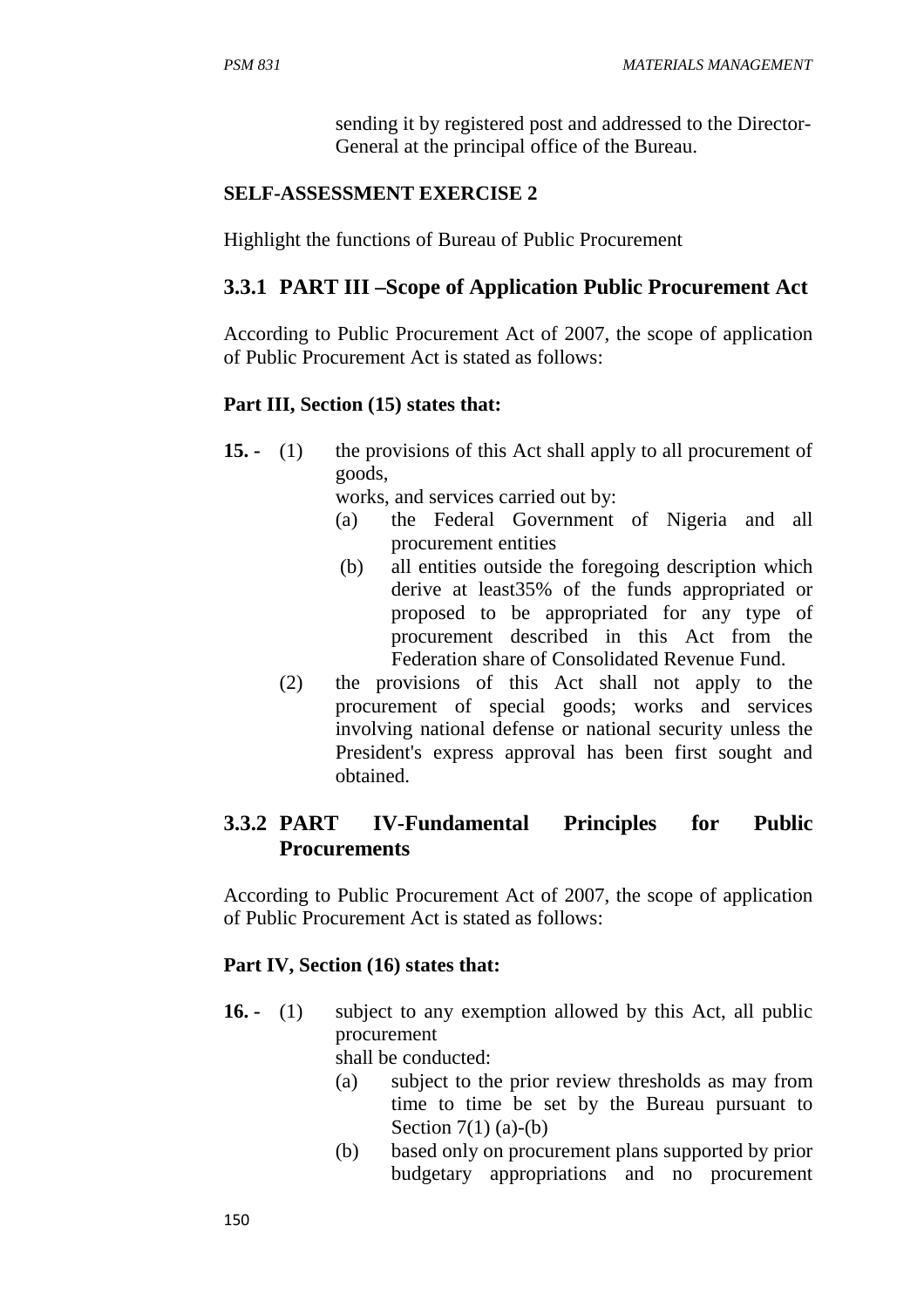proceedings shall be formalised until the procuring entity has ensured that funds are available to meet the obligations and subject to the threshold in the regulations made by the Bureau, has obtained a "Certificate of ' No Objection' to Contract Award" from the Bureau;

- (c) by open competitive bidding
- (d) in a manner which is transparent, timely, equitable for ensuring accountability and conformity with this Act and regulations deriving there from
- (e) with the aim of achieving value for money and fitness for purpose
- (f) in a manner which promotes competition, economy and efficiency; and
- (g) in accordance with the procedures and time-line laid down in this Act and as may be specified by the Bureau from time to time.
- (2) where the Bureau has set prior review thresholds in the procurement regulations, no funds shall be disbursed from the Treasury or Federation Account or any bank account of any procuring entity for any procurement falling above the set thresholds unless the cheque, payments or other form of request for payments is accompanied by a certificate of "No objection" to an award of contract duly issued by the Bureau
- (3) for all cases where the Bureau shall set a prior review threshold, the Bureau shall prescribe by regulation, guidelines and the conditions precedent to the award of Certificate of "No Objection" under this Act.
- (4) subject to the prior review thresholds as may be set by the Bureau, any procurement purported to be awarded without a "Certificate of 'No Objection' to Contract Award" duly issued by the Bureau shall be null and void
- (5) a supplier, contractor or service provider may be a natural person, a legal person or a combination of the two. Suppliers, contractors or service providers acting jointly are jointly and severally liable for all obligations and or responsibility arising from this Act and the nonperformance or improper performance of any contract awarded pursuant to this Act
- (6)all bidders in addition to requirements contained in any solicitation documents shall:
	- (a) possess the necessary:
		- (i) professional and technical qualifications to carry out particular procurements ;
		- (ii) financial capability ;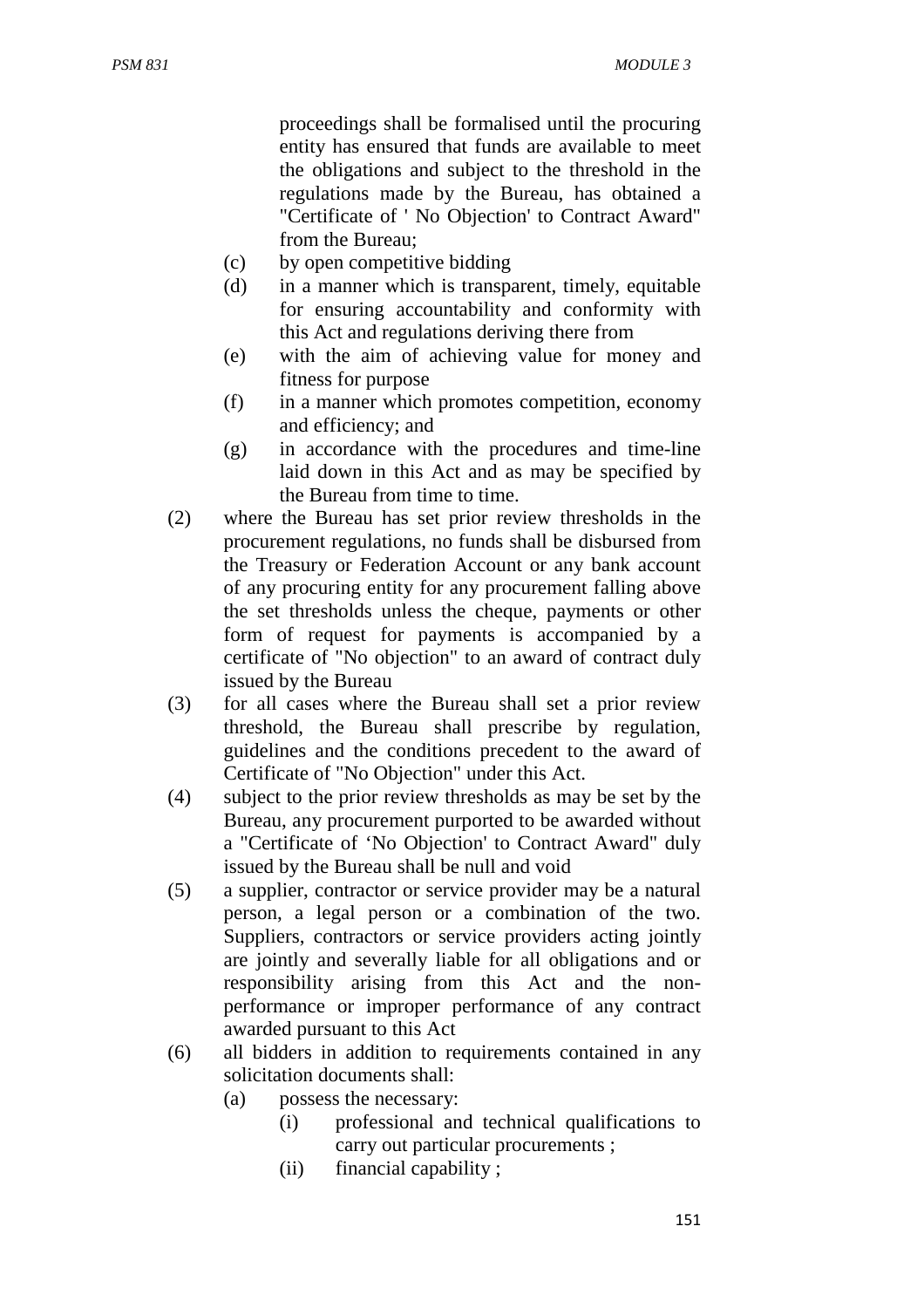- (iii) Equipment and other relevant infrastructure
- (iv) Shall have adequate personnel to perform the obligations of the procurement contracts
- (b) possess the legal capacity to enter into the procurement contract;
- (c) not be in receivership, the subject of any form of insolvency or bankruptcy proceedings or the subject of any form of winding up petition or proceedings
- (d) have fulfilled all its obligations to pay taxes, pensions and social security contributions
- (e) not have any Director who has been convicted in any country for any criminal offence relating to fraud or financial impropriety or criminal misrepresentation or falsification or acts relating to any matter
- (f) accompany every bid with an affidavit disclosing whether or not any officer of the relevant committees of the procurement entity or Bureau is a former or present Director, shareholder or has any pecuniary interest in the bidder and confirm that all information presented in its bid are true and correct in all particulars
- (7) the procuring entity may require a bidder to provide documentary evidence or other information it considers necessary as proof that the bidder is qualified in accordance with this Act and the solicitation documents and for this purpose any such requirements shall apply equally to all bidders
- (8) whenever it is established by a procuring entity or the Bureau that any or a combination of the situations set out exists, a bidder may have its bid or tender excluded from any particular procurement proceeding if:
	- (a) there is verifiable evidence that any supplier, contractor or consultant has given or promised a gift of money or any tangible item, or has promised, offered or given employment or any other benefit, item or a service that can be quantified in monetary terms to a current or former employee of a procuring entity or the Bureau, in an attempt to influence any action, or decision making of any procurement activity
	- (b) a supplier, contractor or consultant during the last three years prior to the commencement of the procurement proceedings in issue, failed to perform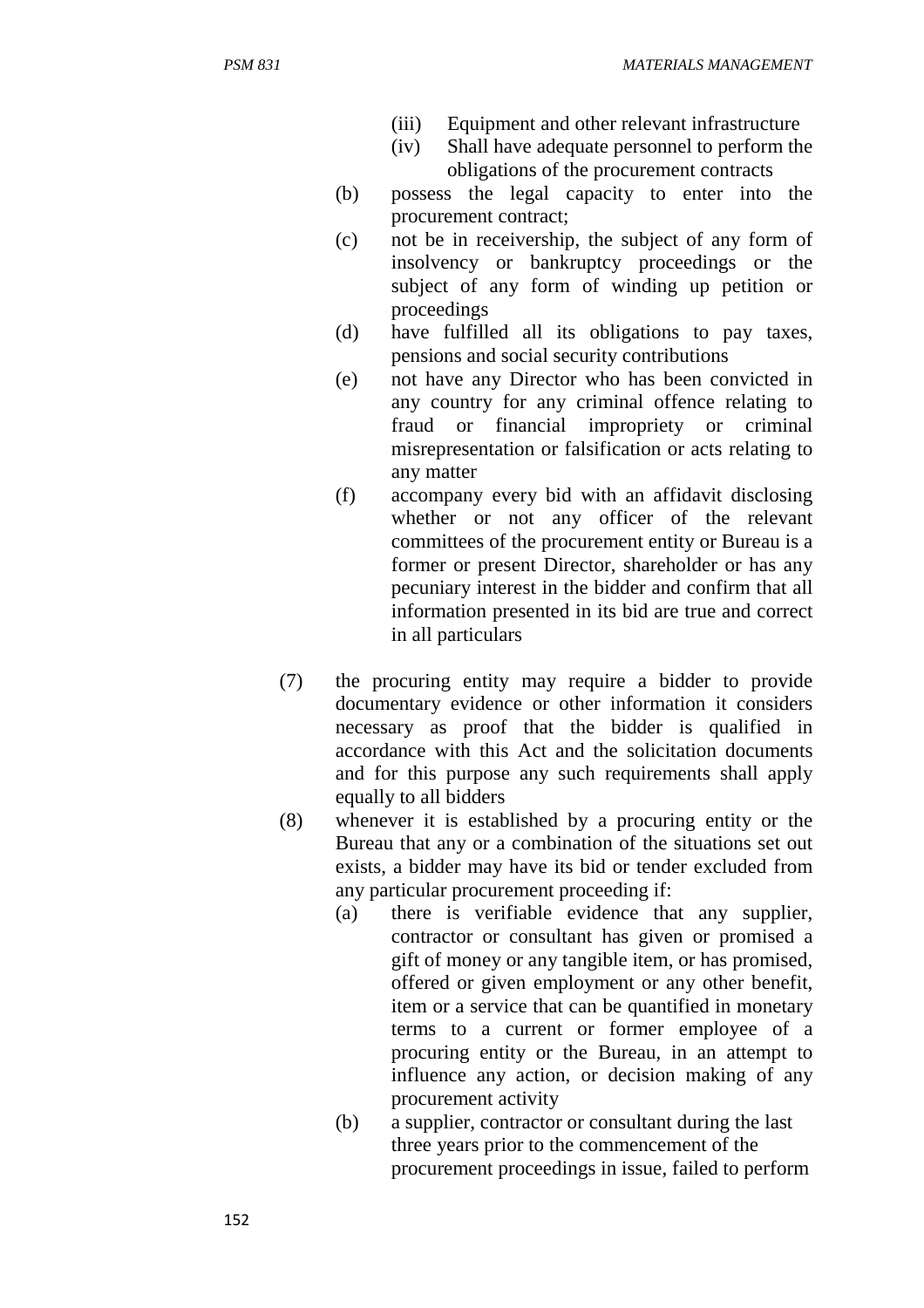or to provide due care in performance of any public procurement

(c) the bidder is in receivership or is the subject of any type of insolvency proceedings or if being a private company under the Companies and Allied Matters Act, is controlled by a. person or persons who are subject to any bankruptcy proceedings or who have been declared bankrupt and or have made any compromises with their creditors within two calendar-years prior to the initiation of the procurement proceeding

> (d) the bidder is in arrears regarding payment of due taxes, charges, pensions, or social insurance contributions, unless such bidders have obtained a lawful permit with respect to allowance, difference of such outstanding payments or payment thereof in installments

- (e) the bidder has been validly sentenced for a crime committed in connection with a procurement proceeding, or any other crime committed to gain financial profit
- (f) the bidder has in its management or is in any portion owned by any person that has been validly sentence for a crime committed in connection with a procurement proceeding, or other crime committed to gain financial profit; and
- (g) the bidder fails to submit a statement regarding its dominating or subsidiary relationships with respect to other parties to the proceedings and persons acting on behalf of the procuring entity participating in same proceeding or whom remains in subordinate relationship with other participants to the proceedings
- (9) in such cases the procuring entity shall inform the Bureau and person referred to in subsection (8) (a)-(b)of this Section, in writing that the bid or tender in question has been excluded and the grounds for the exclusion and to keep a record of same in the file pertaining to the public procurement proceeding in question
- (10) all communications and documents issued by procuring entities and the Bureau shall be in English language
- (11) all communications regarding any matter deriving from this Act or proceedings of public procurement shall be in writing or such other form as may be stipulated by the Bureau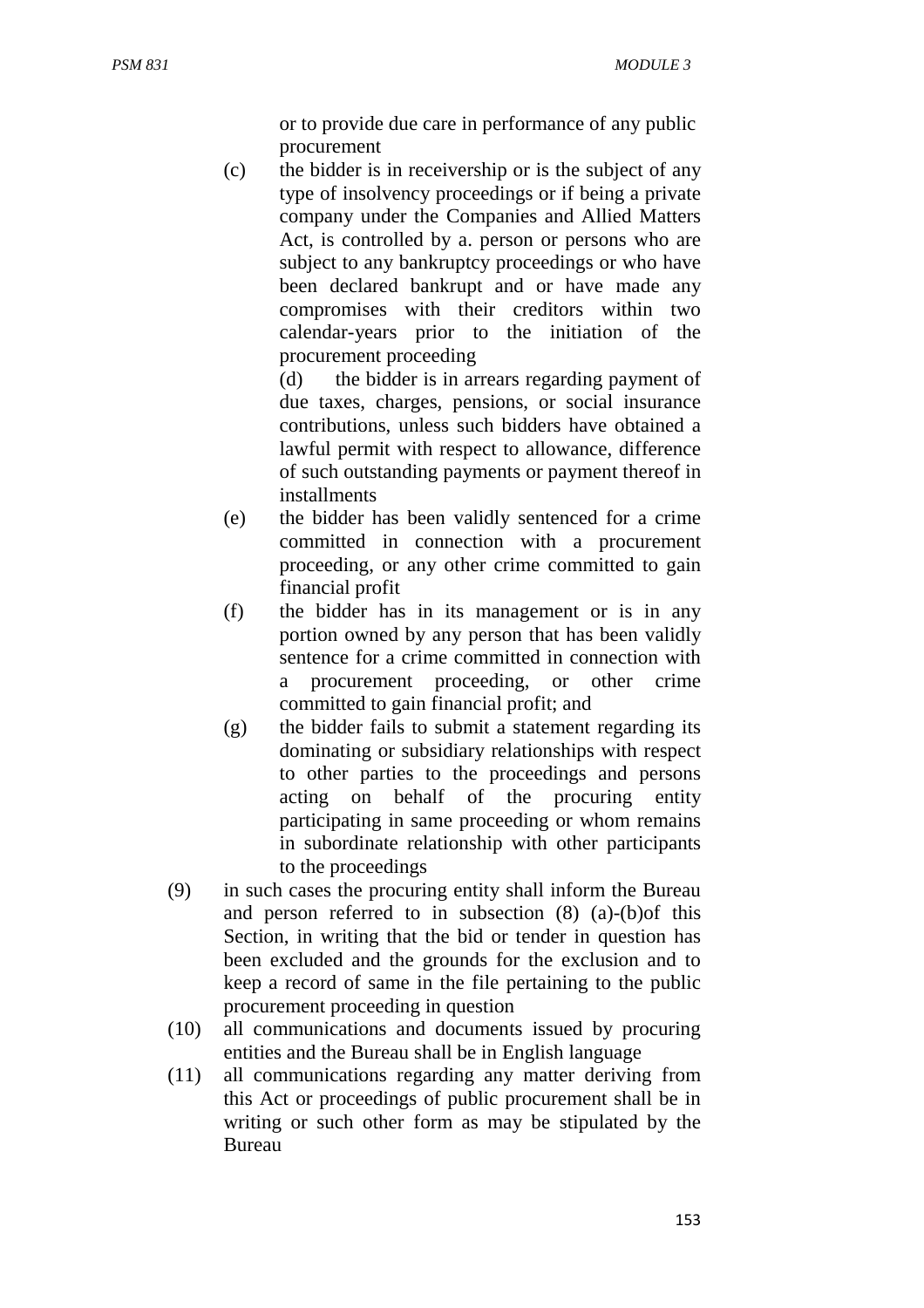- (12) every procuring entity shall maintain both file and electronic records of all procurement proceedings made within each financial year and the procurement records shall be maintained for a period often years from the date of the award
- (13) copies of all procurement records shall be transmitted to the Bureau not later than 3 months after the end of the financial year and shall show:
	- (a) information identifying the procuring entity and the contractors
	- (b) the date of the contract award
	- (c) the value of the contract: and
	- (d) the detailed records of the procurement proceedings.
- (14) all unclassified procurement records shall be open to inspection by the public at the cost of copying and certifying the documents plus an administrative charge as maybe prescribed from time to time by the Bureau
- (15) the criteria stipulated as the basis upon which suppliers or contractors would be evaluated shall not be changed in the course of any procurement proceeding
- (16) the burden of proving fulfillment of the requirements for participation in any procurement proceeding shall lie on the supplier or contractor
- (17) a contract shall be awarded to the lowest evaluated responsive bid from the bidders substantially responsive to the bid solicitation
- (18) notwithstanding subsection (16) of this Section, the Bureau may refuse to issue a 'Certificate of "No Objection" to Contract Award' on the grounds that the price is excessive
- (19) pursuant to subsection (17) of this Section, the Bureau may direct either that the procurement proceedings be entirely cancelled or that the procuring entity conduct a retender.
- (20) pursuant to subsection (18) of this Section, the Bureau may either direct that the procurement proceedings be entirely cancelled or that the procuring entity conduct a retender
- (21) the accounting officer of a procuring entity and any officer to whom responsibility is delegated are responsible and accountable for any actions taken or omitted to be taken either in compliance with or in contravention of this Act
- (22) the accounting officer of a procuring entity has the responsibility to ensure that the provisions of this Act and the regulations laid down by the Bureau are complied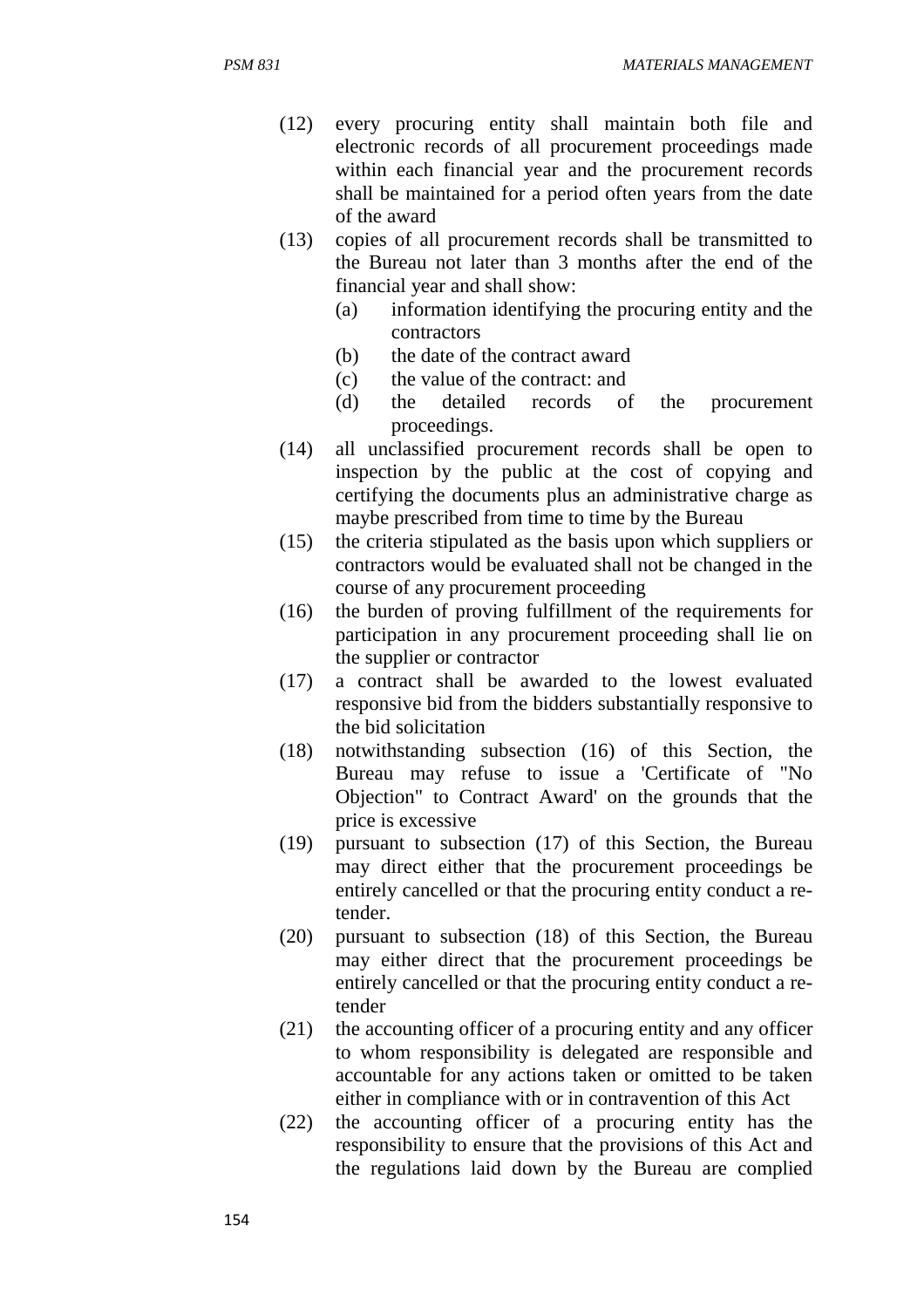with, and concurrent approval by any Tenders Board shall not absolve the accounting officer from accountability for anything done in contravention of this Act or the regulations laid down hereunder.

- (23) procurement and disposal decisions of a procuring entity shall be taken in strict adherence to the provisions of this Act and any regulations as may from time to time be laid down by the Bureau
- (24) persons who have been engaged in preparing for a procurement or part of the proceedings thereof may neither bid for the procurement in question or any part thereof either as main contractor or sub-contractor nor may they cooperate in any manner with bidders in the course of preparing their tenders
- (25) a procuring entity shall not request or stipulate that a bidder should engage a particular subcontractor as a requirement for participating in any procurement proceedings.
- (26) all procurement contracts shall contain provisions for arbitral proceedings as the primary forms of dispute resolution
- (27) the values in procurement documents shall be stated in Nigerian currency and where stated in a foreign currency shall be converted to Nigerian currency using the exchange rate of the Central Bank of Nigeria valid on the day of opening a tender or bid
- (28) all procurement contracts shall contain warranties for durability of goods, exercise of requisite skills in service provision and use of genuine materials and inputs in execution.

### **SELF-ASSESSMENT EXERCISE 3**

Mention the fundamental principles for Public Procurement.

# **4.0 CONCLUSION**

The Parts and Sections of Public Procurement Act 2007 demonstrate clearly that public procurement is part of materials management functions that coordinate the process, systems or other activities of buying materials (either raw materials or goods) (consumer or industrial goods) or services from suppliers either externally or internally which are required to effectively and efficiently run government at federal, state and local levels. The major differences between private and public procurement are (i) capital in some public procurements is higher compared to private procurements (ii) public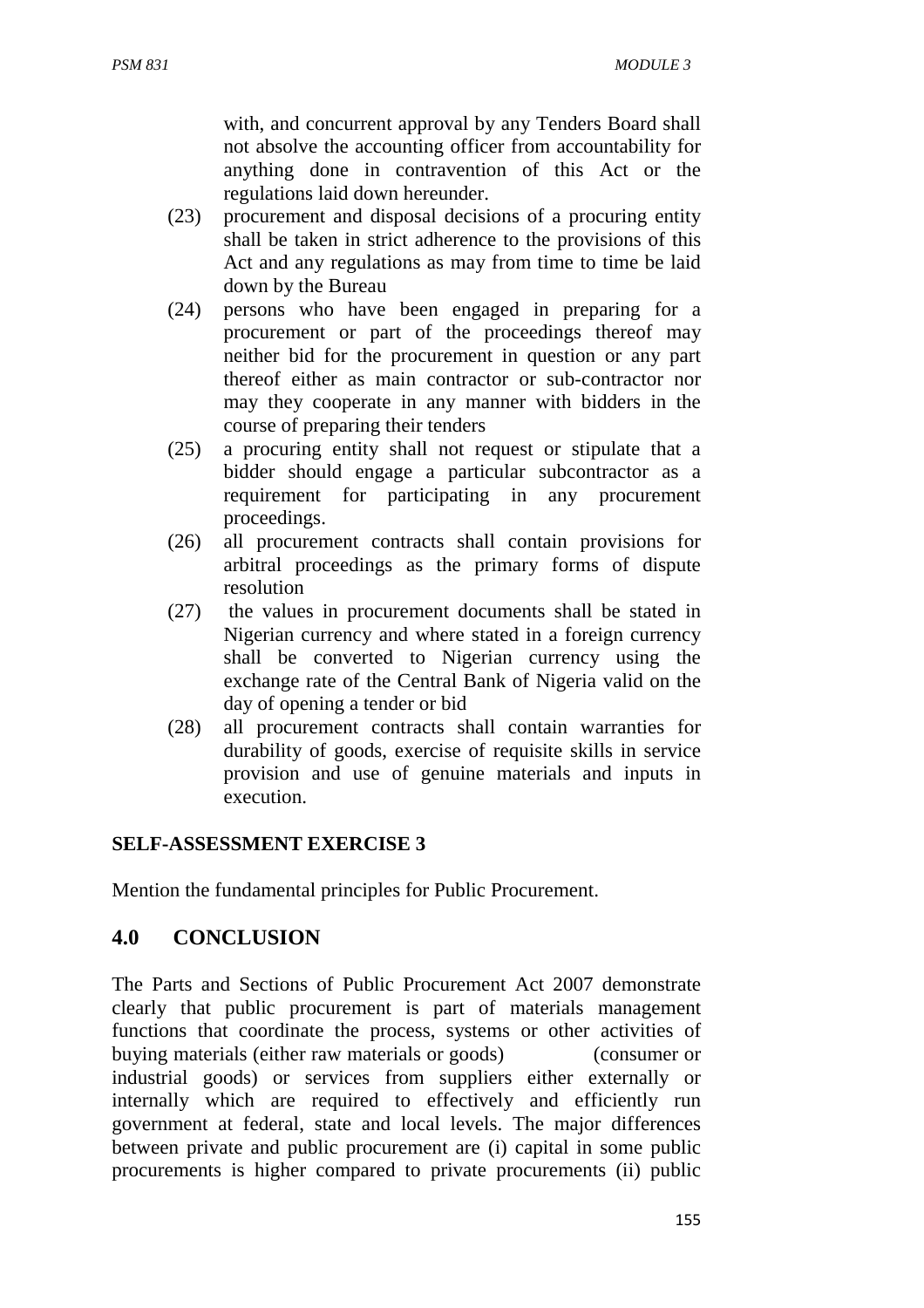procurement involving huge capital must pass through Due Process Office.

# **5.0 SUMMARY**

In this unit, we have presented some parts and sections of the Public Procurement Act of 2007. We showed how the National Council on Public Procurement was established. We discussed how the Bureau of Public Procurement is managed. Scope of application of Public Procurement Act and the fundamental principles of procurement were also presented.

# **6.0 TUTOR-MARKED ASSIGNMENT**

- i. Explain how National Council on Public Procurement is established.
- ii. Describe the management of Bureau of Public Procurement.
- iii. Present the fundamental principles of Public procurement

# **7.0 REFERENCES/FURTHER READING**

Attah, B. M. (nd) 'Corrupt Public Procurement System Stalls Nigerian Development', Paper Delivered at the National Policy Dialogue on Resource Governance in Nigeria held in Abuja.

Public Procurement Act of 2007.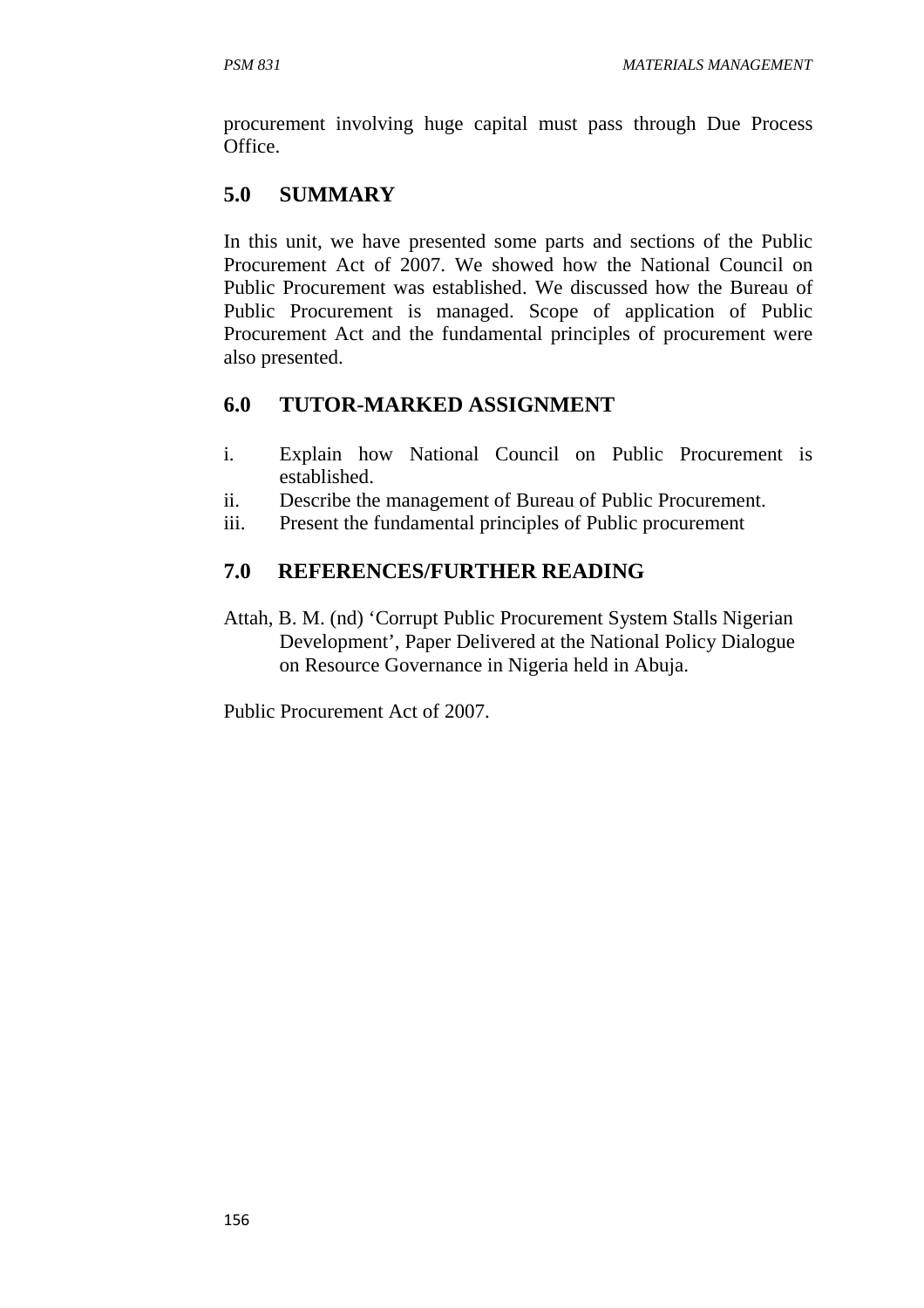# **UNIT 5 PROCUREMENT METHODS/ DISPOSAL OF PUBLIC PROPERTY/DUE PROCESS OFFICE**

### **CONTENTS**

- 1.0 Introduction
- 2.0 Objectives
- 3.0 Main Content
	- 3.1 Organisation Public Procurement
		- 3.1.1 Public Procurement Methods
		- 3.1.2 Disposal of Public Property
		- 3.1.4 Due Process Office
- 4.0 Conclusion
- 5.0 Summary
- 6.0 Tutor-Marked Assignment
- 7.0 References/Further Reading

### **1.0 INTRODUCTION**

The relevance of the unit is to study the organisation of public procurement activities and understand the rules and procedures for procurement methods. Due Process is a framework that certifies and ensures only materials (either goods or services) that have passed the public test of proper implementation packaging and which follow strictly the rules and procedures of international competitive bid approach in the award process can be funded and procured. The Public Procurement Act of 2007 states that all procurements of goods and works by all procuring entities shall be conducted by open competitive bidding. Any reference to open competitive bidding in this Act means the process by which a procuring entity based on previously defined criteria, effects public procurements by offering to every interested bidder equal simultaneous information and opportunity to offer the goods and works needed. The winning bid shall be the lowest evaluated responsive bid which has been responsive to the bid with regards to work specification and standard Public Procurement Act of 2007.

# **2.0 OBJECTIVES**

At the end of this unit, you should be able to:

- explain the organisation of Public Procurement
- discuss Public Procurement Methods
- explain how Public Property can be disposed
- discuss Due Process as relates to Processing Contract Bids.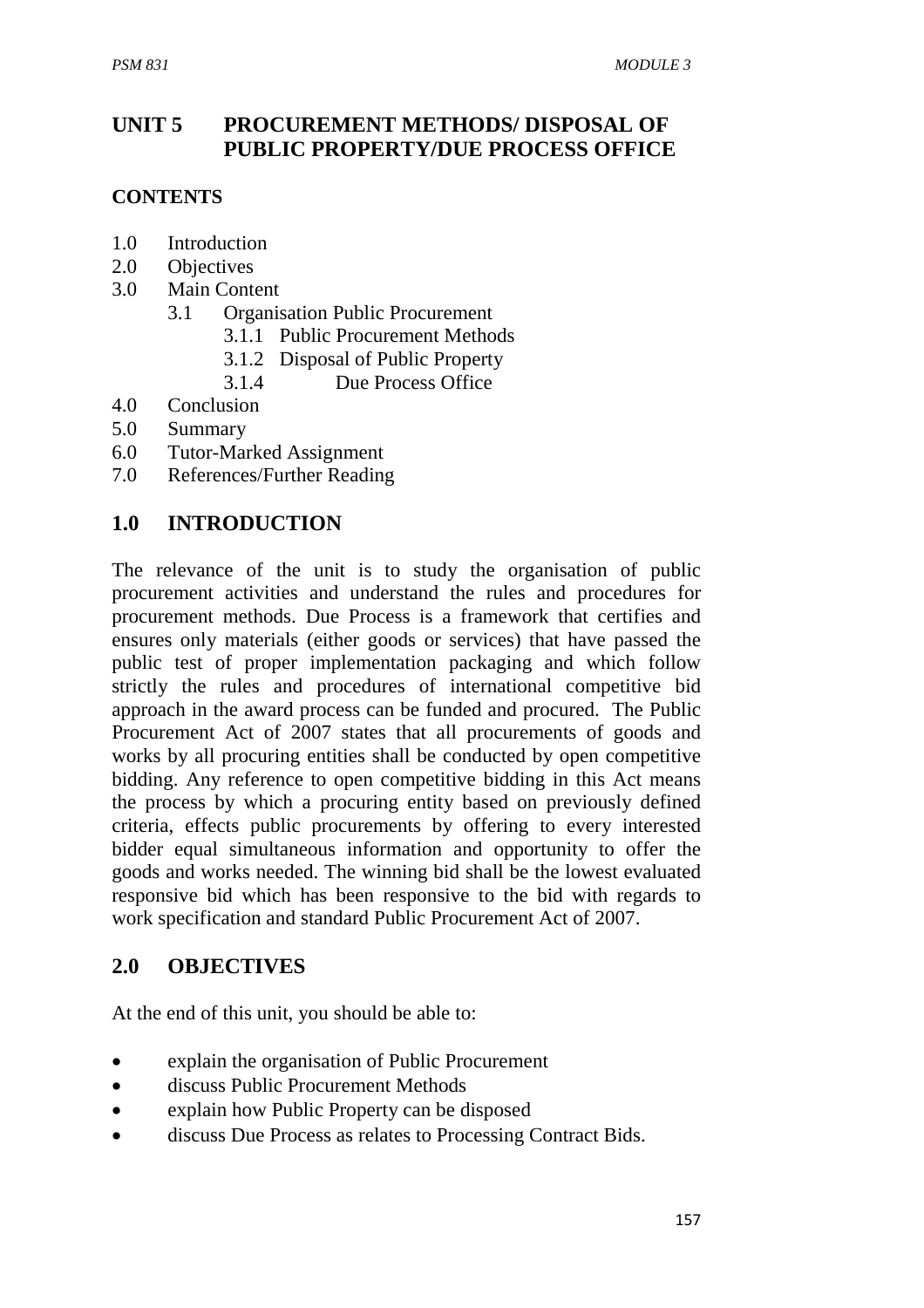# **3.0 MAIN CONTENT**

### **3.1 PART V-Organisation of Public Procurements**

According to the Public Procurement Act of 2007, the scope of application of Public Procurement Act is stated as follows:

### Part V, Section (17) states that:

- **(17)** subject to the monetary and prior review thresholds for procurement, this Act as may from time to time be determined by the Council and the following approving authority:
	- (A) in the case of:
		- (i) a government agency parastatal, or corporation, a Parastatals Tenders, Board ; and,
		- (ii) a ministry or extra-ministerial entity, the Ministerial Tender Board.

#### **Part V, Section (18) states that:**

- **(18)** subject to regulations as may from time to time be made by the But under the direction of the Council, a procuring entity shall plan its procurement
	- (a) preparing the needs assessment and evaluation
	- (b) identifying the goods, works or services required
	- (c) carrying appropriate market and statistical surveys and on that basis prepare analysis of the cost implications of the proposed procurement
	- (d) aggregating its requirements whenever possible, both within the procurement entity and between procuring entities, to obtain economy of scale and reduce procurement cost
	- (e) integrating its procurement expenditure into its yearly budget
	- (f) prescribing any method for effecting the procurement subject to the necessary approval under this Act; and
	- (g) ensuring that the procurement entity functions stipulated in this Section shall be carried out by the Procurement Planning Committee.

#### **Part V, Section (19) states that:**

**(19)**. subject to regulations as may from time to time be made by the Bureau, under direction of Council, a procuring entity shall, in implementing its procurement plans: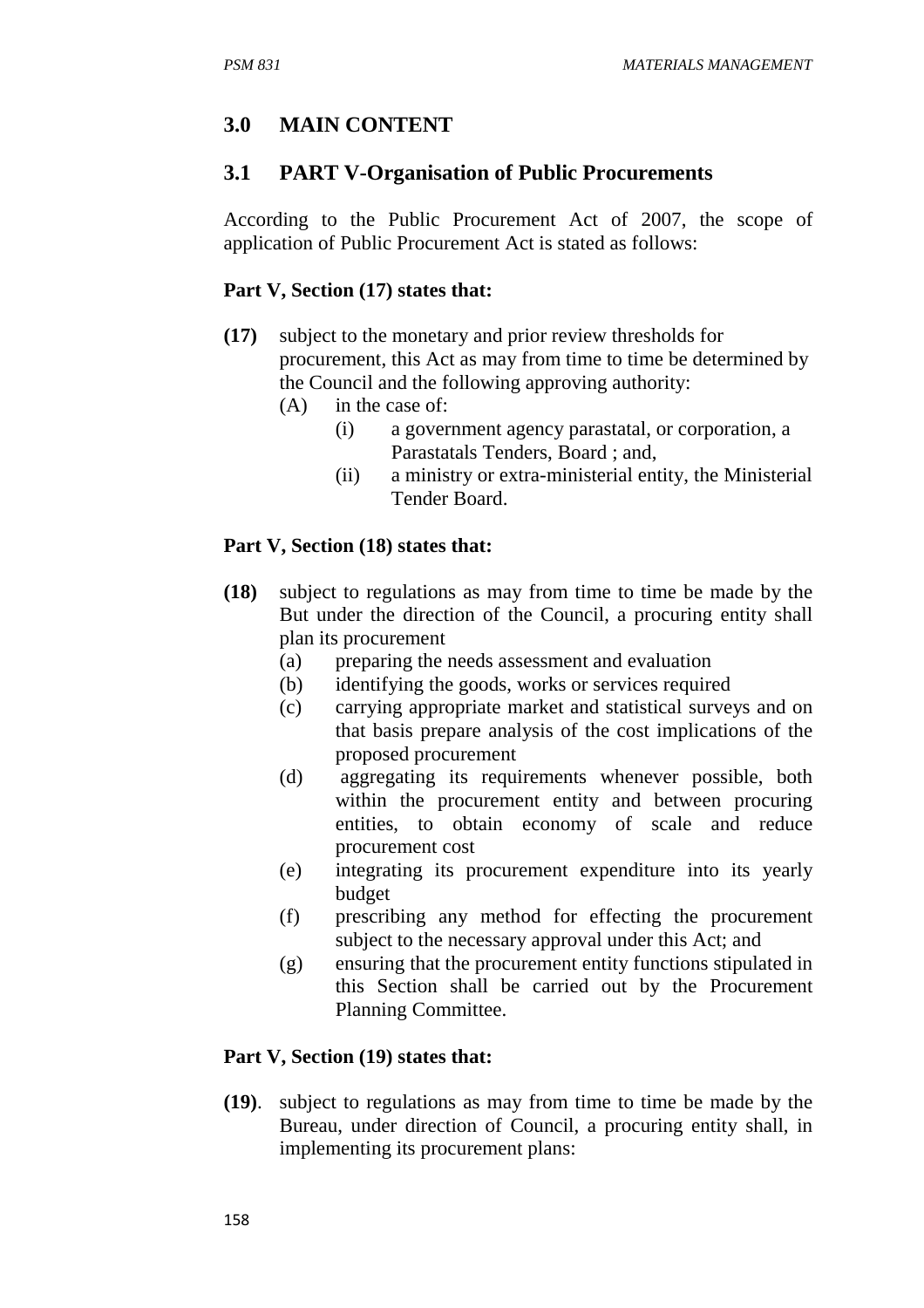- (a) advertise and solicit for bids in adherence to this Act and guidelines as may be issued by the Bureau from time to time;
- (b) to invite two credible persons as observers in every procurement process, one person each representing a recognised:
	- (i) private sector professional organisation whose expertise is relevant the particular goods or service being procured, and
	- (ii) non-governmental organisation working in transparency, accountability and anticorruption areas, and the observers shall not intervene in the procurement process but shall have right to submit their observation report to any relevant agency or body including their own organisations or associations
- (c) receive, evaluate and make a selection of the bids received in adherence to this Act and guidelines as may be issued by the Bureau from time to time
- (d) obtain approval of the approving authority before making an award
- (e) debrief the bid losers on request
- (f) resolve complaints and disputes if any
- (g) obtain and confirm the validity of any performance guarantee
- (h) obtain a "Certificate of ' No Objection' to Contract Award" from the Bureau within the prior review threshold as stipulated in Section 3 of this Act:
- (i) execute all Contract Agreements; and
- (j) announce and publicise the award in the format stipulated by this Act and guidelines as may be issued by the Bureau from time to time.

### **Part V, Section (20) states that:**

- **20. (1)** the accounting officer of a procuring entity shall be the person charged with line supervision of the conduct of all procurement processes; in the case of ministries the Permanent Secretary and in the case of extra-ministerial departments and corporations the Director-General or officer of co-ordinate responsibility.
	- (2) the accounting officer of every procuring entity shall have overall responsibility for the planning of, organisation of tenders, evaluation of tenders and execution of all procurements and in particular shall be responsible for: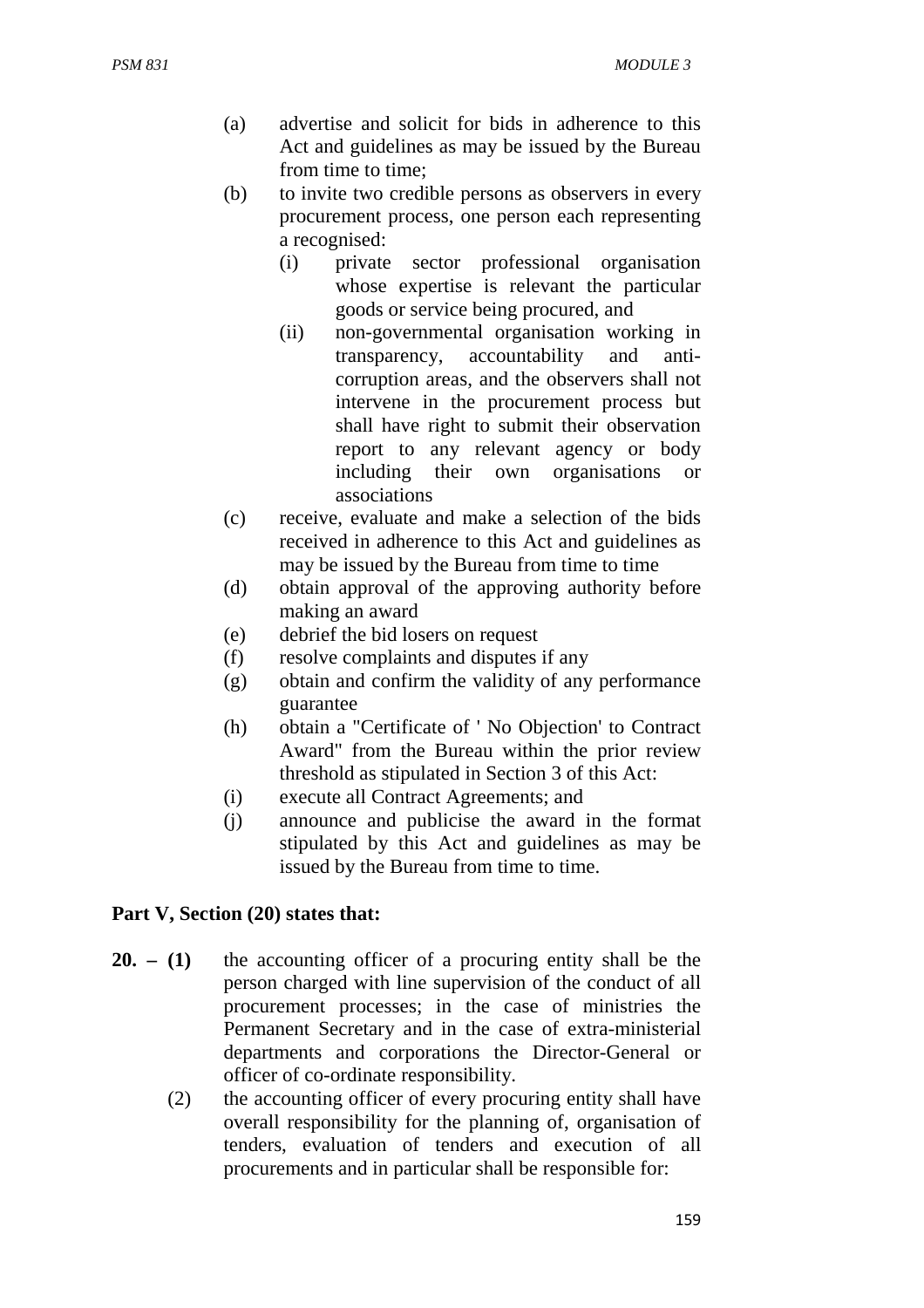- (a) ensuring compliance with the provisions of this Act by his entity and liable in person for the breach or contravention of this Act or any regulation made hereunder whether or not the act or omission was carried out by him personally or any of his subordinates and it shall not be material that he had delegated any function, duty or power to any person or group of persons;
- (b) constituting the Procurement Committee and its decisions
- (c) ensuring that adequate appropriation is provided specifically for the procurement in the Federal budget
- (d) integrating his entity's procurement expenditure into its yearly budget
- (e) ensuring that no reduction of values or splitting of procurements is carried out such as to evade the use of the appropriate procurement method
- (f) constituting the Evaluation Committee
- (g) liaising with the Bureau to ensure the implementation of its regulations.

### Part V, Section (21) states that:

- $21. (1)$  for each financial year, each procuring entity shall establish a Procurement Planning Committee
	- (2) the Procurement Planning Committee shall consist of:
		- (a) the accounting officer of the procuring entity or his representative who shall chair the Committee
		- (b) a representative of:
			- (i) the procurement unit of the procuring entity who shall be the Secretary
			- (ii) the unit directly in requirement of the procurement
			- (iii) the financial unit of the procuring entity
			- (iv) the Planning, Research and Statistics unit of the procuring entity
			- (v) technical personnel of the procuring entity with expertise in the subject Matter for each particular procurement, and
			- (vi) the legal unit of the procuring entity.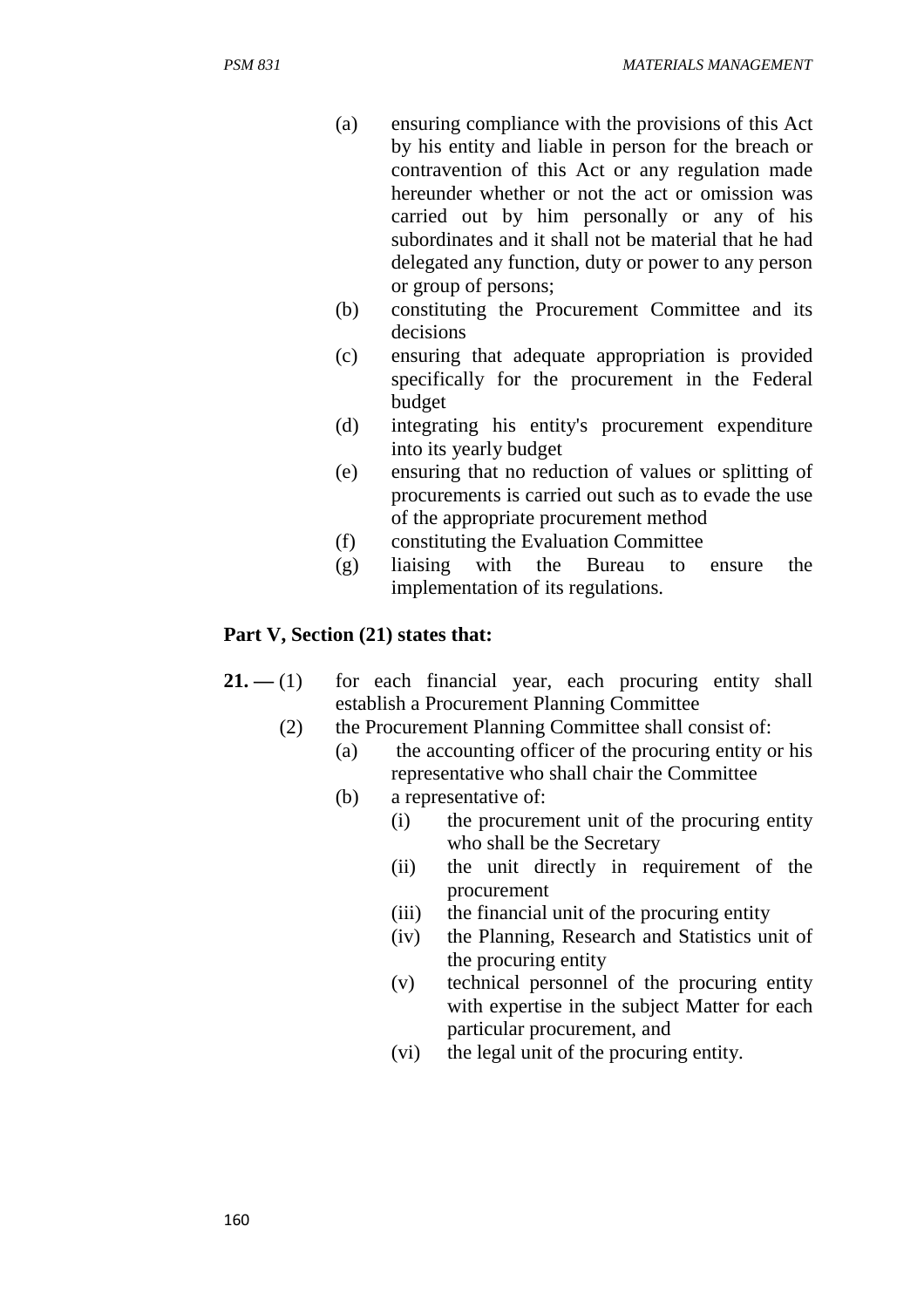## **Part V, Section (22) states that:**

- $22. (1)$  there is hereby established by this Act in each procuring entity Tenders Board (in this Act referred to as "the Tenders Board").
	- (2) subject to the approval of the Council, the Bureau shall from time to time prescribe guidelines for the membership of the Tenders Board
	- (3) the Tenders Board shall be responsible for the award of procurements goods, works and services within the threshold set in the regulations
	- (4) in all cases where there is a need for pre-qualification, the Chairman of the Tenders Board shall constitute a technical evaluation sub-committee of the Tenders Board charged with the responsibility for the evaluation of bids which shall be made up of professional staff of the procuring entity and the Secretary of the Tenders Board who shall also be the Chair of the Evaluation Sub-committee
	- (5) the decision of the Tenders Board shall be communicated to the Minister.

### **Part V, Section (23) states that:**

23. – (1) where a procuring entity has made a decision with respect to the

bidders minimum qualifications of suppliers, contractors or service providers by requesting interested persons to submit applications, to pre-qualify, it shall set out precise criteria upon which it seeks to give consideration to the applications in reaching decision as to which supplier, contractor or service provider qualifies, apply only the criteria set out in the prequalification

- (2) procuring entities shall supply a set of prequalification documents to each supplier, Contractor or Consultant that request them, and the price that a procurement entity may charge for the prequalification documents shall reflect only the cost of printing and provision to suppliers or contractors and consultants
- (3) the prequalification document shall include:
	- (a) instructions to prepare and submit prequalification application
	- (b) a summary of the main terms and conditions required for the procurement contract to be entered into as a result of the procurement proceedings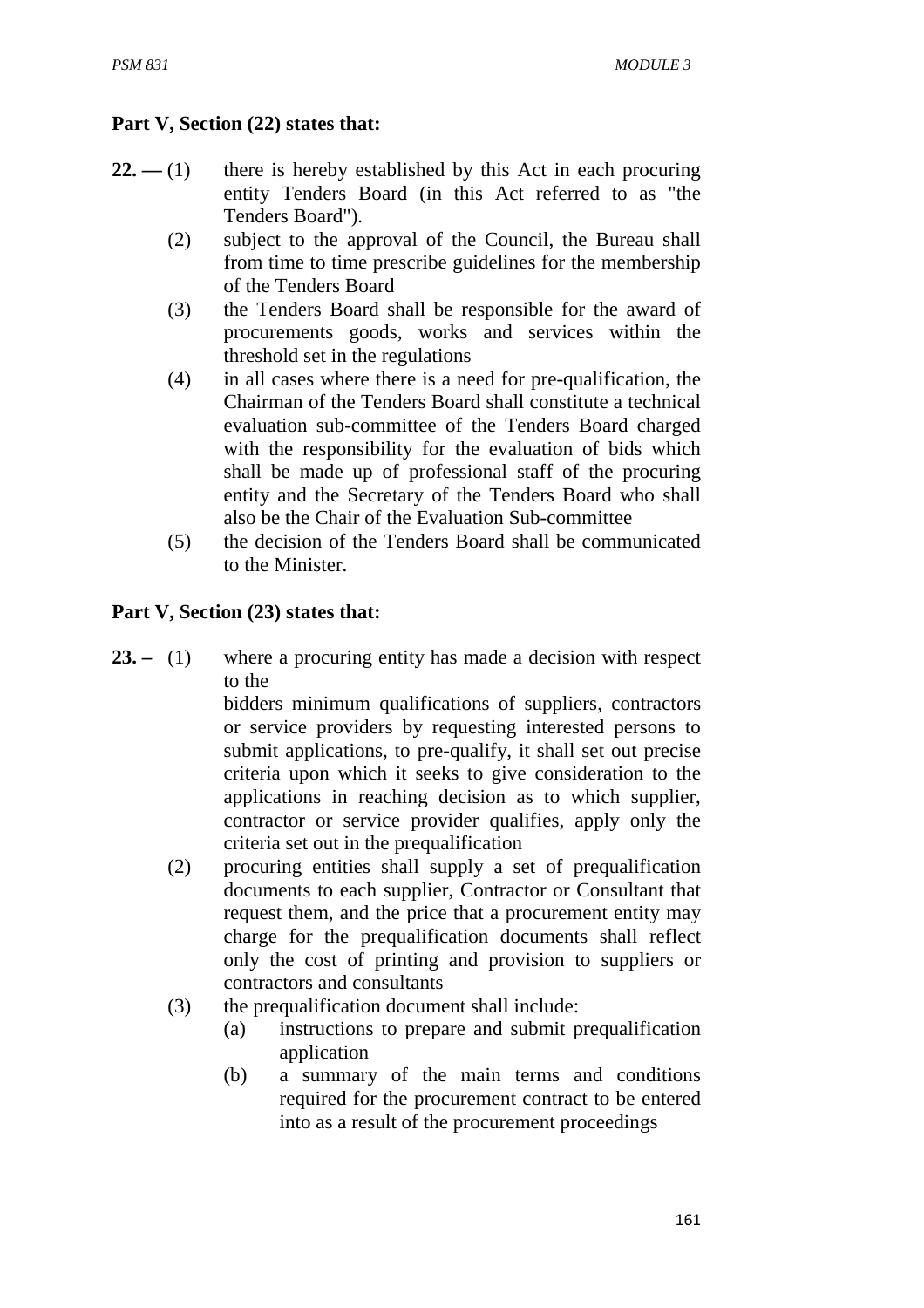- (c) any documentary evidence or other information that must be submitted to suppliers, contractors or consultants to demonstrate their qualifications
- (d) the manner and place for the submission of applications to pre-qualify and the deadline for the submission, expressed as a specific date and time which allows sufficient time for suppliers, contractors or consultants to prepare and submit their applications, taking into account the reasonable need of the procuring entity ; and
- (e) any other requirement that may be established by the procuring entity in conformity with this Act and procurement regulations relating to the preparation and submission of applications to pre-qualify and to the prequalification proceedings
- (4) the procurement entity shall respond to any request by a supplier, contractor or consultant for clarification of the prequalification documents if the request is made at least ten days before the deadline for the submission of applications to prequalify
- (5) the response by the procuring entity shall be given within a reasonable time and in any event within a period of at most seven working days so as to enable the supplier, contractor or consultant to make a timely submission of its application to prequalify
- (6) the response to any request that might reasonably be expected to be of interest to other supplier, contractor or consultant shall, without identifying the source of the request, be communicated to other suppliers or contractors or consultants provided with the prequalification documents by the procuring entity.
- (7) a procuring entity shall promptly notify each supplier, contractor or consultant which submitted an application to pre-qualify of whether or not it has been pre-qualified and shall make available to any member of the general public upon request, the names of the suppliers, contractors or consultants who have been pre-qualified.
- (8) suppliers, contractors or consultants who have been prequalified may Participate further in the procurement proceeding
- (9) the procuring entity shall upon request communicate to suppliers, contractors or consultants who have not been pre-qualified, the grounds for disqualification
- (10) the procuring entity may require a supplier, contractor or service provider who has been pre-qualified to demonstrate its qualifications again in accordance with the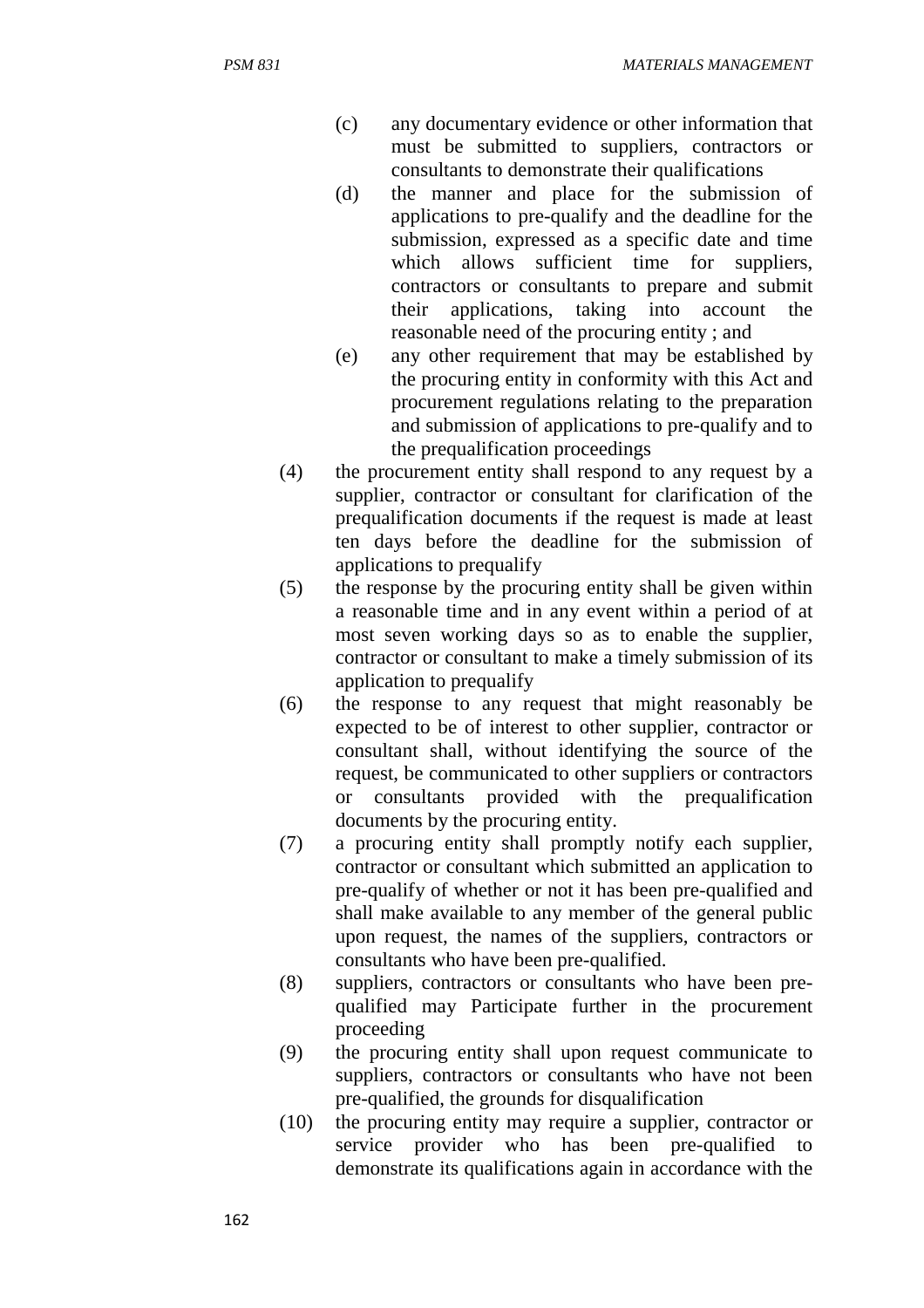same criteria used to pre-qualify the supplier, contractor or consultant

- (11) the procuring entity shall promptly notify each supplier, contractor or service provider requested to demonstrate its qualifications again whether or not the supplier, contractor or consultant has done so to the satisfaction of the procuring entity
- (12) the procuring entity shall disqualify any supplier, contractor or service provider who fails to demonstrate its qualification again if requested to do so.

# **3.1.1 PART VI - Procurement Methods (Goods and Services)**

According to the Public Procurement Act of 2007, the scope of application of Public Procurement Act is stated as follows:

### **Part VI, Section (24) states that:**

- **24.** 1 except as provided by the Public Procurement Act Nigeria, all procurements of goods and work by all procuring entities shall be conducted by open competitive bidding.
	- 2 any reference to open competitive bidding in this Act means the process by which a procuring entity based on previously defined criteria, effects public procurements by offering to every interested bidder equal simultaneous information and opportunity to offer the goods and works needed.
	- 3. the winning bid shall be the lowest evaluated responsive bid which has been responsive to the bid with regards to work specification and standard.

### **Part VI, Section (24) states that:**

- **25. (1)** invitations to bid may be either by way of National **Competitive** Bidding or International Competitive Bidding and the Bureau shall from time to time set the monetary thresholds for which procurements shall fall under either system. Every invitation to an open competitive bid shall:
	- (i) in the case of goods and works under International Competitive Bidding, the invitation for bids shall be advertised in at least two national newspapers and one relevant internationally recognized publication, any official websites of the procuring entity and the Bureau as well as the procurement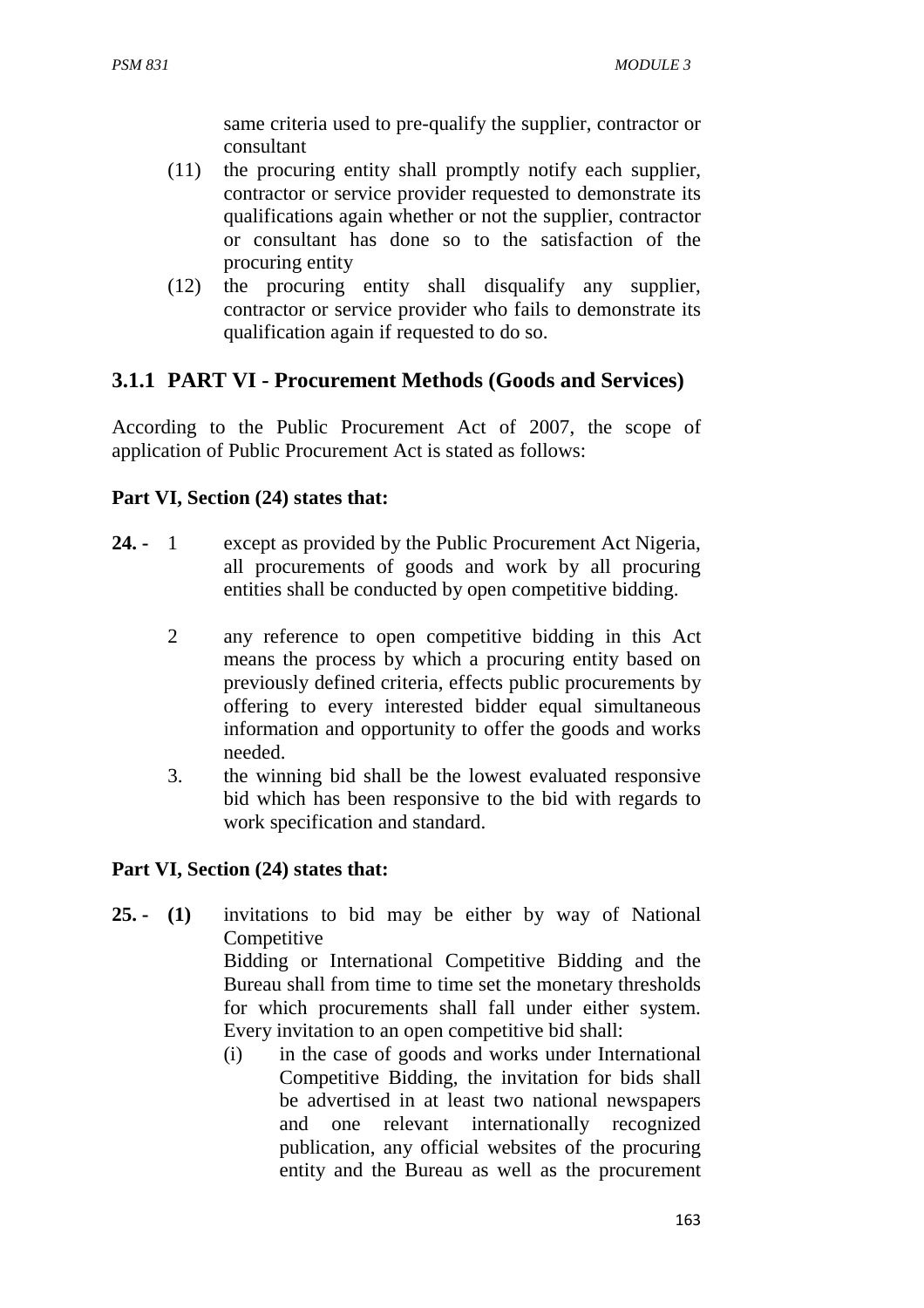journal not less than six weeks before the deadline for submission of the bids for the goods and works

(ii) in the case of goods and works valued under National Competitive Bidding, the invitation for bids shall be advertised on the notice board of the procuring entity, any official web sites of the procuring entity, at least two national newspapers, and in the procurement journal not less than six weeks before the deadline for submission of the bids for the goods and works.

### **Part VI, Section (26) states that:**

**26.** --- (1) subject to the monetary and prior review thresholds as may from time

to time be set by the Bureau all procurements valued in excess of the sums prescribed by the Bureau shall require a bid security in an amount not more than2% of the bid price by way of a bank guarantee issued by a reputable bank acceptable to the procuring entity

- (2) the Bureau shall from time to time specify the principal terms and conditions of the required bid security in the tender documents
- (3) when the procuring entity, requires suppliers or contractors submitting tenders to provide a bid security the requirement shall apply to each supplier or Contractor.

### Part VI, Section (27) states that:

- **27. ---** (1) all bids in response to an invitation to open competitive bidding shallbe submitted in writing and in addition to any other format stipulated in the tender documents, signed by an official authorised to bind the bidder to a contract and placed in a sealed envelope
	- (2). all submitted bids shall be deposited in a secured tamperproof bid-box.
	- (3). all bids submitted shall be in English language
	- (4). the procuring entity shall issue a receipt showing the date and time the bid was delivered.
	- (5). any bid received after the deadline for the submission of bids shall not be opened and must be returned to the supplier or contractor which submitted it
	- (6). no communication shall take place between procuring entities and any supplier or contractor after the publication of a bid solicitation other than as provided in this Act.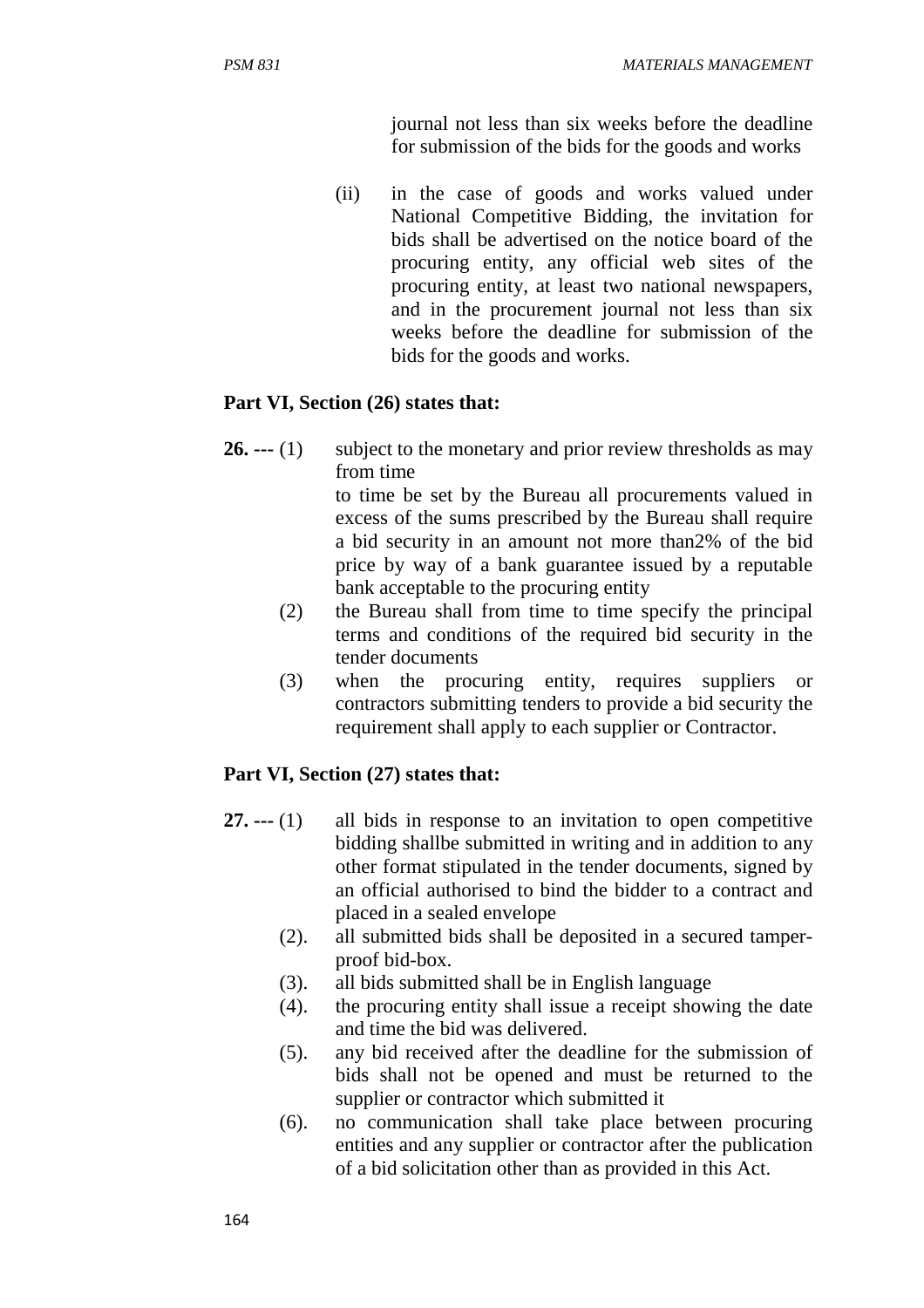### **SELF-ASSESSMENT EXERCISE 1**

Discuss the organisation of Public Procurement Act of 2007

# **3.1.2 PART X-Disposal of Public Property**

According to the Public Procurement Act of 2007, the scope of application of Public Procurement Act is stated as follows:

### **Part VI, Section (55) states that:**

- **55.** (1)this Section shall apply subject to the Public Enterprises (commercialisation and commercialisation) Act 1999.
	- (2) for the purposes of this Act every procuring entity shall also be disposing entity
	- (3) the open competitive bidding shall be the primary source of receiving offers for the purchase of any public property offered for sale
	- (4) the Bureau shall, with the approval of the Council:
		- (a) determine the applicable policies and practices in relation to the disposal of all public property
		- (b) issue guidelines detailing operational principles and organisation modalities to be adopted by all procuring entities engaged in the disposal of public property and
		- (c) issue standardised document, monitor implementation, enforce compliance and set reporting standards that shall be used by all procuring entities involved in the disposal of public property
	- (5) for the purposes of this Act, public property is defined as resources in the form of tangible and non-tangible assets (ranging from serviceable to the unserviceable)
		- (a) created through public expenditure
		- (b) acquired as a gift or through deeds
		- (c) acquired in respect of intellectual or proprietary rights
		- (d) acquired on financial instruments (including shares, stocks, bonds, etc); and
		- (e) acquired by goodwill and any other gifts of the Federal Government.
		- (6) the means of the disposal of public assets shall include:
			- (a) sale and rental;
			- (b) lease and hire purchase
			- (c) licenses and tenancies
			- (d) franchise and auction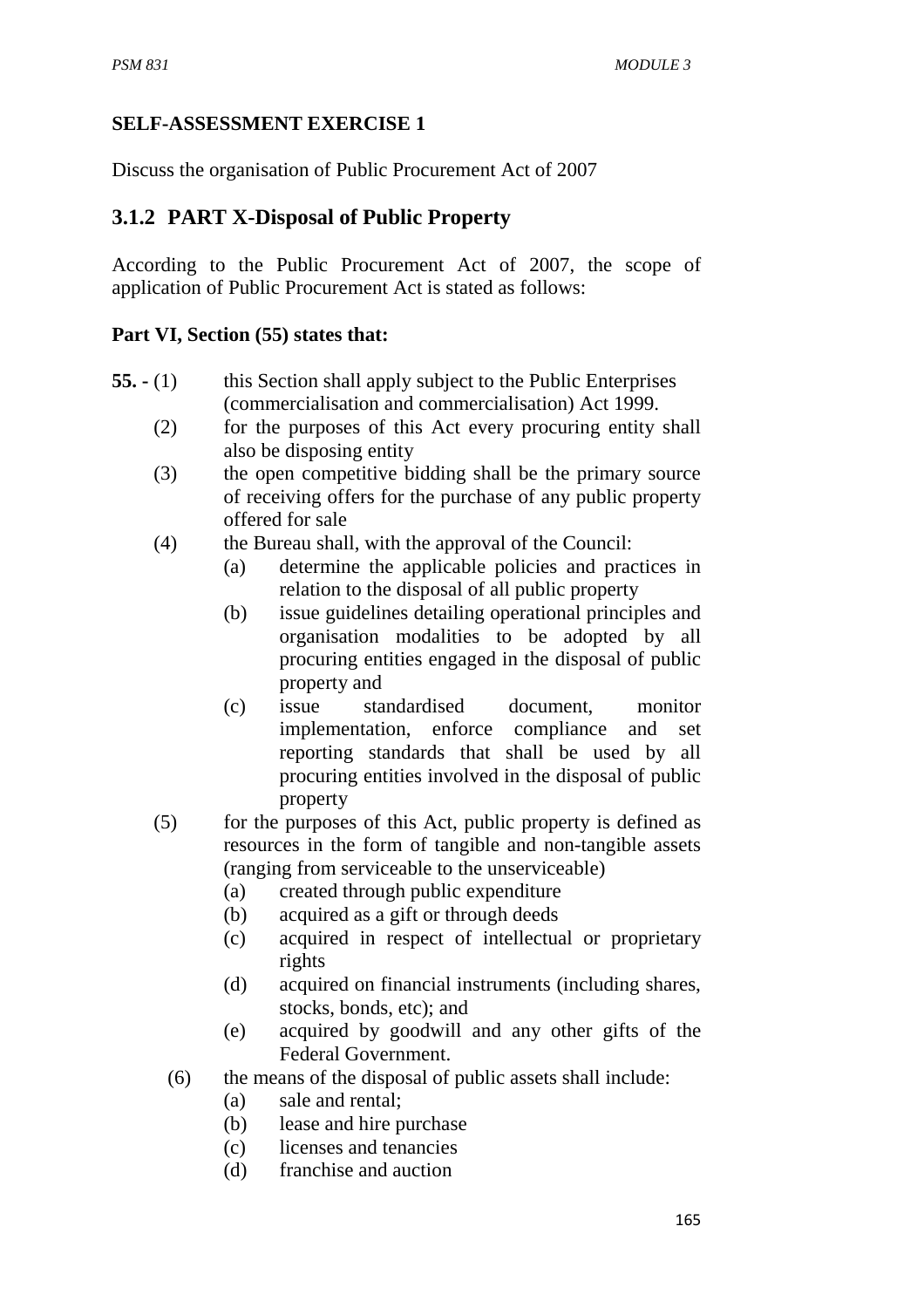- (e) transfers from one government department to another with or without financial adjustments; and
- (f) offer to the public at an authorised variation.

### **Part VI, Section (56) states that:**

- **56.** (1) before slating any public property for disposal, the accounting officer (whether acting in his own authority or at the direction of any superior or other authority) in charge of any public property set for disposal shall authorise the preparation of a valuation report for such property by an independent Evaluator, or such professional with the appropriate competence to carry out the valuation
	- (2) the disposal of assets whether or not listed in the Assets register for a procuring entity shall be planned and integrated into the income and expenditure budget projection of the procuring entity
	- (3) the disposal of assets referred to in subsection (2) of this Section shall be timed to take place when the most advantageous returns can be obtained for the asset in order to maximize revenue accruing to the government
	- (4) all procuring entities shall distribute responsibilities for the disposal of public property between the procurement unit and the Tenders Board.

#### **SELF-ASSESSMENT EXERCISE 1**

Describe public property according the Public Procurement Act of 2007.

### **3.1.3 The Due Process Office: Structure and Functions**

According to Eze (2005) in SLGP Consultants' Report Number 308, the Budget Monitoring and Price Intelligence Unit (BMPIU), also known as Due Process, was formally established under the Presidency in June 2003. It is run as an operationally independent body under the leadership of a Senior Special Assistant to the President. Its staff includes experts with bias for project management, construction and procurement.

The goal of Due Process is to ensure strict compliance with Federal government laid down guidelines and procedures for the procurement of capital and minor capital projects as well as associated goods and services. The objectives and functions of BMPIU, organisation of due process certification and due process review procedures are summarised below.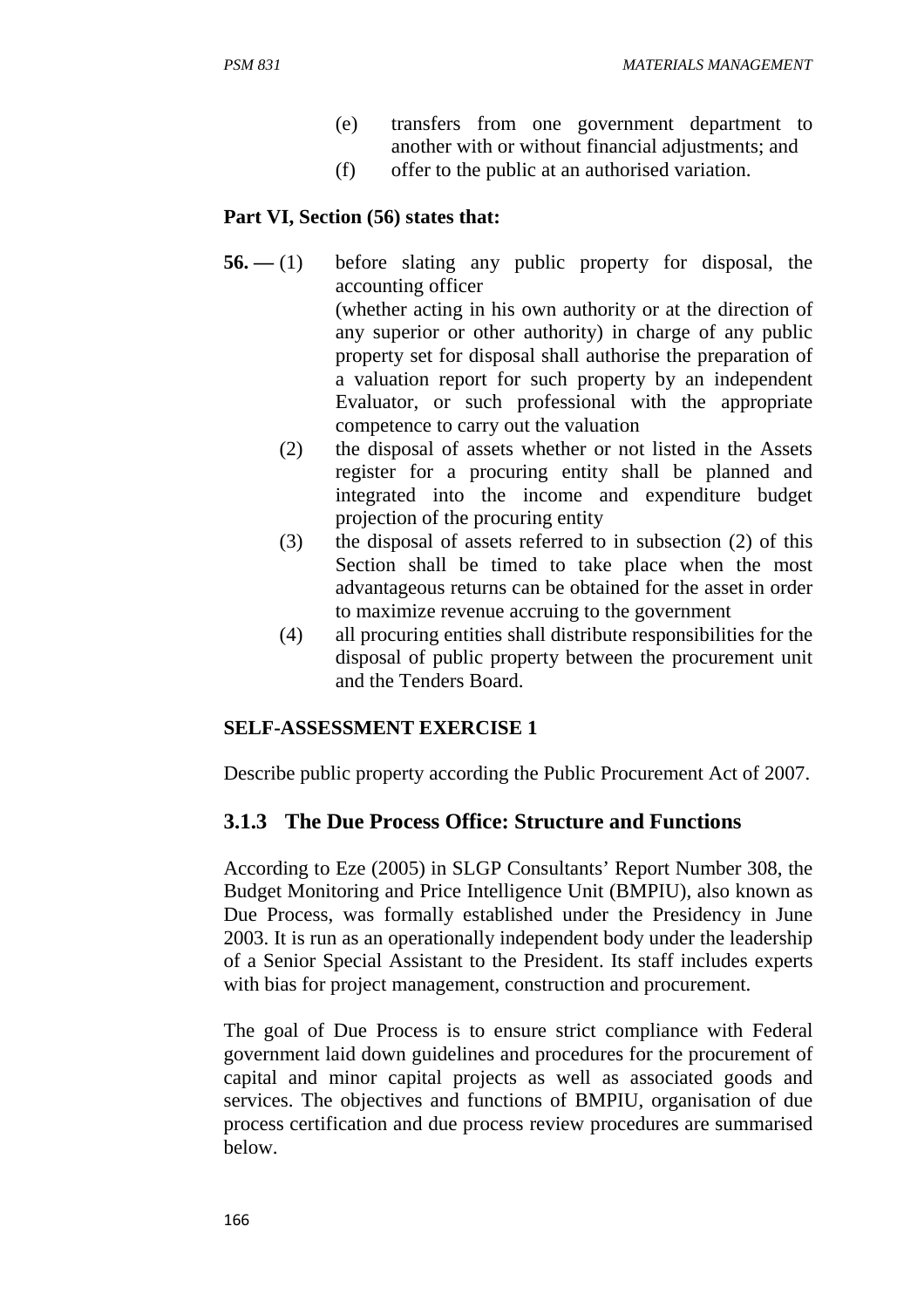## • **Objectives of Due Process**

Ezekwesili (2005) posits that Budget Monitoring and Price Intelligence Unit (BMPIU) which also addresses the development and operation of procurement of services for Federal Government and its agencies has the following objectives:

- 1. to harmonise existing government policies/practices and update same on public procurement
- 2. to ensure that packaging of project conception is geared to the realisation of priorities and targets
- 3. to determine whether or not Due Process has been observed in the procurement of services and contracts through the initiation and execution of such projects
- 4. to introduce more probity, accountability and transparency into the procurement process.
- 5. to establish and update pricing standards and benchmarks for all supplies to government
- 6. to monitor the implementation of projects during execution with a view to providing information on performance, output, compliance with specifications and targets (cost, quality and time).
- 7. to ensure that only projects which have been budgeted for are admitted for execution
- 8. to ensure that Budget spending is based on authentic reasonable and fair costing.

# • **Functions of Due Process**

The functions of Due Process office according to Ezekwesili (2005) are:

- 1. to regulate and set standards including the enforcement of harmonized bidding and tender documents, and formulate the general policies and guidelines related to public sector procurement
- 2. certify all Federal-wide procurements.
- 3. supervise the implementation of established procurement policies, monitor the prices of tendered items and perform procurement audits
- 4. undertake monitoring of capital projects that have exceeded 50% of contract sum before release of further funds and document all projects at award and completion stages and publish same in designated journals
- 5. co-ordinate relevant training programmes to build institutional capacity and embark on regular public enlightenment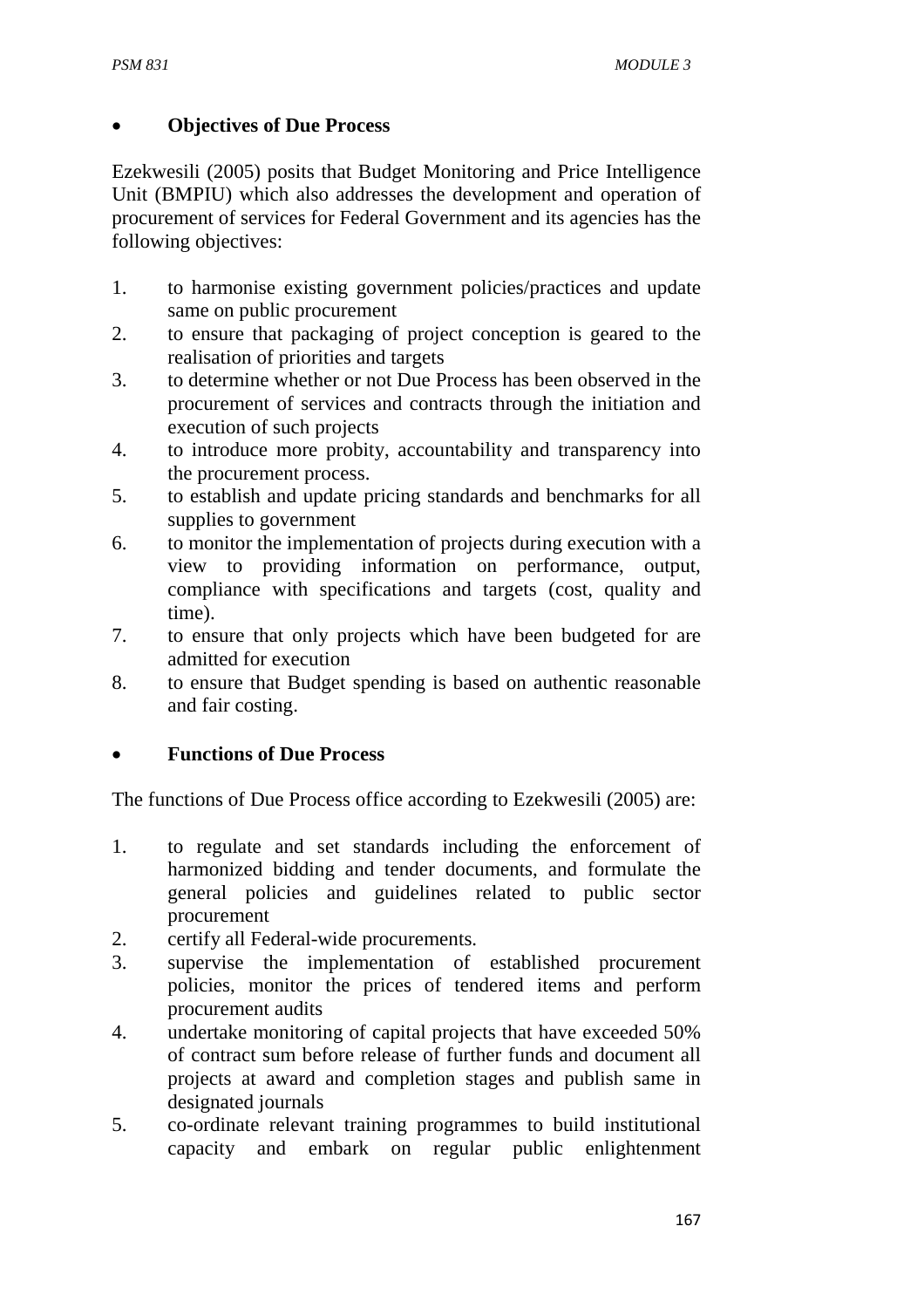programmes to sensitise various stakeholders involved in procurement

In summary, the underlisted documents are to be forwarded to the Budget Monitoring and Price Intelligence Unit (BMPIU) as requirements for Due Process Review as asserted by Ezekwesili (2005).

- 1. The Project Policy file
- 2. Evidence of Advertisement as appropriate
- 3. Tender Returns
- 4. Tender Evaluation Report
- 5. Contract Award Letter and Agreement
- 6. Original Contract Bills of Quantities (if any)
- 7. Contract Drawings (if any)
- 8. Other Contract Documents
- 9. Financial Summary and Statements
- 10. Progress Reports
- 11. Variation Requests and Variation Orders arising
- 12. Interim Valuation and Certificates.

### **SELF-ASSESSMENT EXERCISE**

Mention the documents required by Due Process Office to perform its functions.

# **4.0 CONCLUSION**

The Public Procurement Act of 2007, a vital document in the operation of any nation, cannot be said to fully satisfy its functions and roles effectively and efficiently if all the parts and sections are properly followed and implemented. In this unit therefore, we have tried to present the portions of the Act that deal with procurement methods and how due Process office was established and also discuss its objectives and functions.

# **5.0 SUMMARY**

In continuation of our study on Public Procurement Act, this unit was devoted to the understanding of the Act in areas of procurement methods and how to dispose public property following strictly the rules and procedures of international competitive bid approach in the award process. Also, the unit concluded by explaining the objectives and functions of Due Process Office.